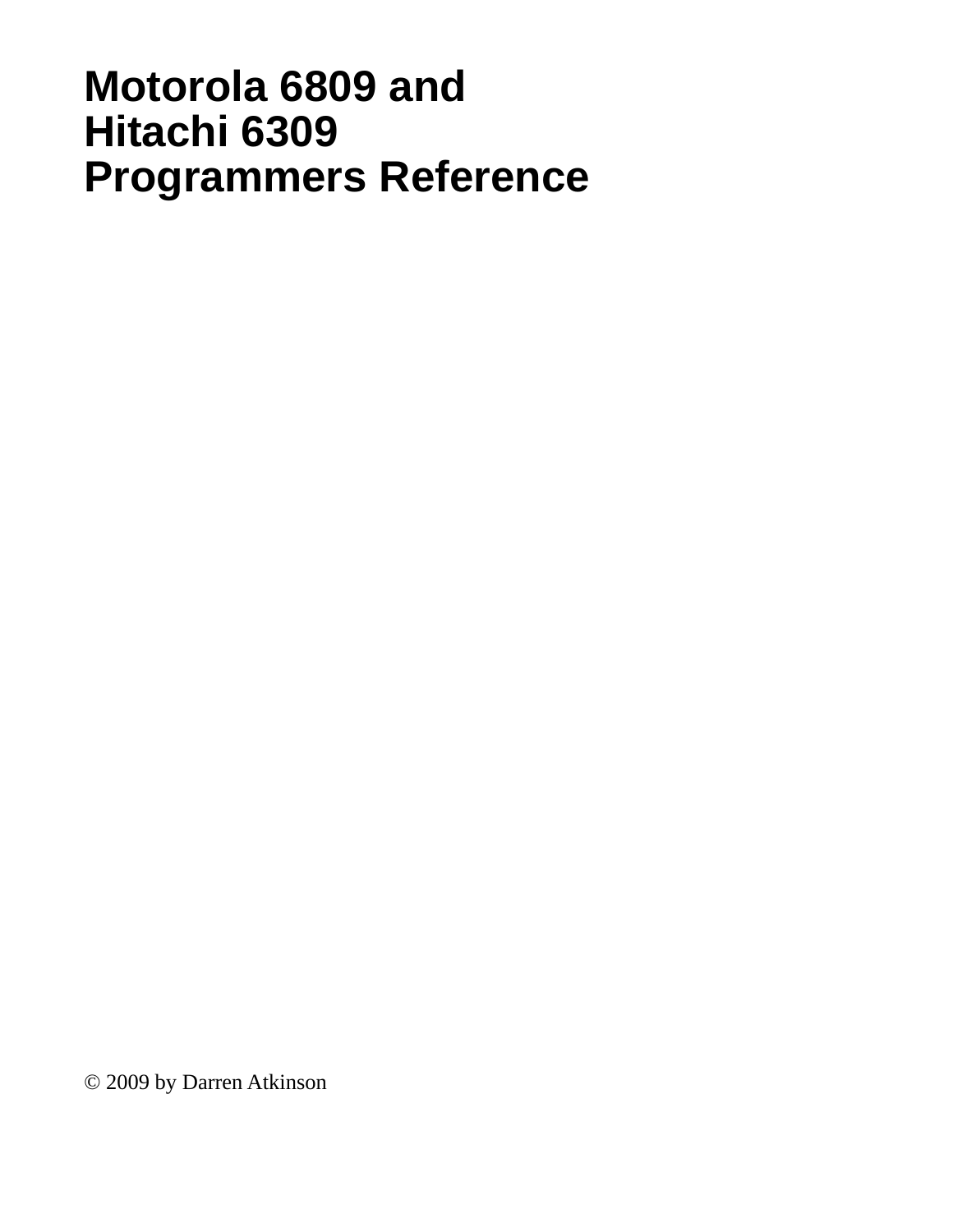### **A note about cycle counts**

The MPU cycle counts listed throughout this document will sometimes show two different values separated by a slash. In these cases the first value indicates the number of cycles used on a 6809 or a 6309 CPU running in Emulation mode. The second value indicates the number of cycles used on a 6309 CPU only when running in Native mode.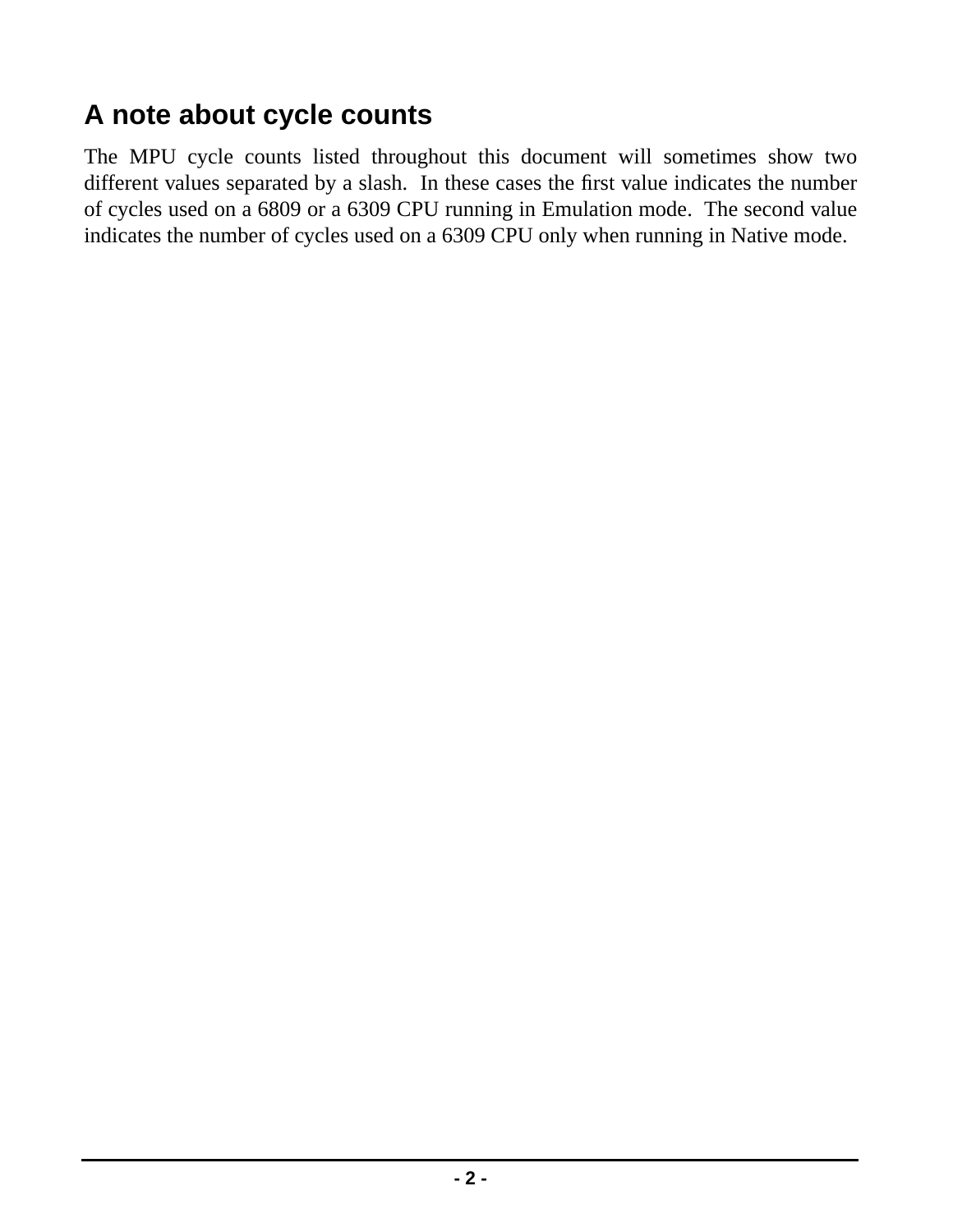# **Part I Instruction Reference**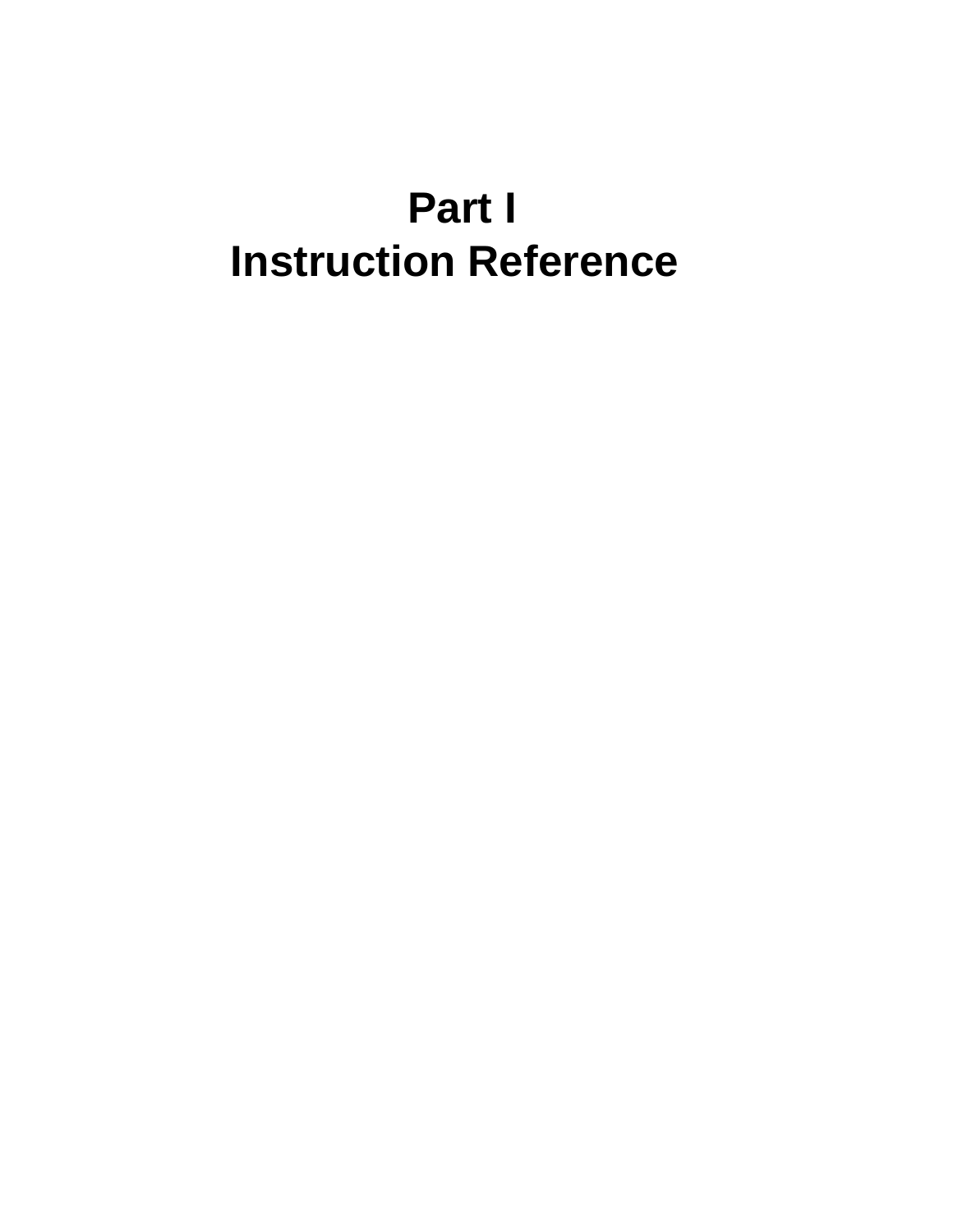## **ABX Add Accumulator B to Index Register X**

 $X' \leftarrow X + ACCB$ 

| <b>SOURCE FORM</b> | <b>ADDRESSING MODE</b> | <b>OPCODE</b> | <b>CYCLES</b> | <b>BYTE COUNT</b> |
|--------------------|------------------------|---------------|---------------|-------------------|
| ABX                | <b>INHERENT</b>        |               |               |                   |
|                    |                        |               |               |                   |

| E. | F | $\mathbf{H}$ | N Z | V. | U |
|----|---|--------------|-----|----|---|
|    |   |              |     |    |   |

The ABX instruction performs an unsigned addition of the contents of Accumulator B with the contents of Index Register X. The 16-bit result is placed into Index Register X. None of the Condition Code flags are affected.

The ABX instruction is similar in function to the LEAX B,X instruction. A significant difference is that LEAX B,X treats B as a twos complement value (signed), whereas ABX treats B as unsigned. For example, if X were to contain  $301B_{16}$  and B were to contain FF<sub>16</sub>, then ABX would produce  $311A_{16}$  in X, whereas LEAX B,X would produce  $301A_{16}$  in X.

Additionally, the ABX instruction does not affect any flags in the Condition Codes register, whereas the LEAX instruction does affect the Zero flag.

One example of a situation where the ABX instruction may be used is when X contains the base address of a data structure or array and B contains an offset to a specific field or array element. In this scenario, ABX will modify X to point directly to the field or array element.

The ABX instruction was included in the 6x09 instruction set for compatibility with the 6801 microprocessor.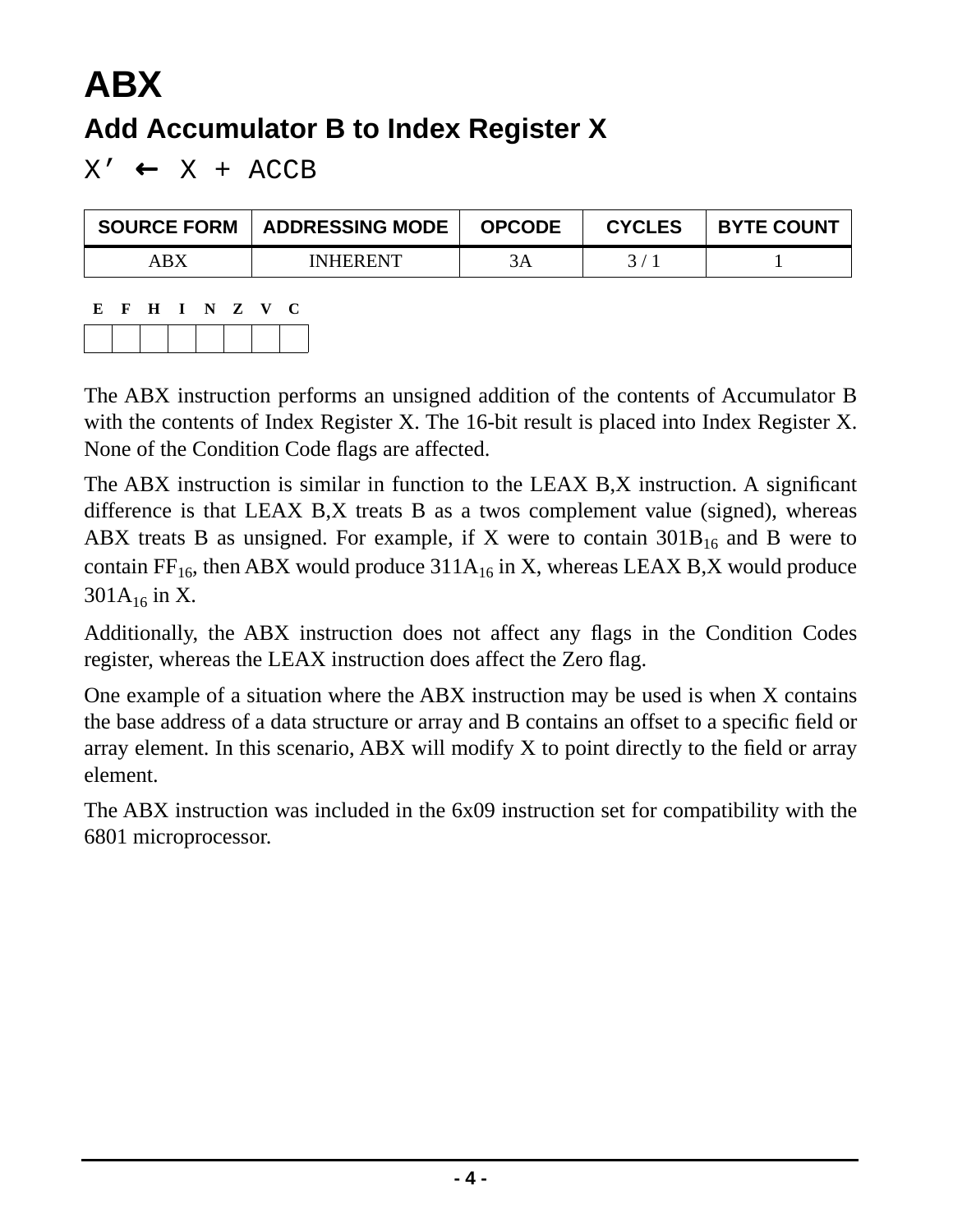# <span id="page-4-0"></span>**ADC (8 Bit) Add Memory Byte plus Carry with Accumulator A or B**

 $r' \leftarrow r + (M) + C$ 

| <b>SOURCE</b>       | <b>IMMEDIATE</b> |                       |                  | <b>DIRECT</b> |                               |                            | <b>INDEXED</b>       |                       |                  | <b>EXTENDED</b>              |                                           |                      |
|---------------------|------------------|-----------------------|------------------|---------------|-------------------------------|----------------------------|----------------------|-----------------------|------------------|------------------------------|-------------------------------------------|----------------------|
| <b>FORMS</b>        | ΟP               | $\tilde{\phantom{a}}$ | #                | ΟP            | $\tilde{}$                    | #                          | ΟP                   | $\tilde{\phantom{a}}$ |                  | ΟP                           | $\tilde{\phantom{a}}$                     | #                    |
| <b>ADCA</b><br>ADCB | 89<br>rρ         | ∸<br>∸                | ⌒<br>∸<br>⌒<br>∸ | 99<br>D9      | 4 <sub>1</sub><br>$\sim$<br>4 | $\sim$<br>∽<br>$\sim$<br>∠ | A <sup>9</sup><br>E9 | $4+$<br>4+            | ⌒<br>∼<br>$\sim$ | <b>B</b> 9<br>F <sub>9</sub> | ς<br>$\overline{\mathcal{A}}$<br>$\Delta$ | $\sqrt{2}$<br>ັ<br>ت |

|  | H I N Z V       |  | $\mathbf{C}$ |  |
|--|-----------------|--|--------------|--|
|  | 1 1 1 1 1 1 1 1 |  |              |  |

These instructions add the contents of a byte in memory plus the contents of the Carry flag with either Accumulator A or B. The 8-bit result is placed back into the specified accumulator.

- **H** The Half-Carry flag is set if a carry into bit 4 occurred; cleared otherwise.
- **N** The Negative flag is set equal to the new value of bit 7 of the accumulator.
- **Z** The Zero flag is set if the new accumulator value is zero; cleared otherwise.
- **V** The Overflow flag is set if an overflow occurred; cleared otherwise.
- **C** The Carry flag is set if a carry out of bit 7 occurred; cleared otherwise.

The ADC instruction is most often used to perform addition of the subsequent bytes of a multi-byte addition. This allows the carry from a previous ADD or ADC instruction to be included when doing addition for the next higher-order byte.

Since the 6x09 provides a 16-bit ADD instruction, it is not necessary to use the 8-bit ADD and ADC instructions for performing 16-bit addition.

See Also: **[ADCD](#page-5-0)**, **[ADCR](#page-6-0)**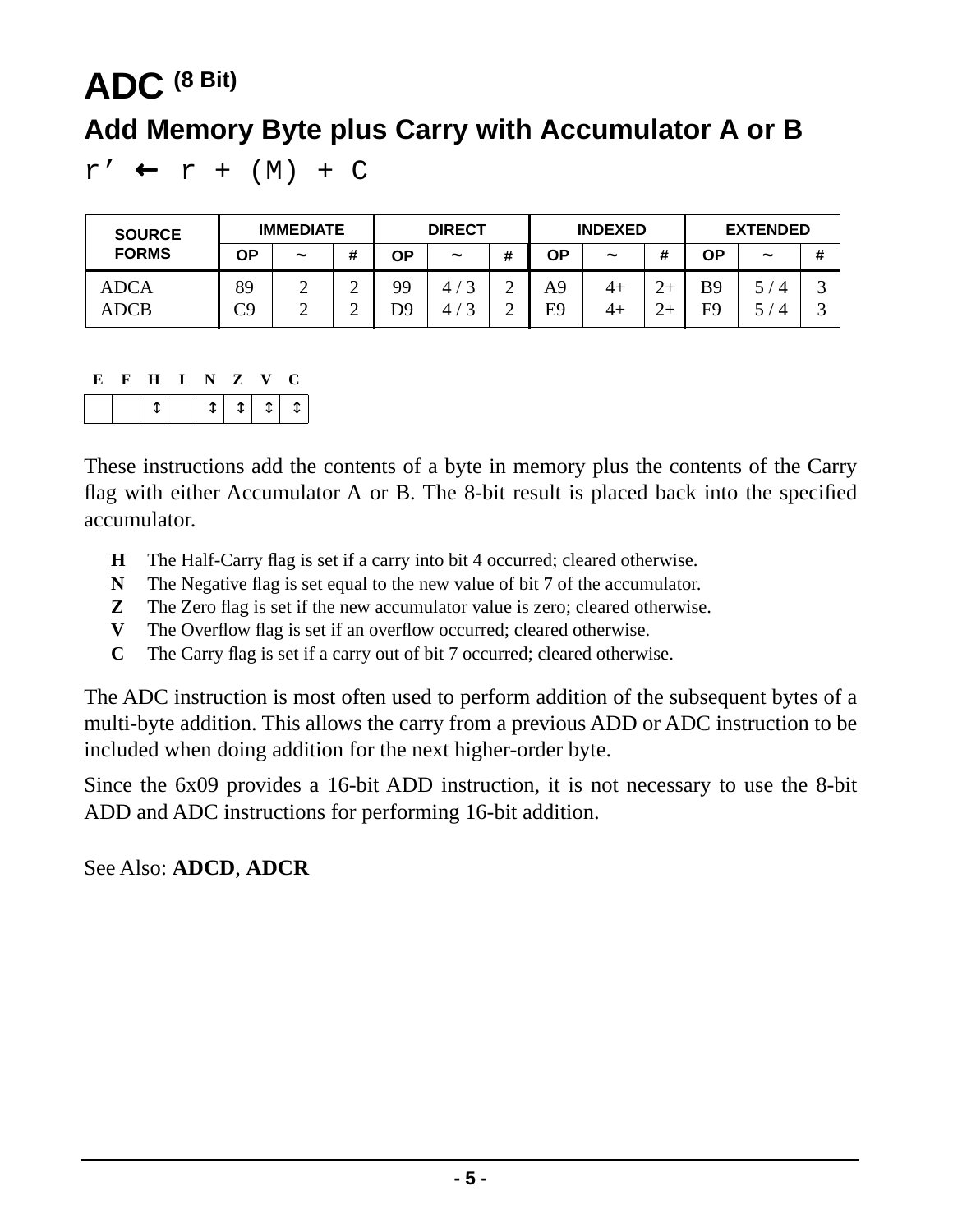# <span id="page-5-0"></span>**ADCD**

### **Add Memory Word plus Carry with Accumulator D**

 $ACCD' \leftarrow ACCD + (M:M+1) + C$ 

| <b>SOURCE</b> | <b>IMMEDIATE</b> |                     |   | <b>DIRECT</b> |            |   | <b>INDEXED</b> |                       |                | <b>EXTENDED</b> |            |   |
|---------------|------------------|---------------------|---|---------------|------------|---|----------------|-----------------------|----------------|-----------------|------------|---|
| <b>FORM</b>   | ΟP               | $\tilde{}$          | # | ОP            | $\tilde{}$ | # | <b>OP</b>      | $\tilde{\phantom{a}}$ | 4              | ΟP              | $\tilde{}$ | # |
| ADCD          | 1089             | 5<br>$\overline{4}$ |   | 1099          | ⇁          |   | 10A9           | $6+$                  | 2 <sub>1</sub> | 10B9            | 8          |   |

|  | . H . | V. | $\mathbf{Z}$ | $\mathbf{v}$ |  |
|--|-------|----|--------------|--------------|--|
|  |       |    | TITITIT      |              |  |

The ADCD instruction adds the contents of a double-byte value in memory plus the value of the Carry flag with Accumulator D. The 16 bit result is placed back into Accumulator D.

- **H** The Half-Carry flag is not affected by the ADCD instruction.
- **N** The Negative flag is set equal to the new value of bit 15 of the accumulator.
- **Z** The Zero flag is set if the new Accumulator D value is zero; cleared otherwise.
- **V** The Overflow flag is set if an overflow occurred; cleared otherwise.
- **C** The Carry flag is set if a carry out of bit 15 occurred; cleared otherwise.

The ADCD instruction is most often used to perform addition of subsequent words of a multi-byte addition. This allows the carry from a previous ADD or ADC instruction to be included when doing addition for the next higher-order word.

The following instruction sequence is an example showing how 32-bit addition can be performed on a 6309 microprocessor:

| LDO  | VAL1   | $: 0 =$ first 32-bit value          |
|------|--------|-------------------------------------|
| ADDW | VAL2+2 | ; Add lower 16 bits of second value |
| ADCD | VAL2   | ; Add upper 16 bits plus Carry      |
| STO  | RESULT | ; Store 32-bit result               |

See Also: **[ADC](#page-4-0)** (8-bit), **[ADCR](#page-6-0)**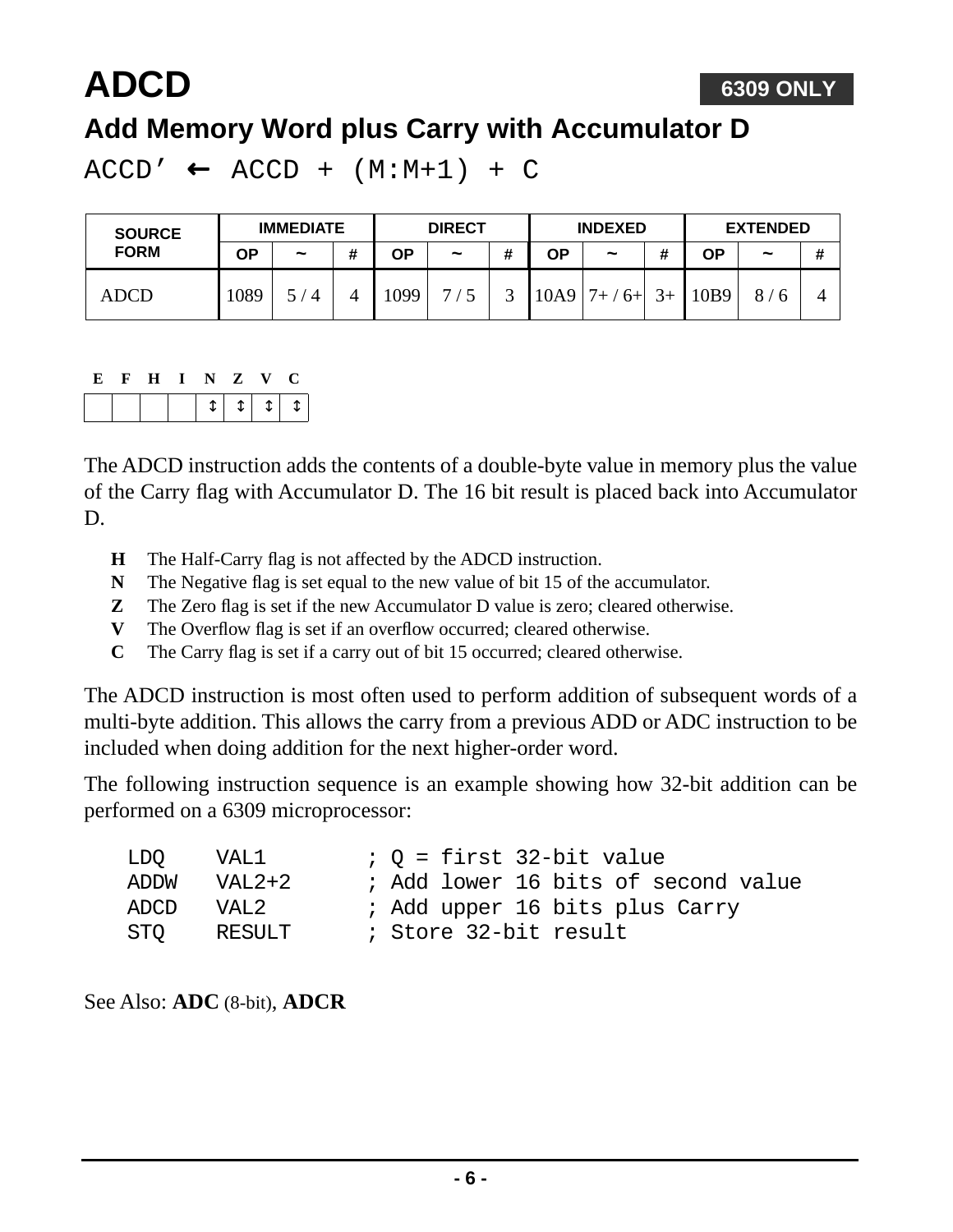#### **6309 ONLY**

### **Add Source Register plus Carry to Destination Register**

 $r1'$  ←  $r1$  +  $r0$  + C

| <b>SOURCE FORM</b> | <b>ADDRESSING MODE</b> | <b>OPCODE</b> | <b>CYCLES</b> | <b>BYTE COUNT</b> |
|--------------------|------------------------|---------------|---------------|-------------------|
| ADCR $r0,r1$       | <b>IMMEDIATE</b>       | 1031          |               |                   |

| E | н | N. | Z | N/        |  |
|---|---|----|---|-----------|--|
|   |   |    |   | $T$   $T$ |  |

<span id="page-6-0"></span>**ADCR**

The ADCR instruction adds the contents of a source register plus the contents of the Carry flag with the contents of a destination register. The result is placed into the destination register.

- **H** The Half-Carry flag is not affected by the ADCR instruction.
- **N** The Negative flag is set equal to the value of the result's high-order bit.
- **Z** The Zero flag is set if the new value of the destination register is zero; cleared otherwise.
- **V** The Overflow flag is set if an overflow occurred; cleared otherwise.
- **C** The Carry flag is set if a carry out of the high-order bit occurred; cleared otherwise.

Any of the 6309 registers except Q and MD may be specified as the source operand, destination operand or both; however specifying the PC register as either the source or destination produces undefined results.

The ADCR instruction will perform either 8-bit or 16-bit addition according to the size of the destination register. When registers of different sizes are specified, the source will be promoted, demoted or substituted depending on the size of the destination and on which specific 8-bit register is involved. See ["6309 Inter-Register Operations" on page 143](#page-142-0) for further details.

The Immediate operand for this instruction is a postbyte which uses the same format as that used by the TFR and EXG instructions. See the description of the **TFR** instruction for further details.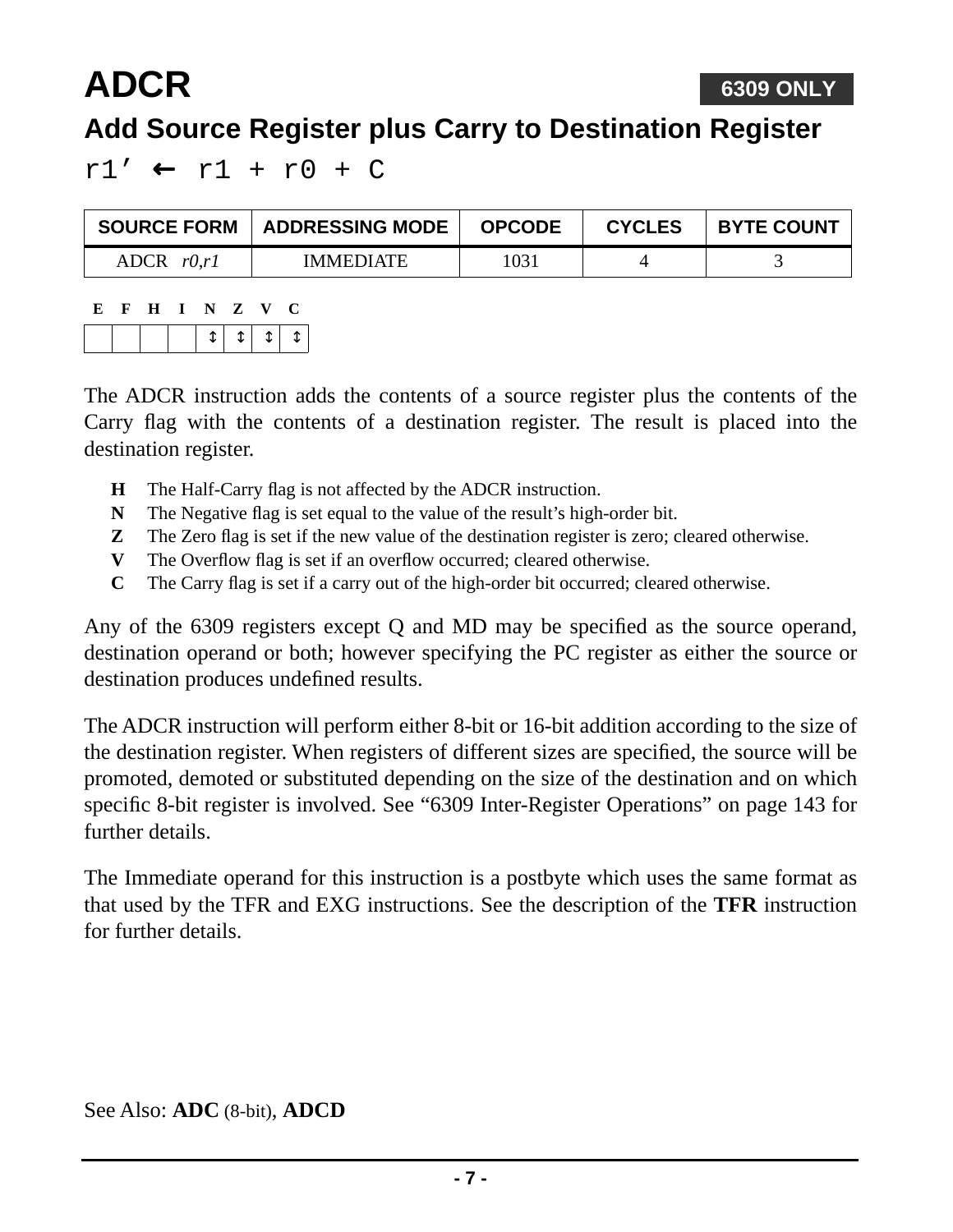## <span id="page-7-0"></span>**ADD (8 Bit) Add Memory Byte to 8-Bit Accumulator**

 $r' \leftarrow r + (M)$ 

| <b>SOURCE</b> | <b>IMMEDIATE</b> |            |        | <b>DIRECT</b> |                       |   | <b>INDEXED</b> |                       |       | <b>EXTENDED</b> |                       |                   |
|---------------|------------------|------------|--------|---------------|-----------------------|---|----------------|-----------------------|-------|-----------------|-----------------------|-------------------|
| <b>FORMS</b>  | ΟP               | $\tilde{}$ | #      | ΟP            | $\tilde{}$            | # | ΟP             | $\tilde{\phantom{a}}$ | #     | ΟP              | $\tilde{\phantom{a}}$ | #                 |
| <b>ADDA</b>   | 8 <sub>B</sub>   | ◠          | ◠<br>↩ | 9Β            | $\mathbf 3$<br>47     | ⌒ | AB             | 4+                    |       | <b>BB</b>       | 5.<br>$\overline{4}$  | $\mathbf{\Omega}$ |
| <b>ADDB</b>   | CВ               | ↑          | ⌒      | DB            | 3<br>4,               |   | EB             | $4+$                  | $2+$  | <b>FB</b>       | 5 /<br>$\overline{4}$ | 2                 |
| <b>ADDE</b>   | 118B             | 3          | ⌒      | 119B          | 5 /<br>$\overline{4}$ |   | 11AB           | $5+$                  |       | <b>BB</b>       | 6/5                   | 4                 |
| <b>ADDF</b>   | 11CB             | 3          | ⌒      | 1DB           | $\overline{4}$<br>5 / |   | 11EB           | $5+$                  | $-3+$ | <b>FB</b>       | 6/5                   | 4                 |

ADDE and ADDF are available on 6309 only.

|  | F H I N Z V                                                                                                                                                 |  |  |  |
|--|-------------------------------------------------------------------------------------------------------------------------------------------------------------|--|--|--|
|  | $\downarrow$ $\downarrow$ $\downarrow$ $\downarrow$ $\downarrow$ $\downarrow$ $\downarrow$ $\downarrow$ $\downarrow$ $\downarrow$ $\downarrow$ $\downarrow$ |  |  |  |

These instructions add the contents of a byte in memory with one of the 8-bit accumulators (A,B,E,F). The 8-bit result is placed back into the specified accumulator.

- **H** The Half-Carry flag is set if a carry into bit 4 occurred; cleared otherwise.
- **N** The Negative flag is set equal to the new value of bit 7 of the accumulator.
- **Z** The Zero flag is set if the new accumulator value is zero; cleared otherwise.
- **V** The Overflow flag is set if an overflow occurred; cleared otherwise.
- **C** The Carry flag is set if a carry out of bit 7 occurred; cleared otherwise.

The 8-bit ADD instructions are used for single-byte addition, and for addition of the least-significant byte in multi-byte additions. Since the 6x09 also provides a 16-bit ADD instruction, it is not necessary to use the 8-bit ADD and ADC instructions for performing 16-bit addition.

See Also: **[ADD](#page-8-0)** (16-bit), **[ADDR](#page-9-0)**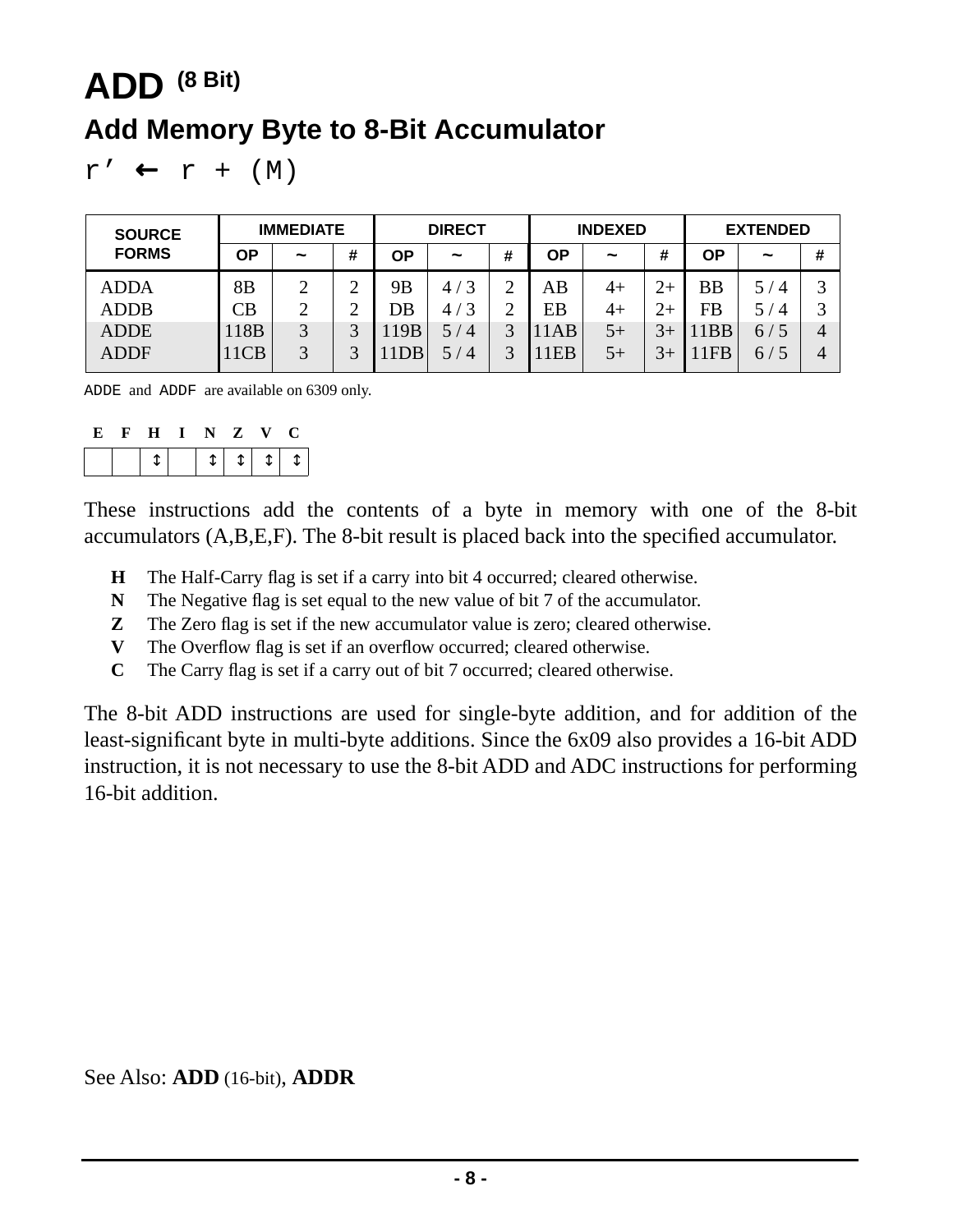## <span id="page-8-0"></span>**ADD (16 Bit) Add Memory Word to 16-Bit Accumulator**

 $r' \leftarrow r + (M:M+1)$ 

| <b>SOURCE</b> | <b>IMMEDIATE</b>   |                       |   | <b>DIRECT</b> |                     |   | <b>INDEXED</b> |               |                 | <b>EXTENDED</b> |            |   |
|---------------|--------------------|-----------------------|---|---------------|---------------------|---|----------------|---------------|-----------------|-----------------|------------|---|
| <b>FORMS</b>  | ΟP                 | $\tilde{\phantom{a}}$ | # | ΟP            | $\tilde{}$          | # | ΟP             | $\tilde{}$    | #               | ΟP              | $\tilde{}$ | # |
| ADDD          | $\mathsf{\Gamma}3$ |                       | ⌒ | D3            | 6/<br>$^{\prime}$ 4 | ∽ | E <sub>3</sub> | $5 +$<br>$6+$ |                 | F <sub>3</sub>  | −          |   |
| <b>ADDW</b>   | 108B               | $\overline{4}$        |   | 109B          | −                   |   | 10AB           | $6+$          | $\mathcal{R}_+$ | 10BB            | 8          |   |

ADDW is available on 6309 only.

| К. | F | $\mathbf{H}$ | I N Z | $\mathbf{V}$ | Œ         |
|----|---|--------------|-------|--------------|-----------|
|    |   |              |       |              | 1 1 1 1 1 |

These instructions add the contents of a double-byte value in memory with one of the 16 bit accumulators (D,W). The 16-bit result is placed back into the specified accumulator.

- **H** The Half-Carry flag is not affected by these instructions.
- **N** The Negative flag is set equal to the new value of bit 15 of the accumulator.
- **Z** The Zero flag is set if the new accumulator value is zero; cleared otherwise.
- **V** The Overflow flag is set if an overflow occurred; cleared otherwise.
- **C** The Carry flag is set if a carry out of bit 15 occurred; cleared otherwise.

The 16-bit ADD instructions are used for double-byte addition, and for addition of the least-significant word of multi-byte additions. See the description of the **[ADCD](#page-5-0)** instruction for an example of how 32-bit addition can be performed on a 6309 processor.

See Also: **[ADD](#page-7-0)** (8-bit), **[ADDR](#page-9-0)**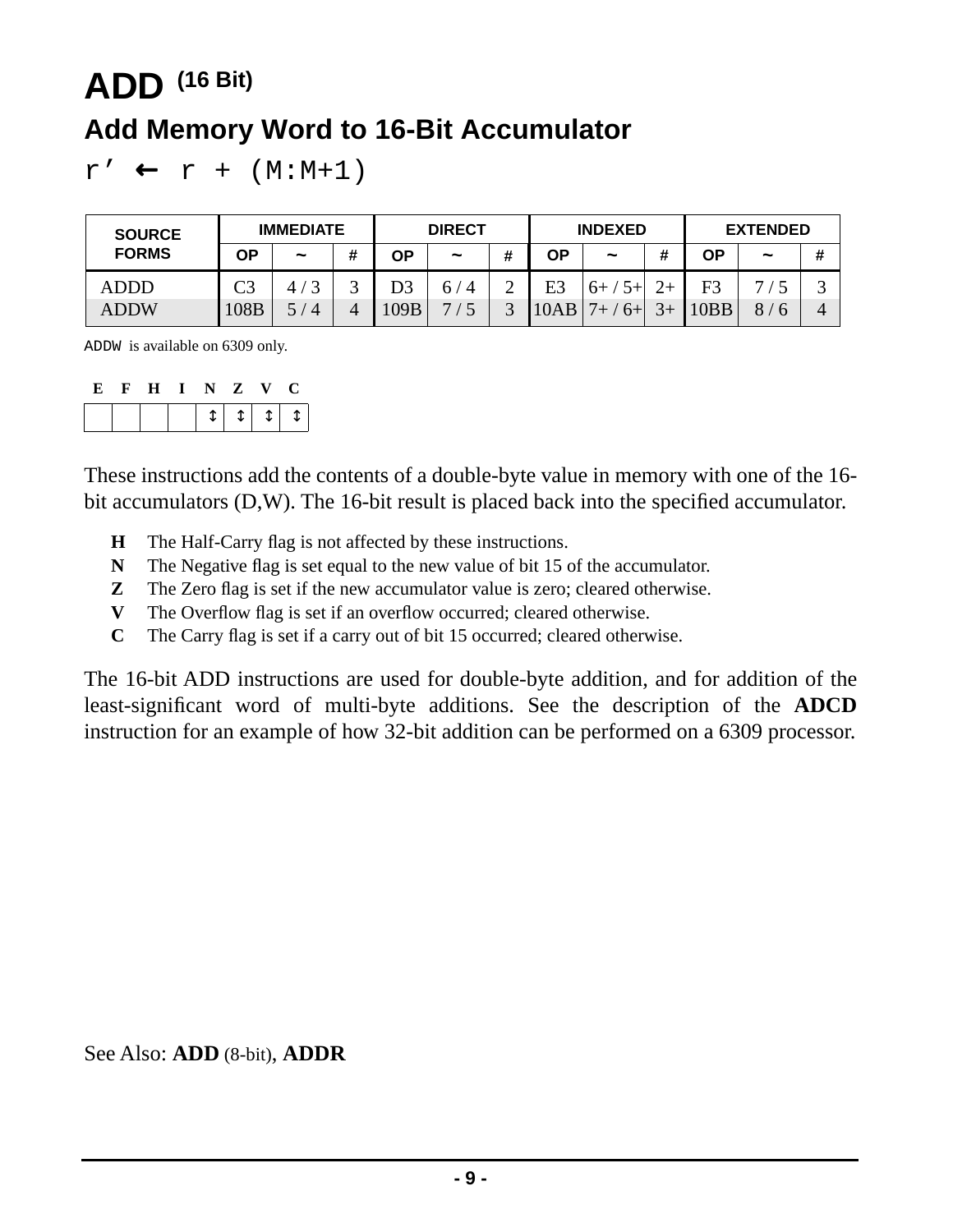### <span id="page-9-0"></span>**ADDR Add Source Register to Destination Register**

 $r1'$  ←  $r1 + r0$ 

| <b>SOURCE FORM</b> | <b>ADDRESSING MODE</b> | <b>OPCODE</b> | <b>CYCLES</b> | <b>BYTE COUNT</b> |
|--------------------|------------------------|---------------|---------------|-------------------|
| ADDR $r0,r1$       | <b>IMMEDIATE</b>       | 1030          |               |                   |

| E | $\mathbf{F}$ | $\mathbf{H}$ | $\mathbf{I}$ | Z       | N. | U |  |
|---|--------------|--------------|--------------|---------|----|---|--|
|   |              |              |              | 1 T 1 T |    |   |  |

The ADDR instruction adds the contents of a source register with the contents of a destination register. The result is placed into the destination register.

- **H** The Half-Carry flag is not affected by the ADDR instruction.
- **N** The Negative flag is set equal to the value of the result's high-order bit.
- **Z** The Zero flag is set if the new value of the destination register is zero; cleared otherwise.
- **V** The Overflow flag is set if an overflow occurred; cleared otherwise.
- **C** The Carry flag is set if a carry out of the high-order bit occurred; cleared otherwise.

Any of the 6309 registers except Q and MD may be specified as the source operand, destination operand or both; however specifying the PC register as either the source or destination produces undefined results.

The ADDR instruction will perform either 8-bit or 16-bit addition according to the size of the destination register. When registers of different sizes are specified, the source will be promoted, demoted or substituted depending on the size of the destination and on which specific 8-bit register is involved. See ["6309 Inter-Register Operations" on](#page-142-0) [page 143](#page-142-0) for further details.

A *Load Effective Address* instruction which adds one of the 16-bit accumulators to an index register (such as LEAX D,X) could be replaced by an ADDR instruction (ADDR D,X) in order to save 4 cycles (2 cycles in Native Mode). However, since more Condition Code flags are affected by the ADDR instruction, you should avoid this optimization if preservation of the affected flags is desired.

The Immediate operand for this instruction is a postbyte which uses the same format as that used by the TFR and EXG instructions. See the description of the **TFR** instruction for further details.

See Also: **[ADD](#page-7-0)** (8-bit), **[ADD](#page-8-0)** (16-bit)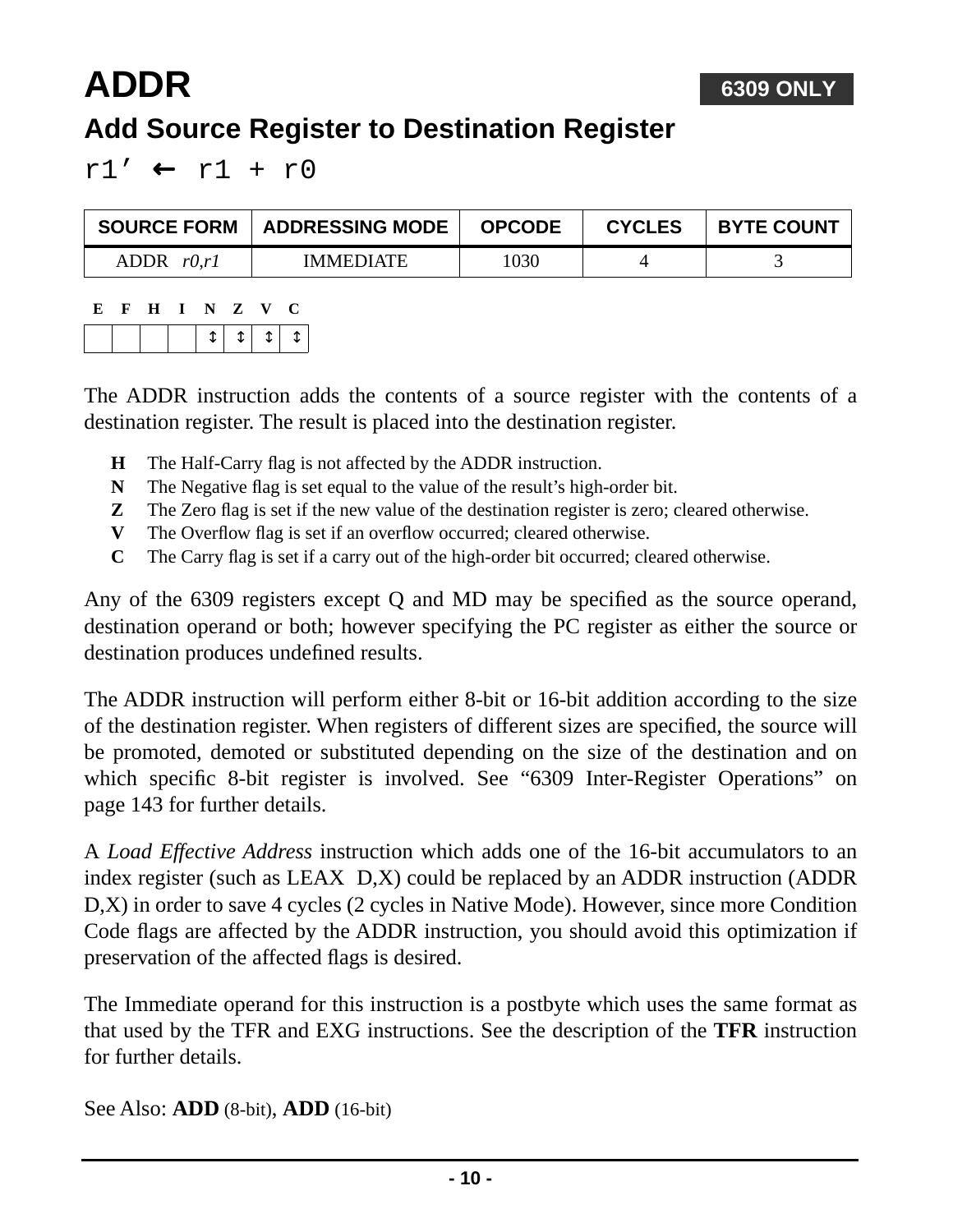#### **6309 ONLY**

### **Logical AND of Immediate Value with Memory Byte**

 $M' \leftarrow (M)$  AND IMM

<span id="page-10-0"></span>**AIM**

| <b>SOURCE</b>   |    | <b>IMMEDIATE</b> |   |    | <b>DIRECT</b> |   |    | <b>INDEXED</b> |        |                    | <b>EXTENDED</b> |   |
|-----------------|----|------------------|---|----|---------------|---|----|----------------|--------|--------------------|-----------------|---|
| <b>FORM</b>     | ΟP | $\tilde{}$       | # | ΟP | $\tilde{}$    | # | ΟP | $\tilde{}$     | π      | <b>OP</b>          | $\tilde{}$      | # |
| AIM $\#i8$ ; EA |    |                  |   | 02 |               |   | 62 | 7 <sub>1</sub> | $\sim$ | $\mathcal{L}$<br>∠ |                 |   |

| E | $\mathbf{F}$ | $\mathbf{H}$ | $\mathbf{I}$ | NZ     | $\mathbf{V}$ | C |
|---|--------------|--------------|--------------|--------|--------------|---|
|   |              |              |              | $1110$ |              |   |

The AIM instruction logically ANDs the contents of a byte in memory with an 8-bit immediate value. The resulting value is placed back into the designated memory location.

- **N** The Negative flag is set equal to the new value of bit 7 of the memory byte.
- **Z** The Zero flag is set if the new value of the memory byte is zero; cleared otherwise.
- **V** The Overflow flag is cleared by this instruction.
- **C** The Carry flag is not affected by this instruction.

AIM is one of the more useful additions to the 6309 instruction set. It takes three separate instructions to perform the same operation on a 6809:

6809 (6 instruction bytes; 12 cycles):

| T DA | #\$3F |
|------|-------|
| ANDA | 4,U   |
| STA  | 4,U   |

6309 (3 instruction bytes; 8 cycles): AIM #\$3F;4,U

Note that the assembler syntax used for the AIM operand is non-typical. Some assemblers may require a comma (,) rather than a semicolon (;) between the immediate operand and the address operand.

The object code format for the AIM instruction is:

| <b>OPCODE</b> | IMMED VALUE   ADDRESS / INDEX BYTE(S) |
|---------------|---------------------------------------|
|               |                                       |

See Also: **AND**, **EIM**, **OIM**, **TIM**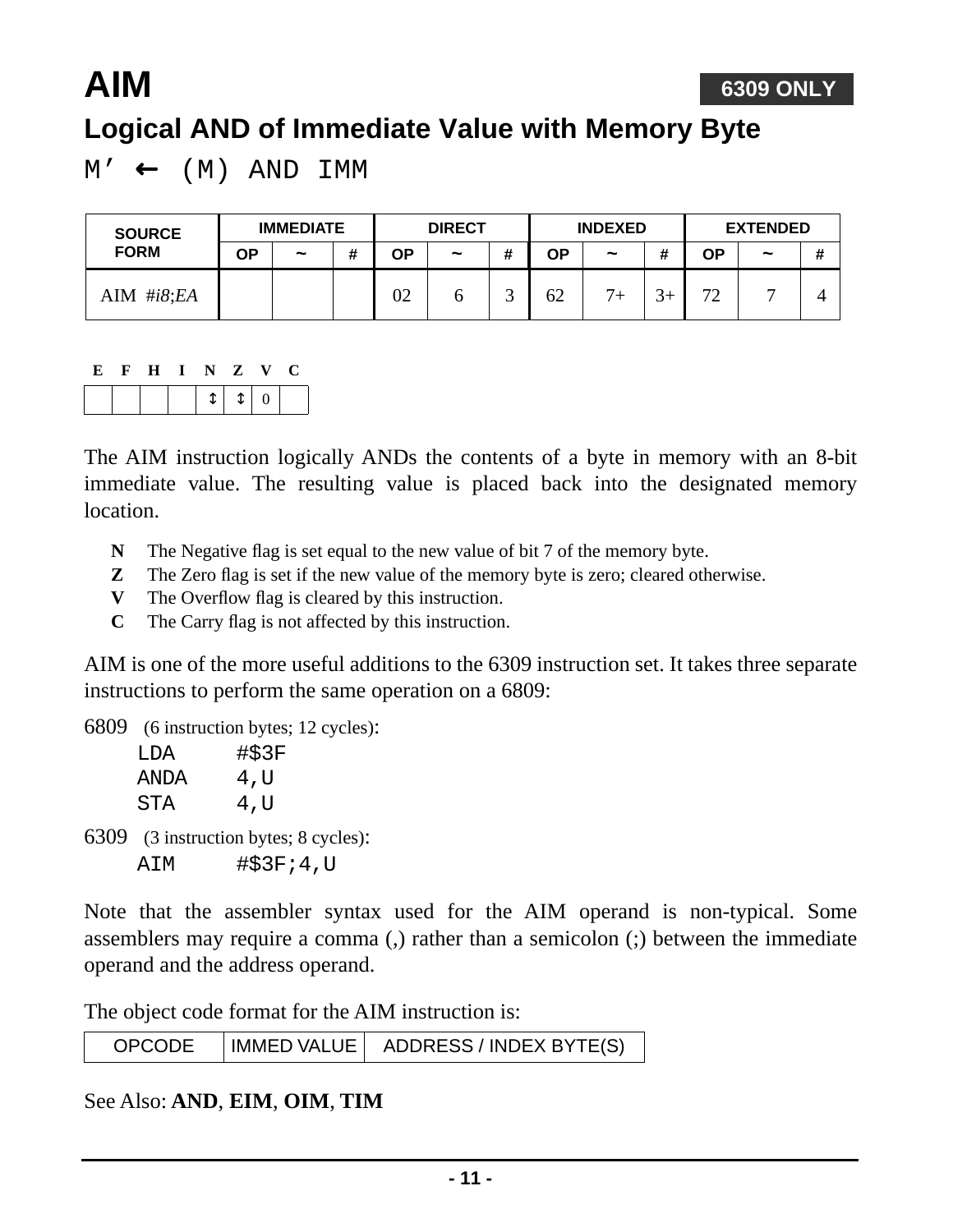## <span id="page-11-0"></span>**AND (8 Bit) Logically AND Memory Byte with Accumulator A or B**

 $r' \leftarrow r$  AND  $(M)$ 

| <b>IMMEDIATE</b><br><b>SOURCE</b> |          |                       | <b>DIRECT</b>    |          | <b>INDEXED</b>        |                     |          | <b>EXTENDED</b> |        |                 |            |        |
|-----------------------------------|----------|-----------------------|------------------|----------|-----------------------|---------------------|----------|-----------------|--------|-----------------|------------|--------|
| <b>FORMS</b>                      | ΟP       | $\tilde{\phantom{a}}$ | #                | ΟP       | $\tilde{\phantom{a}}$ | #                   | ΟP       | $\tilde{}$      | #      | ΟP              | $\tilde{}$ | #      |
| <b>ANDA</b><br><b>ANDB</b>        | 84<br>C4 | ∸<br>∸                | ⌒<br>∽<br>⌒<br>∽ | 94<br>D4 | 4.<br>4.              | $\bigcap$<br>∼<br>∸ | A4<br>E4 | $4+$<br>4+      | $\sim$ | <b>B4</b><br>F4 |            | ت<br>ت |

#### **E F H I N Z V C**

|--|

These instructions logically AND the contents of a byte in memory with either Accumulator A or B. The 8-bit result is then placed in the specified accumulator.

- **N** The Negative flag is set equal to the new value of bit 7 of the accumulator.
- **Z** The Zero flag is set if the new value of the accumulator is zero; cleared otherwise.
- **V** The Overflow flag is cleared by this instruction.
- **C** The Carry flag is not affected by this instruction.

The AND instructions are commonly used for clearing bits and for testing bits. Consider the following examples:

|  | ANDA #%11101111 ;Clears bit 4 in A               |  |
|--|--------------------------------------------------|--|
|  | ANDA #800000100 ;Sets Z flag if bit 2 is not set |  |

When testing bits, it is often preferable to use the BIT instructions instead, since they perform the same logical AND operation without modifying the contents of the accumulator.

#### See Also: **[AIM,](#page-10-0) [ANDCC,](#page-12-0) [ANDD](#page-13-0)**, **[ANDR](#page-14-0)**, **BAND**, **BIAND**, **BIT**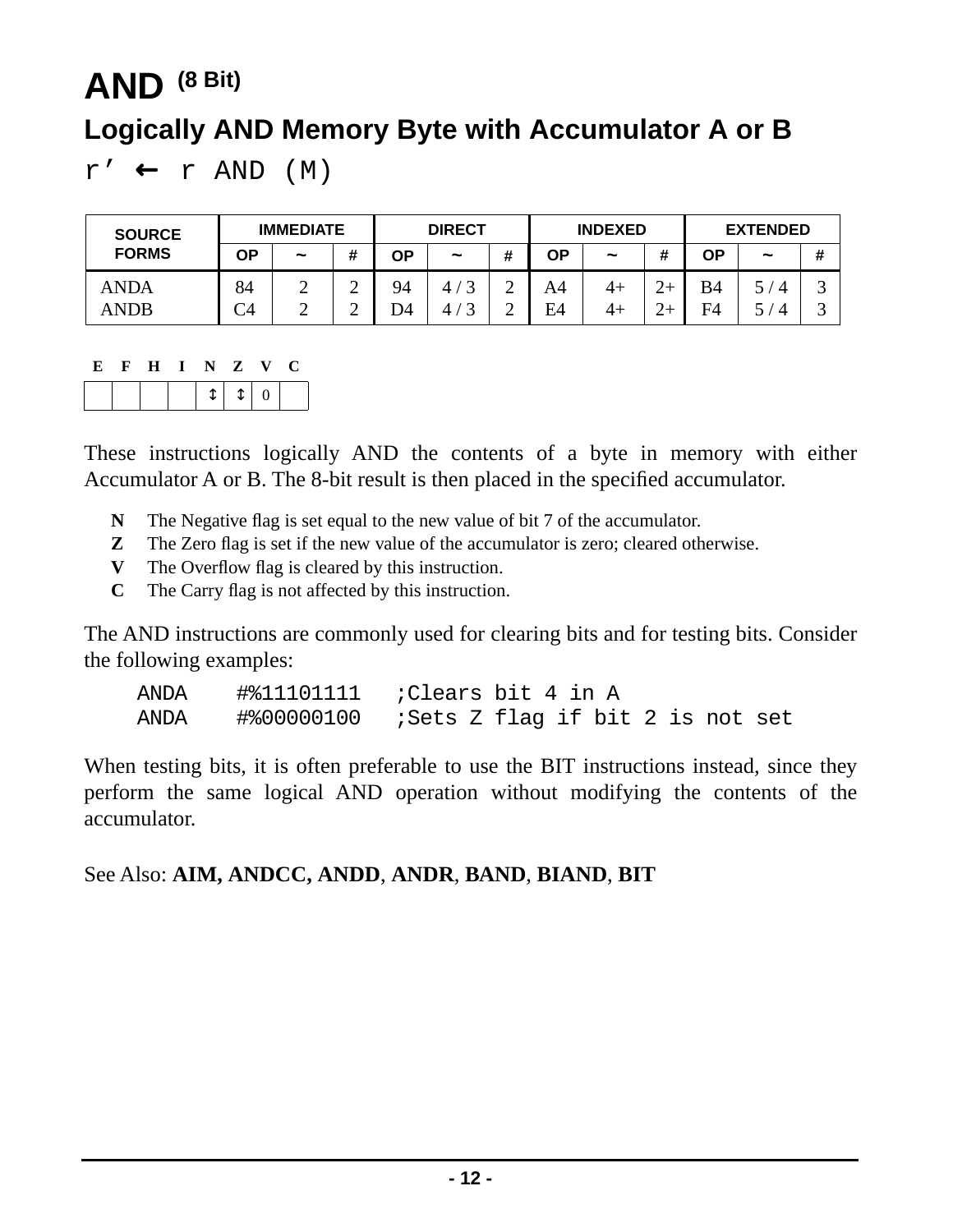## <span id="page-12-0"></span>**ANDCC Logically AND Immediate Value with the CC Register**

CC' ← CC AND IMM

| <b>SOURCE FORM</b> | <b>ADDRESSING MODE</b> | <b>OPCODE</b> | <b>CYCLES</b> | <b>BYTE COUNT</b> |
|--------------------|------------------------|---------------|---------------|-------------------|
| $ANDCC$ #i8        | <b>IMMEDIATE</b>       |               |               |                   |

This instruction logically ANDs the contents of the Condition Codes register with the immediate byte specified in the instruction. The result is placed back into the Condition Codes register.

The ANDCC instruction provides a method to clear specific flags in the Condition Codes register. All flags that correspond to "0" bits in the immediate operand are cleared, while those corresponding with "1"s are left unchanged.

The bit numbers for each flag are shown below:

|                   | 7 6 5 4 3 2 1 0 |  |  |  |
|-------------------|-----------------|--|--|--|
| $E F H I N Z V C$ |                 |  |  |  |

One of the more common uses for the ANDCC instruction is to clear the IRQ and FIRQ Interrupt Masks (I and F) at the completion of a routine that runs with interrupts disabled. This is accomplished by executing:

ANDCC #\$AF ; Clear bits 4 and 6 in CC

Some assemblers will accept a comma-delimited list of the bit names to be cleared as an alternative to the immediate expression. For instance, the example above might also be written as:

ANDCC I,F ; Clear bits 4 and 6 in CC

This syntax is generally discouraged due to the confusion it can create as to whether it means clear the I and F bits, or clear all bits except I and F.

More examples:

| ANDCC #\$FE |  |  | ; Clear the Carry flag |                                |  |
|-------------|--|--|------------------------|--------------------------------|--|
| ANDCC #1    |  |  |                        | : Clear all flags except Carry |  |

See Also: **[AND](#page-11-0)** (8-bit), **[ANDD](#page-13-0)**, **[ANDR](#page-14-0)**, **CWAI**, **ORCC**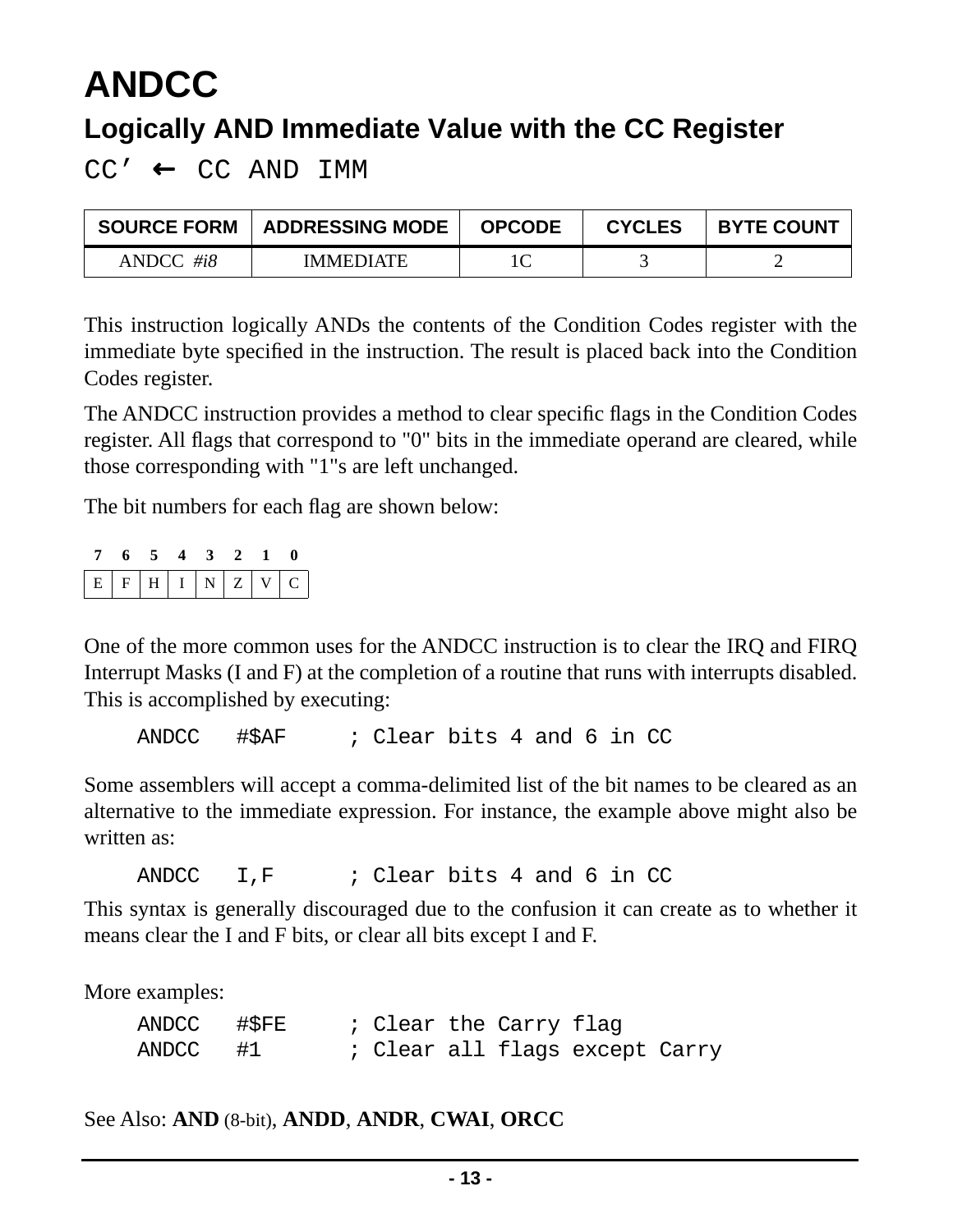#### **6309 ONLY**

### <span id="page-13-0"></span>**ANDD Logically AND Memory Word with Accumulator D**

 $ACCD' \leftarrow ACCD AND (M:M+1)$ 

| <b>SOURCE</b> | <b>IMMEDIATE</b> |                       |   | <b>DIRECT</b> |            |   | <b>INDEXED</b> |                       |      | <b>EXTENDED</b> |                       |   |
|---------------|------------------|-----------------------|---|---------------|------------|---|----------------|-----------------------|------|-----------------|-----------------------|---|
| <b>FORM</b>   | ΟP               | $\tilde{\phantom{a}}$ | # | ΟP            | $\tilde{}$ | # | ΟP             | $\tilde{\phantom{a}}$ |      | ΟP              | $\tilde{\phantom{a}}$ | # |
| <b>ANDD</b>   | 1084             | / 4                   | 4 | 1094          | <b>—</b>   |   | 10A4           | $7+$<br>$6+$          | $3+$ | 10B4            | 8                     |   |

#### **E F H I N Z V C**

The ANDD instruction logically ANDs the contents of a double-byte value in memory with the contents of Accumulator D. The 16-bit result is placed back into Accumulator D.

- **N** The Negative flag is set equal to the new value of bit 15 of Accumulator D.
- **Z** The Zero flag is set if the new value of the Accumulator D is zero; cleared otherwise.
- **V** The Overflow flag is cleared by this instruction.
- **C** The Carry flag is not affected by this instruction.

One use for the ANDD instruction is to truncate bits of an address value. For example:

ANDD #\$E000 ;Convert address to that of its 8K page

For testing bits, it is often preferable to use the **[BITD](#page-32-0)** instruction instead, since it performs the same logical AND operation without modifying the contents of Accumulator D.

See Also: **[AND](#page-11-0)** (8-bit), **[ANDCC,](#page-12-0) [ANDR](#page-14-0)**, **[BITD](#page-32-0)**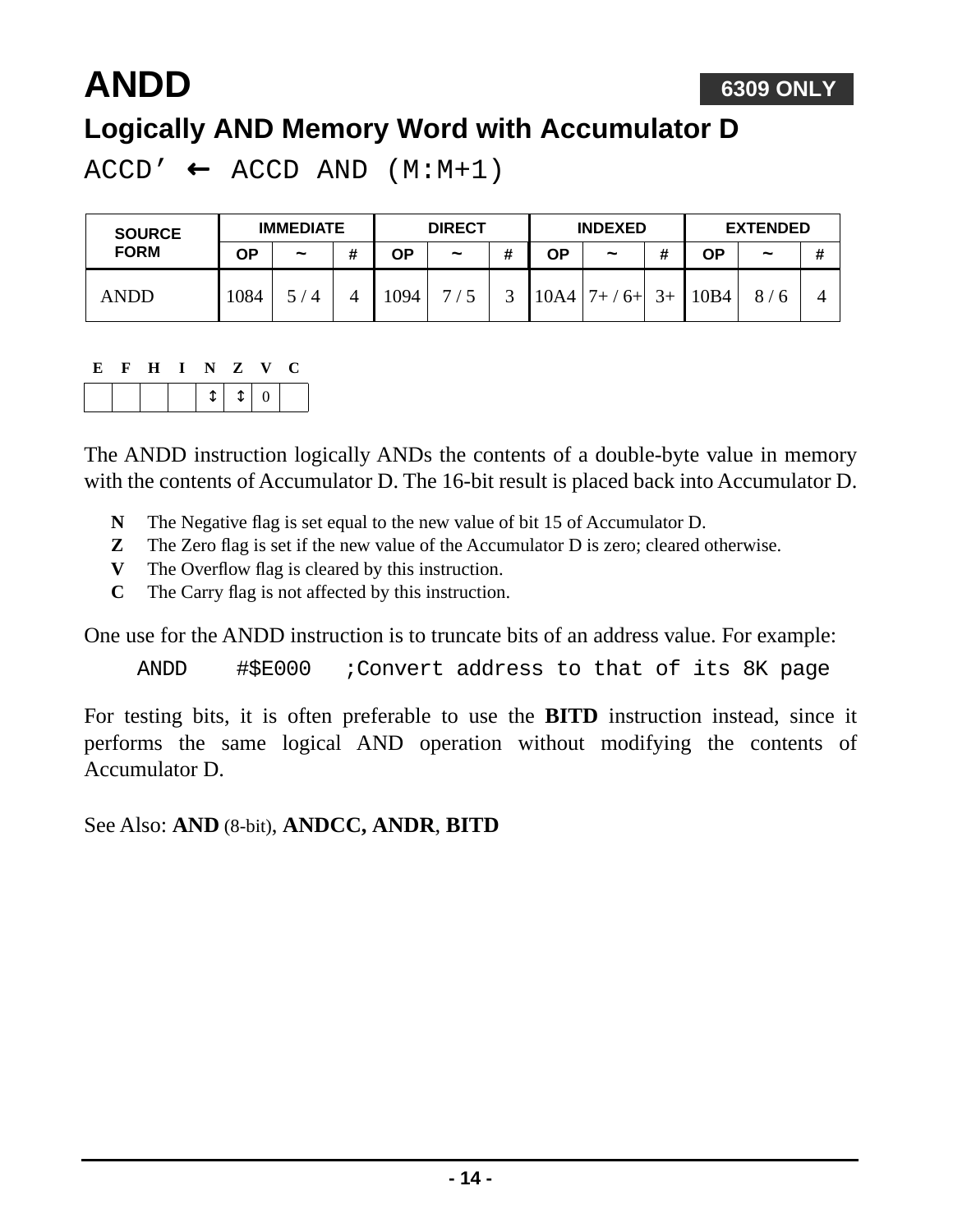# <span id="page-14-0"></span>**ANDR**

### **Logically AND Source Register with Destination Register**

 $r1'$  ←  $r1$  AND  $r0$ 

| <b>SOURCE FORM</b> | <b>ADDRESSING MODE</b> | <b>OPCODE</b> | <b>CYCLES</b> | <b>BYTE COUNT</b> |
|--------------------|------------------------|---------------|---------------|-------------------|
| r0.r1<br>ANDR      | <b>IMMEDIATE</b>       | 1034          |               |                   |

| E | ਾ ਦਿ |  | H I N Z |                  | N. | ι. |
|---|------|--|---------|------------------|----|----|
|   |      |  |         | $\mathbb{I}$   0 |    |    |

The ANDR instruction logically ANDs the contents of a source register with the contents of a destination register. The result is placed into the destination register.

- **N** The Negative flag is set equal to the value of the result's high-order bit.
- **Z** The Zero flag is set if the new value of the destination register is zero; cleared otherwise.
- **V** The Overflow flag is cleared by this instruction.
- **C** The Carry flag is not affected by this instruction.

Any of the 6309 registers except Q and MD may be specified as the source operand, destination operand or both; however specifying the PC register as either the source or destination produces undefined results.

The ANDR instruction will perform either an 8-bit or 16-bit operation according to the size of the destination register. When registers of different sizes are specified, the source will be promoted, demoted or substituted depending on the size of the destination and on which specific 8-bit register is involved. See ["6309 Inter-Register Operations" on](#page-142-0) [page 143](#page-142-0) for further details.

The Immediate operand for this instruction is a postbyte which uses the same format as that used by the TFR and EXG instructions. For details, see the description of the **TFR** instruction.

See Also: **[AND](#page-11-0)** (8-bit), **[ANDCC,](#page-12-0) [ANDD](#page-13-0)**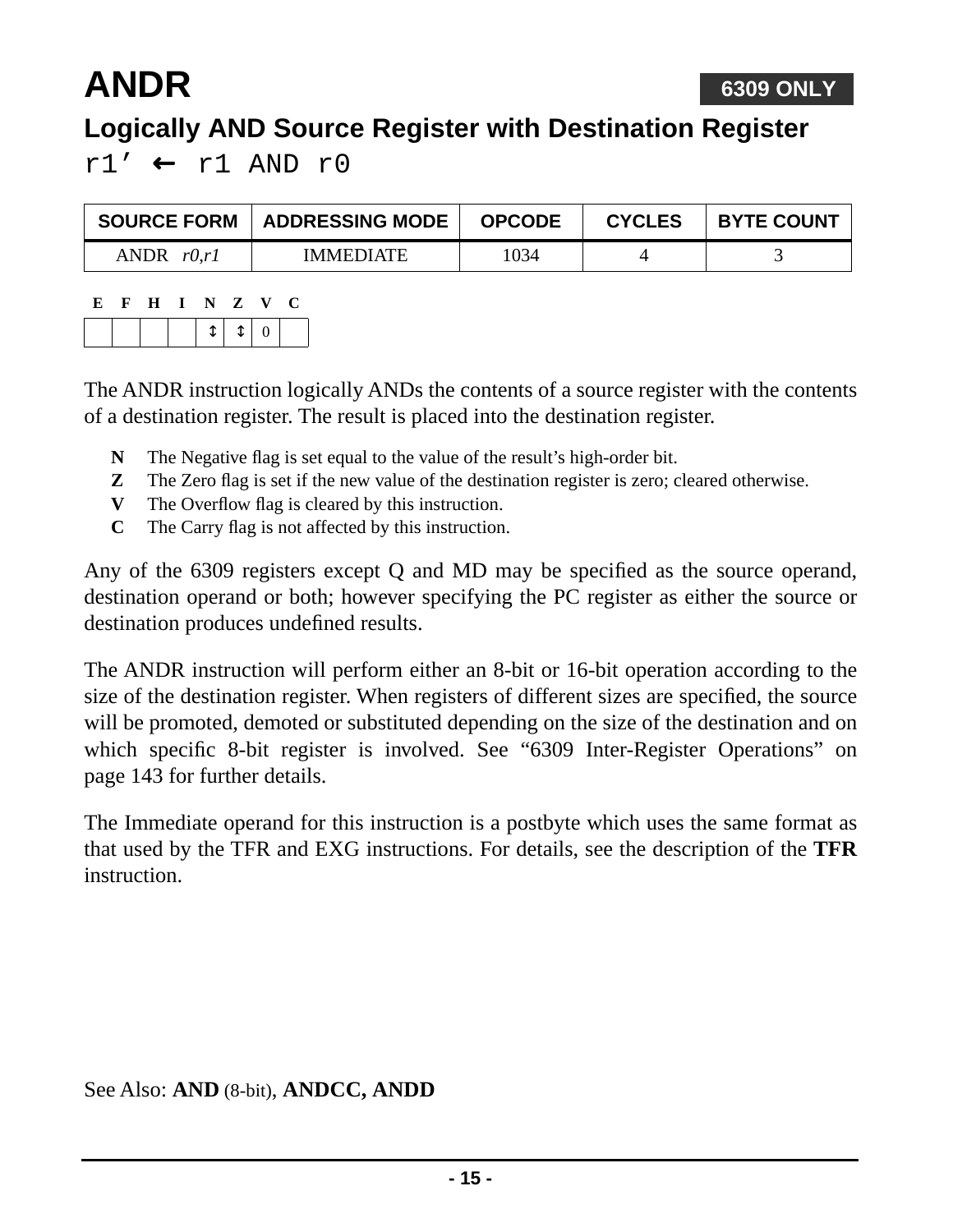## <span id="page-15-0"></span>**ASL (8 Bit)**

#### **Arithmetic Shift Left of 8-Bit Accumulator or Memory Byte**



| <b>SOURCE</b> | <b>INHERENT</b> |                       |   | <b>DIRECT</b> |                       |   | <b>INDEXED</b> |                       |  | <b>EXTENDED</b> |                       |   |
|---------------|-----------------|-----------------------|---|---------------|-----------------------|---|----------------|-----------------------|--|-----------------|-----------------------|---|
| <b>FORMS</b>  | ΟP              | $\tilde{\phantom{a}}$ | # | OΡ            | $\tilde{\phantom{a}}$ | # | ΟP             | $\tilde{\phantom{a}}$ |  | ΟP              | $\tilde{\phantom{a}}$ | # |
| <b>ASLA</b>   | 48              | $\mathcal{D}$         |   |               |                       |   |                |                       |  |                 |                       |   |
| <b>ASLB</b>   | 58              | $\bigcap$             |   |               |                       |   |                |                       |  |                 |                       |   |
| ASL           |                 |                       |   | 08            | 6/                    |   | 68             | $6+$                  |  | 78              | −<br>$\mathbf{r}$     | ⌒ |

| E | н | <b>N</b> | $\mathbf{Z}$ | $\mathbf{v}$ | U       |
|---|---|----------|--------------|--------------|---------|
|   |   |          |              |              | $T + T$ |

These instructions shift the contents of the A or B accumulator or a specified byte in memory to the left by one bit, clearing bit 0. Bit 7 is shifted into the Carry flag of the Condition Codes register.

- **H** The affect on the Half-Carry flag is undefined for these instructions.
- **N** The Negative flag is set equal to the new value of bit 7; previously bit 6.
- **Z** The Zero flag is set if the new 8-bit value is zero; cleared otherwise.
- **V** The Overflow flag is set to the Exclusive-OR of the original values of bits 6 and 7.
- **C** The Carry flag receives the value shifted out of bit 7.

The ASL instruction can be used for simple multiplication (a single left-shift multiplies the value by 2). Other uses include conversion of data from serial to parallel and viseversa.

The 6309 does not provide variants of ASL to operate on the E and F accumulators. However, you can achieve the same functionality using the ADDR instruction. The instructions ADDR E,E and ADDR F,F will perform the same left-shift operation on the E and F accumulators respectively.

The ASL and LSL mnemonics are duplicates. Both produce the same object code.

[See Also:](#page-16-0) **ASLD**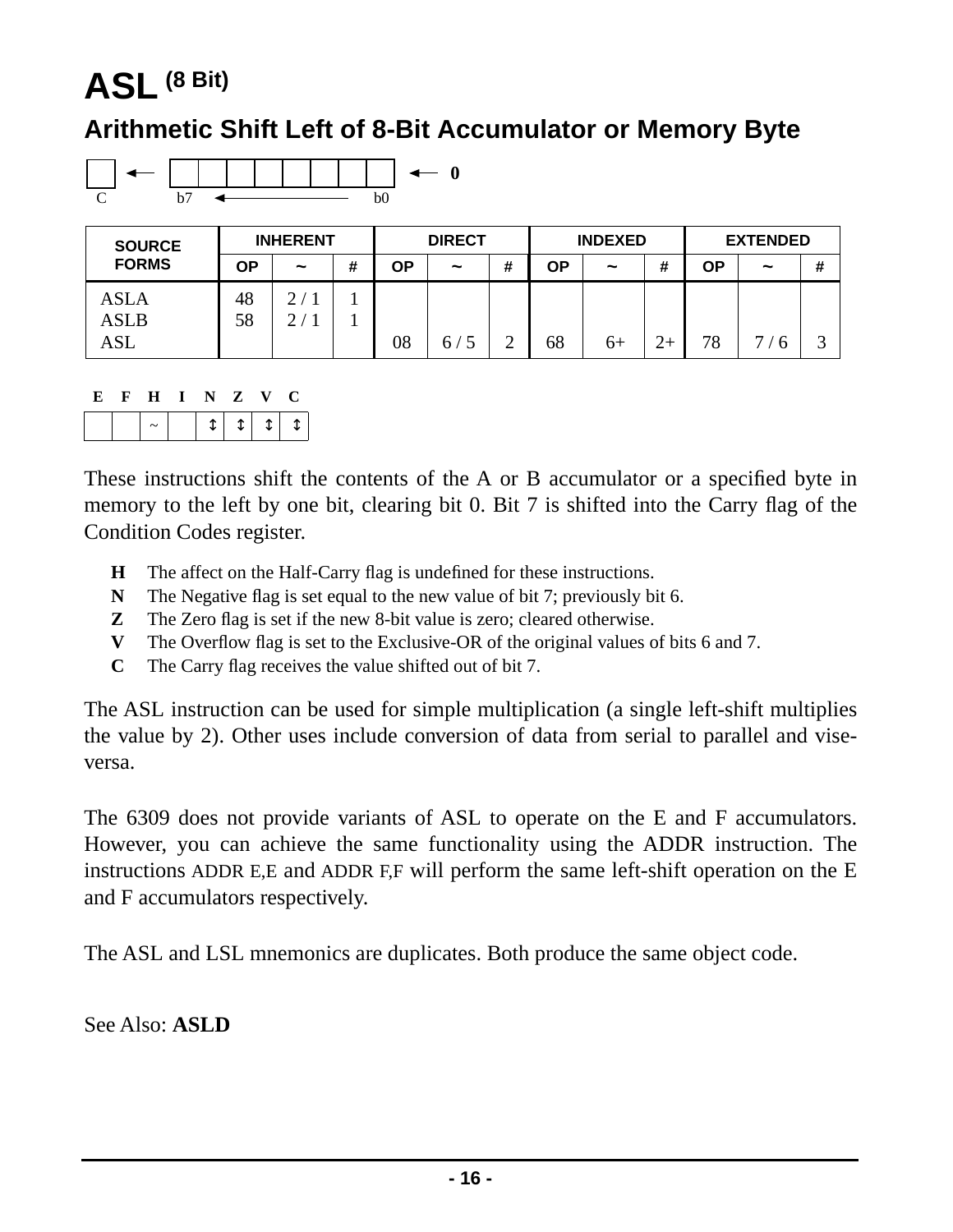### <span id="page-16-0"></span>**ASLD Arithmetic Shift Left of Accumulator D**



| <b>SOURCE FORM</b> | <b>ADDRESSING MODE</b> | <b>OPCODE</b> | <b>CYCLES</b> | <b>BYTE COUNT</b> |
|--------------------|------------------------|---------------|---------------|-------------------|
| ASLE               | <b>INHERENT</b>        | 1048          |               |                   |

**6309 ONLY**

| E | - F - | - H - | INZV |  | U.       |  |
|---|-------|-------|------|--|----------|--|
|   |       |       |      |  | $111111$ |  |

This instruction shifts the contents of Accumulator D to the left by one bit, clearing bit 0. Bit 15 is shifted into the Carry flag of the Condition Codes register.

- **N** The Negative flag is set equal to the new value of bit 15; previously bit 14.
- **Z** The Zero flag is set if the new 16-bit value is zero; cleared otherwise.
- **V** The Overflow flag is set to the Exclusive-OR of the original values of bits 14 and 15.
- **C** The Carry flag receives the value shifted out of bit 15.

The ASL instruction can be used for simple multiplication (a single left-shift multiplies the value by 2). Other uses include conversion of data from serial to parallel and viseversa.

The D accumulator is the only 16-bit register for which an ASL instruction has been provided. You can however achieve the same functionality using the ADDR instruction. For example, ADDR W,W will perform the same left-shift operation on the W accumulator.

A left-shift of the 32-bit Q accumulator can be achieved as follows:

| ADDR        | W.W |  | ; Shift Low-word, Hi-bit into Carry |  |  |
|-------------|-----|--|-------------------------------------|--|--|
| <b>ROLD</b> |     |  | ; Shift Hi-word, Carry into Low-bit |  |  |

The ASLD and LSLD mnemonics are duplicates. Both produce the same object code.

See Also: **[ASL](#page-15-0)** (8-bit), **ROL** (16-bit)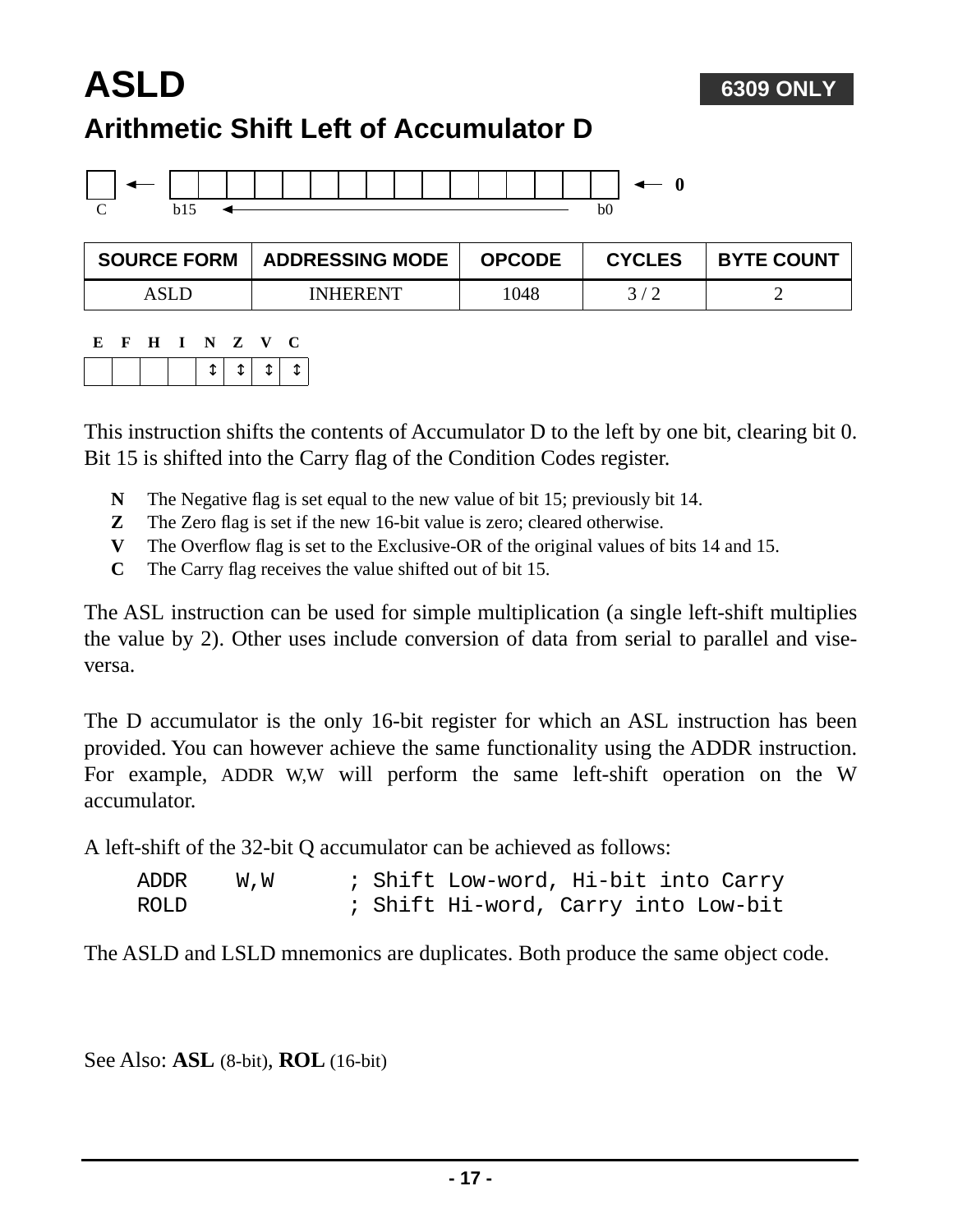## <span id="page-17-0"></span>**ASR (8 Bit)**

#### **Arithmetic Shift Right of 8-Bit Accumulator or Memory Byte**



| <b>SOURCE</b> | <b>INHERENT</b> |                       |   | <b>DIRECT</b> |            |   | <b>INDEXED</b> |                       |           | <b>EXTENDED</b> |            |   |
|---------------|-----------------|-----------------------|---|---------------|------------|---|----------------|-----------------------|-----------|-----------------|------------|---|
| <b>FORMS</b>  | OΡ              | $\tilde{\phantom{a}}$ | # | OΡ            | $\tilde{}$ | # | ΟP             | $\tilde{\phantom{a}}$ |           | ΟP              | $\tilde{}$ | # |
| <b>ASRA</b>   | 47              | ◠                     |   |               |            |   |                |                       |           |                 |            |   |
| <b>ASRB</b>   | 57              |                       |   |               |            |   |                |                       |           |                 |            |   |
| ASR           |                 |                       |   | ∩⊓<br>UΙ      | 6/         |   | 67             | $6+$                  | $\bigcap$ | 77              | −          | ⌒ |

| E | F. | $\mathbf{H}$ | I N Z V         |  | U |  |
|---|----|--------------|-----------------|--|---|--|
|   |    |              | $1$ î $1$ î $1$ |  |   |  |

These instructions arithmetically shift the contents of the A or B accumulator or a specified byte in memory to the right by one bit. Bit 0 is shifted into the Carry flag of the Condition Codes register. The value of bit 7 is not changed.

- **H** The affect on the Half-Carry flag is undefined for these instructions.
- **N** The Negative flag is set equal to the value of bit 7.
- **Z** The Zero flag is set if the new 8-bit value is zero; cleared otherwise.
- **V** The Overflow flag is not affected by these instructions.
- **C** The Carry flag receives the value shifted out of bit 0.

The ASR instruction can be used in simple division routines (a single right-shift divides the value by 2). Be careful here, as a right-shift is not the same as a division when the value is negative; it rounds in the wrong direction. For example,  $-5$  (FB<sub>16</sub>) divided by 2 should be -2 but, when arithmetically shifted right, is -3 ( $FD_{16}$ ).

The 6309 does not provide variants of ASR to operate on the E and F accumulators.

See Also: **[ASRD](#page-18-0)**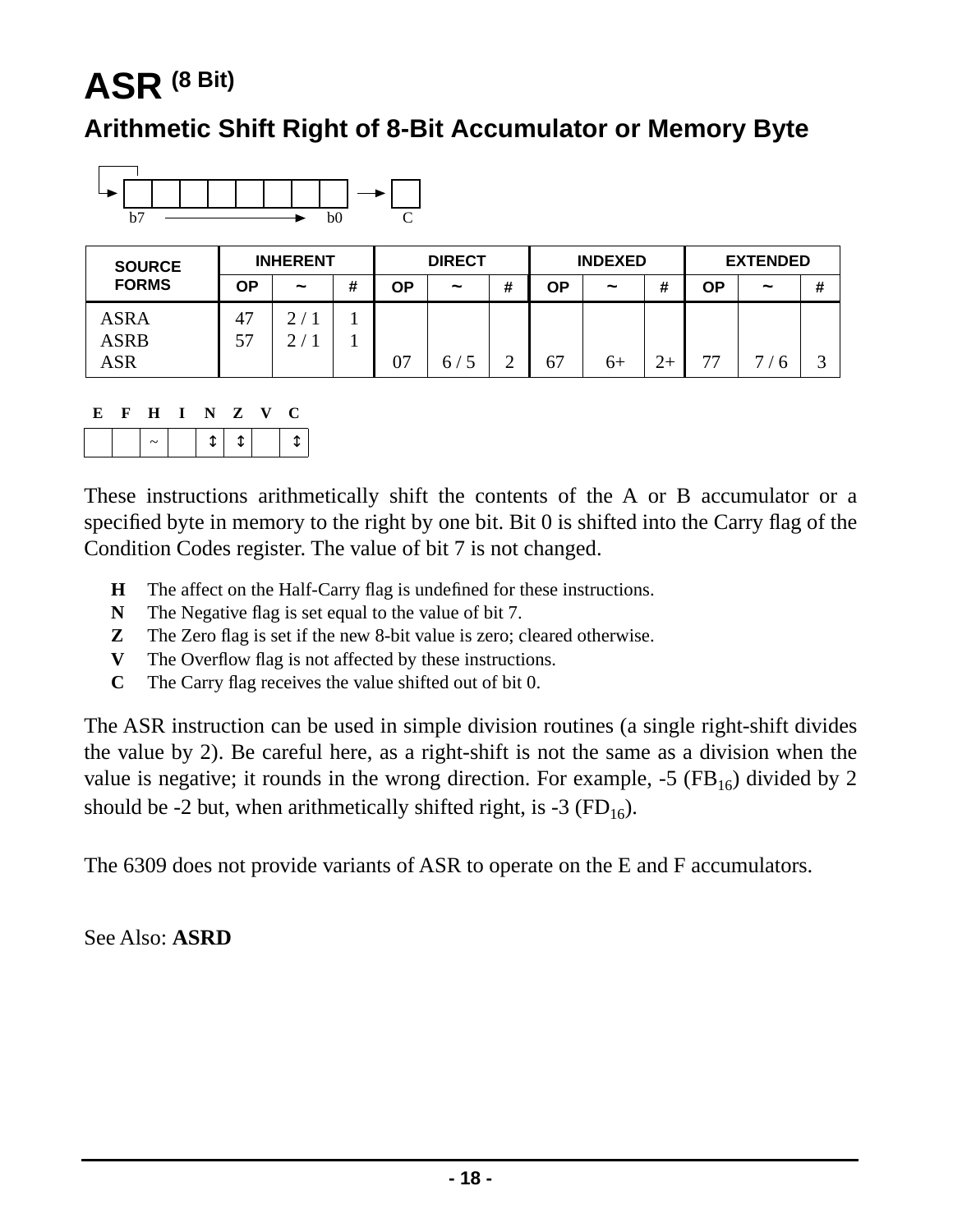#### **6309 ONLY**

## <span id="page-18-0"></span>**ASRD Arithmetic Shift Right of Accumulator D**



| <b>SOURCE FORM</b> | <b>ADDRESSING MODE</b> | <b>OPCODE</b> | <b>CYCLES</b> | <b>BYTE COUNT</b> |
|--------------------|------------------------|---------------|---------------|-------------------|
| ASRD.              | <b>INHERENT</b>        | 1047          |               |                   |

| E | <b>H</b> | $\blacksquare$ | $\mathbf{N}$ | $\mathbf{Z}$ | $\mathbf{V}$ |  |
|---|----------|----------------|--------------|--------------|--------------|--|
|   |          |                |              | $\uparrow$   |              |  |

This instruction shifts the contents of Accumulator D to the right by one bit. Bit 0 is shifted into the Carry flag of the Condition Codes register. The value of bit 15 is not changed.

- **N** The Negative flag is set equal to the value of bit 15.
- **Z** The Zero flag is set if the new 16-bit value is zero; cleared otherwise.
- **V** The Overflow flag is not affected by this instruction.
- **C** The Carry flag receives the value shifted out of bit 0.

The ASRD instruction can be used in simple division routines (a single right-shift divides the value by 2). Be careful here, as a right-shift is not the same as a division when the value is negative; it rounds in the wrong direction. For example,  $-5$  (FFFB<sub>16</sub>) divided by 2 should be -2 but, when arithmetically shifted right, is -3 ( $\text{FFFD}_{16}$ ).

The 6309 does not provide a variant of ASR to operate on the W accumulator, although it does provide the LSRW instruction for performing a logical shift.

An arithmetic right-shift of the 32-bit Q accumulator can be achieved as follows:

| ASRD |  | ; Shift Hi-word, Low-bit into Carry |  |  |
|------|--|-------------------------------------|--|--|
| RORW |  | ; Shift Low-word, Carry into Hi-bit |  |  |

See Also: **[ASR](#page-17-0)** (8-bit), **ROR** (16-bit)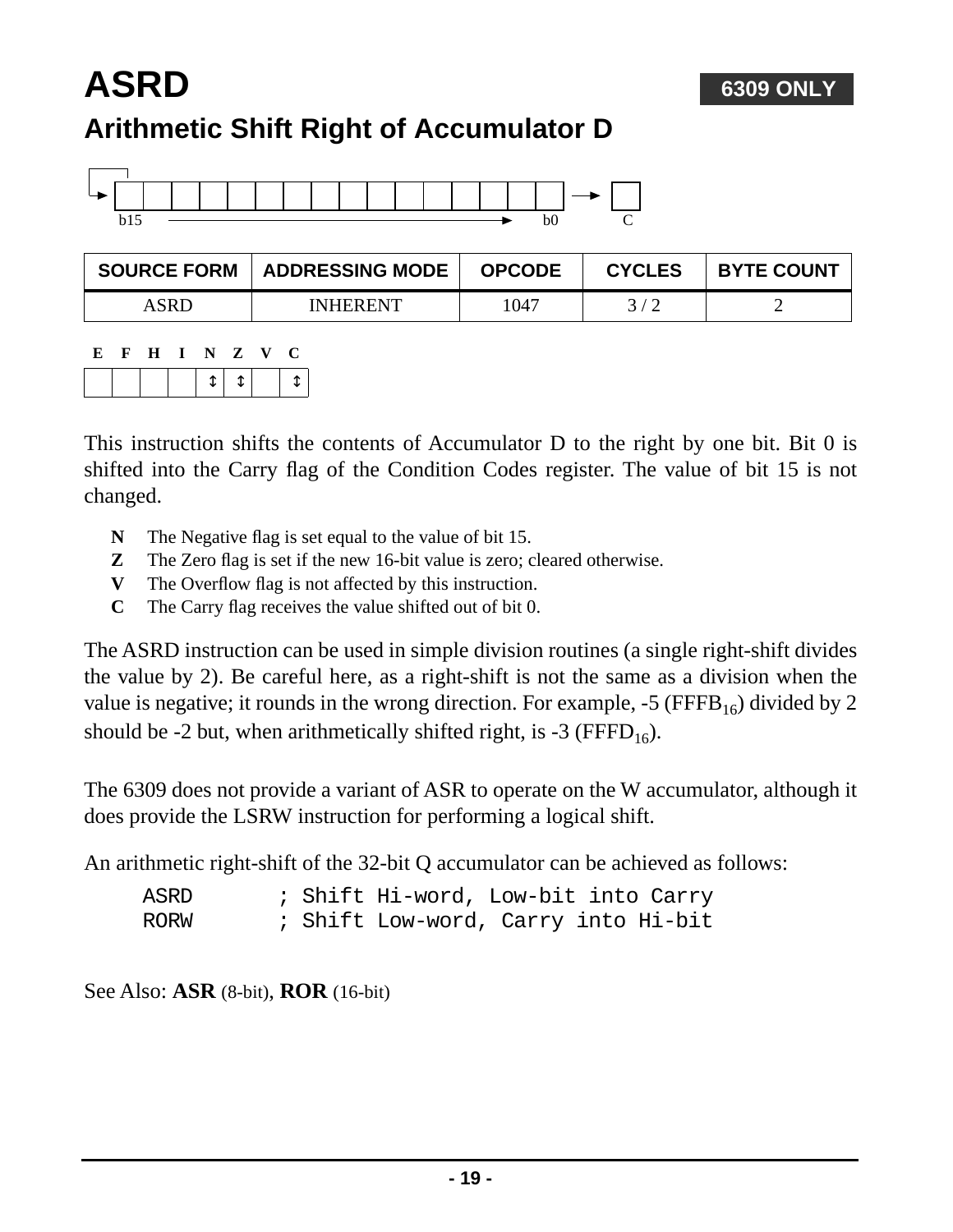# <span id="page-19-1"></span>**BAND**

### **Logically AND Register Bit with Memory Bit**

r.dstBit' ← r.dstBit AND (DPM).srcBit

| <b>SOURCE FORM</b>    | ADDRESSING MODE   OPCODE   CYCLES   BYTE COUNT |      |     |  |
|-----------------------|------------------------------------------------|------|-----|--|
| BAND r,sBit,dBit,addr | <b>DIRECT</b>                                  | .130 | 7/6 |  |

The BAND instruction logically ANDs the value of a specified bit in either the A, B or CC registers with a specified bit in memory. The resulting value is placed back into the register bit. None of the Condition Code flags are affected by the operation unless CC is specified as the register, in which case only the destination bit may be affected. The usefulness of the BAND instruction is limited by the fact that only Direct Addressing is permitted.



The figure above shows an example of the BAND instruction where bit 1 of Accumulator A is ANDed with bit 5 of the byte in memory at address  $$0040$  (DP = 0).

The assembler syntax for this instruction can be confusing due to the ordering of the operands: *destination register*, *source bit*, *destination bit*, *source address*.

Since the Condition Code flags are not affected by the operation, additional instructions would be needed to test the result for conditional branching.

The object code format for the BAND instruction is:

<span id="page-19-0"></span>

See Also: **BEOR**, **BIAND**, **BIEOR**, **BIOR**, **BOR**, **LDBT**, **STBT**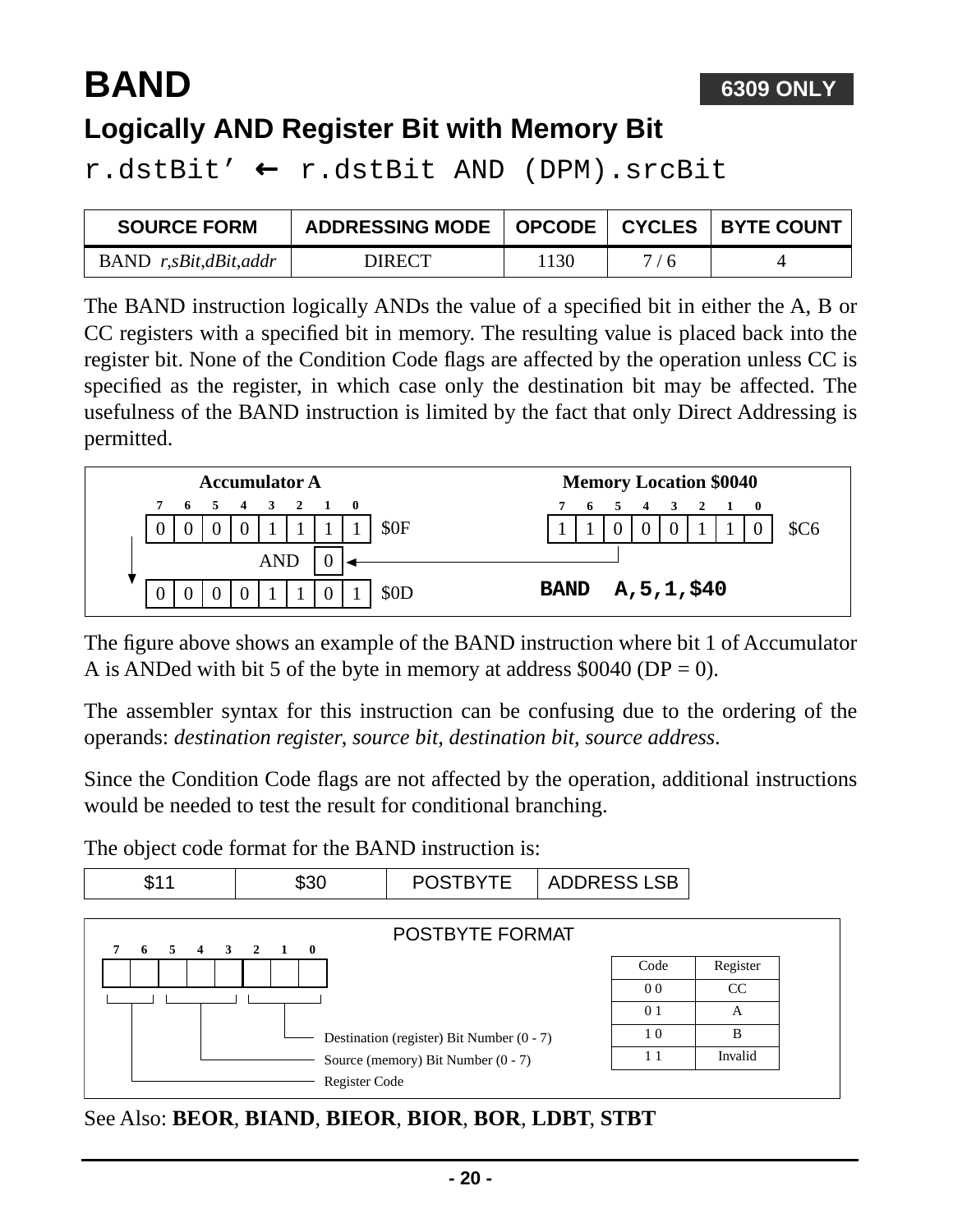### **BCC Branch If Carry Clear**

IF  $CC.C = 0$  then  $PC' \leftarrow PC + IMM$ 

| <b>SOURCE FORM</b> | <b>ADDRESSING MODE</b> | <b>OPCODE</b> | <b>CYCLES</b> | <b>BYTE COUNT</b> |
|--------------------|------------------------|---------------|---------------|-------------------|
| <b>BCC</b> address | RELATIVE               | 24            |               |                   |

**E F H I N Z V C**

This instruction tests the Carry flag in the CC register and, if it is clear (0), causes a relative branch. If the Carry flag is 1, the CPU continues executing the next instruction in sequence. None of the Condition Code flags are affected by this instruction.

When used following a subtract or compare of unsigned binary values, the BCC instruction will branch if the source value was higher than or the same as the original destination value. For this reason, 6809/6309 assemblers will accept BHS as an alternate mnemonic for BCC.

BCC is generally not useful following INC, DEC, LD, ST or TST instructions since none of those affect the Carry flag. BCC will always branch following a CLR instruction and will never branch following a COM instruction due to the way those instructions affect the Carry flag.

The branch address is calculated by adding the current value of the PC register (after the BCC instruction bytes have been fetched) with the 8-bit twos-complement value contained in the second byte of the instruction. The range of the branch destination is limited to -126 to +129 bytes from the address of the BCC instruction. If a larger range is required then the LBCC instruction may be used instead.

See Also: **BCS**, **BGE**, **LBCC**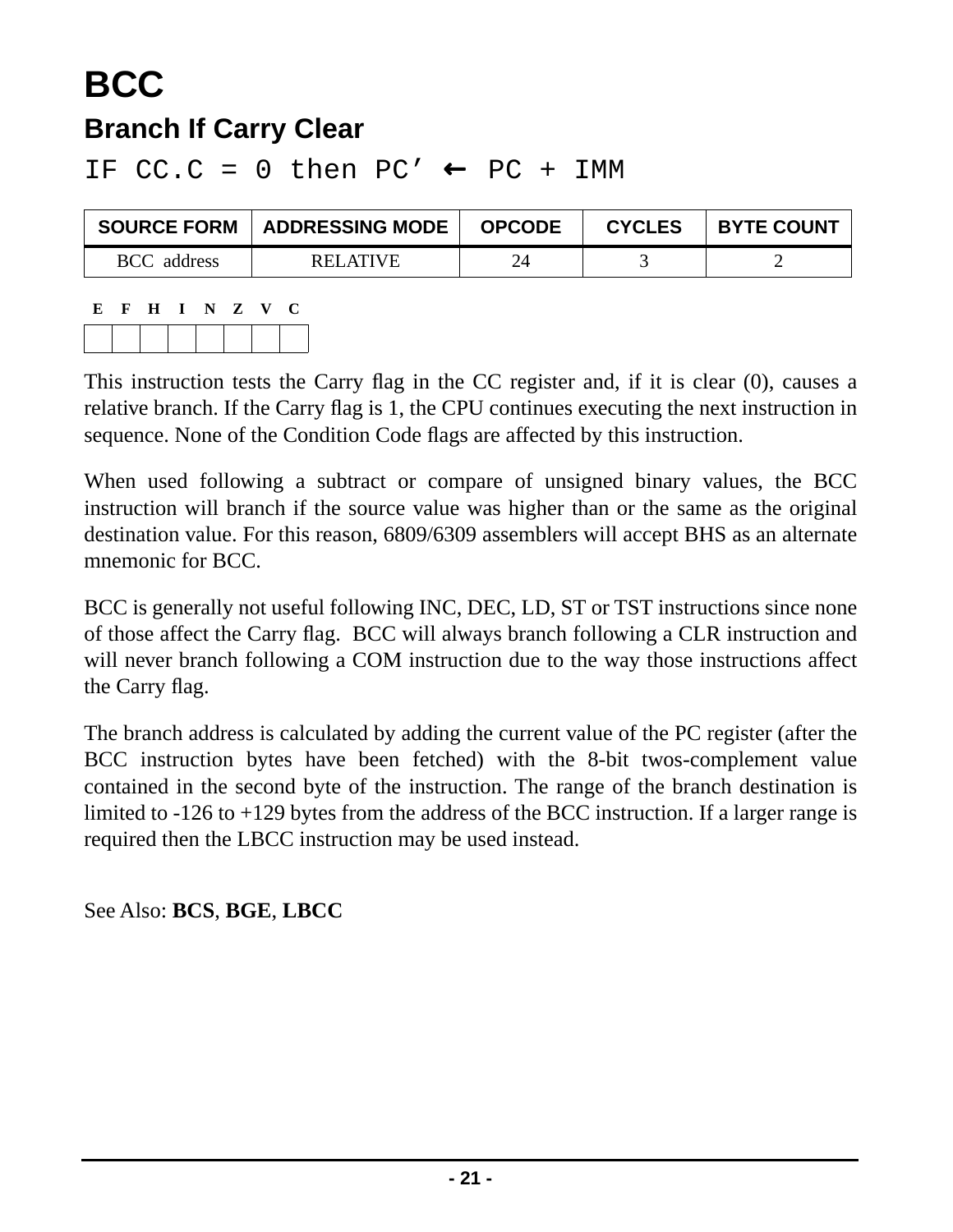### **BCS Branch If Carry Set**

IF  $CC.C \neq 0$  then  $PC' \leftarrow PC + IMM$ 

| <b>SOURCE FORM</b> | <b>ADDRESSING MODE</b> | <b>OPCODE</b> | <b>CYCLES</b> | <b>BYTE COUNT</b> |
|--------------------|------------------------|---------------|---------------|-------------------|
| <b>BCS</b> address | REI ATIVE              | າະ            |               |                   |

| Е | FHINZV |  |  | - C - |
|---|--------|--|--|-------|
|   |        |  |  |       |

This instruction tests the Carry flag in the CC register and, if it is set (1), causes a relative branch. If the Carry flag is 0, the CPU continues executing the next instruction in sequence. None of the Condition Code flags are affected by this instruction.

When used following a subtract or compare of unsigned binary values, the BCS instruction will branch if the source value was lower than the original destination value. For this reason, 6809/6309 assemblers will accept BLO as an alternate mnemonic for BCS.

BCS is generally not useful following INC, DEC, LD, ST or TST instructions since none of those affect the Carry flag. BCS will never branch following a CLR instruction and will always branch following a COM instruction due to the way those instructions affect the Carry flag.

The branch address is calculated by adding the current value of the PC register (after the BCS instruction bytes have been fetched) with the 8-bit twos-complement value contained in the second byte of the instruction. The range of the branch destination is limited to -126 to +129 bytes from the address of the BCS instruction. If a larger range is required then the **LBCS** instruction may be used instead.

See Also: **BCC**, **BLT**, **LBCS**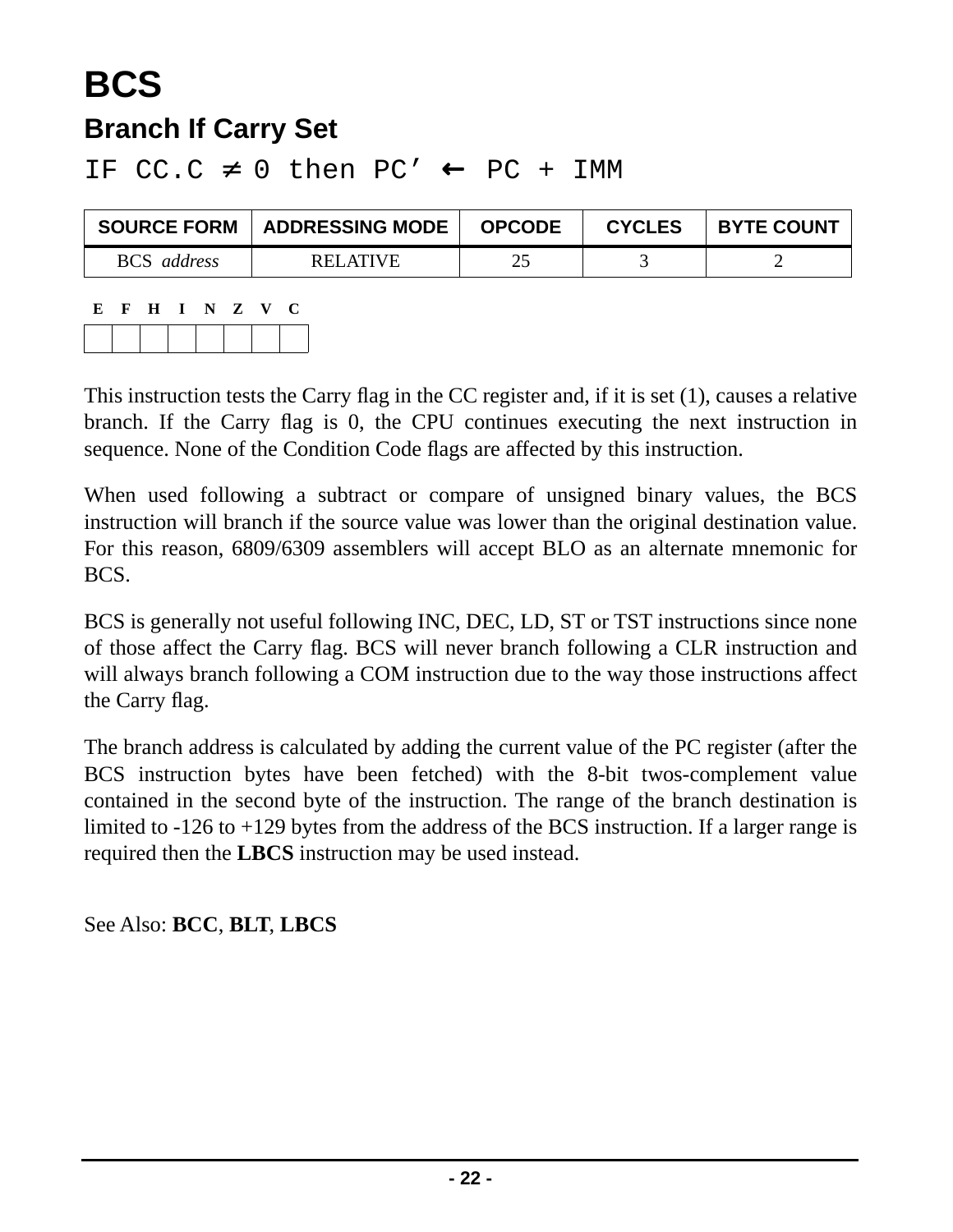# **BEOR**

### **Exclusive-OR Register Bit with Memory Bit**

r.dstBit' ← r.dstBit ⊕ (DPM).srcBit

| <b>SOURCE FORM</b>      | ADDRESSING MODE   OPCODE   CYCLES   BYTE COUNT |     |     |  |
|-------------------------|------------------------------------------------|-----|-----|--|
| $BEOR$ r,sBit,dBit,addr | DIRECT                                         | 134 | 7/6 |  |

The BEOR instruction Exclusively ORs the value of a specified bit in either the A, B or CC registers with a specified bit in memory. The resulting value is placed back into the register bit. None of the Condition Code flags are affected by the operation unless CC is specified as the register, in which case only the destination bit may be affected. The usefulness of the BEOR instruction is limited by the fact that only Direct Addressing is permitted.



The figure above shows an example of the BEOR instruction where bit 1 of Accumulator A is Exclusively ORed with bit 6 of the byte in memory at address  $$0040$  (DP = 0).

The assembler syntax for this instruction can be confusing due to the ordering of the operands: *destination register*, *source bit*, *destination bit*, *source address*.

Since the Condition Code flags are not affected by the operation, additional instructions would be needed to test the result for conditional branching.

The object code format for the BEOR instruction is:

| w | __<br>$\sim$ $\sim$ | . <i>.</i><br><u></u> |
|---|---------------------|-----------------------|
|---|---------------------|-----------------------|

See the description of the **[BAND](#page-19-1)** instruction on [page 20](#page-19-0) for details about the postbyte format used by this instruction.

#### See Also: **BAND**, **BIAND**, **BIEOR**, **BIOR**, **BOR**, **LDBT**, **STBT**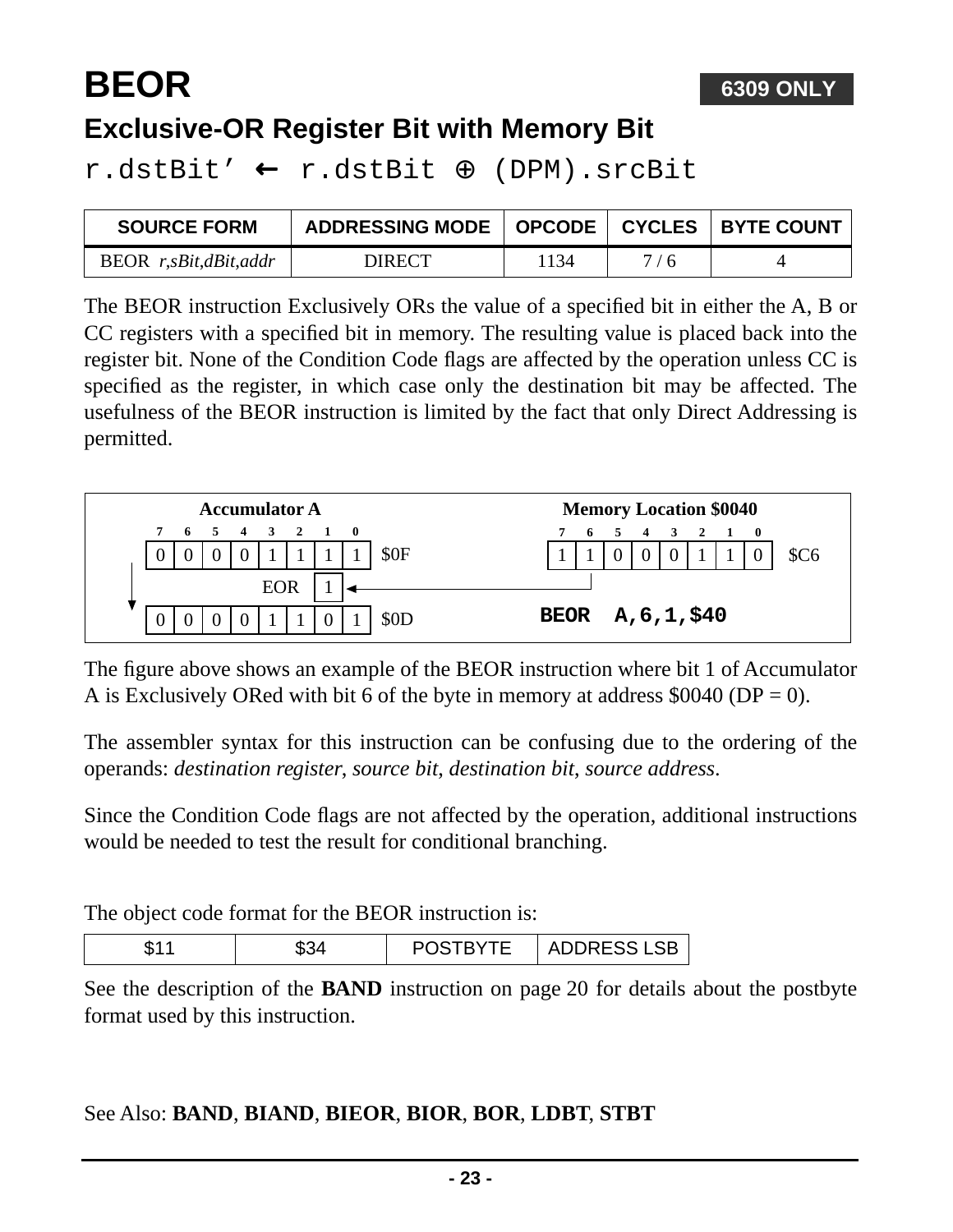### **BEQ Branch If Equal to Zero**

IF  $CC.Z \neq 0$  then  $PC' \leftarrow PC + IMM$ 

| <b>SOURCE FORM</b> | <b>ADDRESSING MODE</b> | <b>OPCODE</b> | <b>CYCLES</b> | <b>BYTE COUNT</b> |
|--------------------|------------------------|---------------|---------------|-------------------|
| <b>BEQ</b> address | RELATIVE               |               |               |                   |

| E. |  | F H I N Z V |  | 1. J . |
|----|--|-------------|--|--------|
|    |  |             |  |        |

This instruction tests the Zero flag in the CC register and, if it is set (1), causes a relative branch. If the Z flag is 0, the CPU continues executing the next instruction in sequence. None of the Condition Code flags are affected by this instruction.

When used following almost any instruction that produces, tests or moves a value, the BEQ instruction will branch if that value is equal to zero. In the case of an instruction that performs a subtract or compare, the BEQ instruction will branch if the source value was equal to the original destination value.

BEQ is generally not useful following a CLR instruction since the Z flag is always set.

The following instructions produce or move values, but do not affect the Z flag:

| ABX         | <b>BAND</b> | <b>BEOR</b> | <b>BIAND</b> | <b>BIEOR</b> |
|-------------|-------------|-------------|--------------|--------------|
| <b>BOR</b>  | <b>BIOR</b> | EXG         | LDBT         | LDMD         |
| <b>LEAS</b> | LEAU        | <b>PSH</b>  | PUL.         | <b>STBT</b>  |
| <b>TFM</b>  | <b>TFR</b>  |             |              |              |

The branch address is calculated by adding the current value of the PC register (after the BEQ instruction bytes have been fetched) with the 8-bit twos-complement value contained in the second byte of the instruction. The range of the branch destination is limited to -126 to +129 bytes from the address of the BEQ instruction. If a larger range is required then the **LBEQ** instruction may be used instead.

See Also: **BNE**, **LBEQ**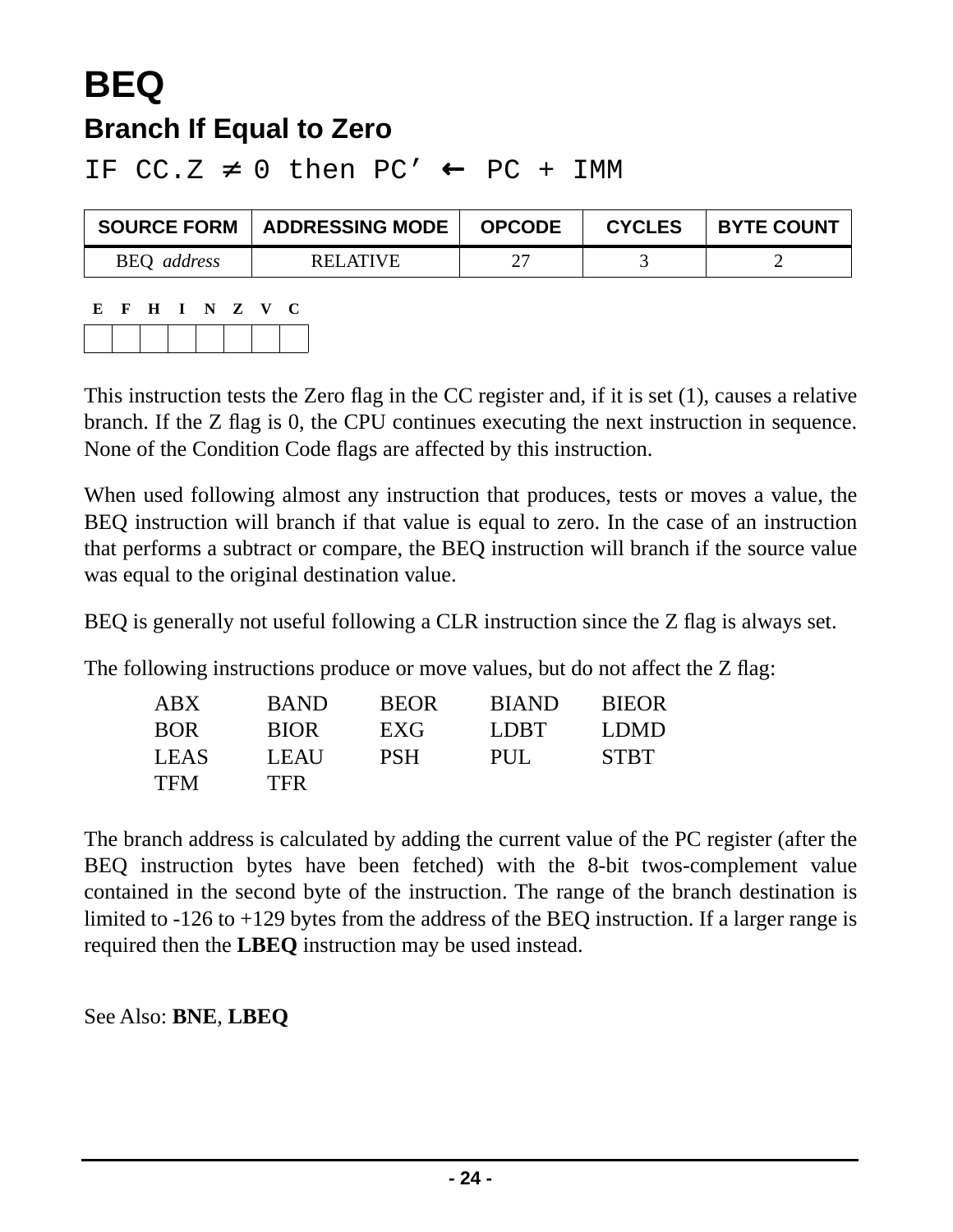# **BGE**

### **Branch If Greater than or Equal to Zero**

IF  $CC.N = CC.V$  then  $PC' \leftarrow PC + IMM$ 

| <b>SOURCE FORM</b>        | <b>ADDRESSING MODE</b> | <b>OPCODE</b> | <b>CYCLES</b> | <b>BYTE COUNT</b> |
|---------------------------|------------------------|---------------|---------------|-------------------|
| <b>BGE</b> <i>address</i> | RELATIVE               | 2C            |               |                   |

| E. | H I N Z |  | $\mathbf{V}$ | U |
|----|---------|--|--------------|---|
|    |         |  |              |   |

This instruction tests the Negative (N) and Overflow (V) flags in the CC register and, if both are set OR both are clear, causes a relative branch. If the N and V flags do not have the same value then the CPU continues executing the next instruction in sequence. None of the Condition Code flags are affected by this instruction.

When used following a subtract or compare of signed (twos-complement) values, the BGE instruction will branch if the source value was greater than or equal to the original destination value.

The branch address is calculated by adding the current value of the PC register (after the BGE instruction bytes have been fetched) with the 8-bit twos-complement value contained in the second byte of the instruction. The range of the branch destination is limited to -126 to +129 bytes from the address of the BGE instruction. If a larger range is required then the **LBGE** instruction may be used instead.

See Also: **BHS, BLT**, **LBGE**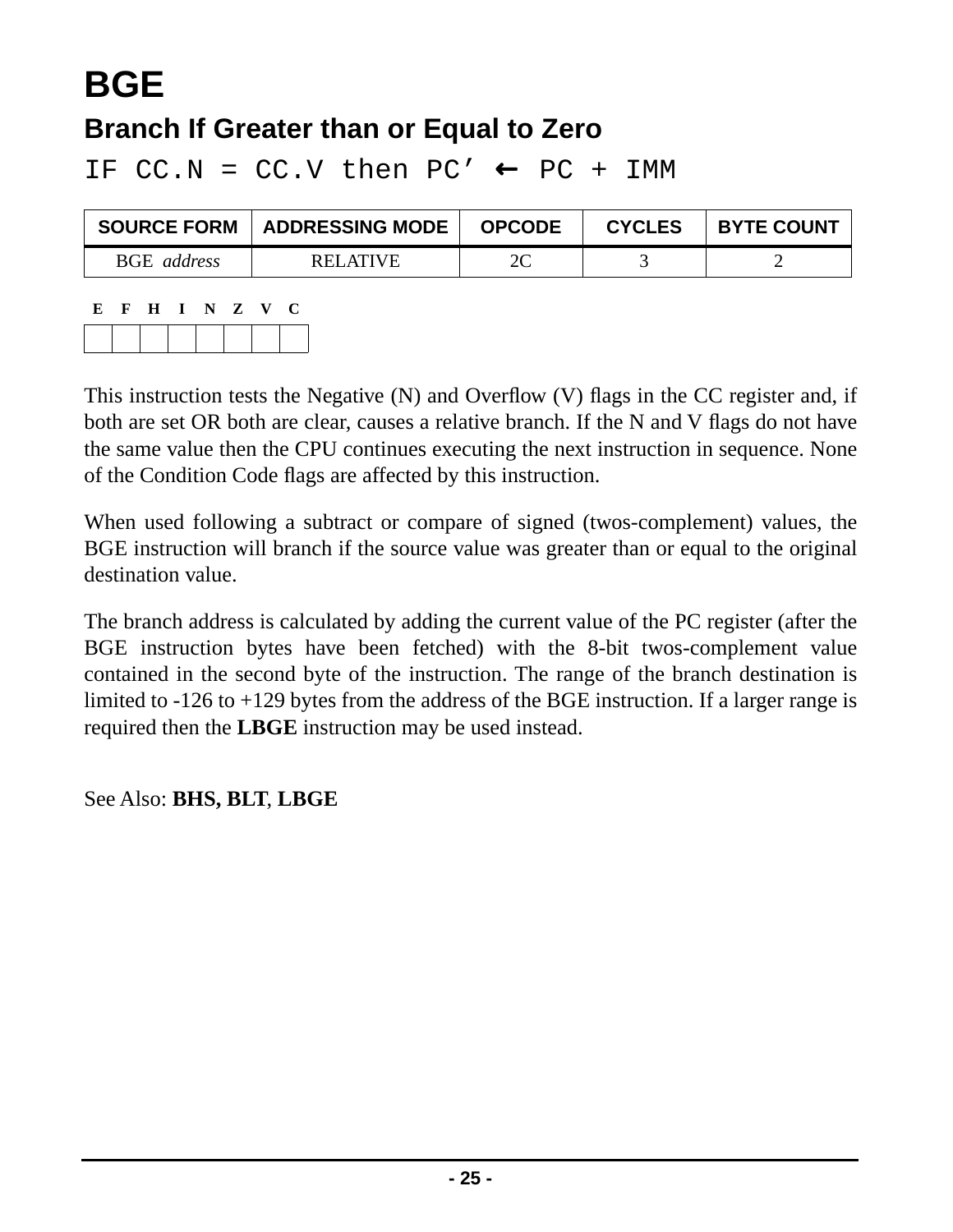# **BGT**

### **Branch If Greater Than Zero**

IF (CC.N = CC.V) AND (CC.Z = 0) then PC'  $\leftarrow$  PC + IMM

| <b>SOURCE FORM</b> | ADDRESSING MODE | <b>OPCODE</b> | <b>CYCLES</b> | <b>BYTE COUNT</b> |
|--------------------|-----------------|---------------|---------------|-------------------|
| BGT address        | RELATIVE        | 2Ε            |               |                   |

| E. | $\mathbf{F}$ | $- H$ | $\blacksquare$ | NZ V | U |
|----|--------------|-------|----------------|------|---|
|    |              |       |                |      |   |

This instruction tests the Zero (Z) flag in the CC register and, if it is clear AND the values of the Negative (N) and Overflow (V) flags are equal (both set OR both clear), causes a relative branch. If the N and V flags do not have the same value or if the Z flag is set then the CPU continues executing the next instruction in sequence. None of the Condition Code flags are affected by this instruction.

When used following a subtract or compare of signed (twos-complement) values, the BGT instruction will branch if the source value was greater than the original destination value.

The branch address is calculated by adding the current value of the PC register (after the BGT instruction bytes have been fetched) with the 8-bit twos-complement value contained in the second byte of the instruction. The range of the branch destination is limited to -126 to +129 bytes from the address of the BGT instruction. If a larger range is required then the **LBGT** instruction may be used instead.

See Also: **BHI, BLE**, **LBGT**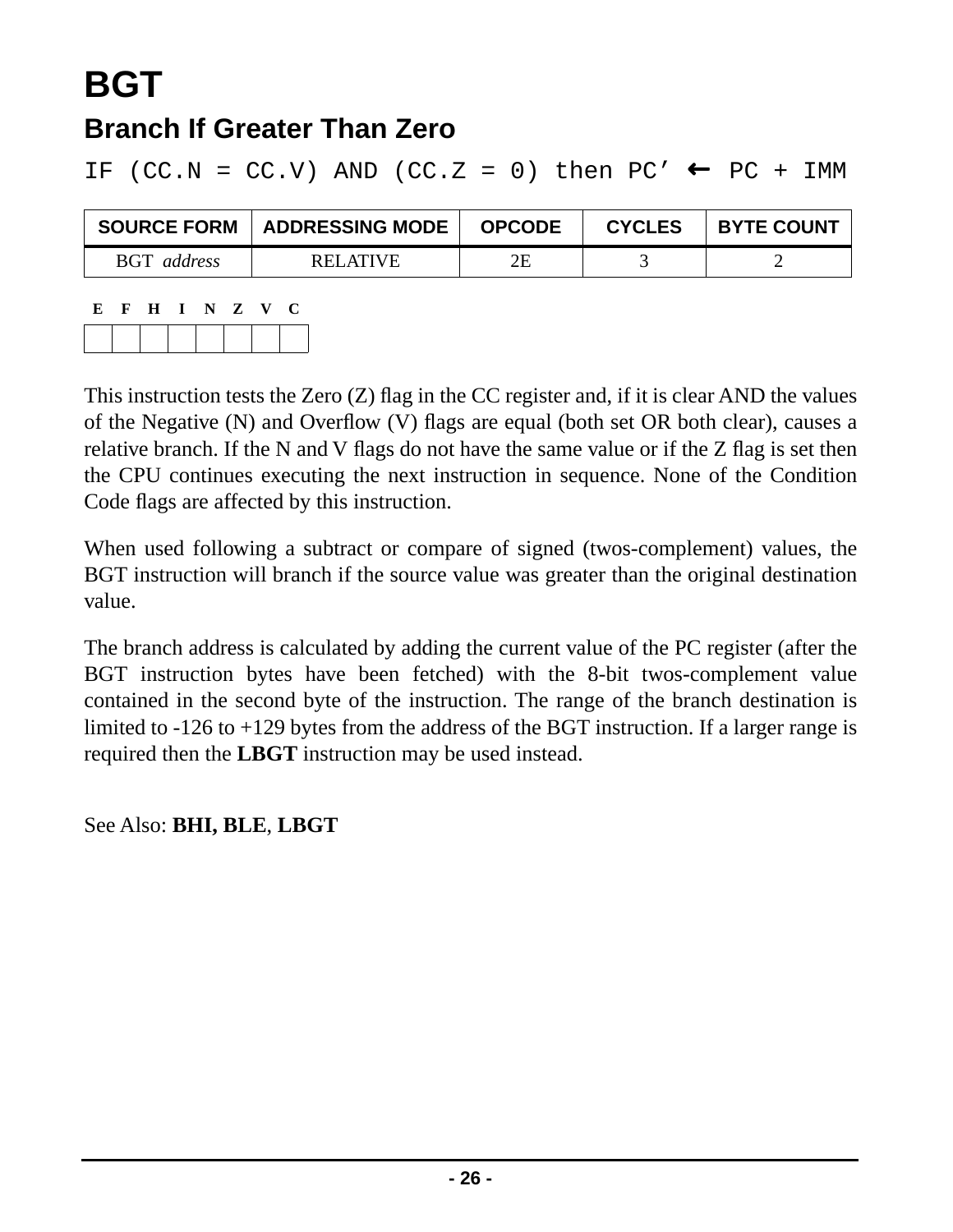## **BHI Branch If Higher**

IF (CC.Z = 0) AND (CC.C = 0) then PC'  $\leftarrow$  PC + IMM

| <b>SOURCE FORM</b> | ADDRESSING MODE | <b>OPCODE</b> | <b>CYCLES</b> | <b>BYTE COUNT</b> |
|--------------------|-----------------|---------------|---------------|-------------------|
| <b>BHI</b> address | RELATIVE        | ີ             |               |                   |

| E | $\mathbf{F}$ | H I N Z V |  |  | C |
|---|--------------|-----------|--|--|---|
|   |              |           |  |  |   |

This instruction tests the Zero (Z) and Carry (C) flags in the CC register and, if both are zero, causes a relative branch. If either the Z or C flags are set then the CPU continues executing the next instruction in sequence. None of the Condition Code flags are affected by this instruction.

When used following a subtract or compare of unsigned binary values, the BHI instruction will branch if the source value was higher than the original destination value.

BHI is generally not useful following INC, DEC, LD, ST or TST instructions since none of those affect the Carry flag.

The branch address is calculated by adding the current value of the PC register (after the BHI instruction bytes have been fetched) with the 8-bit twos-complement value contained in the second byte of the instruction. The range of the branch destination is limited to -126 to +129 bytes from the address of the BHI instruction. If a larger range is required then the **LBHI** instruction may be used instead.

See Also: **BGT, BLS**, **LBHI**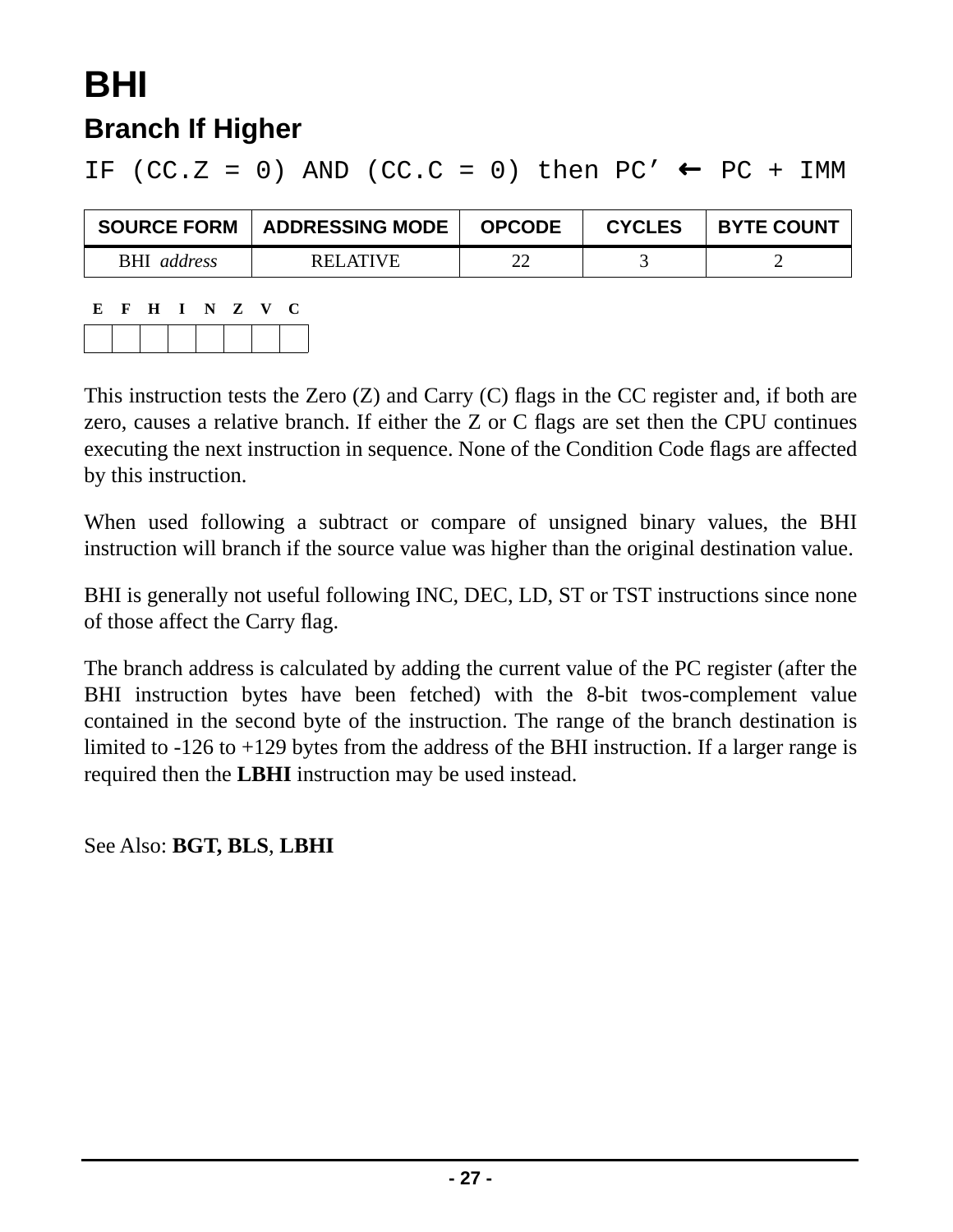# **BHS**

### **Branch If Higher or Same**

IF  $CC.C = 0$  then  $PC' \leftarrow PC + IMM$ 

| <b>SOURCE FORM</b> | <b>ADDRESSING MODE</b> | <b>OPCODE</b> | <b>CYCLES</b> | <b>BYTE COUNT</b> |
|--------------------|------------------------|---------------|---------------|-------------------|
| <b>BHS</b> address | RELATIVE               | 24            |               |                   |

| Е. | $\mathbf{F}$ | H I N Z V |  | U |
|----|--------------|-----------|--|---|
|    |              |           |  |   |

This instruction tests the Carry flag in the CC register and, if it is clear (0), causes a relative branch. If the Carry flag is 1, the CPU continues executing the next instruction in sequence. None of the Condition Code flags are affected by this instruction.

When used following a subtract or compare of unsigned binary values, the BHS instruction will branch if the source value was higher or the same as the original destination value.

BHS is generally not useful following INC, DEC, LD, ST or TST instructions since none of those affect the Carry flag.

BHS is an alternate mnemonic for the BCC instruction. Both produce the same object code.

The branch address is calculated by adding the current value of the PC register (after the BHS instruction bytes have been fetched) with the 8-bit twos-complement value contained in the second byte of the instruction. The range of the branch destination is limited to -126 to +129 bytes from the address of the BHS instruction. If a larger range is required then the **LBHS** instruction may be used instead.

See Also: **BGE**, **BLO**, **LBHS**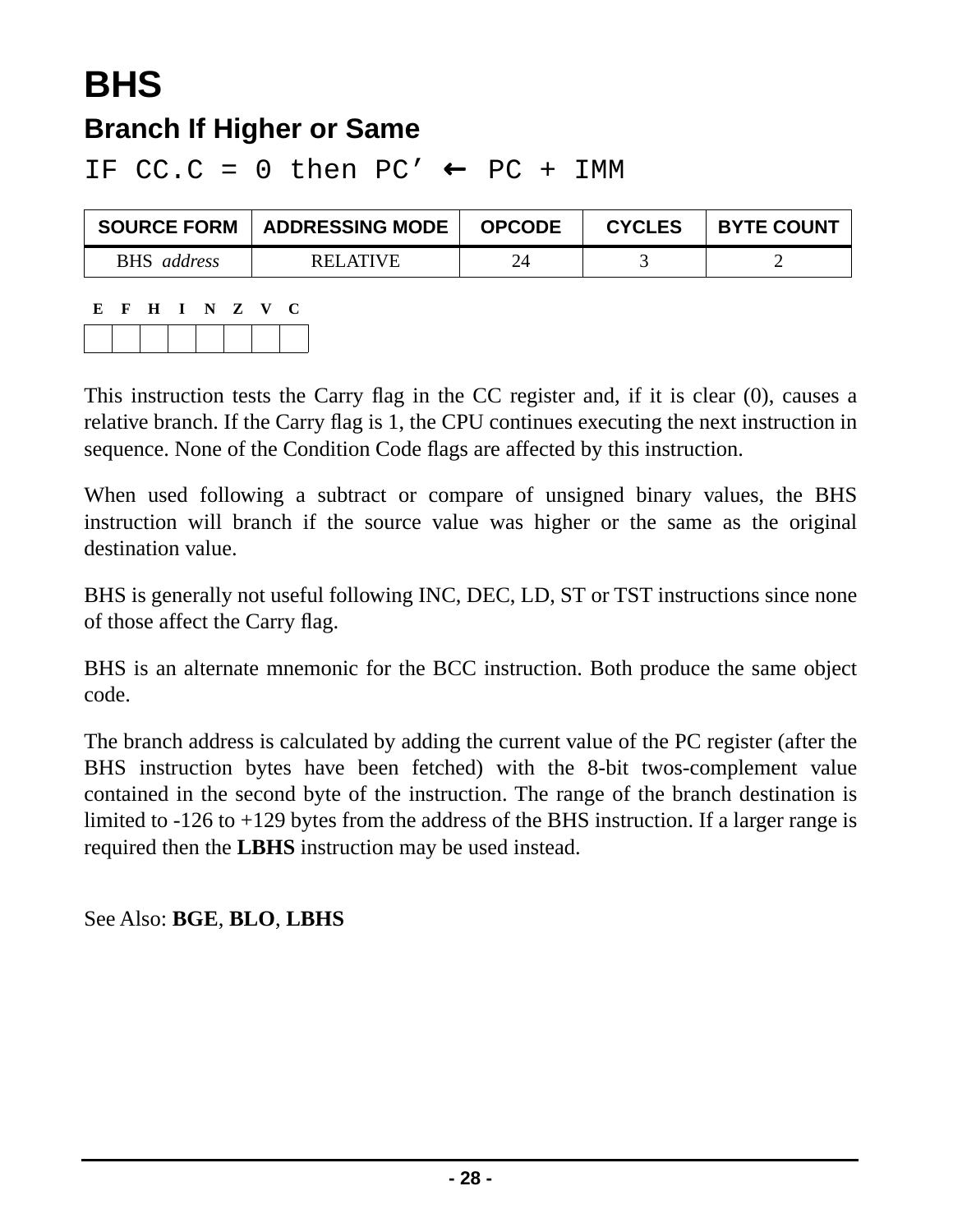## **BIAND**

### **Logically AND Register Bit with Inverted Memory Bit**

r.dstBit' ← r.dstBit AND (DPM).srcBit

| <b>SOURCE FORM</b>     | ADDRESSING MODE   OPCODE   CYCLES   BYTE COUNT |     |     |  |
|------------------------|------------------------------------------------|-----|-----|--|
| BIAND r,sBit,dBit,addr | DIRECT                                         | 131 | 7/6 |  |

The BIAND instruction logically ANDs the value of a specified bit in either the A, B or CC registers with the inverted value of a specified bit in memory. The resulting value is placed back into the register bit. None of the Condition Code flags are affected by the operation unless CC is specified as the register, in which case only the destination bit may be affected. The usefulness of the BIAND instruction is limited by the fact that only Direct Addressing is permitted.



The figure above shows an example of the BIAND instruction where bit 3 of Accumulator A is ANDed with the inverted value of bit 1 from the byte in memory at address  $$0040 (DP = 0).$ 

The assembler syntax for this instruction can be confusing due to the ordering of the operands: *destination register*, *source bit*, *destination bit*, *source address*.

Since the Condition Code flags are not affected by the operation, additional instructions would be needed to test the result for conditional branching.

The object code format for the BIAND instruction is:

| ጡጣ⊿<br>ن 70<br>ъ.<br>u | TBYTE<br>. | RESS<br>$\cdot$ CD.<br>ADDRESJ |
|------------------------|------------|--------------------------------|
|------------------------|------------|--------------------------------|

See the description of the **[BAND](#page-19-1)** instruction on [page 20](#page-19-0) for details about the postbyte format used by this instruction.

#### See Also: **BAND**, **BEOR**, **BIEOR**, **BIOR**, **BOR**, **LDBT**, **STBT**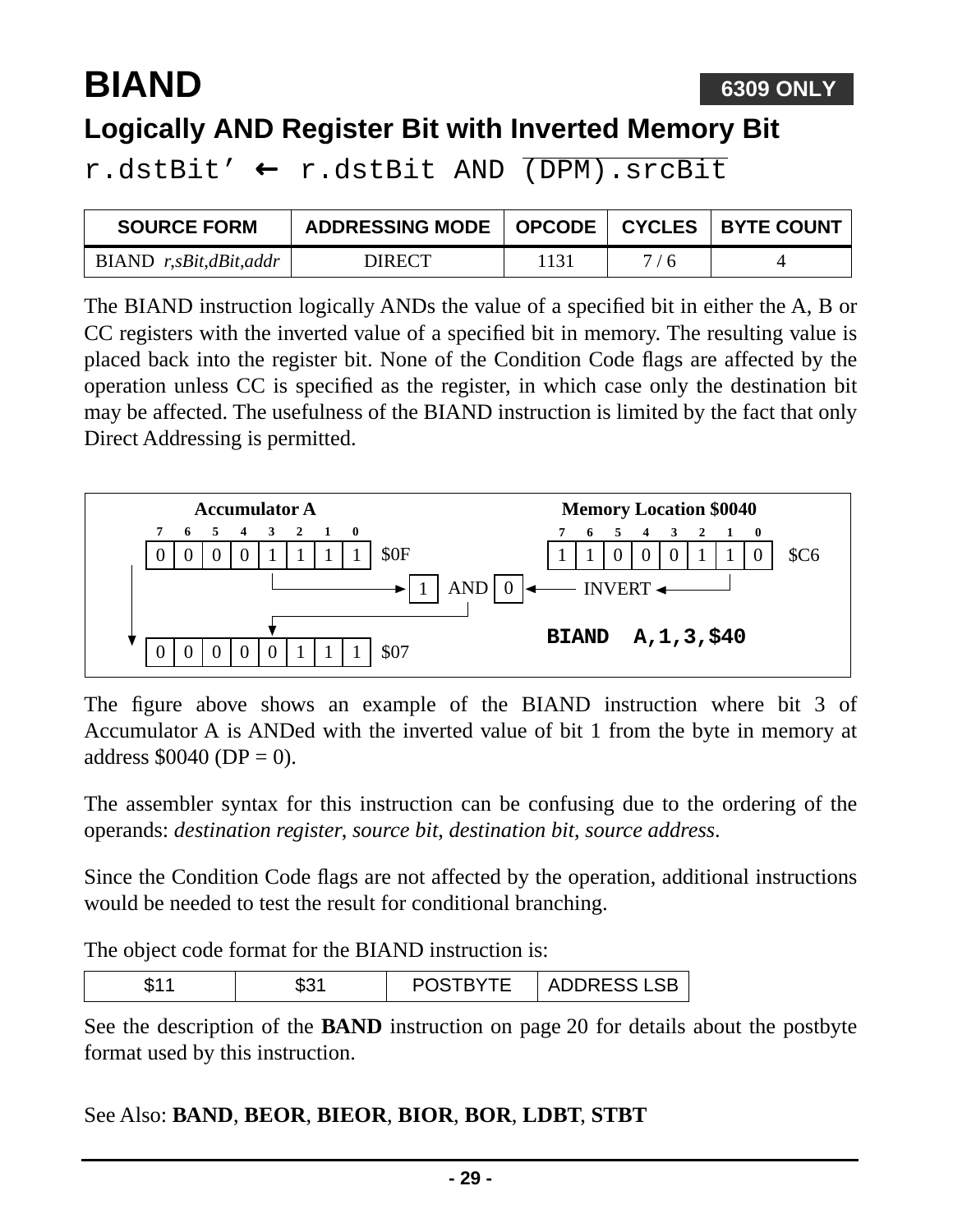## **BIEOR**

### **Exclusively-OR Register Bit with Inverted Memory Bit**

r.dstBit' ← r.dstBit ⊕ (DPM).srcBit

| <b>SOURCE FORM</b>     | ADDRESSING MODE   OPCODE   CYCLES   BYTE COUNT |      |     |  |
|------------------------|------------------------------------------------|------|-----|--|
| BIEOR r,sBit,dBit,addr | DIRECT                                         | 1135 | 7/6 |  |

The BIEOR instruction exclusively ORs the value of a specified bit in either the A, B or CC registers with the inverted value of a specified bit in memory. The resulting value is placed back into the register bit. None of the Condition Code flags are affected by the operation unless CC is specified as the register, in which case only the destination bit may be affected. The usefulness of the BIEOR instruction is limited by the fact that only Direct Addressing is permitted.



The figure above shows an example of the BIEOR instruction where bit 3 of Accumulator A is Exclusively ORed with the inverted value of bit 0 from the byte in memory at address  $$0040$  (DP = 0).

The assembler syntax for this instruction can be confusing due to the ordering of the operands: *destination register*, *source bit*, *destination bit*, *source address*.

Since the Condition Code flags are not affected by the operation, additional instructions would be needed to test the result for conditional branching.

The object code format for the BIEOR instruction is:

| ъ.<br>u | $\sim$ $\sim$<br>-35<br>Ψ∪ພ | T<br>$\blacksquare$<br>.<br>ั | $CCC$ $1$ $CD$<br>ADDRESS<br>LOD |
|---------|-----------------------------|-------------------------------|----------------------------------|
|---------|-----------------------------|-------------------------------|----------------------------------|

See the description of the **[BAND](#page-19-1)** instruction on [page 20](#page-19-0) for details about the Postbyte format used by this instruction.

#### See Also: **BAND**, **BEOR**, **BIAND**, **BIOR**, **BOR**, **LDBT**, **STBT**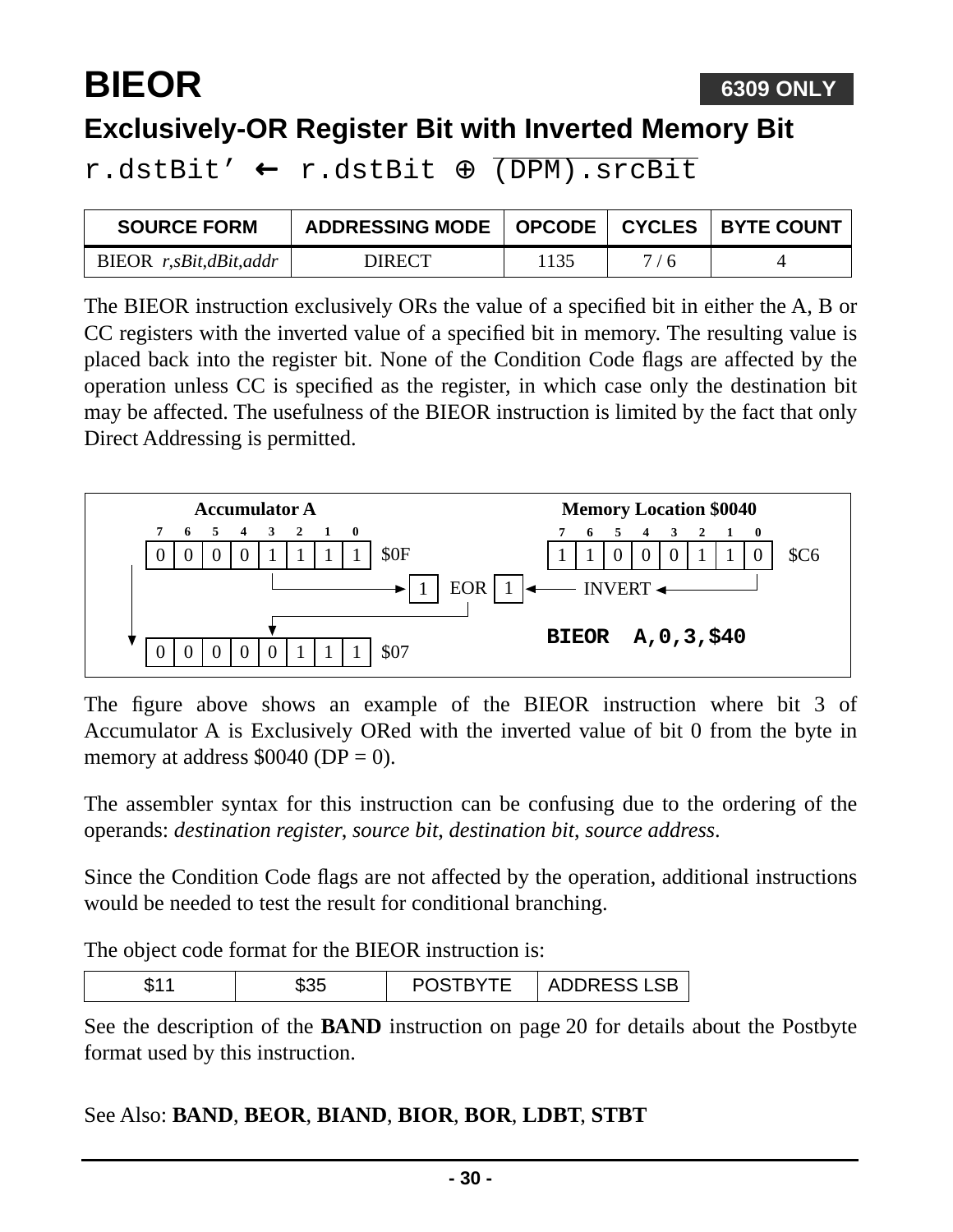# **BIOR**

#### **Logically OR Register Bit with Inverted Memory Bit**

r.dstBit' ← r.dstBit OR (DPM).srcBit

| <b>SOURCE FORM</b>      | ADDRESSING MODE   OPCODE   CYCLES   BYTE COUNT |      |     |  |
|-------------------------|------------------------------------------------|------|-----|--|
| $BIOR$ r,sBit,dBit,addr | <b>DIRECT</b>                                  | 1133 | 7/6 |  |

The BIOR instruction ORs the value of a specified bit in either the A, B or CC registers with the inverted value of a specified bit in memory. The resulting value is placed back into the register bit. None of the Condition Code flags are affected by the operation unless CC is specified as the register, in which case only the destination bit may be affected. The usefulness of the BIOR instruction is limited by the fact that only Direct Addressing is permitted.



The figure above shows an example of the BIOR instruction where bit 4 of Accumulator A is logically ORed with the inverted value of bit 0 from the byte in memory at address  $$0040 (DP = 0).$ 

The assembler syntax for this instruction can be confusing due to the ordering of the operands: *destination register*, *source bit*, *destination bit*, *source address*.

Since the Condition Code flags are not affected by the operation, additional instructions would be needed to test the result for conditional branching.

The object code format for the BIOR instruction is:

| u | ጦጣጦ | ΊE<br>$\sim$<br>- | ADDRESC<br>◡◡ |
|---|-----|-------------------|---------------|
|---|-----|-------------------|---------------|

See the description of the **[BAND](#page-19-1)** instruction on [page 20](#page-19-0) for details about the Postbyte format used by this instruction.

#### See Also: **BAND**, **BEOR**, **BIAND**, **BIEOR**, **BOR**, **LDBT**, **STBT**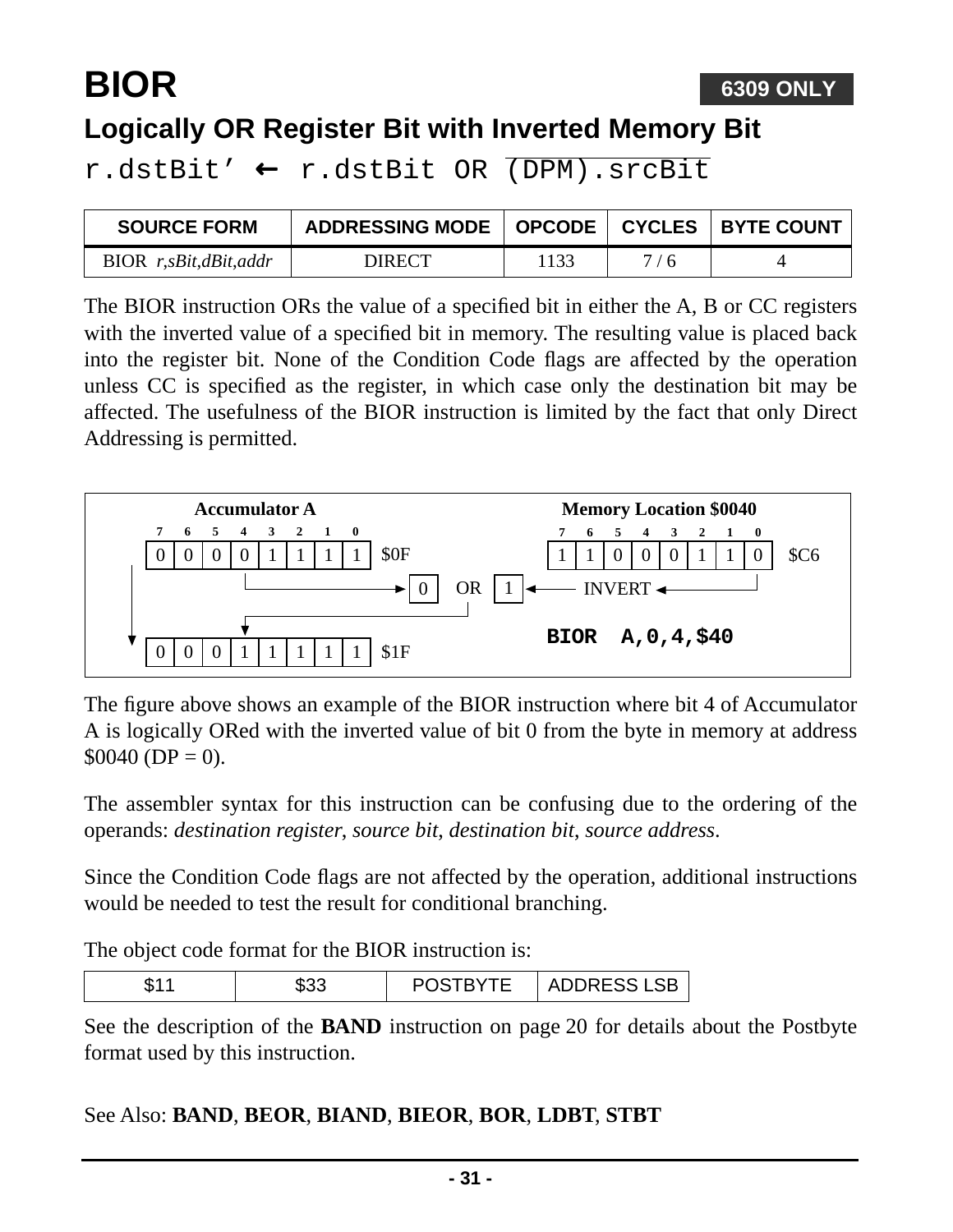### **BIT (8 Bit)**

#### **Bit Test Accumulator A or B with Memory Byte Value**

TEMP  $\leftarrow$  r AND (M)

| <b>SOURCE</b>              | <b>IMMEDIATE</b> |                       | <b>DIRECT</b>    |    | <b>INDEXED</b>                     |                  |          | <b>EXTENDED</b> |        |          |            |        |
|----------------------------|------------------|-----------------------|------------------|----|------------------------------------|------------------|----------|-----------------|--------|----------|------------|--------|
| <b>FORMS</b>               | ΟP               | $\tilde{\phantom{a}}$ | #                | ΟP | $\tilde{}$                         | #                | ΟP       | $\tilde{}$      | 4<br>π | ΟP       | $\tilde{}$ | #      |
| <b>BITA</b><br><b>BITB</b> | 85<br>∼<<br>ري   | ∸<br>∸                | ◠<br>∽<br>⌒<br>∽ | 95 | 4,<br>$\sqrt{2}$<br>4 <sup>1</sup> | ⌒<br>↩<br>⌒<br>∸ | A5<br>E5 | 4+<br>4+        | $\sim$ | B5<br>F5 |            | ت<br>ت |

| К. | н | L | $\mathbf{z}$                                                                                                                                                                                                                                                                                                                                                                                                                                                            | v |  |
|----|---|---|-------------------------------------------------------------------------------------------------------------------------------------------------------------------------------------------------------------------------------------------------------------------------------------------------------------------------------------------------------------------------------------------------------------------------------------------------------------------------|---|--|
|    |   |   | $\begin{array}{c c c c c c c c c} \hline \multicolumn{3}{c }{\uparrow} & \multicolumn{3}{c }{\uparrow} & \multicolumn{3}{c }{\uparrow} & \multicolumn{3}{c }{\uparrow} & \multicolumn{3}{c }{\uparrow} & \multicolumn{3}{c }{\uparrow} & \multicolumn{3}{c }{\uparrow} & \multicolumn{3}{c }{\uparrow} & \multicolumn{3}{c }{\uparrow} & \multicolumn{3}{c }{\uparrow} & \multicolumn{3}{c }{\uparrow} & \multicolumn{3}{c }{\uparrow} & \multicolumn{3}{c }{\uparrow}$ |   |  |

These instructions logically AND the contents of a byte in memory with either Accumulator A or B. The 8-bit result is tested to set or clear the appropriate flags in the CC register. Neither the accumulator nor the memory byte are modified.

- **N** The Negative flag is set equal to bit 7 of the resulting value.
- **Z** The Zero flag is set if the resulting value was zero; cleared otherwise.
- **V** The Overflow flag is cleared by this instruction.
- **C** The Carry flag is not affected by this instruction.

The BIT instructions are used for testing bits. Consider the following example:

ANDA #%00000100 ;Sets Z flag if bit 2 is not set

BIT instructions differ from AND instructions only in that they do not modify the specified accumulator.

See Also: **[AND](#page-11-0)** (8-bit)**[, BITD](#page-32-0)**, **[BITMD](#page-33-0)**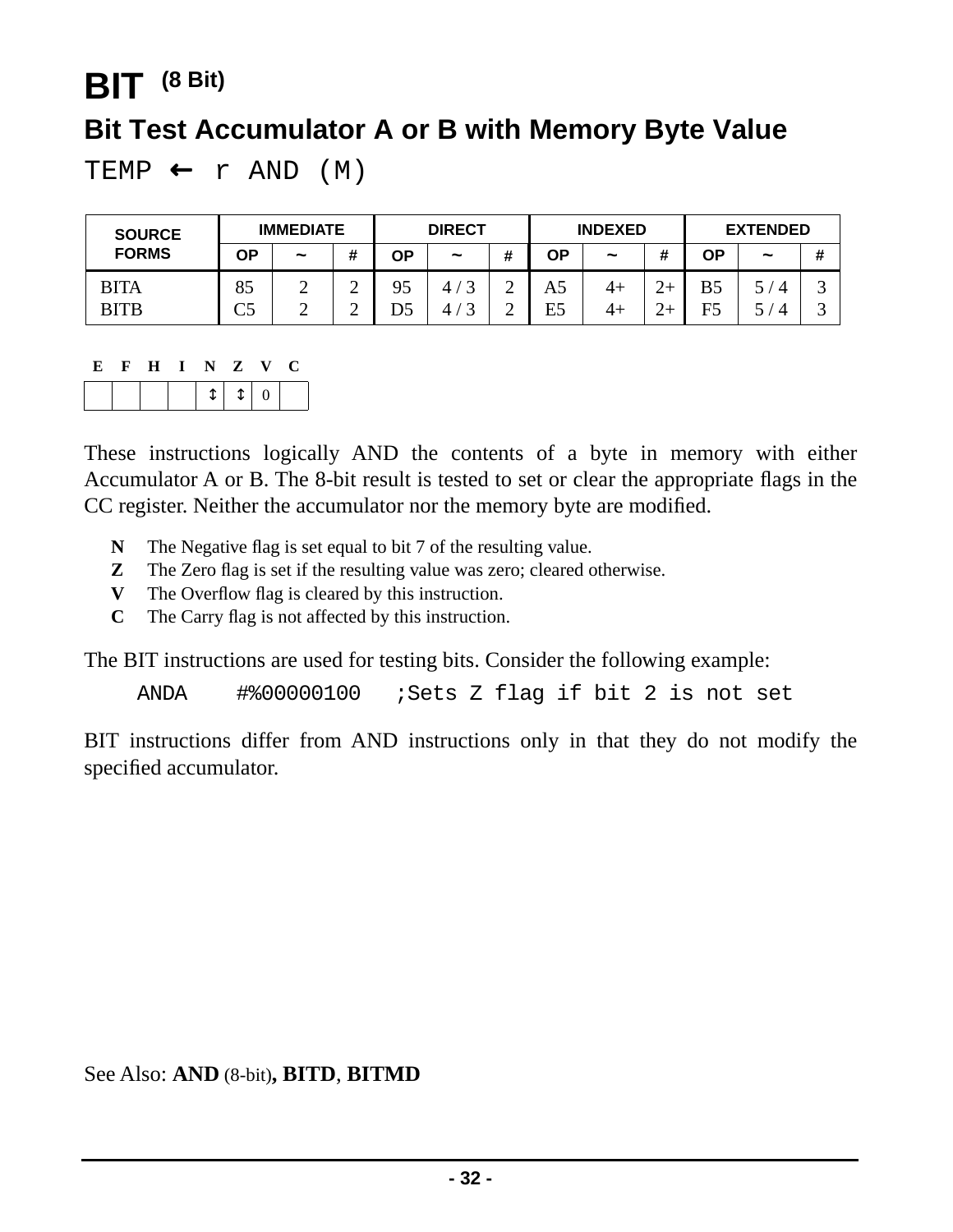## <span id="page-32-0"></span>**BITD Bit Test Accumulator D with Memory Word Value**

TEMP  $\leftarrow$  ACCD AND  $(M:M+1)$ 

| <b>SOURCE</b> | <b>IMMEDIATE</b> |                              | <b>DIRECT</b> |      | <b>INDEXED</b>        |   |      | <b>EXTENDED</b>       |      |      |                       |   |
|---------------|------------------|------------------------------|---------------|------|-----------------------|---|------|-----------------------|------|------|-----------------------|---|
| <b>FORM</b>   | ΟP               | $\tilde{\phantom{a}}$        | #             | ΟP   | $\tilde{\phantom{a}}$ | # | ΟP   | $\tilde{\phantom{a}}$ |      | ΟP   | $\tilde{\phantom{a}}$ | # |
| <b>BITD</b>   | 1085             | $\epsilon$<br>$\overline{4}$ |               | 1095 | 7/                    |   | 10A5 | $7+$<br>$6+$          | $3+$ | 10B5 | 8/                    |   |

The BITD instruction logically ANDs the contents of a double-byte value in memory with the contents of Accumulator D. The 16-bit result is tested to set or clear the appropriate flags in the CC register. Neither Accumulator D nor the memory bytes are modified.

- **N** The Negative flag is set equal to bit 15 of the resulting value.
- **Z** The Zero flag is set if the resulting value was zero; cleared otherwise.
- **V** The Overflow flag is cleared by this instruction.
- **C** The Carry flag is not affected by this instruction.

The BITD instruction differs from ANDD only in that Accumulator D is not modified.

See Also: **ANDD, BIT** (8-bit), **BITMD**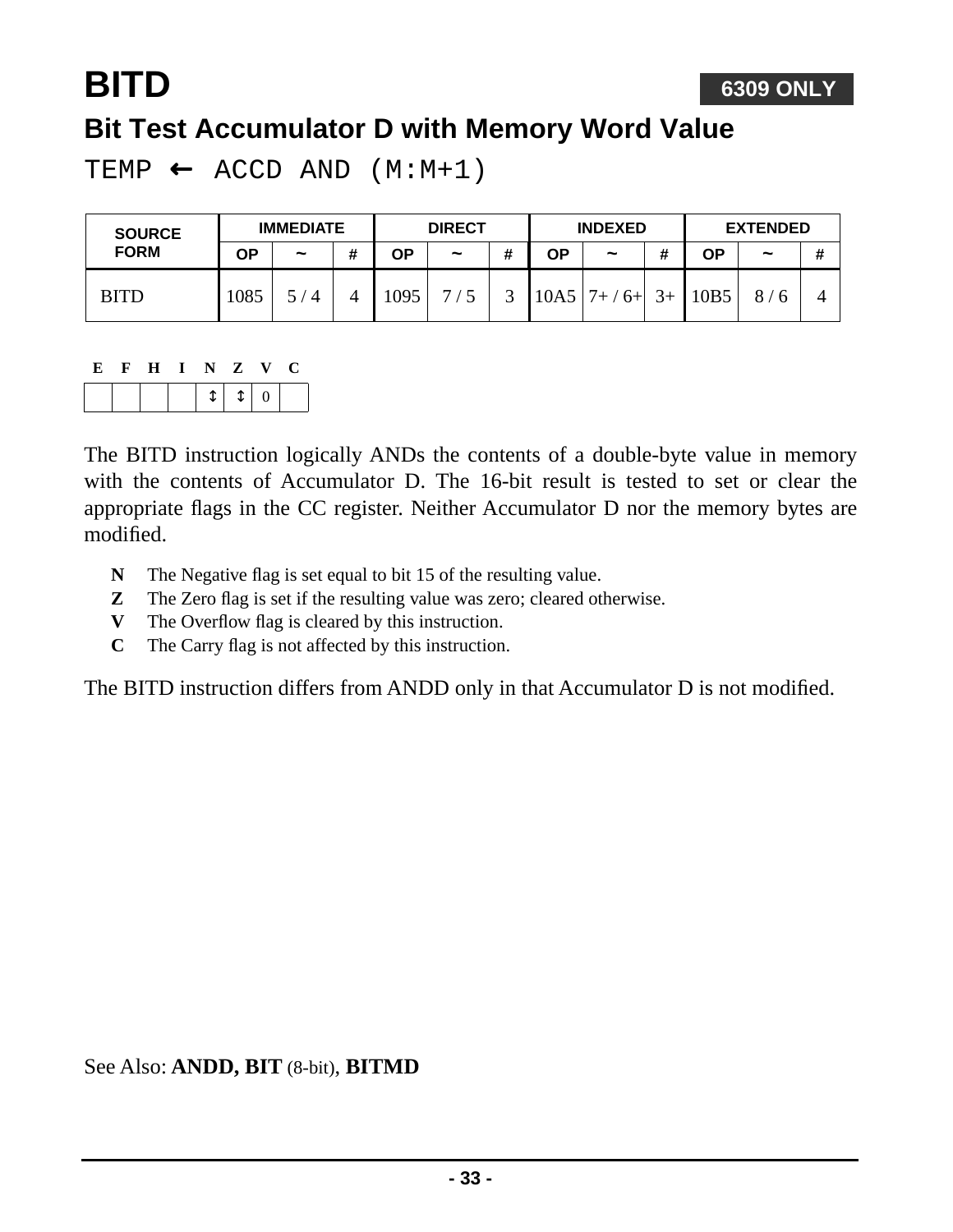## <span id="page-33-0"></span>**BITMD**

### **Bit Test the MD Register with an Immediate Value**

CC.Z  $\leftarrow$  (MD.IL AND IMM.6 = 0) AND (MD./0 AND IMM.7 = 0)  $MD.IL' \leftarrow MD.IL AND Tim.G$  $MD.70' \leftarrow MD.70$  AND  $TMM.7$ 

| <b>SOURCE FORM</b> | ADDRESSING MODE  | <b>OPCODE</b> | <b>CYCLES</b> | <b>BYTE COUNT</b> |
|--------------------|------------------|---------------|---------------|-------------------|
| $BITMD$ #i8        | <b>IMMEDIATE</b> | '13C          |               |                   |

| E | H | N | Z | V | U. |
|---|---|---|---|---|----|
|   |   |   |   |   |    |

This instruction logically ANDs the two most-significant bits of the MD register (the *Divide-by-Zero* and *Illegal Instruction* status bits) with the two most-significant bits of the immediate operand. The Z flag in the CC register is set if the AND operation produces a zero result, otherwise Z is cleared. No other condition code flags are affected. The BITMD instruction also clears those status bits in the MD register which correspond to '1' bits in the immediate operand. The values of bits 0 through 5 in the immediate operand have no relevance and do not affect the operation of the BITMD instruction in any way.

The BITMD instruction provides a method to test the *Divide-by-Zero* (/0) and *Illegal Instruction* (IL) status bits of the MD register after an Illegal Instruction Exception has occurred. At most, only one of these flags will be set, indicating which condition caused the exception. Since the status bit(s) tested are also cleared by this instruction, you can only test for each condition once.

Bits 0 through 5 of the MD register are neither tested nor cleared by this instruction. Therefore BITMD cannot be used to determine or change the current execution mode of the CPU. See ["Determining the 6309 Execution Mode" on page 144](#page-143-0) for more information on this topic.

The figure below shows the layout of the MD register:

| U |  |  |  | $FM$   NM |
|---|--|--|--|-----------|

See Also: **LDMD**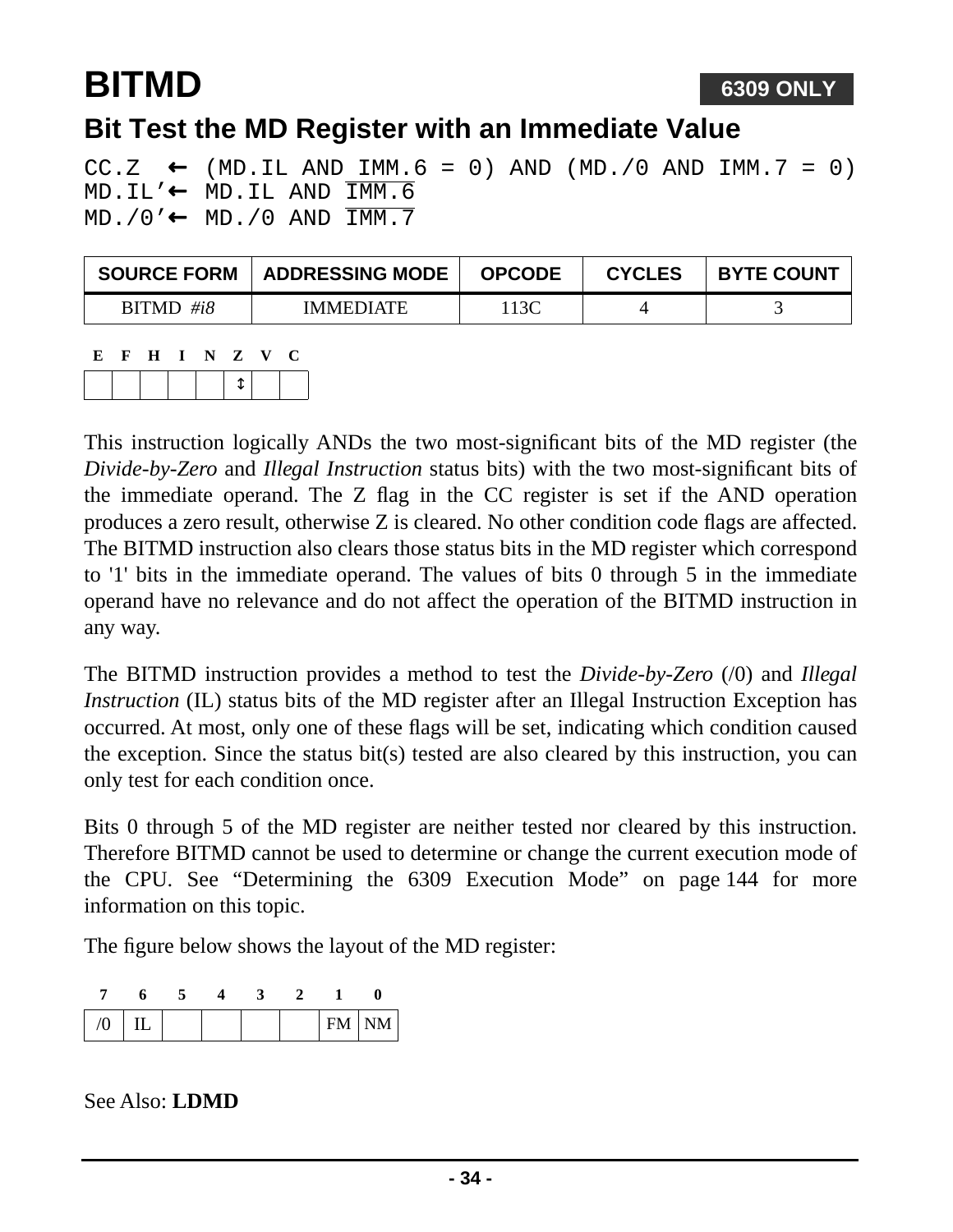# **BLE**

### **Branch If Less than or Equal to Zero**

IF (CC.N  $\neq$  CC.V) OR (CC.Z = 1) then PC'  $\leftarrow$  PC + IMM

| <b>SOURCE FORM</b> | ADDRESSING MODE | <b>OPCODE</b> | <b>CYCLES</b> | <b>BYTE COUNT</b> |
|--------------------|-----------------|---------------|---------------|-------------------|
| BLE address        | <b>RELATIVE</b> | 2Ε            |               |                   |

| E. | - F - | - H | INZV |  | U |
|----|-------|-----|------|--|---|
|    |       |     |      |  |   |

This instruction performs a relative branch if the value of the Zero (Z) flag is 1, OR if the values of the Negative (N) and Overflow (V) flags are not equal. If the N and V flags have the same value and the Z flag is not set then the CPU continues executing the next instruction in sequence. None of the Condition Code flags are affected by this **instruction** 

When used following a subtract or compare of signed (twos-complement) values, the BLE instruction will branch if the source value was less than or equal to the original destination value.

The branch address is calculated by adding the current value of the PC register (after the BLE instruction bytes have been fetched) with the 8-bit twos-complement value contained in the second byte of the instruction. The range of the branch destination is limited to -126 to +129 bytes from the address of the BLE instruction. If a larger range is required then the **LBLE** instruction may be used instead.

See Also: **BGT, BLS**, **LBLE**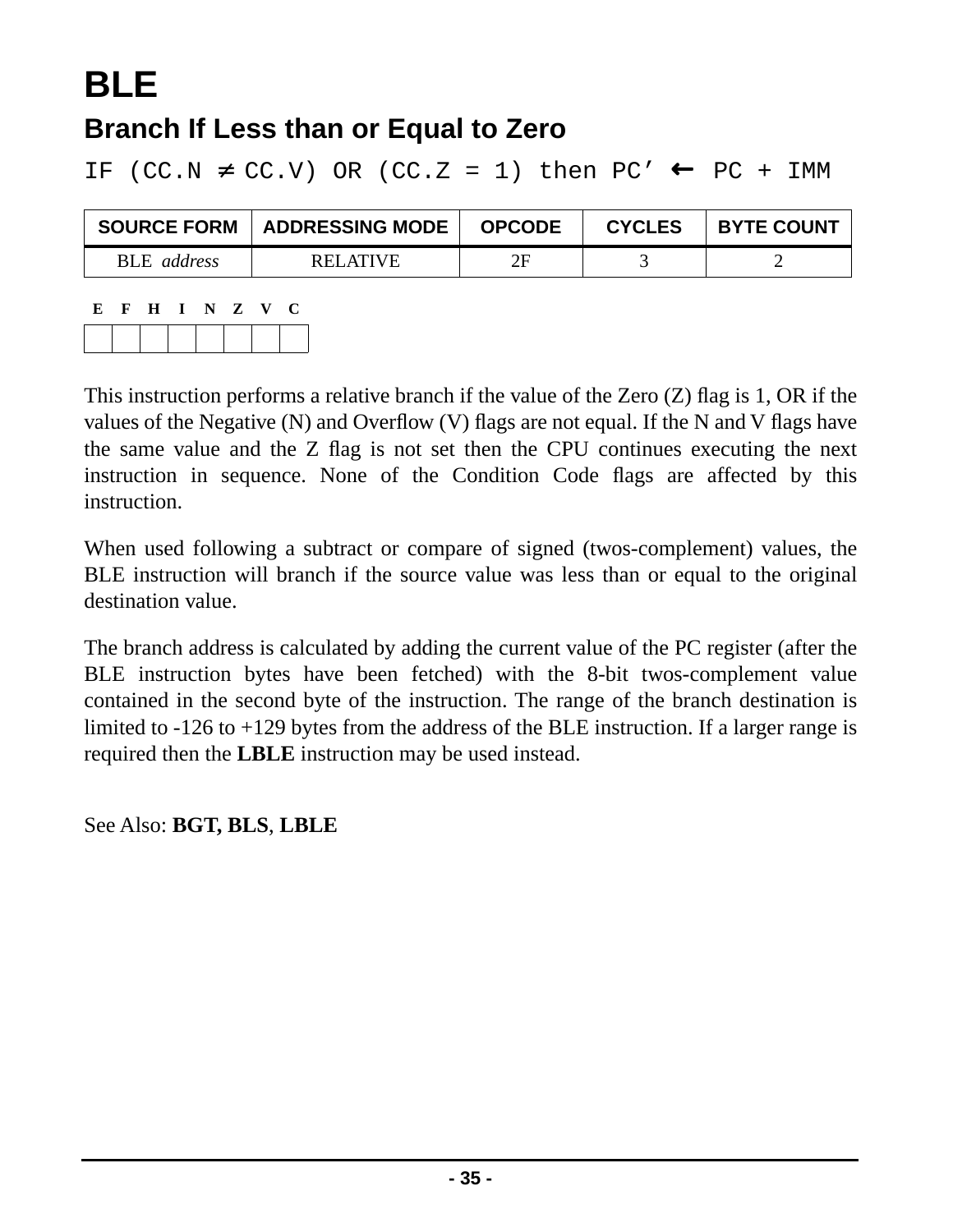### **BLO Branch If Lower**

#### IF  $CC.C \neq 0$  then  $PC' \leftarrow PC + IMM$

| <b>SOURCE FORM</b> | <b>ADDRESSING MODE</b> | <b>OPCODE</b> | <b>CYCLES</b> | <b>BYTE COUNT</b> |
|--------------------|------------------------|---------------|---------------|-------------------|
| <b>BLO</b> address | RELATIVE               | 25            |               |                   |

| К. | $\mathbf{F}$ | H I N Z V |  |  | U |
|----|--------------|-----------|--|--|---|
|    |              |           |  |  |   |

This instruction tests the Carry flag in the CC register and, if it is set (1), causes a relative branch. If the Carry flag is 0, the CPU continues executing the next instruction in sequence. None of the Condition Code flags are affected by this instruction.

When used following a subtract or compare of unsigned binary values, the BLO instruction will branch if the source value was lower than the original destination value.

BLO is generally not useful following INC, DEC, LD, ST or TST instructions since none of those affect the Carry flag.

BLO is an alternate mnemonic for the BCS instruction. Both produce the same object code.

The branch address is calculated by adding the current value of the PC register (after the BLO instruction bytes have been fetched) with the 8-bit twos-complement value contained in the second byte of the instruction. The range of the branch destination is limited to -126 to +129 bytes from the address of the BLO instruction. If a larger range is required then the **LBLO** instruction may be used instead.

See Also: **BHS**, **BLT**, **LBLO**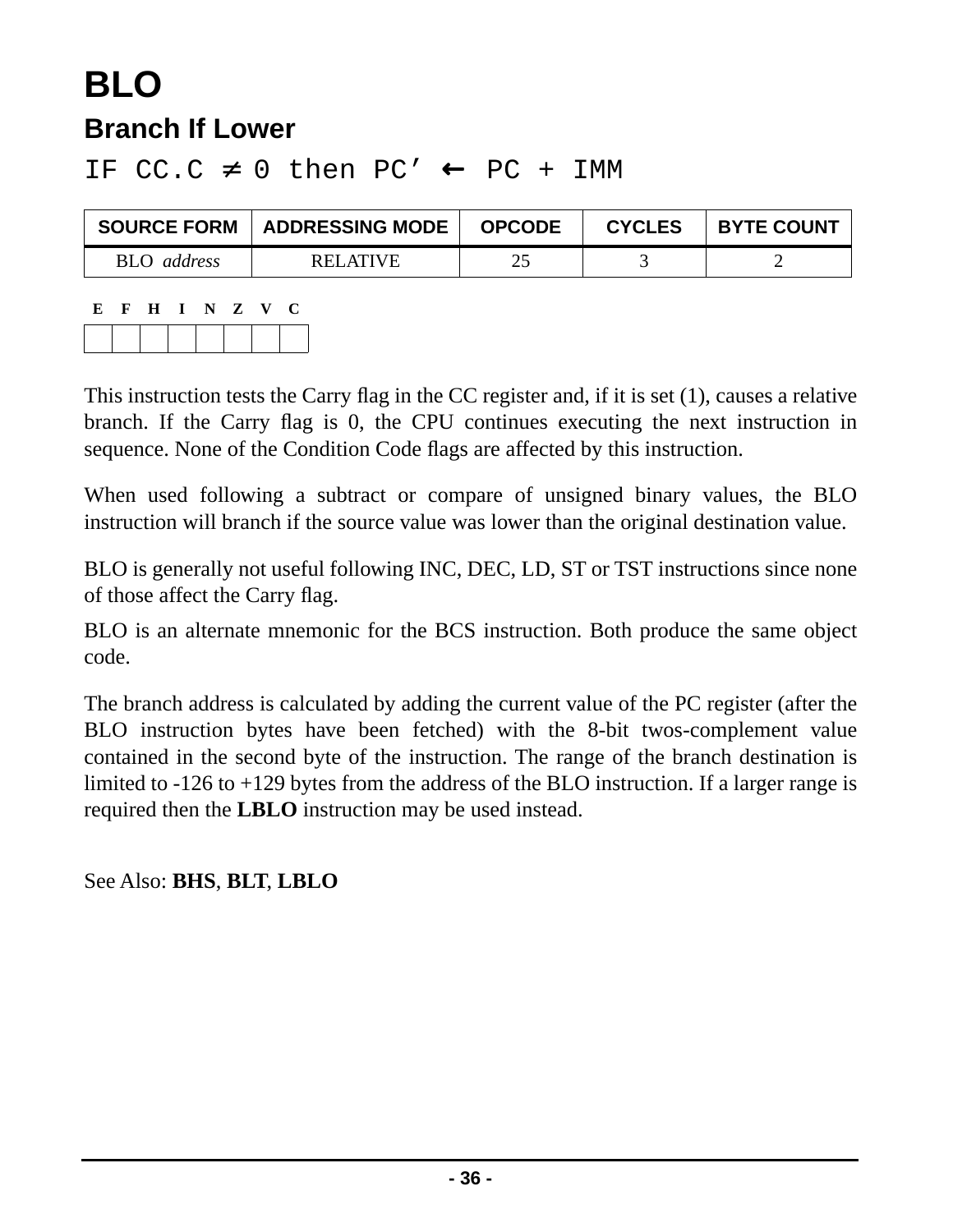# **BLS**

### **Branch If Lower or Same**

IF (CC.Z  $\neq$  0) OR (CC.C  $\neq$  0) then PC'  $\leftarrow$  PC + IMM

| <b>SOURCE FORM</b> | <b>ADDRESSING MODE</b> | <b>OPCODE</b> | <b>CYCLES</b> | <b>BYTE COUNT</b> |  |
|--------------------|------------------------|---------------|---------------|-------------------|--|
| <b>BLS</b> address | RELATIVE               | າເ            |               |                   |  |

| Е | $\mathbf{H}$ | IN Z | V. | U |
|---|--------------|------|----|---|
|   |              |      |    |   |

This instruction tests the Zero (Z) and Carry (C) flags in the CC register and, if either are set, causes a relative branch. If both the Z and C flags are clear then the CPU continues executing the next instruction in sequence. None of the Condition Code flags are affected by this instruction.

When used following a subtract or compare of unsigned binary values, the BLS instruction will branch if the source value was lower than or the same as the original destination value.

BLS is generally not useful following INC, DEC, LD, ST or TST instructions since none of those affect the Carry flag.

The branch address is calculated by adding the current value of the PC register (after the BLS instruction bytes have been fetched) with the 8-bit twos-complement value contained in the second byte of the instruction. The range of the branch destination is limited to -126 to +129 bytes from the address of the BLS instruction. If a larger range is required then the **LBLS** instruction may be used instead.

See Also: **BHI, BLE**, **LBLS**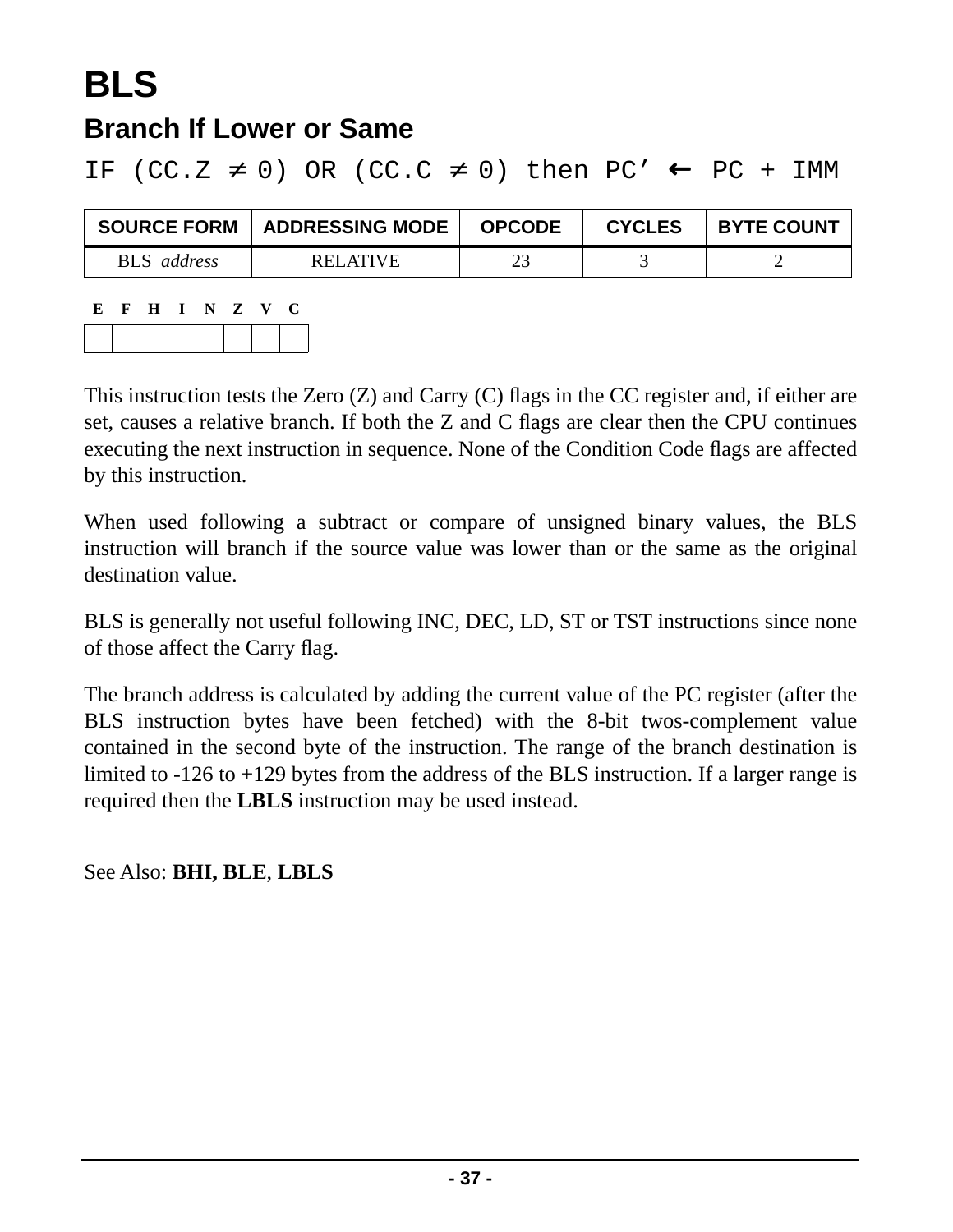## **BLT Branch If Less Than Zero**

**SOURCE FORM ADDRESSING MODE OPCODE CYCLES BYTE COUNT** BLT address RELATIVE 2D 3 2

IF CC.N  $\neq$  CC.V then PC'  $\leftarrow$  PC + IMM

| E |  | F H I N Z V |  | C |
|---|--|-------------|--|---|
|   |  |             |  |   |

This instruction performs a relative branch if the values of the Negative (N) and Overflow (V) flags are not equal. If the N and V flags have the same value then the CPU continues executing the next instruction in sequence. None of the Condition Code flags are affected by this instruction.

When used following a subtract or compare of signed (twos-complement) values, the BLT instruction will branch if the source value was less than the original destination value.

The branch address is calculated by adding the current value of the PC register (after the BLT instruction bytes have been fetched) with the 8-bit twos-complement value contained in the second byte of the instruction. The range of the branch destination is limited to -126 to +129 bytes from the address of the BLT instruction. If a larger range is required then the **LBLT** instruction may be used instead.

#### See Also: **BGE, BLO**, **LBLT**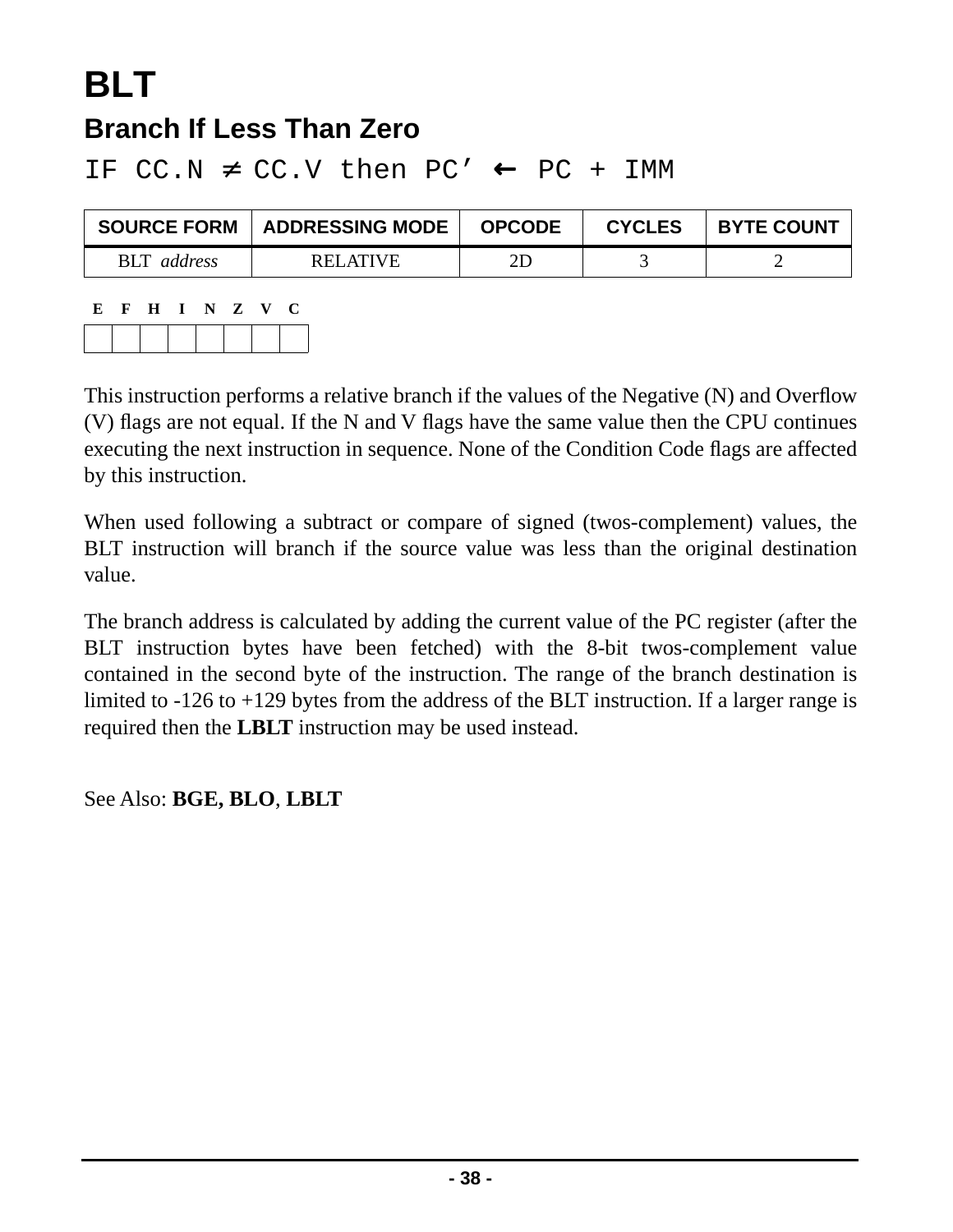## **BMI Branch If Minus**

| <b>SOURCE FORM</b>        | ADDRESSING MODE | <b>OPCODE</b> | <b>CYCLES</b> | <b>BYTE COUNT</b> |
|---------------------------|-----------------|---------------|---------------|-------------------|
| <b>BMI</b> <i>address</i> | <b>RELATIVE</b> | 2R            |               |                   |

IF  $CC.N \neq 0$  then  $PC' \leftarrow PC + IMM$ 

| E |  | F H I N Z V |  | - 0 |
|---|--|-------------|--|-----|
|   |  |             |  |     |

This instruction tests the Negative (N) flag in the CC register and, if it is set (1), causes a relative branch. If the N flag is 0, the CPU continues executing the next instruction in sequence. None of the Condition Code flags are affected by this instruction.

When used following an operation on signed (twos-complement) binary values, the BMI instruction will branch if the resulting value is negative. It is generally preferable to use the BLT instruction following such an operation because the sign bit may be invalid due to a twos-complement overflow.

The branch address is calculated by adding the current value of the PC register (after the BMI instruction bytes have been fetched) with the 8-bit twos-complement value contained in the second byte of the instruction. The range of the branch destination is limited to -126 to +129 bytes from the address of the BMI instruction. If a larger range is required then the **LBMI** instruction may be used instead.

#### See Also: **BLT**, **BPL**, **LBMI**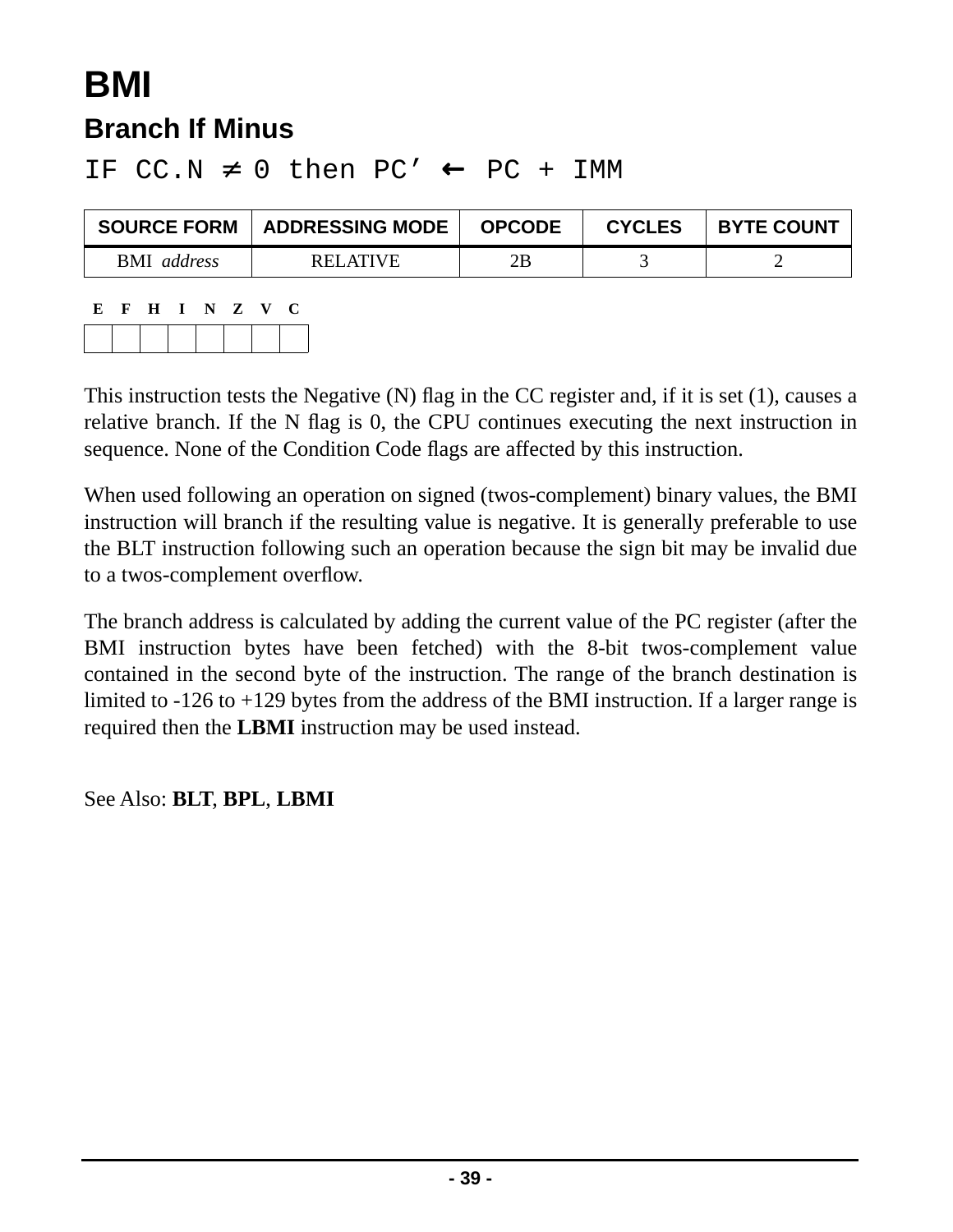# **BNE**

## **Branch If Not Equal to Zero**

IF  $CC.Z = 0$  then  $PC' \leftarrow PC + IMM$ 

| <b>SOURCE FORM</b> | <b>ADDRESSING MODE</b> | <b>OPCODE</b> | <b>CYCLES</b> | <b>BYTE COUNT</b> |
|--------------------|------------------------|---------------|---------------|-------------------|
| <b>BNE</b> address | RELATIVE               | 26            |               |                   |

| Е | $\mathbf{F}$ | $\mathbf{H}$ | I N Z V |  | € |
|---|--------------|--------------|---------|--|---|
|   |              |              |         |  |   |

This instruction tests the Zero flag in the CC register and, if it is clear (0), causes a relative branch. If the Z flag is set, the CPU continues executing the next instruction in sequence. None of the Condition Code flags are affected by this instruction.

When used following almost any instruction that produces, tests or moves a value, the BNE instruction will branch if that value is not equal to zero. In the case of an instruction that performs a subtract or compare, the BNE instruction will branch if the source value was not equal to the original destination value.

BNE is generally not useful following a CLR instruction since the Z flag is always set.

The following instructions produce or move values, but do not affect the Z flag:

| <b>ABX</b>  | <b>BAND</b> | <b>BEOR</b> | <b>BIAND</b> | <b>BIEOR</b> |
|-------------|-------------|-------------|--------------|--------------|
| <b>BOR</b>  | <b>BIOR</b> | EXG         | LDBT.        | LDMD         |
| <b>LEAS</b> | LEAU        | <b>PSH</b>  | PUL.         | <b>STBT</b>  |
| TFM         | <b>TFR</b>  |             |              |              |

The branch address is calculated by adding the current value of the PC register (after the BNE instruction bytes have been fetched) with the 8-bit twos-complement value contained in the second byte of the instruction. The range of the branch destination is limited to -126 to +129 bytes from the address of the BNE instruction. If a larger range is required then the **LBNE** instruction may be used instead.

See Also: **BEQ**, **LBNE**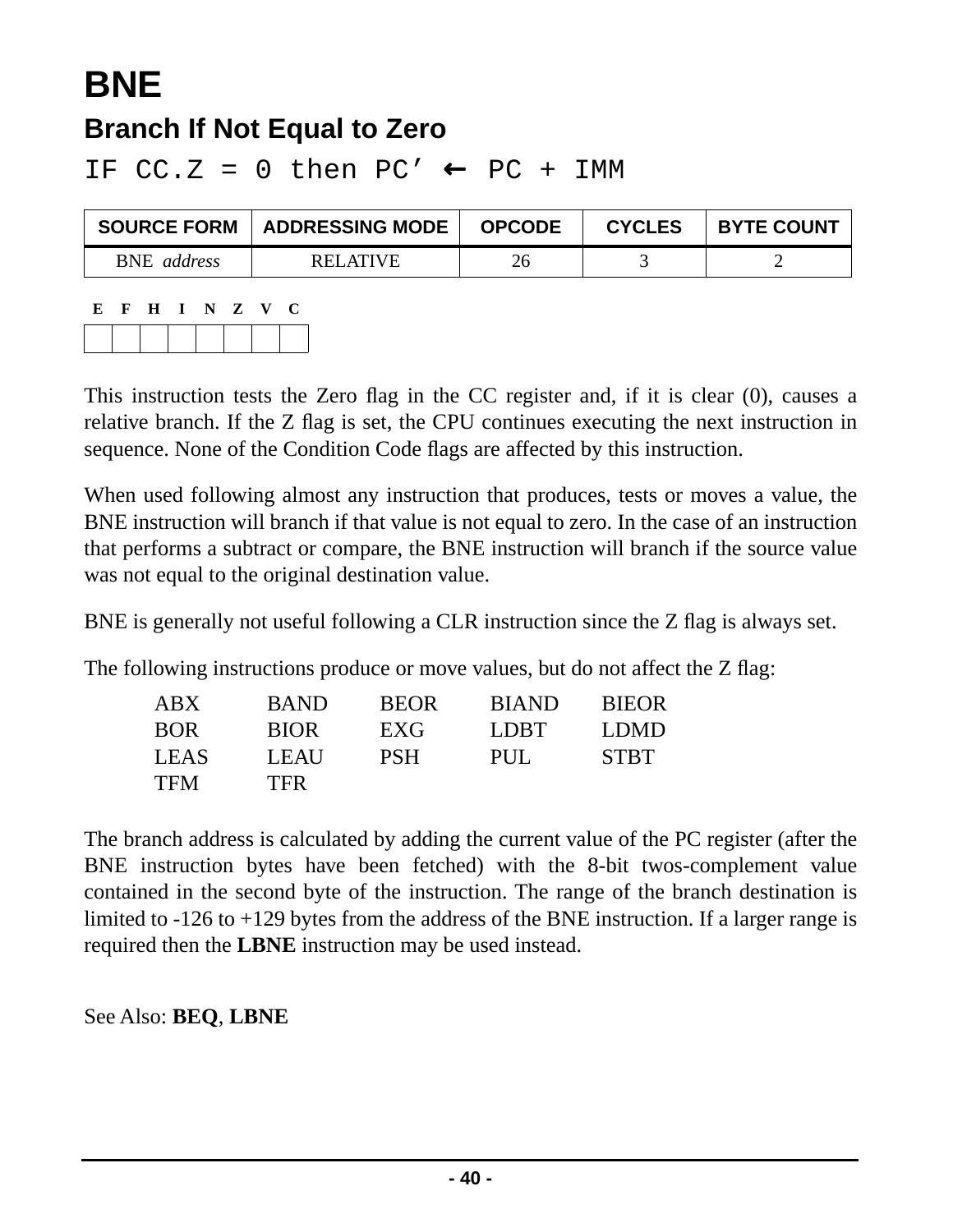# **BOR**

## **Logically OR Memory Bit with Register Bit**

r.dstBit' ← r.dstBit OR (DPM).srcBit

| <b>SOURCE FORM</b>   | ADDRESSING MODE   OPCODE   CYCLES   BYTE COUNT |      |     |  |
|----------------------|------------------------------------------------|------|-----|--|
| BOR r,sBit,dBit,addr | DIRECT                                         | 1132 | 7/6 |  |

The BOR instruction logically ORs the value of a specified bit in either the A, B or CC registers with a specified bit in memory. The resulting value is placed back into the register bit. None of the Condition Code flags are affected by the operation unless CC is specified as the register, in which case only the destination bit may be affected.

| <b>Accumulator A</b> |           |    |            |  |  |                   |  | <b>Memory Location \$0040</b> |      |  |    |                    |                |  |         |      |
|----------------------|-----------|----|------------|--|--|-------------------|--|-------------------------------|------|--|----|--------------------|----------------|--|---------|------|
|                      | 7         | -6 | $\sqrt{5}$ |  |  | 4   3   2   1   0 |  |                               |      |  | -6 | 5.                 | $\overline{4}$ |  | 3 2 1 0 |      |
|                      |           |    |            |  |  |                   |  |                               | \$08 |  |    |                    |                |  |         | \$C6 |
|                      | <b>OR</b> |    |            |  |  |                   |  |                               |      |  |    |                    |                |  |         |      |
|                      |           |    |            |  |  |                   |  |                               | \$0A |  |    | BOR $A, 6, 1, 540$ |                |  |         |      |

The figure above shows an example of the BOR instruction where bit 1 of Accumulator A is ORed with bit 6 of the byte in memory at address  $$0040$  (DP = 0).

The assembler syntax for this instruction can be confusing due to the ordering of the operands: *destination register*, *source bit*, *destination bit*, *source address*.

The usefulness of the BOR instruction is limited by the fact that only Direct Addressing is permitted. Since the Condition Code flags are not affected by the operation, additional instructions would be needed to test the result for conditional branching.

The object code format for the BOR instruction is:

| л.<br>۰D. | <b>*TDVTF</b> | <u>д</u><br>∟ப<br>ъ.<br>-------- |
|-----------|---------------|----------------------------------|
|-----------|---------------|----------------------------------|

See the description of the **[BAND](#page-19-1)** instruction on [page 20](#page-19-0) for details about the postbyte format used by this instruction.

#### See Also: **BAND**, **BEOR**, **BIAND**, **BIEOR**, **BIOR**, **LDBT**, **STBT**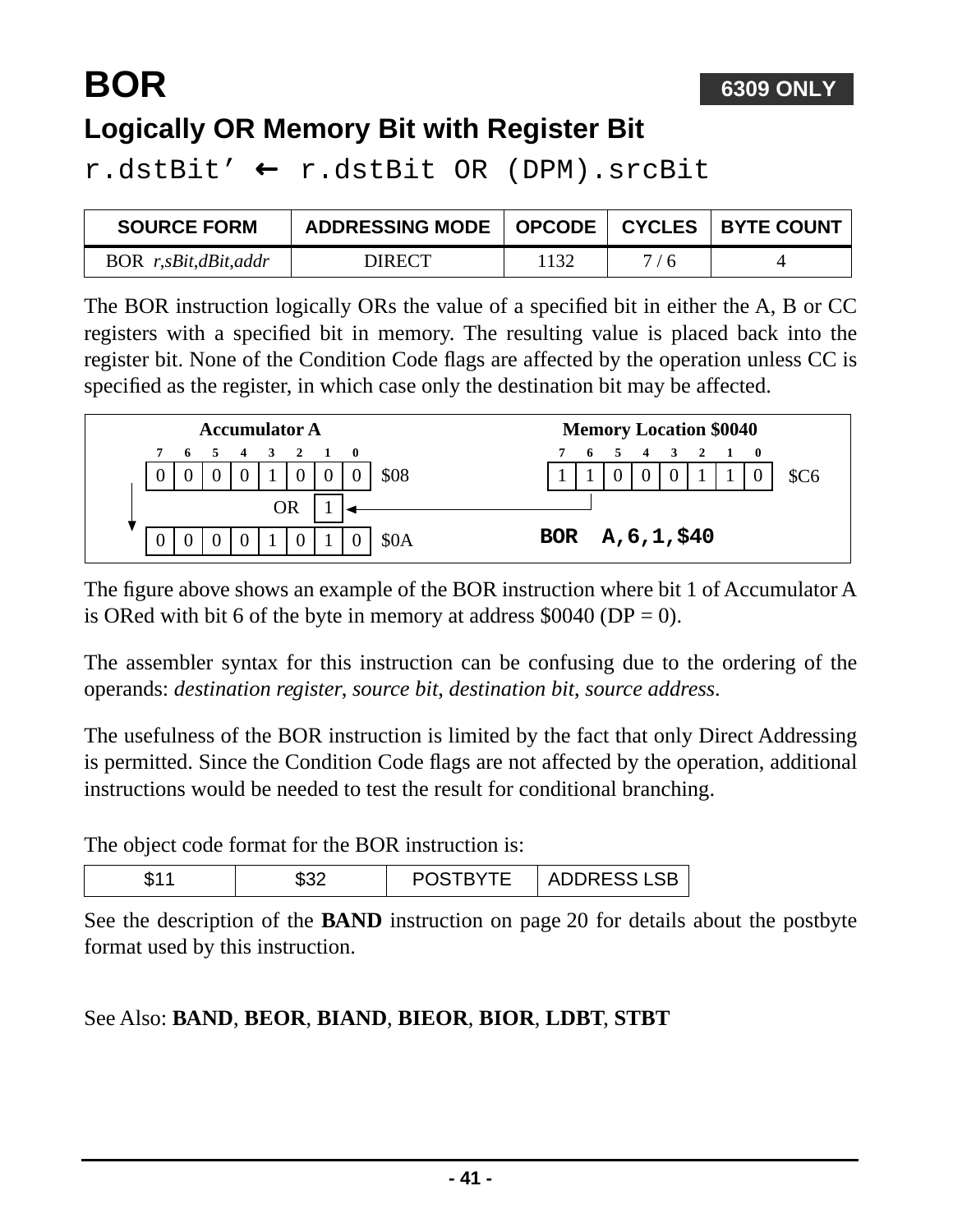# **BPL Branch If Plus**

#### IF  $CC.N = 0$  then  $PC' \leftarrow PC + IMM$

| <b>SOURCE FORM</b> | ADDRESSING MODE | <b>OPCODE</b> | <b>CYCLES</b> | <b>BYTE COUNT</b> |
|--------------------|-----------------|---------------|---------------|-------------------|
| <b>BPL</b> address | RELATIVE        |               |               |                   |
|                    |                 |               |               |                   |

| К. | . н. | . н. | $\blacksquare$ | N Z |  |  |
|----|------|------|----------------|-----|--|--|
|    |      |      |                |     |  |  |

This instruction tests the Negative (N) flag in the CC register and, if it is clear (0), causes a relative branch. If the N flag is set, the CPU continues executing the next instruction in sequence. None of the Condition Code flags are affected by this instruction.

When used following an operation on signed (twos-complement) binary values, the BPL instruction will branch if the resulting value is positive. It is generally preferable to use the BGE instruction following such an operation because the sign bit may be invalid due to a twos-complement overflow.

The branch address is calculated by adding the current value of the PC register (after the BPL instruction bytes have been fetched) with the 8-bit twos-complement value contained in the second byte of the instruction. The range of the branch destination is limited to -126 to +129 bytes from the address of the BPL instruction. If a larger range is required then the **LBPL** instruction may be used instead.

See Also: **BGE**, **BMI**, **LBPL**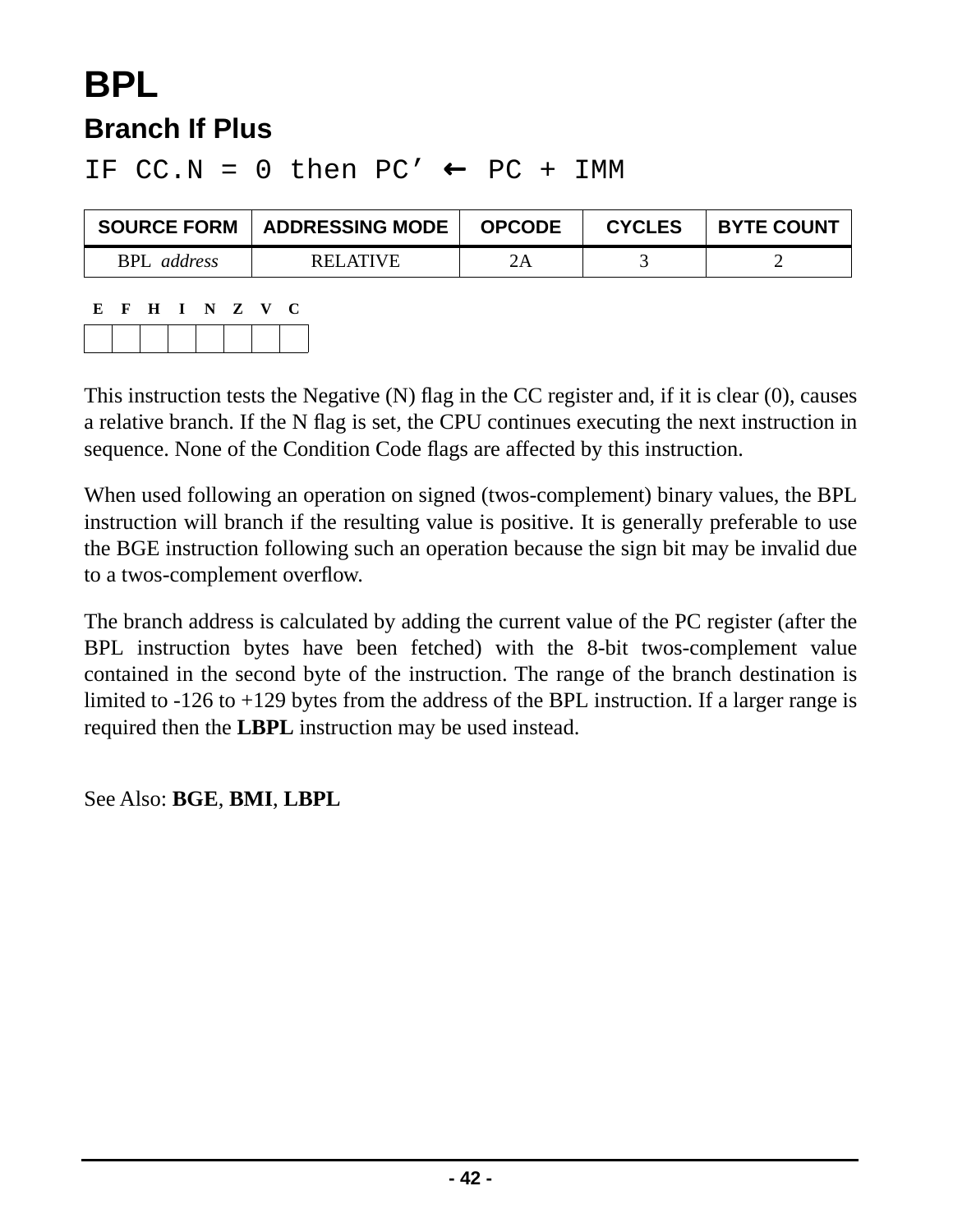## **BRA Branch Always**

 $PC' \leftarrow PC + IMM$ 

| <b>SOURCE FORM</b> | <b>ADDRESSING MODE</b> | <b>OPCODE</b> | <b>CYCLES</b> | <b>BYTE COUNT</b> |
|--------------------|------------------------|---------------|---------------|-------------------|
| BRA <i>address</i> | RELATIVE               | 20            |               |                   |

| Ľ. | F | $\mathbf{H}$ | $I \tN Z$ | $\mathbf{V}$ | U |
|----|---|--------------|-----------|--------------|---|
|    |   |              |           |              |   |

This instruction causes an unconditional relative branch. None of the Condition Code flags are affected.

The BRA instruction is similar in function to the JMP instruction in that it always causes execution to be transferred to the effective address specified by the operand. The primary difference is that BRA uses the Relative Addressing mode which allows the code to be position-independent.

The branch address is calculated by adding the current value of the PC register (after the BRA instruction bytes have been fetched) with the 8-bit twos-complement value contained in the second byte of the instruction. The range of the branch destination is limited to -126 to +129 bytes from the address of the BPL instruction. If a larger range is required then the **LBRA** instruction may be used instead.

See Also: **BRN**, **JMP, LBRA**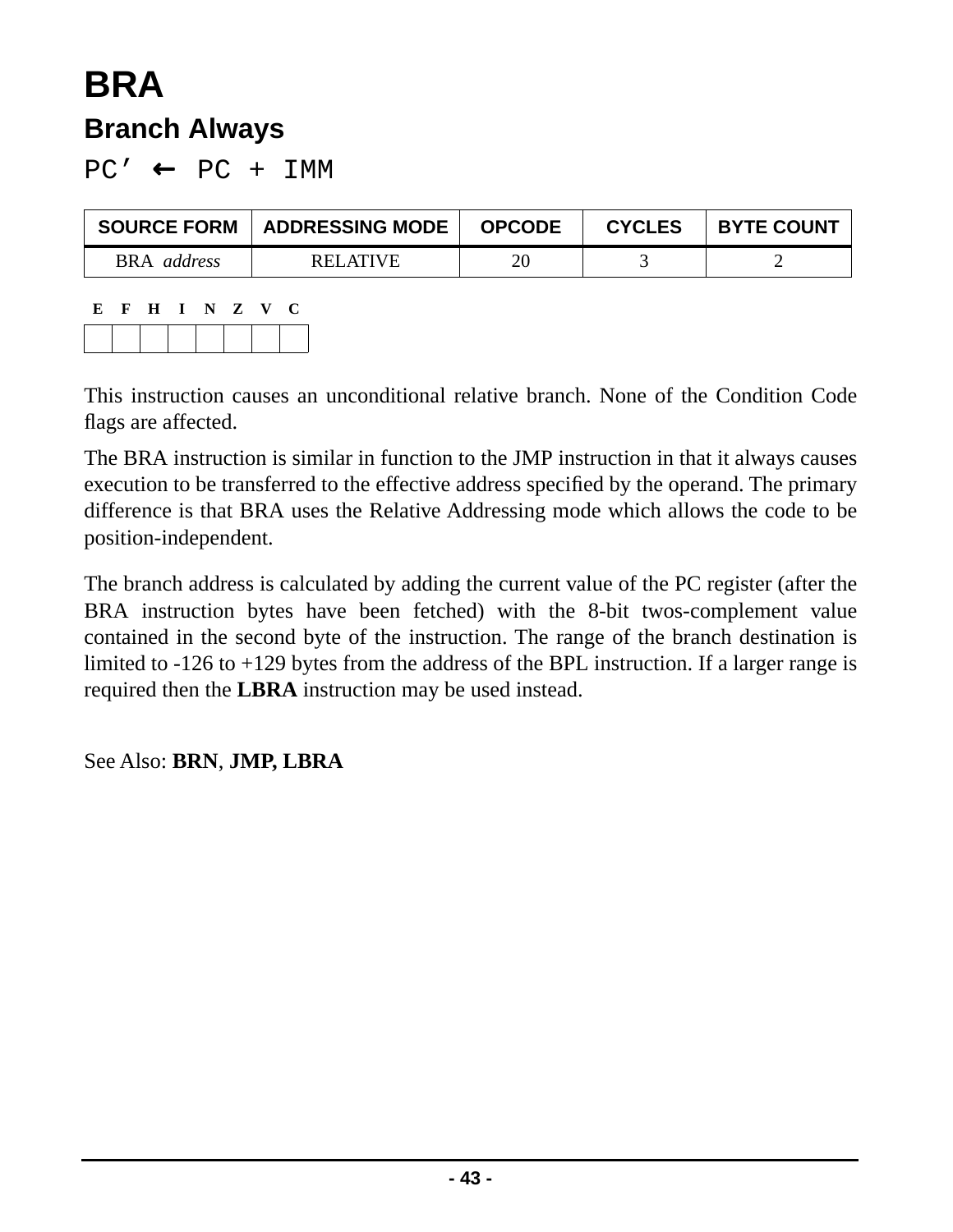# **BRN Branch Never**

| <b>SOURCE FORM</b>    | <b>ADDRESSING MODE</b> | <b>OPCODE</b> | <b>CYCLES</b> | <b>BYTE COUNT</b> |
|-----------------------|------------------------|---------------|---------------|-------------------|
| <b>BRN</b><br>address | RELATIVE               |               |               |                   |

**E F H I N Z V C**

This instruction is essentially a no-operation; that is, the CPU never branches but merely advances to the next instruction in sequence. No Condition Code flags are affected. BRN is effectively the equivalent of BRA  $*+2$ 

The BRN instruction provides a 2-byte no-op that consumes 3 bus cycles, whereas NOP is a single-byte instruction that consumes either 1 or 2 bus cycles. In addition, there is the LBRN instruction which provides a 4-byte no-op that consumes 5 bus cycles.

Since the branch is never taken, the second byte of the instruction does not serve any purpose and may contain any value. This permits an optimization technique in which a BRN opcode can be used to skip over some other single byte instruction. In this technique, the second byte of the BRN instruction contains the opcode of the instruction which is to be skipped. The two code examples shown below both perform identically. The difference is that Example 2 uses a BRN opcode to reduce the code size by one byte.

Example 1 - conventional:

|                                                        | CMPA        | #\$40         |   |      |                         |
|--------------------------------------------------------|-------------|---------------|---|------|-------------------------|
|                                                        | <b>BLO</b>  | @1            |   |      |                         |
|                                                        | <b>SUBA</b> | #\$20         |   |      |                         |
|                                                        | BRA         | @2            |   |      | ; SKIP NEXT INSTRUCTION |
| @1                                                     | <b>CLRA</b> |               |   |      |                         |
| @2                                                     | STA         | <b>RESULT</b> |   |      |                         |
| Example 2 - use BRN opcode (\$21) to reduce code size: |             |               |   |      |                         |
|                                                        | CMPA        | #\$40         |   |      |                         |
|                                                        | <b>BLO</b>  | @1            |   |      |                         |
|                                                        | <b>SUBA</b> | #\$20         |   |      |                         |
|                                                        | FCB         | \$21          | ÷ | SKIP | NEXT INSTRUCTION        |

STA RESULT

See Also: **BRA**, **NOP, LBRN**

@1 CLRA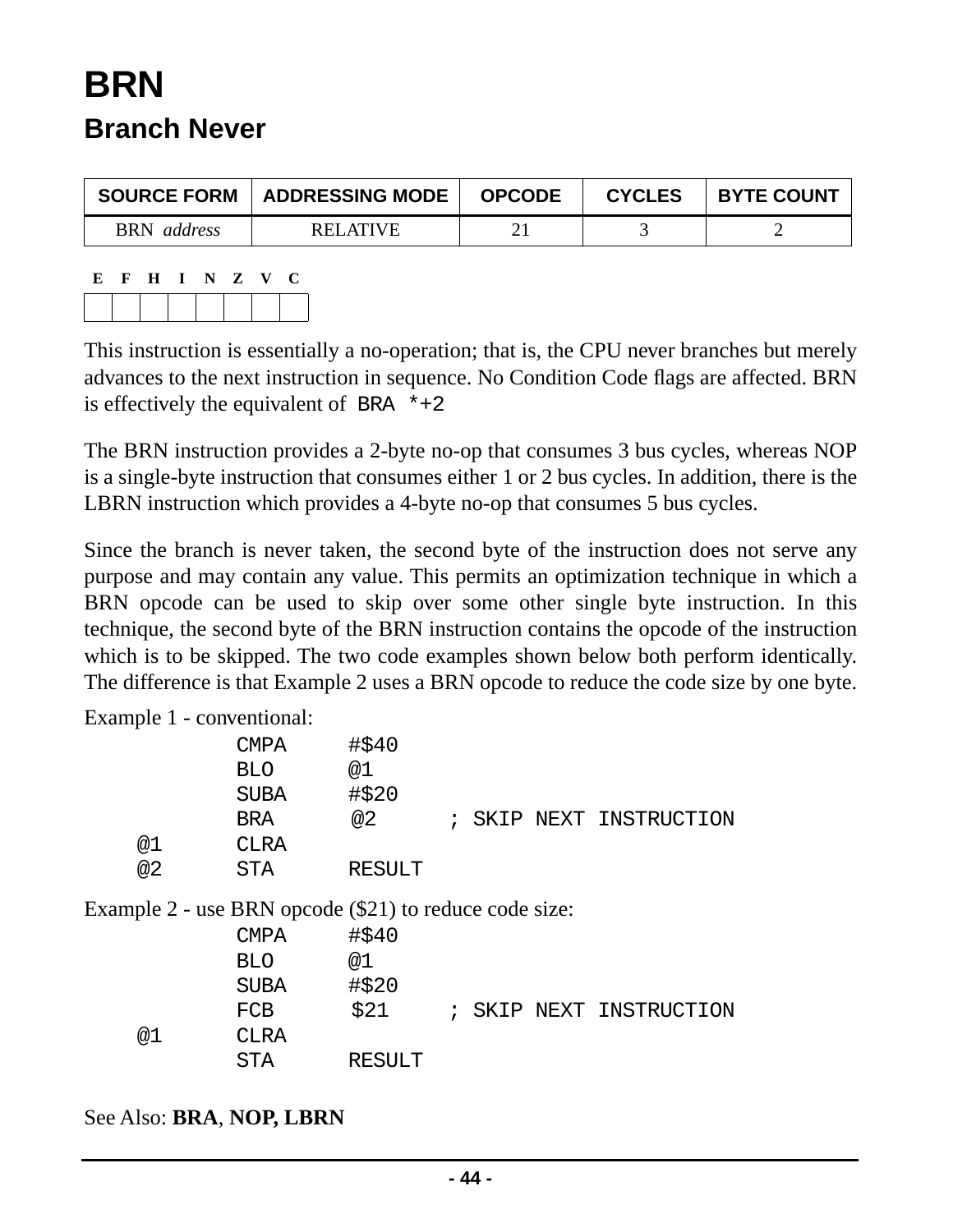# **BSR**

### **Branch to Subroutine**

 $S' \leftarrow S - 2$  $(S: S+1) \leftarrow PC$  $PC' \leftarrow PC + DM$ 

| <b>SOURCE FORM</b> | <b>ADDRESSING MODE</b> | <b>OPCODE</b> | <b>CYCLES</b> | <b>BYTE COUNT</b> |
|--------------------|------------------------|---------------|---------------|-------------------|
| <b>BSR</b> address | <b>RELATIVE</b>        | 8D            | 7/6           |                   |

```
E F H I N Z V C
```
This instruction pushes the value of the PC register (after the BSR instruction bytes have been fetched) onto the hardware stack and then performs an unconditional relative branch. None of the Condition Code flags are affected.

By pushing the PC value onto the stack, the called subroutine can "return" to this address after it has completed.

The BSR instruction is similar in function to the JSR instruction. The significant difference is that BSR uses the Relative Addressing mode which implies that both the BSR instruction and the called subroutine may be contained in relocatable code, so long as both are contained in the same module.

The branch address is calculated by adding the current value of the PC register (after the BSR instruction bytes have been fetched) with the 8-bit twos-complement value contained in the second byte of the instruction. The range of the branch destination is limited to -126 to +129 bytes from the address of the BSR instruction. If a larger range is required then the **LBSR** instruction may be used instead.

See Also: **JSR, LBSR, RTS**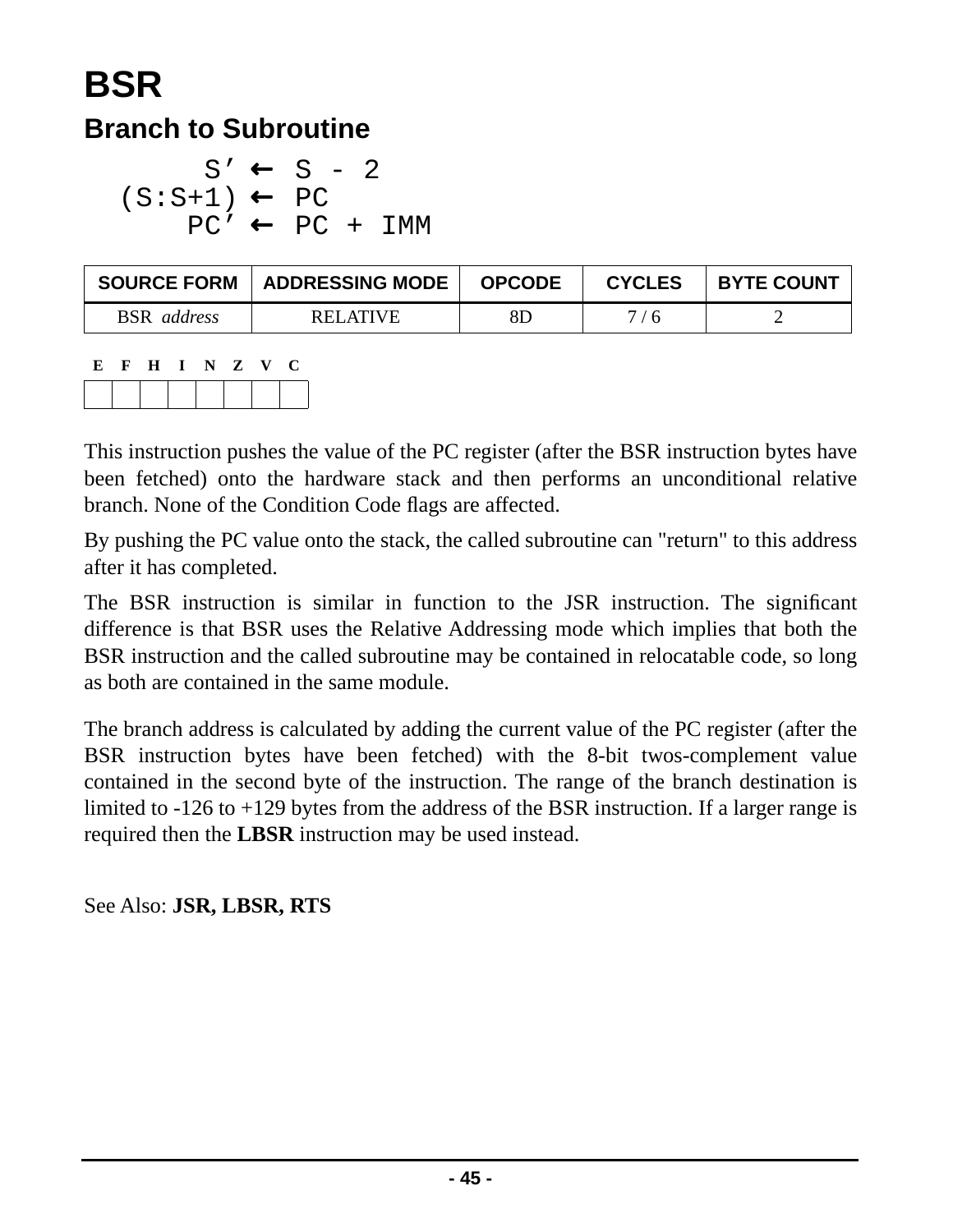## **BVC Branch If Overflow Clear**

IF  $CC.V = 0$  then  $PC' \leftarrow PC + IMM$ 

| <b>SOURCE FORM</b> | <b>ADDRESSING MODE</b> | <b>OPCODE</b> | <b>CYCLES</b> | <b>BYTE COUNT</b> |
|--------------------|------------------------|---------------|---------------|-------------------|
| BVC address        | RELATIVE               | 28            |               |                   |

| E | $\mathbf{F}$ | H I N Z V |  | U |
|---|--------------|-----------|--|---|
|   |              |           |  |   |

This instruction tests the Overflow (V) flag in the CC register and, if it is clear (0), causes a relative branch. If the V flag is set, the CPU continues executing the next instruction in sequence. None of the Condition Code flags are affected by this instruction.

When used following an operation on signed (twos-complement) binary values, the BVC instruction will branch if there was no overflow.

The branch address is calculated by adding the current value of the PC register (after the BVC instruction bytes have been fetched) with the 8-bit twos-complement value contained in the second byte of the instruction. The range of the branch destination is limited to -126 to +129 bytes from the address of the BVC instruction. If a larger range is required then the **LBVC** instruction may be used instead.

See Also: **BVS**, **LBVC**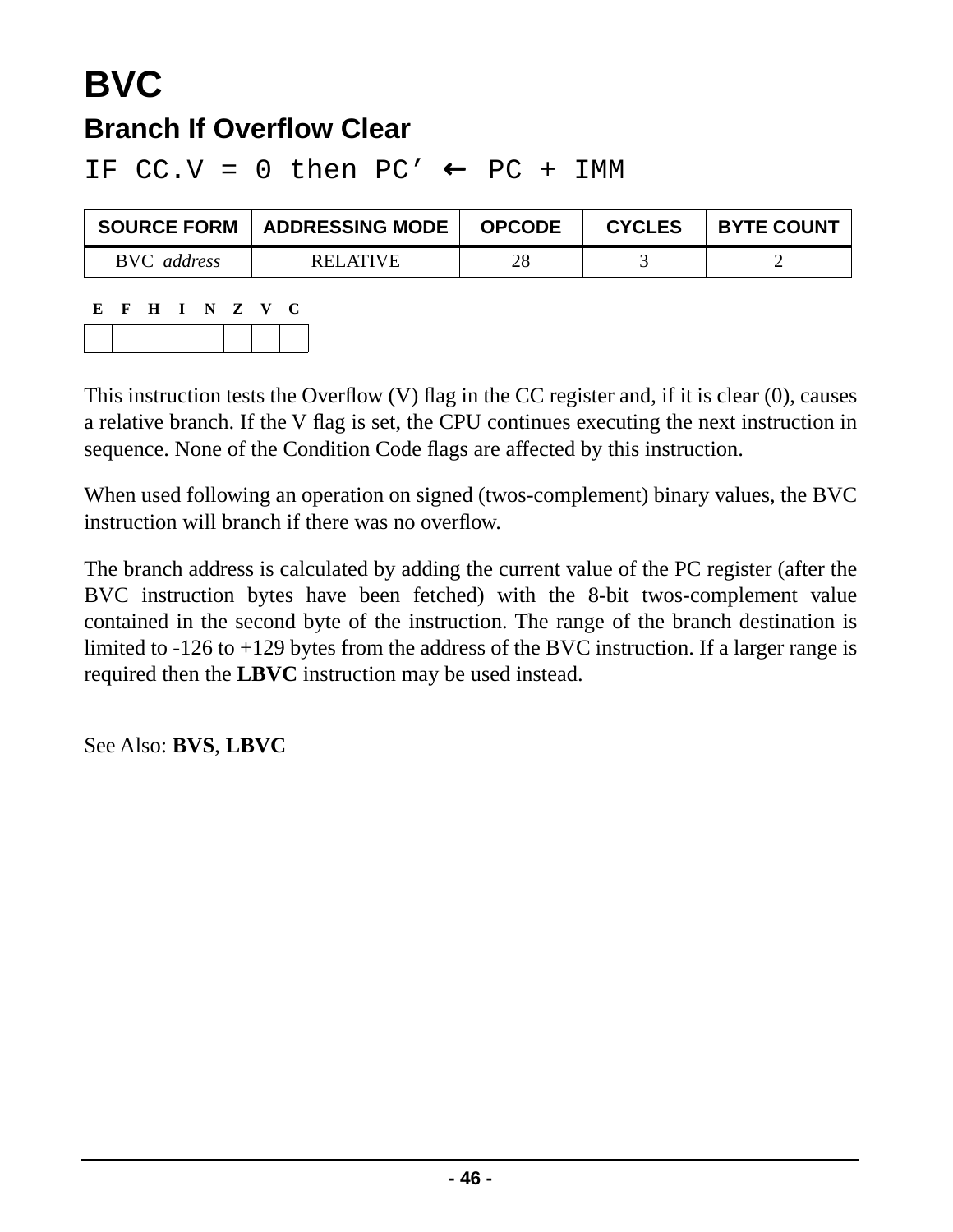## **BVS Branch If Overflow Set**

IF  $CC.V \neq 0$  then  $PC' \leftarrow PC + IMM$ 

| <b>SOURCE FORM</b> | <b>ADDRESSING MODE</b> | <b>OPCODE</b> | <b>CYCLES</b> | <b>BYTE COUNT</b> |
|--------------------|------------------------|---------------|---------------|-------------------|
| BVS address        | RELATIVE               | 29            |               |                   |

| E F | H I N Z V |  |  | U |
|-----|-----------|--|--|---|
|     |           |  |  |   |

This instruction tests the Overflow (V) flag in the CC register and, if it is set (1), causes a relative branch. If the V flag is clear, the CPU continues executing the next instruction in sequence. None of the Condition Code flags are affected by this instruction.

When used following an operation on signed (twos-complement) binary values, the BVS instruction will branch if an overflow occurred.

The branch address is calculated by adding the current value of the PC register (after the BVS instruction bytes have been fetched) with the 8-bit twos-complement value contained in the second byte of the instruction. The range of the branch destination is limited to -126 to +129 bytes from the address of the BVS instruction. If a larger range is required then the **LBVS** instruction may be used instead.

See Also: **BVC**, **LBVS**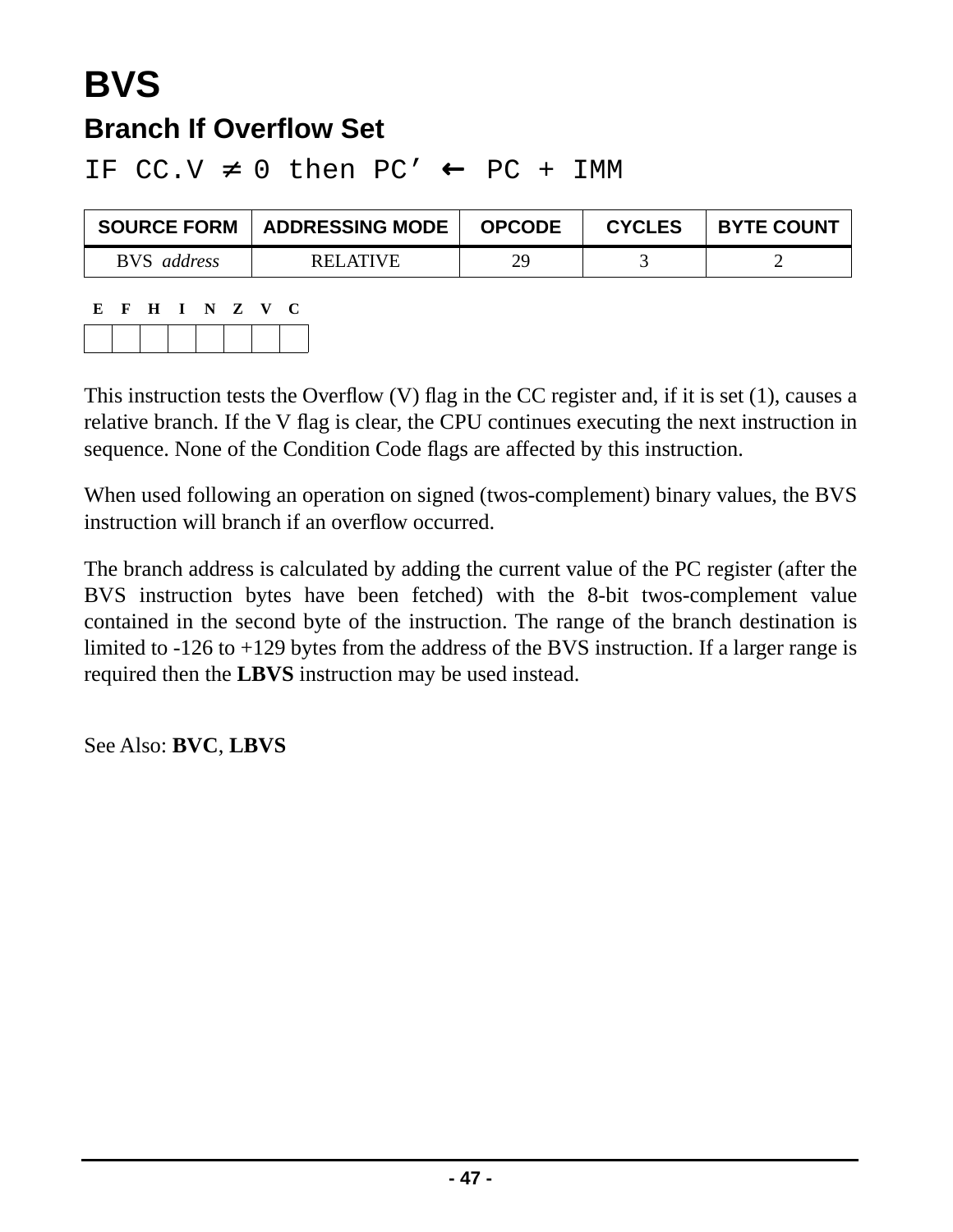## **CLR (accumulator) Load Zero into Accumulator**

|--|--|--|

| <b>SOURCE FORM</b> | <b>ADDRESSING MODE</b> | <b>OPCODE</b> | <b>CYCLES</b> | <b>BYTE COUNT</b> |
|--------------------|------------------------|---------------|---------------|-------------------|
| <b>CLRA</b>        | <b>INHERENT</b>        | 4F            | 2/1           |                   |
| <b>CLRB</b>        | <b>INHERENT</b>        | 5F            | 2/1           |                   |
| <b>CLRD</b>        | <b>INHERENT</b>        | 104F          | 3/2           |                   |
| <b>CLRE</b>        | <b>INHERENT</b>        | 114F          | 3/2           |                   |
| <b>CLRF</b>        | <b>INHERENT</b>        | 115F          | 3/2           |                   |
| <b>CLRW</b>        | INHERENT               | 105F          | 3/2           |                   |

CLRD, CLRE, CLRF and CLRW are available on 6309 only.

| E | $\mathbf{F}$ | H I N Z V |  |                          | $\cdot$ $\cdot$ |
|---|--------------|-----------|--|--------------------------|-----------------|
|   |              |           |  | $0 \mid 1 \mid 0 \mid 0$ |                 |

Each of these instructions clears (sets to zero) the specified accumulator. The Condition Code flags are also modified as follows:

- **N** The Negative flag is cleared.
- **Z** The Zero flag is set.
- **V** The Overflow flag is cleared.
- **C** The Carry flag is cleared.

Clearing the Q accumulator can be accomplished by executing both CLRD and CLRW.

To clear any of the Index Registers (X, Y, U or S), you can use either an Immediate Mode LD instruction or, on 6309 processors only, a TFR or EXG instruction which specifies the Zero register (0) as the source.

The CLRA and CLRB instructions provide the smallest, fastest way to clear the Carry flag in the CC register.

See Also: **CLR** (memory), **LD**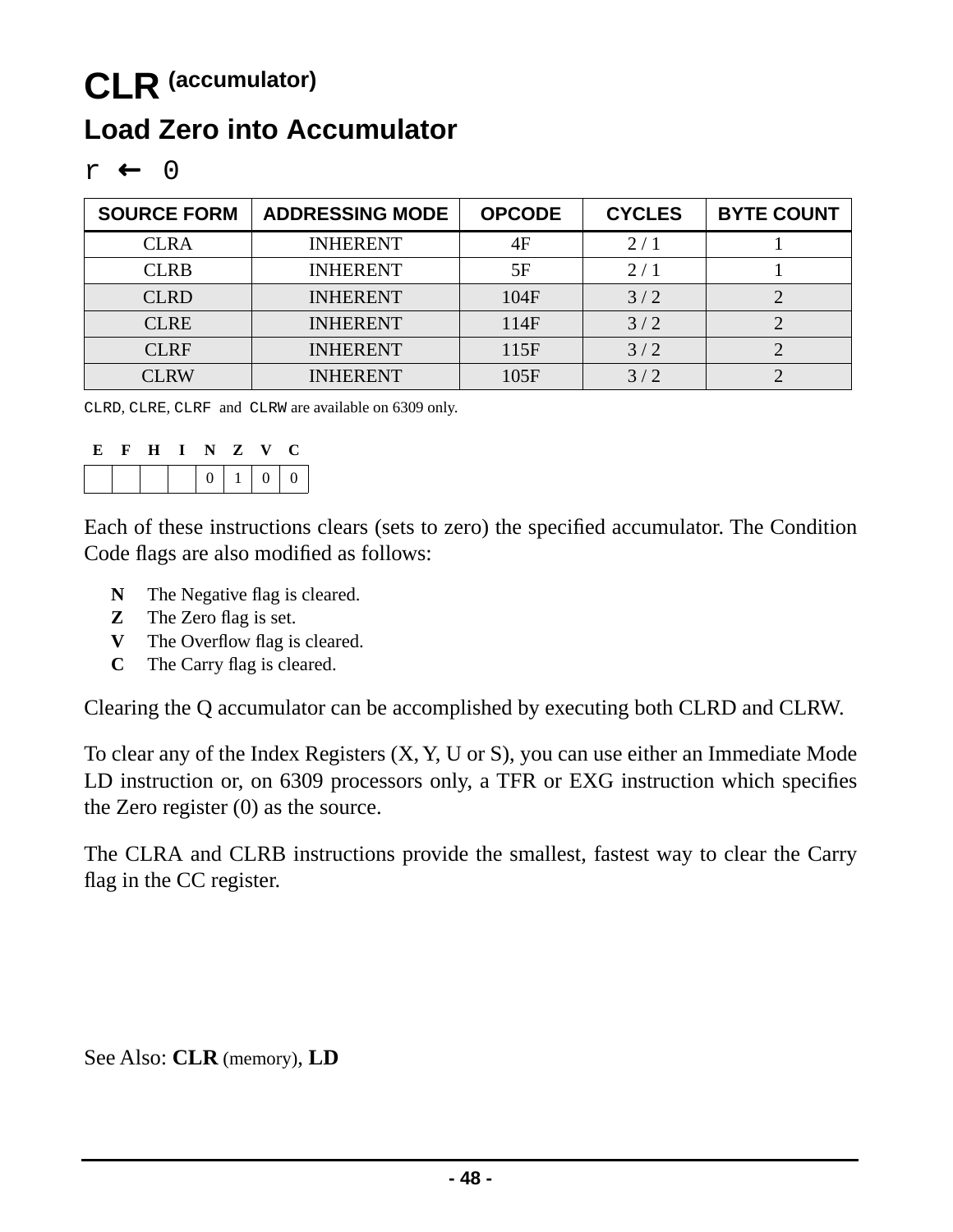# **CLR (memory) Store Zero into a Memory Byte**

 $(M) \leftarrow 0$ 

| <b>SOURCE</b> | <b>IMMEDIATE</b> |                       | <b>DIRECT</b> |               | <b>INDEXED</b> |   |    | <b>EXTENDED</b>       |      |    |            |   |
|---------------|------------------|-----------------------|---------------|---------------|----------------|---|----|-----------------------|------|----|------------|---|
| <b>FORMS</b>  | ОP               | $\tilde{\phantom{a}}$ | #             | OΡ            | $\tilde{}$     | # | ΟP | $\tilde{\phantom{a}}$ |      | ΟP | $\tilde{}$ | # |
| CLR           |                  |                       |               | $0\mathrm{F}$ | 6/             | ∸ | 6F | $6+$                  | $2+$ | 7F | −          |   |

#### **E F H I N Z V C**  $0 | 1 | 0 | 0$

This instruction clears (sets to zero) the byte in memory at the Effective Address specified by the operand. The Condition Code flags are also modified as follows:

- **N** The Negative flag is cleared.
- **Z** The Zero flag is set.
- **V** The Overflow flag is cleared.
- **C** The Carry flag is cleared.

The CPU performs a Read-Modify-Write sequence when this instruction is executed and is therefore slower than an instruction which only writes to memory. When more than one byte needs to be cleared, you can optimize for speed by first clearing an accumulator and then using ST instructions to clear the memory bytes. The following examples illustrate this optimization:

Executes in 21 cycles (NM=0):

| CLR  | \$200 |  | ; 7 cycles |
|------|-------|--|------------|
| CLR. | \$210 |  | ; 7 cycles |
| CLR  | \$220 |  | ; 7 cycles |

Adds one additional code byte, but saves 4 cycles:

| CLRA |       |  | ; 2 cycles   |
|------|-------|--|--------------|
| STA  | \$200 |  | $: 5$ cycles |
| STA  | \$210 |  | $: 5$ cycles |
| STA  | \$220 |  | : 5 cycles   |

See Also: **CLR** (accumulator), **ST**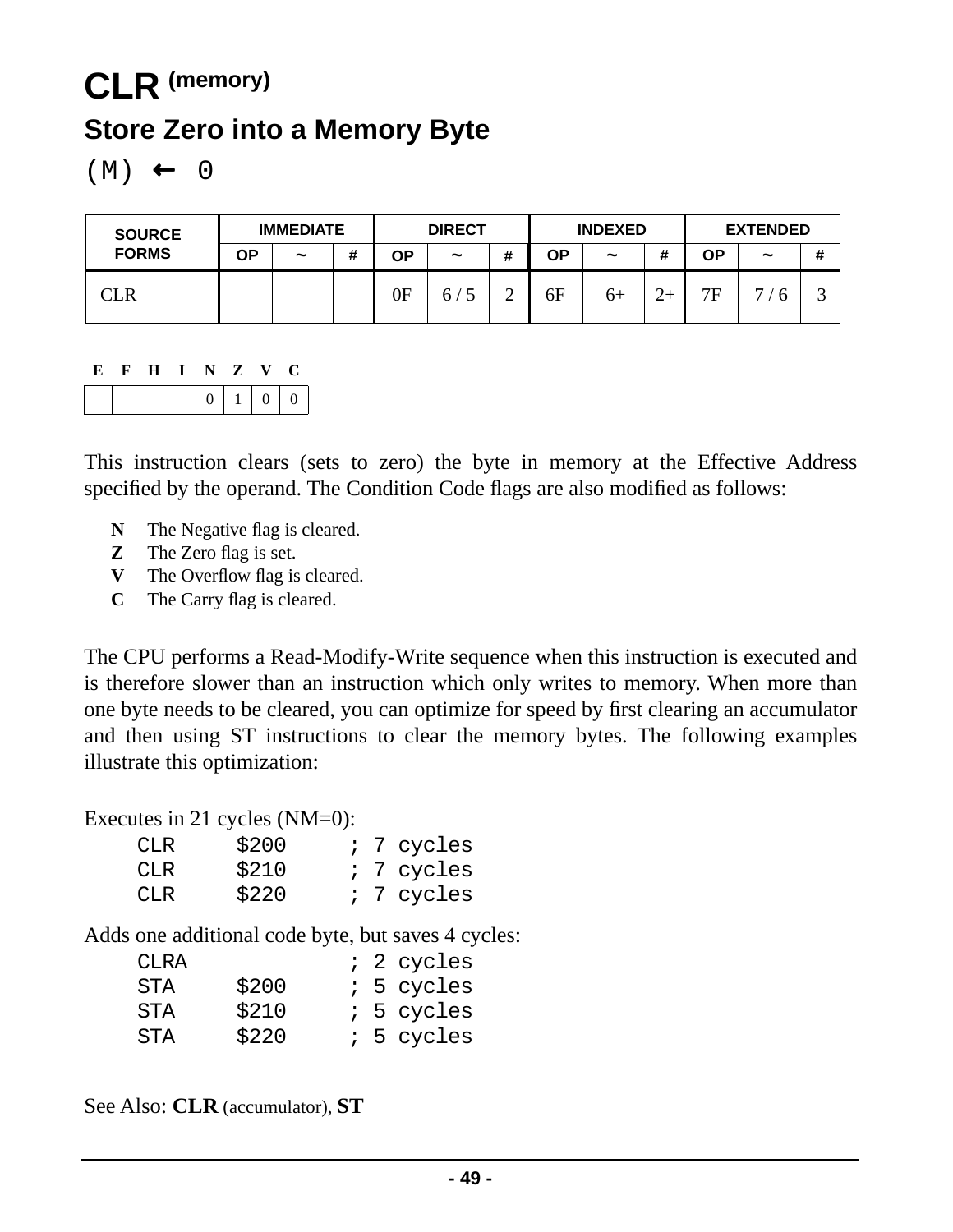## **CMP (8 Bit)**

## **Compare Memory Byte from 8-Bit Accumulator**

TEMP  $\leftarrow$  r - (M)

| <b>SOURCE</b> | <b>IMMEDIATE</b> |                       |           | <b>DIRECT</b> |                       | <b>INDEXED</b> |           |            | <b>EXTENDED</b> |                |                       |   |
|---------------|------------------|-----------------------|-----------|---------------|-----------------------|----------------|-----------|------------|-----------------|----------------|-----------------------|---|
| <b>FORMS</b>  | OΡ               | $\tilde{\phantom{a}}$ | #         | ΟP            | $\tilde{}$            | #              | <b>OP</b> | $\tilde{}$ | #               | ΟP             | $\tilde{\phantom{a}}$ | # |
| <b>CMPA</b>   | 81               | ◠                     | ◠<br>∽    | 91            | 3<br>4/               | ⌒<br>∠         | A1        | 4+         | $2+$            | B <sub>1</sub> | 5 /<br>$\overline{4}$ | 2 |
| <b>CMPB</b>   |                  | ◠                     | ⌒         | D1            | 3<br>4,               |                | E1        | $4+$       | $2+$            | F <sub>1</sub> | 5 /<br>$\overline{4}$ | 2 |
| <b>CMPE</b>   | 1181             | 3                     | $\bigcap$ | 1191          | 5 /<br>$\overline{4}$ | 3              | 11A1      | $5+$       | $3+$            | 1B             | 6/5                   | 4 |
| <b>CMPF</b>   | 11C1             | $\mathbf{z}$          | ⌒         | $1D^{\circ}$  | $\overline{4}$<br>57  | $\mathbf{R}$   | 1E        | $5+$       | $3+$            | 1F1            | 6/5                   | 4 |

CMPE and CMPF are available on 6309 only.

|  | . н. | - 11 | ⊾⊺. | $\mathbf{z}$ | A.Z                     |  |
|--|------|------|-----|--------------|-------------------------|--|
|  |      |      |     |              | $\uparrow$   $\uparrow$ |  |

These instructions subtract the contents of a byte in memory from the value contained in one of the 8-bit accumulators (A,B,E,F) and set the Condition Codes accordingly. Neither the memory byte nor the accumulator are modified.

- **H** The affect on the Half-Carry flag is undefined for these instructions.
- **N** The Negative flag is set equal to the value of bit 7 of the result.
- **Z** The Zero flag is set if the resulting value is zero; cleared otherwise.
- **V** The Overflow flag is set if an overflow occurred; cleared otherwise.
- **C** The Carry flag is set if a borrow into bit-7 was needed; cleared otherwise.

The Compare instructions are usually used to set the Condition Code flags prior to executing a conditional branch instruction.

The 8-bit CMP instructions perform exactly the same operation as the 8-bit SUB instructions, with the exception that the value in the accumulator is not changed. Note that since a subtraction is performed, the Carry flag actually represents a Borrow.

See Also: **CMP** (16-bit), **CMPR**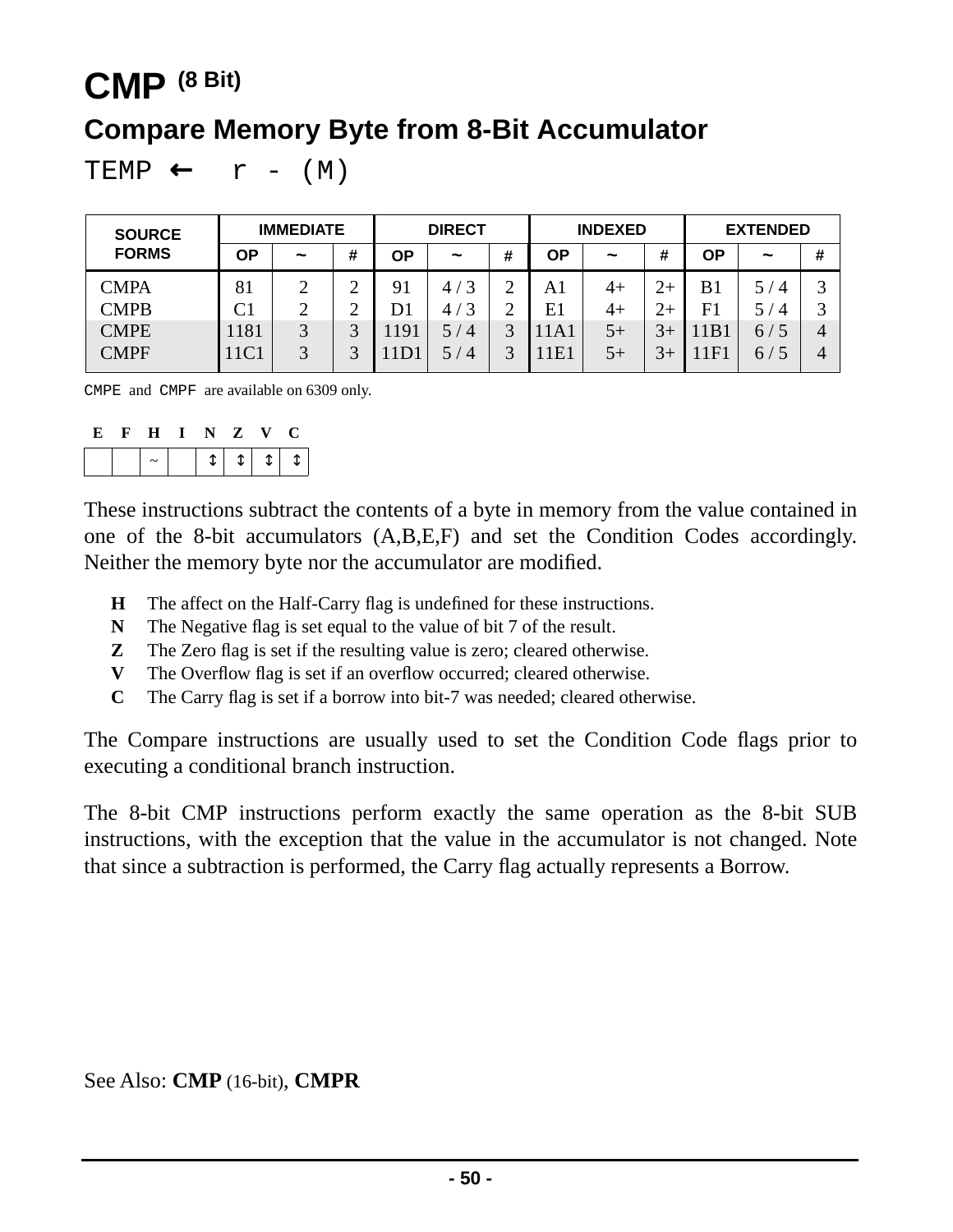## **CMP (16 Bit)**

## **Compare Memory Word from 16-Bit Register**

```
TEMP ← r - (M:M+1)
```

| <b>SOURCE</b> | <b>IMMEDIATE</b> |            |                | <b>DIRECT</b> |                       | <b>INDEXED</b> |                 |                       | <b>EXTENDED</b>                    |                 |            |   |
|---------------|------------------|------------|----------------|---------------|-----------------------|----------------|-----------------|-----------------------|------------------------------------|-----------------|------------|---|
| <b>FORMS</b>  | ΟP               | $\tilde{}$ | #              | ΟP            | $\tilde{\phantom{a}}$ | #              | ΟP              | $\tilde{\phantom{a}}$ | #                                  | <b>OP</b>       | $\tilde{}$ | # |
| <b>CMPD</b>   | 083              | 5/4        | 4              | 093           | 5<br>7/               |                | 0A3             | $7+7$<br>$6+$         | 3+                                 | 0B3             | 8/6        | 4 |
| <b>CMPS</b>   | 18C              | 5/4        | 4              | 19C           | 5<br>//               |                | 1AC             | $6+$<br>7+            | 3+                                 | 1 <sub>BC</sub> | 8<br>-6    | 4 |
| <b>CMPU</b>   | 183              | 5/4        | 4              | 193           | 5<br>7/               | 3              | 1A <sub>3</sub> | $7+7$<br>$6+$         | 3+                                 | 1B3             | 8/6        | 4 |
| <b>CMPW</b>   | 081              | 5/4        | $\overline{4}$ | 091           | 7/5                   | 3              | 0A1             | $7+7$<br>$6+$         | 3+                                 | 0B1             | 8/6        | 4 |
| <b>CMPX</b>   | 8C               | 4/3        | 3              | 9C            | 6/<br>$\overline{4}$  | $\gamma$       | AC              | $5^{+}$<br>$6+$ /     | $2\hskip-2.6pt\scriptscriptstyle+$ | BC              | 7 / 5      | 2 |
| <b>CMPY</b>   | 08C              | 5/4        | $\overline{4}$ | 09C           | 5                     | 3              | 0AC             | $7+$<br>$6+$          | $3_{+}$                            | 0 <sub>BC</sub> | 8/<br>6    | 4 |

CMPW is available on 6309 only.

| E | H | $\blacksquare$ | NZ |                            | $\mathbf{V}$ | - C - |
|---|---|----------------|----|----------------------------|--------------|-------|
|   |   |                |    | 1   1   1   1 <sub> </sub> |              |       |

These instructions subtract the contents of a double-byte value in memory from the value contained in one of the 16-bit accumulators (D,W) or one of the Index/Stack registers (X,Y,U,S) and set the Condition Codes accordingly. Neither the memory bytes nor the register are modified unless an auto-increment / auto-decrement addressing mode is used with the same register.

- **H** The Half-Carry flag is not affected by these instructions.
- **N** The Negative flag is set equal to the value of bit 15 of the result.
- **Z** The Zero flag is set if the resulting value is zero; cleared otherwise.
- **V** The Overflow flag is set if an overflow occurred; cleared otherwise.
- **C** The Carry flag is set if a borrow into bit 15 was needed; cleared otherwise.

The Compare instructions are usually used to set the Condition Code flags prior to executing a conditional branch instruction.

The 16-bit CMP instructions for accumulators perform exactly the same operation as the 16-bit SUB instructions, with the exception that the value in the accumulator is not changed. Note that since a subtraction is performed, the Carry flag actually represents a Borrow.

See Also: **CMP** (8-bit), **CMPR**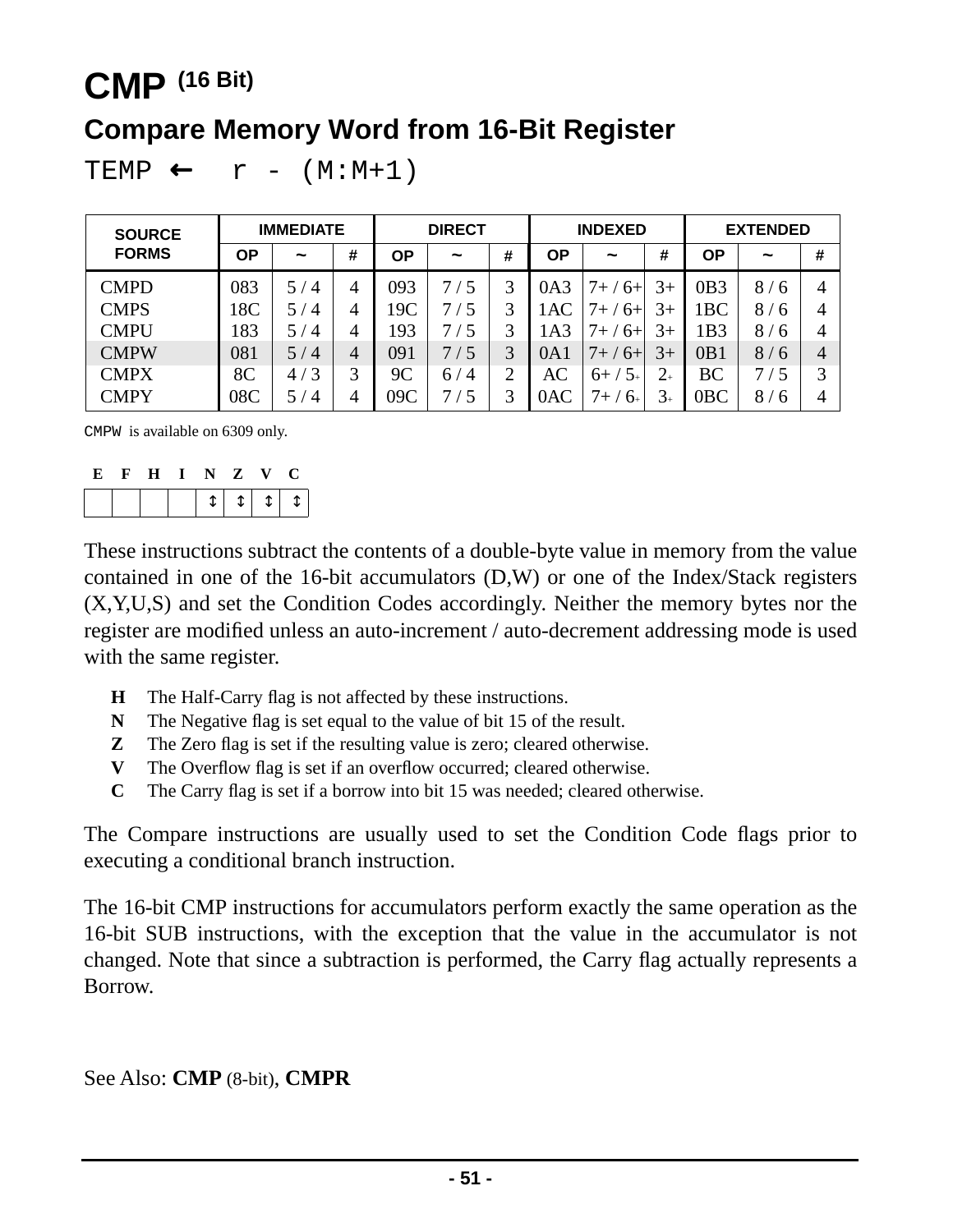# **CMPR**

## **Compare Source Register from Destination Register**

TEMP  $\leftarrow$  r1 - r0

| <b>SOURCE FORM</b> | <b>ADDRESSING MODE</b> | <b>OPCODE</b> | <b>CYCLES</b> | <b>BYTE COUNT</b> |
|--------------------|------------------------|---------------|---------------|-------------------|
| CMPR $r0.r1$       | <b>IMMEDIATE</b>       | 1037          |               |                   |

| E | н | н | NT. | Z | $\mathbf{V}$ |  |
|---|---|---|-----|---|--------------|--|
|   |   |   |     |   | $T + T$      |  |

The CMPR instruction subtracts the contents of a source register from the contents of a destination register and sets the Condition Codes accordingly. Neither register is modified.

- **H** The Half-Carry flag is not affected by this instruction.
- **N** The Negative flag is set equal to the value of the high-order bit of the result.
- **Z** The Zero flag is set if the resulting value is zero; cleared otherwise.
- **V** The Overflow flag is set if an overflow occurred; cleared otherwise.
- **C** The Carry flag is set if a borrow into the high-order bit was needed; cleared otherwise.

Any of the 6309 registers except Q and MD may be specified as the source operand, destination operand or both; however specifying the PC register as either the source or destination produces undefined results.

The CMPR instruction will perform either an 8-bit or 16-bit comparison according to the size of the destination register. When registers of different sizes are specified, the source will be promoted, demoted or substituted depending on the size of the destination and on which specific 8-bit register is involved. See ["6309 Inter-Register Operations" on](#page-142-0) [page 143](#page-142-0) for further details.

The Immediate operand for this instruction is a postbyte which uses the same format as that used by the TFR and EXG instructions. See the description of the **TFR** instruction starting on [page 137](#page-136-0) for further details.

See Also: **ADD** (8-bit), **ADD** (16-bit)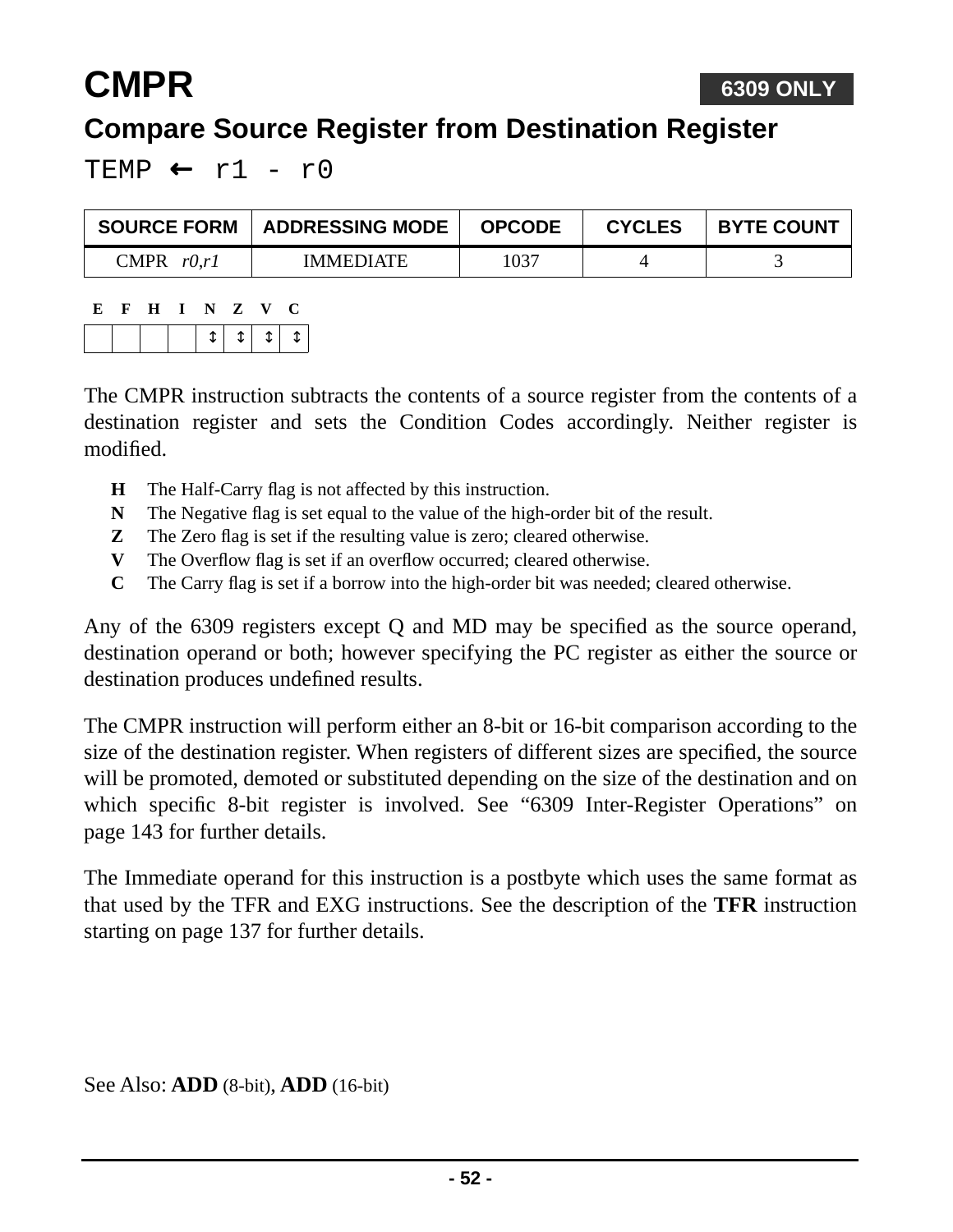## **COM (accumulator)**

## **Complement Accumulator**

| <b>SOURCE FORM</b> | <b>ADDRESSING MODE</b> | <b>OPCODE</b> | <b>CYCLES</b> | <b>BYTE COUNT</b> |
|--------------------|------------------------|---------------|---------------|-------------------|
| <b>COMA</b>        | <b>INHERENT</b>        | 43            | 2/1           |                   |
| <b>COMB</b>        | <b>INHERENT</b>        | 53            | 2/1           |                   |
| <b>COMD</b>        | <b>INHERENT</b>        | 1043          | 3/2           |                   |
| <b>COME</b>        | <b>INHERENT</b>        | 1143          | 3/2           |                   |
| <b>COMF</b>        | <b>INHERENT</b>        | 1153          | 3/2           |                   |
| <b>COMW</b>        | <b>INHERENT</b>        | 1053          | 3/2           |                   |

COMD, COME, COMF and COMW are available on 6309 only.

| - FC - | $\mathbf{F}$ | HINZV |  |  |  |
|--------|--------------|-------|--|--|--|
|        |              |       |  |  |  |

Each of these instructions change the value of the specified accumulator to that of it's logical complement; that is each 1 bit is changed to a 0, and each 0 bit is changed to a 1. The Condition Code flags are also modified as follows:

- **N** The Negative flag is set equal to the new value of the accumulators high-order bit.
- **Z** The Zero flag is set if the new value of the accumulator is zero; cleared otherwise.
- **V** The Overflow flag is always cleared.
- **C** The Carry flag is always set.

This instruction performs a ones-complement operation. A twos-complement can be achieved with the NEG instruction.

Complementing the Q accumulator requires executing both COMW and COMD.

The COMA and COMB instructions provide the smallest, fastest way to set the Carry flag in the CC register.

See Also: **COM** (memory), **NEG**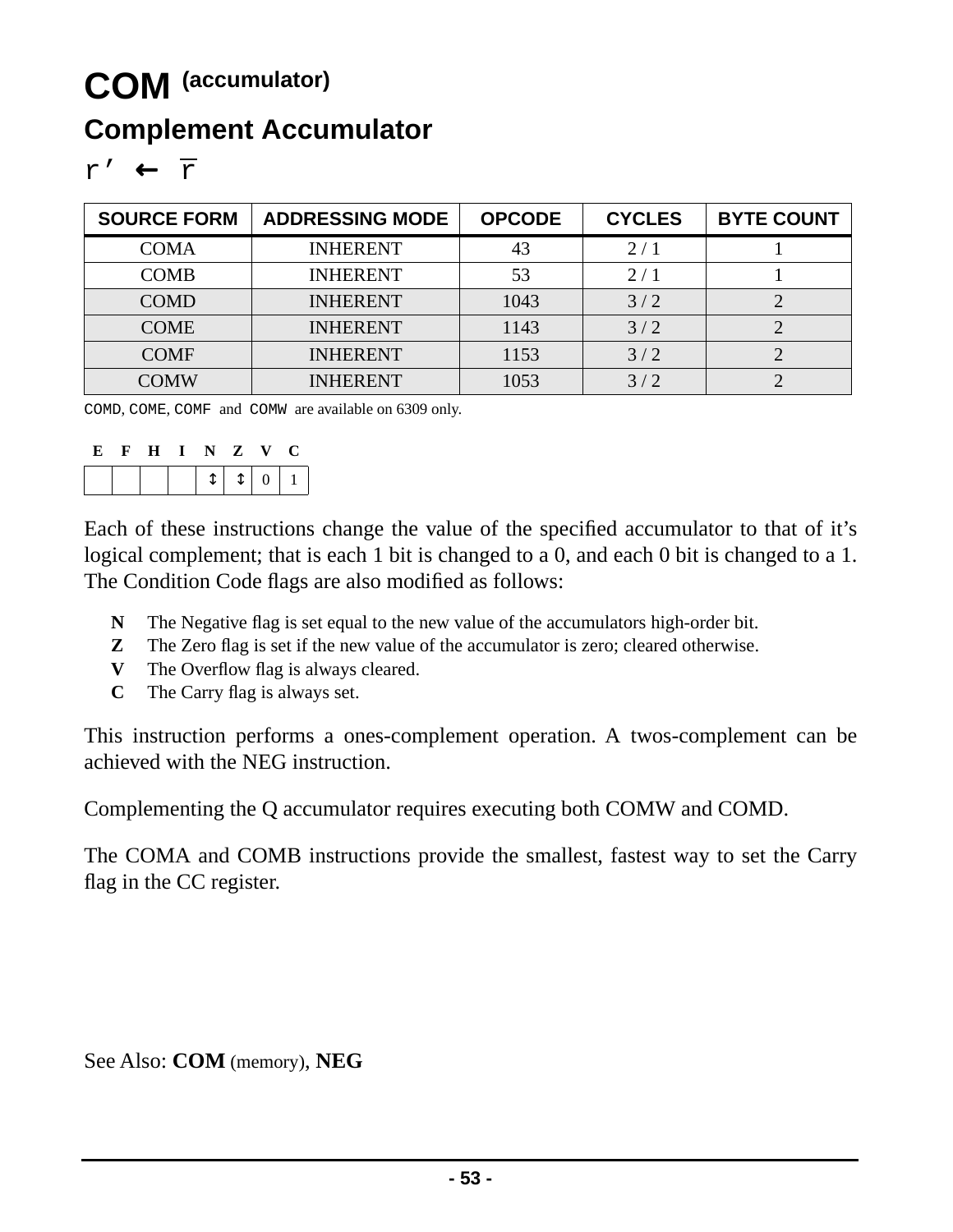## **COM (memory)**

## **Complement a Byte in Memory**

 $(M)' \leftarrow \overline{(M)}$ 

| <b>SOURCE</b> | <b>IMMEDIATE</b> |                       |   | <b>DIRECT</b> |            |        | <b>INDEXED</b> |                       |                        | <b>EXTENDED</b> |                     |   |
|---------------|------------------|-----------------------|---|---------------|------------|--------|----------------|-----------------------|------------------------|-----------------|---------------------|---|
| <b>FORMS</b>  | ΟP               | $\tilde{\phantom{a}}$ | # | ΟP            | $\tilde{}$ | #      | ΟP             | $\tilde{\phantom{a}}$ | $^{\prime\prime}$<br>π | ΟP              | $\tilde{}$          | # |
| COM           |                  |                       |   | 03            | 67         | ◠<br>∸ | 63             | $6+$                  |                        | 73              | ┍┓<br>$\mathfrak h$ | ت |

|  | E F H I N Z V C |  |                                                               |
|--|-----------------|--|---------------------------------------------------------------|
|  |                 |  | $\left  \updownarrow \updownarrow \updownarrow \right $ 0   1 |

This instruction changes the value of a byte in memory to that of it's logical complement; that is each 1 bit is changed to a 0, and each 0 bit is changed to a 1. The Condition Code flags are also modified as follows:

- **N** The Negative flag is set equal to the new value of bit 7.
- **Z** The Zero flag is set if the new value is zero; cleared otherwise.
- **V** The Overflow flag is always cleared.
- **C** The Carry flag is always set.

This instruction performs a ones-complement operation. A twos-complement can be achieved with the NEG instruction.

See Also: **COM** (accumulator), **NEG**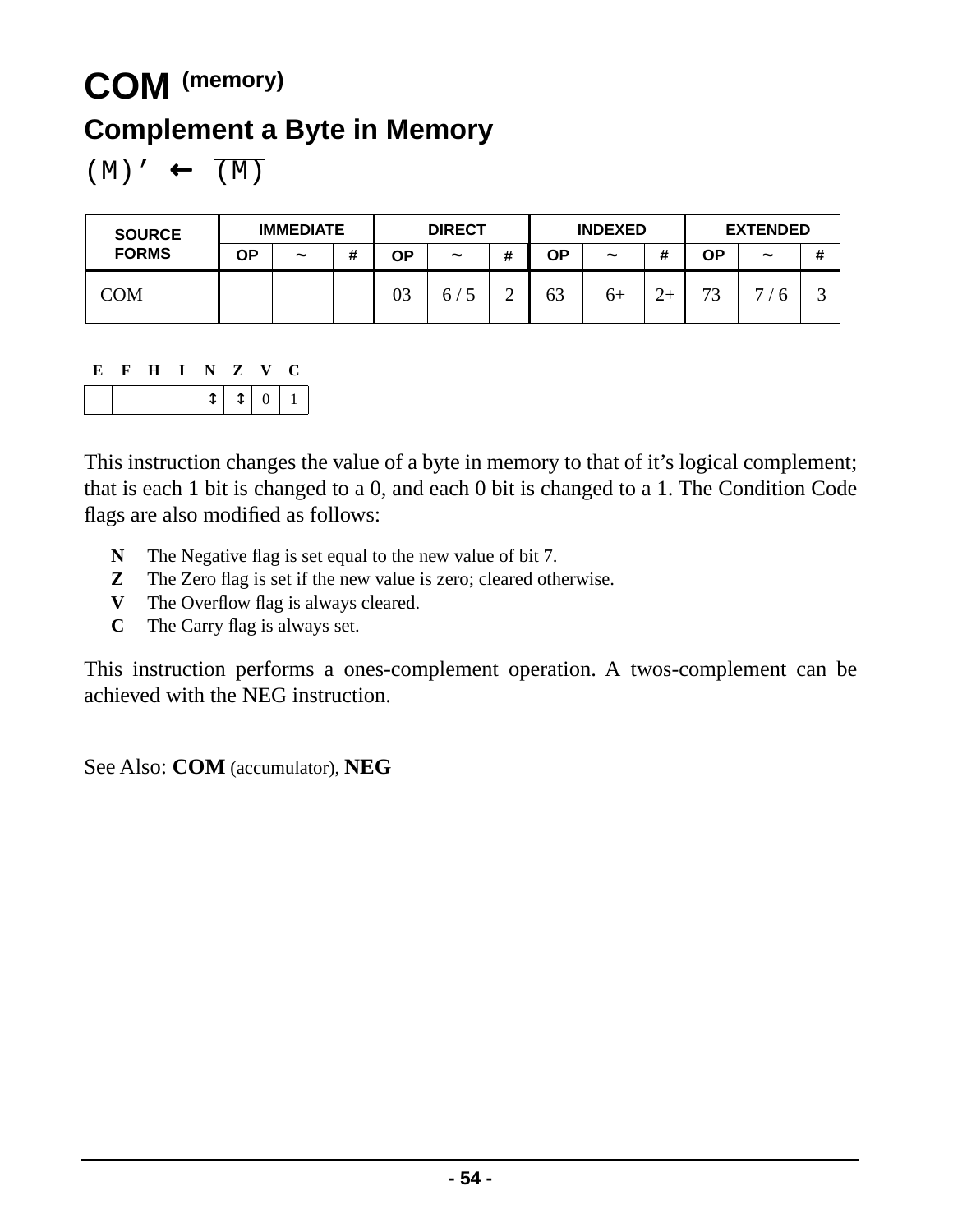# **CWAI**

## **Clear Condition Code Bits and Wait for Interrupt**

 $CC' \leftarrow CC AND IMM$  $CC' \leftarrow CC OR 80_{16} (E \text{ flag})$ Push Onto S Stack: PC, U, Y, X, DP, [WIf NM = 1], D, CC Halt Execution and Wait for Unmasked Interrupt

| <b>SOURCE FORM</b> | <b>ADDRESSING MODE</b> | <b>OPCODE</b> | <b>CYCLES</b> | <b>BYTE COUNT</b> |
|--------------------|------------------------|---------------|---------------|-------------------|
| #i8<br>CWAI        | <b>IMMEDIATE</b>       | 3C            |               |                   |

This instruction logically ANDs the contents of the Condition Codes register with the 8 bit value specified by the immediate operand. The result is placed back into the Condition Codes register. The E flag in the CC register is then set and the *entire* machine state is pushed onto the hardware stack (S). The CPU then halts execution and waits for an unmasked interrupt to occur. When such an interrupt occurs, the CPU resumes execution at the address obtained from the corresponding interrupt vector.

You can specify a value in the immediate operand to clear either or both the I and F interrupt masks to ensure that the desired interrupt types are enabled. One of the following values is typically used for the immediate operand:

```
$FF = Leave CC unmodified
$EF = Enable IRQ
$BF = Enable FIRQ
$AF = Enable both IRQ and FIRQ
```
Some assemblers will accept a comma-delimited list of the Condition Code bits to be cleared as an alternative to the immediate value. For example:

CWAI  $I, F$  ; Clear I and F, wait for interrupt

It is important to note that because the *entire* machine state is stacked prior to the actual occurrence of an interrupt, any FIRQ service routine that may be invoked must not assume that PC and CC are the only registers that have been stacked. The RTI instruction will operate correctly in this situation because CWAI sets the E flag prior to stacking the CC register.

Unlike SYNC, the CWAI instruction does not place the data and address busses in a high-impedance state while waiting for an interrupt.

See Also: **[ANDCC](#page-11-0)**, **RTI**, **SYNC**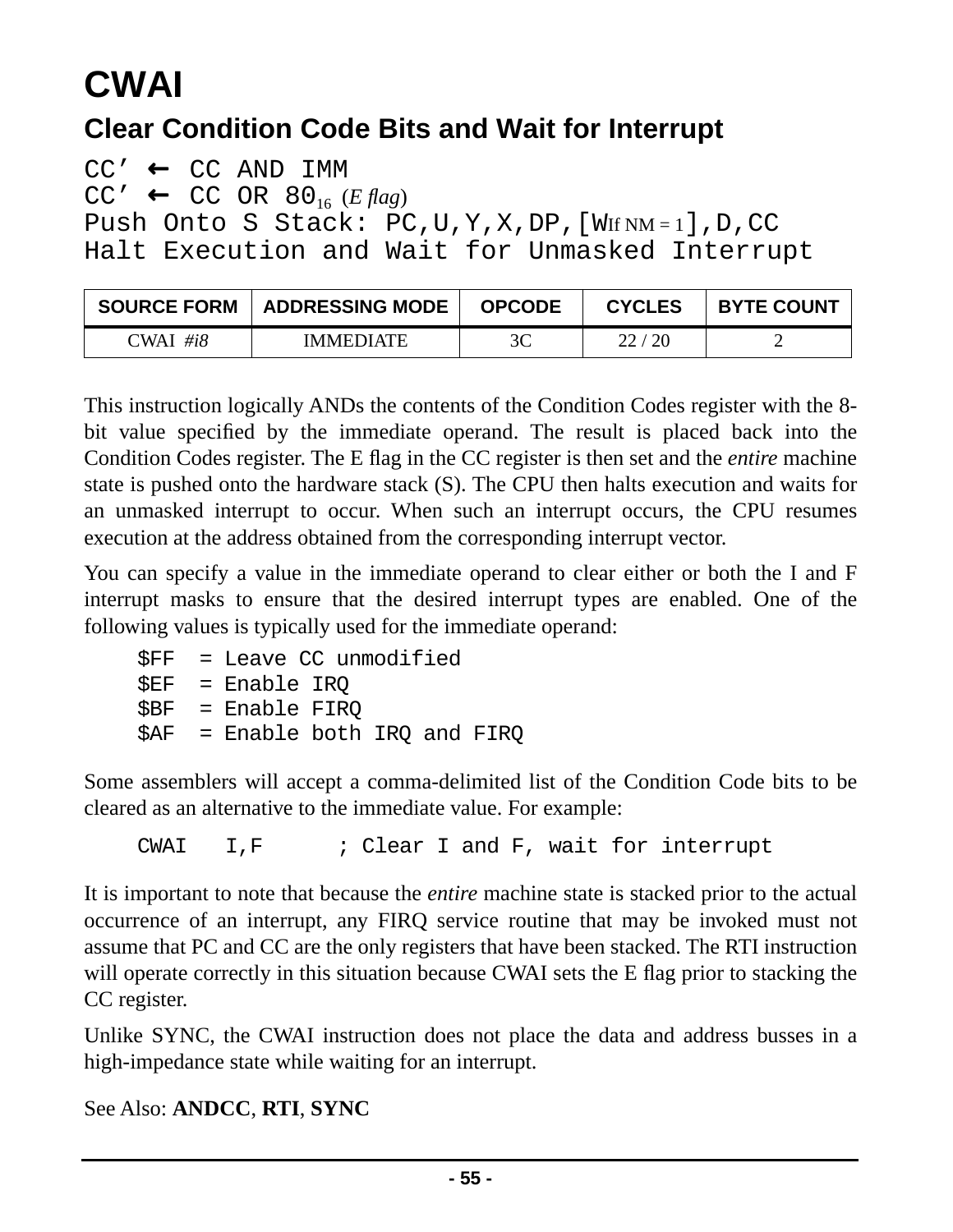# **DAA**

## **Decimal Addition Adjust**

```
A[4..7]' \leftarrow A[4..7] + 6 IF:CC.C = 1OR: A[4..7] > 9 OR: A[4..7] > 8 AND A[0..3] > 9
A[0..3]' ← A[0..3] + 6 IF:
    CC.H = 1 OR: A[0..3] > 9
```

| <b>SOURCE FORM</b> | <b>ADDRESSING MODE</b> | <b>OPCODE</b> | <b>CYCLES</b> | <b>BYTE COUNT</b> |
|--------------------|------------------------|---------------|---------------|-------------------|
| JAA                | <b>INHERENT</b>        |               |               |                   |

| E. | ਾ ਜ | I N Z V           |  |  |
|----|-----|-------------------|--|--|
|    |     | $ t $ $ t $ $ t $ |  |  |

The DAA instruction is used after performing an 8-bit addition of Binary Coded Decimal values using either the ADDA or ADCA instructions. DAA adjusts the value resulting from the binary addition in accumulator A so that it contains the desired BCD result instead. The Carry flag is also updated to properly reflect BCD addition. That is, the Carry flag is set when addition of the most-significant digits (plus any carry from the addition of the least-significant digits) produces a value greater than 9.

- **H** The Half-Carry flag is not affected by this instruction.
- **N** The Negative flag is set equal to the new value of bit 7 in Accumulator A.
- **Z** The Zero flag is set if the new value of Accumulator A is zero; cleared otherwise.
- **V** The affect this instruction has on the Overflow flag is undefined.
- **C** The Carry flag is set if the BCD addition produced a carry; cleared otherwise.

The code below adds the BCD values of 64 and 27, producing the BCD sum of 91:

| LDA  | #S64 |                                                |  |  |  |  |
|------|------|------------------------------------------------|--|--|--|--|
| ADDA |      | $\sharp$ \$27 ; Produces binary result of \$8B |  |  |  |  |
| DAA  |      | ; Adjusts A to \$91 (BCD result of $64 + 27$ ) |  |  |  |  |

DAA is the only instruction which is affected by the value of the Half Carry flag (H) in the Condition Codes register.

#### See Also: **[ADCA](#page-11-0)**, **ADDA**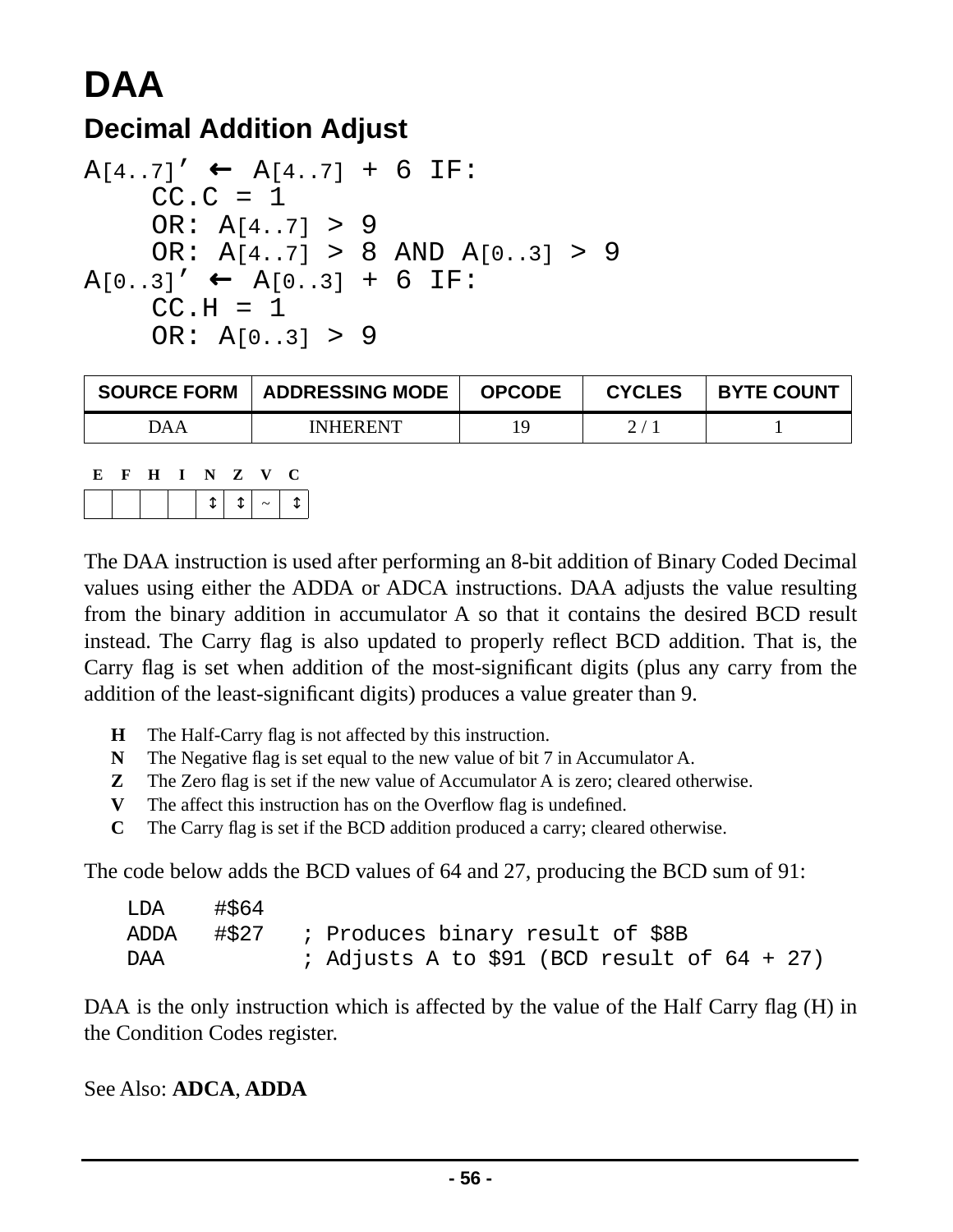## **DEC (accumulator)**

### **Decrement Accumulator**

| <b>SOURCE FORM</b> | <b>ADDRESSING MODE</b> | <b>OPCODE</b> | <b>CYCLES</b> | <b>BYTE COUNT</b> |
|--------------------|------------------------|---------------|---------------|-------------------|
| <b>DECA</b>        | <b>INHERENT</b>        | 4Α            | 2/1           |                   |
| <b>DECB</b>        | <b>INHERENT</b>        | 5Α            | 2/1           |                   |
| <b>DECD</b>        | <b>INHERENT</b>        | 104A          | 3/2           |                   |
| <b>DECE</b>        | <b>INHERENT</b>        | 114A          | 3/2           |                   |
| <b>DECF</b>        | <b>INHERENT</b>        | 115A          | 3/2           |                   |
| <b>DECW</b>        | <b>INHERENT</b>        | 105A          | 3/2           |                   |

| п. |  |  |  |  |
|----|--|--|--|--|
|----|--|--|--|--|

DECD, DECE, DECF and DECW are available on 6309 only.

| Е | $\mathbf{F}$ | – H− | I N Z V |  |  |
|---|--------------|------|---------|--|--|
|   |              |      |         |  |  |

These instructions subtract 1 from the specified accumulator. The Condition Code flags are affected as follows:

- **N** The Negative flag is set equal to the new value of the accumulators high-order bit.
- **Z** The Zero flag is set if the new value of the accumulator is zero; cleared otherwise.
- **V** The Overflow flag is set if the original value was  $80_{16}$  (8-bit) or  $8000_{16}$  (16-bit); cleared otherwise.
- **C** The Carry flag is not affected by these instructions.

It is important to note that the DEC instructions do not affect the Carry flag. This means that it is not always possible to optimize code by simply replacing a SUB*r* #1 instruction with a corresponding DEC*r*. Because the DEC instructions do not affect the Carry flag, they can be used to implement loop counters within multiple precision computations.

When used to decrement an unsigned value, only the BEQ and BNE branches will always behave as expected. When operating on a signed value, all of the signed conditional branch instructions will behave as expected.

See Also: **DEC** (memory), **INC**, **SUB**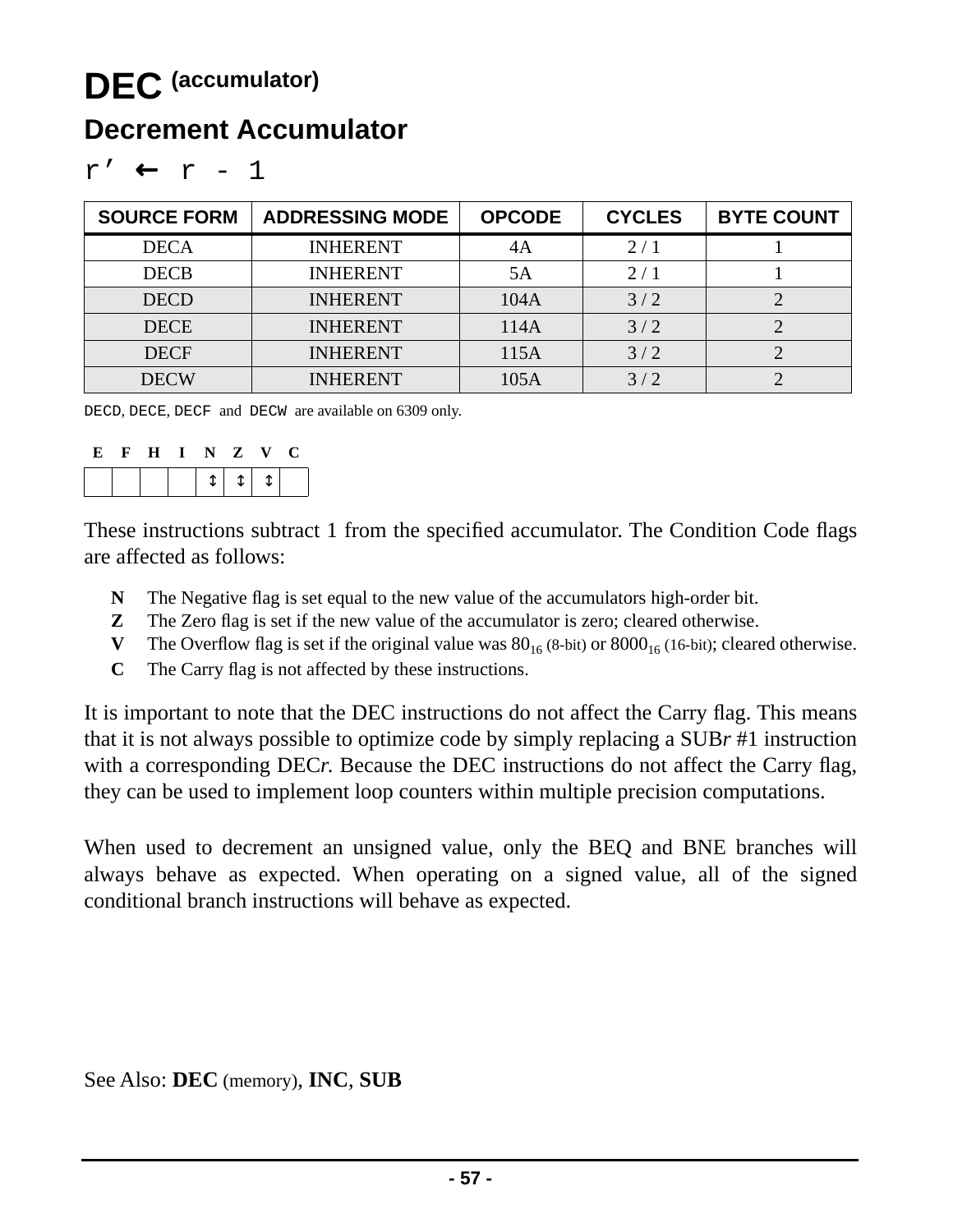## **DEC (memory)**

### **Decrement a Byte in Memory**

$$
(M) ' \leftarrow (M) - 1
$$

| <b>SOURCE</b> | <b>IMMEDIATE</b> |                       |   | <b>DIRECT</b> |                       |        | <b>INDEXED</b> |                       |       | <b>EXTENDED</b> |            |   |
|---------------|------------------|-----------------------|---|---------------|-----------------------|--------|----------------|-----------------------|-------|-----------------|------------|---|
| <b>FORMS</b>  | ΟP               | $\tilde{\phantom{a}}$ | # | ΟP            | $\tilde{\phantom{a}}$ | #      | ΟP             | $\tilde{\phantom{a}}$ | <br>π | ΟP              | $\tilde{}$ | # |
| DEC           |                  |                       |   | 0A            | $\sigma/$             | $\sim$ | 6A             | $6+$                  |       | 7A              | −<br>h     | ت |

### **E F H I N Z V C**

This instruction subtracts 1 from the value contained in a memory byte. The Condition Code flags are also modified as follows:

- **N** The Negative flag is set equal to the new value of bit 7.
- **Z** The Zero flag is set if the new value of the memory byte is zero; cleared otherwise.
- **V** The Overflow flag is set if the original value of the memory byte was \$80; cleared otherwise.
- **C** The Carry flag is not affected by this instruction.

Because the DEC instruction does not affect the Carry flag, it can be used to implement a loop counter within a multiple precision computation.

When used to decrement an unsigned value, only the BEQ and BNE branches will always behave as expected. When operating on a signed value, all of the signed conditional branch instructions will behave as expected.

See Also: **DEC** (accumulator), **INC**, **SUB**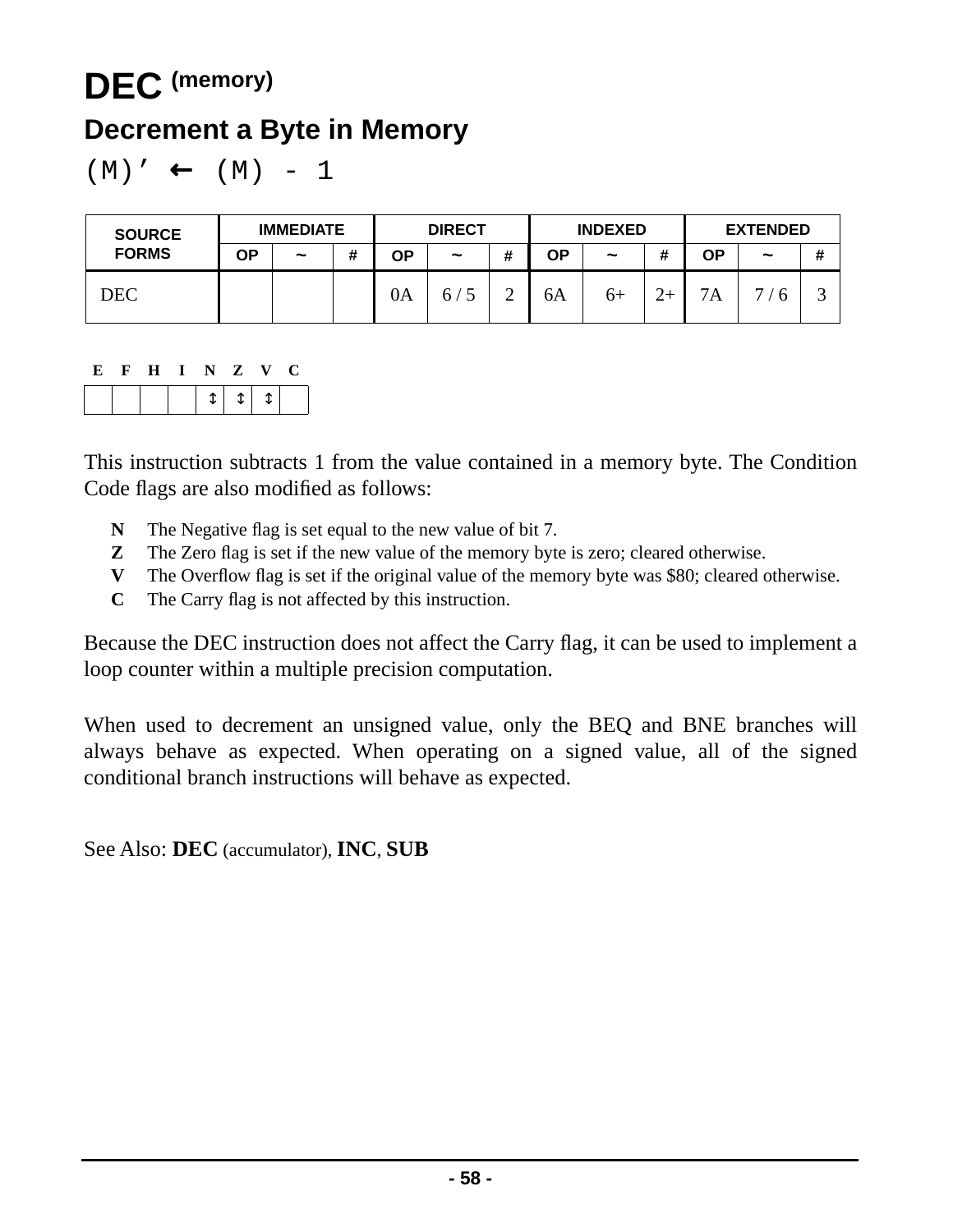# **DIVD**

### **Signed Divide of Accumulator D by 8-bit value in Memory**

 $ACCB' \leftarrow ACCD \div (M)$  $ACCA' \leftarrow ACCD MOD (M)$ 

| <b>SOURCE</b> | <b>IMMEDIATE</b> |            |   | <b>DIRECT</b> |                       |   | <b>INDEXED</b> |            |    | <b>EXTENDED</b> |                       |   |
|---------------|------------------|------------|---|---------------|-----------------------|---|----------------|------------|----|-----------------|-----------------------|---|
| <b>FORMS</b>  | OΡ               | $\tilde{}$ | # | ΟP            | $\tilde{\phantom{a}}$ | # | ΟP             | $\tilde{}$ | 11 | <b>OP</b>       | $\tilde{\phantom{a}}$ | # |
| DIVD          | 8D               | $25*$      | ັ |               | $119D$   $27/26*$     | ⌒ | 11AD           | $27 +$ *   |    | 11BD            | $128/27$ * $^{\circ}$ |   |

\* If a two's complement overflow occurs, the DIVD instruction uses one fewer cycle than what is shown in the table. If a range overflow occurs, DIVD uses 13 fewer cycles than what is shown in the table.

| E | F H I N Z |  |           | V. | U |
|---|-----------|--|-----------|----|---|
|   |           |  | $1111111$ |    |   |

This instruction divides the 16-bit value in Accumulator D (the dividend) by an 8-bit value contained in a memory byte (the divisor). The operation is performed using two's complement binary arithmetic. The 16-bit result consists of the 8-bit quotient placed in Accumulator B and the 8-bit remainder placed in Accumulator A. The sign of the remainder is always the same as the sign of the dividend unless the remainder is zero.

- **N** The Negative flag is set equal to the new value of bit 7 in Accumulator B.
- **Z** The Zero flag is set if the new value of Accumulator B is zero; cleared otherwise.
- **V** The Overflow flag is set if an overflow occurred; cleared otherwise.
- **C** The Carry flag is set if the quotient in Accumulator B is odd; cleared if even.

When the value of the specified memory byte (divisor) is zero, a *Division-By-Zero* exception is triggered. This causes the CPU to set bit 7 in the MD register, stack the machine state and jump to the address taken from the Illegal Instruction vector at \$FFF0.

Two types of overflow may occur when the DIVD instruction is executed:

- A two's complement overflow occurs when the sign of the resulting quotient is incorrect. For example, when 300 is divided by 2, the result of 150 can be represented in 8 bits only as an unsigned value. Since DIVD performs a signed operation, it interprets the result as -106 and sets the Negative (N) and Overflow (V) flags.
- A range overflow occurs when the quotient is larger than can be represented in 8 bits. For example, when 900 is divided by 3, the result of 300 exceeds the 8-bit range. In this case, the CPU aborts the operation, leaving the accumulators unmodified while setting the Overflow flag (V) and clearing the N, Z and C flags.

See Also: **DIVQ**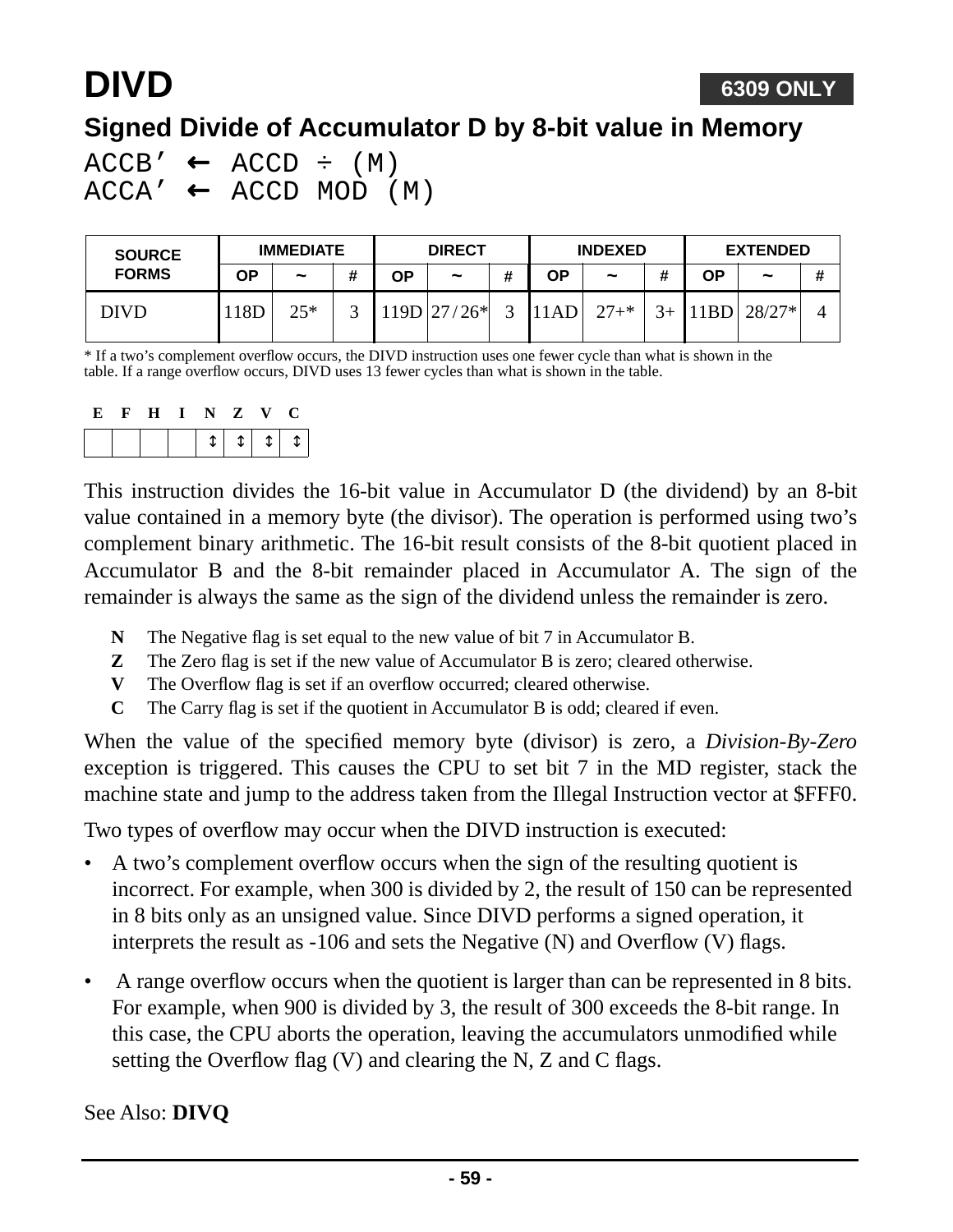# **DIVQ**

### **Signed Divide of Accumulator Q by 16-bit value in Memory**

 $ACCW' \leftarrow ACCQ \div (M:M+1)$  $ACCD' \leftarrow ACCQ MOD (M:M+1)$ 

| <b>SOURCE</b> | <b>IMMEDIATE</b> |            |   | <b>DIRECT</b> |               |   | <b>INDEXED</b> |                       |         | <b>EXTENDED</b> |                       |   |
|---------------|------------------|------------|---|---------------|---------------|---|----------------|-----------------------|---------|-----------------|-----------------------|---|
| <b>FORMS</b>  | OΡ               | $\tilde{}$ | # | OΡ            | $\tilde{}$    | # | ΟP             | $\tilde{\phantom{a}}$ | #       | ΟP              | $\tilde{\phantom{a}}$ | # |
| <b>DIVO</b>   | 18E              | $34*$      |   |               | $119E$ 36/35* | ⌒ | 11AE           | $36+*$                | $3_{+}$ |                 | $11BE$ 37/36*         |   |

\* When a range overflow occurs, the DIVQ instruction uses 21 fewer cycles than what is shown in the table.

| E | $\mathbf{F}$ | H I N Z V |  | $\mathbf{C}$ |
|---|--------------|-----------|--|--------------|
|   |              |           |  | $11111111$   |

This instruction divides the 32-bit value in Accumulator Q (the dividend) by a 16-bit value contained in memory (the divisor). The operation is performed using two's complement binary arithmetic. The 32-bit result consists of the 16-bit quotient placed in Accumulator W and the 16-bit remainder placed in Accumulator D. The sign of the remainder is always the same as the sign of the dividend unless the remainder is zero.

- **N** The Negative flag is set equal to the new value of bit 15 in Accumulator W.
- **Z** The Zero flag is set if the new value of Accumulator W is zero; cleared otherwise.
- **V** The Overflow flag is set if an overflow occurred; cleared otherwise.
- **C** The Carry flag is set if the quotient in Accumulator W is odd; cleared if even.

When the value of the specified memory word (divisor) is zero, a *Division-By-Zero* exception is triggered. This causes the CPU to set bit 7 in the MD register, stack the machine state and jump to the address taken from the Illegal Instruction vector at  $\text{FFF0}_{16}$ .

Two types of overflow are possible when the DIVQ instruction is executed:

- A two's complement overflow occurs when the sign of the resulting quotient is incorrect. For example, when 80,000 is divided by 2, the result of 40,000 can be represented in 16 bits only as an unsigned value. Since DIVQ is a signed operation, it interprets the result as -25,536 and sets the Negative (N) and Overflow (V) flags.
- A range overflow occurs when the quotient is larger than can be represented in 16 bits. For example, when 210,000 is divided by 3, the result of 70,000 exceeds the 16 bit range. In this case, the CPU aborts the operation, leaving the accumulators unmodified while setting the Overflow flag (V) and clearing the N, Z and C flags.

See Also: **DIVD**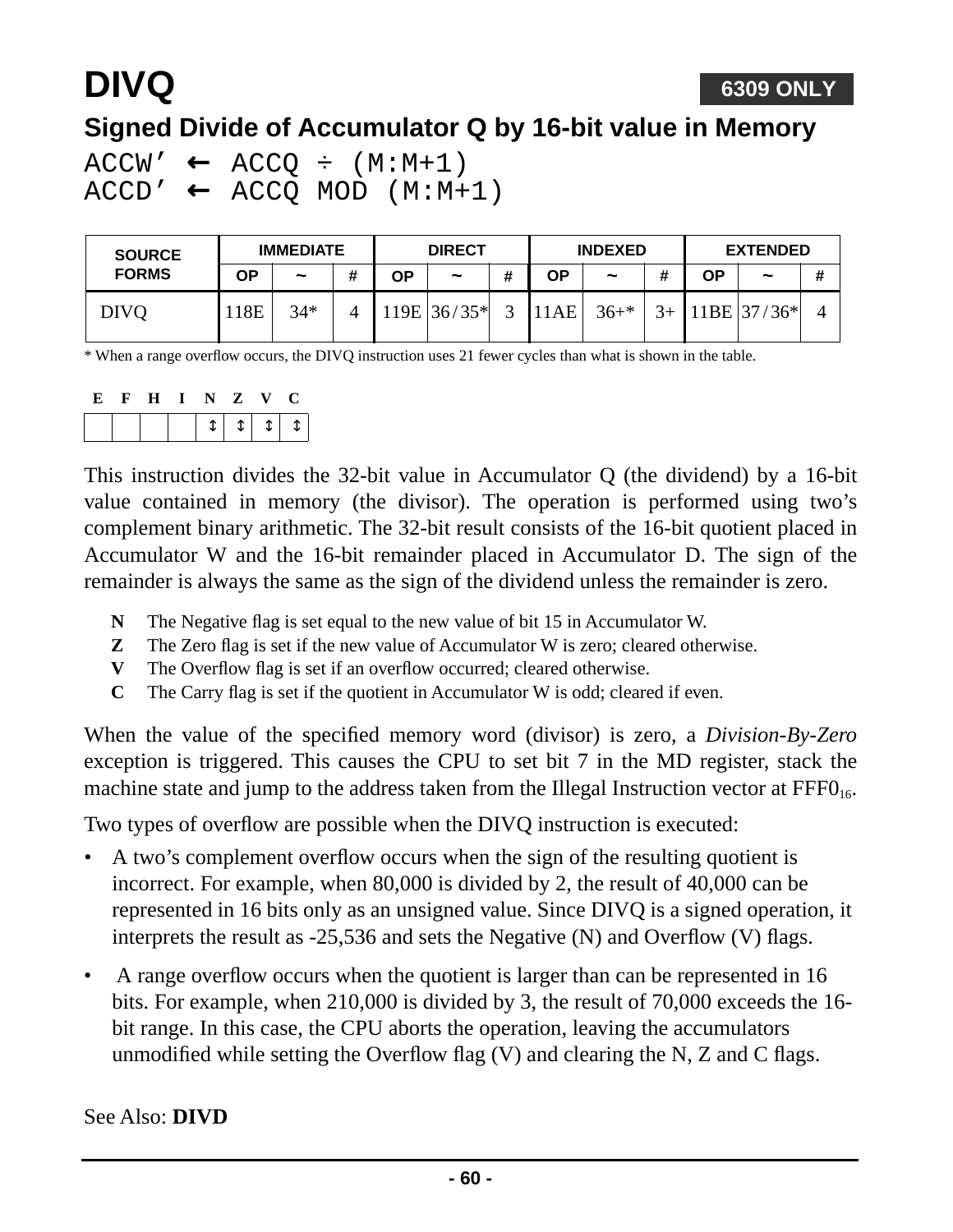**EIM**

## **Exclusive-OR of Immediate Value with Memory Byte**

 $(M)' \leftarrow (M) \oplus \text{IMM}$ 

| <b>SOURCE</b><br><b>FORM</b> | <b>IMMEDIATE</b> |                       |   |    | <b>DIRECT</b>         |   |    | <b>INDEXED</b>        |            |           | <b>EXTENDED</b> |   |  |
|------------------------------|------------------|-----------------------|---|----|-----------------------|---|----|-----------------------|------------|-----------|-----------------|---|--|
|                              | ΟP               | $\tilde{\phantom{a}}$ | # | ΟP | $\tilde{\phantom{a}}$ | # | ΟP | $\tilde{\phantom{a}}$ | π          | <b>OP</b> | $\tilde{}$      | # |  |
| EIM $\#i8; EA$               |                  |                       |   | 05 |                       |   | 65 | $7+$                  | $\gamma$ . | 75        | -               |   |  |

 $|\updownarrow| \updownarrow | o |$ 

The EIM instruction exclusively-ORs the contents of a byte in memory with an 8-bit immediate value. The resulting value is placed back into the designated memory location.

- **N** The Negative flag is set equal to the new value of bit 7 of the memory byte.
- **Z** The Zero flag is set if the new value of the memory byte is zero; cleared otherwise.
- **V** The Overflow flag is cleared by this instruction.
- **C** The Carry flag is not affected by this instruction.

EIM is one of the instructions added to the 6309 which allow logical operations to be performed directly in memory instead of having to use an accumulator. It takes three separate instructions to perform the same operation on a 6809:

6809 (6 instruction bytes; 12 cycles):

| T DA        | #\$3F |
|-------------|-------|
| <b>FORA</b> | 4,U   |
| STA         | 4,U   |

6309 (3 instruction bytes; 8 cycles): EIM #\$3F;4,U

Note that the assembler syntax used for the EIM operand is non-typical. Some assemblers may require a comma (,) rather than a semicolon (;) between the immediate operand and the address operand.

The object code format for the EIM instruction is:

| <b>OPCODE</b> |  | IMMED VALUE   ADDRESS / INDEX BYTE(S) |
|---------------|--|---------------------------------------|
|---------------|--|---------------------------------------|

See Also: **AIM**, **OIM**, **TIM**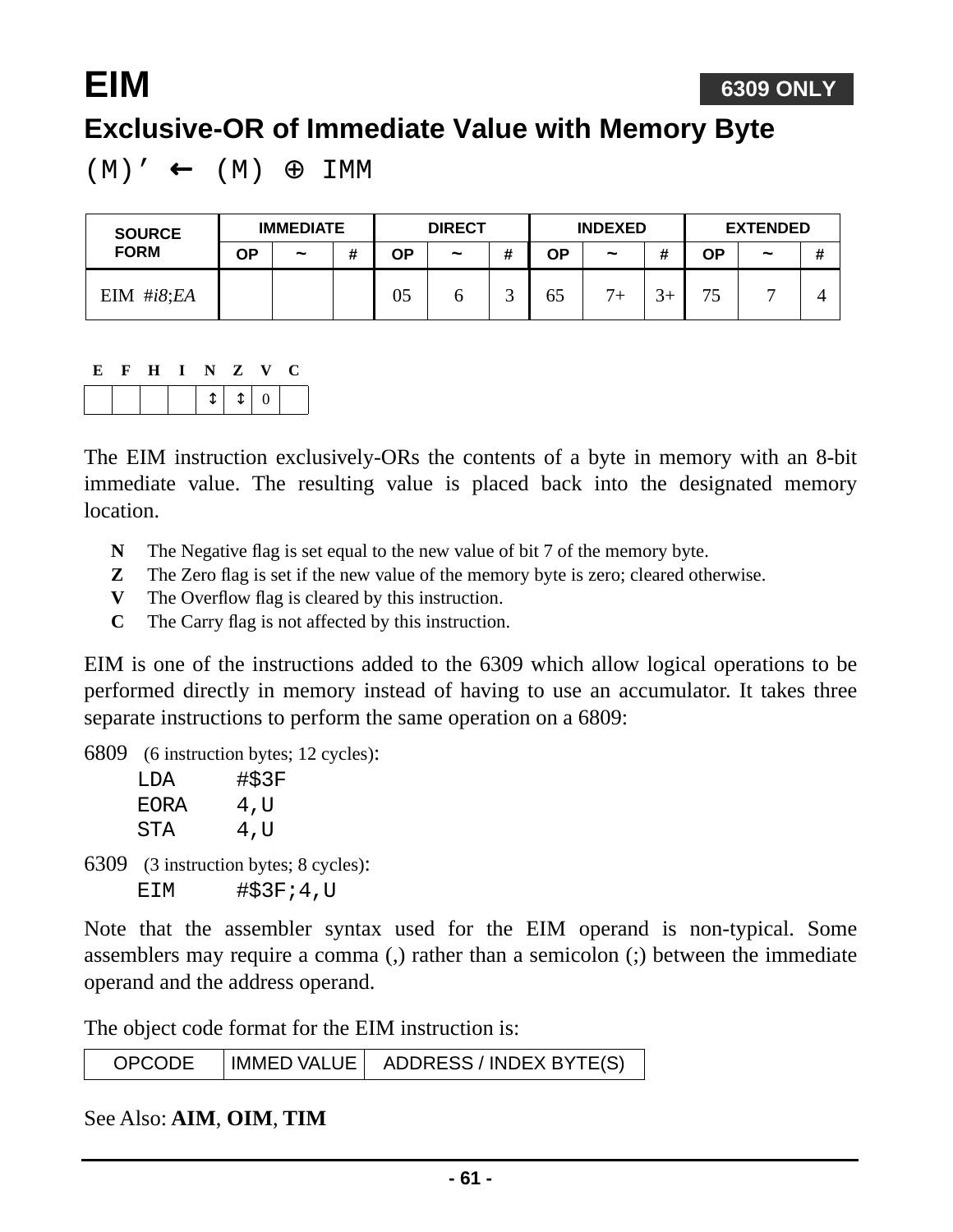# **EOR (8 Bit) Exclusively-OR Memory Byte with Accumulator A or B**

 $r'$  ←  $r \oplus (M)$ 

| <b>SOURCE</b> | <b>IMMEDIATE</b>           |                       |        | <b>DIRECT</b> |                |             | <b>INDEXED</b> |                       |   | <b>EXTENDED</b> |            |   |
|---------------|----------------------------|-----------------------|--------|---------------|----------------|-------------|----------------|-----------------------|---|-----------------|------------|---|
| <b>FORMS</b>  | ΟP                         | $\tilde{\phantom{a}}$ | #      | ΟP            | $\tilde{}$     | Ŧ           | ΟP             | $\tilde{\phantom{a}}$ |   | ΟP              | $\tilde{}$ | # |
| <b>EORA</b>   | 88                         | ∸                     | ⌒<br>∸ | 98            | $\overline{4}$ | $\sim$<br>⌒ | A8             | 4+                    | ⌒ | B <sub>8</sub>  |            | ت |
| <b>EORB</b>   | $\mathop{\rm C8}\nolimits$ | ∸                     | ⌒<br>↩ | D8            | 4              | ↩           | E8             | 4+                    | ⌒ | F8              | $\Delta$   | ت |

#### **E F H I N Z V C**

These instructions exclusively-OR the contents of a byte in memory with either Accumulator A or B. The 8-bit result is then placed in the specified accumulator.

- **N** The Negative flag is set equal to the new value of bit 7 of the accumulator.
- **Z** The Zero flag is set if the new value of the accumulator is zero; cleared otherwise.
- **V** The Overflow flag is cleared by this instruction.
- **C** The Carry flag is not affected by this instruction.

The EOR instruction produces a result containing '1' bits in the positions where the corresponding bits in the two operands have different values. Exclusive-OR logic is often used in parity functions.

EOR can also be used to perform "bit-flipping" since a '1' bit in the source operand will invert the value of the corresponding bit in the destination operand. For example:

EORA #%00000100 ;Invert value of bit 2 in Accumulator A

#### See Also: **BEOR**, **BIEOR**, **EIM**, **EORD**, **EORR**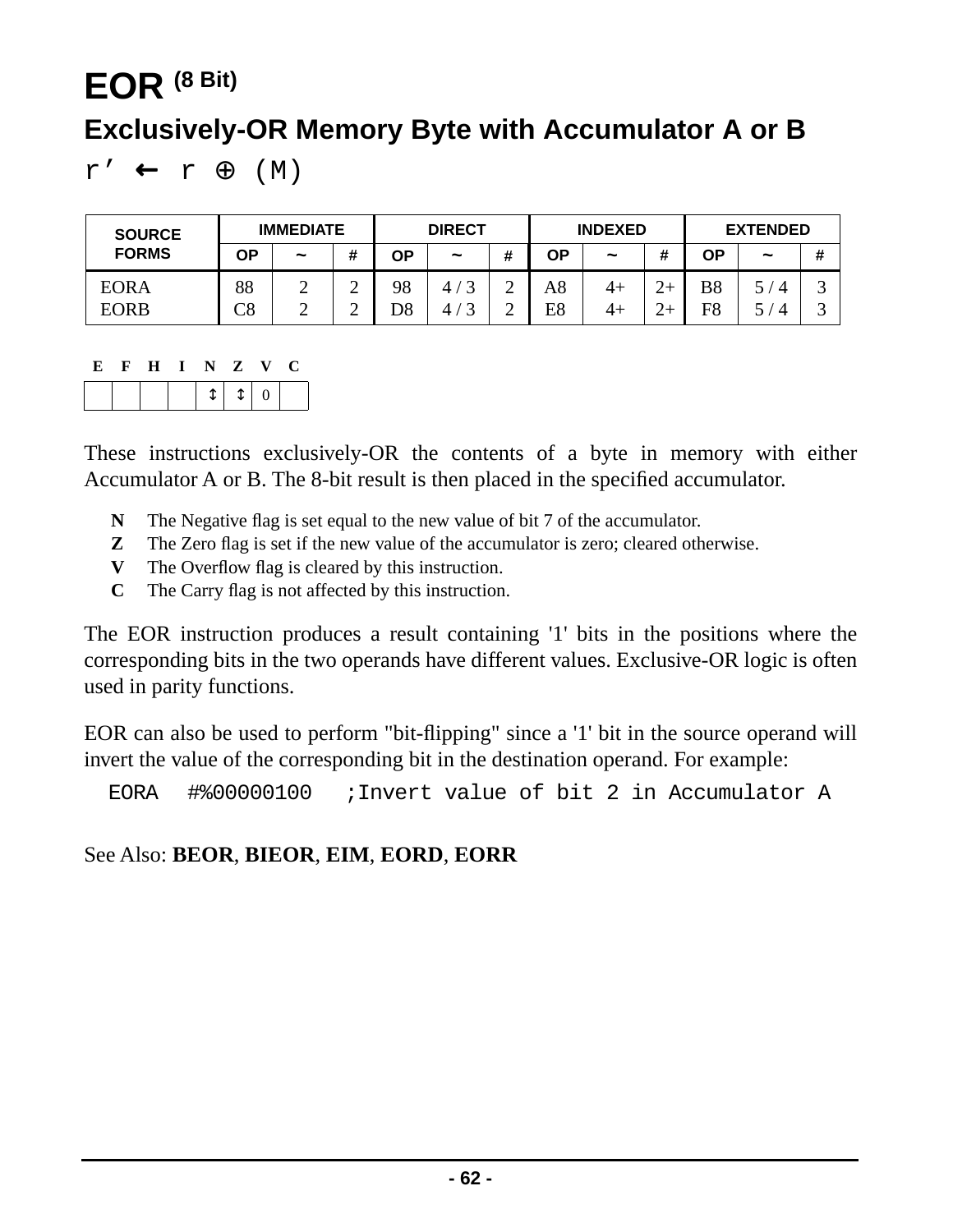#### **6309 ONLY**

## **Exclusively-OR Memory Word with Accumulator D**

 $ACCD' \leftarrow ACCD \oplus (M:M+1)$ 

| <b>SOURCE</b> | <b>IMMEDIATE</b> |                       |   | <b>DIRECT</b> |            |   | <b>INDEXED</b> |                       |      | <b>EXTENDED</b> |                       |   |
|---------------|------------------|-----------------------|---|---------------|------------|---|----------------|-----------------------|------|-----------------|-----------------------|---|
| <b>FORM</b>   | ΟP               | $\tilde{\phantom{a}}$ | # | ΟP            | $\tilde{}$ | # | ΟP             | $\tilde{\phantom{a}}$ |      | ΟP              | $\tilde{\phantom{a}}$ | # |
| <b>EORD</b>   | 1088             | 4 /                   |   | 1098          | –          |   | 10A8           | $7+$<br>$6+$          | $3+$ | 10B8            | 8/                    |   |

#### **E F H I N Z V C**

**EORD**

The EORD instruction exclusively-ORs the contents of a double-byte value in memory with the contents of Accumulator D. The 16-bit result is placed back into Accumulator D.

- **N** The Negative flag is set equal to the new value of bit 15 of Accumulator D.
- **Z** The Zero flag is set if the new value of the Accumulator D is zero; cleared otherwise.
- **V** The Overflow flag is cleared by this instruction.
- **C** The Carry flag is not affected by this instruction.

The EORD instruction produces a result containing '1' bits in the positions where the corresponding bits in the two operands have different values. Exclusive-OR logic is often used in parity functions.

EOR can also be used to perform "bit-flipping" since a '1' bit in the source operand will invert the value of the corresponding bit in the destination operand. For example:

EORD #\$8080 ;Invert values of bits 7 and 15 in D

See Also: **EOR** (8-bit), **EORR**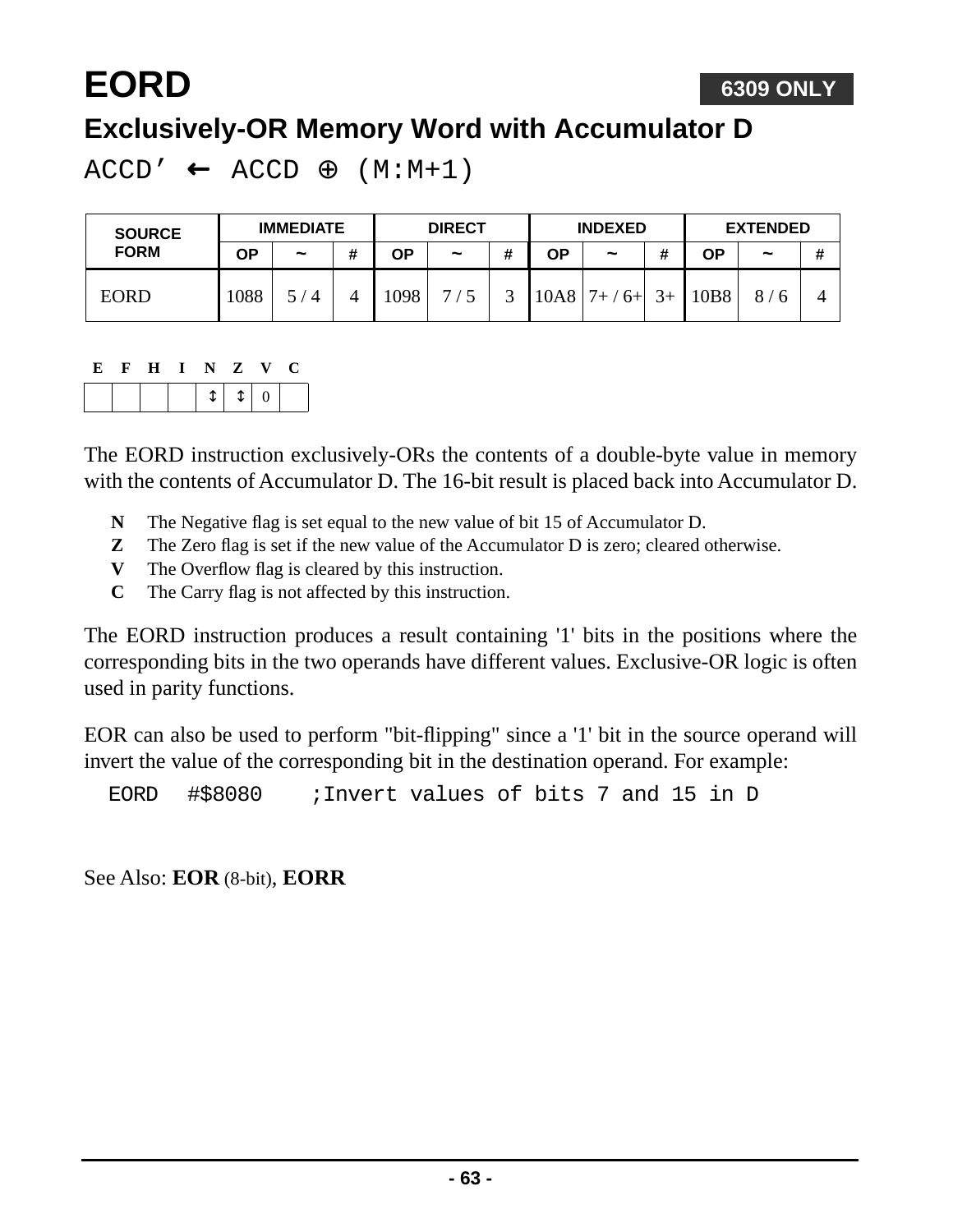# **EORR**

## **Exclusively-OR Source Register with Destination Register**

r1' ← r1 ⊕ r0

| <b>SOURCE FORM</b> | ADDRESSING MODE  | <b>OPCODE</b> | <b>CYCLES</b> | <b>BYTE COUNT</b> |
|--------------------|------------------|---------------|---------------|-------------------|
| EORR $r0,r1$       | <b>IMMEDIATE</b> | 1036          |               |                   |

| E |  | FHINZV |      | L÷ |
|---|--|--------|------|----|
|   |  |        | 1110 |    |

The EORR instruction exclusively-ORs the contents of a source register with the contents of a destination register. The result is placed into the destination register.

- **N** The Negative flag is set equal to the value of the result's high-order bit.
- **Z** The Zero flag is set if the new value of the destination register is zero; cleared otherwise.
- **V** The Overflow flag is cleared by this instruction.
- **C** The Carry flag is not affected by this instruction.

All of the 6309 registers except Q and MD can be specified as either the source or destination; however specifying the PC register as either the source or destination produces undefined results.

The EORR instruction produces a result containing '1' bits in the positions where the corresponding bits in the two operands have different values. Exclusive-OR logic is often used in parity functions.

See ["6309 Inter-Register Operations" on page 143](#page-142-0) for details on how this instruction operates when registers of different sizes are specified.

The Immediate operand for this instruction is a postbyte which uses the same format as that used by the TFR and EXG instructions. For details, see the description of the **TFR instruction** 

See Also: **EOR** (8-bit)**, EORD**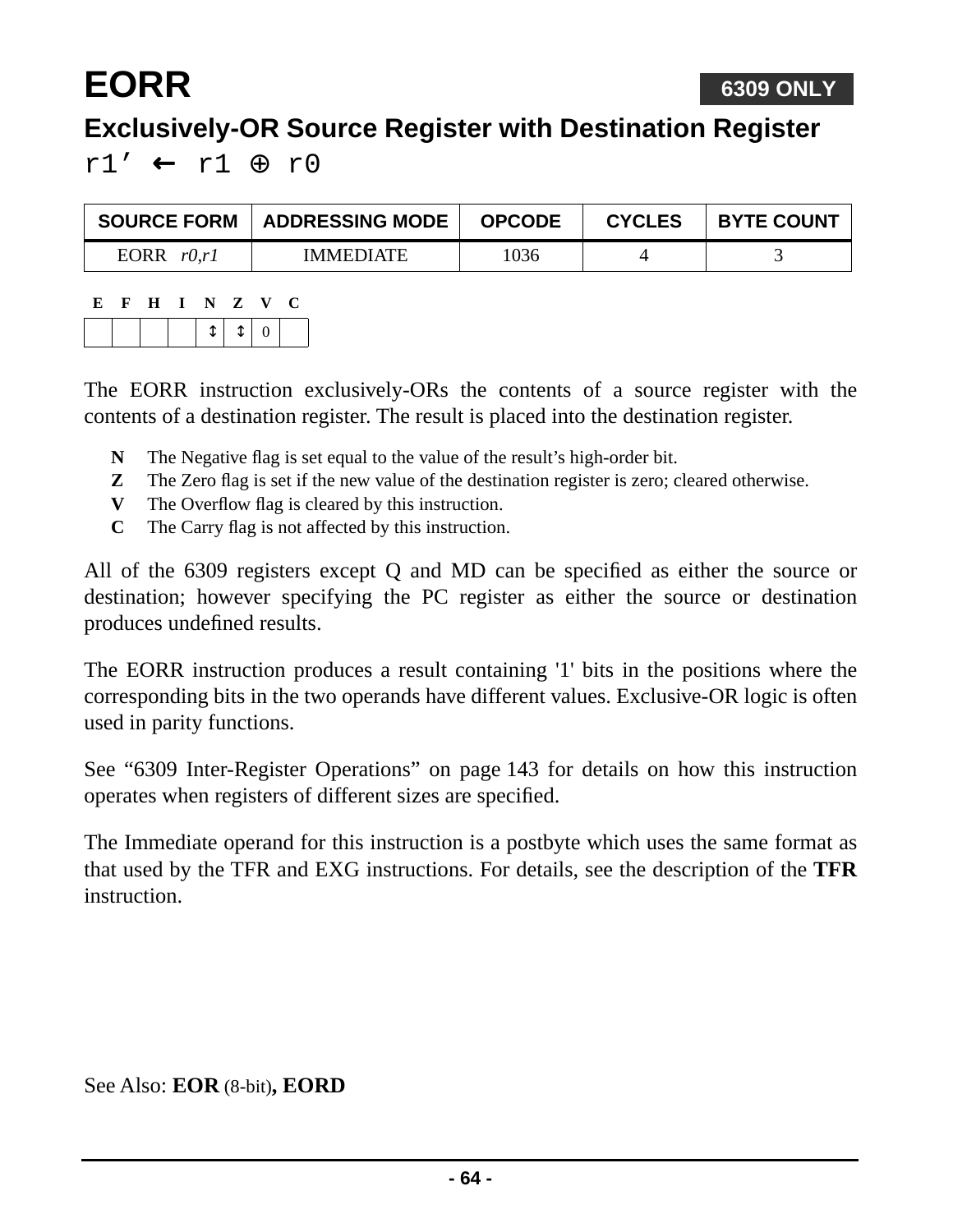## **EXG Exchange Registers**

 $r0 \leftrightarrow r1$ 

| <b>SOURCE FORM</b> | <b>ADDRESSING MODE</b> | <b>OPCODE</b> | <b>CYCLES</b> | <b>BYTE COUNT</b> |
|--------------------|------------------------|---------------|---------------|-------------------|
| EXG $r0,r1$        | <b>IMMEDIATE</b>       | 1E            |               |                   |

This instruction exchanges the contents of two registers. None of the Condition Code flags are affected unless CC is one of the registers involved in the exchange.

Program flow can be altered by specifying PC as one of the registers. When this occurs, the other register is set to the address of the instruction that follows EXG.

Any of the 6309 registers except Q and MD may be used in the exchange. The order in which the two registers are specified is irrelevant. For example, EXG A, B will operate exactly the same as EXG B, A although the object code will be different.

When an 8-bit register is exchanged with a 16-bit register, the contents of the 8-bit register are placed into both halves of the 16-bit register. Conversely, only the upper or the lower half of the 16-bit register is placed into the 8-bit register. As illustrated in the diagram below, which half is transferred depends on which 8-bit register is involved.



The EXG instruction requires a postbyte in which the two registers that are involved are encoded into the upper and lower nibbles.



See Also: **EXG (**6809 implementation**)**, **TFR**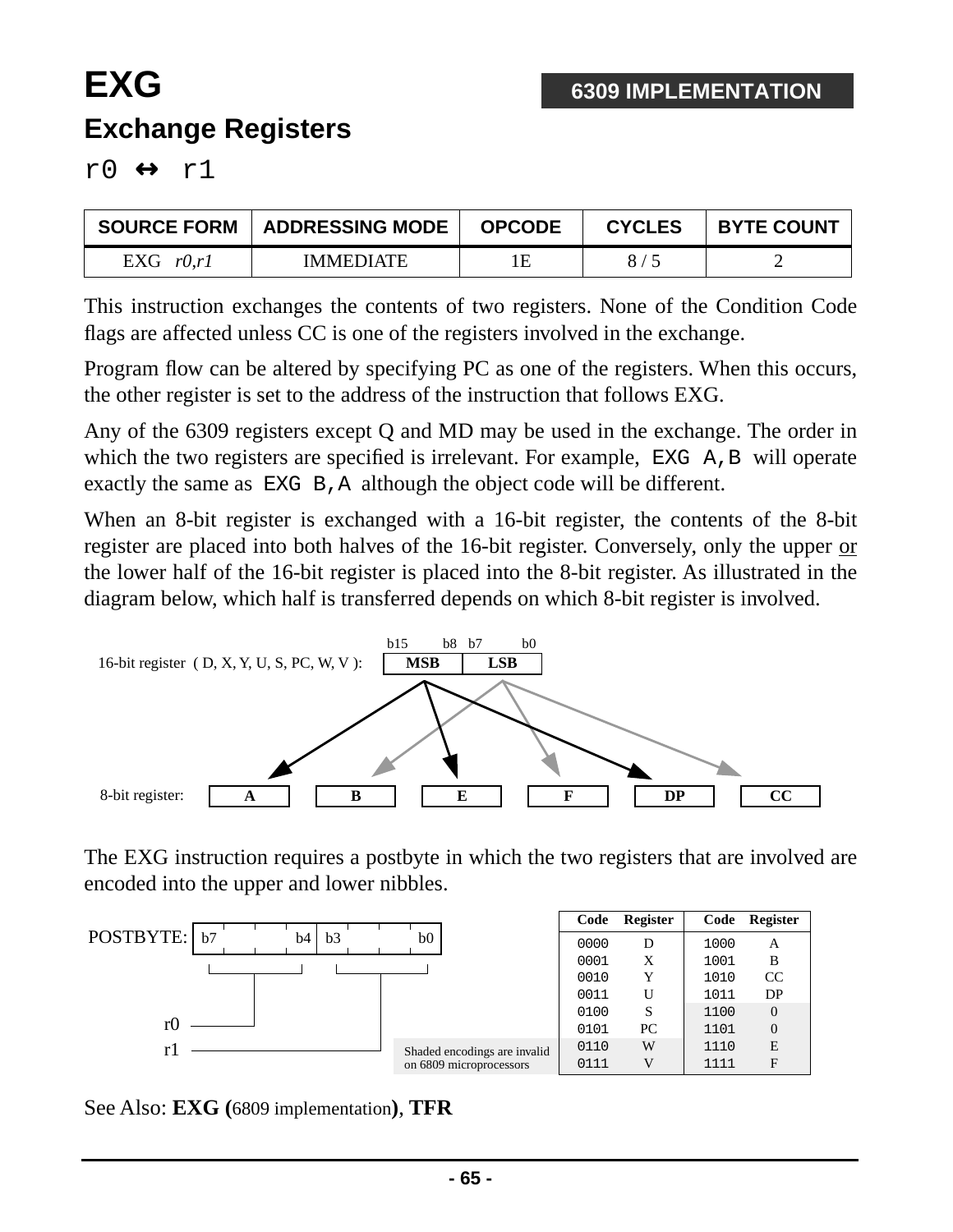## **EXG Exchange Registers**

r $0 \leftrightarrow r1$ 

| <b>SOURCE FORM</b> | ADDRESSING MODE  | <b>OPCODE</b> | <b>CYCLES</b> | <b>BYTE COUNT</b> |
|--------------------|------------------|---------------|---------------|-------------------|
| EXG $r0,r1$        | <b>IMMEDIATE</b> | 1Ε            |               |                   |

This instruction exchanges the contents of two registers. None of the Condition Code flags are affected unless CC is one of the registers involved in the exchange.

Program flow can be altered by specifying PC as one of the registers. When this occurs, the other register is set to the address of the instruction that follows EXG.

Any of the 6809 registers may be used in the exchange. When exchanging registers of the same size, the order in which they are specified is irrelevant. For example, EXG A, B will operate exactly the same as EXG B, A although the object code will be different.

When exchanging registers of different sizes, a 6809 operates differently than a 6309. The 8-bit register is always exchanged with the lower half of the 16-bit register, and the the upper half of the 16-bit register is then set to the value shown in the table below.

| <b>Operand Order</b> | 8-bit Register Used | 16-bit Register's MSB after EXG |
|----------------------|---------------------|---------------------------------|
| 16,8                 | Any                 | $\rm FF_{16}$                   |
| 8,16                 | A or B              | $FF_{16}$ *                     |
| 8.16                 | CC or DP            | Same as LSB                     |

\*The one exception is for EXG A, D which produces exactly the same result as EXG A, B

The EXG instruction requires a postbyte in which the two registers are encoded into the upper and lower nibbles.



If an invalid register encoding is specified for either register, a constant value of  $FF<sub>16</sub>$  or FFFF16 is used for the exchange. **The invalid register encodings have valid meanings on 6309 processors, and should be avoided in code intended to run on both CPU's.**

See Also: **EXG (**6309 implementation**)**, **TFR**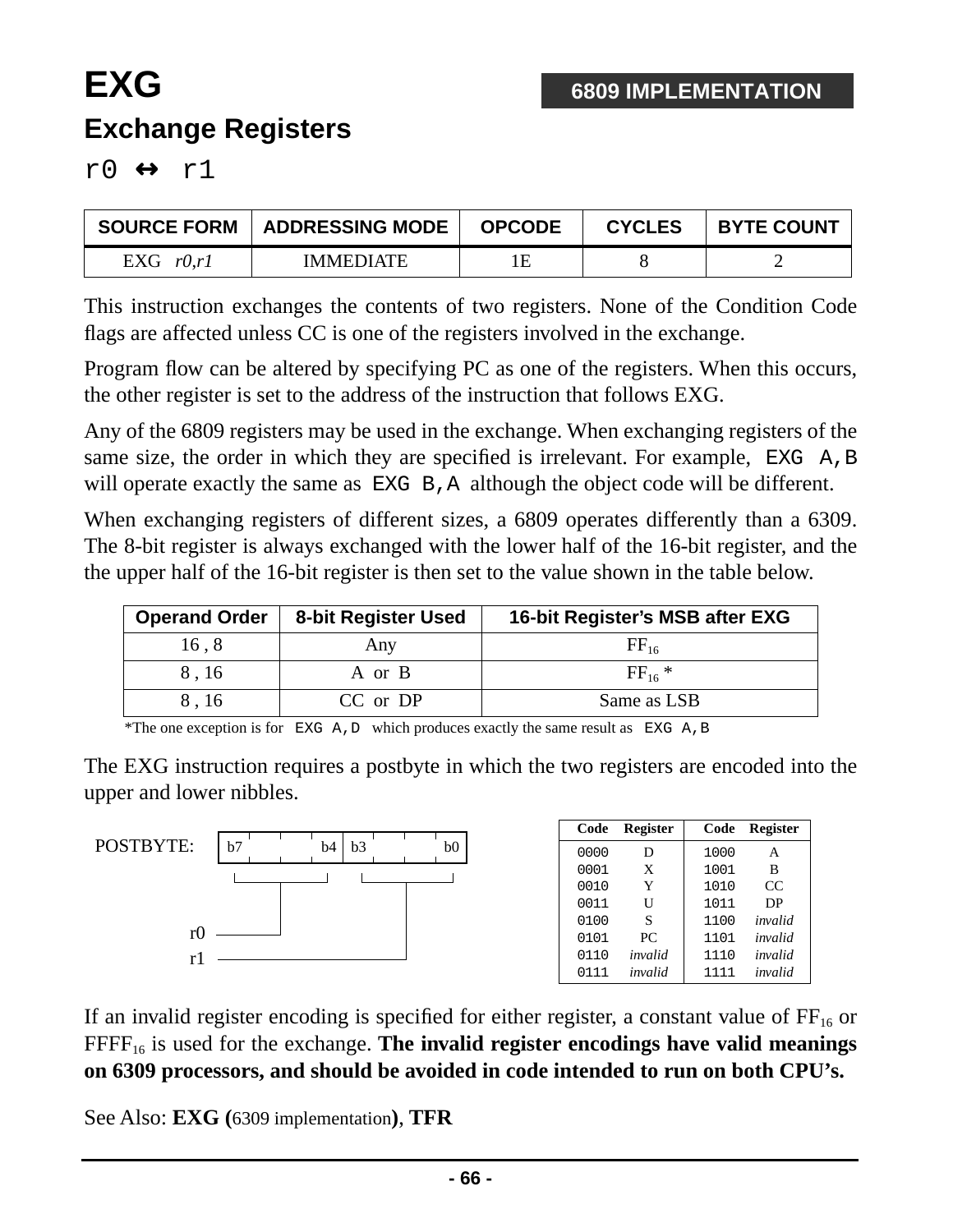### **Increment Accumulator**

| ۰.<br>ᅲ |  |
|---------|--|
|---------|--|

| <b>SOURCE FORM</b> | <b>ADDRESSING MODE</b> | <b>OPCODE</b> | <b>CYCLES</b> | <b>BYTE COUNT</b> |
|--------------------|------------------------|---------------|---------------|-------------------|
| <b>INCA</b>        | <b>INHERENT</b>        | 4C            | 2/1           |                   |
| <b>INCB</b>        | <b>INHERENT</b>        | 5C            | 2/1           |                   |
| <b>INCD</b>        | <b>INHERENT</b>        | 104C          | 3/2           |                   |
| <b>INCE</b>        | <b>INHERENT</b>        | 114C          | 3/2           |                   |
| <b>INCF</b>        | <b>INHERENT</b>        | 115C          | 3/2           |                   |
| <b>INCW</b>        | <b>INHERENT</b>        | 105C          | 3/2           |                   |

INCD, INCE, INCF and INCW are available on 6309 only.

| E | $\mathbf{F}$ | $\mathbf{H}$ | I N Z |             | V |  |
|---|--------------|--------------|-------|-------------|---|--|
|   |              |              |       | $+ + + + +$ |   |  |

These instructions add 1 to the contents of the specified accumulator. The Condition Code flags are affected as follows:

- **N** The Negative flag is set equal to the new value of the accumulators high-order bit.
- **Z** The Zero flag is set if the new value of the accumulator is zero; cleared otherwise.
- **V** The Overflow flag is set if the original value was \$7F (8-bit) or \$7FFF (16-bit); cleared otherwise.
- **C** The Carry flag is not affected by these instructions.

It is important to note that the INC instructions do not affect the Carry flag. This means that it is not always possible to optimize code by simply replacing an ADD*r* #1 instruction with a corresponding INC*r*.

When used to increment an unsigned value, only the BEQ and BNE branches will consistently behave as expected. When operating on a signed value, all of the signed conditional branch instructions will behave as expected.

See Also: **ADD**, **DEC**, **INC** (memory)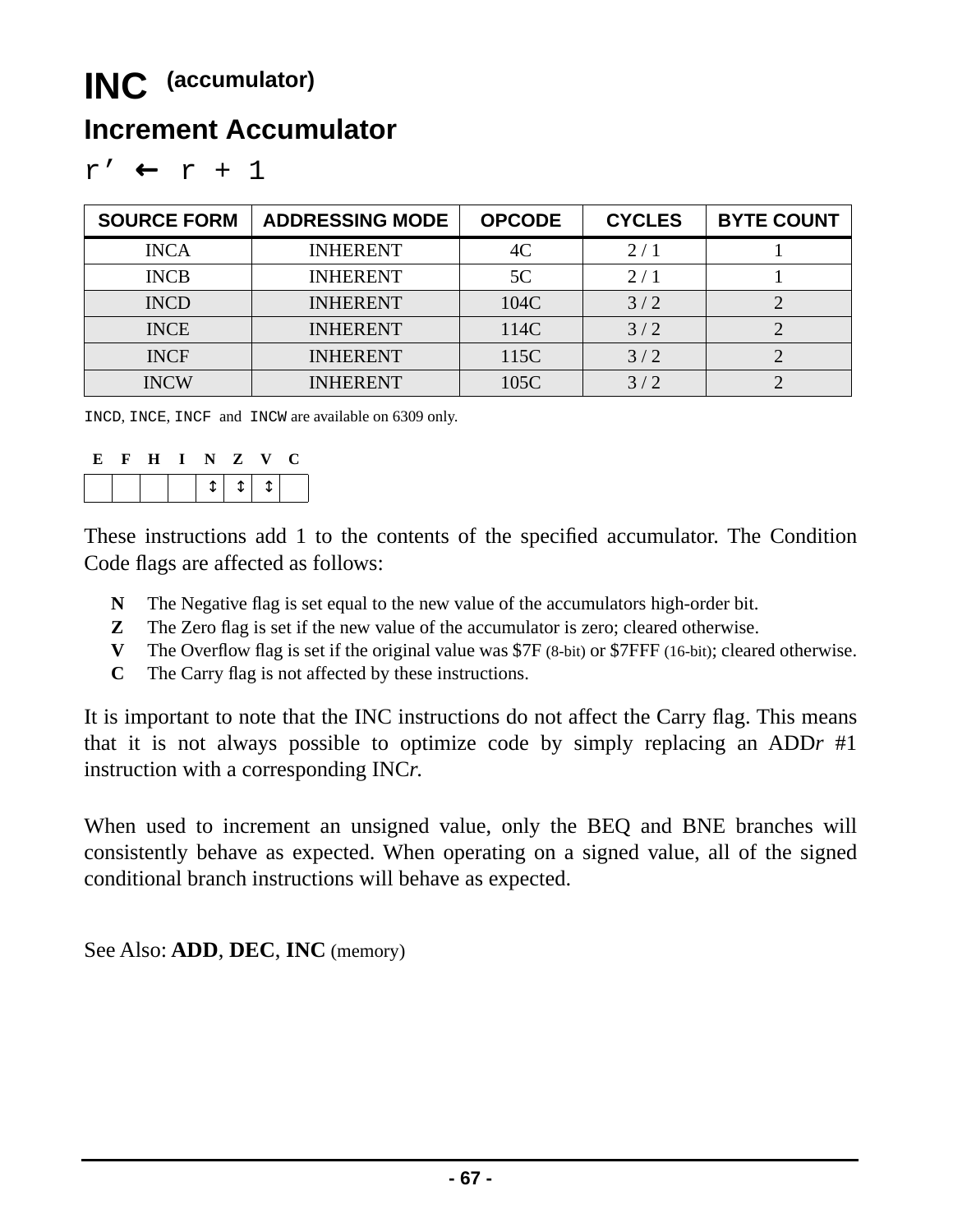## **INC (memory)**

### **Increment a Byte in Memory**

$$
(M) ' \leftarrow (M) + 1
$$

| <b>SOURCE</b> | <b>IMMEDIATE</b> |            |   | <b>DIRECT</b>  |                       |   | <b>INDEXED</b> |            |   | <b>EXTENDED</b> |            |        |
|---------------|------------------|------------|---|----------------|-----------------------|---|----------------|------------|---|-----------------|------------|--------|
| <b>FORMS</b>  | ΟP               | $\tilde{}$ | # | ΟP             | $\tilde{\phantom{a}}$ | Ŧ | ΟP             | $\tilde{}$ |   | ΟP              | $\tilde{}$ | #      |
| INC           |                  |            |   | 0 <sup>C</sup> | n,                    | ∠ | 6C             | $6+$       | ∼ | 7 <sup>C</sup>  | −          | ⌒<br>ت |

#### **E F H I N Z V C**

This instruction adds 1 to the contents of a memory byte. The Condition Code flags are also modified as follows:

- **N** The Negative flag is set equal to the new value of bit 7.
- **Z** The Zero flag is set if the new value of the memory byte is zero; cleared otherwise.
- **V** The Overflow flag is set if the original value of the memory byte was \$7F; cleared otherwise.
- **C** The Carry flag is not affected by this instruction.

Because the INC instruction does not affect the Carry flag, it can be used to implement a loop counter within a multiple precision computation.

When used to increment an unsigned value, only the BEQ and BNE branches will consistently behave as expected. When operating on a signed value, all of the signed conditional branch instructions will behave as expected.

See Also: **ADD**, **DEC**, **INC** (accumulator)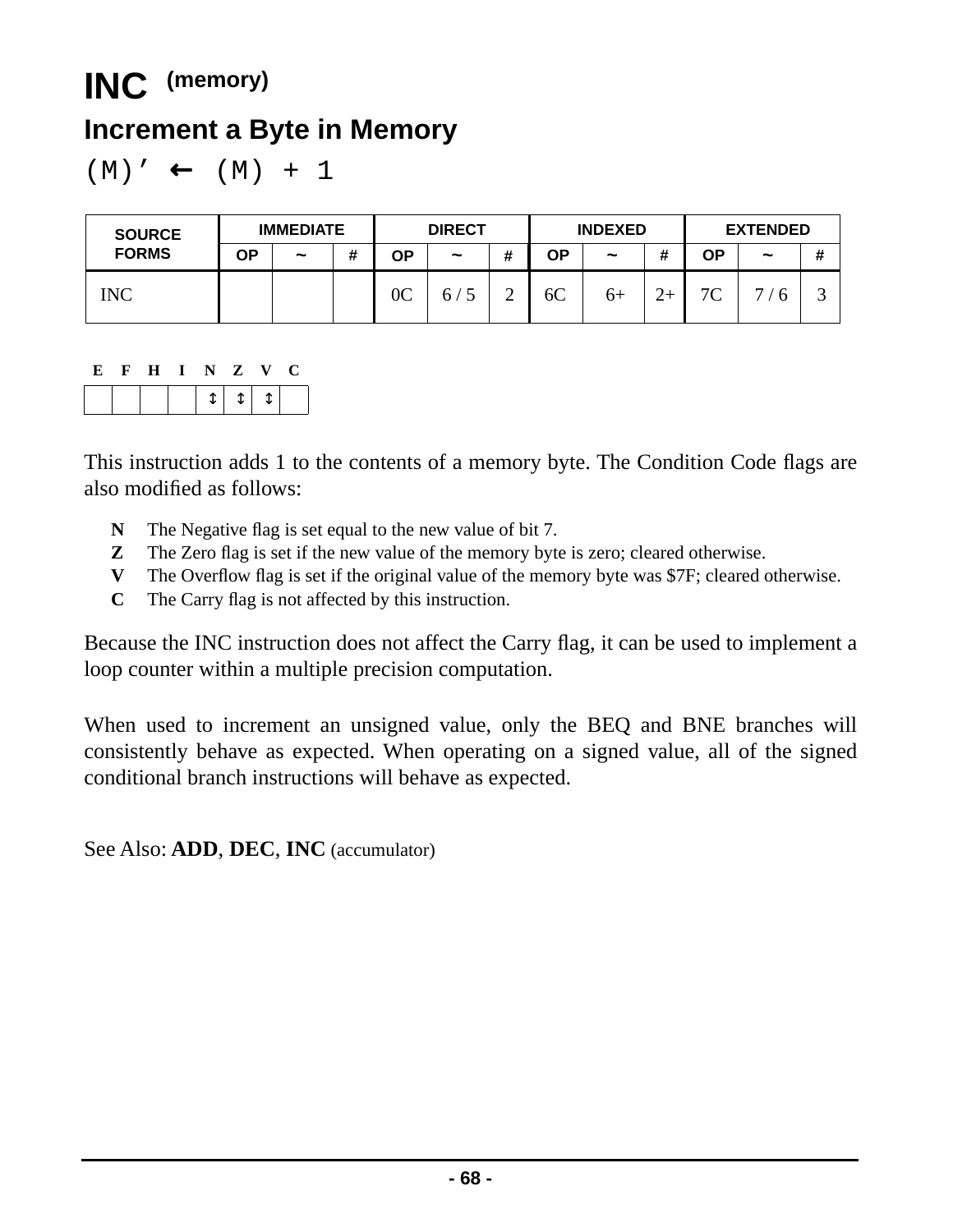# **JMP Unconditional Jump**

 $PC' \leftarrow EA$ 

| <b>SOURCE</b> |    | <b>IMMEDIATE</b> |   | <b>DIRECT</b> |                       | <b>INDEXED</b> |    |                       | <b>EXTENDED</b> |           |            |        |
|---------------|----|------------------|---|---------------|-----------------------|----------------|----|-----------------------|-----------------|-----------|------------|--------|
| <b>FORMS</b>  | ΟP | $\tilde{}$       | # | ΟP            | $\tilde{\phantom{a}}$ | #              | ΟP | $\tilde{\phantom{a}}$ | <br>π           | <b>OP</b> | $\tilde{}$ | #      |
| JMP           |    |                  |   | 0Ε            | $\sim$                | ∽              | 6E | $3+$                  |                 | 7Ε        | 4          | ⌒<br>ت |



This instruction causes an unconditional jump. None of the Condition Code flags are affected by this instruction.

The JMP instruction is similar in function to the BRA and LBRA instructions in that it always causes execution to be transferred to the effective address specified by the operand. The primary difference is that BRA and LBRA use only the Relative Addressing mode, whereas JMP uses only the Direct, Indexed or Extended modes.

Unlike most other instructions which use the Direct, Indexed and Extended addressing modes, the operand value used by the JMP instruction is the Effective Address itself, rather than the memory contents stored at that address (unless Indirect Indexing is used). Here are some examples:

| JMP | \$4000    |  | ; Jumps to address \$4000                  |
|-----|-----------|--|--------------------------------------------|
| JMP | [\$4000]  |  | ; Jumps to address stored at \$4000        |
| JMP | , X       |  | ; Jumps to the address in X                |
| JMP | $B$ , $X$ |  | <i>i</i> Jumps to computed address $X + B$ |
| JMP | [B,X]     |  | ; Jumps to address stored at X + B         |
| JMP | $<$ \$80  |  | ; Jumps to address (DP $*$ \$100) + \$80   |

Indexed operands are useful in that they provide the ability to compute the destination address at run-time. The use of an Indirect Indexing mode is frequently used to call routines through a jump-table in memory.

Using Direct or Extended operands with the JMP instruction should be avoided in position-independent code unless the destination address is within non-relocatable code (such as a ROM routine).

#### See Also: **BRA**, **JSR, LBRA**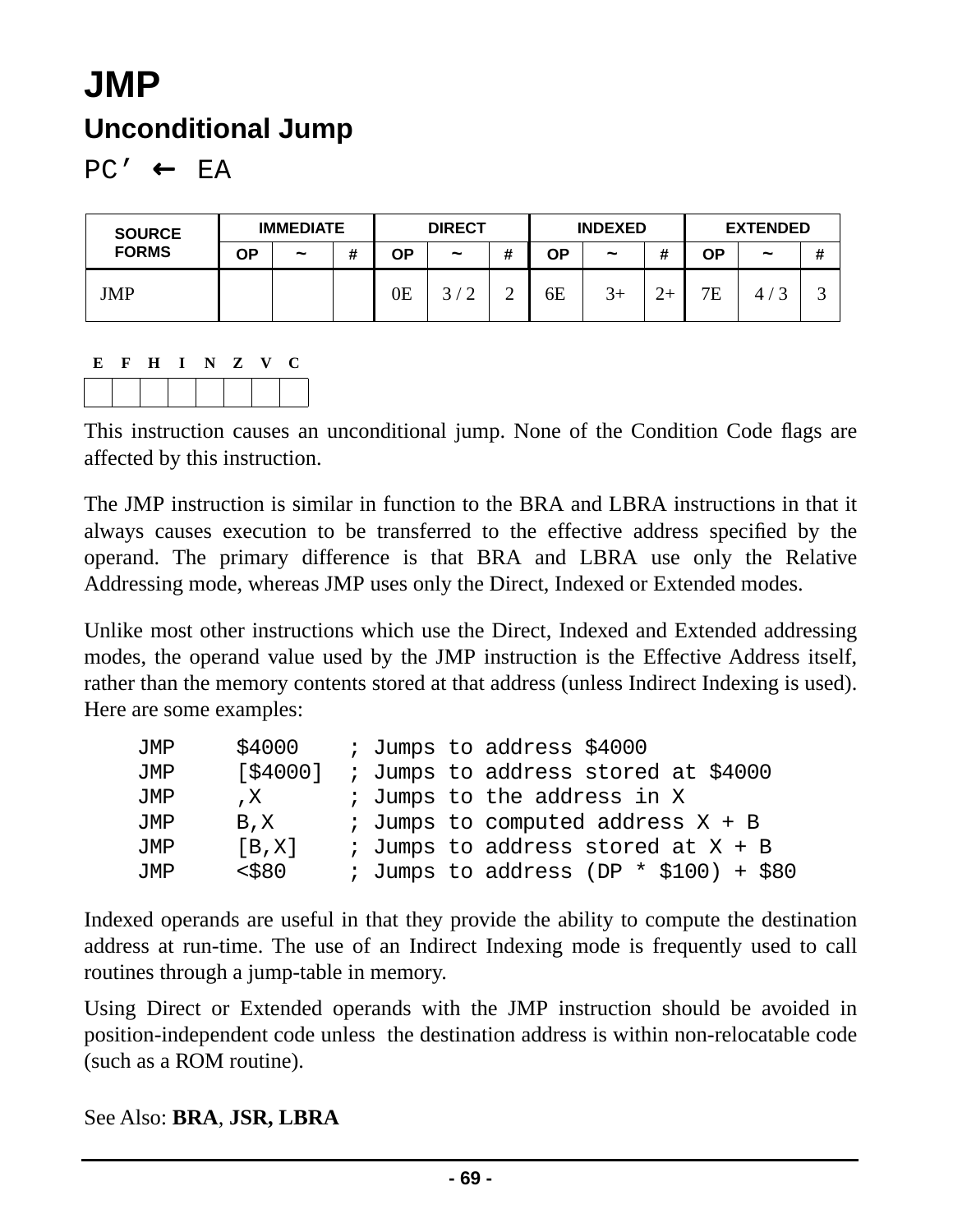# **JSR Unconditional Jump to Subroutine**

```
S' \leftarrow S - 2(S: S+1) \leftarrow PCPC' ← EA
```

| <b>SOURCE</b><br><b>FORMS</b> | <b>IMMEDIATE</b> |                       |   | <b>DIRECT</b> |                       |   | <b>INDEXED</b> |                       |       | <b>EXTENDED</b> |                       |   |
|-------------------------------|------------------|-----------------------|---|---------------|-----------------------|---|----------------|-----------------------|-------|-----------------|-----------------------|---|
|                               | ΟP               | $\tilde{\phantom{a}}$ | # | ΟP            | $\tilde{\phantom{a}}$ | # | ΟP             | $\tilde{\phantom{a}}$ | <br>π | ΟP              | $\tilde{\phantom{a}}$ | # |
| <b>JSR</b>                    |                  |                       |   | 9Γ            | 6                     |   | AD             | $7+ / 6+$             | $2+$  | <b>BD</b>       | 8<br>$\overline{ }$   | ت |

$$
\begin{array}{c|cccc}\nE & F & H & I & N & Z & V & C \\
\hline\n\hline\n\end{array}
$$

This instruction pushes the value of the PC register (after the JSR instruction bytes have been fetched) onto the hardware stack and then performs an unconditional jump. None of the Condition Code flags are affected. By pushing the PC value onto the stack, the called subroutine can "return" to this address after it has completed.

The JSR instruction is similar in function to that of the BSR and LBSR instructions. The primary difference is that BSR and LBSR use only the Relative Addressing mode, whereas JSR uses only the Direct, Indexed or Extended modes.

Unlike most other instructions which use the Direct, Indexed and Extended addressing modes, the operand value used by the JSR instruction is the Effective Address itself, rather than the memory contents stored at that address (unless Indirect Indexing is used). Here are some examples:

| JSR | \$4000                                            |  |  | ; Calls to address \$4000                |  |  |  |
|-----|---------------------------------------------------|--|--|------------------------------------------|--|--|--|
| JSR | $[$4000]$ ; Calls to the address stored at \$4000 |  |  |                                          |  |  |  |
| JSR | $\mathbf{X}$                                      |  |  | ; Calls to the address in X              |  |  |  |
| JSR | [B,X]                                             |  |  | ; Calls to the address stored at $X + B$ |  |  |  |

Indexed operands are useful in that they provide the ability to compute the subroutine address at run-time. The use of an Indirect Indexing mode is frequently used to call subroutines through a jump-table in memory.

Using Direct or Extended operands with the JSR instruction should be avoided in position-independent code unless the destination address is within non-relocatable code (such as a ROM routine).

#### See Also: **BSR**, **JMP**, **LBSR**, **PULS**, **RTS**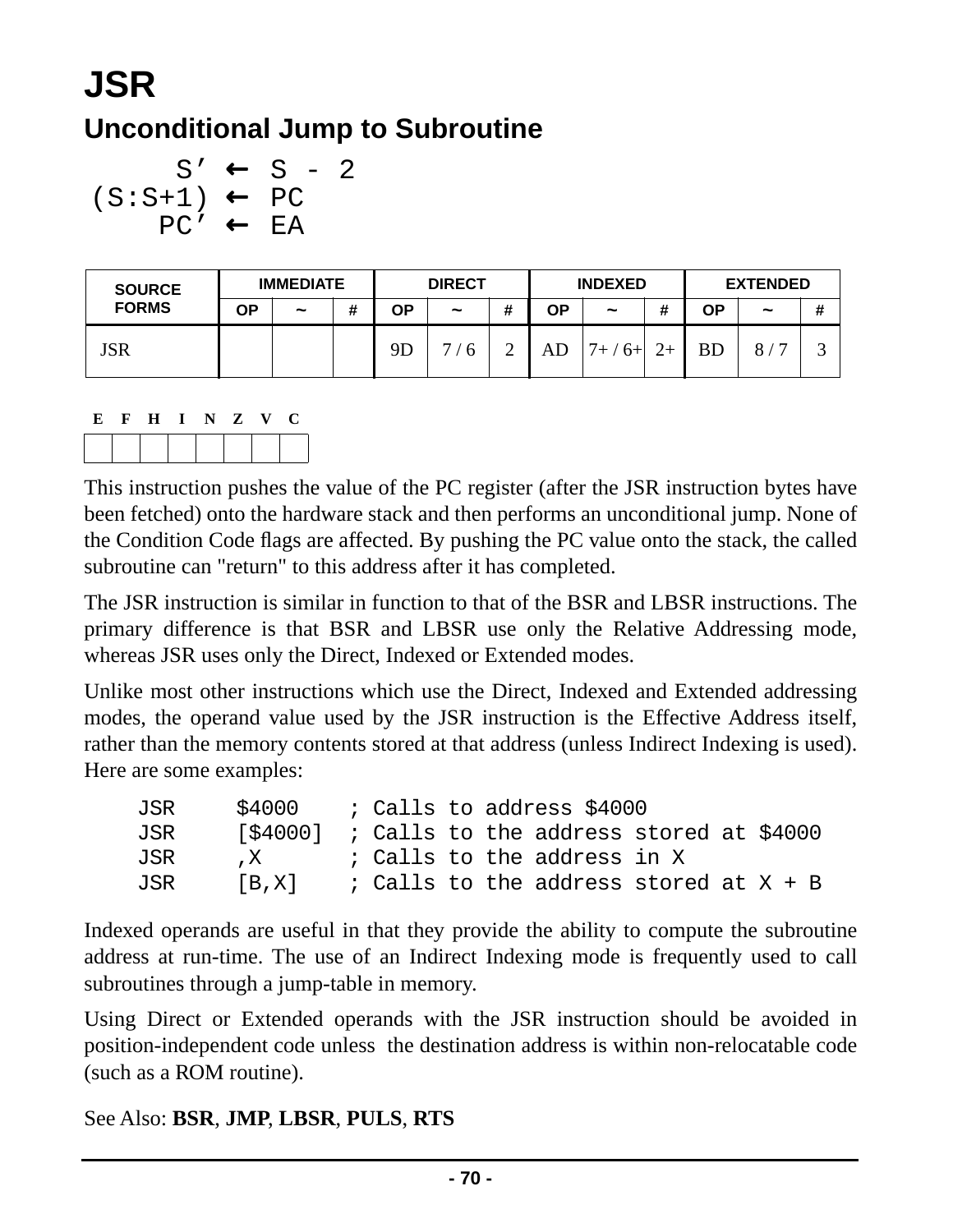## **LBCC Long Branch If Carry Clear**

IF  $CC.C = 0$  then  $PC' \leftarrow PC + IMM$ 

| <b>SOURCE FORM</b> | <b>ADDRESSING MODE</b> | <b>OPCODE</b> | <b>CYCLES</b> | <b>BYTE COUNT</b> |
|--------------------|------------------------|---------------|---------------|-------------------|
| LBCC address       | RELATIVE               | 1024          | $5(6)$ *      |                   |

\*The 6809 requires 6 cycles only if the branch is taken.

| E. | $\mathbf{F}$ | $\mathbf{H}$ | I N Z V |  | U |
|----|--------------|--------------|---------|--|---|
|    |              |              |         |  |   |

This instruction tests the Carry flag in the CC register and, if it is clear (0), causes a relative branch. If the Carry flag is 1, the CPU continues executing the next instruction in sequence. None of the Condition Code flags are affected by this instruction.

When used following a subtract or compare of unsigned binary values, the LBCC instruction will branch if the source value was higher or the same as the original destination value. For this reason, 6809/6309 assemblers will accept LBHS as an alternate mnemonic for LBCC.

LBCC is generally not useful following INC, DEC, LD, ST or TST instructions since none of those affect the Carry flag. Also, the LBCC instruction will always branch following a CLR instruction and never branch following a COM instruction due to the way those instructions affect the Carry flag.

The branch address is calculated by adding the current value of the PC register (after the LBCC instruction bytes have been fetched) with the 16-bit twos-complement value contained in the third and fourth bytes of the instruction. Long branch instructions permit a relative jump to any location within the 64K address space. The smaller, faster BCC instruction can be used instead when the destination address is within -126 to +129 bytes of the address of the branch instruction.

See Also: **BCC**, **LBCS**, **LBGE**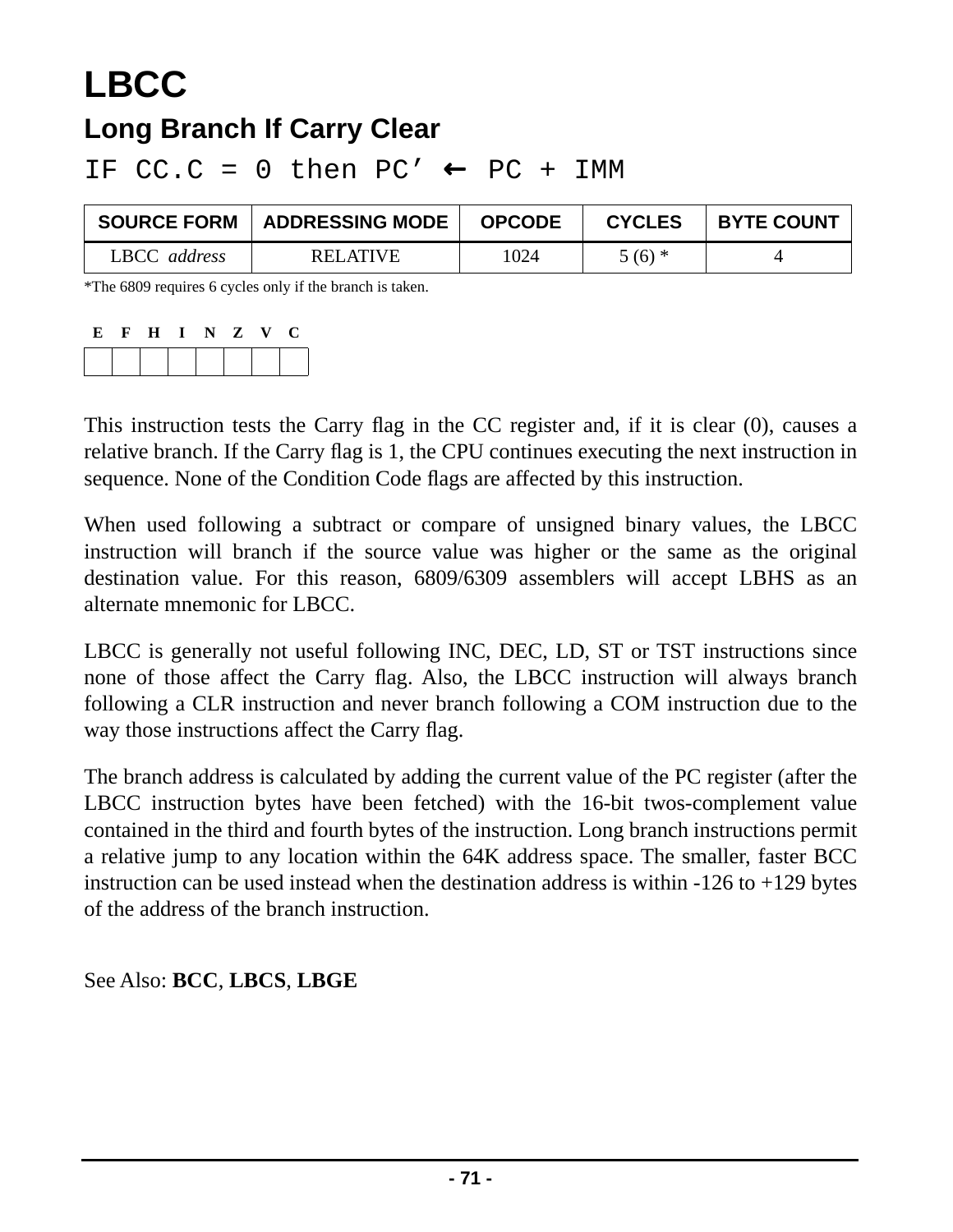## **LBCS Long Branch If Carry Set**

IF  $CC.C \neq 0$  then  $PC' \leftarrow PC + IMM$ 

| <b>SOURCE FORM</b> | ADDRESSING MODE | <b>OPCODE</b> | <b>CYCLES</b> | <b>BYTE COUNT</b> |
|--------------------|-----------------|---------------|---------------|-------------------|
| LBCS address       | RELATIVE        | 1025          | $5(6)$ *      |                   |

\*The 6809 requires 6 cycles only if the branch is taken.

| E. | $\mathbf{F}$ | $\bf{H}$ | I N Z V |  | C. |
|----|--------------|----------|---------|--|----|
|    |              |          |         |  |    |

This instruction tests the Carry flag in the CC register and, if it is set (1), causes a relative branch. If the Carry flag is 0, the CPU continues executing the next instruction in sequence. None of the Condition Code flags are affected by this instruction.

When used following a subtract or compare of unsigned binary values, the LBCS instruction will branch if the source value was lower than the original destination value. For this reason, 6809/6309 assemblers will accept **LBLO** as an alternate mnemonic for LBCS.

LBCS is generally not useful following INC, DEC, LD, ST or TST instructions since none of those affect the Carry flag. Also, the LBCS instruction will never branch following a CLR instruction and always branch following a COM instruction due to the way those instructions affect the Carry flag.

The branch address is calculated by adding the current value of the PC register (after the LBCS instruction bytes have been fetched) with the 16-bit twos-complement value contained in the third and fourth bytes of the instruction. Long branch instructions permit a relative jump to any location within the 64K address space. The smaller, faster BCS instruction can be used instead when the destination address is within  $-126$  to  $+129$  bytes of the address of the branch instruction.

See Also: **BCS**, **LBCC**, **LBLT**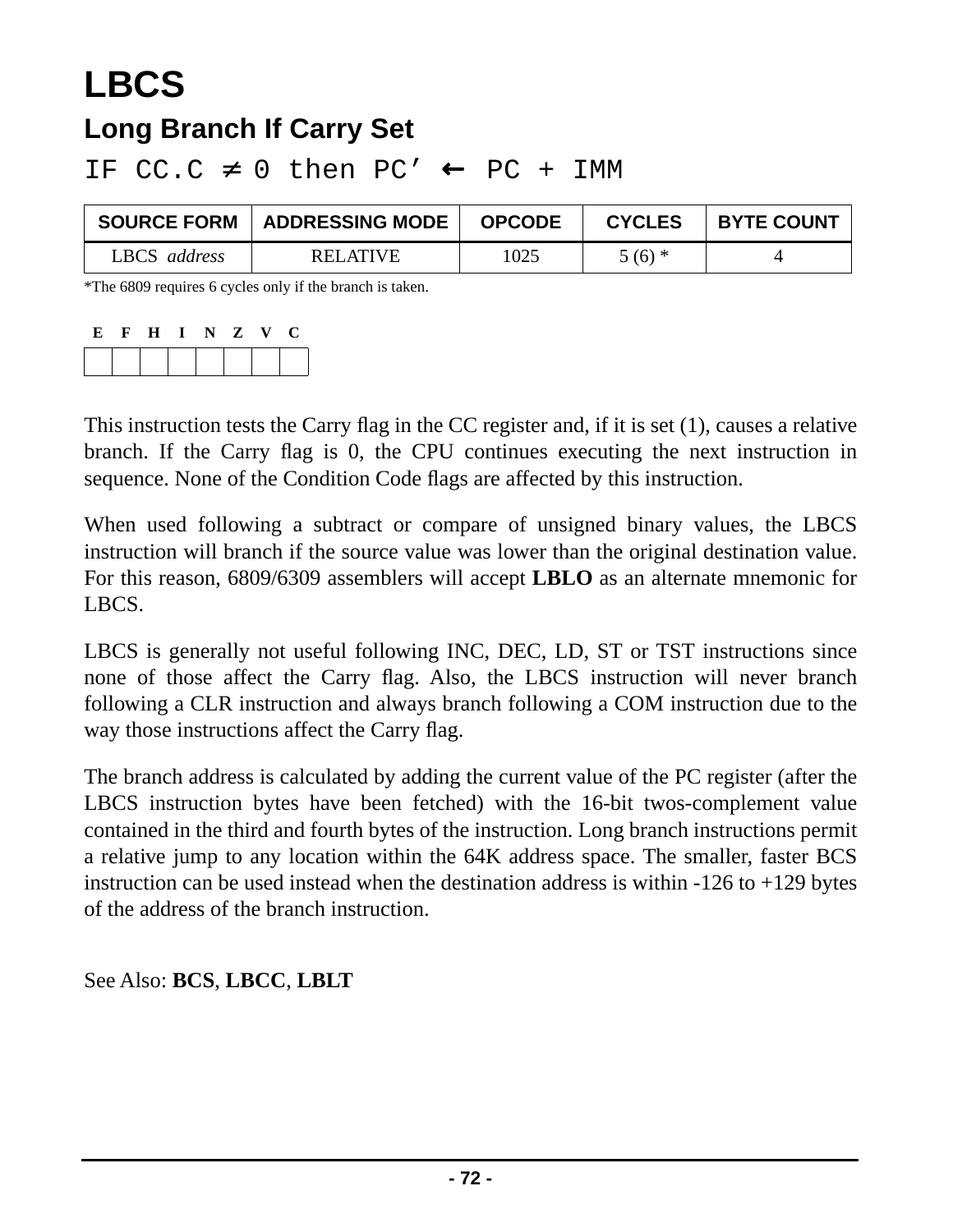# **LBEQ**

#### **Long Branch If Equal to Zero**

IF  $CC.Z \neq 0$  then  $PC' \leftarrow PC + IMM$ 

| <b>SOURCE FORM</b> | <b>ADDRESSING MODE</b> | <b>OPCODE</b> | <b>CYCLES</b> | <b>BYTE COUNT</b> |
|--------------------|------------------------|---------------|---------------|-------------------|
| LBEQ address       | <b>RELATIVE</b>        | 1027          | $5(6)$ *      |                   |

\*The 6809 requires 6 cycles only if the branch is taken.

| E. | F | $\mathbf H$ |  | N Z | V. | U |
|----|---|-------------|--|-----|----|---|
|    |   |             |  |     |    |   |

This instruction tests the Zero flag in the CC register and, if it is set (1), causes a relative branch. If the Z flag is 0, the CPU continues executing the next instruction in sequence. None of the Condition Code flags are affected by this instruction.

When used following almost any instruction that produces, tests or moves a value, the LBEQ instruction will branch if that value is equal to zero. In the case of an instruction that performs a subtract or compare, the LBEQ instruction will branch if the source value was equal to the original destination value.

LBEQ is generally not useful following a CLR instruction since the Z flag is always set.

The following instructions produce or move values, but do not affect the Z flag:

| ABX         | <b>BAND</b> | <b>BEOR</b> | <b>BIAND</b> | <b>BIEOR</b> |
|-------------|-------------|-------------|--------------|--------------|
| <b>BOR</b>  | <b>BIOR</b> | EXG         | LDBT.        | LDMD         |
| <b>LEAS</b> | LEAU        | <b>PSH</b>  | PUL.         | <b>STBT</b>  |
| <b>TFR</b>  |             |             |              |              |

The branch address is calculated by adding the current value of the PC register (after the LBEQ instruction bytes have been fetched) with the 16-bit twos-complement value contained in the third and fourth bytes of the instruction. Long branch instructions permit a relative jump to any location within the 64K address space. The smaller, faster BEQ instruction can be used instead when the destination address is within  $-126$  to  $+129$  bytes of the address of the branch instruction.

See Also: **BEQ**, **LBNE**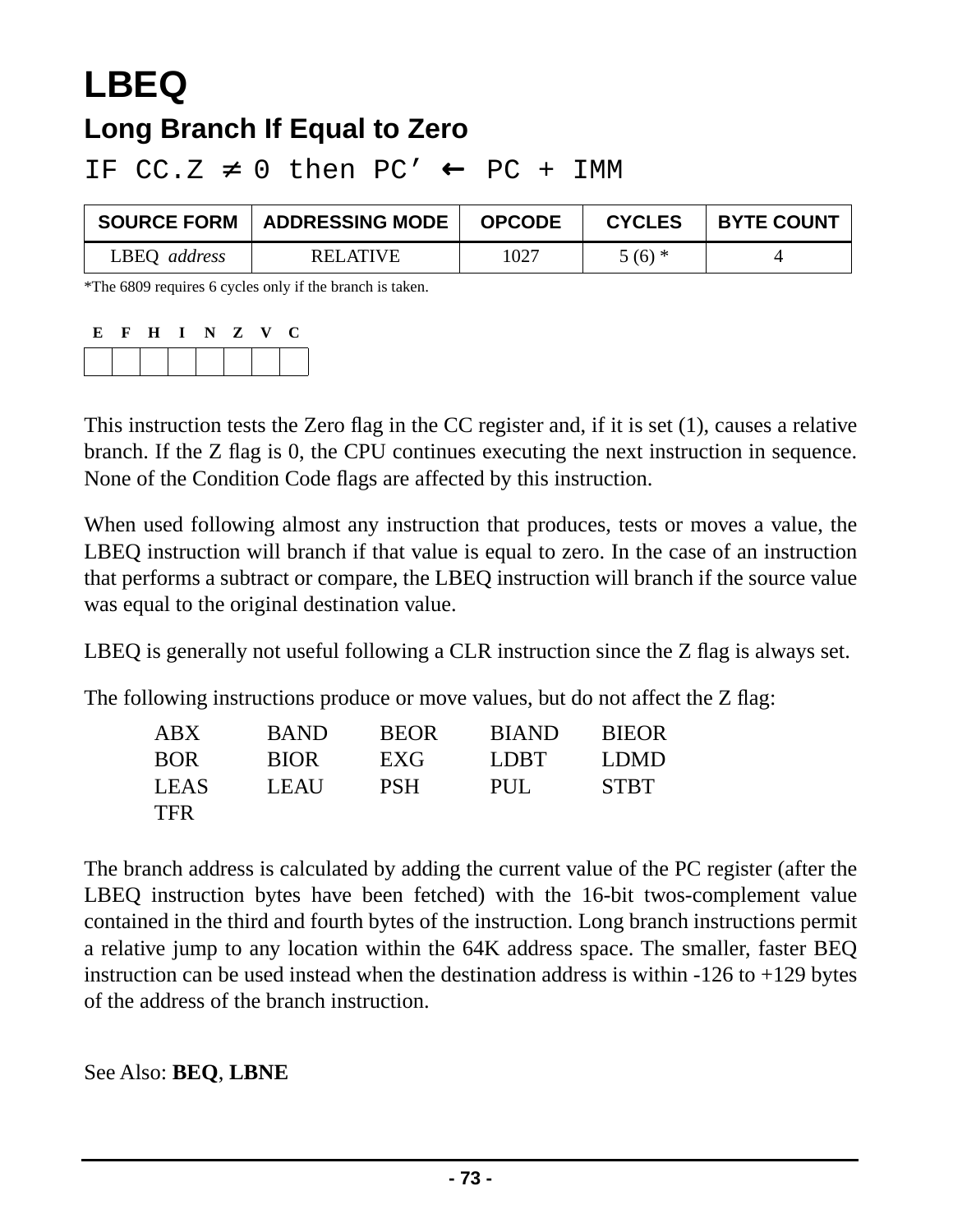# **LBGE**

### **Long Branch If Greater than or Equal to Zero**

IF  $CC.N = CC.V$  then  $PC' \leftarrow PC + IMM$ 

| <b>SOURCE FORM</b> | <b>ADDRESSING MODE</b> | <b>OPCODE</b> | <b>CYCLES</b> | <b>BYTE COUNT</b> |
|--------------------|------------------------|---------------|---------------|-------------------|
| LBGE address       | <b>RELATIVE</b>        | 102C          | $5(6)$ *      |                   |

\*The 6809 requires 6 cycles only if the branch is taken.

| E | $\mathbf{F}$ | H | NZ | $\mathbf{V}$ | U |
|---|--------------|---|----|--------------|---|
|   |              |   |    |              |   |

This instruction tests the Negative (N) and Overflow (V) flags in the CC register and, if both are set OR both are clear, causes a relative branch. If the N and V flags do not have the same value then the CPU continues executing the next instruction in sequence. None of the Condition Code flags are affected by this instruction.

When used following a subtract or compare of signed (twos-complement) values, the LBGE instruction will branch if the source value was greater than or equal to the original destination value.

The branch address is calculated by adding the current value of the PC register (after the LBGE instruction bytes have been fetched) with the 16-bit twos-complement value contained in the third and fourth bytes of the instruction. Long branch instructions permit a relative jump to any location within the 64K address space. The smaller, faster BGE instruction can be used instead when the destination address is within -126 to +129 bytes of the address of the branch instruction.

See Also: **BGE**, **LBHS, LBLT**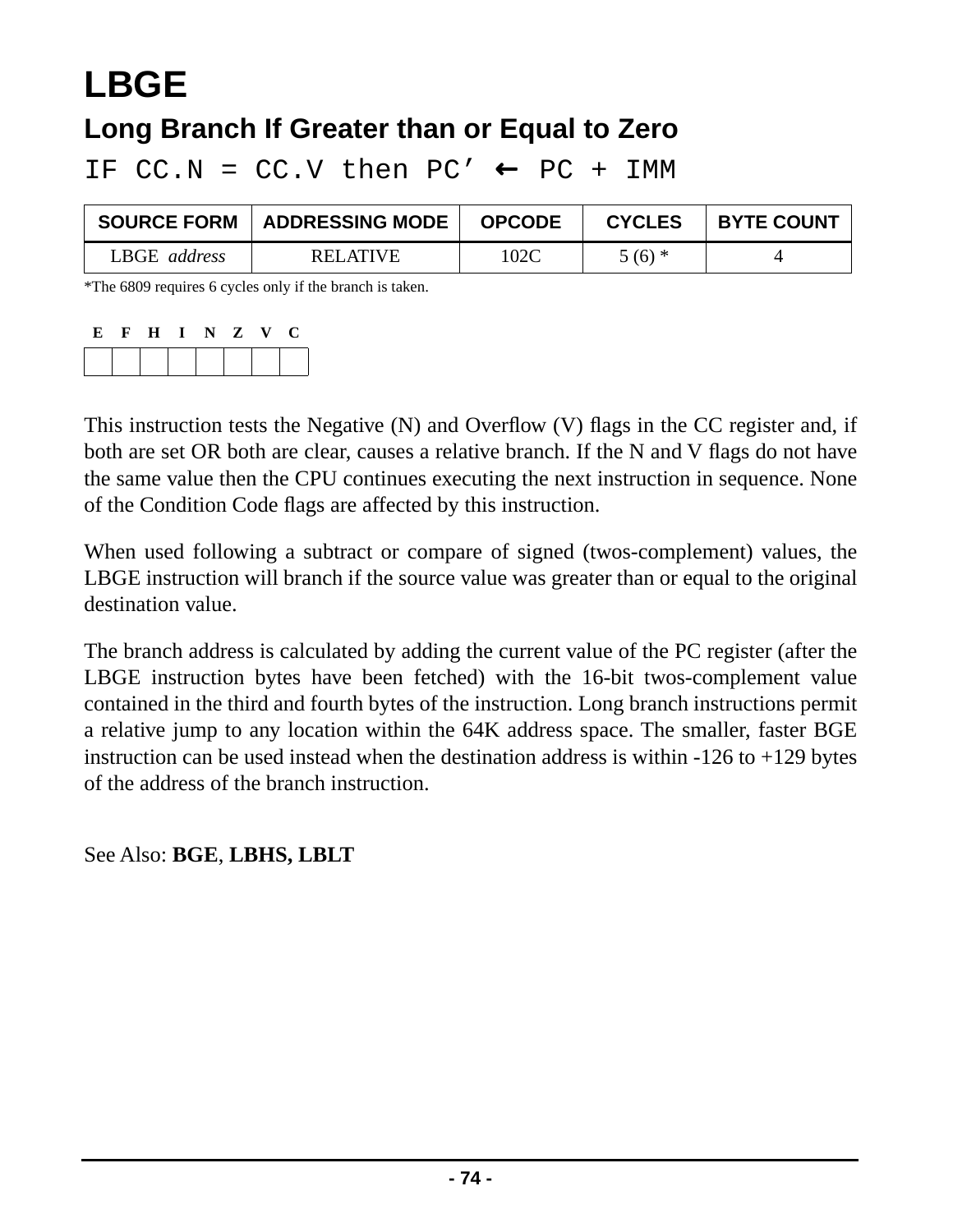## **LBGT**

#### **Long Branch If Greater Than Zero**

IF (CC.N = CC.V) AND (CC.Z = 0) then PC'  $\leftarrow$  PC + IMM

| <b>SOURCE FORM</b> | <b>ADDRESSING MODE</b> | <b>OPCODE</b> | <b>CYCLES</b> | <b>BYTE COUNT</b> |
|--------------------|------------------------|---------------|---------------|-------------------|
| LBGT<br>address    | RELATIVE               | 102E          | $5(6)$ *      |                   |

\*The 6809 requires 6 cycles only if the branch is taken.

| E | $\mathbf{F}$ | H | I N Z | $\mathbf{V}$ | C |
|---|--------------|---|-------|--------------|---|
|   |              |   |       |              |   |

This instruction tests the Zero (Z) flag in the CC register and, if it is clear AND the values of the Negative (N) and Overflow (V) flags are equal (both set OR both clear), causes a relative branch. If the N and V flags do not have the same value or if the Z flag is set then the CPU continues executing the next instruction in sequence. None of the Condition Code flags are affected by this instruction.

When used following a subtract or compare of signed (twos-complement) values, the LBGT instruction will branch if the source value was greater than the original destination value.

The branch address is calculated by adding the current value of the PC register (after the LBGT instruction bytes have been fetched) with the 16-bit twos-complement value contained in the third and fourth bytes of the instruction. Long branch instructions permit a relative jump to any location within the 64K address space. The smaller, faster BGT instruction can be used instead when the destination address is within  $-126$  to  $+129$  bytes of the address of the branch instruction.

See Also: **BGT**, **LBHI**, **LBLE**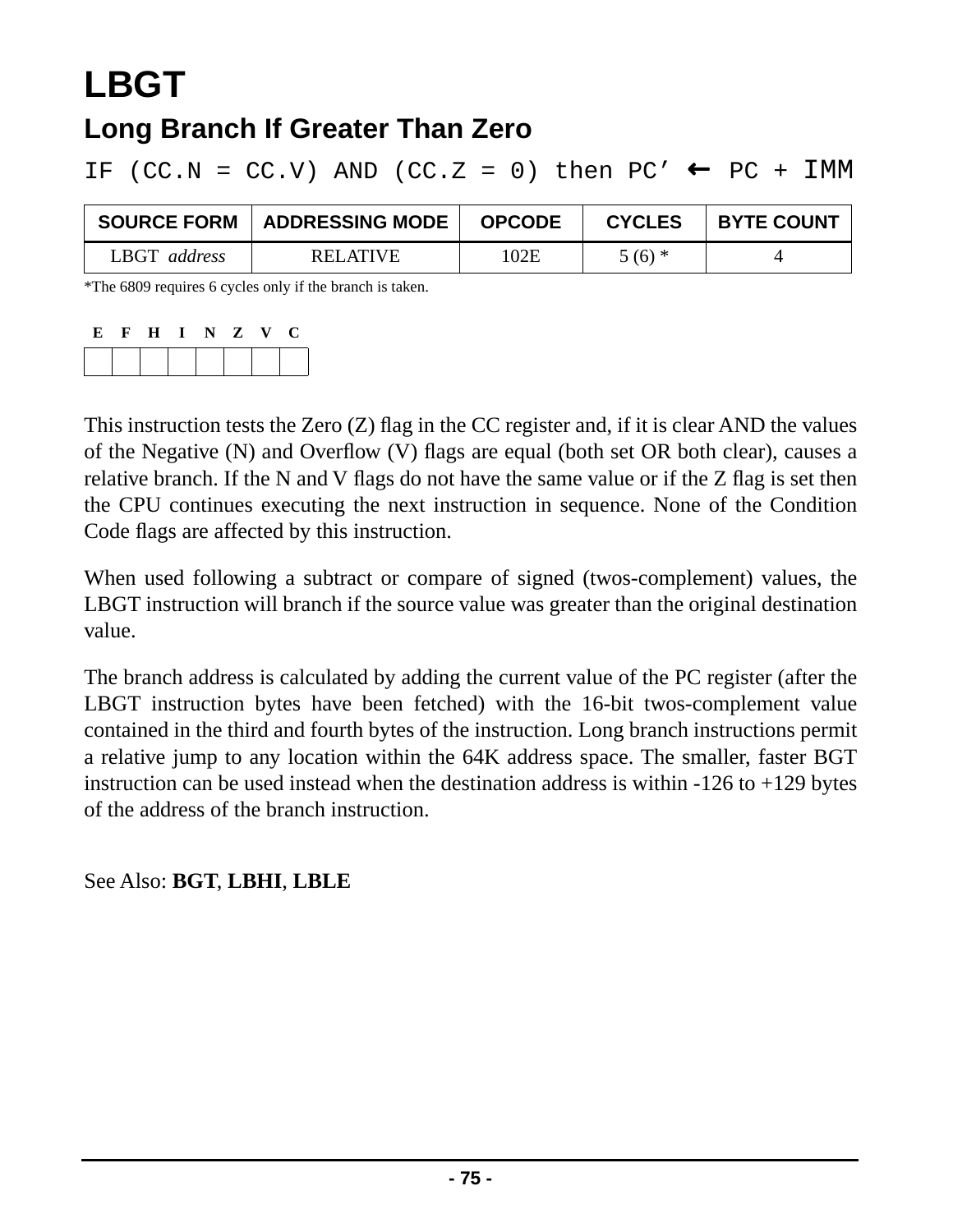## **LBHI Long Branch If Higher**

IF (CC.Z = 0) AND (CC.C = 0) then PC'  $\leftarrow$  PC + IMM

| <b>SOURCE FORM</b> | <b>ADDRESSING MODE</b> | <b>OPCODE</b> | <b>CYCLES</b> | <b>BYTE COUNT</b> |
|--------------------|------------------------|---------------|---------------|-------------------|
| LBHI address       | RELATIVE               | 1022          | $5(6)$ *      |                   |

\*The 6809 requires 6 cycles only if the branch is taken.

| Ľ | $\mathbf H$ | N. | Z | V. | U |
|---|-------------|----|---|----|---|
|   |             |    |   |    |   |

This instruction tests the Zero (Z) and Carry (C) flags in the CC register and, if both are zero, causes a relative branch. If either the Z or C flags are set then the CPU continues executing the next instruction in sequence. None of the Condition Code flags are affected by this instruction.

When used following a subtract or compare of unsigned binary values, the LBHI instruction will branch if the source value was higher than the original destination value.

LBHI is generally not useful following INC, DEC, LD, ST or TST instructions since none of those affect the Carry flag.

The branch address is calculated by adding the current value of the PC register (after the LBHI instruction bytes have been fetched) with the 16-bit twos-complement value contained in the third and fourth bytes of the instruction. Long branch instructions permit a relative jump to any location within the 64K address space. The smaller, faster BHI instruction can be used instead when the destination address is within -126 to +129 bytes of the address of the branch instruction.

See Also: **BHI**, **LBGT**, **LBLS**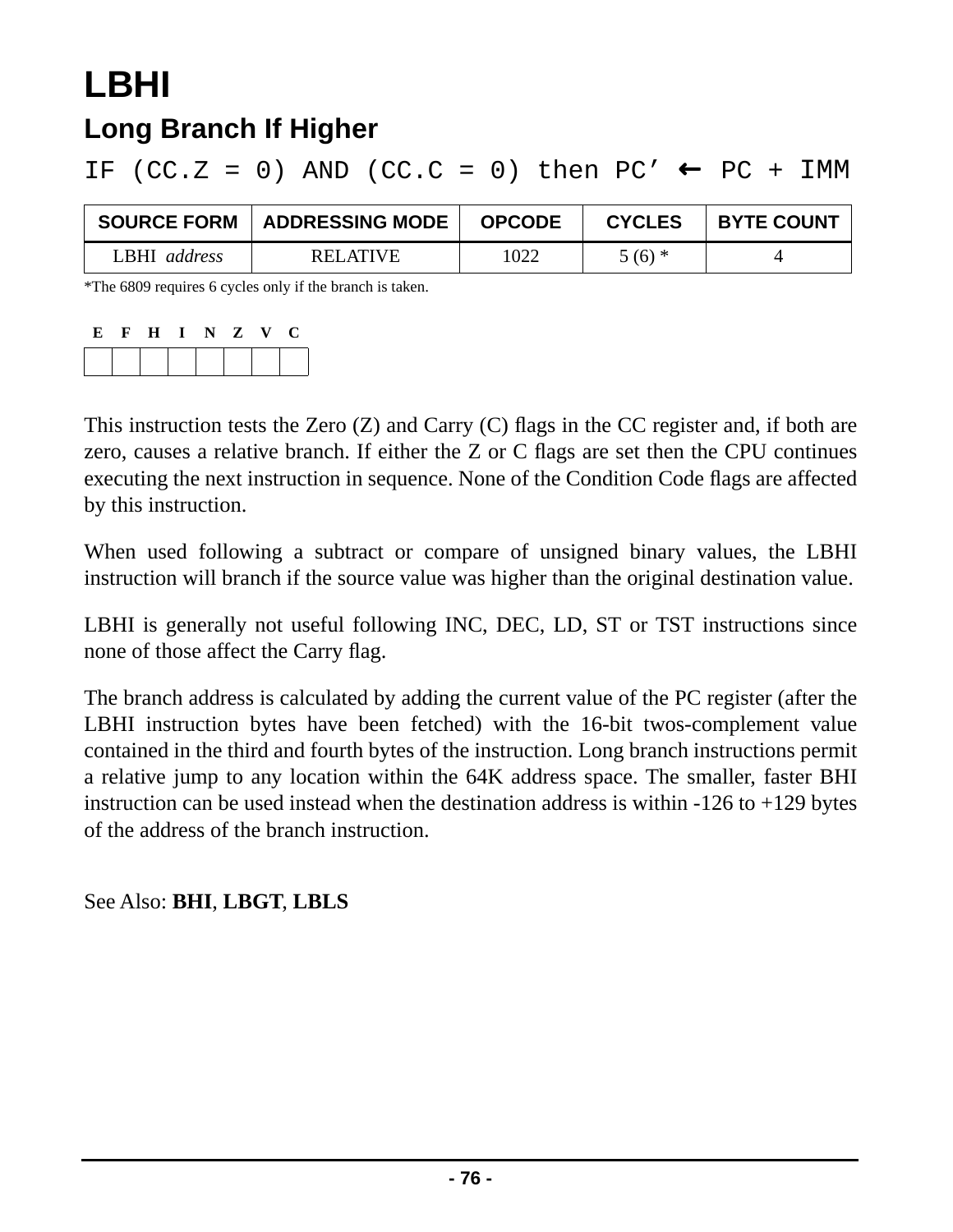# **LBHS**

#### **Long Branch If Higher or Same**

IF  $CC.C = 0$  then  $PC' \leftarrow PC + IMM$ 

| <b>SOURCE FORM</b> | <b>∣ ADDRESSING MODE ∣</b> | <b>OPCODE</b> | <b>CYCLES</b> | <b>BYTE COUNT</b> |
|--------------------|----------------------------|---------------|---------------|-------------------|
| LBHS address       | <b>RELATIVE</b>            | 1024          | $5(6)$ *      |                   |

\*The 6809 requires 6 cycles only if the branch is taken.

| E. | $\mathbf{F}$ | $\bf{H}$ | I N Z V |  | C. |
|----|--------------|----------|---------|--|----|
|    |              |          |         |  |    |

This instruction tests the Carry flag in the CC register and, if it is clear (0), causes a relative branch. If the Carry flag is 1, the CPU continues executing the next instruction in sequence. None of the Condition Code flags are affected by this instruction.

When used following a subtract or compare of unsigned binary values, the LBHS instruction will branch if the source value was higher or the same as the original destination value.

LBHS is generally not useful following INC, DEC, LD, ST or TST instructions since none of those affect the Carry flag.

LBHS is an alternate mnemonic for the LBCC instruction. Both produce the same object code.

The branch address is calculated by adding the current value of the PC register (after the LBHS instruction bytes have been fetched) with the 16-bit twos-complement value contained in the third and fourth bytes of the instruction. Long branch instructions permit a relative jump to any location within the 64K address space. The smaller, faster BHS instruction can be used instead when the destination address is within  $-126$  to  $+129$  bytes of the address of the branch instruction.

See Also: **BHS**, **LBGE**, **LBLO**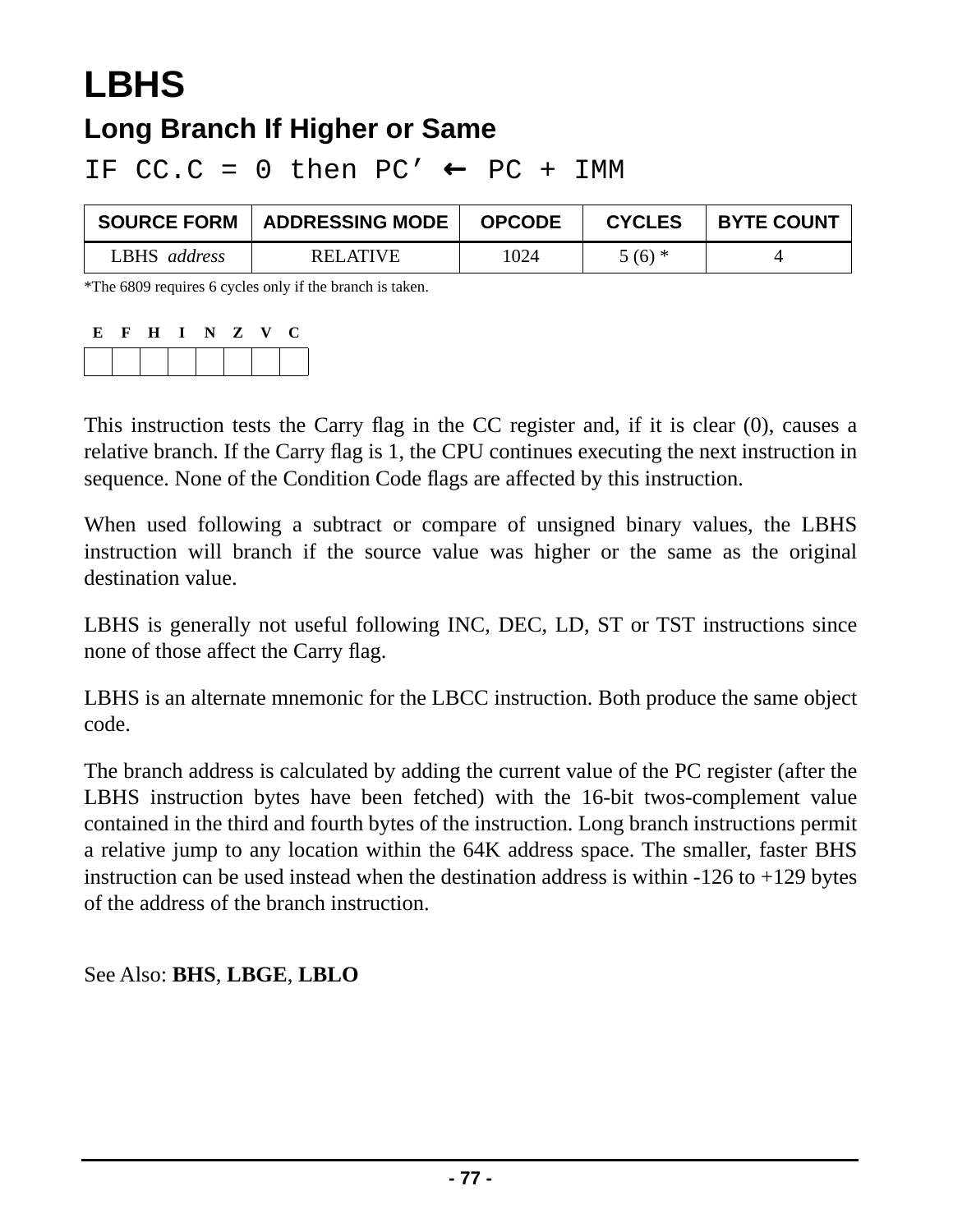## **LBLE**

#### **Long Branch If Less than or Equal to Zero**

IF (CC.N  $\neq$  CC.V) OR (CC.Z = 1) then PC'  $\leftarrow$  PC + IMM

| <b>SOURCE FORM</b> | <b>ADDRESSING MODE</b> | <b>OPCODE</b> | <b>CYCLES</b> | <b>BYTE COUNT</b> |
|--------------------|------------------------|---------------|---------------|-------------------|
| LBLE address       | <b>RELATIVE</b>        | 102F          | $5(6)$ *      |                   |

\*The 6809 requires 6 cycles only if the branch is taken.

| Е | H |  | N Z | $\mathbf{V}$ | U. |
|---|---|--|-----|--------------|----|
|   |   |  |     |              |    |

This instruction performs a relative branch if the value of the Zero (Z) flag is 1, OR if the values of the Negative (N) and Overflow (V) flags are not equal. If the N and V flags have the same value and the Z flag is not set then the CPU continues executing the next instruction in sequence. None of the Condition Code flags are affected by this instruction.

When used following a subtract or compare of signed (twos-complement) values, the LBLE instruction will branch if the source value was less than or equal to the original destination value.

The branch address is calculated by adding the current value of the PC register (after the LBLE instruction bytes have been fetched) with the 16-bit twos-complement value contained in the third and fourth bytes of the instruction. Long branch instructions permit a relative jump to any location within the 64K address space. The smaller, faster BLE instruction can be used instead when the destination address is within  $-126$  to  $+129$  bytes of the address of the branch instruction.

See Also: **BLE**, **LBGT**, **LBLS**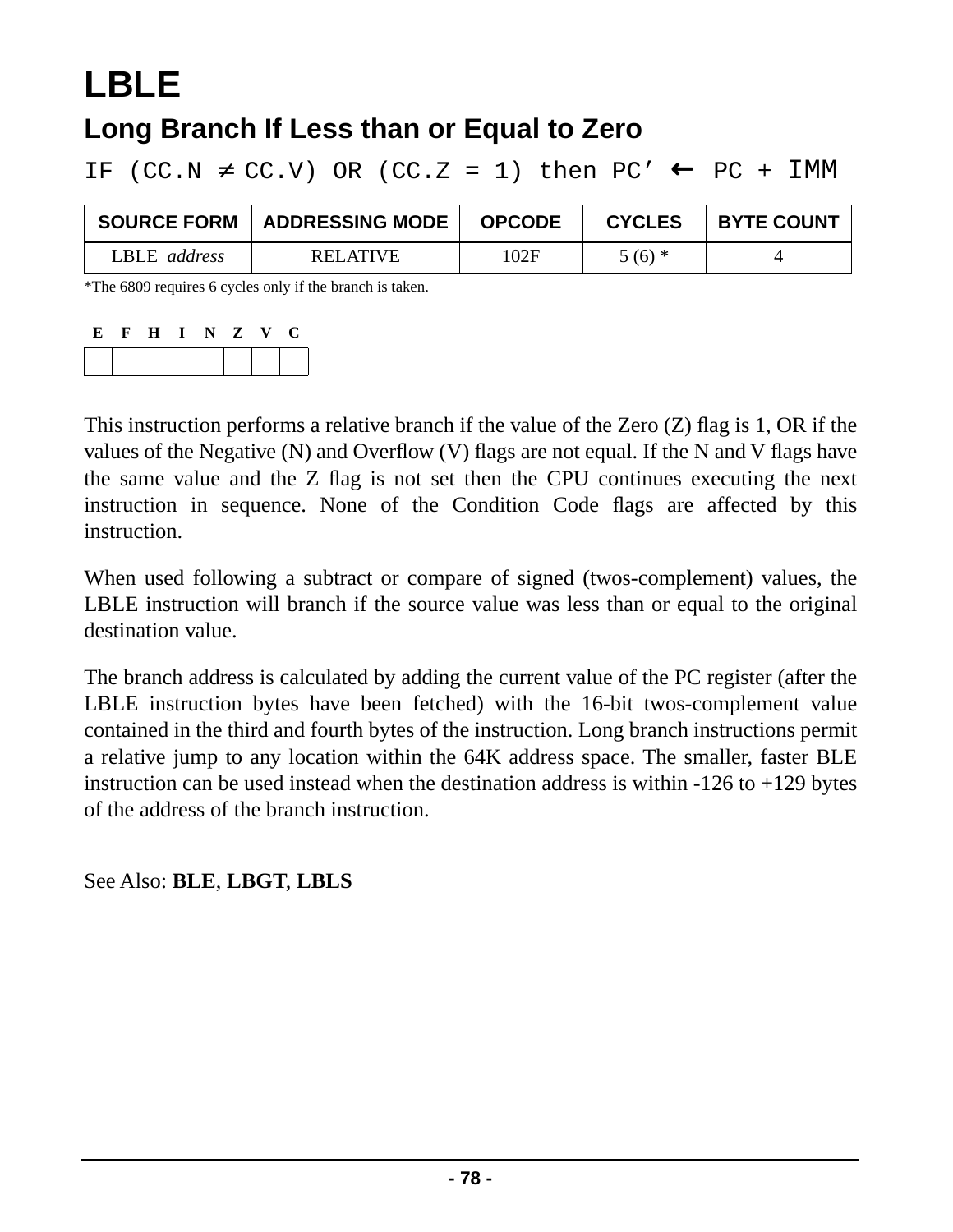## **LBLO Long Branch If Lower**

| <b>SOURCE FORM</b>  | <b>ADDRESSING MODE</b> | <b>OPCODE</b> | <b>CYCLES</b> | <b>BYTE COUNT</b> |
|---------------------|------------------------|---------------|---------------|-------------------|
| LBLO <i>address</i> | <b>RELATIVE</b>        | 1025          | $5(6)$ *      |                   |

IF  $CC.C \neq 0$  then  $PC' \leftarrow PC + IMM$ 

\*The 6809 requires 6 cycles only if the branch is taken.

| E | H | $I \tN Z$ | $\mathbf{V}$ | U |
|---|---|-----------|--------------|---|
|   |   |           |              |   |

This instruction tests the Carry flag in the CC register and, if it is set (1), causes a relative branch. If the Carry flag is 0, the CPU continues executing the next instruction in sequence. None of the Condition Code flags are affected by this instruction.

When used following a subtract or compare of unsigned binary values, the LBLO instruction will branch if the source value was lower than the original destination value.

LBLO is generally not useful following INC, DEC, LD, ST or TST instructions since none of those affect the Carry flag.

LBLO is an alternate mnemonic for the LBCS instruction. Both produce the same object code.

The branch address is calculated by adding the current value of the PC register (after the LBLO instruction bytes have been fetched) with the 16-bit twos-complement value contained in the third and fourth bytes of the instruction. Long branch instructions permit a relative jump to any location within the 64K address space. The smaller, faster BLO instruction can be used instead when the destination address is within  $-126$  to  $+129$  bytes of the address of the branch instruction.

#### See Also: **BLO**, **LBHS**, **LBLT**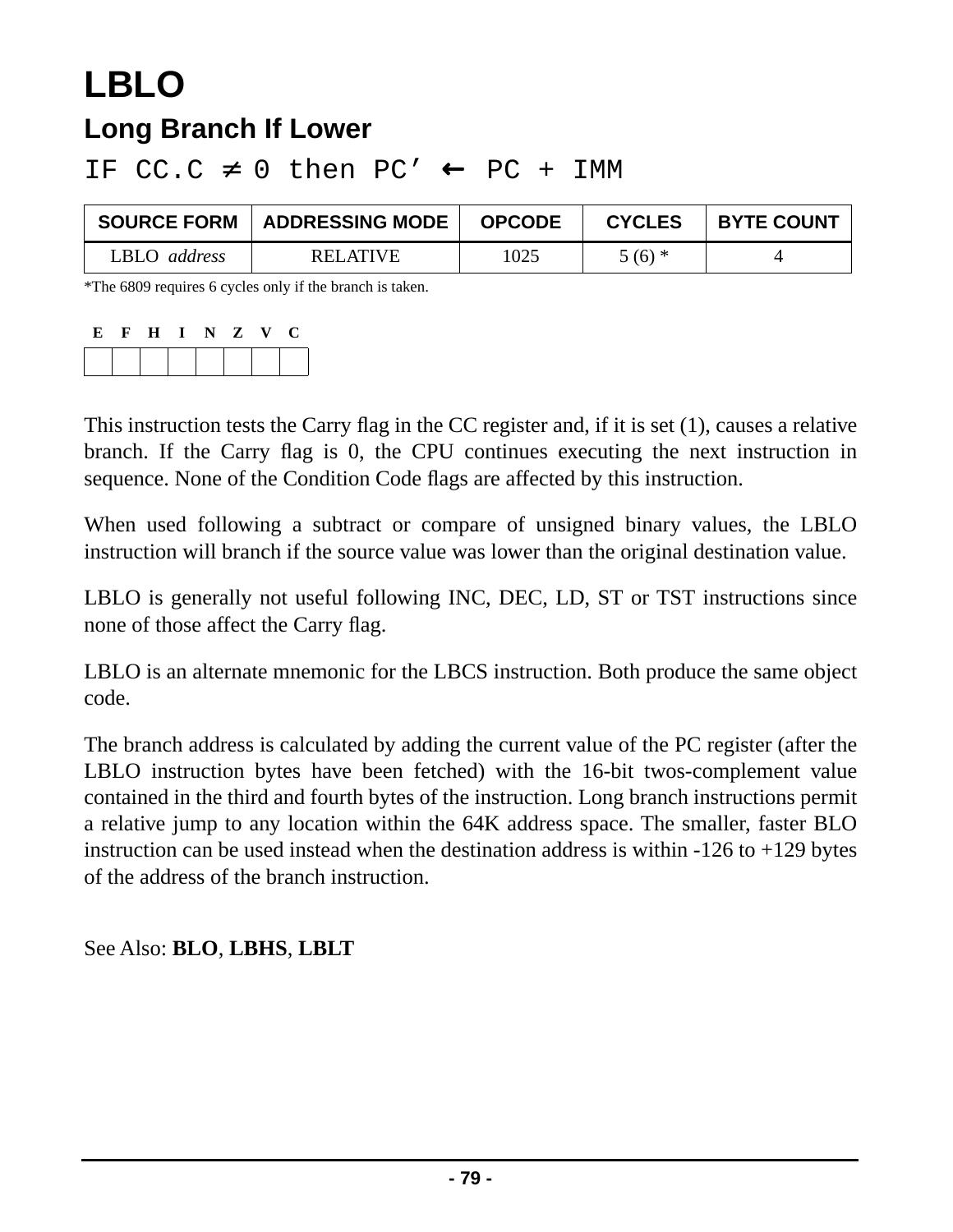## **LBLS**

#### **Long Branch If Lower or Same**

IF (CC.Z  $\neq$  0) OR (CC.C  $\neq$  0) then PC'  $\leftarrow$  PC + IMM

| <b>SOURCE FORM</b> | <b>ADDRESSING MODE</b> | <b>OPCODE</b> | <b>CYCLES</b> | <b>BYTE COUNT</b> |
|--------------------|------------------------|---------------|---------------|-------------------|
| LBLS address       | <b>RELATIVE</b>        | 1023          | $5(6)$ *      |                   |

\*The 6809 requires 6 cycles only if the branch is taken.

| Е | H | $\mathbf N$ | Z | $\mathbf{V}$ | U |
|---|---|-------------|---|--------------|---|
|   |   |             |   |              |   |

This instruction tests the Zero (Z) and Carry (C) flags in the CC register and, if either are set, causes a relative branch. If both the Z and C flags are clear then the CPU continues executing the next instruction in sequence. None of the Condition Code flags are affected by this instruction.

When used following a subtract or compare of unsigned binary values, the LBLS instruction will branch if the source value was lower than or the same as the original destination value.

LBLS is generally not useful following INC, DEC, LD, ST or TST instructions since none of those affect the Carry flag.

The branch address is calculated by adding the current value of the PC register (after the LBLS instruction bytes have been fetched) with the 16-bit twos-complement value contained in the third and fourth bytes of the instruction. Long branch instructions permit a relative jump to any location within the 64K address space. The smaller, faster BLS instruction can be used instead when the destination address is within -126 to +129 bytes of the address of the branch instruction.

#### See Also: **BLS**, **LBHI**, **LBLE**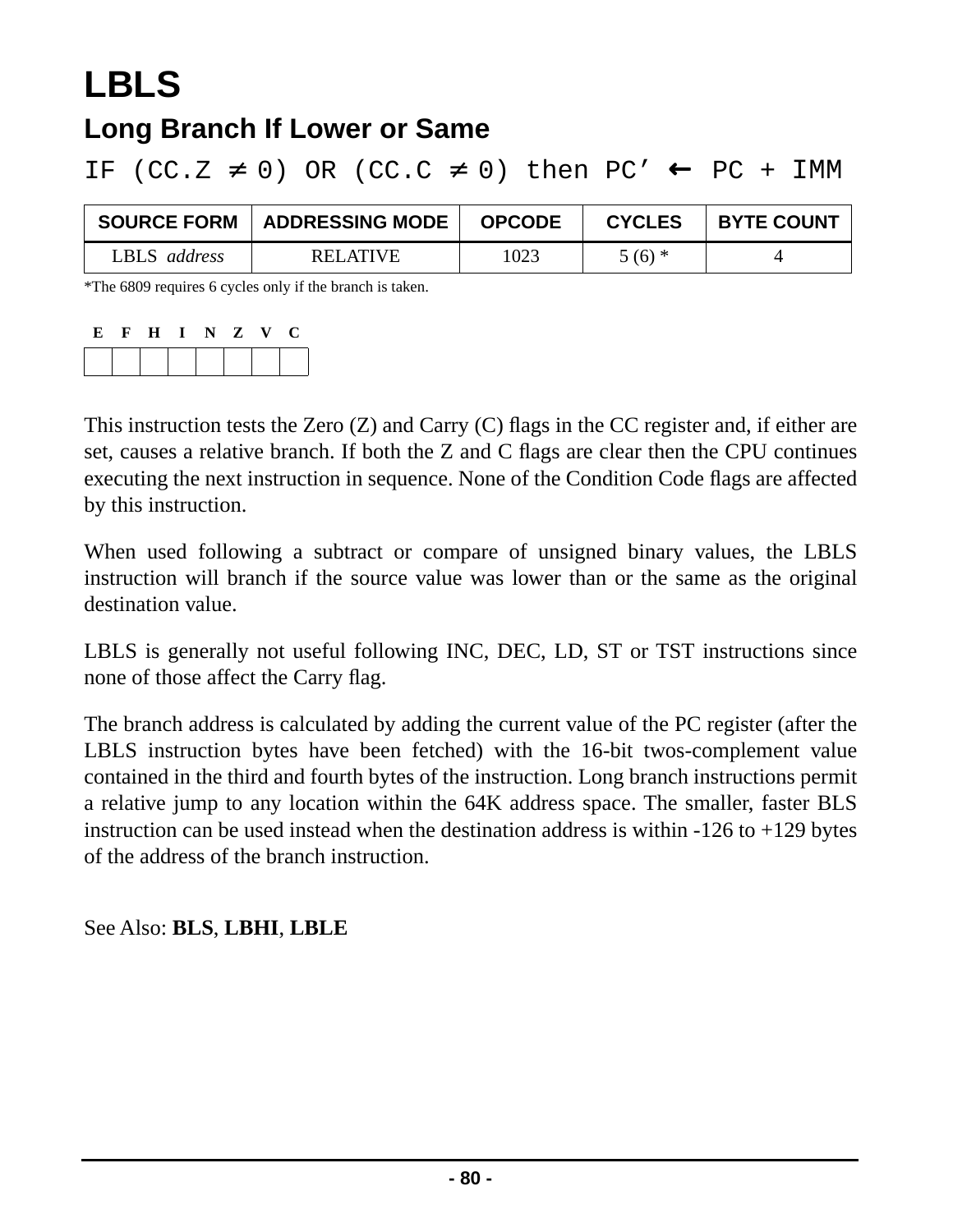## **LBLT Long Branch If Less Than Zero**

| <b>SOURCE FORM</b> | <b>ADDRESSING MODE</b> | <b>OPCODE</b> | <b>CYCLES</b> | <b>BYTE COUNT</b> |
|--------------------|------------------------|---------------|---------------|-------------------|
| LBLT address       | <b>RELATIVE</b>        | 102D          | $5(6)$ *      |                   |

IF  $CC.N \neq CC.V$  then  $PC' \leftarrow PC + IMM$ 

\*The 6809 requires 6 cycles only if the branch is taken.

| E. | $\mathbf{F}$ | H | I N Z V |  | U |
|----|--------------|---|---------|--|---|
|    |              |   |         |  |   |

This instruction performs a relative branch if the values of the Negative (N) and Overflow (V) flags are not equal. If the N and V flags have the same value then the CPU continues executing the next instruction in sequence. None of the Condition Code flags are affected by this instruction.

When used following a subtract or compare of signed (twos-complement) values, the LBLT instruction will branch if the source value was less than the original destination value.

The branch address is calculated by adding the current value of the PC register (after the LBLT instruction bytes have been fetched) with the 16-bit twos-complement value contained in the third and fourth bytes of the instruction. Long branch instructions permit a relative jump to any location within the 64K address space. The smaller, faster BLT instruction can be used instead when the destination address is within  $-126$  to  $+129$  bytes of the address of the branch instruction.

See Also: **BLT**, **LBGE**, **LBLO**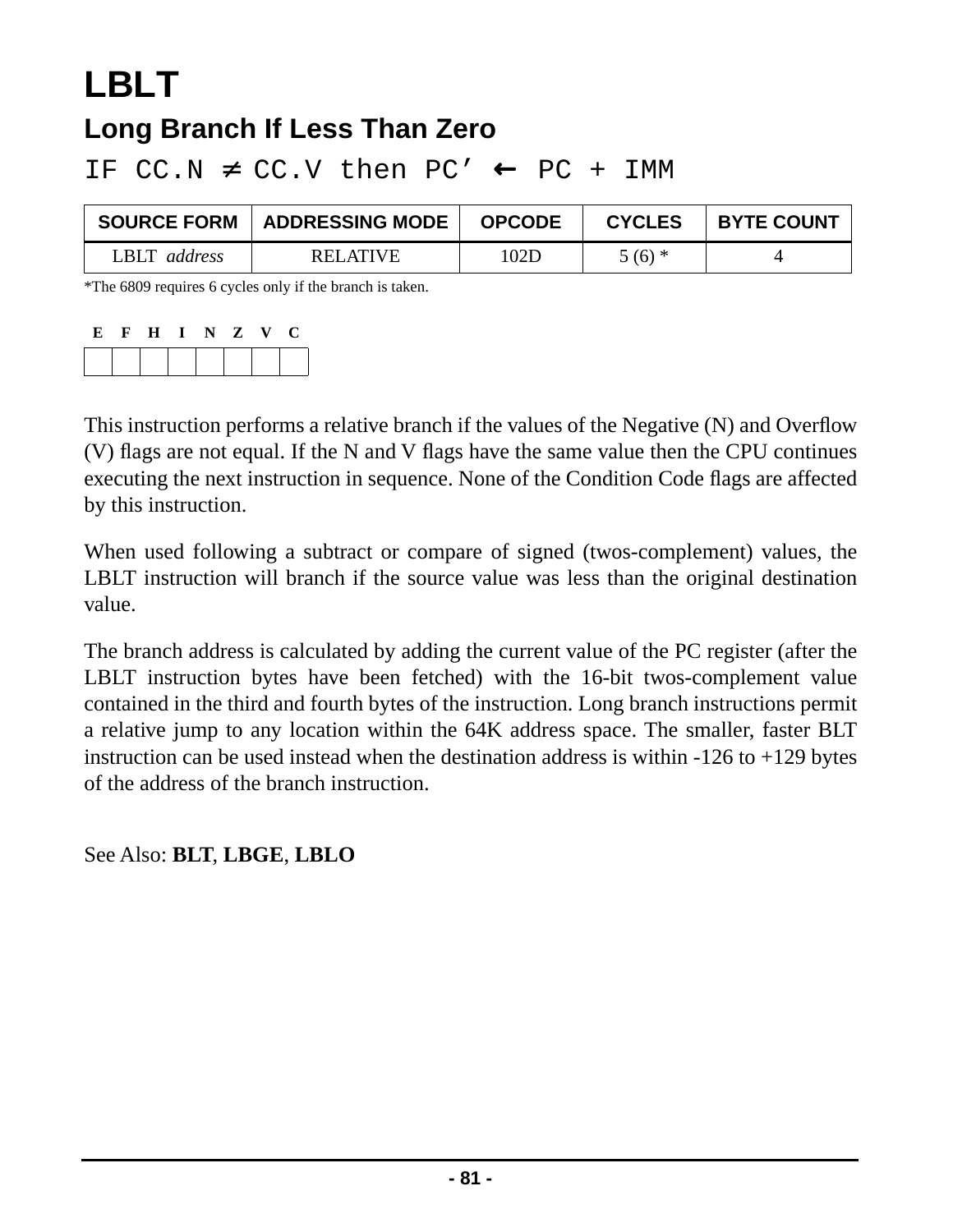## **LBMI Long Branch If Minus**

| <b>SOURCE FORM</b> | <b>ADDRESSING MODE</b> | <b>OPCODE</b> | <b>CYCLES</b> | <b>BYTE COUNT</b> |
|--------------------|------------------------|---------------|---------------|-------------------|
| BMI address        | <b>RELATIVE</b>        | 102B          | $5(6)$ *      |                   |

IF  $CC.N \neq 0$  then  $PC' \leftarrow PC + IMM$ 

\*The 6809 requires 6 cycles only if the branch is taken.

| E | H | NZ | $\mathbf{V}$ | U |
|---|---|----|--------------|---|
|   |   |    |              |   |

This instruction tests the Negative (N) flag in the CC register and, if it is set (1), causes a relative branch. If the N flag is 0, the CPU continues executing the next instruction in sequence. None of the Condition Code flags are affected by this instruction.

When used following an operation on signed (twos-complement) binary values, the LBMI instruction will branch if the resulting value is negative. It is generally preferable to use the LBLT instruction following such an operation because the sign bit may be invalid due to a twos-complement overflow.

The branch address is calculated by adding the current value of the PC register (after the LBMI instruction bytes have been fetched) with the 16-bit twos-complement value contained in the third and fourth bytes of the instruction. Long branch instructions permit a relative jump to any location within the 64K address space. The smaller, faster BMI instruction can be used instead when the destination address is within -126 to +129 bytes of the address of the branch instruction.

See Also: **BMI**, **LBLT**, **LBPL**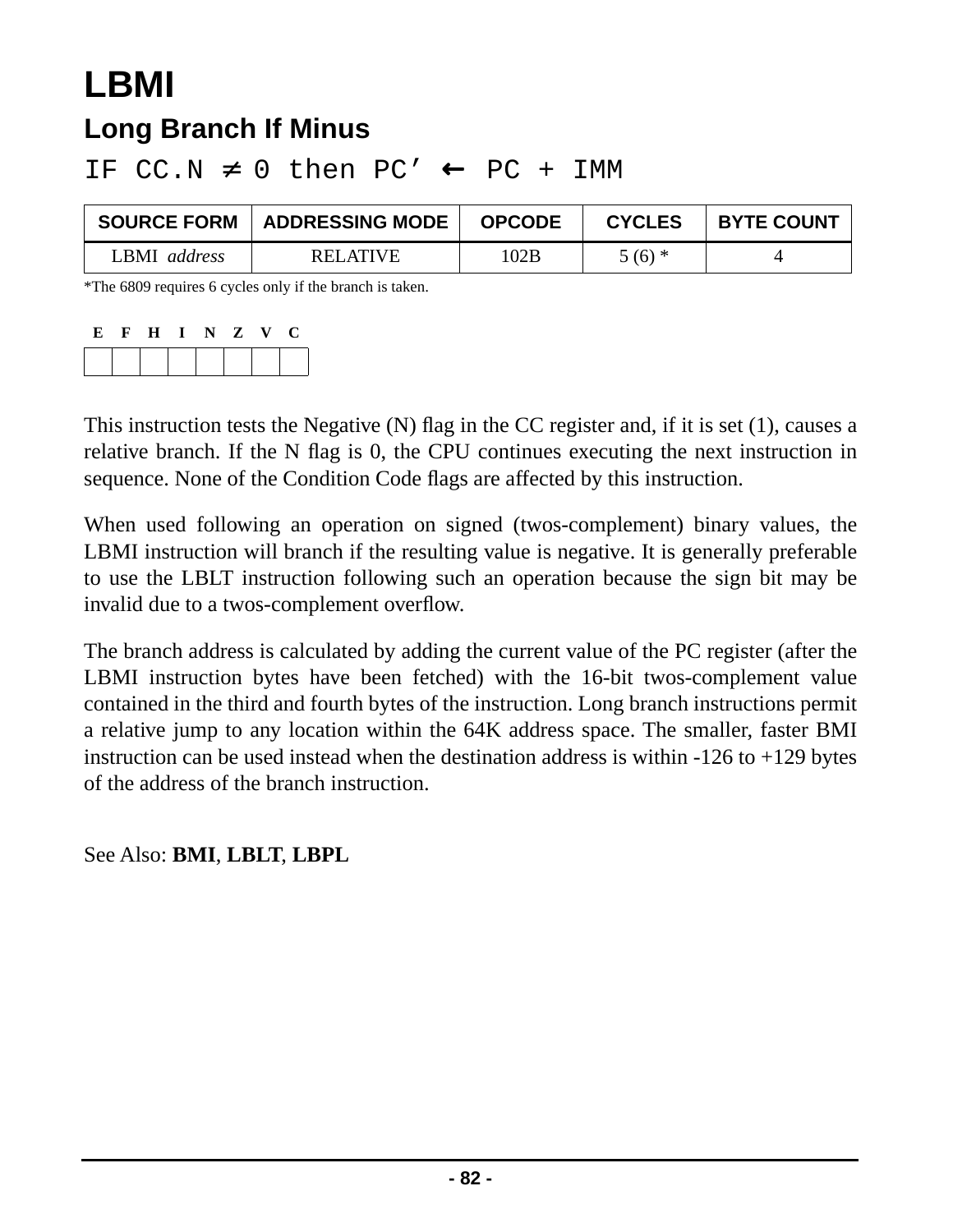# **LBNE**

### **Long Branch If Not Equal to Zero**

IF  $CC.Z = 0$  then  $PC' \leftarrow PC + IMM$ 

| <b>SOURCE FORM</b>  | ADDRESSING MODE | <b>OPCODE</b> | <b>CYCLES</b> | <b>BYTE COUNT</b> |
|---------------------|-----------------|---------------|---------------|-------------------|
| LBNE <i>address</i> | <b>RELATIVE</b> | 1026          | $5(6)$ *      |                   |

\*The 6809 requires 6 cycles only if the branch is taken.

| F, | $\mathbf H$ | N | $\mathbf{z}$ | $\sqrt{ }$ | L. |
|----|-------------|---|--------------|------------|----|
|    |             |   |              |            |    |

This instruction tests the Zero flag in the CC register and, if it is clear (0), causes a relative branch. If the Z flag is set, the CPU continues executing the next instruction in sequence. None of the Condition Code flags are affected by this instruction.

When used following almost any instruction that produces, tests or moves a value, the LBNE instruction will branch if that value is not equal to zero. In the case of an instruction that performs a subtract or compare, the LBNE instruction will branch if the source value was not equal to the original destination value.

LBNE is generally not useful following a CLR instruction since the Z flag is always set.

The following instructions produce or move values, but do not affect the Z flag:

| ${\rm ABX}$ | <b>BAND</b> | <b>BEOR</b> | <b>BIAND</b> | <b>BIEOR</b> |
|-------------|-------------|-------------|--------------|--------------|
| BOR         | <b>BIOR</b> | EXG         | LDBT.        | LDMD.        |
| LEAS        | LEAU        | <b>PSH</b>  | PUL.         | <b>STBT</b>  |
| TFM         | <b>TFR</b>  |             |              |              |

The branch address is calculated by adding the current value of the PC register (after the LBNE instruction bytes have been fetched) with the 16-bit twos-complement value contained in the third and fourth bytes of the instruction. Long branch instructions permit a relative jump to any location within the 64K address space. The smaller, faster BNE instruction can be used instead when the destination address is within  $-126$  to  $+129$  bytes of the address of the branch instruction.

See Also: **BNE**, **LBEQ**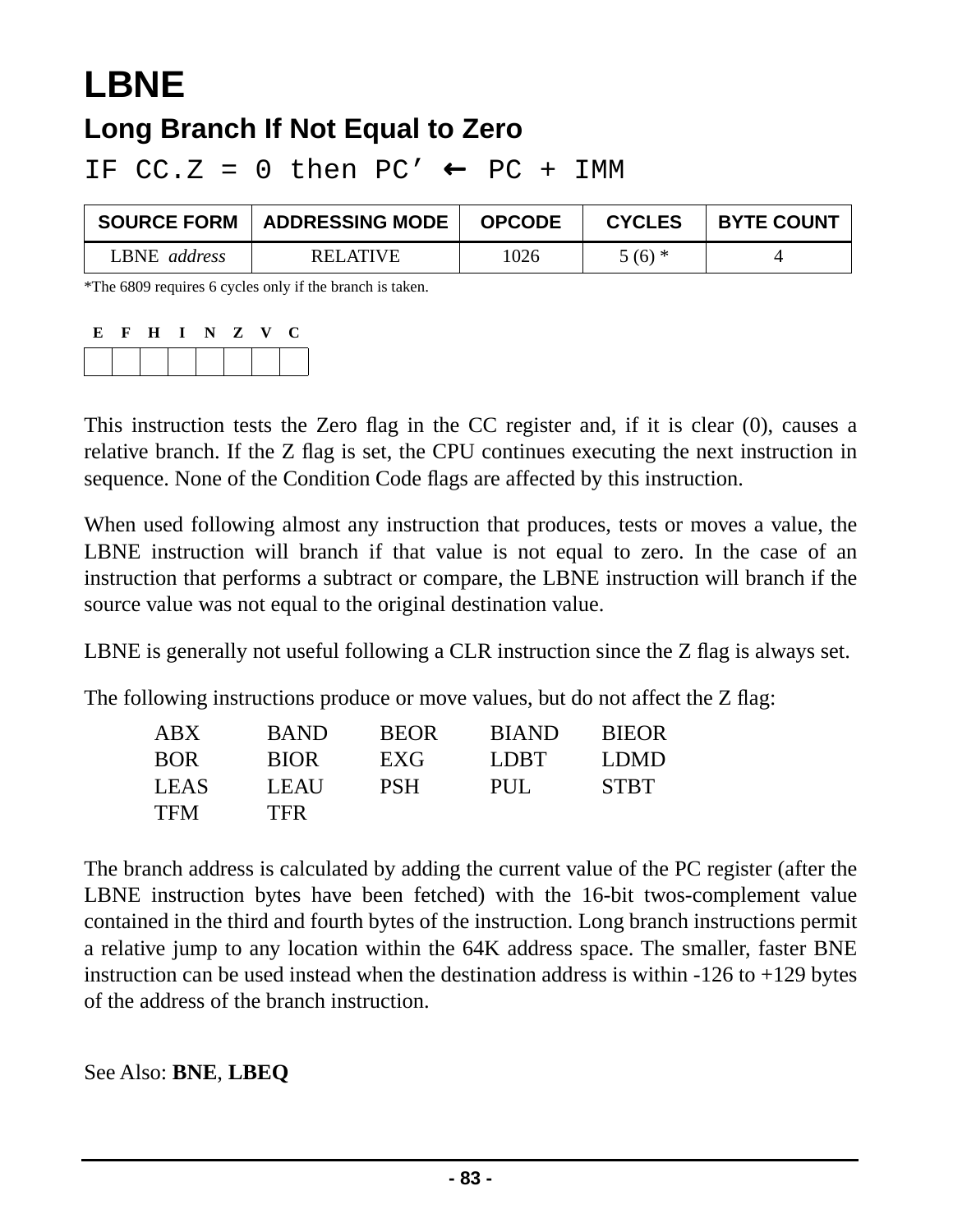## **LBPL Long Branch If Plus**

| <b>SOURCE FORM</b> | ADDRESSING MODE | <b>OPCODE</b> | <b>CYCLES</b> | <b>BYTE COUNT</b> |
|--------------------|-----------------|---------------|---------------|-------------------|
| LBPL address       | <b>RELATIVE</b> | 102A          | $5(6)$ *      |                   |

IF  $CC.N = 0$  then  $PC' \leftarrow PC + IMM$ 

\*The 6809 requires 6 cycles only if the branch is taken.

| E | H |  | N Z | V. | U |
|---|---|--|-----|----|---|
|   |   |  |     |    |   |

This instruction tests the Negative (N) flag in the CC register and, if it is clear (0), causes a relative branch. If the N flag is set, the CPU continues executing the next instruction in sequence. None of the Condition Code flags are affected by this instruction.

When used following an operation on signed (twos-complement) binary values, the LBPL instruction will branch if the resulting value is positive. It is generally preferable to use the LBGE instruction following such an operation because the sign bit may be invalid due to a twos-complement overflow.

The branch address is calculated by adding the current value of the PC register (after the LBPL instruction bytes have been fetched) with the 16-bit twos-complement value contained in the third and fourth bytes of the instruction. Long branch instructions permit a relative jump to any location within the 64K address space. The smaller, faster BPL instruction can be used instead when the destination address is within  $-126$  to  $+129$  bytes of the address of the branch instruction.

See Also: **BPL**, **LBGE**, **LBMI**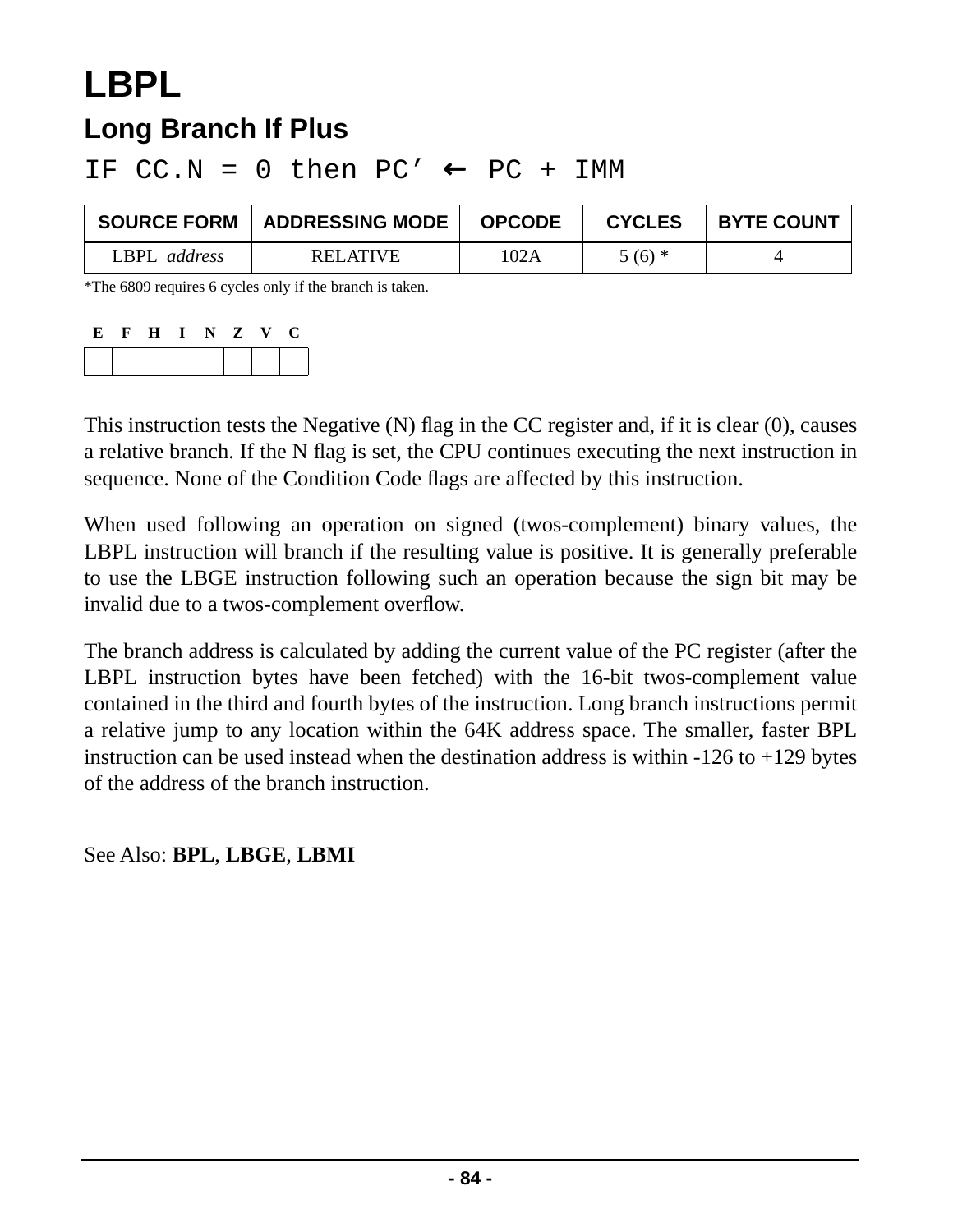## **LBRA Long Branch Always**

 $PC' \leftarrow PC + IMM$ 

| <b>SOURCE FORM</b>  | <b>ADDRESSING MODE</b> | <b>OPCODE</b> | <b>CYCLES</b> | <b>BYTE COUNT</b> |
|---------------------|------------------------|---------------|---------------|-------------------|
| LBRA <i>address</i> | RELATIVE               | 16            | 5 / 4         |                   |

**E F H I N Z V C**

This instruction causes an unconditional relative branch. None of the Condition Code flags are affected.

The LBRA instruction is similar in function to the JMP instruction in that it always causes execution to be transferred to the effective address specified by the operand. The primary difference is that LBRA uses the Relative Addressing mode which allows the code to be position-independent.

The branch address is calculated by adding the current value of the PC register (after the LBRA instruction bytes have been fetched) with the 16-bit twos-complement value contained in the second and third bytes of the instruction. Long branch instructions permit a relative jump to any location within the 64K address space. The smaller, faster BRA instruction can be used when the destination address is within  $-126$  to  $+129$  bytes of the address of the branch instruction.

See Also: **BRA**, **LBRN**, **JMP**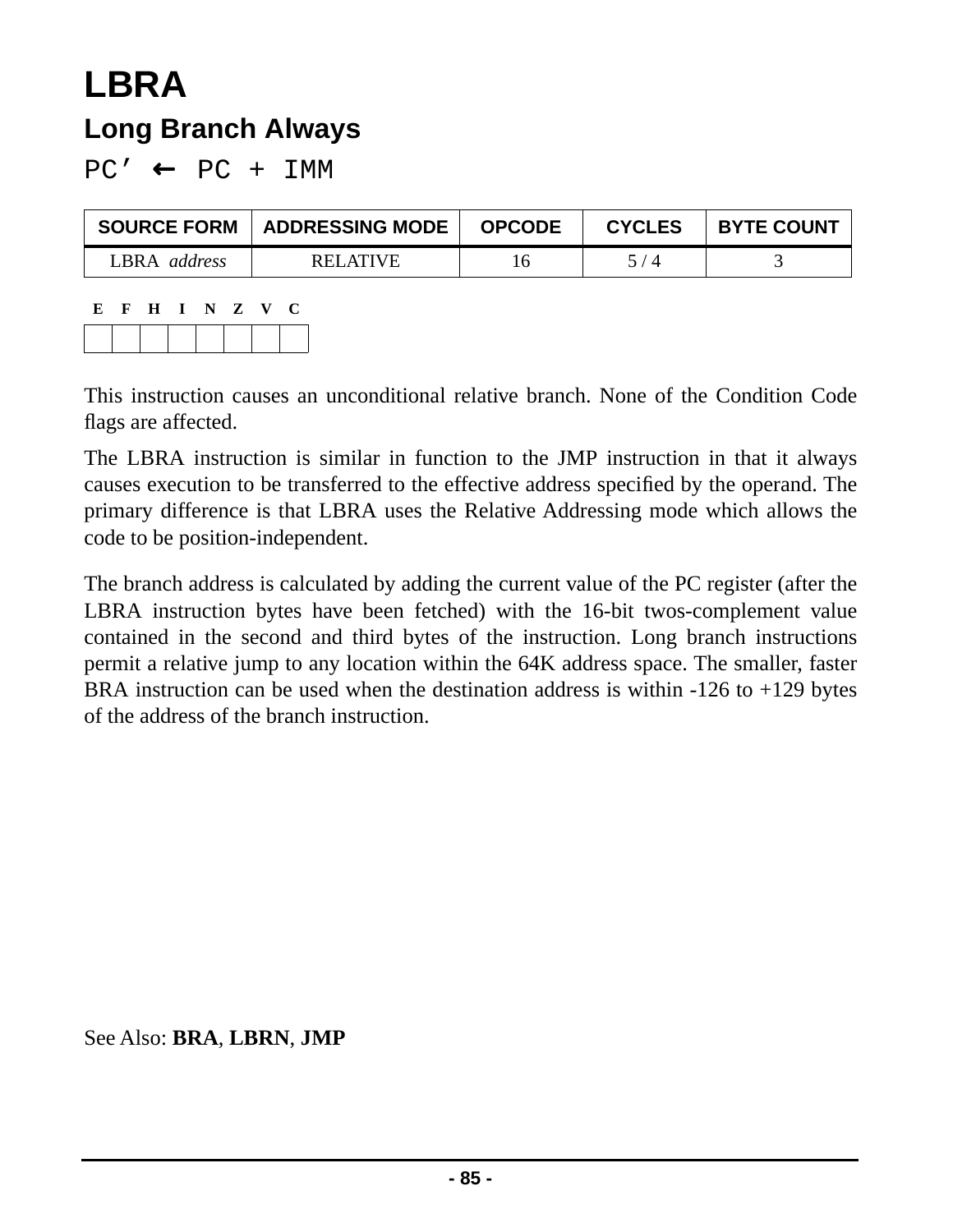## **LBRN Long Branch Never**

| <b>SOURCE FORM</b> | <b>ADDRESSING MODE</b> | <b>OPCODE</b> | <b>CYCLES</b> | <b>BYTE COUNT</b> |
|--------------------|------------------------|---------------|---------------|-------------------|
| LBRN address       | <b>RELATIVE</b>        | 1021          |               |                   |

**E F H I N Z V C**

This instruction is essentially a no-operation; that is, the CPU never branches but merely advances the Program Counter to the next instruction in sequence. None of the Condition Code flags are affected.

The LBRN instruction provides a 4-byte no-op that consumes 5 bus cycles, whereas NOP is a single-byte instruction that consumes either 1 or 2 bus cycles. In addition, there is the BRN instruction which provides a 2-byte no-op that consumes 3 bus cycles.

Since the branch is never taken, the third and fourth bytes of the instruction do not serve any purpose and may contain any value. These bytes could contain program code or data that is accessed by some other instruction(s).

See Also: **BRN**, **LBRA**, **NOP**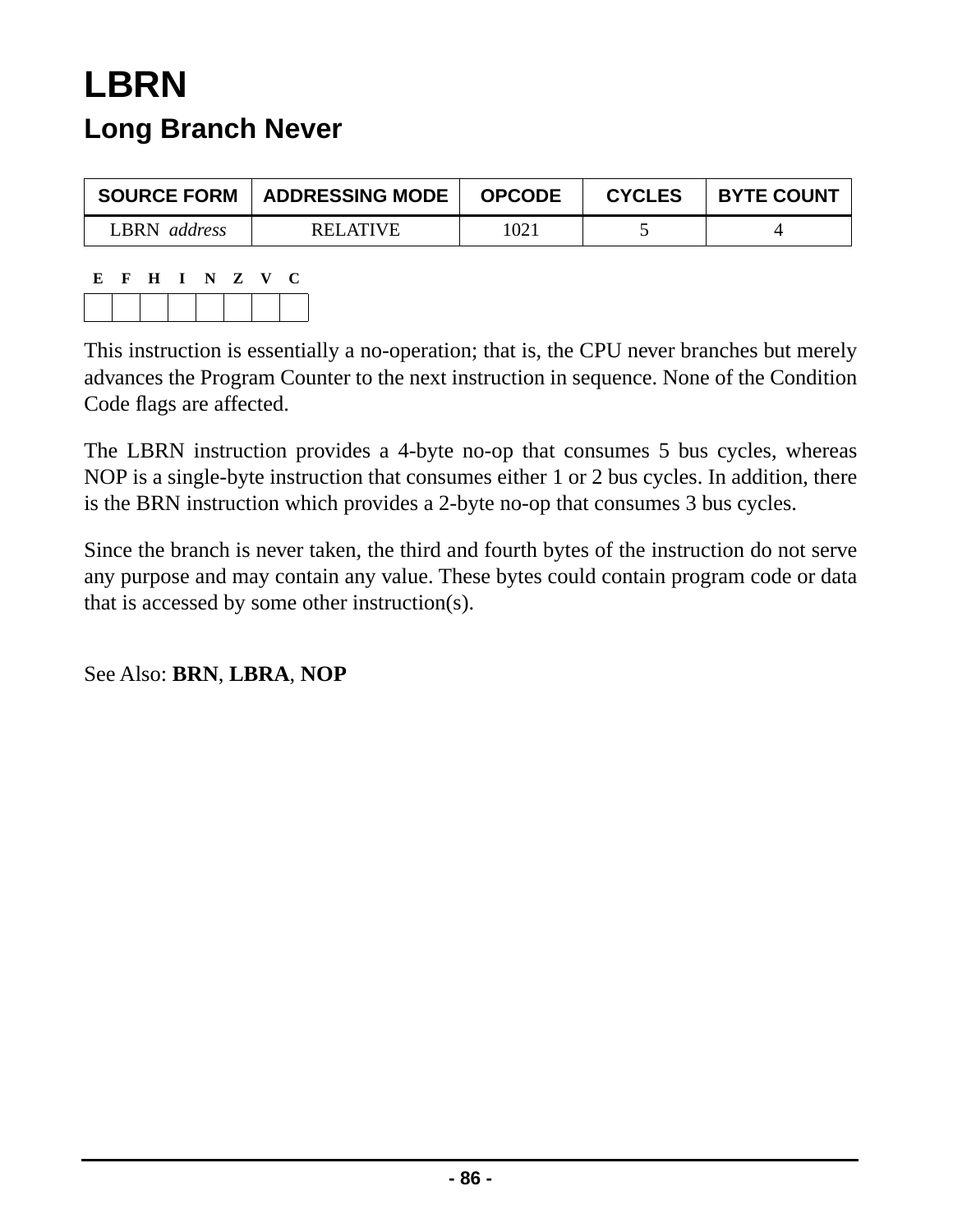## **LBSR Long Branch to Subroutine**

$$
S' \leftarrow S - 2
$$
  
(S:S+1)  $\leftarrow$  PC  
PC'  $\leftarrow$  PC + IMM

| <b>SOURCE FORM</b>  | <b>ADDRESSING MODE</b> | <b>OPCODE</b> | <b>CYCLES</b> | <b>BYTE COUNT</b> |
|---------------------|------------------------|---------------|---------------|-------------------|
| LBSR <i>address</i> | RELATIVE               |               | Q/7           |                   |

**E F H I N Z V C**

This instruction pushes the value of the PC register (after the LBSR instruction bytes have been fetched) onto the hardware stack and then performs an unconditional relative branch. None of the Condition Code flags are affected.

By pushing the PC value onto the stack, the called subroutine can "return" to this address after it has completed.

The LBSR instruction is similar in function to the JSR instruction. The primary difference is that LBSR uses the Relative Addressing mode which allows the code to be position-independent.

The branch address is calculated by adding the current value of the PC register (after the LBSR instruction bytes have been fetched) with the 16-bit twos-complement value contained in the second and third bytes of the instruction. Long branch instructions permit a relative jump to any location within the 64K address space. The smaller, faster BSR instruction can be used instead when the destination address is within  $-126$  to  $+129$ bytes of the address of the branch instruction.

See Also: **BSR**, **JSR**, **PULS**, **RTS**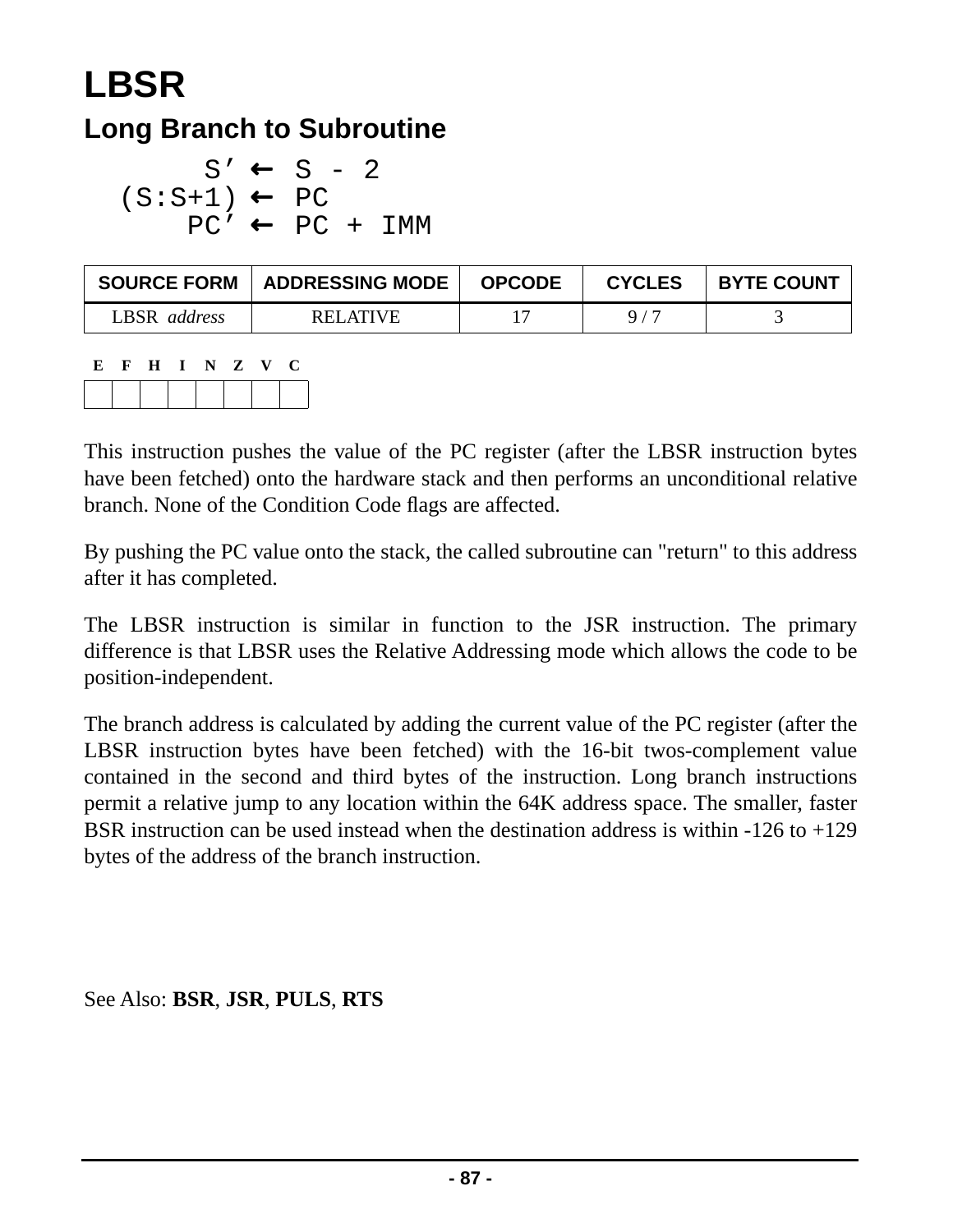# **LBVC**

#### **Long Branch If Overflow Clear**

IF  $CC.V = 0$  then  $PC' \leftarrow PC + IMM$ 

| <b>SOURCE FORM</b> | <b>ADDRESSING MODE</b> | <b>OPCODE</b> | <b>CYCLES</b> | <b>BYTE COUNT</b> |
|--------------------|------------------------|---------------|---------------|-------------------|
| LBVC address       | RELATIVE               | 1028          | $5(6)$ *      |                   |

\*The 6809 requires 6 cycles only if the branch is taken.

| E. | $\mathbf{F}$ | H | $\mathbf{I}$ | NZ | $\mathbf{V}$ | C. |
|----|--------------|---|--------------|----|--------------|----|
|    |              |   |              |    |              |    |

This instruction tests the Overflow (V) flag in the CC register and, if it is clear (0), causes a relative branch. If the V flag is set, the CPU continues executing the next instruction in sequence. None of the Condition Code flags are affected by this instruction.

When used following an operation on signed (twos-complement) binary values, the LBVC instruction will branch if there was no overflow.

The branch address is calculated by adding the current value of the PC register (after the LBVC instruction bytes have been fetched) with the 16-bit twos-complement value contained in the third and fourth bytes of the instruction. Long branch instructions permit a relative jump to any location within the 64K address space. The smaller, faster BVC instruction can be used instead when the destination address is within  $-126$  to  $+129$  bytes of the address of the branch instruction.

See Also: **BVC**, **LBVS**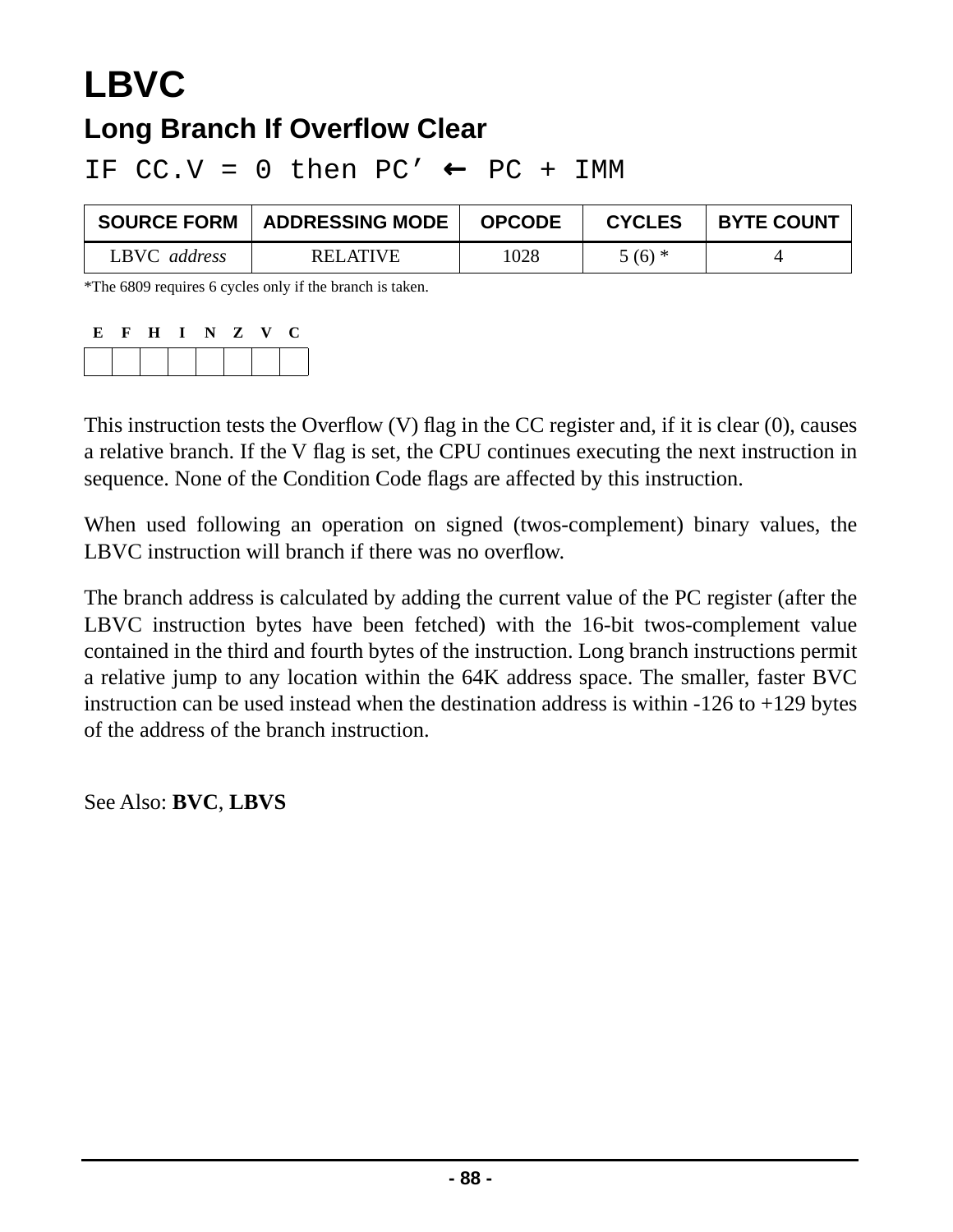## **LBVS Long Branch If Overflow Set**

IF  $CC.V \neq 0$  then  $PC' \leftarrow PC + IMM$ 

| <b>SOURCE FORM</b> | ADDRESSING MODE | <b>OPCODE</b> | <b>CYCLES</b> | <b>BYTE COUNT</b> |
|--------------------|-----------------|---------------|---------------|-------------------|
| LBVS address       | <b>RELATIVE</b> | 1029          | $5(6)$ *      |                   |

\*The 6809 requires 6 cycles only if the branch is taken.

| E. | $\mathbf{F}$ | H | $\mathbf{I}$ | NZ | $\mathbf{V}$ | C. |
|----|--------------|---|--------------|----|--------------|----|
|    |              |   |              |    |              |    |

This instruction tests the Overflow (V) flag in the CC register and, if it is set (1), causes a relative branch. If the V flag is clear, the CPU continues executing the next instruction in sequence. None of the Condition Code flags are affected by this instruction.

When used following an operation on signed (twos-complement) binary values, the LBVS instruction will branch if an overflow occurred.

The branch address is calculated by adding the current value of the PC register (after the LBVS instruction bytes have been fetched) with the 16-bit twos-complement value contained in the third and fourth bytes of the instruction. Long branch instructions permit a relative jump to any location within the 64K address space. The smaller, faster BVS instruction can be used instead when the destination address is within  $-126$  to  $+129$  bytes of the address of the branch instruction.

See Also: **BVS**, **LBVC**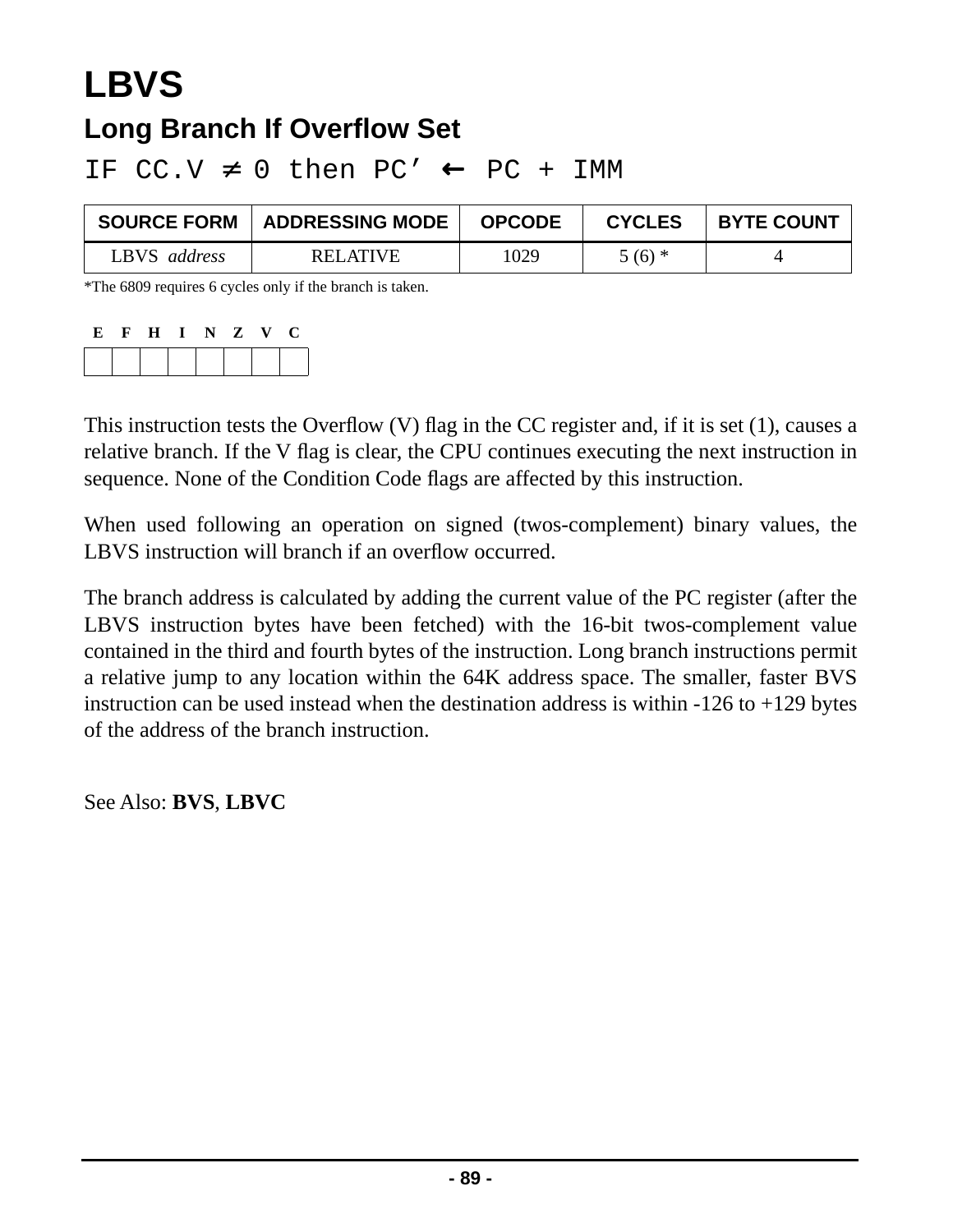## **LD (8 Bit) Load Data into 8-Bit Accumulator**

 $r' \leftarrow \text{IMM8} | (M)$ 

| <b>SOURCE</b> | <b>IMMEDIATE</b> |            |        |      | <b>DIRECT</b>         |              | <b>INDEXED</b> |                       |      | <b>EXTENDED</b> |                       |                   |
|---------------|------------------|------------|--------|------|-----------------------|--------------|----------------|-----------------------|------|-----------------|-----------------------|-------------------|
| <b>FORMS</b>  | ΟP               | $\tilde{}$ | #      | ΟP   | $\tilde{}$            | #            | ΟP             | $\tilde{\phantom{a}}$ | #    | ΟP              | $\tilde{\phantom{a}}$ | #                 |
| LDA           | 86               | ∍          | ◠<br>∽ | 96   | 3<br>4/               | ↑            | A6             | $4+$                  | $2+$ | <b>B6</b>       | 5 /<br>$\overline{4}$ | ⌒                 |
| <b>LDB</b>    | C <sub>6</sub>   | $\gamma$   | ⌒<br>∠ | D6   | 3<br>4,               | ⌒            | E6             | $4+$                  |      | F <sub>6</sub>  | 5 <sub>1</sub>        | $\mathbf{\Omega}$ |
| <b>LDE</b>    | 186              | 3          | ⌒      | 1196 | 5 /<br>$\overline{4}$ | 3            | 11A6           | $5+$                  |      | 1 <sub>B6</sub> | 6/5                   | 4                 |
| LDF           | 11C <sub>6</sub> | 3          | ⌒      | 1D6  | $\overline{4}$<br>5 / | $\mathbf{R}$ | E <sub>6</sub> | $5+$                  |      | 1F <sub>6</sub> | 6/5                   | 4                 |

LDE and LDF are available on 6309 only.

| . н. | $\bf H$ |  | I N Z V | U |
|------|---------|--|---------|---|
|      |         |  | $1110$  |   |

These instructions load either an 8-bit immediate value or the contents of a memory byte into one of the 8-bit accumulators (A,B,E,F). The Condition Codes are affected as follows.

- **N** The Negative flag is set equal to the new value of bit 7 of the accumulator.
- **Z** The Zero flag is set if the new accumulator value is zero; cleared otherwise.
- **V** The Overflow flag is always cleared.
- **C** The Carry flag is not affected by these instructions.

See Also: **LD** (16-bit), **LDQ**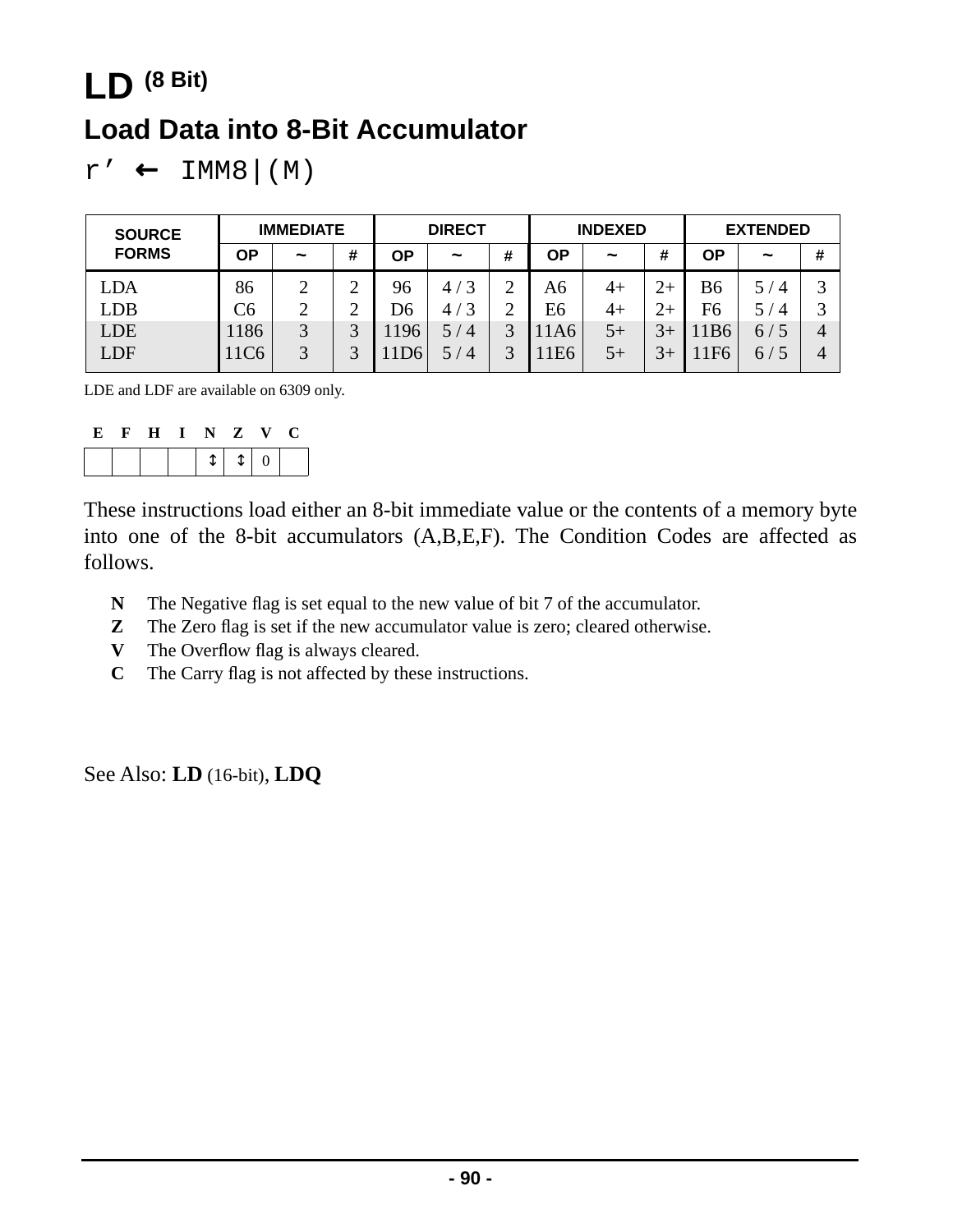## **LD (16 Bit)**

#### **Load Data into 16-Bit Register**

 $r' \leftarrow \text{IMM16} | (M:M+1)$ 

| <b>SOURCE</b> | <b>IMMEDIATE</b> |            |   | <b>DIRECT</b>    |                       | <b>INDEXED</b> |      |            | <b>EXTENDED</b> |      |            |                   |
|---------------|------------------|------------|---|------------------|-----------------------|----------------|------|------------|-----------------|------|------------|-------------------|
| <b>FORMS</b>  | ΟP               | $\tilde{}$ | # | ΟP               | $\tilde{}$            | #              | ΟP   | $\tilde{}$ | #               | ΟP   | $\tilde{}$ | #                 |
| LDD           | CC               | 3          | 2 | DC               | $\overline{4}$        | ⌒              | EC   | $5+$       | $2+$            | FC   | 6/5        | $\mathbf{\Omega}$ |
| <b>LDS</b>    | 10CE             | 4          | 4 | 10 <sub>DE</sub> | ′ 5<br>6/             | 3              | 10EE | $6+$       | 3+              | 10FE | -6         | 4                 |
| LDU           | CЕ               | 3          |   | DE               | $\overline{4}$<br>5,  | ◠              | EE   | $5+$       | $2+$            | FE   | 6/5        |                   |
| <b>LDW</b>    | 1086             | 4          | 4 | 1096             | 6/5                   | 3              | 10A6 | $6+$       | 3+              | 10B6 | 7/6        | 4                 |
| <b>LDX</b>    | 8E               | 3          | 3 | 9E               | 5 /<br>$\overline{4}$ | $\bigcap$      | AE   | $5+$       | $2+$            | BE   | 6/5        | 2                 |
| LDY           | 108E             | 4          | 4 | 109E             | ′ 5<br>6/             | 3              | 10AE | $6+$       | 3+              | 10BE | /6         | 4                 |

LDW is available on 6309 only.

| E | $\mathbf{F}$ |  | H I N Z V |        | C |
|---|--------------|--|-----------|--------|---|
|   |              |  |           | $1110$ |   |

These instructions load either a 16-bit immediate value or the contents from a pair of memory bytes (in big-endian order) into one of the 16-bit accumulators (D,W) or one of the 16-bit Index registers (X,Y,U,S). The Condition Codes are affected as follows.

- **N** The Negative flag is set equal to the new value of bit 15 of the register.
- **Z** The Zero flag is set if the new register value is zero; cleared otherwise.
- **V** The Overflow flag is always cleared.
- **C** The Carry flag is not affected by these instructions.

See Also: **LD** (8-bit), **LDQ**, **LEA**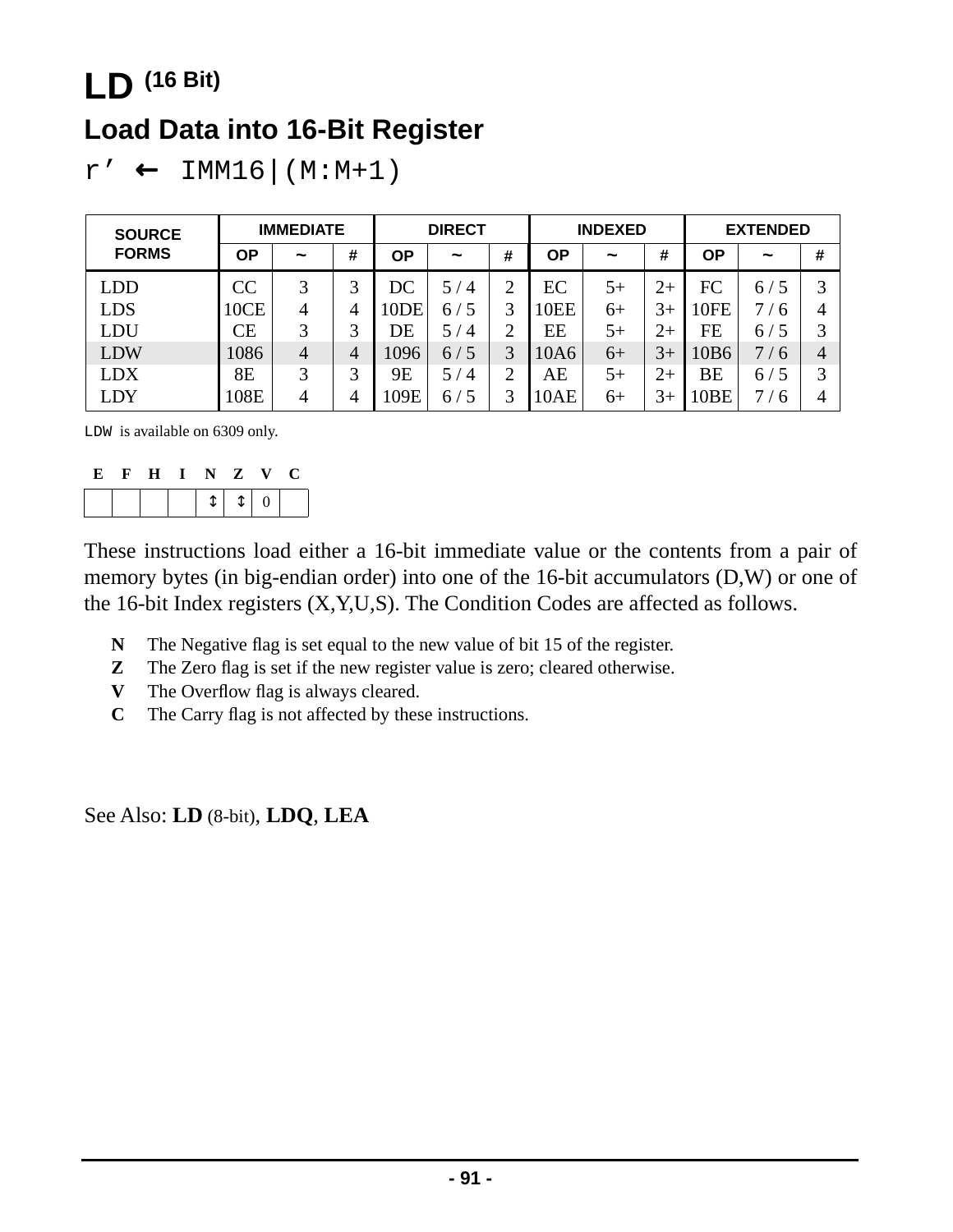## **LDBT Load Memory Bit into Register Bit**

r.dstBit' ← (DPM).srcBit

| <b>SOURCE FORM</b>      | ADDRESSING MODE   OPCODE   CYCLES   BYTE COUNT |      |     |  |
|-------------------------|------------------------------------------------|------|-----|--|
| LDBT $r,sBit,dBit,addr$ | DIRECT                                         | 1136 | 7/6 |  |

The LDBT instruction loads the value of a specified bit in memory into a specified bit of either the A, B or CC registers. None of the Condition Code flags are affected by the operation unless CC is specified as the register, in which case only the destination bit will be affected. The usefulness of the LDBT instruction is limited by the fact that only Direct Addressing is permitted.



The figure above shows an example of the LDBT instruction where bit 1 of Accumulator A is Loaded with bit 5 of the byte in memory at address  $$0040$  (DP = 0).

The assembler syntax for this instruction can be confusing due to the ordering of the operands: *destination register*, *source bit*, *destination bit*, *source address*.

The object code format for the LDBT instruction is:



See Also: **BAND**, **BEOR**, **BIAND**, **BIEOR**, **BIOR**, **BOR**, **STBT**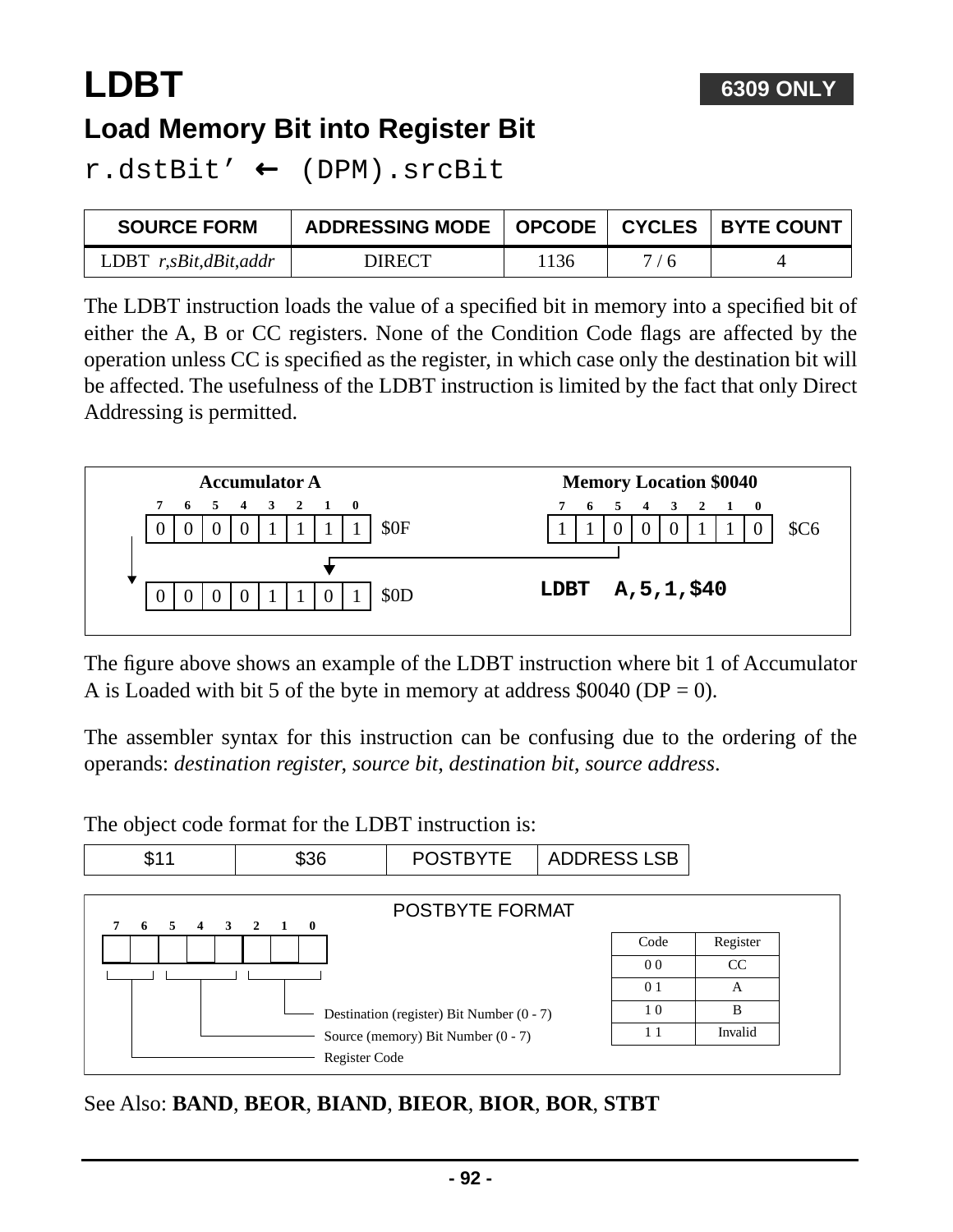# **LDMD**

#### **Load an Immediate Value into the MD Register**

 $MD.NM' \leftarrow IMM.0$ MD.FM' ← IMM.1

| <b>SOURCE FORM</b> | <b>ADDRESSING MODE</b> | <b>OPCODE</b> | <b>CYCLES</b> | <b>BYTE COUNT</b> |
|--------------------|------------------------|---------------|---------------|-------------------|
| LDMD #i8           | <b>IMMEDIATE</b>       | 13D           |               |                   |

| E | $\mathbf{F}$ | H I N Z V |  |  | - 0 |
|---|--------------|-----------|--|--|-----|
|   |              |           |  |  |     |

This instruction loads the two least-significant bits of the MD register (the *Native Mode* and *FIRQ Mode* control bits) with the two least-significant bits of the immediate operand. None of the Condition Code flags are affected.

The LDMD instruction provides the method by which the 6309 execution mode can be changed. Upon RESET, both the NM and FM mode bits are cleared. The execution mode may then be changed at any time by executing an LDMD instruction. See [page 144](#page-143-0) for more information about the 6309 execution modes.

Care should be taken when changing the value of the NM bit inside of an interrupt service routine because doing so can affect the behavior of an RTI instruction.

Bits 2 through 7 of the MD register are not affected by this instruction, so it cannot be used to alter the /0 and IL status bits.

The figure below shows the layout of the MD register:

| $\sqrt{0}$ | IΠ. |  |  | FM NM |
|------------|-----|--|--|-------|

See Also: **BITMD**, **RTI**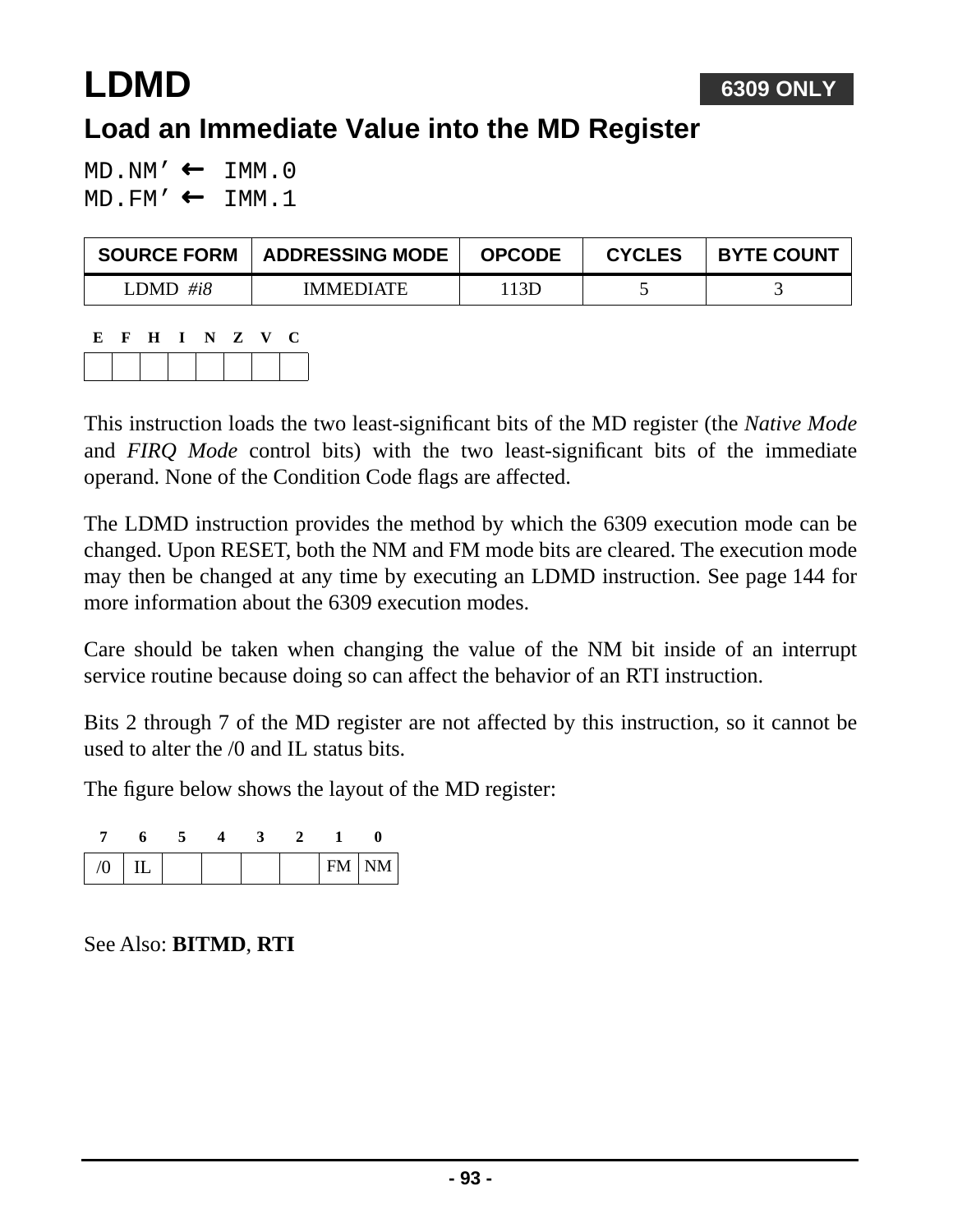

## **LDQ Load 32-bit Data into Accumulator Q**

 $Q' \leftarrow \text{IMM32} | (M:M+3)$ 

| <b>SOURCE</b><br><b>FORMS</b> | <b>IMMEDIATE</b> |                       | <b>DIRECT</b> |                  | <b>INDEXED</b>        |   |      | <b>EXTENDED</b> |                |      |                       |   |
|-------------------------------|------------------|-----------------------|---------------|------------------|-----------------------|---|------|-----------------|----------------|------|-----------------------|---|
|                               | ΟP               | $\tilde{\phantom{a}}$ | #             | ΟP               | $\tilde{\phantom{a}}$ | # | ΟP   | $\tilde{}$      | ш              | ΟP   | $\tilde{\phantom{a}}$ | # |
| LDC                           | CD               | ັ                     | ັ             | 10D <sub>C</sub> | $\mathbf{r}$<br>8/    |   | 10EC | $8+$            | 2 <sub>1</sub> | 10FC | 8<br>Q                |   |

### **E F H I N Z V C**

|--|

This instruction loads either a 32-bit immediate value or the contents of a quad-byte value from memory (in big-endian order) into the Q accumulator. The Condition Codes are affected as follows.

- **N** The Negative flag is set equal to the new value of bit 31 of Accumulator Q.
- **Z** The Zero flag is set if the new value of Accumulator Q is zero; cleared otherwise.
- **V** The Overflow flag is always cleared.
- **C** The Carry flag is not affected by this instruction.

See Also: **LD** (8-bit), **LD** (16-bit)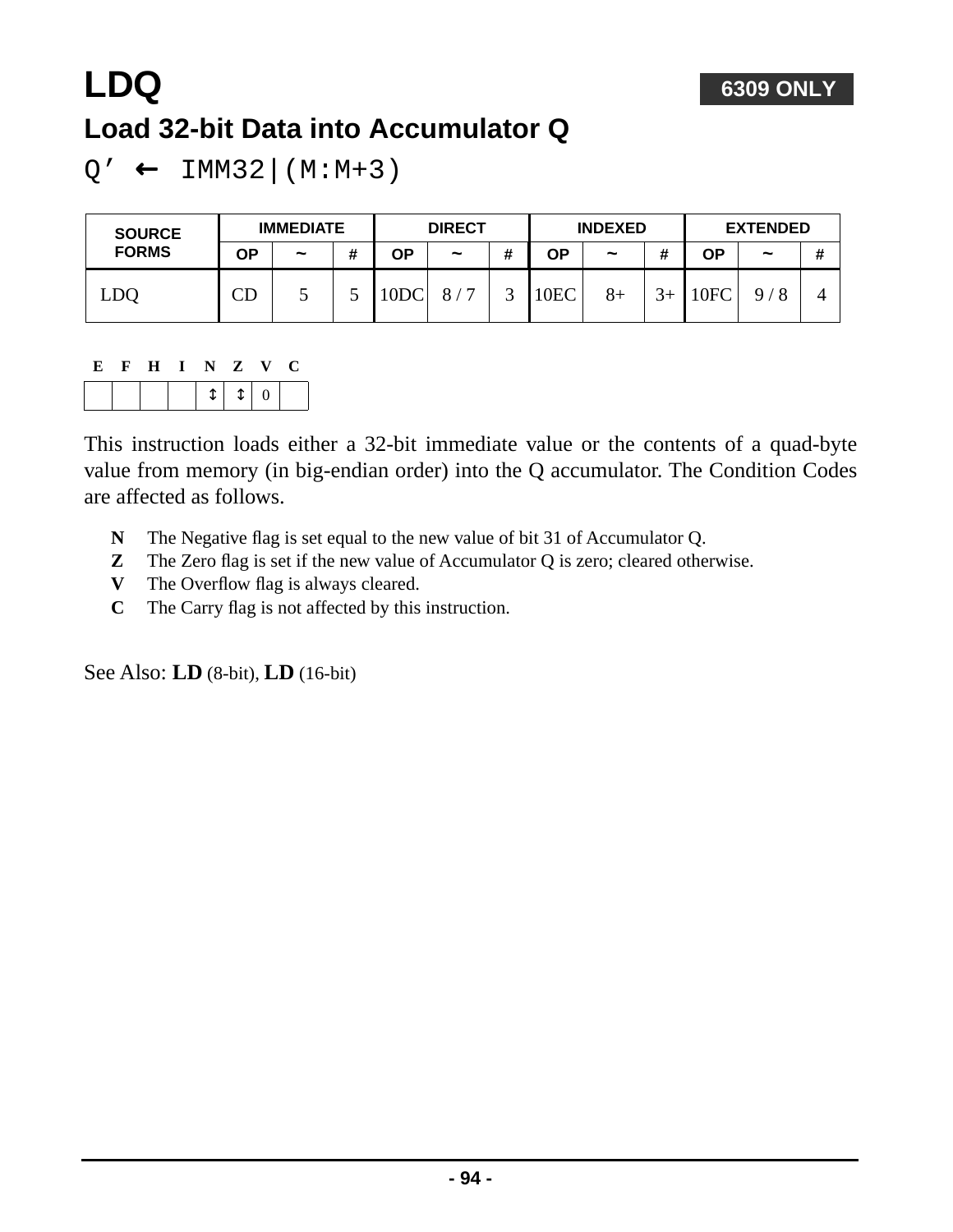## **LEA Load Effective Address**

r' ← EA

| <b>SOURCE FORM</b> | <b>ADDRESSING MODE</b> | <b>OPCODE</b> | <b>CYCLES</b> | <b>BYTE COUNT</b> |
|--------------------|------------------------|---------------|---------------|-------------------|
| <b>LEAS</b>        | <b>INDEXED</b>         | 32            | 44            |                   |
| <b>LEAU</b>        | <b>INDEXED</b>         | 33            | 4+            |                   |
| <b>LEAX</b>        | <b>INDEXED</b>         | 30            | 4+            |                   |
| <b>LEAY</b>        | <b>INDEXED</b>         | 31            | 44            |                   |

**E F H I N Z V C**



\* The Z flag is updated by LEAX and LEAY only.

These instructions compute the effective address from an Indexed Addressing Mode operand and place that address into one of the Stack Pointers (S or U) or one of the Index Registers (X or Y).

The LEAS and LEAU instructions do not affect any of the Condition Code flags. The LEAX and LEAY instructions set the Z flag when the effective address is 0 and clear it otherwise. This permits X and Y to be used as 16-bit loop counters as well as providing compatibility with the INX and DEX instructions of the 6800 microprocessor.

LEA instructions differ from LD instructions in that the value loaded into the register is the address specified by the operand rather than the data pointed to by the address. LEA instructions might be used when you need to pass a parameter by-reference as opposed to by-value.

The LEA instructions can be quite versatile. For example, adding the contents of Accumulator B to Index Register Y and depositing the result in the User Stack pointer (U) can be accomplished with the single instruction:

LEAU B,Y

**NOTE:** The effective address of an auto-increment operand is the value prior to incrementing. Therefore, an instruction such as  $LEAX$ ,  $X+$  will leave X unmodified. To achieve the expected results, you can use  $LEAX \, 1$ , X instead.

See Also: **ADDR**, **LD** (16-bit), **SUBR**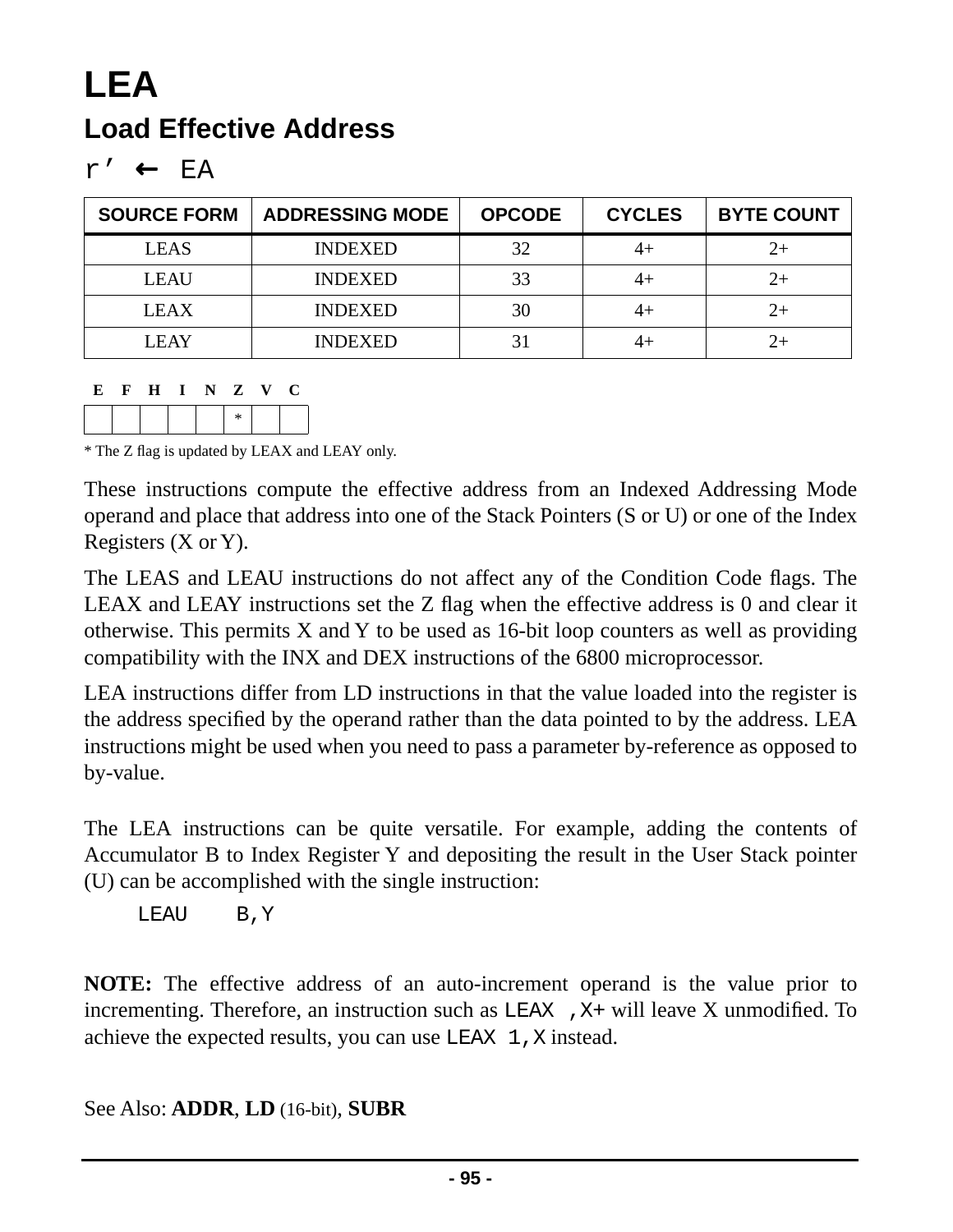## **LSL (8 Bit)**

#### **Logical Shift Left of 8-Bit Accumulator or Memory Byte**



| <b>SOURCE</b> | <b>INHERENT</b> |                       | <b>DIRECT</b> |    | <b>INDEXED</b> |   |    | <b>EXTENDED</b> |  |    |                       |   |
|---------------|-----------------|-----------------------|---------------|----|----------------|---|----|-----------------|--|----|-----------------------|---|
| <b>FORMS</b>  | OΡ              | $\tilde{\phantom{a}}$ | #             | OΡ | $\tilde{}$     | # | ΟP | $\tilde{}$      |  | ΟP | $\tilde{\phantom{a}}$ | # |
| <b>LSLA</b>   | 48              | $\gamma$              |               |    |                |   |    |                 |  |    |                       |   |
| <b>LSLB</b>   | 58              | ⌒                     |               |    |                |   |    |                 |  |    |                       |   |
| LSL           |                 |                       |               | 08 | 6 /            |   | 68 | $6+$            |  | 78 | −                     | ⌒ |

| E | - H |  | I N Z V | - 0                                                                                    |
|---|-----|--|---------|----------------------------------------------------------------------------------------|
|   |     |  |         | $\downarrow \uparrow \downarrow \uparrow \uparrow \uparrow \uparrow \uparrow \uparrow$ |

These instructions shift the contents of the A or B accumulator or a specified byte in memory to the left by one bit, clearing bit 0. Bit 7 is shifted into the Carry flag of the Condition Codes register.

- **H** The affect on the Half-Carry flag is undefined for these instructions.
- **N** The Negative flag is set equal to the new value of bit 7; previously bit 6.
- **Z** The Zero flag is set if the new 8-bit value is zero; cleared otherwise.
- **V** The Overflow flag is set to the Exclusive-OR of the original values of bits 6 and 7.
- **C** The Carry flag receives the value shifted out of bit 7.

The LSL instruction can be used for simple multiplication (a single left-shift multiplies the value by 2). Other uses include conversion of data from serial to parallel and viseversa.

The 6309 does not provide variants of LSL to operate on the E and F accumulators. You can however achieve the same functionality using the ADDR instruction. The instructions ADDR E,E and ADDR F,F will perform the same left-shift operation on the E and F accumulators respectively.

The ASL and LSL mnemonics are duplicates. Both produce the same object code.

See Also: **LSLD**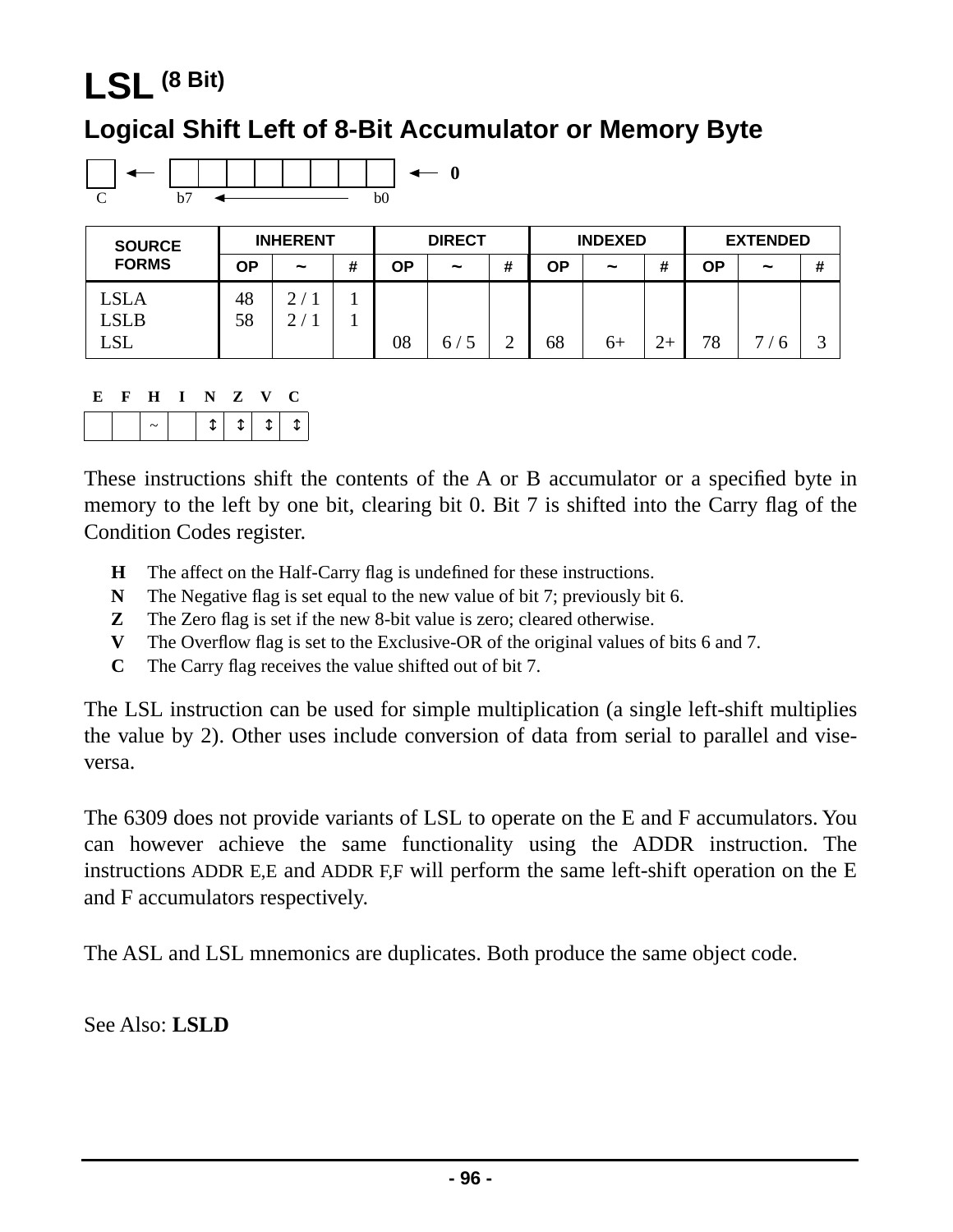#### **6309 ONLY**

## **LSLD Logical Shift Left of Accumulator D**



| <b>SOURCE FORM</b> | <b>ADDRESSING MODE</b> | <b>OPCODE</b> | <b>CYCLES</b> | <b>BYTE COUNT</b> |
|--------------------|------------------------|---------------|---------------|-------------------|
| LSLE               | <b>INHERENT</b>        | 1048          |               | -                 |

| E. | ਾ ਸ | $\blacksquare$ | N | Z V | U.        |  |
|----|-----|----------------|---|-----|-----------|--|
|    |     |                |   |     | $1111111$ |  |

This instruction shifts the contents of Accumulator D to the left by one bit, clearing bit 0. Bit 15 is shifted into the Carry flag of the Condition Codes register.

- **N** The Negative flag is set equal to the new value of bit 15; previously bit 14.
- **Z** The Zero flag is set if the new 16-bit value is zero; cleared otherwise.
- **V** The Overflow flag is set to the Exclusive-OR of the original values of bits 14 and 15.
- **C** The Carry flag receives the value shifted out of bit 15.

The LSL instruction can be used for simple multiplication (a single left-shift multiplies the value by 2). Other uses include conversion of data from serial to parallel and viseversa.

The D accumulator is the only 16-bit register for which an LSL instruction has been provided. You can however achieve the same functionality for other 16-bit registers using the ADDR instruction. For example, ADDR W,W will perform the same left-shift operation on the W accumulator.

A left-shift of the 32-bit Q accumulator can be achieved as follows:

| ADDR | W.W |  | ; Shift Low-word, Hi-bit into Carry |  |  |
|------|-----|--|-------------------------------------|--|--|
| ROLD |     |  | ; Shift Hi-word, Carry into Low-bit |  |  |

The ASLD and LSLD mnemonics are duplicates. Both produce the same object code.

See Also: **LSL** (8-bit), **ROL** (16-bit)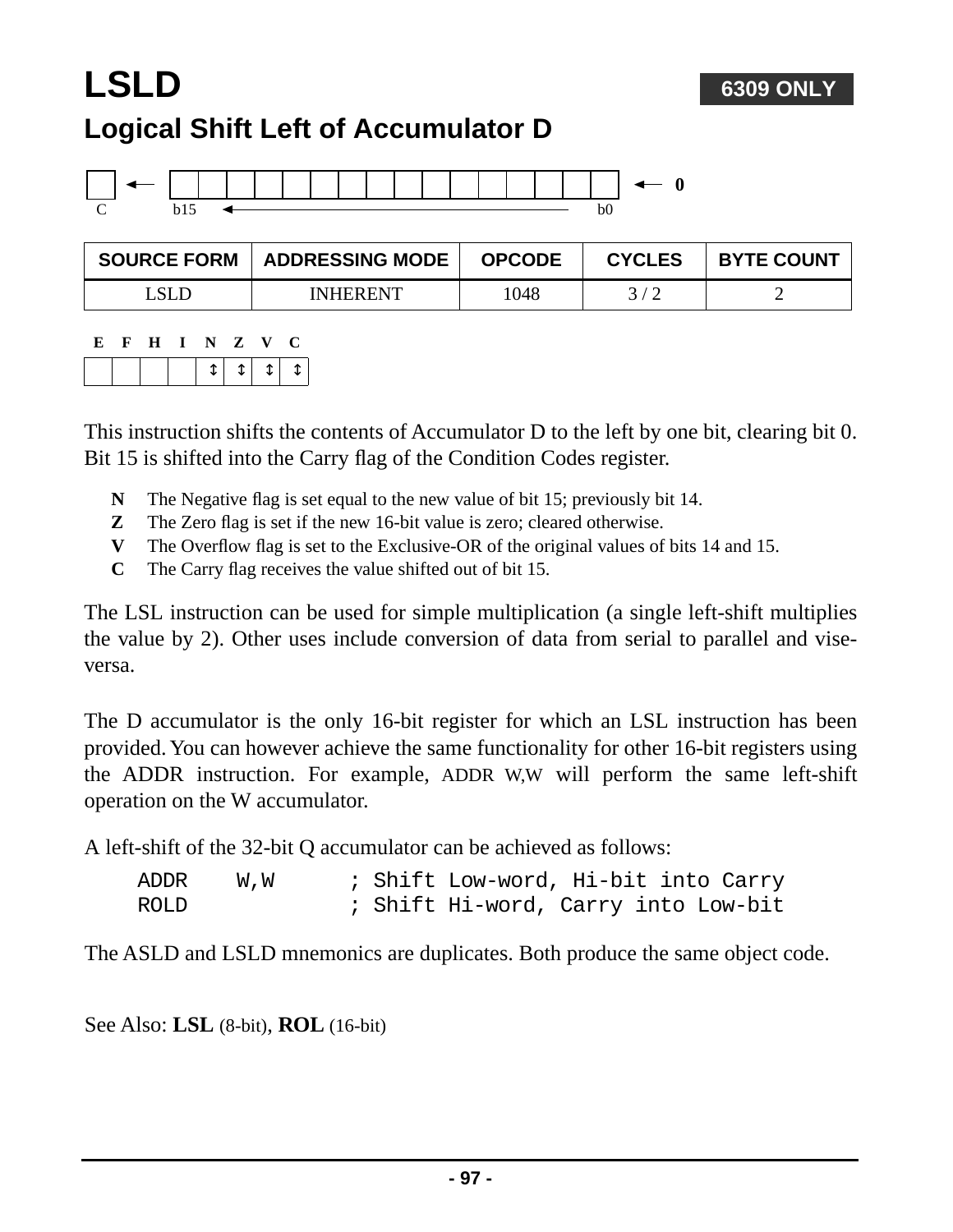## **LSR (8 Bit)**

#### **Logical Shift Right of 8-Bit Accumulator or Memory Byte**



| <b>SOURCE</b> |    | <b>INHERENT</b> |   | <b>DIRECT</b> |            |   | <b>INDEXED</b> |                       |              | <b>EXTENDED</b> |                       |   |
|---------------|----|-----------------|---|---------------|------------|---|----------------|-----------------------|--------------|-----------------|-----------------------|---|
| <b>FORMS</b>  | ΟP | $\tilde{}$      | # | ΟP            | $\tilde{}$ | # | ΟP             | $\tilde{\phantom{a}}$ | π            | ΟP              | $\tilde{\phantom{a}}$ | # |
| <b>LSRA</b>   | 44 | ◠               |   |               |            |   |                |                       |              |                 |                       |   |
| <b>LSRB</b>   | 54 |                 |   |               |            |   |                |                       |              |                 |                       |   |
| LSR           |    |                 |   | 04            | b,         |   | 64             | $6+$                  | $\gamma_{+}$ | 74              | ┍                     | ⌒ |

| E. | $\bf H$ | INZV     |   | 1 J . |  |
|----|---------|----------|---|-------|--|
|    |         | $\Omega$ | T |       |  |

These instructions logically shift the contents of the A or B accumulator or a specified byte in memory to the right by one bit, clearing bit 7. Bit 0 is shifted into the Carry flag of the Condition Codes register.

- **N** The Negative flag is cleared by these instructions.
- **Z** The Zero flag is set if the new 8-bit value is zero; cleared otherwise.
- **V** The Overflow flag is not affected by these instructions.
- **C** The Carry flag receives the value shifted out of bit 0.

The LSR instruction can be used in simple division routines on unsigned values (a single right-shift divides the value by 2).

The 6309 does not provide variants of LSR to operate on the E and F accumulators.

See Also: **LSR** (16-bit)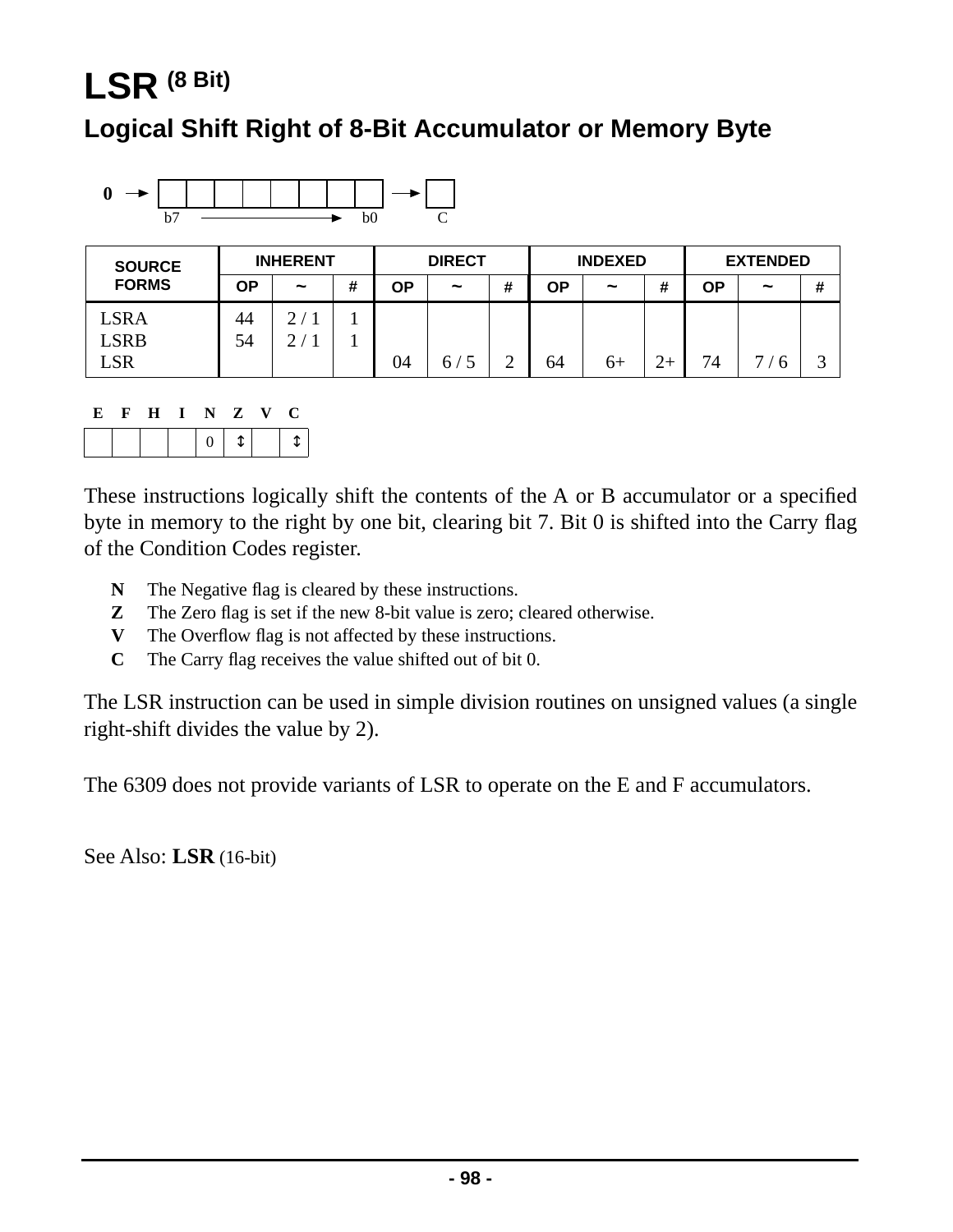## **LSR (16 Bit) Logical Shift Right of 16-Bit Accumulator**



| <b>SOURCE FORM</b> | <b>ADDRESSING MODE</b> | <b>OPCODE</b> | <b>CYCLES</b> | <b>BYTE COUNT</b> |
|--------------------|------------------------|---------------|---------------|-------------------|
| LSRD               | <b>INHERENT</b>        | 1044          | 3/2           |                   |
| L SRW              | <b>INHERENT</b>        | 1054          | 3/2           |                   |

**6309 ONLY**

| E | $\mathbf{F}$ | $\mathbf{H}$ | I N Z V |  | - 0 |
|---|--------------|--------------|---------|--|-----|
|   |              |              | 0       |  |     |

This instruction shifts the contents of Accumulator D to the right by one bit. Bit 0 is shifted into the Carry flag of the Condition Codes register. The value of bit 15 is not changed.

- **N** The Negative flag is cleared by these instructions.
- **Z** The Zero flag is set if the new 16-bit value is zero; cleared otherwise.
- **V** The Overflow flag is not affected by this instruction.
- **C** The Carry flag receives the value shifted out of bit 0.

These instructions can be used in simple division routines on unsigned values (a single right-shift divides the value by 2).

A logical right-shift of the 32-bit Q accumulator can be achieved as follows:

| LSRD |  | ; Shift Hi-word, Low-bit into Carry |  |  |
|------|--|-------------------------------------|--|--|
| RORW |  | ; Shift Low-word, Carry into Hi-bit |  |  |

See Also: **LSR** (8-bit), **ROR** (16-bit)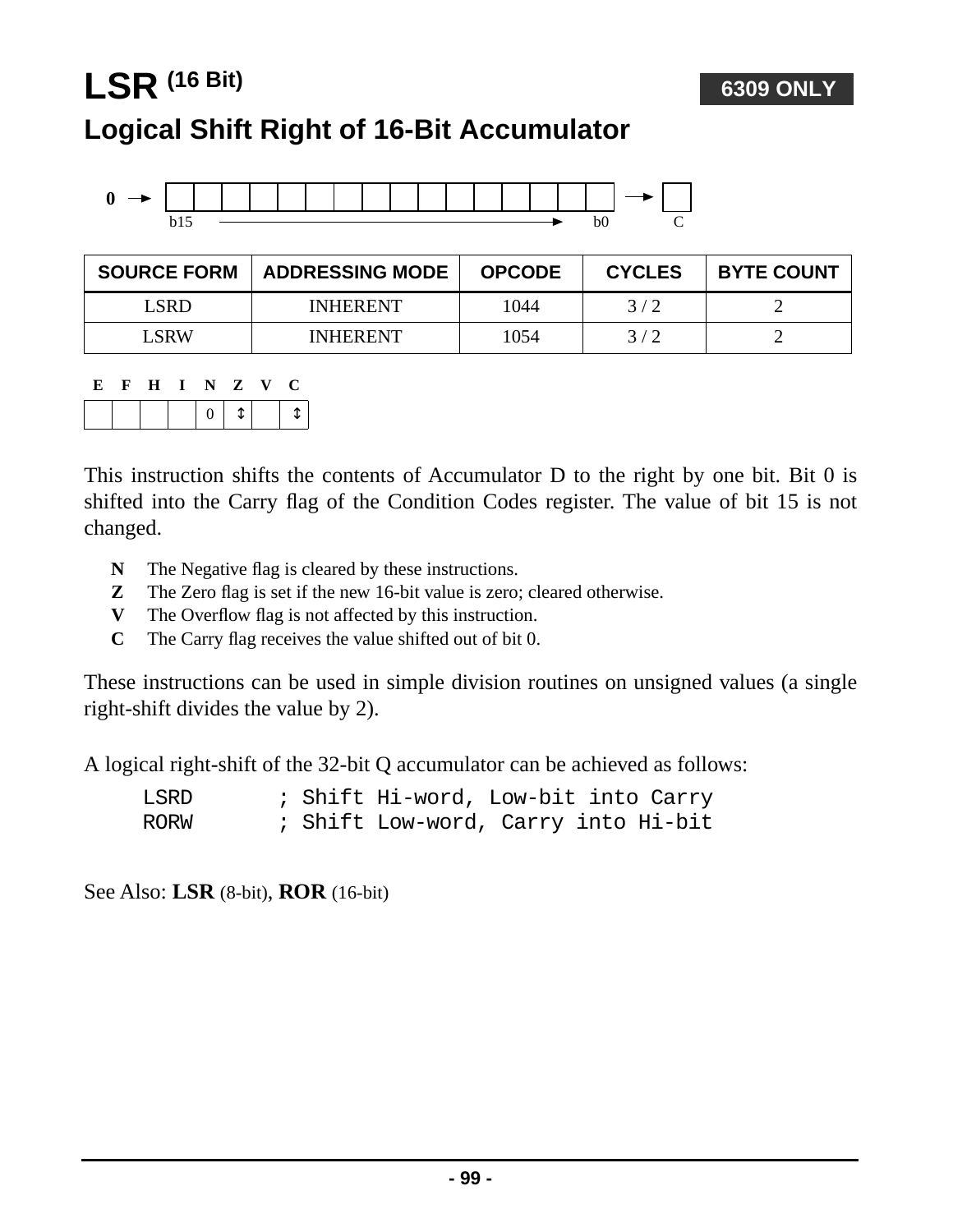# **MUL**

### **Unsigned Multiply of Accumulator A and Accumulator B**

 $ACCD' \leftarrow ACCA * ACCB$ 

| <b>SOURCE FORM</b> | <b>ADDRESSING MODE</b> | <b>OPCODE</b> | <b>CYCLES</b> | <b>BYTE COUNT</b> |
|--------------------|------------------------|---------------|---------------|-------------------|
| MUL                | <b>INHERENT</b>        | 3D            | 11 / 10       |                   |

| E | $\mathbf{F}$ | $\mathbf{H}$ | $I \tN Z$ |  | $\mathbf{V}$ | $\mathbf{C}$ |
|---|--------------|--------------|-----------|--|--------------|--------------|
|   |              |              |           |  |              |              |

This instruction multiplies the unsigned 8-bit value in Accumulator A by the unsigned 8 bit value in Accumulator B. The 16-bit unsigned product is placed into Accumulator D. Only two Condition Code flags are affected:

- **Z** The Zero flag is set if the 16-bit result is zero; cleared otherwise.
- **C** The Carry flag is set equal to the new value of bit 7 in Accumulator B.

The Carry flag is set equal to bit 7 of the least-significant byte so that rounding of the most-significant byte can be accomplished by executing:

ADCA #0

See Also: **ADCA**, **MULD**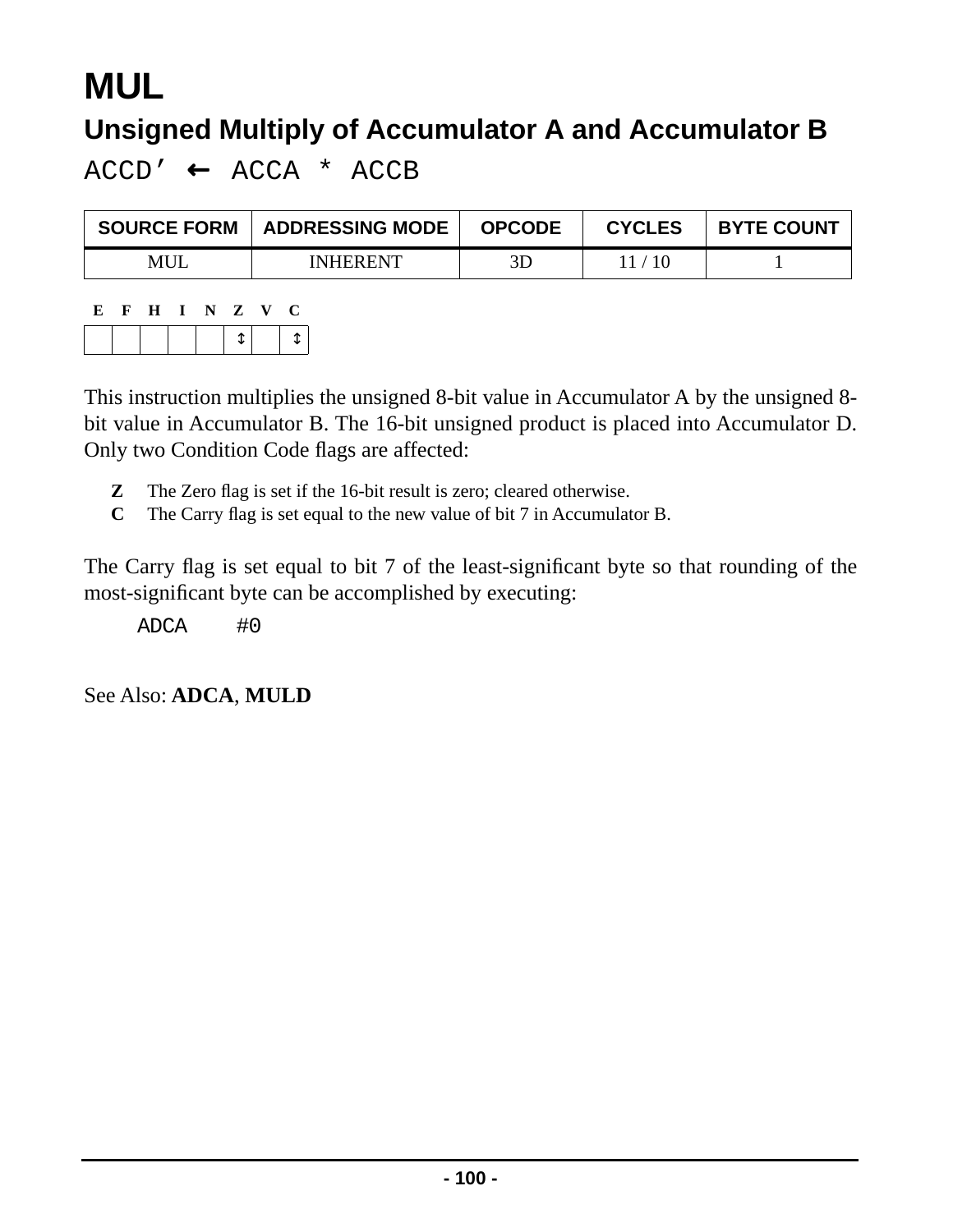# **MULD**

#### **Signed Multiply of Accumulator D and Memory Word**

 $ACCQ' \leftarrow ACCD \times IMM16|(M:M+1)$ 

| <b>SOURCE</b> | <b>IMMEDIATE</b> |                       |   | <b>DIRECT</b> |            |   | <b>INDEXED</b> |                       |      | <b>EXTENDED</b> |            |   |
|---------------|------------------|-----------------------|---|---------------|------------|---|----------------|-----------------------|------|-----------------|------------|---|
| <b>FORMS</b>  | ΟP               | $\tilde{\phantom{a}}$ | # | OΡ            | $\tilde{}$ | # | ΟP             | $\tilde{\phantom{a}}$ |      | ΟP              | $\tilde{}$ | # |
| <b>MULD</b>   | 18F              | 28                    |   | 19F           | 29<br>30/  |   | 11AF           | $30+$                 | $3+$ | 1BF             | 30<br>31   |   |

#### **E F H I N Z V C**  $\updownarrow$   $\downarrow$

This instruction multiplies the signed 16-bit value in Accumulator D by either a 16-bit immediate value or the contents of a double-byte value from memory. The signed 32-bit product is placed into Accumulator Q. Only two Condition Code flags are affected:

- **N** The Negative flag is set if the twos complement result is negative; cleared otherwise.
- **Z** The Zero flag is set if the 32-bit result is zero; cleared otherwise.

See Also: **MUL**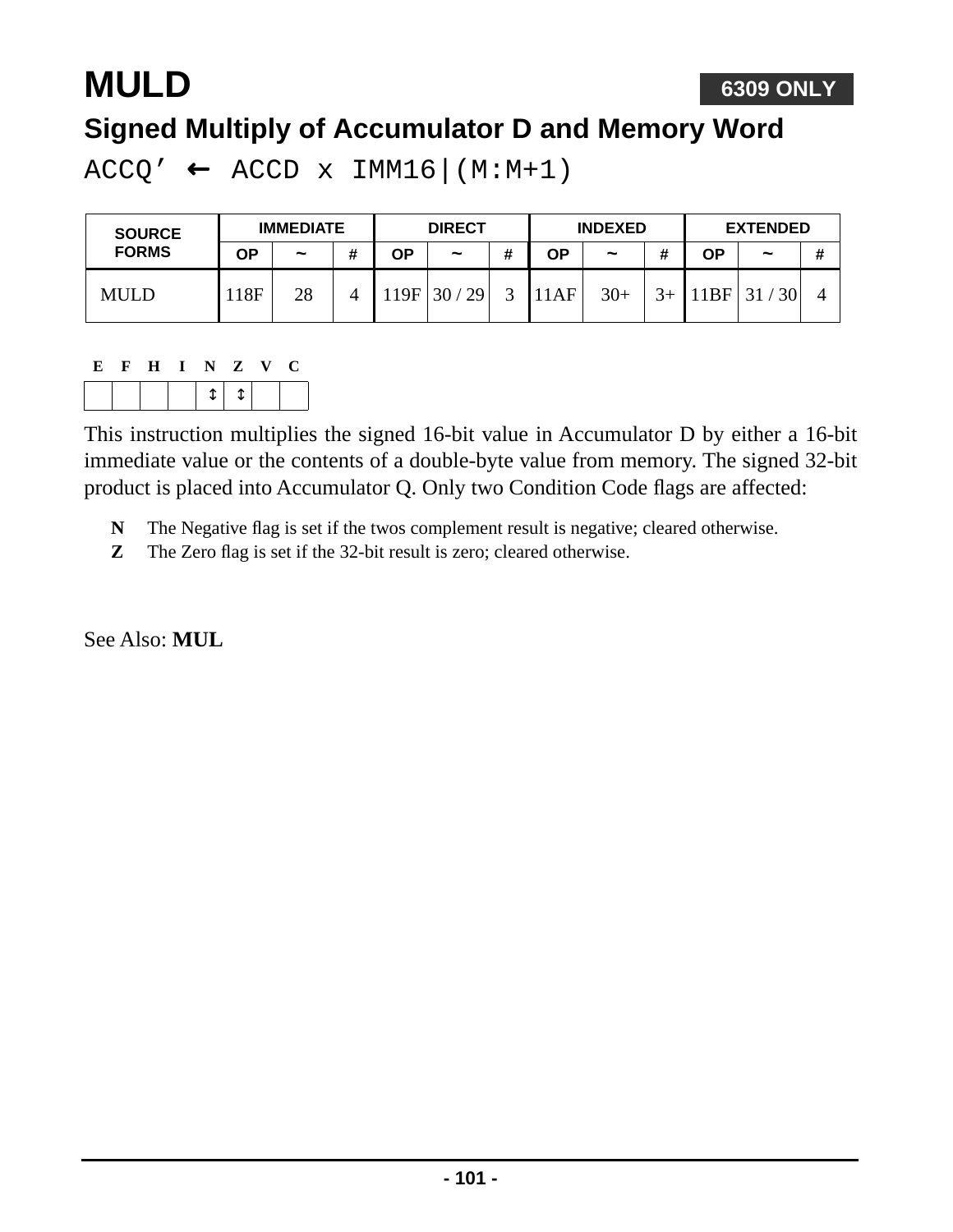## **NEG (accumulator)**

#### **Negation (Twos-Complement) of Accumulator**

 $r'$  ← 0 -  $r$ 

| <b>SOURCE FORM</b> | <b>ADDRESSING MODE</b> | <b>OPCODE</b> | <b>CYCLES</b> | <b>BYTE COUNT</b> |
|--------------------|------------------------|---------------|---------------|-------------------|
| <b>NEGA</b>        | <b>INHERENT</b>        | 40            | 2/1           |                   |
| <b>NEGB</b>        | <b>INHERENT</b>        | 50            | 2/1           |                   |
| <b>NEGD</b>        | <b>INHERENT</b>        | 1040          | 3/2           |                   |

NEGD is available on 6309 only.

| .Е. | $\mathbf{H}$ | - 11 | $\blacksquare$ | $\mathbf{Z}$ | $\mathbf{v}$            |  |
|-----|--------------|------|----------------|--------------|-------------------------|--|
|     |              |      |                |              | $\uparrow + \uparrow +$ |  |

Each of these instructions change the value of the specified accumulator to that of it's twos-complement; that is the value which when added to the original value produces a sum of zero. The Condition Code flags are also modified as follows:

- **N** The Negative flag is set equal to the new value of the accumulators high-order bit.
- **Z** The Zero flag is set if the new value of the accumulator is zero; cleared otherwise.
- **V** The Overflow flag is set if the original value was  $80_{16}$  (8-bit) or  $8000_{16}$  (16-bit); cleared otherwise.
- **C** The Carry flag is cleared if the original value was 0; set otherwise.

The operation performed by the NEG instruction can be expressed as:

result =  $0 - value$ 

The Carry flag represents a Borrow for this operation and is therefore always set unless the accumulator's original value was zero.

If the original value of the accumulator is  $80_{16}$  (8000<sub>16</sub> for NEGD) then the Overflow flag  $(V)$  is set and the accumulator's value is not modified.

This instruction performs a twos-complement operation. A ones-complement can be achieved with the COM instruction.

The 6309 does not provide instructions for negating the E, F, W and Q accumulators. A 32-bit negation of Q can be achieved with the following instructions:

| COMD  |     |
|-------|-----|
| COMM  |     |
| ADCR. | 0,W |
| ADCR  | 0,D |

See Also: **COM**, **NEG** (memory)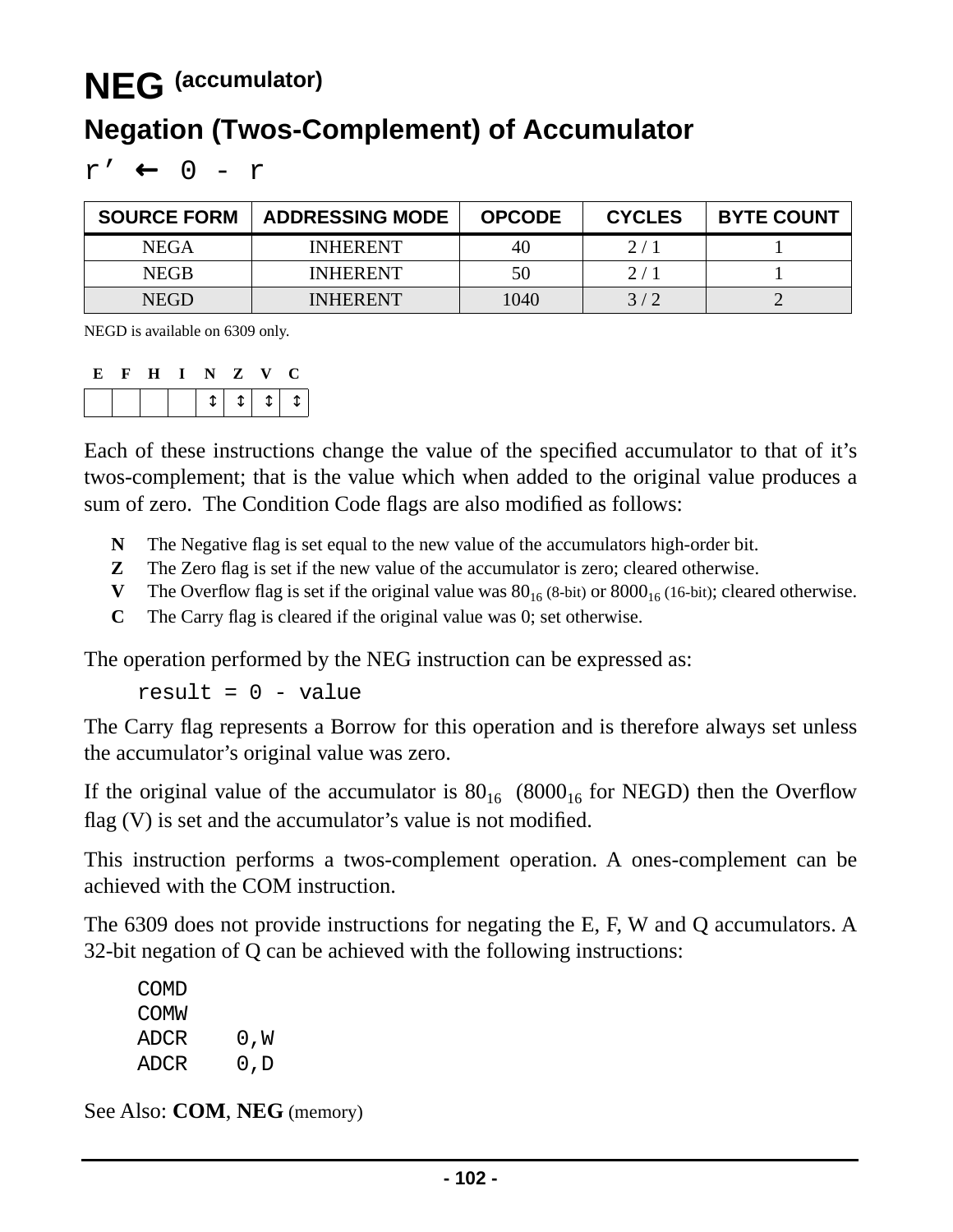## **NEG (memory)**

#### **Negate (Twos Complement) a Byte in Memory**

 $(M)' \leftarrow 0 - (M)$ 

| <b>SOURCE</b> | <b>IMMEDIATE</b> |                       |   | <b>DIRECT</b> |            |   | <b>INDEXED</b> |                       |       | <b>EXTENDED</b> |                     |   |
|---------------|------------------|-----------------------|---|---------------|------------|---|----------------|-----------------------|-------|-----------------|---------------------|---|
| <b>FORMS</b>  | ΟP               | $\tilde{\phantom{a}}$ | # | ОP            | $\tilde{}$ | # | <b>OP</b>      | $\tilde{\phantom{a}}$ | <br>π | ΟP              | $\tilde{}$          | # |
| NEG           |                  |                       |   | $00\,$        | 6/         | ↩ | 60             | $6+$                  |       | 70              | $\overline{ }$<br>r | ت |

|  | . H |  |                          |        | . . |
|--|-----|--|--------------------------|--------|-----|
|  |     |  | $\overline{\phantom{a}}$ | $\sim$ |     |

This instruction changes the value of a byte in memory to that of it's twos-complement; that is the value which when added to the original value produces a sum of zero. The Condition Code flags are also modified as follows:

- **N** The Negative flag is set equal to the new value of bit 7.
- **Z** The Zero flag is set if the new value is zero; cleared otherwise.
- **V** The Overflow flag is set if the original value was  $80_{16}$ ; cleared otherwise.
- **C** The Carry flag is cleared if the original value was 0; set otherwise.

The operation performed by the NEG instruction can be expressed as:

result =  $0 - value$ 

The Carry flag represents a Borrow for this operation and is therefore always set unless the memory byte's original value was zero.

If the original value of the memory byte is  $80_{16}$  then the Overflow flag (V) is set and the byte's value is not modified.

This instruction performs a twos-complement operation. A ones-complement can be achieved with the COM instruction.

See Also: **COM**, **NEG** (accumulator)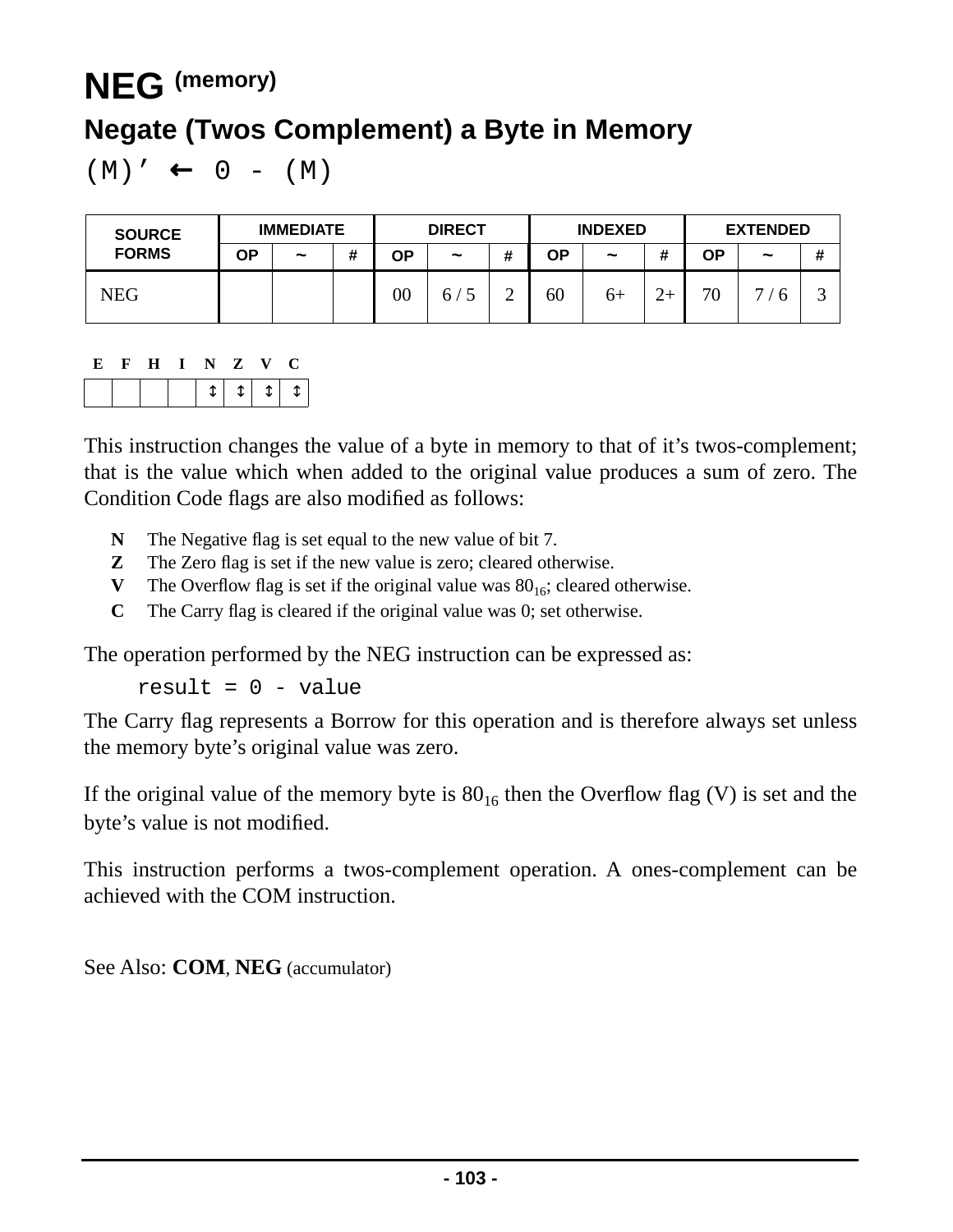## **NOP No Operation**

| <b>SOURCE FORM</b> | <b>ADDRESSING MODE</b> | <b>OPCODE</b> | <b>CYCLES</b> | <b>BYTE COUNT</b> |
|--------------------|------------------------|---------------|---------------|-------------------|
| NOP                | <b>INHERENT</b>        |               |               |                   |

**E F H I N Z V C**

The NOP instruction advances the Program Counter by one byte without affecting any other registers or condition codes.

The NOP instruction provides a single-byte no-op that consumes two bus cycles (one cycle on a 6309 when NM=1). Some larger, more time-consuming instructions that can also be used as effective no-ops include:

| BRN         | LBRN         |                |  |
|-------------|--------------|----------------|--|
| ANDCC #\$FF | ORCC #0      |                |  |
| PSHS #0     | PULS #0      |                |  |
| PSHU #0     | PULU #0      |                |  |
| EXG r,r     | $TFR$ $r, r$ |                |  |
| LEAS ,S     | LEAS, S+     | $LEAS$ , $S++$ |  |
| LEAU ,U     | LEAU, U+     | $LEAU$ , $U++$ |  |

See Also: **BRN**, **EXG**, **LBRN**, **LEA**, **PSH**, **PUL**, **TFR**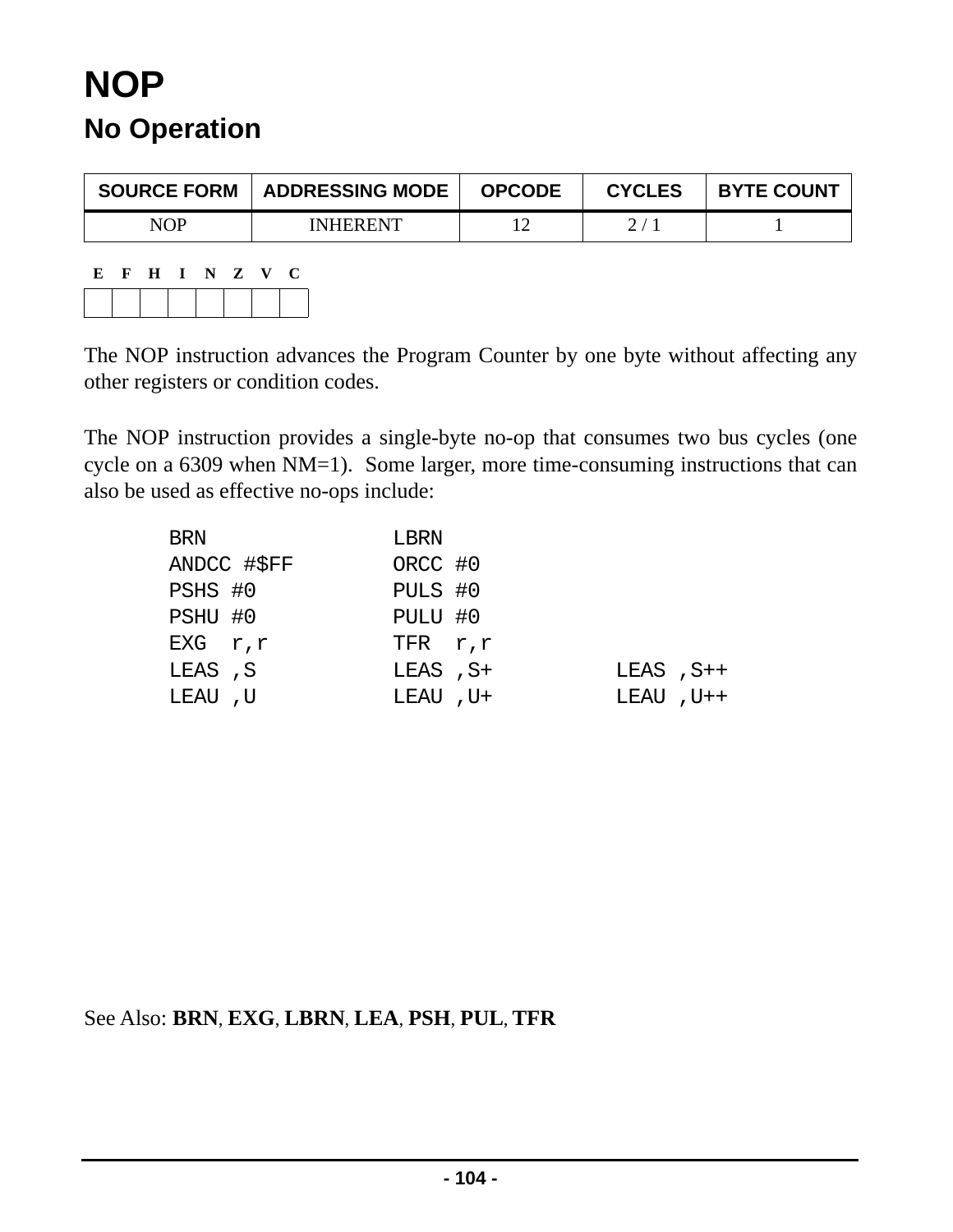#### **6309 ONLY**

## **Logical OR of Immediate Value with Memory Byte**

 $(M)' \leftarrow (M) OR IMM$ 

| <b>SOURCE</b><br><b>FORM</b> | <b>IMMEDIATE</b> |                       |   | <b>DIRECT</b> |                       |  | <b>INDEXED</b> |                       |      | <b>EXTENDED</b> |            |   |
|------------------------------|------------------|-----------------------|---|---------------|-----------------------|--|----------------|-----------------------|------|-----------------|------------|---|
|                              | ΟP               | $\tilde{\phantom{a}}$ | # | ΟP            | $\tilde{\phantom{a}}$ |  | ΟP             | $\tilde{\phantom{a}}$ |      | ΟP              | $\tilde{}$ | # |
| OIM #i8;EA                   |                  |                       |   | UΙ            |                       |  | 61             | $7+$                  | $3+$ | $\mathbf{r}$    |            |   |

#### **E F H I N Z V C**

**OIM**

The OIM instruction logically ORs the contents of a byte in memory with an 8-bit immediate value. The resulting value is placed back into the designated memory location.

- **N** The Negative flag is set equal to the new value of bit 7 of the memory byte.
- **Z** The Zero flag is set if the new value of the memory byte is zero; cleared otherwise.
- **V** The Overflow flag is cleared by this instruction.
- **C** The Carry flag is not affected by this instruction.

OIM is one of the instructions added to the 6309 which allow logical operations to be performed directly in memory instead of having to use an accumulator. It takes three separate instructions to perform the same operation on a 6809:

6809 (6 instruction bytes; 12 cycles):

| T DA | #\$C0 |
|------|-------|
| ORA  | 4,U   |
| STA  | 4,U   |
|      |       |

6309 (3 instruction bytes; 8 cycles): OIM #\$C0;4,U

Note that the assembler syntax used for the OIM operand is non-typical. Some assemblers may require a comma (,) rather than a semicolon (;) between the immediate operand and the address operand.

The object code format for the EIM instruction is:

| <b>OPCODE</b><br>  IMMED VALUE | ADDRESS / INDEX BYTE(S) |
|--------------------------------|-------------------------|
|--------------------------------|-------------------------|

#### See Also: **AIM**, **EIM**, **TIM**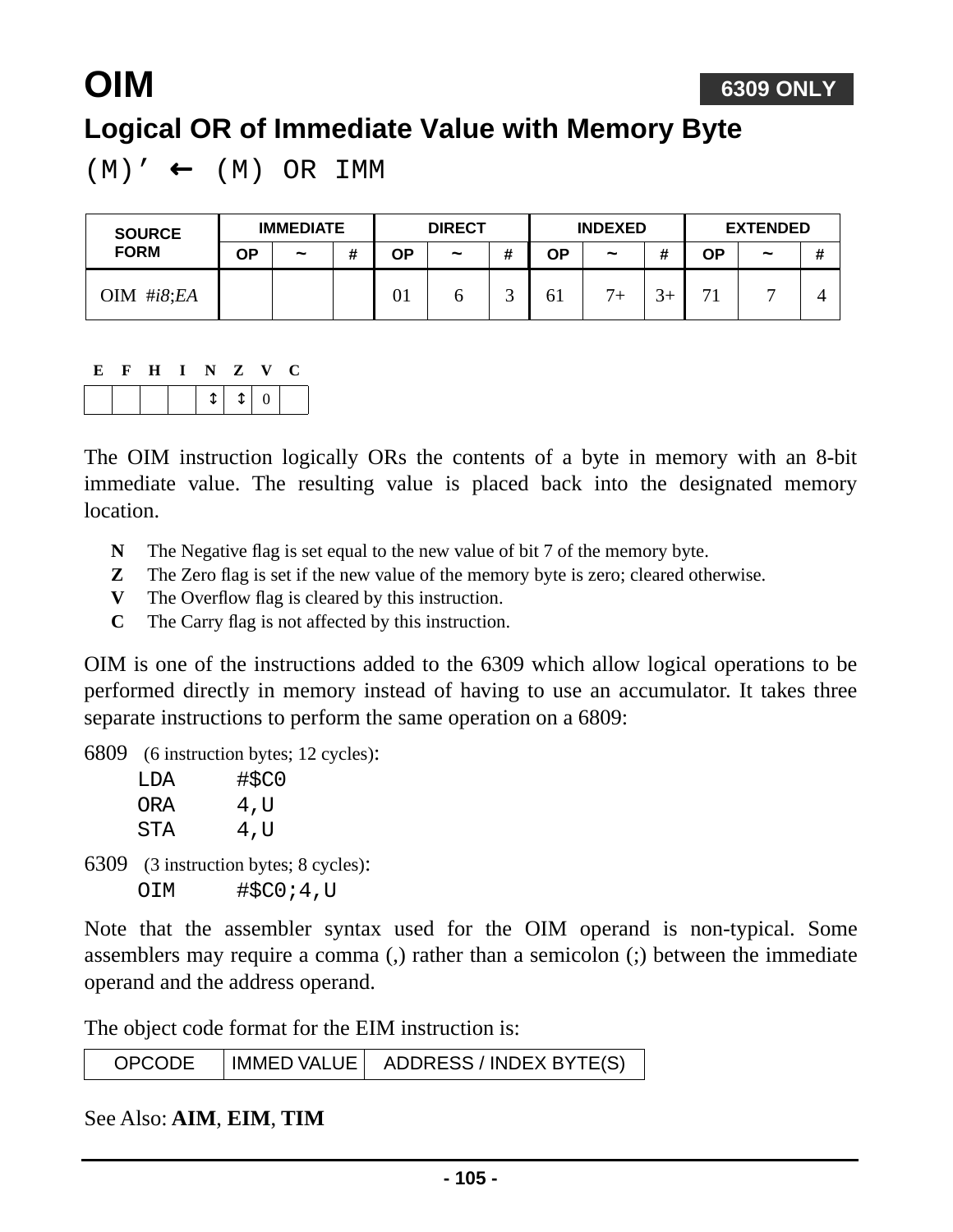# **OR (8 Bit) Logically OR Accumulator with a Byte from Memory**

 $r' \leftarrow r$  OR IMM8  $|(M)$ 

| <b>SOURCE</b> | <b>IMMEDIATE</b> |            |                  | <b>DIRECT</b>   |            |        | <b>INDEXED</b> |                       |   | <b>EXTENDED</b> |                       |        |
|---------------|------------------|------------|------------------|-----------------|------------|--------|----------------|-----------------------|---|-----------------|-----------------------|--------|
| <b>FORMS</b>  | ΟP               | $\tilde{}$ | #                | ΟP              | $\tilde{}$ | #      | ΟP             | $\tilde{\phantom{a}}$ | # | ΟP              | $\tilde{\phantom{a}}$ | #      |
| ORA<br>ORB    | <b>8A</b><br>СA  | ∽<br>∽     | ⌒<br>∽<br>⌒<br>∽ | <b>9A</b><br>DA |            | ∸<br>∽ | AA<br>EA       | $4+$<br>4+            |   | <b>BA</b><br>FA |                       | ت<br>ت |

|  | E F H I N Z V |  |                                               | - 0 |
|--|---------------|--|-----------------------------------------------|-----|
|  |               |  | $\sqrt{\updownarrow \uparrow \updownarrow}$ 0 |     |

These instructions logically OR the contents of Accumulator A or B with either an 8-bit immediate value or the contents of a memory byte. The 8-bit result is then placed back in the specified accumulator.

- **N** The Negative flag is set equal to the new value of bit 7 of the accumulator.
- **Z** The Zero flag is set if the new value of the accumulator is zero; cleared otherwise.
- **V** The Overflow flag is cleared by this instruction.
- **C** The Carry flag is not affected by this instruction.

The OR instructions are commonly used for setting specific bits in an accumulator to '1' while leaving other bits unchanged. Consider the following examples:

| <b>ORA</b> | $\texttt{\#800010000}$ ; Sets bit 4 in A |  |  |                                          |  |
|------------|------------------------------------------|--|--|------------------------------------------|--|
| ORB        | #\$7F                                    |  |  | <i>i</i> Sets all bits in B except bit 7 |  |

See Also: **BIOR**, **BOR**, **OIM, ORCC, ORD**, **ORR**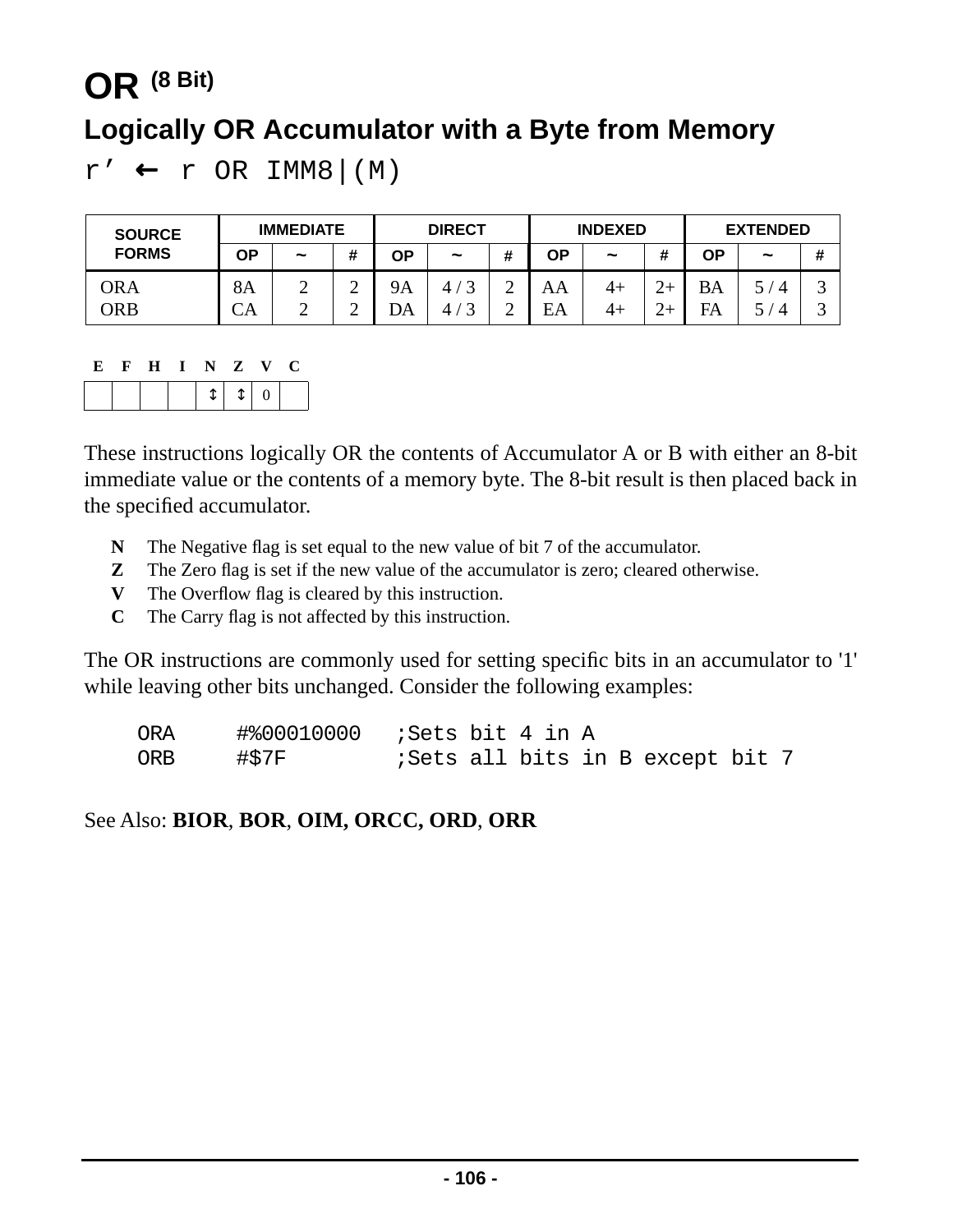## **ORCC Logically OR the CC Register with an Immediate Value**

 $CC' \leftarrow CC OR IMMS$ 

| <b>SOURCE FORM</b> | <b>ADDRESSING MODE</b> | <b>OPCODE</b> | <b>CYCLES</b> | <b>BYTE COUNT</b> |
|--------------------|------------------------|---------------|---------------|-------------------|
| ORCC #i8           | <b>IMMEDIATE</b>       |               |               |                   |

This instruction logically ORs the contents of the Condition Codes register with the 8-bit immediate value specified in the operand. The result is placed back into the Condition Codes register.

The ORCC instruction provides a method to set specific flags in the Condition Codes register. All flags that correspond to '1' bits in the immediate operand are set, while those corresponding with '0's are left unchanged.

The bit numbers for each flag are shown below:

|                   | 7 6 5 4 3 2 1 0 |  |  |  |
|-------------------|-----------------|--|--|--|
| $E F H I N Z V C$ |                 |  |  |  |

One of the more common uses for the ORCC instruction is to set the IRQ and FIRQ Interrupt Masks (I and F) at the beginning of a routine that must run with interrupts disabled. This is accomplished by executing:

ORCC #\$50 ; Set bits 4 and 6 in CC

Some assemblers will accept a comma-delimited list of the bit names as an alternative to the immediate value. For instance, the example above might also be written as:

ORCC  $I.F$  ; Set bits 4 and 6 in CC

More examples:

| ORCC | #1    |  | ; Set the Carry flag  |  |
|------|-------|--|-----------------------|--|
| ORCC | #\$80 |  | ; Set the Entire flag |  |

See Also: **ANDCC**, **OR** (8-bit), **ORD**, **ORR**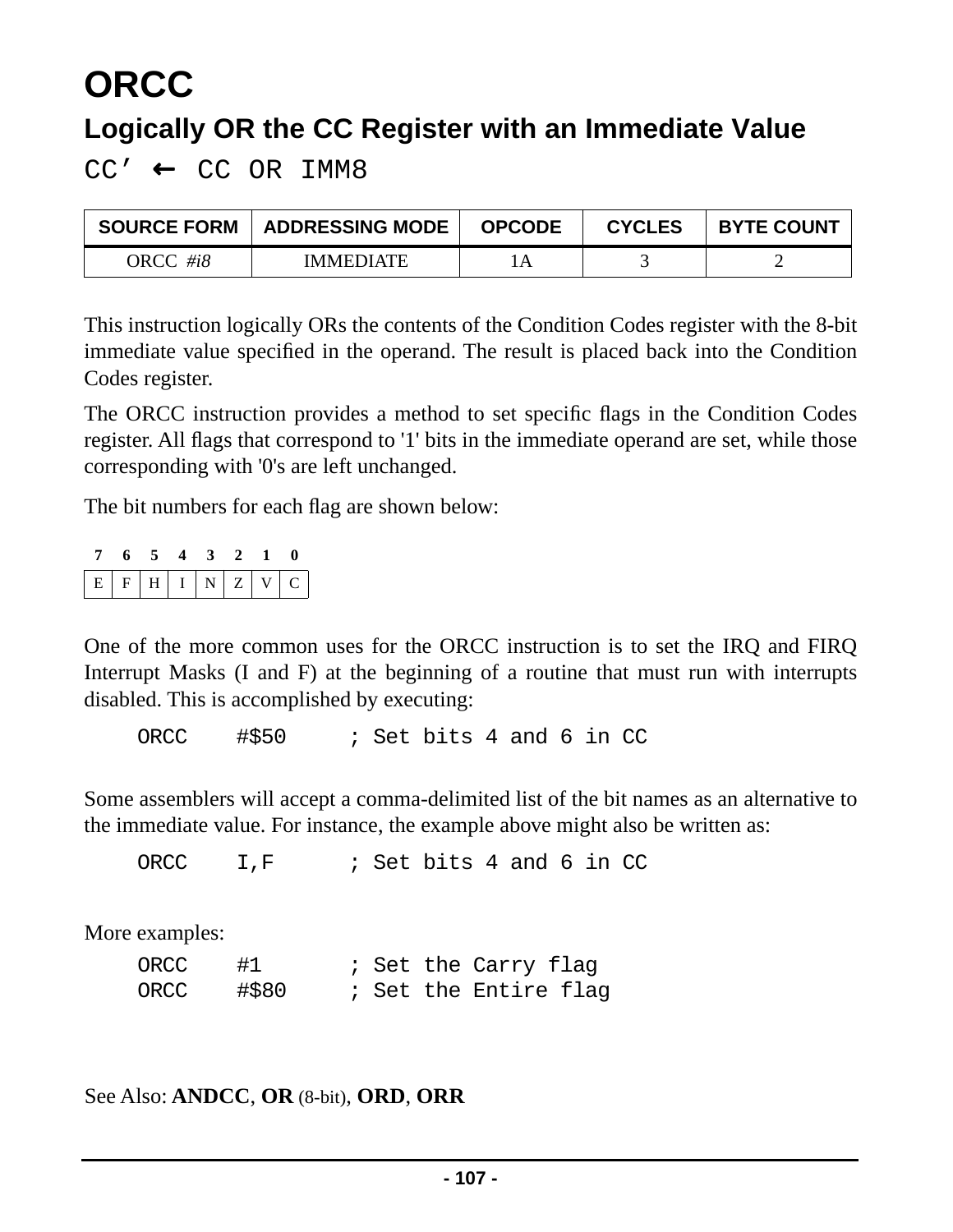# **ORD**

#### **Logically OR Accumulator D with Word from Memory**

 $ACCD' \leftarrow ACCD OR (M:M+1)$ 

| <b>SOURCE</b><br><b>FORM</b> | <b>IMMEDIATE</b> |                       |   | <b>DIRECT</b> |            |   | <b>INDEXED</b> |              |         | <b>EXTENDED</b> |            |   |
|------------------------------|------------------|-----------------------|---|---------------|------------|---|----------------|--------------|---------|-----------------|------------|---|
|                              | ΟP               | $\tilde{\phantom{a}}$ | # | ΟP            | $\tilde{}$ | # | ΟP             | $\tilde{}$   | 11<br>π | ΟP              | $\tilde{}$ | # |
| ORD                          | 108A             | $^{\prime}$ 4         |   | 109A          | ⇁          |   | 10AA           | $6+$<br>$7+$ | $3+$    | 10BA            | 8/         |   |

#### **E F H I N Z V C**

The ORD instruction logically ORs the contents of Accumulator D with a double-byte value from memory. The 16-bit result is placed back into Accumulator D.

- **N** The Negative flag is set equal to the new value of bit 15 of Accumulator D.
- **Z** The Zero flag is set if the new value of the Accumulator D is zero; cleared otherwise.
- **V** The Overflow flag is cleared by this instruction.
- **C** The Carry flag is not affected by this instruction.

The ORD instruction is commonly used for setting specific bits in the accumulator to '1' while leaving other bits unchanged.

When using an immediate operand, it is possible to optimize code by determining if the value will only affect half of the accumulator. For example:

ORD #\$1E00

could be replaced with:

ORA #\$1E

To ensure that the Negative (N) condition code is set correctly, this optimization must not be made if it would result in an ORB instruction that sets bit 7.

#### See Also: **BIOR**, **BOR**, **OIM**, **OR** (8-bit), **ORCC, ORR**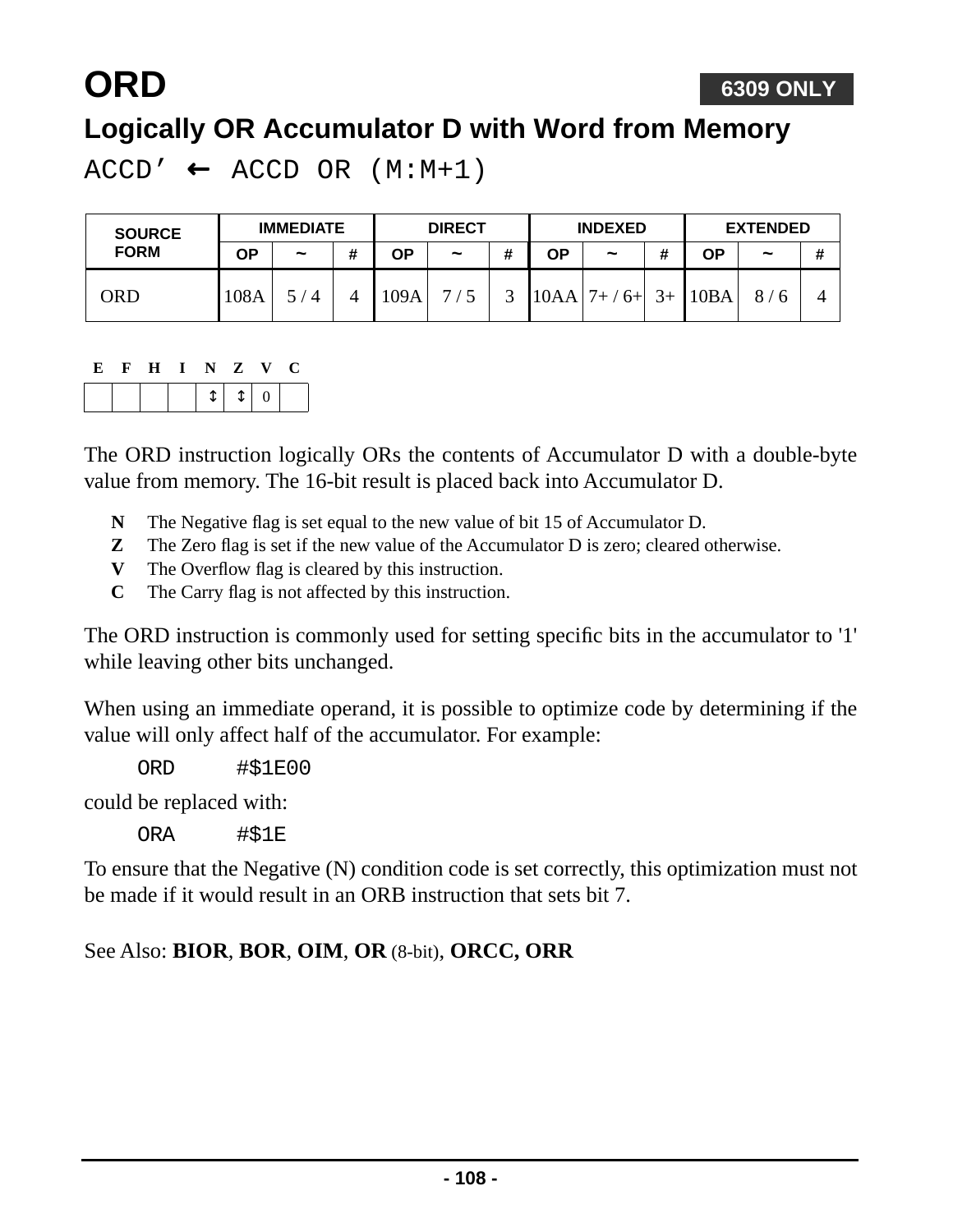## **ORR**

### **Logically OR Source Register with Destination Register**

 $r1'$  ←  $r1$  OR  $r0$ 

| <b>SOURCE FORM</b> | ADDRESSING MODE  | <b>OPCODE</b> | <b>CYCLES</b> | <b>BYTE COUNT</b> |
|--------------------|------------------|---------------|---------------|-------------------|
| ORR $r0,r1$        | <b>IMMEDIATE</b> | 1035          |               |                   |

| К. | - 15 | H I N Z |  |         | $\mathbf{V}$ | 1 L. |
|----|------|---------|--|---------|--------------|------|
|    |      |         |  | $T + 0$ |              |      |

The ORR instruction logically ORs the contents of a source register with the contents of a destination register. The result is placed into the destination register.

- **N** The Negative flag is set equal to the value of the result's high-order bit.
- **Z** The Zero flag is set if the new value of the destination register is zero; cleared otherwise.
- **V** The Overflow flag is cleared by this instruction.
- **C** The Carry flag is not affected by this instruction.

All of the 6309 registers except Q and MD can be specified as either the source or destination; however specifying the PC register as either the source or destination produces undefined results.

Although the ORR instruction is capable of altering the flow of program execution by specifying the PC register as the destination, you should avoid doing so because the prefetch capability of the 6309 can produce un-predictable results.

See ["6309 Inter-Register Operations" on page 143](#page-142-0) for details on how this instruction operates when registers of different sizes are specified.

The Immediate operand for this instruction is a postbyte which uses the same format as that used by the TFR and EXG instructions. For details, see the description of the **TFR** instruction.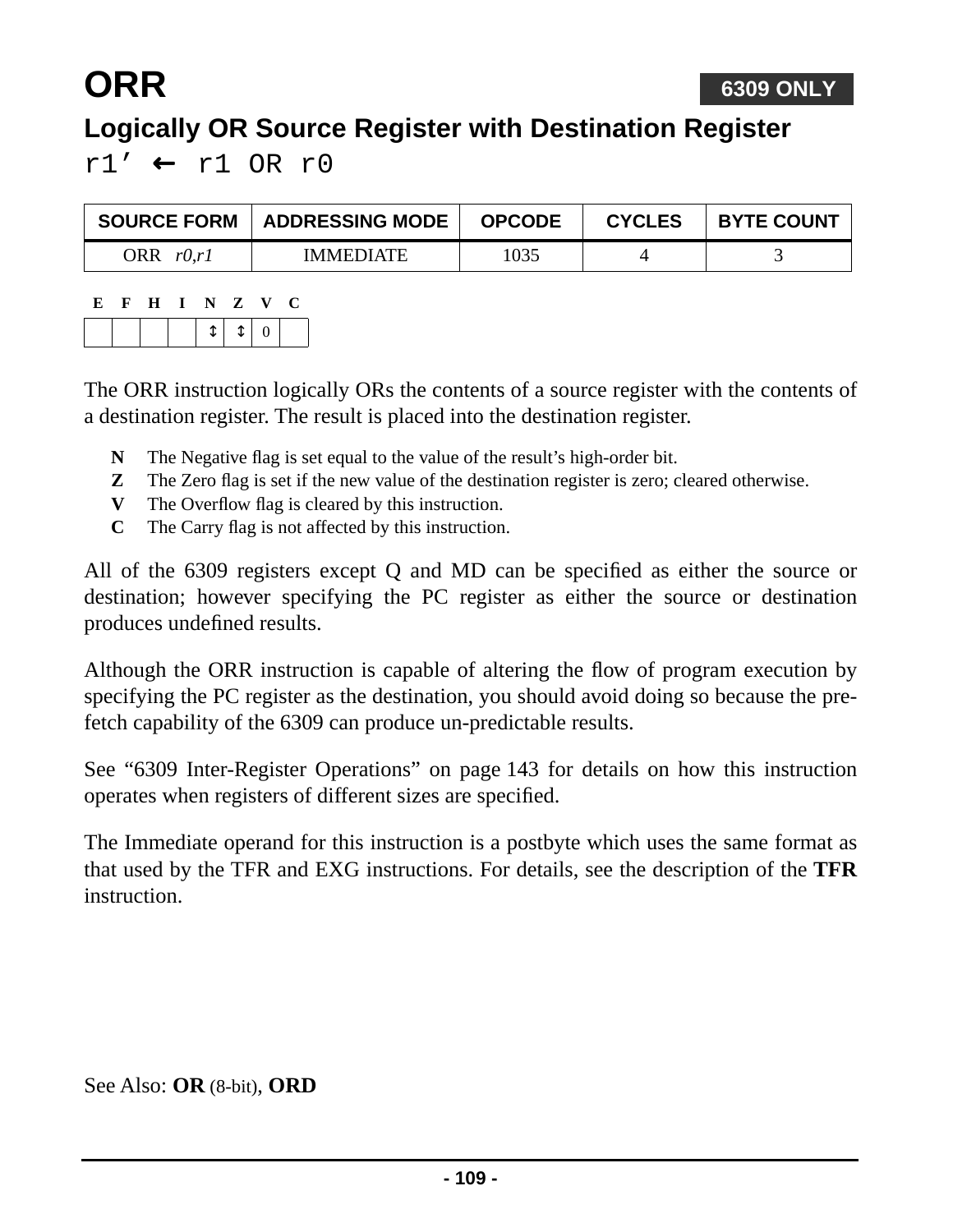## **PSH**

### **Push Registers onto a Stack**

| <b>SOURCE FORM</b>                        | <b>ADDRESSING MODE</b> | <b>OPCODE</b> | <b>CYCLES</b> | <b>BYTE COUNT</b> |
|-------------------------------------------|------------------------|---------------|---------------|-------------------|
| PSHS $r0, r1,rN$<br>PSHS $\#i8$           | <b>IMMEDIATE</b>       | 34            | $5+/4+$       |                   |
| PSHU $r0, r1,rN$<br># $i8$<br><b>PSHU</b> | <b>IMMEDIATE</b>       | 36            | $5+/4+$       |                   |

One additional cycle is used for each BYTE pushed.

These instructions push the current values of none, one or multiple registers onto either the Hardware (PSHS) or User (PSHU) stack. None of the Condition Code flags are affected by these instructions.

Only the registers present in the 6809 architecture can be pushed by these instructions. Additionally, the stack pointer used by the instruction (S or U) cannot be pushed. Each register specified in the operand field is pushed onto the stack one at a time in the order shown in the figure below (the order you list them in the operand field is irrelevant).



For each 8-bit register specified, the stack pointer is decremented by one and the register's value is stored in the memory location pointed to by the stack pointer. For each 16-bit register specified, the stack pointer is decremented by one, the register's low-order byte is stored, the stack pointer is again decremented by one and the register's high-order byte is then stored.

The PSH instructions use a postbyte wherein each bit position corresponds to one of the registers which may be pushed. Bits that are set (1) specify the registers to be pushed.



See Also: **PSHSW**, **PSHUW**, **PUL**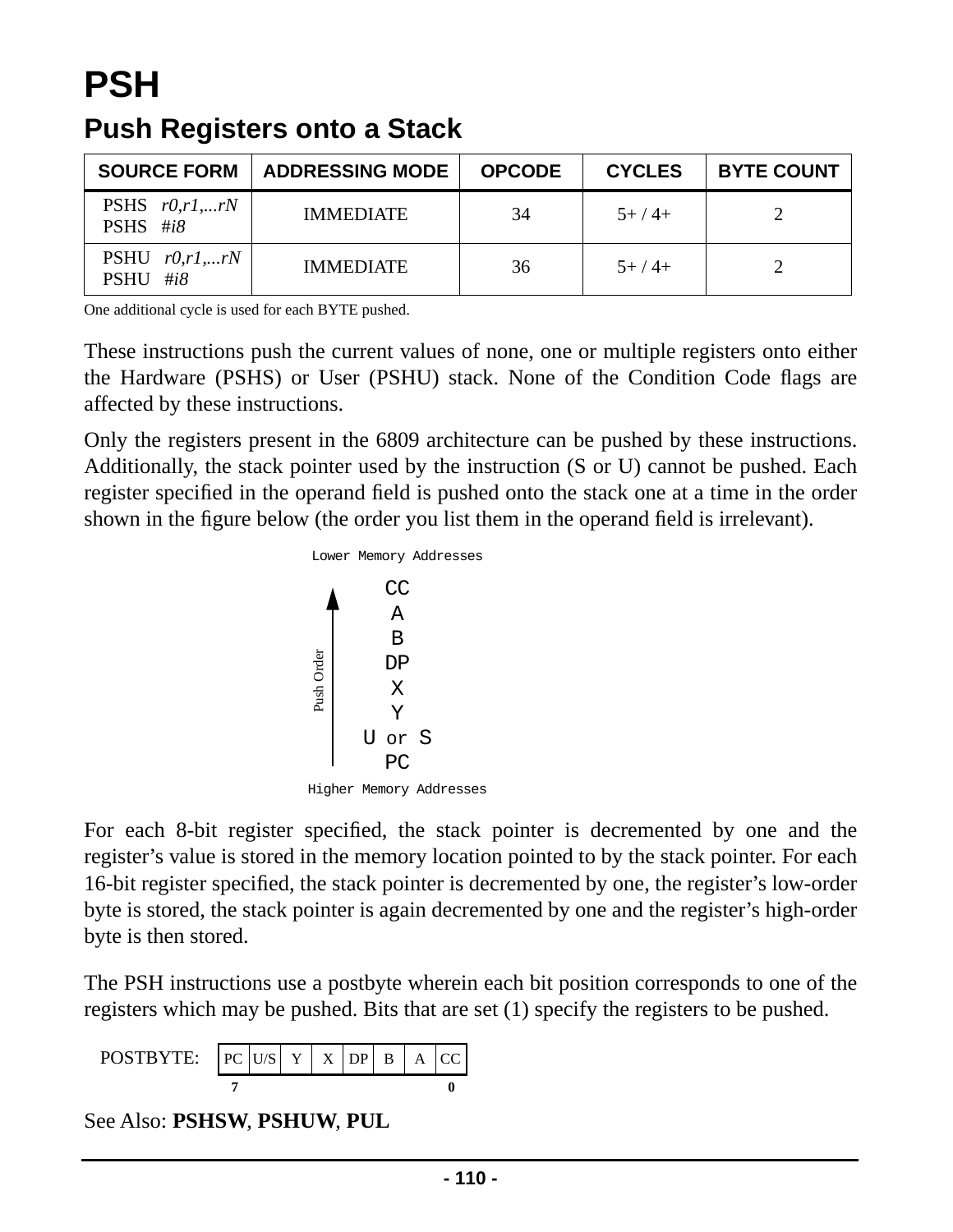## **PSHSW**

### **Push Accumulator W onto the Hardware Stack**

 $S' \leftarrow S - 2$  $(S: S+1)' \leftarrow ACCW$ 

| <b>SOURCE FORM</b> | <b>ADDRESSING MODE</b> | <b>OPCODE</b> | <b>CYCLES</b> | <b>BYTE COUNT</b> |
|--------------------|------------------------|---------------|---------------|-------------------|
| PSHSW              | <b>INHERENT</b>        | 1038          |               |                   |

This instruction pushes the contents of the W accumulator (E and F) onto the Hardware Stack (S). None of the Condition Code flags are affected by this instruction.

The PSHSW instruction first decrements hardware stack pointer (S) by one and stores the low-order byte (Accumulator F) at the address pointed to by S. The stack pointer is then decremented by one again, and the high-order byte (Accumulator E) is stored.

This instruction was included in the 6309 instruction set to supplement the PSHS instruction which does not support the W accumulator.

To push either half of the W accumulator onto the hardware stack, you could use the instructions STE ,-S or STF ,-S, however these instructions will set the Condition Code flags to reflect the pushed value.

#### See Also: **PSH**, **PSHUW**, **PULSW**, **PULUW**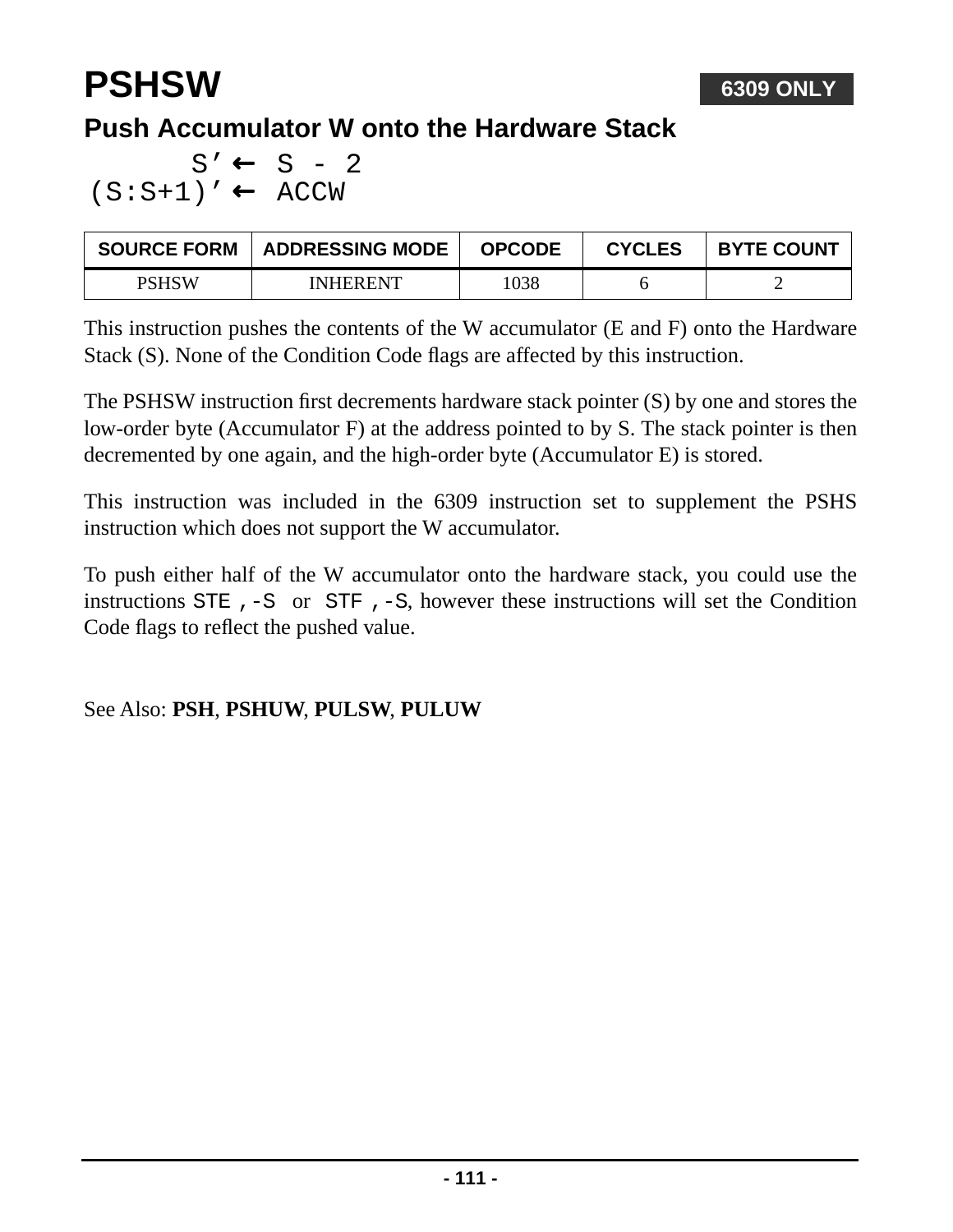## **PSHUW**

### **Push Accumulator W onto the User Stack**

 $U' \leftarrow U - 2$  $(U:U+1)' \leftarrow ACCW$ 

| <b>SOURCE FORM</b> | ADDRESSING MODE | <b>OPCODE</b> | <b>CYCLES</b> | <b>BYTE COUNT</b> |
|--------------------|-----------------|---------------|---------------|-------------------|
| PSHUW              | <b>INHERENT</b> | 103A          |               |                   |

This instruction pushes the contents of the W accumulator (E and F) onto the User Stack (U). None of the Condition Code flags are affected by this instruction.

The PSHUW instruction first decrements user stack pointer (U) by one and stores the low-order byte (accumulator F) at the address pointed to by U. The stack pointer is then decremented by one again, and the high-order byte (accumulator E) is stored.

This instruction was included in the 6309 instruction set to supplement the PSHU instruction which does not support the W accumulator.

To push either half of the W accumulator onto the user stack, you could use the instructions STE ,-U or STF ,-U, however these instructions will set the Condition Code flags to reflect the pushed value.

#### See Also: **PSH**, **PSHSW**, **PULSW**, **PULUW**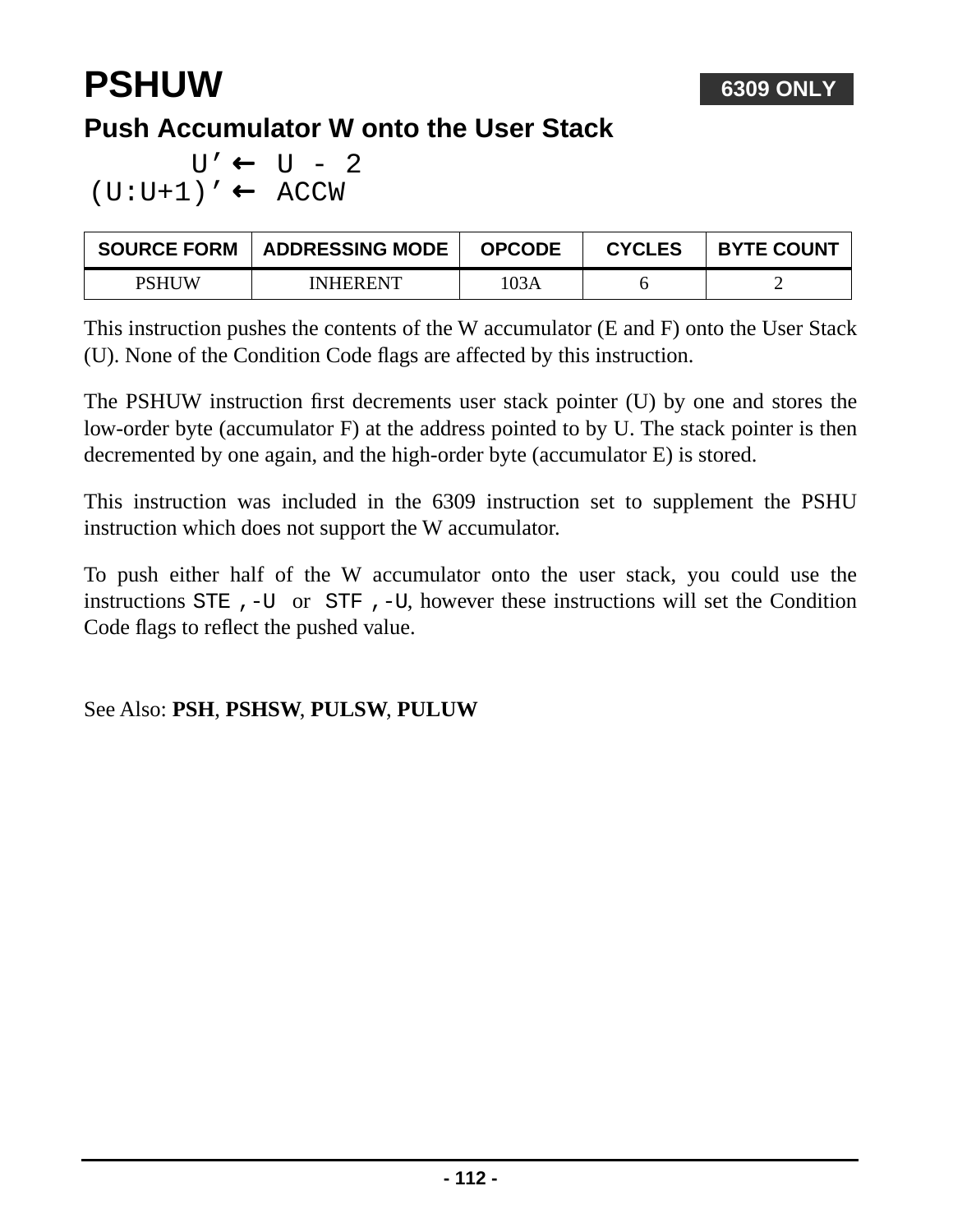## **PUL Pull Registers from Stack**

| <b>SOURCE FORM</b>                 | <b>ADDRESSING MODE</b> | <b>OPCODE</b> | <b>CYCLES</b> | <b>BYTE COUNT</b> |
|------------------------------------|------------------------|---------------|---------------|-------------------|
| PULS $r0, r1,rN$<br>PULS $\#i8$    | <b>IMMEDIATE</b>       | 35            | $5+/4+$       |                   |
| PULU $r0, r1,rN$<br>#i $8$<br>PULU | <b>IMMEDIATE</b>       | 37            | $5+/4+$       |                   |

One additional cycle is used for each BYTE pulled.

These instructions pull values for none, one or multiple registers from either the Hardware (PULS) or User (PULU) stack. None of the Condition Code flags are affected by these instructions unless the CC register is specified as one of the registers to pull.

Only the registers present in the 6809 architecture can be pulled by these instructions. The stack pointer used by the instruction (S or U) cannot be pulled. A value is pulled from the stack for each register specified in the operand field one at a time in the order shown below (the order you list them in the operand field is irrelevant).



For each 8-bit register specified, a byte is read from the memory location pointed to by the stack pointer and then the stack pointer is incremented by one. For each 16-bit register specified, the register's high-order byte is read from the address pointed to by the stack pointer and then the stack pointer is incremented by one. Next, the register's loworder byte is read and the stack pointer is again incremented by one.

The PUL instructions use a postbyte wherein each bit position corresponds to one of the registers which may be pulled. Bits that are set (1) specify the registers to be pulled.



See Also: **PSH**, **PULSW**, **PULUW**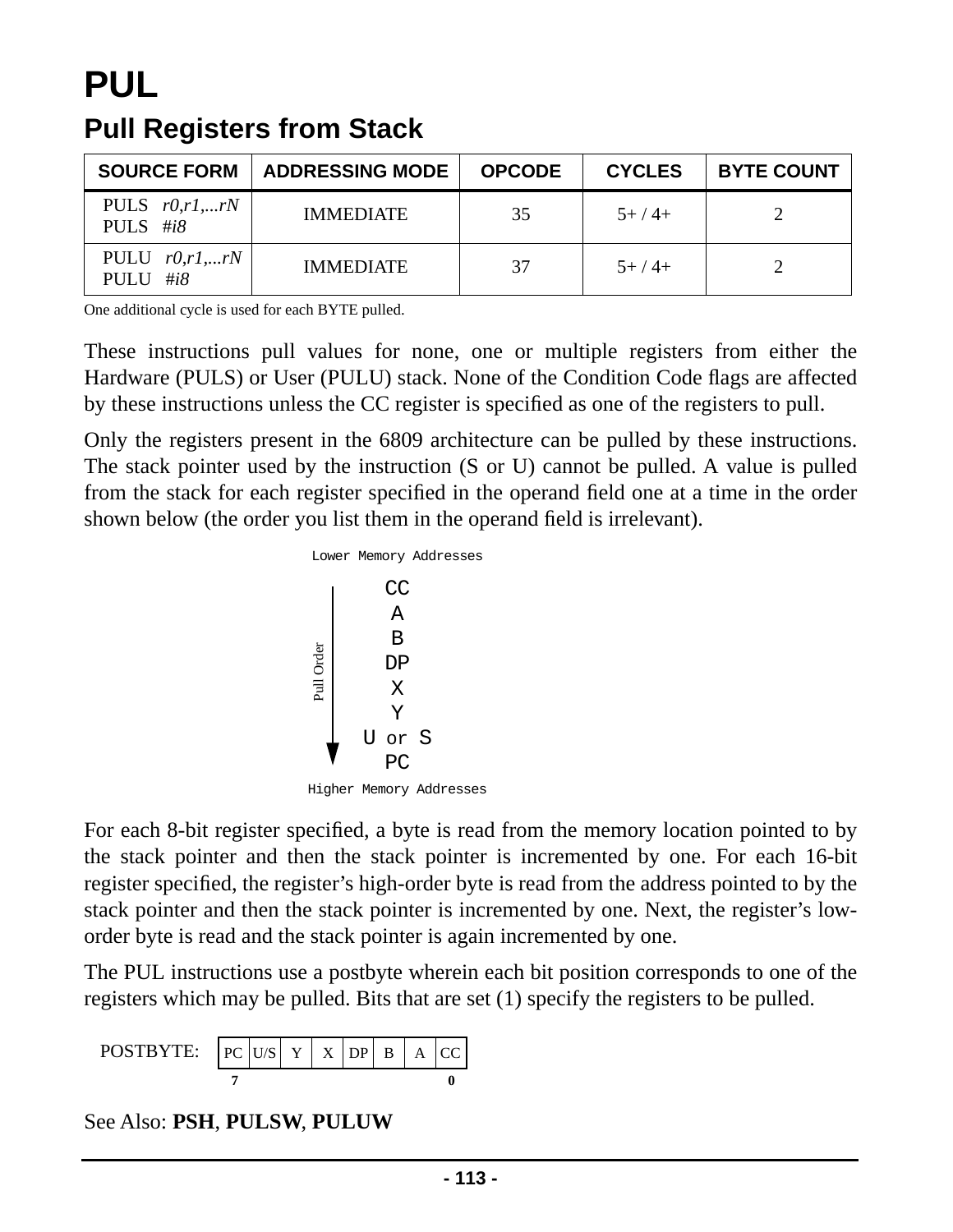## **PULSW**

### **Pull Accumulator W from the Hardware Stack**

 $ACCW' \leftarrow (S:S+1)$  $S' \leftarrow S + 2$ 

| <b>SOURCE FORM</b> | <b>ADDRESSING MODE</b> | <b>OPCODE</b> | <b>CYCLES</b> | <b>BYTE COUNT</b> |
|--------------------|------------------------|---------------|---------------|-------------------|
| PH SW              | <b>INHERENT</b>        | 1039          |               |                   |

This instruction pulls a value for the W accumulator (E and F) from the Hardware Stack (S). None of the Condition Code flags are affected by this instruction.

The PULSW instruction first loads the high-order byte (Accumulator E) with the value stored at the address pointed to by the hardware stack pointer (S) and increments the stack pointer by one. Next, the low-order byte (Accumulator F) is loaded and the stack pointer is again incremented by one.

This instruction was included in the 6309 instruction set to supplement the PULS instruction which does not support the W accumulator.

To pull either half of the W accumulator from the hardware stack, you could use the instructions LDE ,S+ or LDF ,S+, however these instructions will set the Condition Code flags to reflect the pulled value.

#### See Also: **PSHSW**, **PSHUW**, **PUL, PULUW**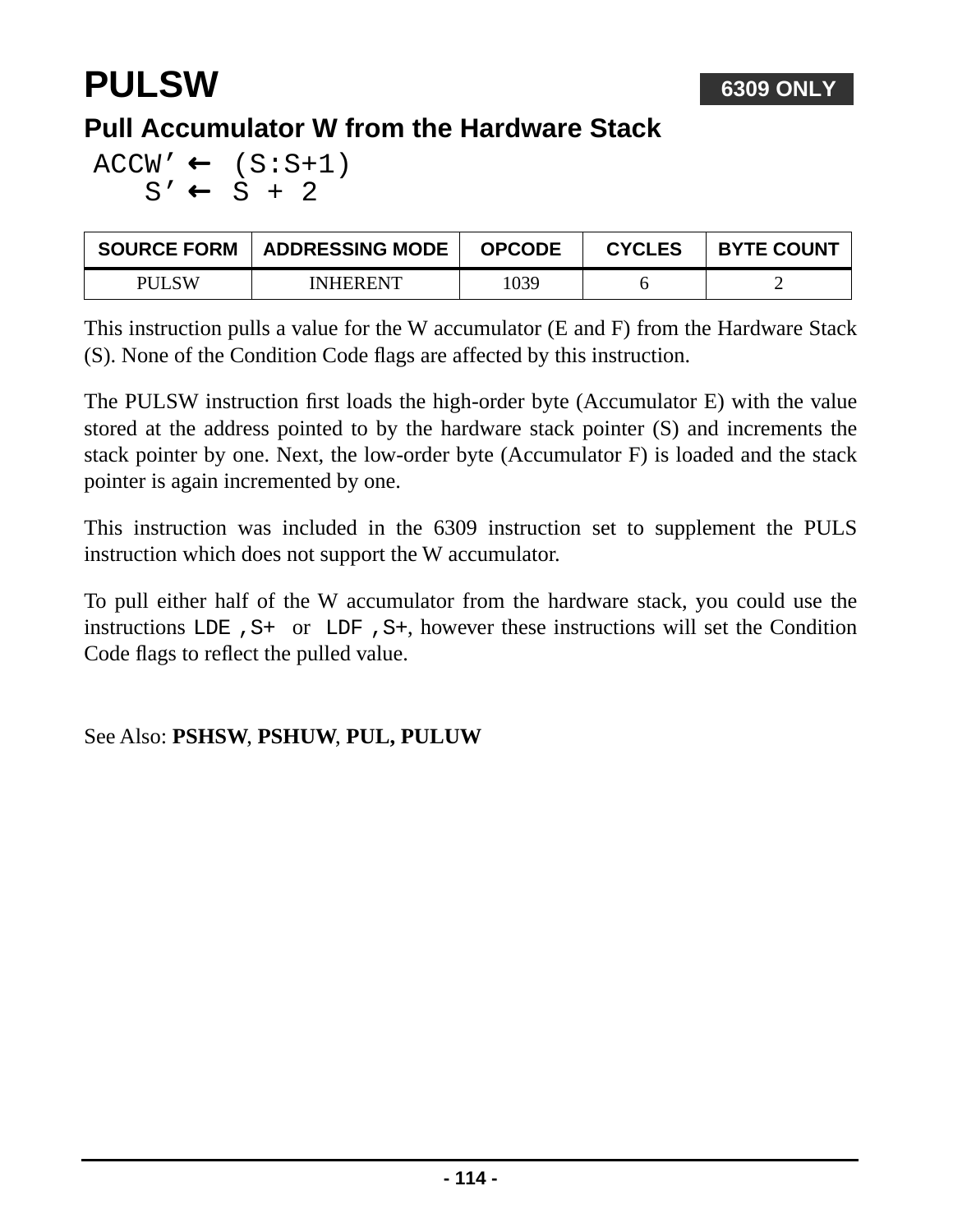## **PULUW**

### **Pull Accumulator W from the User Stack**

 $ACCW' \leftarrow (U:U+1)$  $U' \leftarrow U + 2$ 

| <b>SOURCE FORM</b> | <b>ADDRESSING MODE</b> | <b>OPCODE</b> | <b>CYCLES</b> | <b>BYTE COUNT</b> |
|--------------------|------------------------|---------------|---------------|-------------------|
| PULUW              | <b>INHERENT</b>        | 03B           |               |                   |

This instruction pulls a value for the W accumulator (E and F) from the User Stack (U). None of the Condition Code flags are affected by this instruction.

The PULUW instruction first loads the high-order byte (Accumulator E) with the value stored at the address pointed to by the user stack pointer (U) and increments the stack pointer by one. Next, the low-order byte (Accumulator F) is loaded and the stack pointer is again incremented by one.

This instruction was included in the 6309 instruction set to supplement the PULU instruction which does not support the W accumulator.

To pull either half of the W accumulator from the user stack, you could use the instructions LDE ,U+ or LDF ,U+, however these instructions will set the Condition Code flags to reflect the pulled value.

#### See Also: **PSHSW**, **PSHUW**, **PUL, PULSW**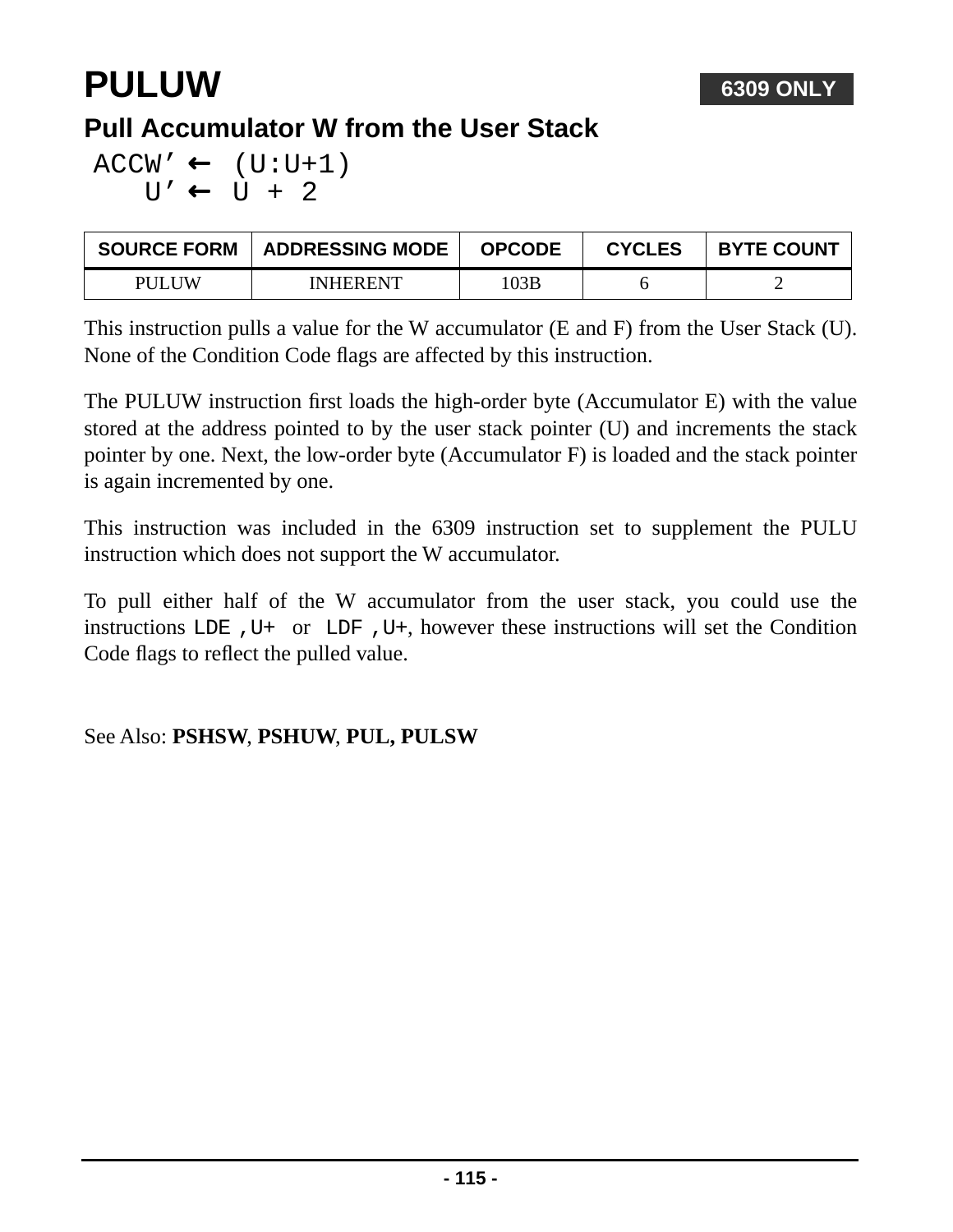## **ROL (8 Bit)**

#### **Rotate 8-Bit Accumulator or Memory Byte Left through Carry**



| <b>SOURCE</b> | <b>INHERENT</b> |                       |   |    | <b>DIRECT</b>         | <b>INDEXED</b> |                       |  | <b>EXTENDED</b> |                       |   |
|---------------|-----------------|-----------------------|---|----|-----------------------|----------------|-----------------------|--|-----------------|-----------------------|---|
| <b>FORMS</b>  | ΟP              | $\tilde{\phantom{a}}$ | # | OΡ | $\tilde{\phantom{a}}$ | ΟP             | $\tilde{\phantom{a}}$ |  | ΟP              | $\tilde{\phantom{a}}$ | # |
| <b>ROLA</b>   | 49              | $\mathcal{D}$         |   |    |                       |                |                       |  |                 |                       |   |
| <b>ROLB</b>   | 59              | ⌒                     |   |    |                       |                |                       |  |                 |                       |   |
| <b>ROL</b>    |                 |                       |   | 09 | 67                    | 69             | $6+$                  |  | 79              | ⇁<br>h                | ⌒ |

|  |  | E F H I N Z V C |  |  |
|--|--|-----------------|--|--|
|  |  |                 |  |  |

These instructions rotate the contents of the A or B accumulator or a specified byte in memory to the left by one bit, through the Carry bit of the CC register (effectively a 9-bit rotation). Bit 0 receives the original value of the Carry flag, while the Carry flag receives the original value of bit 7.

- **N** The Negative flag is set equal to the new value of bit 7.
- **Z** The Zero flag is set if the new 8-bit value is zero; cleared otherwise.
- **V** The Overflow flag is set equal to the exclusive-OR of the original values of bits 6 and 7.
- **C** The Carry flag receives the value shifted out of bit 7.

The ROL instructions can be used for subsequent bytes of a multi-byte shift to bring in the carry bit from previous shift or rotate instructions. Other uses include conversion of data from serial to parallel and vise-versa.

The 6309 does not provide variants of ROL to operate on the E and F accumulators. However, you can achieve the same functionality using the ADCR instruction. The instructions ADCR E,E and ADCR F,F will perform a left-rotate operation on the E and F accumulators respectively.

See Also: **ADCR**, **ROL** (16-bit)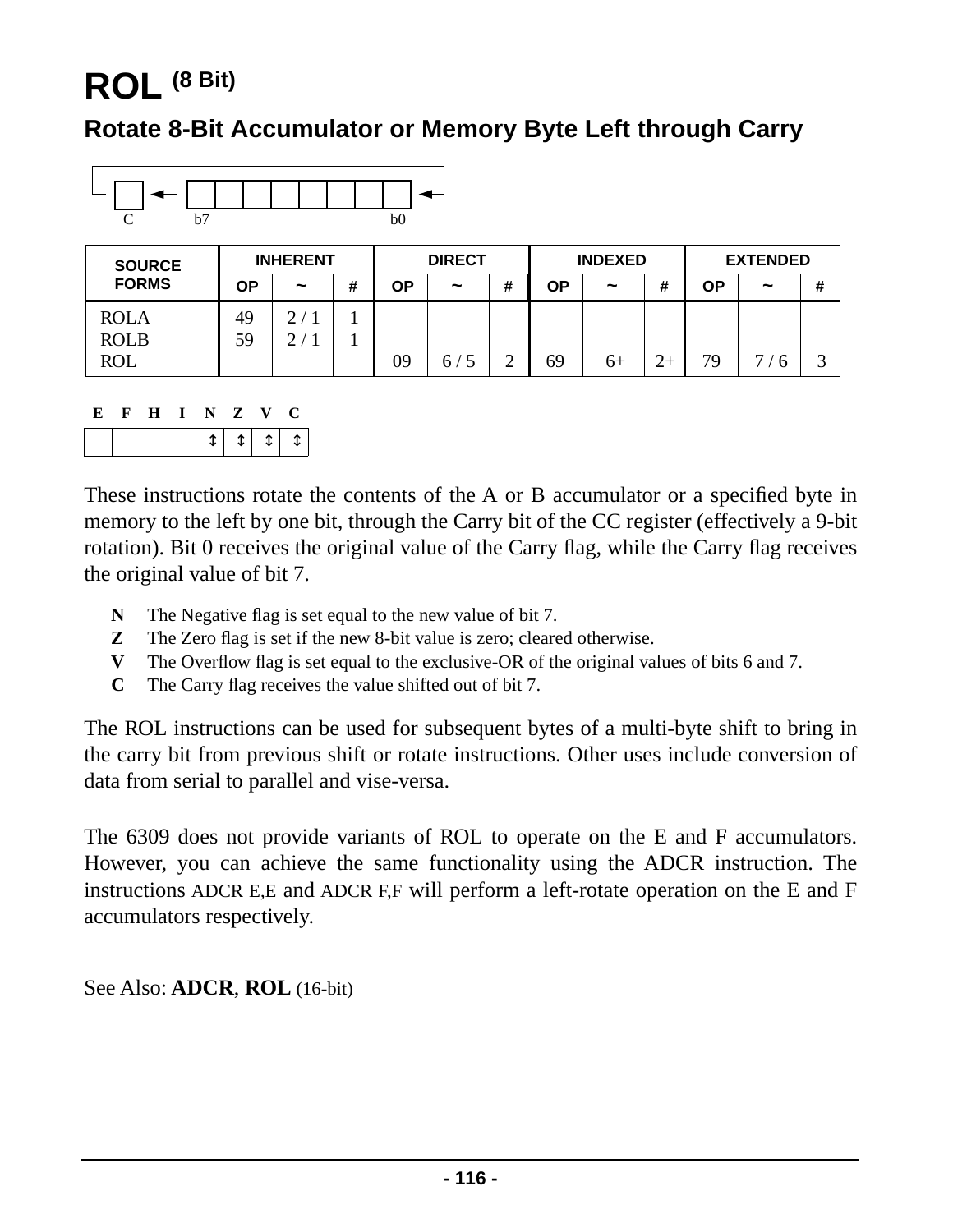### **ROL (16 Bit)**

### **Rotate 16-Bit Accumulator Left through Carry**



| <b>SOURCE FORM</b> | <b>ADDRESSING MODE</b> | <b>OPCODE</b> | <b>CYCLES</b> | <b>BYTE COUNT</b> |
|--------------------|------------------------|---------------|---------------|-------------------|
| ROLD               | <b>INHERENT</b>        | 1049          | 3/2           |                   |
| ROL W              | <b>INHERENT</b>        | 1059          | 3/2           |                   |

|  | E F H I N Z V C |  |  |  |
|--|-----------------|--|--|--|
|  |                 |  |  |  |

These instructions rotate the contents of the D or W accumulator to the left by one bit, through the Carry bit of the CC register (effectively a 17-bit rotation). Bit 0 receives the original value of the Carry flag, while the Carry flag receives the original value of bit 15.

- **N** The Negative flag is set equal to the new value of bit 15.
- **Z** The Zero flag is set if the new 16-bit value is zero; cleared otherwise.
- **V** The Overflow flag is set equal to the exclusive-OR of the original values of bits 14 and 15.
- **C** The Carry flag receives the value shifted out of bit 15.

The ROL instructions can be used for subsequent words of a multi-byte shift to bring in the carry bit from a previous shift or rotate instruction. Other uses include conversion of data from serial to parallel and vise-versa.

A left rotate of the 32-bit Q accumulator can be achieved by executing ROLW immediately followed by ROLD.

See Also: **ROL** (8-bit)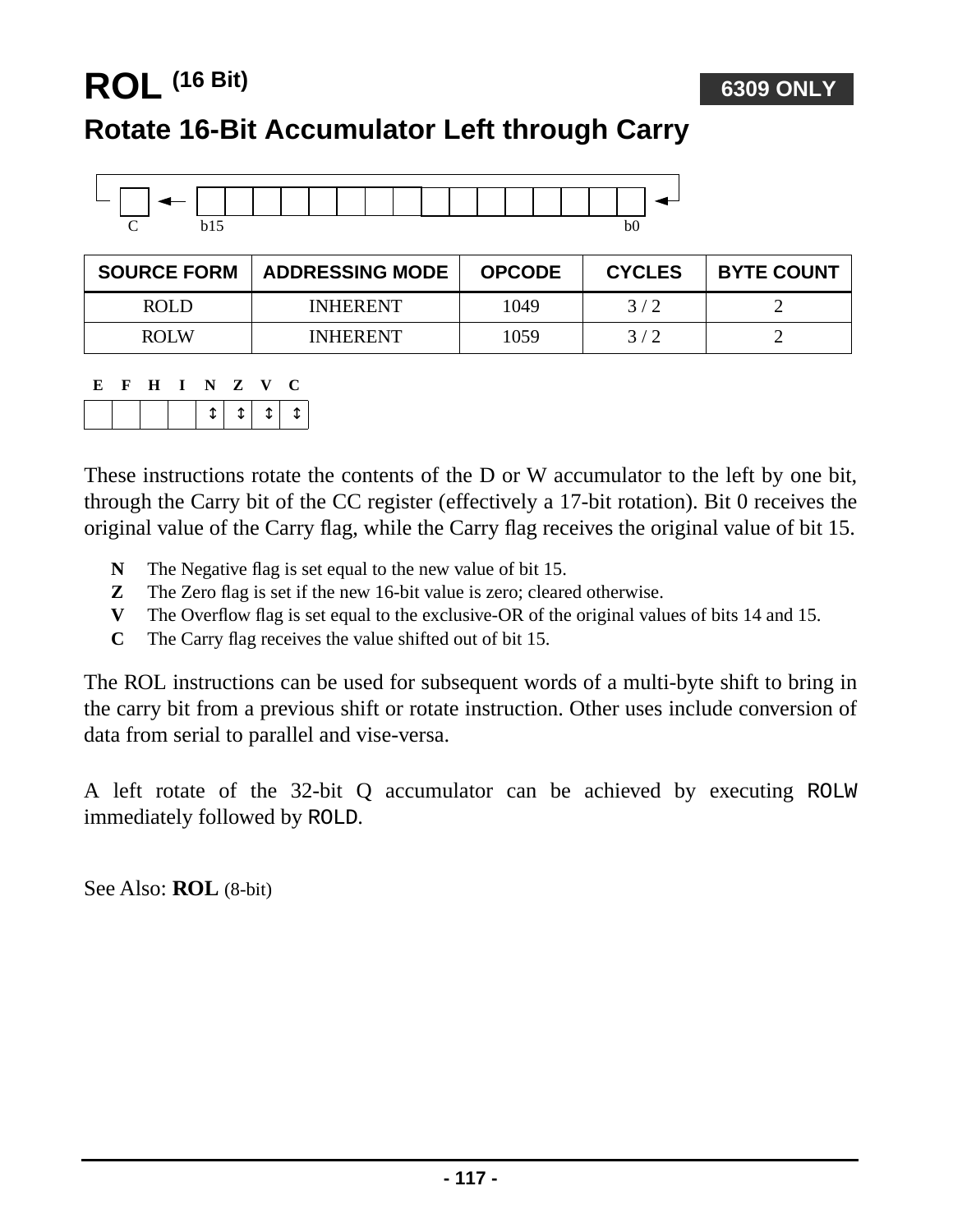## **ROR(8 Bit)**

#### **Rotate 8-Bit Accumulator or Memory Byte Right through Carry**



| <b>SOURCE</b> | <b>INHERENT</b> |            |   | <b>DIRECT</b> |            |   | <b>INDEXED</b> |            |   | <b>EXTENDED</b> |            |   |
|---------------|-----------------|------------|---|---------------|------------|---|----------------|------------|---|-----------------|------------|---|
| <b>FORMS</b>  | OΡ              | $\tilde{}$ | # | ΟP            | $\tilde{}$ | # | ΟP             | $\tilde{}$ | " | ΟP              | $\tilde{}$ | # |
| <b>RORA</b>   | 46              |            |   |               |            |   |                |            |   |                 |            |   |
| <b>RORB</b>   | 56              |            |   |               |            |   |                |            |   |                 |            |   |
| <b>ROR</b>    |                 |            |   | 06            | 6/5        |   | 66             | 6+         |   | 76              | −          | ⌒ |

| Е | - F - | $\bf H$ | I N Z V |                | U |  |
|---|-------|---------|---------|----------------|---|--|
|   |       |         |         | $\mathbb{T}$ . |   |  |

These instructions rotate the contents of the A or B accumulator or a specified byte in memory to the right by one bit, through the Carry bit of the CC register (effectively a 9 bit rotation). Bit 7 receives the original value of the Carry flag, while the Carry flag receives the original value of bit 0.

- **N** The Negative flag is set equal to the new value of bit 7 (original value of Carry).
- **Z** The Zero flag is set if the new 8-bit value is zero; cleared otherwise.
- **V** The Overflow flag is not affected by these instructions.
- **C** The Carry flag receives the value shifted out of bit 0.

The ROR instructions can be used for subsequent bytes of a multi-byte shift to bring in the carry bit from previous shift or rotate instructions. Other uses include conversion of data from serial to parallel and vise-versa.

The 6309 does not provide variants of ROR to operate on the E and F accumulators.

See Also: **ROR** (16-bit)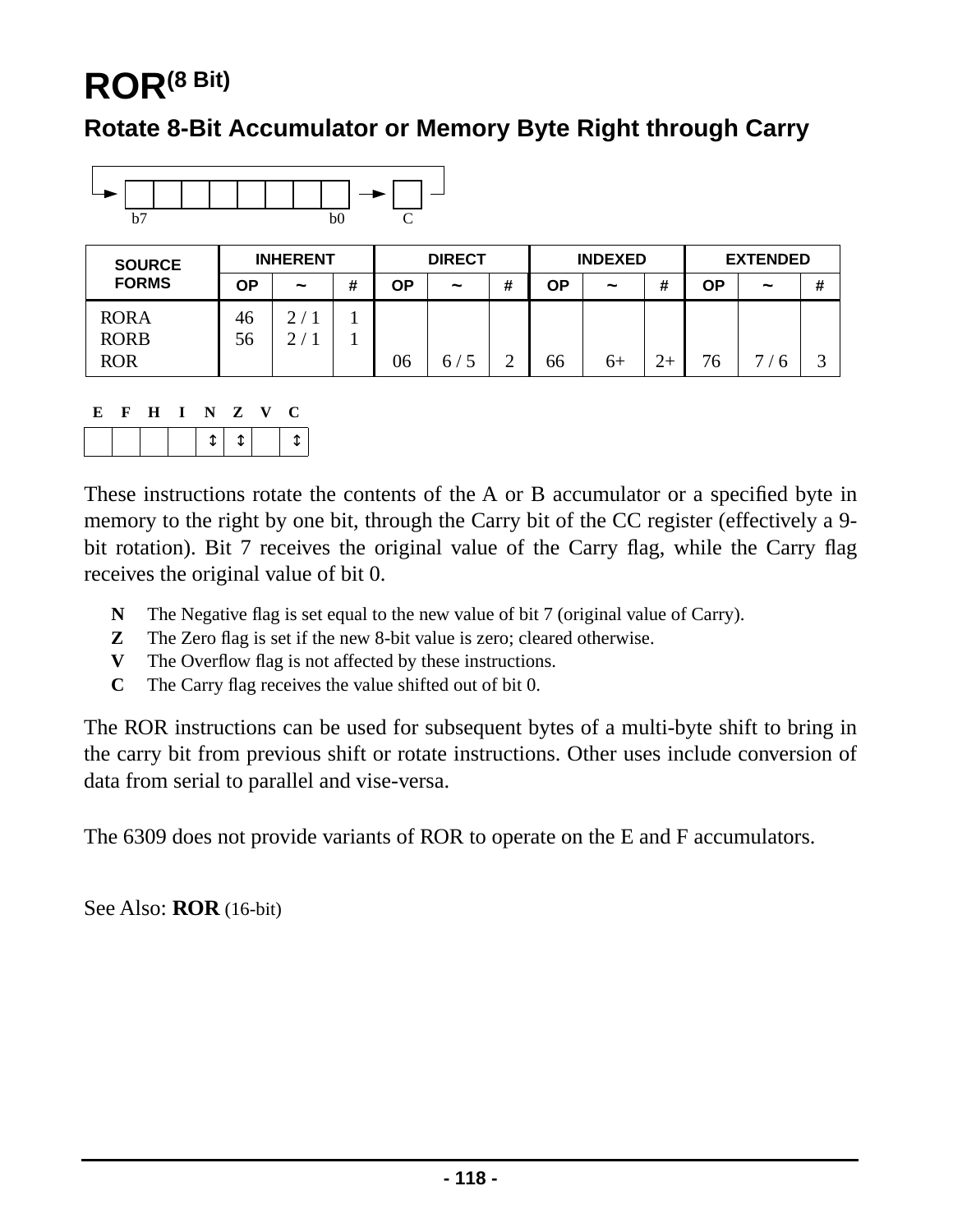### **ROR (16 Bit)**

### **Rotate 16-Bit Accumulator Right through Carry**



| <b>SOURCE FORM</b> | <b>ADDRESSING MODE</b> | <b>OPCODE</b> | <b>CYCLES</b> | <b>BYTE COUNT</b> |
|--------------------|------------------------|---------------|---------------|-------------------|
| <b>RORD</b>        | <b>INHERENT</b>        | 1046          | 3/2           |                   |
| <b>RORW</b>        | <b>INHERENT</b>        | 1056          | 3/2           |                   |

| E. | - F - | $\mathbf{H}$ | I N Z | V. | - 02 |
|----|-------|--------------|-------|----|------|
|    |       |              |       |    |      |

These instructions rotate the contents of the D or W accumulator to the right by one bit, through the Carry bit of the CC register (effectively a 17-bit rotation). Bit 15 receives the original value of the Carry flag, while the Carry flag receives the original value of bit 0.

- **N** The Negative flag is set equal to the new value of bit 15 (original value of Carry).
- **Z** The Zero flag is set if the new 16-bit value is zero; cleared otherwise.
- **V** The Overflow flag is not affected by these instructions.
- **C** The Carry flag receives the value shifted out of bit 0.

The ROR instructions can be used for subsequent words of a multi-byte shift to bring in the carry bit from a previous shift or rotate instruction. Other uses include conversion of data from serial to parallel and vise-versa.

A right rotate of the 32-bit Q accumulator can be achieved by executing RORD immediately followed by RORW.

See Also: **ROR** (8-bit)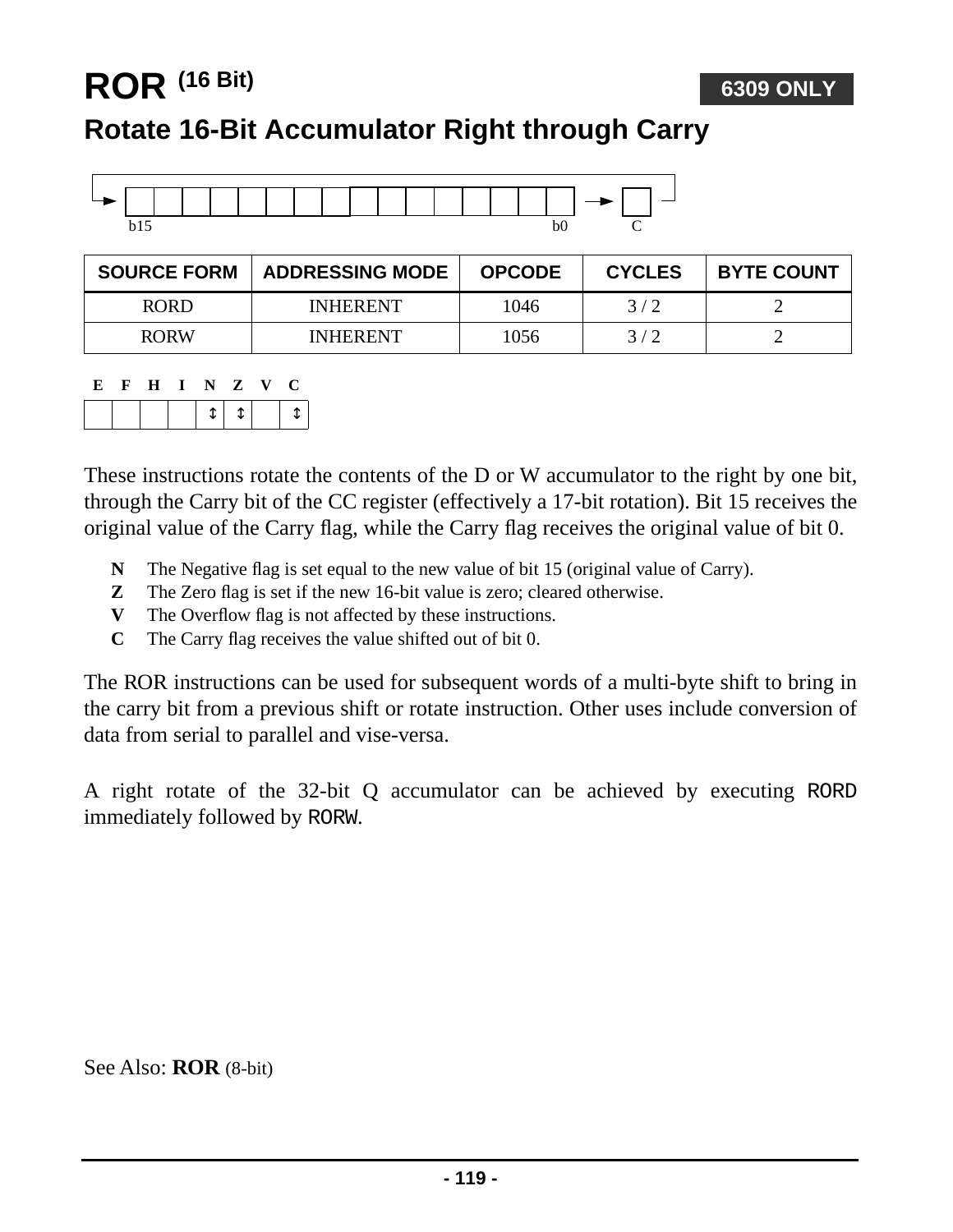## **RTI Return from Interrupt**

| <b>SOURCE FORM   ADDRESSING MODE</b> | <b>OPCODE</b> | <b>CYCLES</b>                 | <b>BYTE COUNT</b> |
|--------------------------------------|---------------|-------------------------------|-------------------|
| <b>INHERENT</b>                      | 3B            | $CC.E=0$ :<br>CC.E=1: $15/17$ |                   |

The RTI instruction restores the machine state which was stacked upon the invocation of an interrupt service routine.

The exact behavior of the RTI instruction depends on the state of the E flag in the stacked CC register and the state of the NM bit in the MD register.

The E flag will have been set or cleared at the time of the interrupt, based on the type of interrupt that occurred and the state of the FM bit in the MD register at that time.



Interrupt service routines should strive to use the RTI instruction for returning control to the interrupted task. All the logic for proper restoration of the machine state, based on the CPU's current execution mode, is built-in.

When an RTI instruction is executed, the state of the NM bit in the MD register must match the state it was in when the interrupt occurred, otherwise if the E flag was set, the wrong values will be restored to the DP, X, Y, U and PC registers. For this reason, interrupt service routines should avoid changing the NM bit unless they are prepared to deal with this situation.

Service routines which must examine or modify the stacked machine state can require a considerable amount of additional code to determine which registers have been preserved. In particular, the 6309 provides no instruction for testing the state of the NM bit in the MD register (see [page 144](#page-143-0) for the listing of a subroutine which can accomplish this).

#### See Also: **CWAI**, **RTS**, **SWI**, **SWI2**, **SWI3**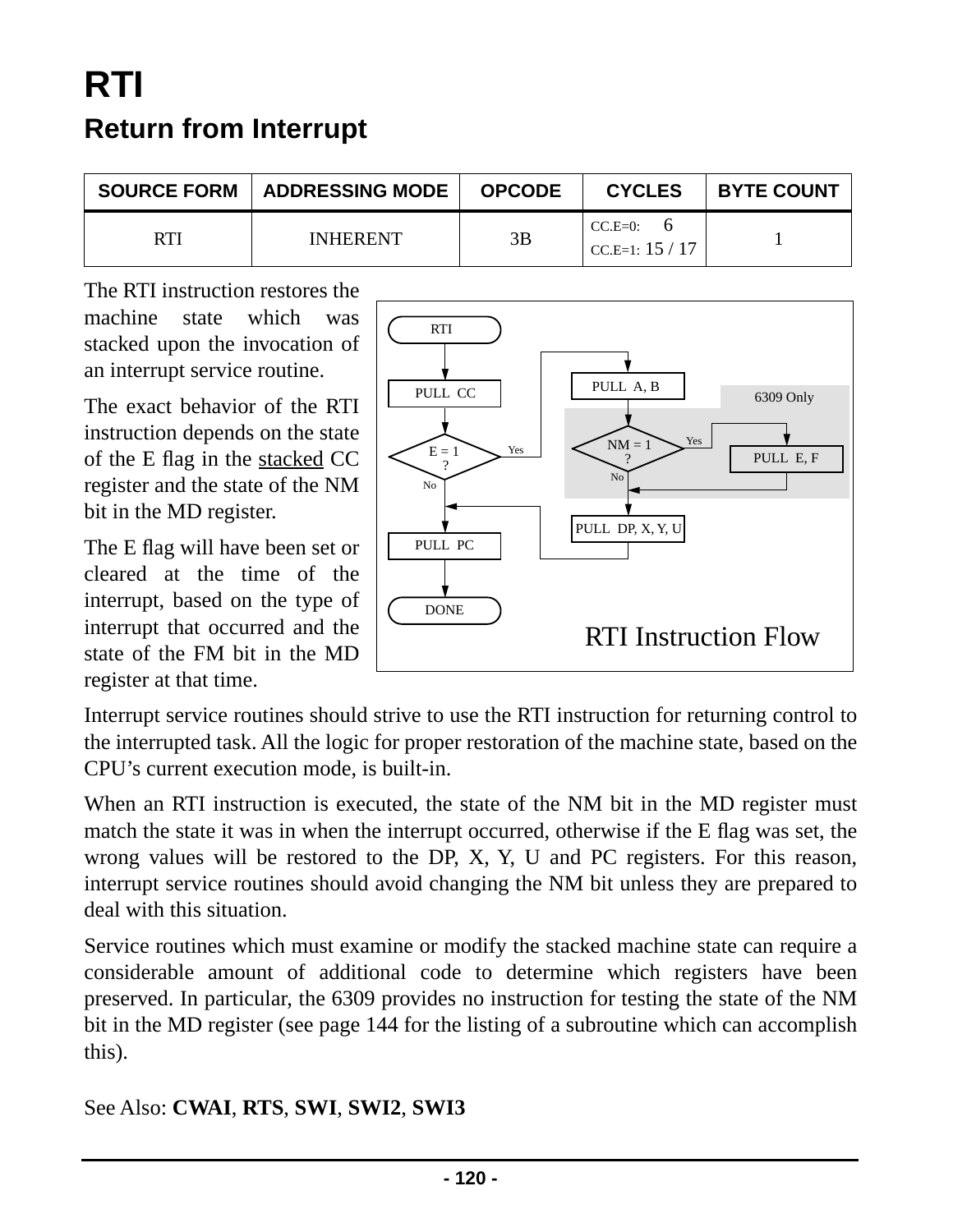## **RTS Return from Subroutine**

 $PC' \leftarrow (S:S+1)$  $S' \leftarrow S + 2$ 

| <b>SOURCE FORM</b> | <b>ADDRESSING MODE</b> | <b>OPCODE</b> | <b>CYCLES</b>  | <b>BYTE COUNT</b> |
|--------------------|------------------------|---------------|----------------|-------------------|
|                    | <b>INHERENT</b>        | 30            | $\overline{A}$ |                   |

| E | $F$ H | I N Z V |  | ₹÷ |
|---|-------|---------|--|----|
|   |       |         |  |    |

This instruction pulls the double-byte value pointed to by the hardware stack pointer (S) and places it into the PC register. No condition code flags are affected. The effective result is the same as would be achieved using a PULS PC instruction.

RTS is typically used to exit from a subroutine that was called via a BSR or JSR instruction. Note, however, that a subroutine which preserves registers on entry by pushing them onto the stack, may opt to use a single PULS instruction to both restore the registers and return to the caller, as in:

| $\ddot{\phantom{a}}$ |                                                 |  |  |  |
|----------------------|-------------------------------------------------|--|--|--|
| $\cdots$             |                                                 |  |  |  |
|                      | PULS A, B, X, PC ; Restore registers and return |  |  |  |

See Also: **BSR**, **JSR**, **PULS**, **RTI**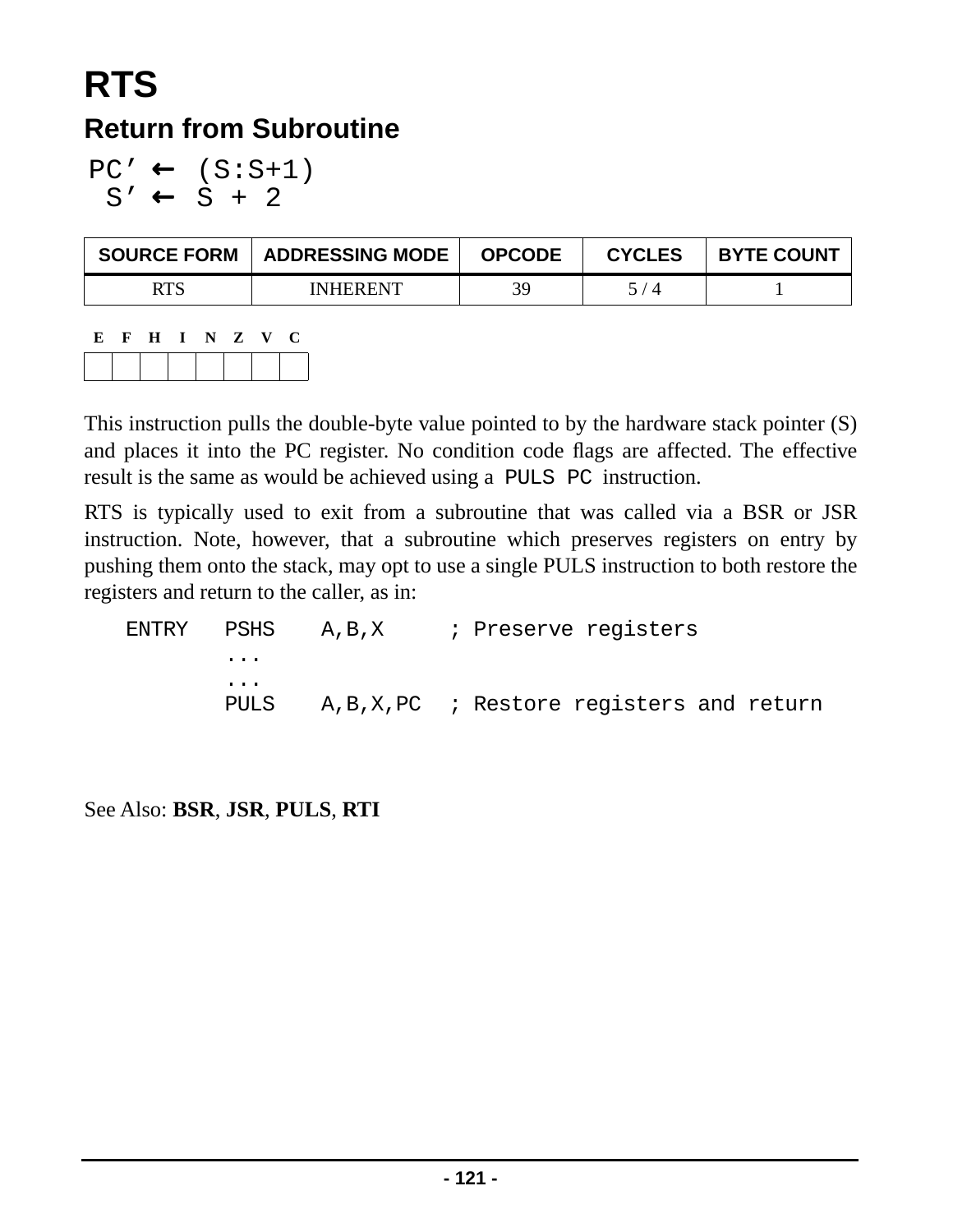### **SBC (8 Bit)**

### **Subtract Memory Byte and Carry from Accumulator A or B**

 $r' \leftarrow r - \text{IMM8} \mid (M) - C$ 

| <b>SOURCE</b>              | <b>IMMEDIATE</b> |                       |                  | <b>DIRECT</b> |                       |        | <b>INDEXED</b> |                       |   | <b>EXTENDED</b>                  |                       |        |
|----------------------------|------------------|-----------------------|------------------|---------------|-----------------------|--------|----------------|-----------------------|---|----------------------------------|-----------------------|--------|
| <b>FORMS</b>               | OΡ               | $\tilde{\phantom{a}}$ | #                | ΟP            | $\tilde{\phantom{a}}$ |        | ΟP             | $\tilde{\phantom{a}}$ | # | ΟP                               | $\tilde{\phantom{a}}$ | #      |
| <b>SBCA</b><br><b>SBCB</b> | 82<br>rη<br>◡▵   | ∸<br>∸                | ⌒<br>∽<br>⌒<br>∽ | 92            |                       | ∠<br>↩ | A2<br>Ε2       | 4+<br>4+              |   | B <sub>2</sub><br>F <sub>2</sub> |                       | ت<br>ت |

|  | н. | N. | $\mathbf{Z}$   | $\mathbf{v}$ |  |
|--|----|----|----------------|--------------|--|
|  |    |    | $\blacksquare$ |              |  |

These instructions subtract either an 8-bit immediate value or the contents of a memory byte, plus the value of the Carry flag from the A or B accumulator. The 8-bit result is placed back into the specified accumulator. Note that since subtraction is performed, the purpose of the Carry flag is to represent a Borrow.

- **H** The affect on the Half-Carry flag is undefined for these instructions.
- **N** The Negative flag is set equal to the new value of bit 7 of the accumulator.
- **Z** The Zero flag is set if the new accumulator value is zero; cleared otherwise.
- **V** The Overflow flag is set if an overflow occurred; cleared otherwise.
- **C** The Carry flag is set if a borrow into bit-7 was needed; cleared otherwise.

The SBC instruction is most often used to perform subtraction of the subsequent bytes of a multi-byte subtraction. This allows the borrow from a previous SUB or SBC instruction to be included when doing subtraction for the next higher-order byte.

Since the 6809 and 6309 both provide 16-bit SUB instructions for the accumulators, it is not necessary to use the 8-bit SUB and SBC instructions to perform 16-bit subtraction.

See Also: **SBCD**, **SBCR**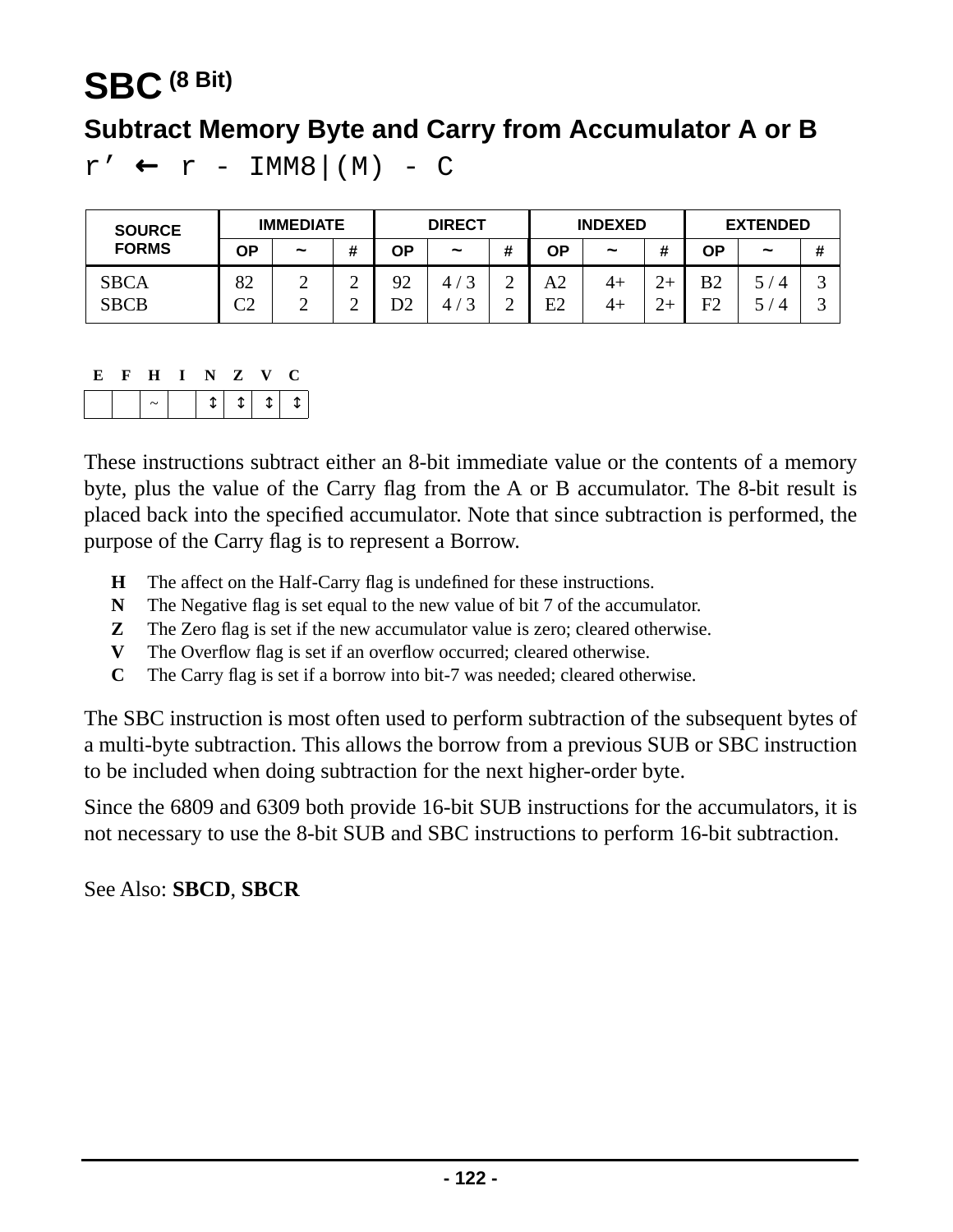## **SBCD**

### **Subtract Memory Word and Carry from Accumulator D**

 $ACCD' \leftarrow ACCD - IMM16|(M:M+1) - C$ 

| <b>SOURCE</b> | <b>IMMEDIATE</b> |               |   | <b>DIRECT</b> |                       |   | <b>INDEXED</b> |                       |      | <b>EXTENDED</b> |            |   |
|---------------|------------------|---------------|---|---------------|-----------------------|---|----------------|-----------------------|------|-----------------|------------|---|
| <b>FORM</b>   | ΟP               | $\tilde{}$    | # | ΟP            | $\tilde{\phantom{a}}$ | # | ΟP             | $\tilde{\phantom{a}}$ |      | <b>OP</b>       | $\tilde{}$ | # |
| <b>SBCD</b>   | 1082             | $^{\prime}$ 4 | 4 | .092          | $\mathbf{r}$          |   | 10A2           | $7+ / 6+$             | $3+$ | 10B2            |            |   |

The SBCD instruction subtracts either a 16-bit immediate value or the contents of a double-byte value in memory, plus the value of the Carry flag from the D accumulator. The 16-bit result is placed back into Accumulator D. Note that since subtraction is performed, the purpose of the Carry flag is to represent a Borrow.

- **H** The Half-Carry flag is not affected by the SBCD instruction.
- **N** The Negative flag is set equal to the new value of bit 15 of Accumulator D.
- **Z** The Zero flag is set if the new value of Accumulator D is zero; cleared otherwise.
- **V** The Overflow flag is set if an overflow occurred; cleared otherwise.
- **C** The Carry flag is set if a borrow into bit 15 was needed; cleared otherwise.

The SBCD instruction is most often used to perform subtraction of subsequent words of a multi-byte subtraction. This allows the borrow from a previous SUB or SBC instruction to be included when doing subtraction for the next higher-order word.

The following instruction sequence is an example showing how 32-bit subtraction can be performed on a 6309 microprocessor:

| LDO.        | VAL1ADR | $;$ $Q = 32$ -bit minuend                     |  |  |
|-------------|---------|-----------------------------------------------|--|--|
| <b>SUBW</b> |         | VAL2ADR+2 ; Subtract lower half of subtrahend |  |  |
| <b>SBCD</b> | VAL2ADR | ; Subtract upper half of subtrahend           |  |  |
| STO         | RESULT  | ; Store difference                            |  |  |

See Also: **SBC** (8-bit), **SBCR**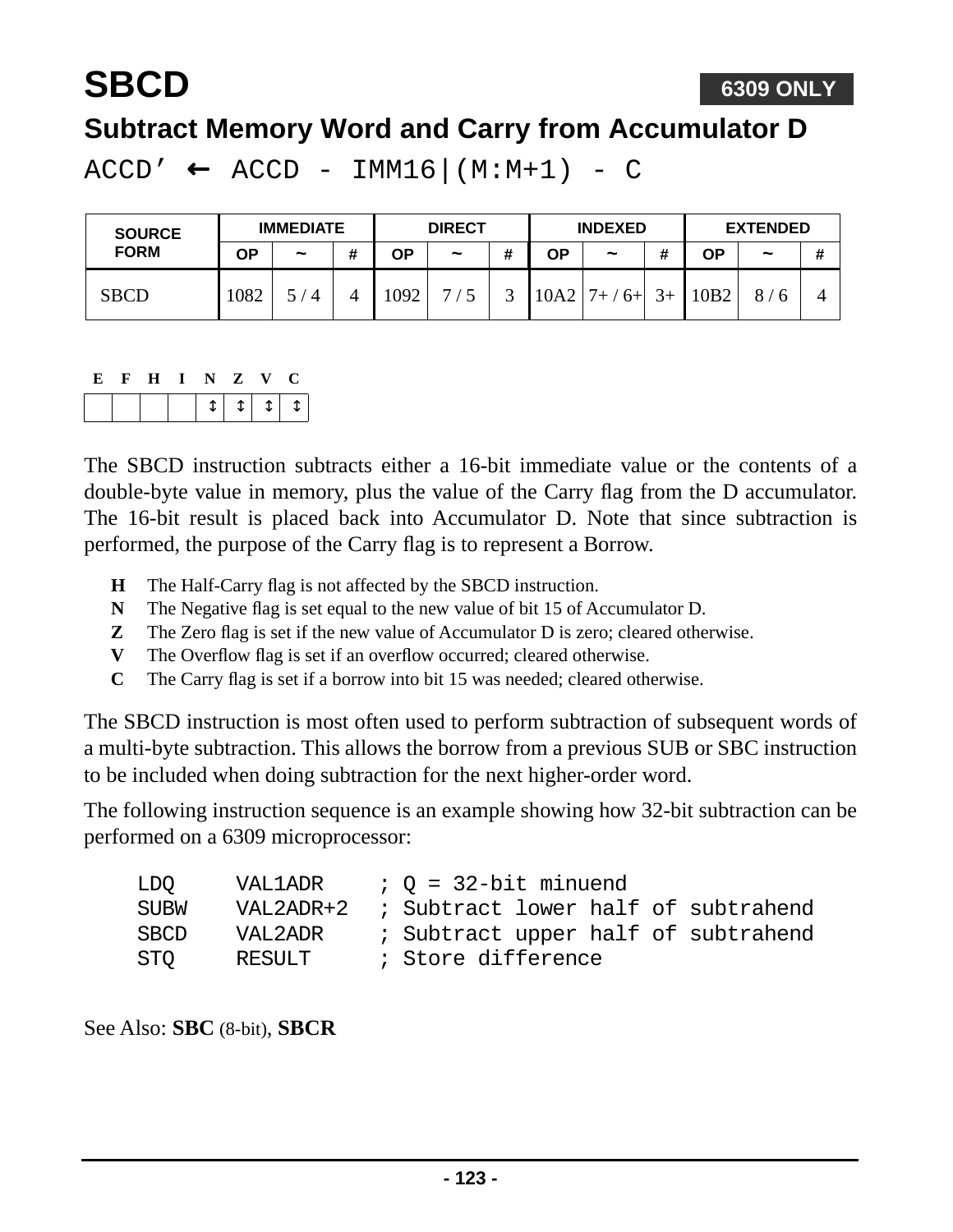

### **Subtract Source Register and Carry from Destination Register**

 $r1'$  ←  $r1 - r0 - C$ 

| <b>SOURCE FORM</b> | ADDRESSING MODE  | <b>OPCODE</b> | <b>CYCLES</b> | <b>BYTE COUNT</b> |
|--------------------|------------------|---------------|---------------|-------------------|
| SBCR $r0,r1$       | <b>IMMEDIATE</b> | 1033          |               |                   |

| E. | H. | $\sim$ | $\mathbf{Z}$ | K7.   |  |
|----|----|--------|--------------|-------|--|
|    |    |        |              | T   1 |  |

The SBCR instruction subtracts the contents of a source register plus the value of the Carry flag from the contents of a destination register. The result is placed into the destination register.

- **H** The Half-Carry flag is not affected by the SBCR instruction.
- **N** The Negative flag is set equal to the value of the result's high-order bit.
- **Z** The Zero flag is set if the new value of the destination register is zero; cleared otherwise.
- **V** The Overflow flag is set if an overflow occurred; cleared otherwise.
- **C** The Carry flag is set if a borrow into the high-order bit was needed; cleared otherwise.

All of the 6309 registers except Q and MD can be specified as either the source or destination; however specifying the PC register as either the source or destination produces undefined results.

The SBCR instruction will perform either 8-bit or 16-bit subtraction according to the size of the destination register. When registers of different sizes are specified, the source will be promoted, demoted or substituted depending on the size of the destination and on which specific 8-bit register is involved. See ["6309 Inter-Register Operations" on](#page-142-0) [page 143](#page-142-0) for further details.

Although the SBCR instruction is capable of altering the flow of program execution by specifying the PC register as the destination, you should avoid doing so because the prefetch capability of the 6309 can produce un-predictable results.

The Immediate operand for this instruction is a postbyte which uses the same format as that used by the TFR and EXG instructions. See the description of the **TFR** instruction for further details.

See Also: **SBC** (8-bit), **SBCD**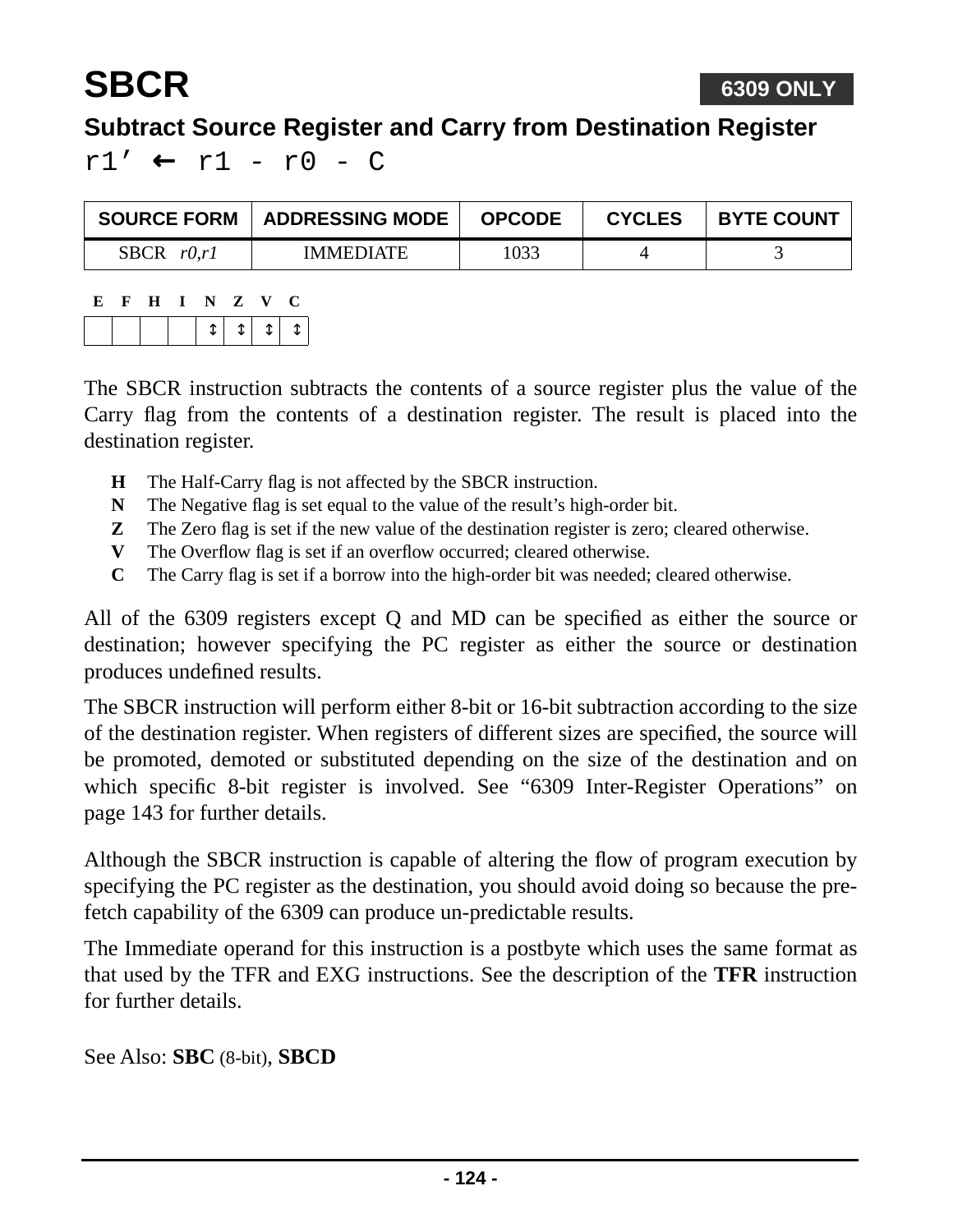# **SEX**

### **Sign Extend the 8-bit Value in B to a 16-bit Value in D**



| <b>SOURCE FORM</b> | <b>ADDRESSING MODE</b> | <b>OPCODE</b> | <b>CYCLES</b> | <b>BYTE COUNT</b> |
|--------------------|------------------------|---------------|---------------|-------------------|
| SEX                | <b>INHERENT</b>        |               |               |                   |

| Е. | H | - 11 | $\blacksquare$ | $\mathbf{Z}$ | $\mathbf{V}$ | U |  |
|----|---|------|----------------|--------------|--------------|---|--|
|    |   |      |                | - T          |              |   |  |

This instruction extends the 8-bit twos complement value in Accumulator B into a 16-bit twos complement value in Accumulator D. This is accomplished by copying the value of bit 7 (the sign bit) from Accumulator B into all 8 bits of Accumulator A.

- **N** The Negative flag is also set equal the value of bit 7 in Accumulator B
- **Z** The Zero flag is set if the new value of Accumulator D is zero (B was zero); cleared otherwise.
- **V** The Overflow flag is not affected by this instruction.
- **C** The Carry flag is not affected by this instruction.

The SEX instruction is used when a signed (twos complement) 8-bit value needs to be promoted to a full 16-bit value. For unsigned arithmetic, promoting an 8-bit value in Accumulator A to a 16-bit value in Accumulator D requires zero-extending the value by executing a CLRA instruction instead.

On a 6309, you can sign extend an 8-bit value in Accumulator A to a 32-bit value in Accumulator Q by executing the following sequence of instructions:

| SEX  |     |  | ; Sign extend A into D |  |  |
|------|-----|--|------------------------|--|--|
| TFR  | D.W |  | ; Move D to W          |  |  |
| SEXW |     |  | ; Sign extend W into O |  |  |

See Also: **SEXW**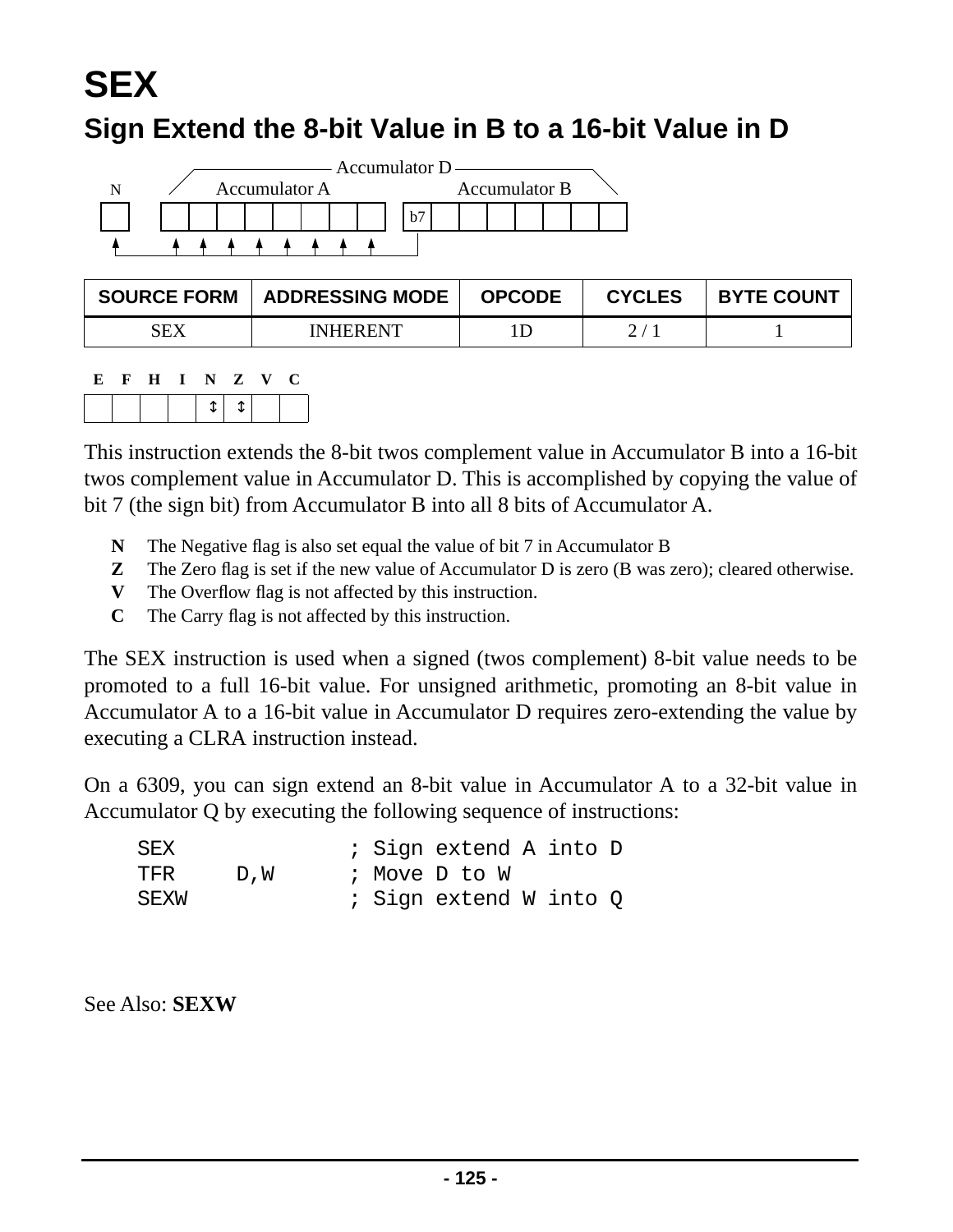#### **SEXW Sign Extend a 16-bit Value in W to a 32-bit Value in Q 6309 ONLY**

|  |  |  |               |  |  |  |  |  | Accumulator Q |  |  |  |  |               |  |  |  |
|--|--|--|---------------|--|--|--|--|--|---------------|--|--|--|--|---------------|--|--|--|
|  |  |  | Accumulator D |  |  |  |  |  |               |  |  |  |  | Accumulator W |  |  |  |
|  |  |  |               |  |  |  |  |  | b15           |  |  |  |  |               |  |  |  |
|  |  |  |               |  |  |  |  |  |               |  |  |  |  |               |  |  |  |

| <b>SOURCE FORM</b> | <b>ADDRESSING MODE</b> | <b>OPCODE</b> | <b>CYCLES</b> | <b>BYTE COUNT</b> |
|--------------------|------------------------|---------------|---------------|-------------------|
| <b>SEXW</b>        | <b>INHERENT</b>        |               |               |                   |

| к. | - H | I N Z | $\mathbf{V}$ |  |
|----|-----|-------|--------------|--|
|    |     |       |              |  |

This instruction extends the 16-bit twos complement value in Accumulator W into a 32 bit twos complement value in Accumulator Q. This is accomplished by copying the value of bit 15 (the sign bit) from Accumulator W into all 16 bits of Accumulator D.

- **N** The Negative flag is also set equal the value of bit 15 in Accumulator W
- **Z** The Zero flag is set if the new value of Accumulator Q is zero (W was zero); cleared otherwise.
- **V** The Overflow flag is not affected by this instruction.
- **C** The Carry flag is not affected by this instruction.

The SEXW instruction is used when a signed (twos complement) 16-bit value needs to be promoted to a full 32-bit value. For unsigned arithmetic, promoting a 16-bit value in Accumulator W to a 32-bit value in Accumulator Q requires zero-extending the value by executing a CLRD instruction instead.

You can sign extend an 8-bit value in Accumulator A to a 32-bit value in Accumulator Q by executing the following sequence of instructions:

| SEX  |      |  | ; Sign extend A into D |  |  |
|------|------|--|------------------------|--|--|
| TFR  | D, W |  | ; Move D to W          |  |  |
| SEXW |      |  | ; Sign extend W into O |  |  |

See Also: **SEX**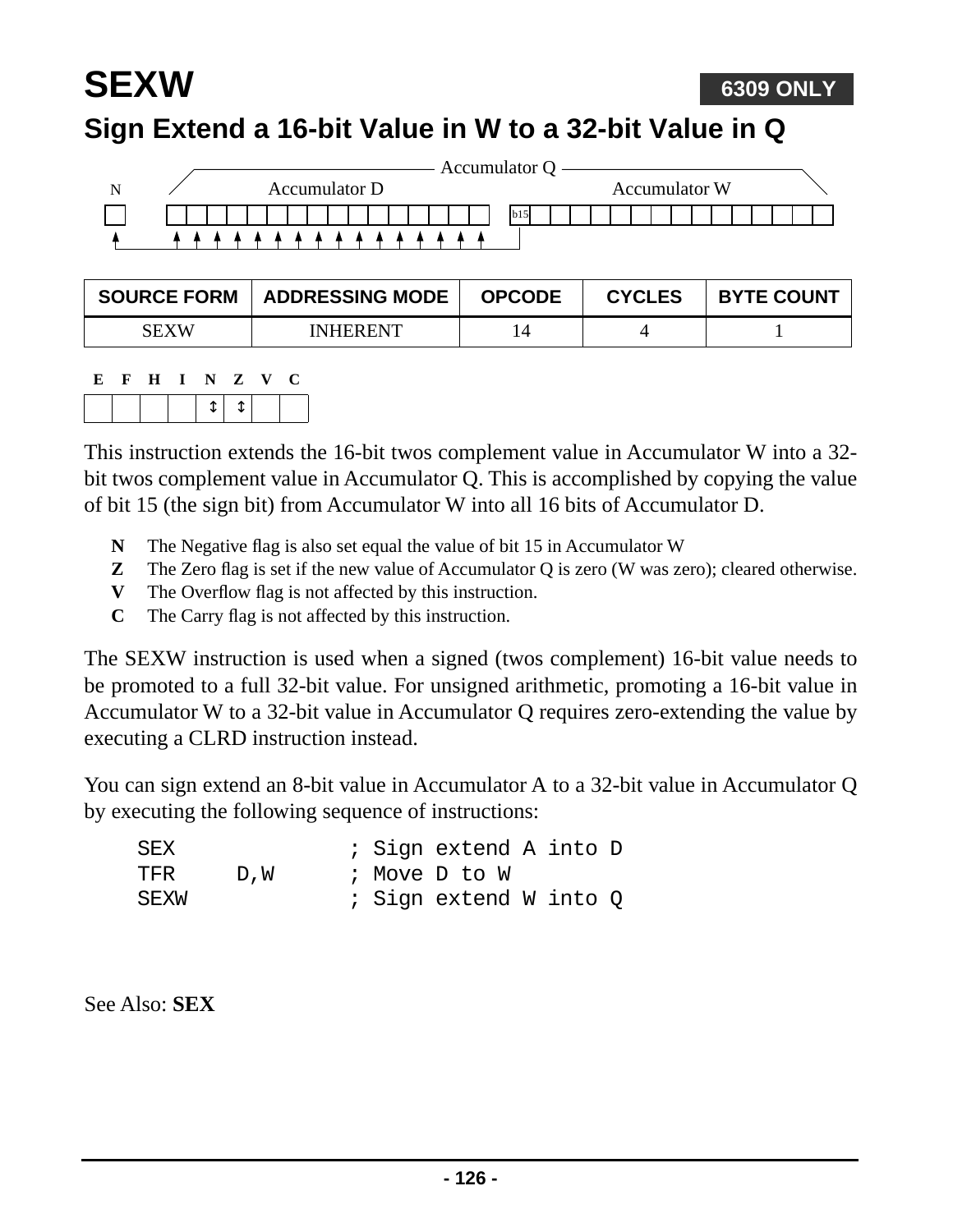## **ST (8 Bit) Store 8-Bit Accumulator to Memory**

 $(M)' \leftarrow r$ 

| <b>SOURCE</b> |    | <b>IMMEDIATE</b>      |   |      | <b>DIRECT</b>         |        |     | <b>INDEXED</b> |      | <b>EXTENDED</b> |                       |                   |  |
|---------------|----|-----------------------|---|------|-----------------------|--------|-----|----------------|------|-----------------|-----------------------|-------------------|--|
| <b>FORMS</b>  | ΟP | $\tilde{\phantom{a}}$ | # | ΟP   | $\tilde{}$            | #      | ΟP  | $\tilde{}$     | #    | ΟP              | $\tilde{\phantom{a}}$ | #                 |  |
| <b>STA</b>    |    |                       |   | 97   | 3<br>4/               | ◠      | A7  | $4+$           | $2+$ | B7              | 5/4                   | $\mathbf{\Omega}$ |  |
| <b>STB</b>    |    |                       |   | D7   | $\mathbf 3$<br>4,     | ◠<br>∠ | E7  | $4+$           | $2+$ | F7              | 5.<br>$\overline{4}$  | 2                 |  |
| <b>STE</b>    |    |                       |   | 1197 | $\overline{4}$<br>5 / | 3      | 1A7 | $5+$           |      | 11B7            | 6/5                   | 4                 |  |
| <b>STF</b>    |    |                       |   | 11D' | $\overline{4}$<br>5 / | ⌒      | 1E7 | $5+$           |      | 1F7             | 6/5                   | 4                 |  |

STE and STF are available on 6309 only.

| K) | $H$ $I$ | N Z V |                                                            |  |
|----|---------|-------|------------------------------------------------------------|--|
|    |         |       | $\uparrow \qquad \uparrow \qquad \uparrow \qquad \uparrow$ |  |

These instructions store the contents of one of the 8-bit accumulators (A,B,E,F) into a byte in memory. The Condition Codes are affected as follows.

- **N** The Negative flag is set equal to the value of bit 7 of the accumulator.
- **Z** The Zero flag is set if the accumulator's value is zero; cleared otherwise.
- **V** The Overflow flag is always cleared.
- **C** The Carry flag is not affected by these instructions.

See Also: **ST** (16-bit), **STQ**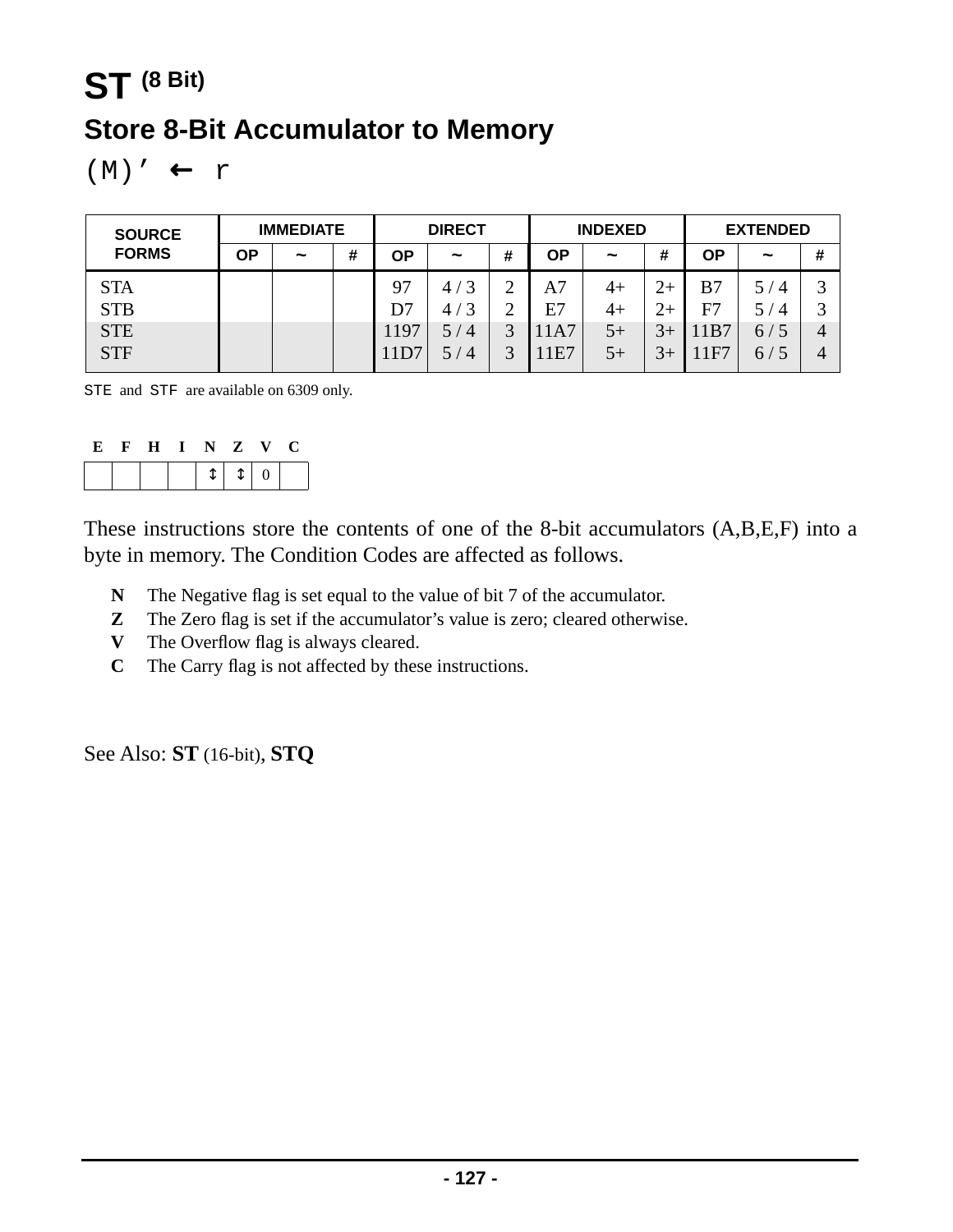## **ST (16 Bit) Store 16-Bit Register to Memory**

 $(M:M+1)' \leftarrow r$ 

| <b>SOURCE</b> | <b>IMMEDIATE</b> |            |   | <b>DIRECT</b>    |                       | <b>INDEXED</b> |           |                       | <b>EXTENDED</b> |           |            |             |
|---------------|------------------|------------|---|------------------|-----------------------|----------------|-----------|-----------------------|-----------------|-----------|------------|-------------|
| <b>FORMS</b>  | ΟP               | $\tilde{}$ | # | ΟP               | $\tilde{}$            | #              | <b>OP</b> | $\tilde{\phantom{a}}$ | #               | <b>OP</b> | $\tilde{}$ | #           |
| <b>STD</b>    |                  |            |   | DD               | $\overline{A}$<br>57  | ↑              | ED        | $5+$                  | $2+$            | <b>FD</b> | 6/5        | $\mathbf 3$ |
| <b>STS</b>    |                  |            |   | 10 <sub>DF</sub> | 6/                    | 3              | 10EF      | $6+$                  | $3+$            | 10FF      | 7/6        | 4           |
| <b>STU</b>    |                  |            |   | DF               | $\overline{4}$<br>5 / | ◠              | EF        | $5+$                  | $2+$            | FF        | 6/5        | 2           |
| <b>STW</b>    |                  |            |   | 1097             | 6/5                   | 3              | 10A7      | $6+$                  | $3+$            | 10B7      | 7/6        | 4           |
| <b>STX</b>    |                  |            |   | 9Ε               | $\overline{A}$<br>5 / | $\mathcal{D}$  | AF        | $5+$                  | $2+$            | BF        | 6/5        | $\mathbf 3$ |
| <b>STY</b>    |                  |            |   | 109F             | 6/                    | 3              | 10AF      | $6+$                  | 3+              | 10BF      | -6         | 4           |

STW is available on 6309 only.

| E | $\mathbf{F}$ | H | $\blacksquare$ | NZ |        | $\mathbf{V}$ | - C - |
|---|--------------|---|----------------|----|--------|--------------|-------|
|   |              |   |                |    | $1110$ |              |       |

These instructions store the contents of one of the 16-bit accumulators (D,W) or one of the 16-bit Index/Stack registers (X,Y,U,S) to a pair of memory bytes in big-endian order. The Condition Codes are affected as follows:

- **N** The Negative flag is set equal to the value in bit 15 of the register.
- **Z** The Zero flag is set if the register value is zero; cleared otherwise.
- **V** The Overflow flag is always cleared.
- **C** The Carry flag is not affected by these instructions.

See Also: **ST** (8-bit), **STQ**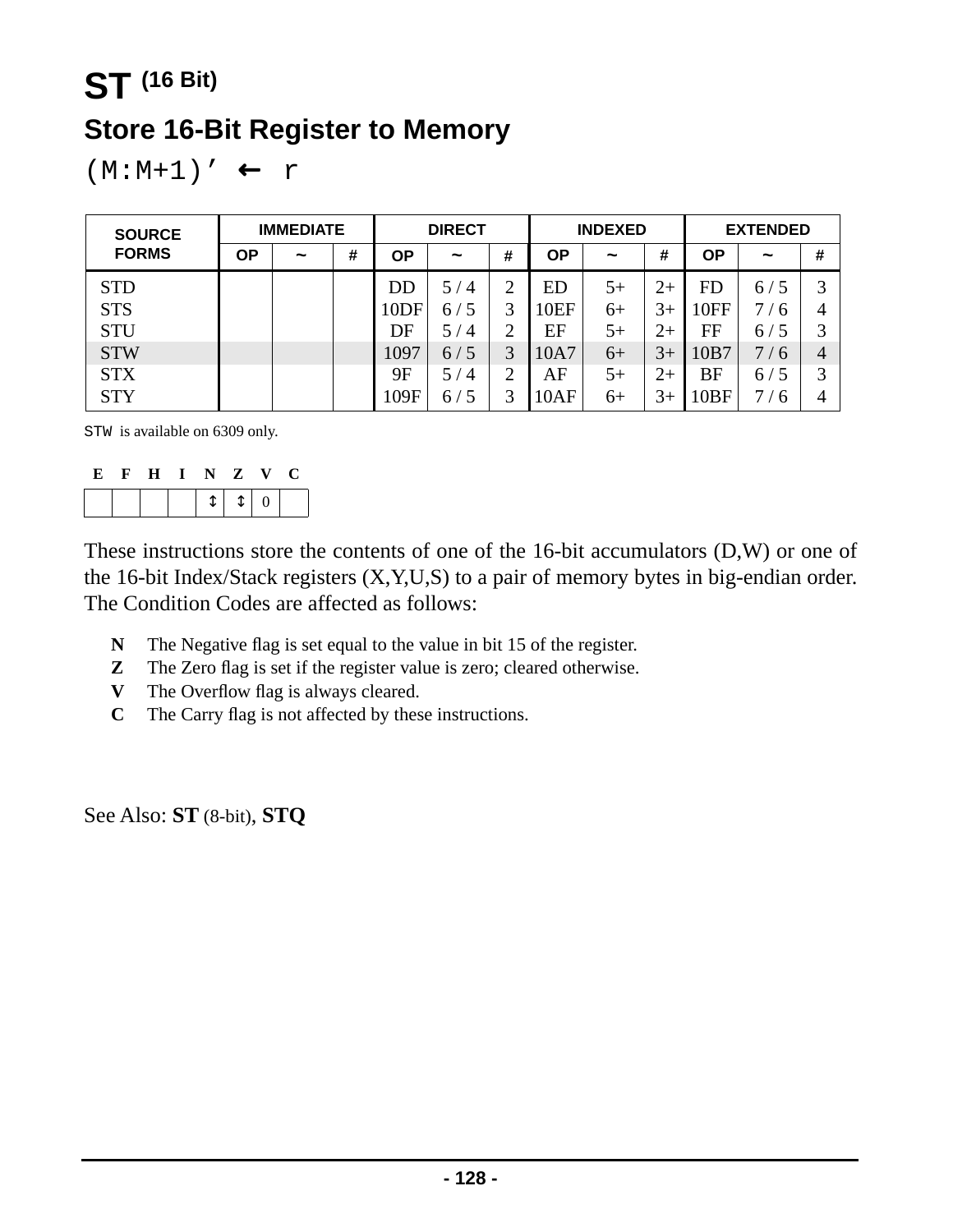#### **6309 ONLY**

# **STBT**

### **Store value of a Register Bit into Memory**

(DPM).dstBit' ← r.srcBit

| <b>SOURCE FORM</b>      | ADDRESSING MODE   OPCODE   CYCLES   BYTE COUNT |      |        |  |
|-------------------------|------------------------------------------------|------|--------|--|
| $STBT$ r,sBit,dBit,addr | DIRECT                                         | 1137 | $-8/7$ |  |

The STBT instruction stores the value of a specified bit in either the A, B or CC registers to a specified bit in memory. None of the Condition Code flags are affected by the operation. The usefulness of the STBT instruction is limited by the fact that only Direct Addressing is permitted.



The figure above shows an example of the STBT instruction where bit 5 from Accumulator A is stored into bit 1 of memory location  $$0040$  (DP = 0).

The object code format for the STBT instruction is:



See Also: **BAND**, **BEOR**, **BIAND**, **BIEOR**, **BIOR**, **BOR**, **LDBT**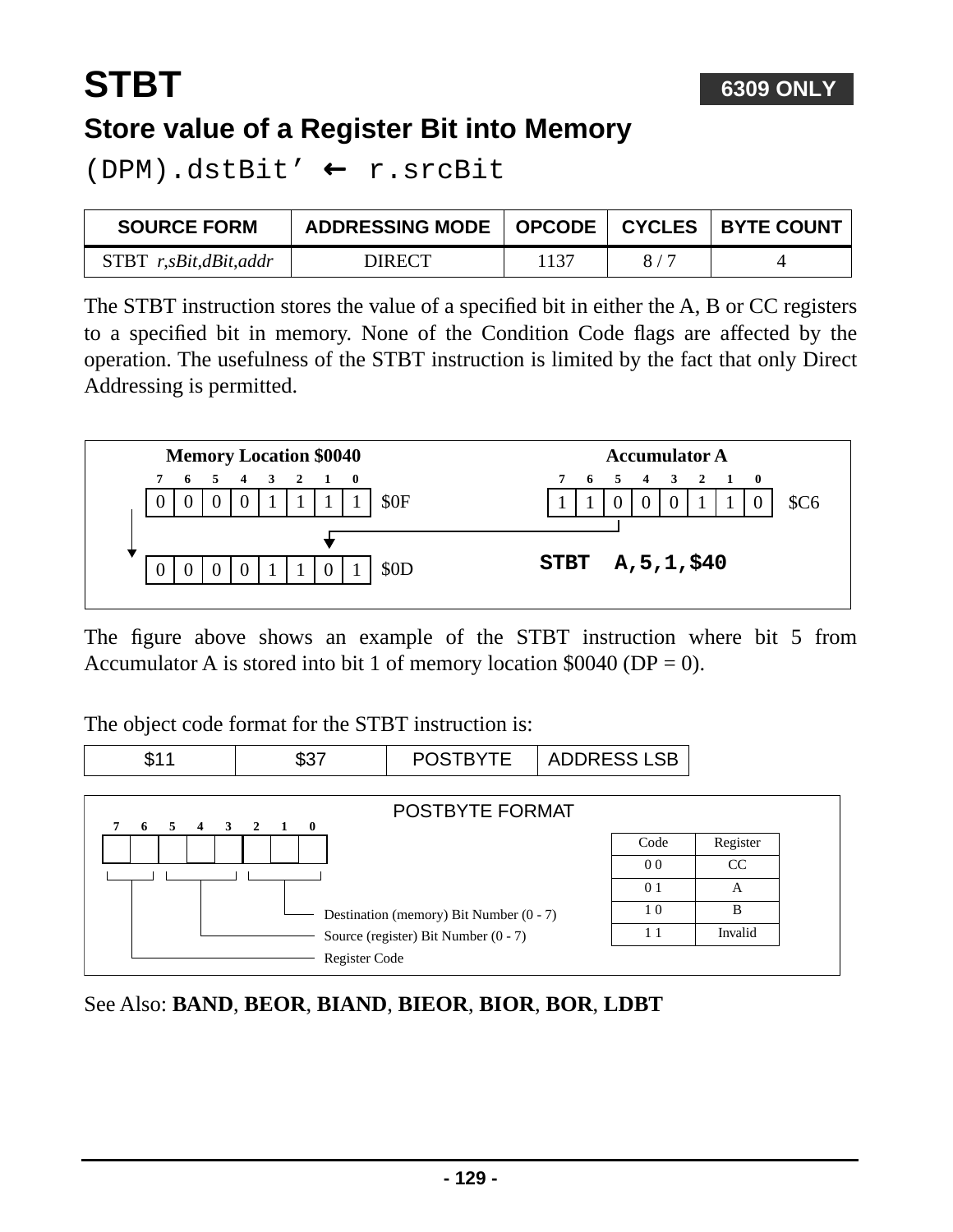#### $(M:M+3)' \leftarrow Q$

| <b>SOURCE</b><br><b>FORMS</b> | <b>IMMEDIATE</b> |                       | <b>DIRECT</b> |      | <b>INDEXED</b>        |   |      | <b>EXTENDED</b>       |                |      |                       |   |
|-------------------------------|------------------|-----------------------|---------------|------|-----------------------|---|------|-----------------------|----------------|------|-----------------------|---|
|                               | ΟP               | $\tilde{\phantom{a}}$ | #             | OΡ   | $\tilde{\phantom{a}}$ | # | ΟP   | $\tilde{\phantom{a}}$ |                | ΟP   | $\tilde{\phantom{a}}$ | # |
| <b>STO</b>                    |                  |                       |               | 10DI | $\mathbf{r}$<br>8/    |   | 10ED | $8+$                  | 2 <sub>1</sub> | 10FD | 9/8                   |   |

### **E F H I N Z V C**

This instruction stores the contents of the Q accumulator into 4 sequential bytes of memory in big-endian order. The Condition Codes are affected as follows.

- **N** The Negative flag is set equal to the value of bit 31 of Accumulator Q.
- **Z** The Zero flag is set if the value of Accumulator Q is zero; cleared otherwise.
- **V** The Overflow flag is always cleared.
- **C** The Carry flag is not affected by this instruction.

See Also: **ST** (8-bit), **ST** (16-bit)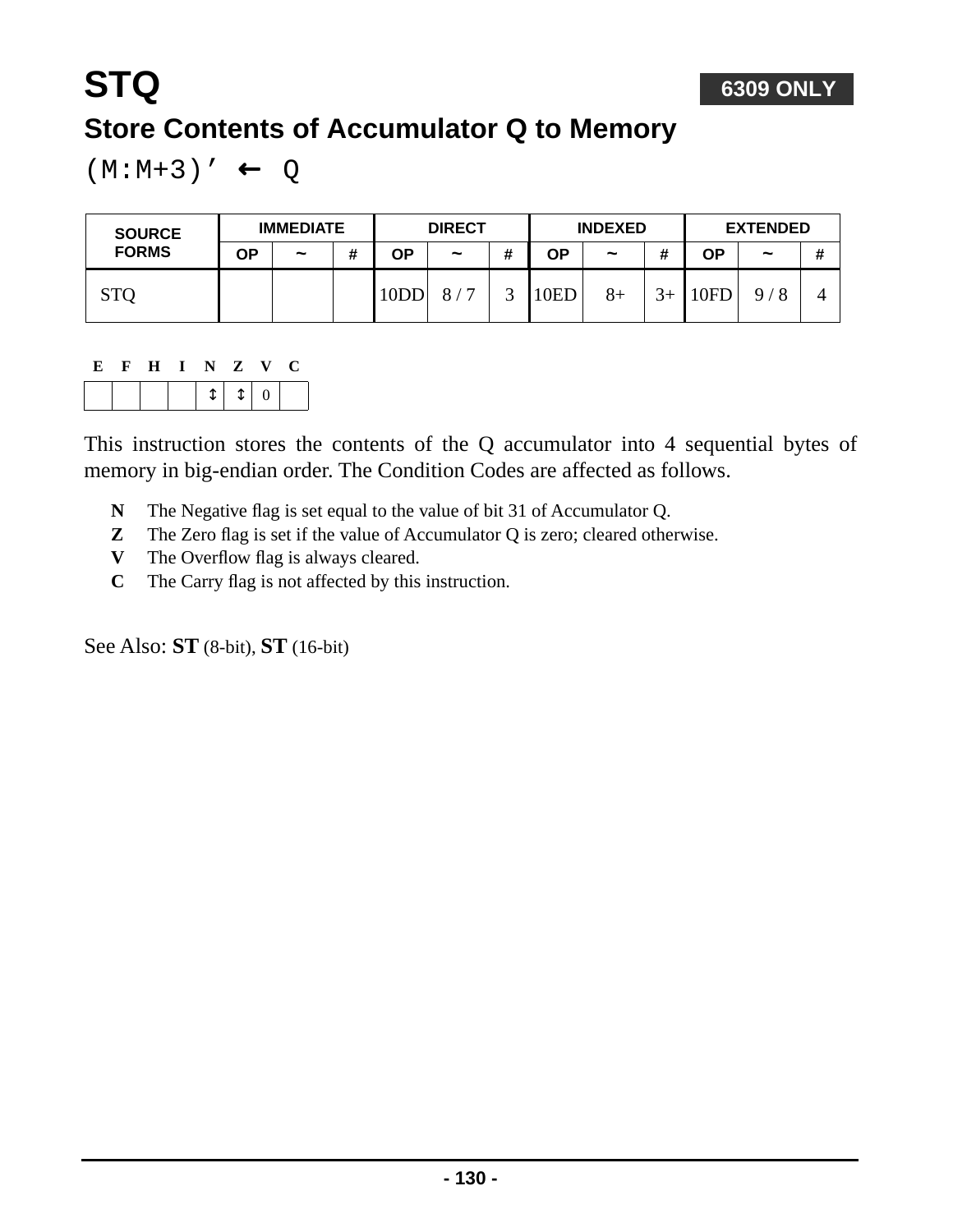## **SUB (8 Bit) Subtract from value in 8-Bit Accumulator**

```
r' \leftarrow r - \text{IMM8} \mid (M)
```

| <b>SOURCE</b> | <b>IMMEDIATE</b> |                       | <b>DIRECT</b> |     | <b>INDEXED</b>       |              |                | <b>EXTENDED</b> |      |                 |                       |   |
|---------------|------------------|-----------------------|---------------|-----|----------------------|--------------|----------------|-----------------|------|-----------------|-----------------------|---|
| <b>FORMS</b>  | ΟP               | $\tilde{\phantom{a}}$ | #             | ΟP  | $\tilde{}$           | #            | ΟP             | $\tilde{}$      | #    | ΟP              | $\tilde{\phantom{a}}$ | # |
| <b>SUBA</b>   | 80               | ◠                     | ◠<br>∽        | 90  | $\mathbf 3$<br>4,    | ⌒<br>∠       | A <sub>0</sub> | 4+              | $2+$ | B <sub>0</sub>  | 5<br>$^{\circ}$ 4     | ⌒ |
| <b>SUBB</b>   | $\rm{C0}$        | ↑                     | ⌒             | D0  | ◠<br>4,              |              | E0             | $4+$            | $2+$ | $_{\rm F0}$     | 5<br>$\overline{4}$   | 2 |
| <b>SUBE</b>   | 180              | 3                     | ⌒             | 190 | 5/<br>$\overline{4}$ | $\mathbf{R}$ | 1A0            | $5+$            |      | 1B <sub>0</sub> | 6/5                   | 4 |
| <b>SUBF</b>   | 11C0             | $\mathbf{z}$          | ⌒             | DO. | 5,<br>$\overline{4}$ |              | E <sub>0</sub> | $5+$            | $3+$ | 1F <sub>0</sub> | 6/5                   | 4 |

SUBE and SUBF are available on 6309 only.

| . н. | $H$ $I$ | N. | $\mathbf{Z}$ |                            |  |
|------|---------|----|--------------|----------------------------|--|
|      |         |    |              | $T + \uparrow \rightarrow$ |  |

These instructions subtract either an 8-bit immediate value or the contents of a byte in memory from one of the 8-bit accumulators (A,B,E,F). The 8-bit result is placed back into the specified accumulator. Note that since subtraction is performed, the purpose of the Carry flag is to represent a Borrow.

- **H** The value of Half-Carry flag is undefined after executing these instructions.
- **N** The Negative flag is set equal to the new value of bit 7 of the accumulator.
- **Z** The Zero flag is set if the new accumulator value is zero; cleared otherwise.
- **V** The Overflow flag is set if an overflow occurred; cleared otherwise.
- **C** The Carry flag is set if a borrow into bit 7 was needed; cleared otherwise.

The 8-bit SUB instructions are used for single-byte subtraction, and for subtraction of the least-significant byte in multi-byte subtractions. Since the 6809 and 6309 both provide 16-bit SUB instructions for the accumulators, it is not necessary to use the 8-bit SUB and SBC instructions to perform 16-bit subtraction.

See Also: **SUB** (16-bit), **SUBR**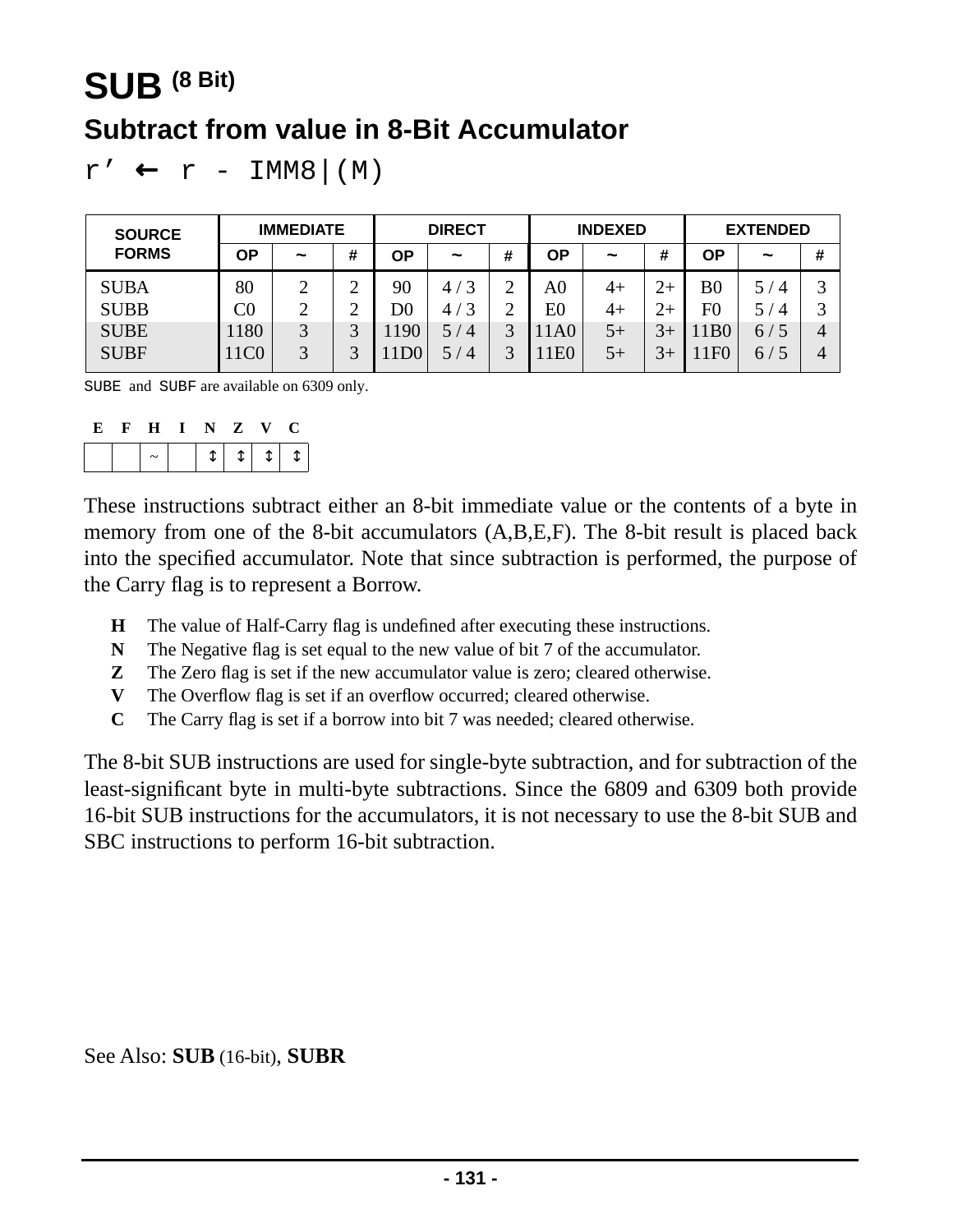## **SUB (16 Bit) Subtract from value in 16-Bit Accumulator**

 $r' \leftarrow r - \text{IMM16} | (M:M+1)$ 

| <b>SOURCE</b> | <b>IMMEDIATE</b> |                   | <b>DIRECT</b> |      | <b>INDEXED</b>       |                |      | <b>EXTENDED</b> |         |                |               |   |
|---------------|------------------|-------------------|---------------|------|----------------------|----------------|------|-----------------|---------|----------------|---------------|---|
| <b>FORMS</b>  | OΡ               | $\tilde{}$        | #             | ΟP   | $\tilde{}$           | #              | ΟP   | $\tilde{}$      | #       | ΟP             | $\tilde{}$    | # |
| <b>SUBD</b>   | 83               | $\mathbf{c}$<br>4 | ⌒<br>ັ        | 93   | $\overline{4}$<br>6/ | $\bigcap$<br>↩ | A3   | $5+$<br>$6+$    |         | B <sub>3</sub> | −             | ت |
| <b>SUBW</b>   | 1080             | $\overline{4}$    | 4             | 1090 | −                    |                | 10A0 | $6+$            | $3_{+}$ | 10B0           | 8<br>$\theta$ | 4 |

SUBW is available on 6309 only.

| E | F. | $\bf H$ | I N Z |           | $\mathbf{V}$ |  |
|---|----|---------|-------|-----------|--------------|--|
|   |    |         |       | $1111111$ |              |  |

These instructions subtract either a 16-bit immediate value or the contents of a doublebyte value in memory from one of the 16-bit accumulators (D,W). The 16-bit result is placed back into the specified accumulator. Note that since subtraction is performed, the purpose of the Carry flag is to represent a Borrow.

- **H** The Half-Carry flag is not affected by these instructions.
- **N** The Negative flag is set equal to the new value of bit 15 of the accumulator.
- **Z** The Zero flag is set if the new accumulator value is zero; cleared otherwise.
- **V** The Overflow flag is set if an overflow occurred; cleared otherwise.
- **C** The Carry flag is set if a borrow out of bit 7 was needed; cleared otherwise.

The 16-bit SUB instructions are used for 16-bit subtraction, and for subtraction of the least-significant word of multi-byte subtractions. See the description of the **SBCD** instruction for an example of how 32-bit subtraction can be performed on a 6309.

See Also: **SUB** (8-bit), **SUBR**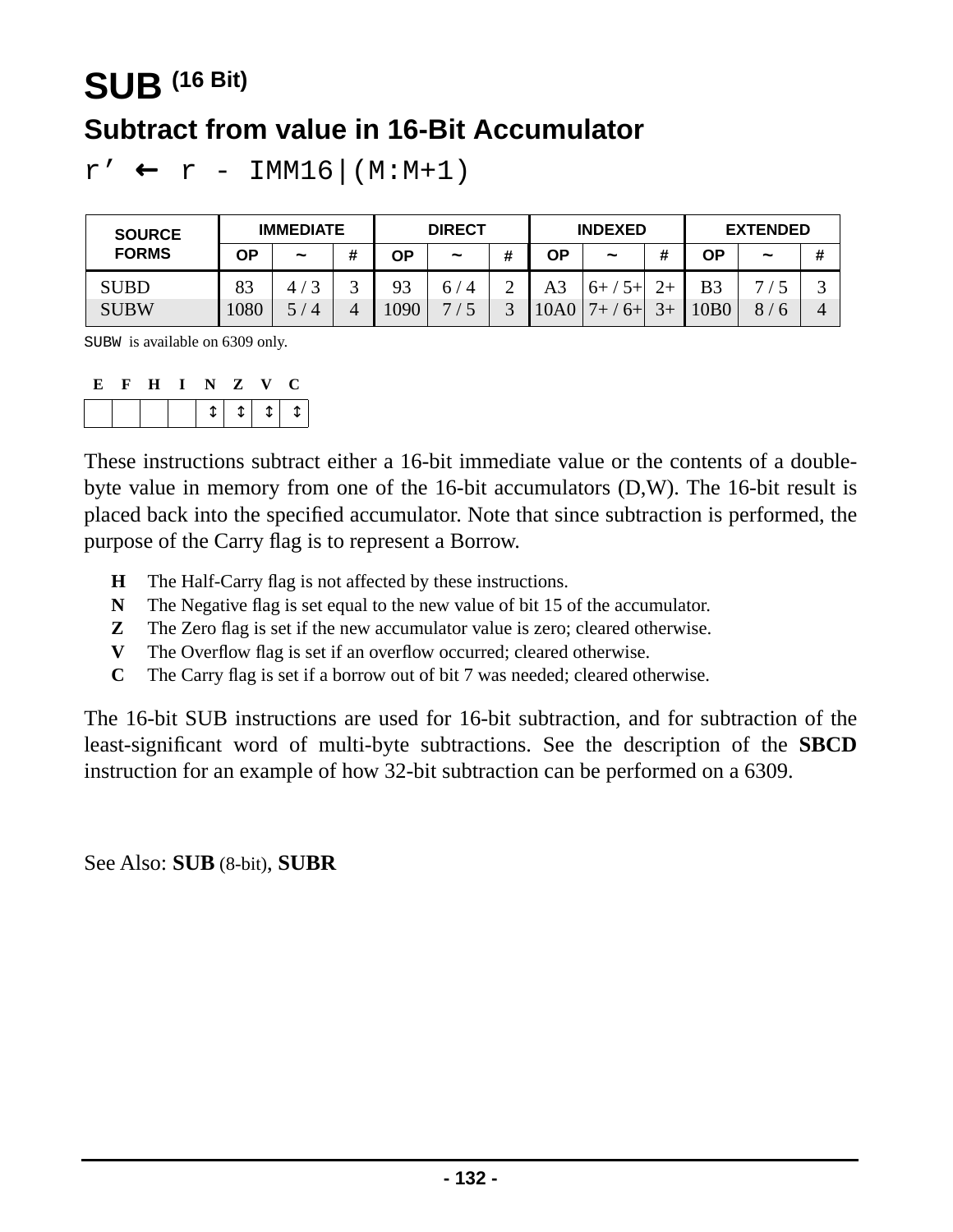#### **6309 ONLY**

### **Subtract Source Register from Destination Register**

 $r1'$  ←  $r1 - r0$ 

**SUBR**

| <b>SOURCE FORM</b>    | <b>ADDRESSING MODE</b> | <b>OPCODE</b> | <b>CYCLES</b> | <b>BYTE COUNT</b> |
|-----------------------|------------------------|---------------|---------------|-------------------|
| r(0,r)<br><b>SUBR</b> | <b>IMMEDIATE</b>       | 1032          |               |                   |

| Е. | H | - 1 - | N. | $\mathbf{Z}$    | $\mathbf{v}$ |        |  |
|----|---|-------|----|-----------------|--------------|--------|--|
|    |   |       |    | $\cdot$   1   1 |              | - 11 - |  |

The SUBR instruction subtracts the value contained in the source register from the value contained in the destination register. The result is placed into the destination register. Note that since subtraction is performed, the purpose of the Carry flag is to represent a Borrow.

- **H** The Half-Carry flag is not affected by the SUBR instruction.
- **N** The Negative flag is set equal to the value of the result's high-order bit.
- **Z** The Zero flag is set if the new value of the destination register is zero; cleared otherwise.
- **V** The Overflow flag is set if an overflow occurred; cleared otherwise.
- **C** The Carry flag is set if a borrow into the high-order bit was needed; cleared otherwise.

All of the 6309 registers except Q and MD can be specified as either the source or destination; however specifying the PC register as either the source or destination produces undefined results.

The SUBR instruction will perform either 8-bit or 16-bit subtraction according to the size of the destination register. When registers of different sizes are specified, the source will be promoted, demoted or substituted depending on the size of the destination and on which specific 8-bit register is involved. See ["6309 Inter-Register Operations" on](#page-142-0) [page 143](#page-142-0) for further details.

Although the SUBR instruction is capable of altering the flow of program execution by specifying the PC register as the destination, you should avoid doing so because the prefetch capability of the 6309 can produce un-predictable results.

The Immediate operand for this instruction is a postbyte which uses the same format as that used by the TFR and EXG instructions. See the description of the **TFR** instruction for further details.

See Also: **SUB** (8-bit), **SUB** (16-bit)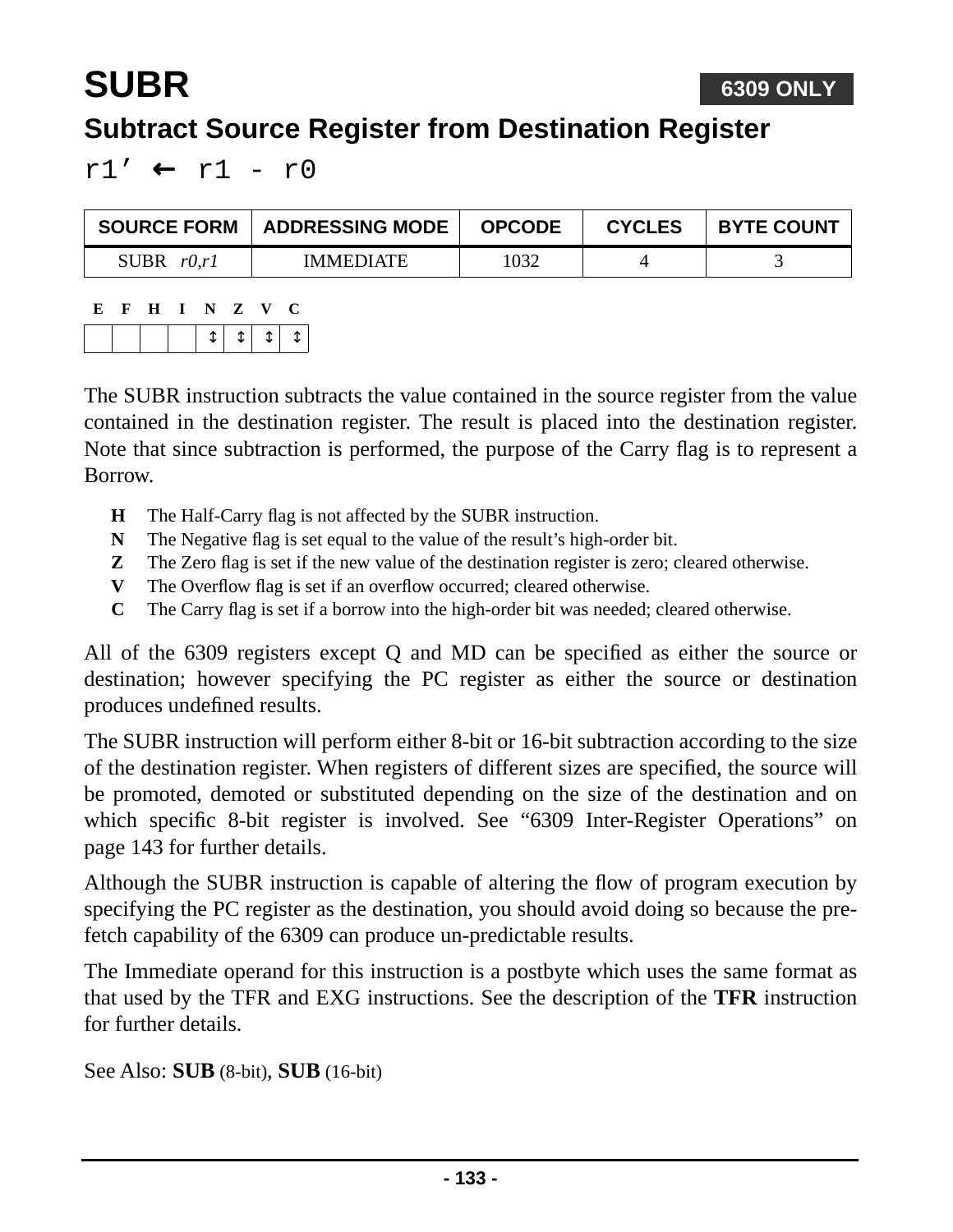## **SWI Software Interrupt**

| <b>SOURCE FORM</b> | <b>ADDRESSING MODE</b> | <b>OPCODE</b> | <b>CYCLES</b> | <b>BYTE COUNT</b> |
|--------------------|------------------------|---------------|---------------|-------------------|
| <b>SWI</b>         | <b>INHERENT</b>        | 3F            | 19/21         |                   |
| SWI <sub>2</sub>   | <b>INHERENT</b>        | 103F          | 20/22         |                   |
| SW <sub>I3</sub>   | <b>INHERENT</b>        | 113F          | 20/22         |                   |

The SWI, SWI2 and SWI3 instructions each invoke a Software Interrupt.

Each of these instructions first set the E flag in the CC register and then push the machine state onto the hardware stack (S).

After stacking the machine state, the SWI instruction sets the I and F interrupt masks in the CC register. SWI2 and SWI3 do not modify the mask.

SWI, SWI2, SWI3 PUSH B, A, CC SET:  $E = 1$ SWI SWI2 SWI3PUSH PC, U, Y, X, DP ÷  $PC \leftarrow [FFF2:3]$ SET:  $I = 1; F = 1$  $NM = 1$  $PC \leftarrow [FFF4:5]$ No ? Yes  $\overline{PC} \leftarrow [\text{FFFA:B}]$ PUSH F, E 6309 Only DONE SWI Instruction Flow

Finally, control is transferred to

the interrupt service routine whose address is obtained from the vector which corresponds to the particular instruction.

The state of the NM bit in the MD register determines whether or not the E and F accumulators are included in the stacked machine state. Service routines should be written to work properly regardless of the current state of the NM bit. This is best accomplished by avoiding modification of the NM bit and using the RTI instruction to return control to the interrupted task. If an SWI service routine needs to examine or modify the stacked machine state, it may first need to determine the current state of the NM bit. See [page 144](#page-143-0) for the listing of a subroutine that will accomplish this task.

**NOTE**: When Motorola introduced the 6809, they designated SWI2 as an instruction reserved for the end user, and not to be used in packaged software. Under the OS9 operating system, SWI2 is used to invoke *Service Requests*.

See Also: **RTI**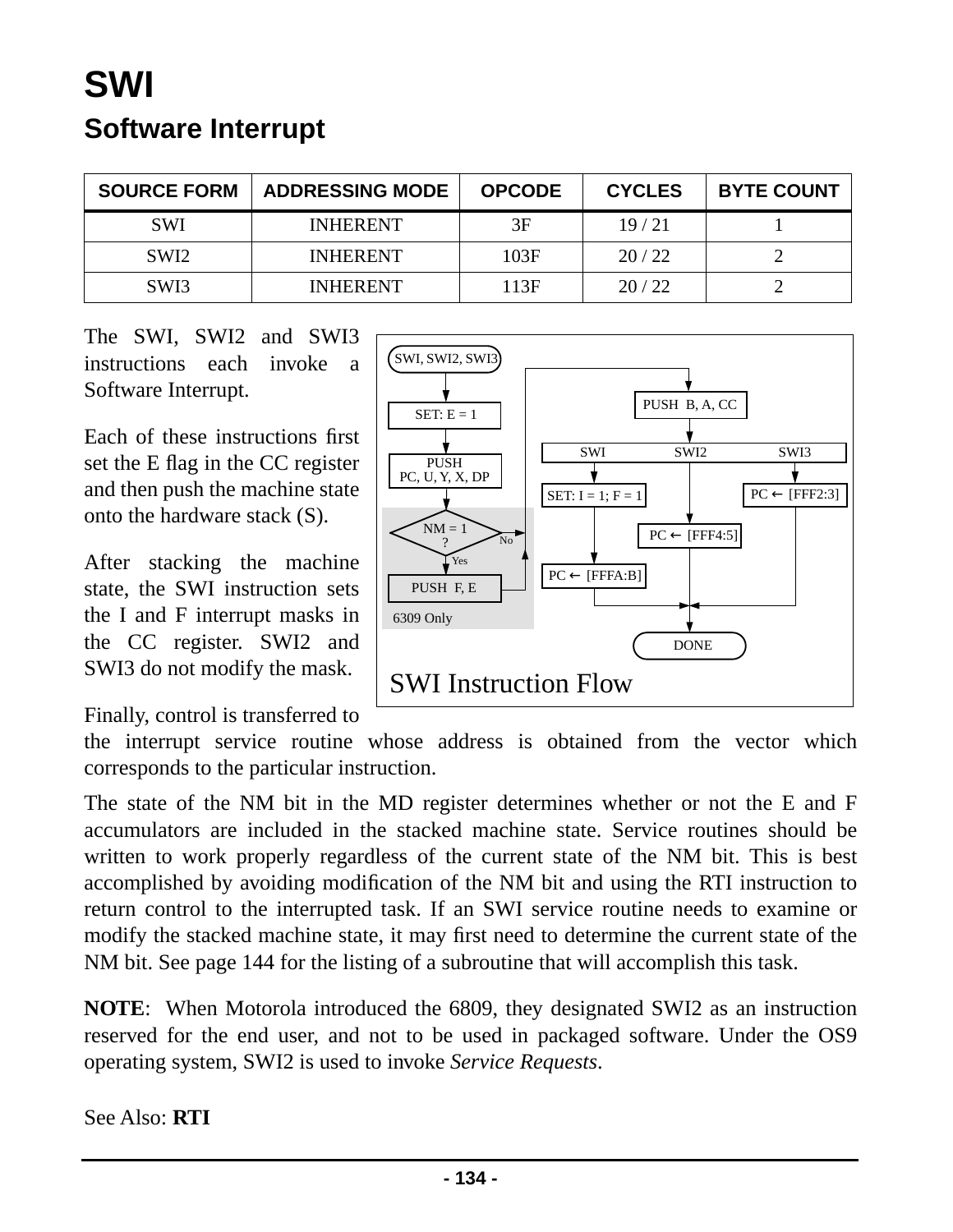## **SYNC Synchronize with Interrupt**

Halt Execution and Wait for Interrupt

| <b>SOURCE FORM</b> | <b>ADDRESSING MODE</b> | <b>OPCODE</b> | <b>CYCLES</b> | <b>BYTE COUNT</b> |
|--------------------|------------------------|---------------|---------------|-------------------|
| <b>SYNC</b>        | <b>IMMEDIATE</b>       |               | $>4$ /        |                   |

The SYNC instruction allows software to synchronize itself with an external hardware event (interrupt). When executed, SYNC places the CPU's data and address busses into a high-impedance state, stops executing instructions and waits for an interrupt. None of the Condition Code flags are directly affected by this instruction.

When a signal is asserted on any one of the CPU's 3 interrupt lines (IRQ, FIRQ or NMI), the CPU clears the synchronizing state and resumes processing. If the interrupt type is not masked and the interrupt signal remains asserted for at least 3 cycles, then the CPU will stack the machine state accordingly and vector to the interrupt service routine. If the interrupt type is masked, or the interrupt signal was asserted for less than 3 cycles, then the CPU will simply resume execution at the following instruction without invoking the interrupt service routine.

Typically, SYNC is executed with interrupts masked so that the following instruction will be executed as quickly as possible after the synchronizing event occurs (no service routine overhead). Unlike CWAI, the SYNC instruction does not include the ability to set or clear the interrupt masks as part of its operation. A separate ORCC or ANDCC instruction would be needed to accomplish this.

SYNC may be useful for synchronizing with a video display or for performing fast data acquisition from an I/O device.

See Also: **[ANDCC](#page-11-0)**, **CWAI**, **RTI**, **SYNC**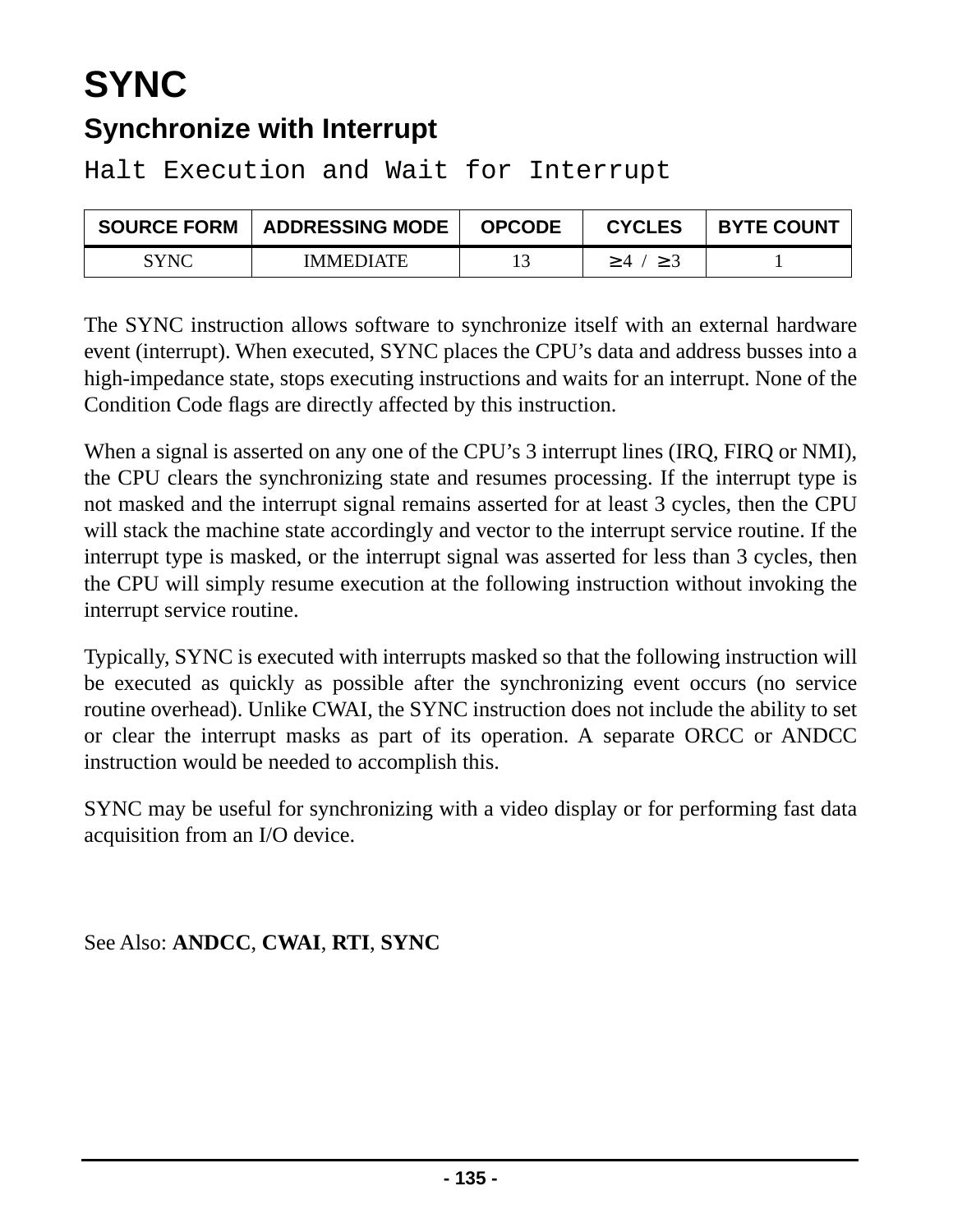| <b>SOURCE FORM</b>           | <b>ADDRESSING MODE</b> | <b>OPCODE</b> | <b>CYCLES</b> | <b>BYTE COUNT</b> |
|------------------------------|------------------------|---------------|---------------|-------------------|
| TFM $r\theta$ +, $r\theta$ + | <b>IMMEDIATE</b>       | 1138          | $6 + 3n$      |                   |
| TFM $r0$ -, $r1$ -           | <b>IMMEDIATE</b>       | 1139          | $6 + 3n$      |                   |
| TFM $r\theta$ +, r1          | <b>IMMEDIATE</b>       | 113A          | $6 + 3n$      |                   |
| TFM $r0, r1+$                | <b>IMMEDIATE</b>       | 113B          | $6 + 3n$      |                   |

### **Transfer Memory**

Three additional cycles are used for each BYTE transferred.

The TFM instructions transfer the number of bytes specified in the W accumulator from a source address pointed to by the X, Y, U, S or D registers to a destination address also pointed to by one of those registers. After each byte is transferred the source and destination registers may both be incremented by one, both decremented by one, only the source incremented, or only the destination incremented. Accumulator W is always decremented by one after each byte is transferred. The instruction completes when W is decremented to 0.

The forms which increment or decrement both addresses provide a block-move operation. Typically, the decrementing form is needed when the source block resides at a lower address than the destination block AND the two blocks may overlap each other.

The forms which increment only one of the addresses are useful for filling a block of memory with a particular byte value (destination increments), and for reading or writing a block of data from or to a memory-mapped I/O device. For the reasons described below, I/O transfers should always be performed with interrupts masked.

The Immediate operand for this instruction is a postbyte which uses the same format as that used by the TFR and EXG instructions. An Illegal Instruction exception will occur if the postbyte contains encodings for registers other than X, Y, U, S or D.

### **IMPORTANT**:

The TFM instructions are unique in that they are the only instructions that may be interrupted before they have completed. If an unmasked interrupt occurs while executing a TFM instruction, the CPU will interrupt the operation at a point where it has read a byte from the source address, but before it has incremented or decremented any registers or stored the byte at the destination address. The interrupt service routine will be invoked in the normal manner except for the fact that the PC value pushed onto the stack will still point to the TFM instruction. This causes the TFM instruction to be executed again when the service routine returns. Since the address registers were not updated prior to the invocation of the service routine, TFM will start by reading a byte from the previous source address for a second time.

It is also important to remember that in emulation mode (NM=0), the W register is not automatically preserved. If a service routine modifies W but does not explicitly preserve its original value, it could alter the actual number of bytes processed by a TFM instruction.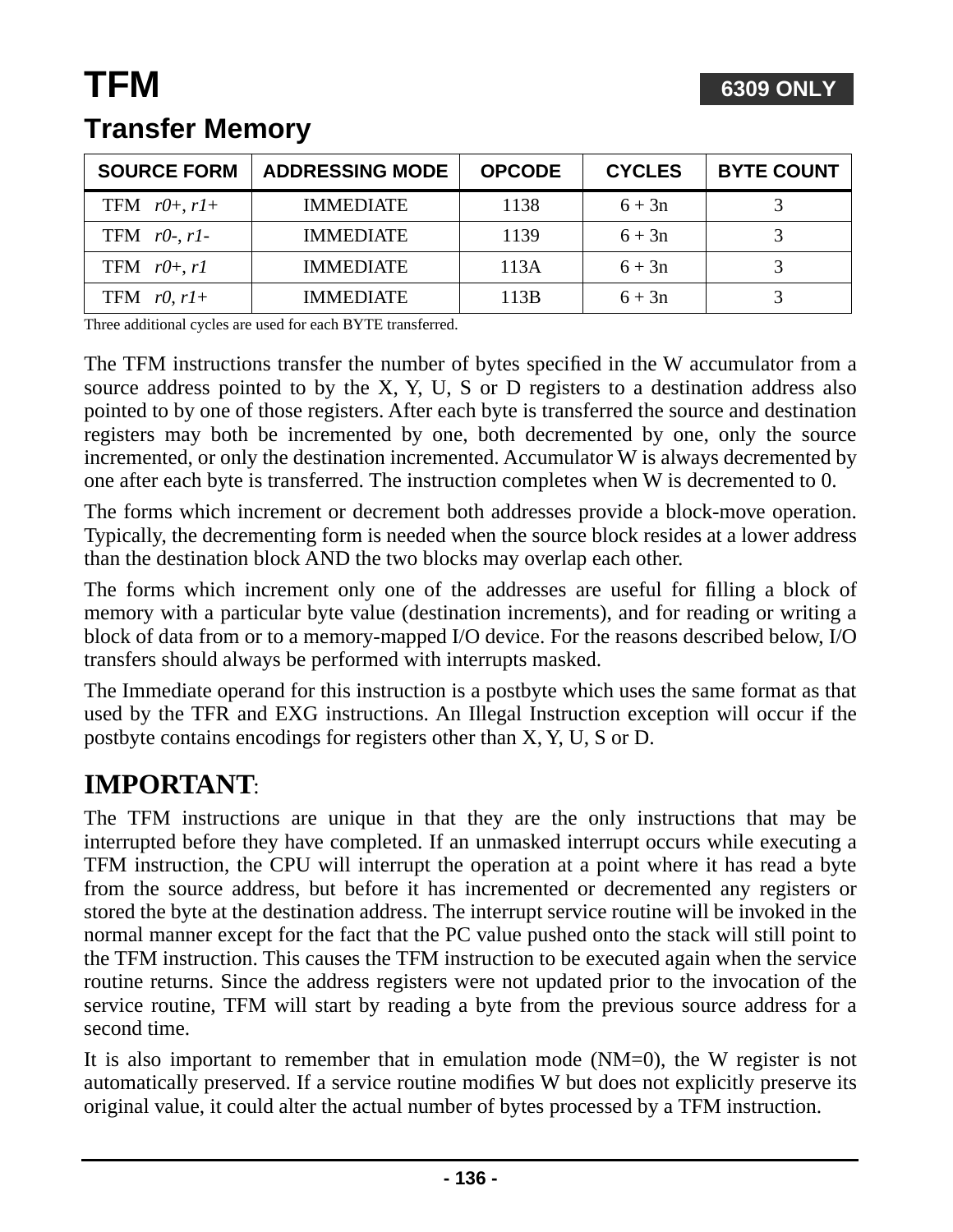## **TFR Transfer Register to Register**

 $r0 \rightarrow r1$ 

| <b>SOURCE FORM</b> | ADDRESSING MODE  | <b>OPCODE</b> | <b>CYCLES</b> | <b>BYTE COUNT</b> |
|--------------------|------------------|---------------|---------------|-------------------|
| TFR<br>r0.r1       | <b>IMMEDIATE</b> | 1F            | 6/4           |                   |

TFR copies the contents of a source register into a destination register. None of the Condition Code flags are affected unless CC is specified as the destination register.

Any of the 6309 registers except Q and MD may be specified as either the source, destination or both. Specifying the same register for both the source and destination produces an instruction which, like NOP, has no effect.

The TFR instruction can be used to alter the flow of execution by specifying PC as the destination register.

When an 8-bit source register is transferred to a 16-bit destination register, the contents of the 8-bit register are placed into both halves of the 16-bit register. When a 16-bit source register is transferred to an 8-bit destination register, only the upper or the lower half of the 16-bit register is transferred. As illustrated in the diagram below, which half is transferred depends on which 8-bit register is specified as the destination.



The TFR instruction requires a postbyte in which the source and destination registers are encoded into the upper and lower nibbles respectively.

|                |  |    |                |  |                |                         |                              | Code | Register | Code | Register |
|----------------|--|----|----------------|--|----------------|-------------------------|------------------------------|------|----------|------|----------|
| POSTBYTE:   b7 |  | b4 | b <sub>3</sub> |  | b <sub>0</sub> |                         |                              | 0000 | D        | 1000 | A        |
|                |  |    |                |  |                |                         |                              | 0001 | X        | 1001 | B        |
|                |  |    |                |  |                |                         |                              | 0010 | Y        | 1010 | CC       |
|                |  |    |                |  |                |                         |                              | 0011 | U        | 1011 | DP       |
|                |  |    |                |  |                |                         |                              | 0100 | S        | 1100 | $\Omega$ |
| rÜ             |  |    |                |  |                |                         |                              | 0101 | PC       | 1101 |          |
|                |  |    |                |  |                |                         | Shaded encodings are invalid | 0110 | W        | 1110 | E        |
|                |  |    |                |  |                | on 6809 microprocessors |                              | 0111 | V        | 1111 | F        |

See Also: **EXG**, **TFR (**6809 implementation**)**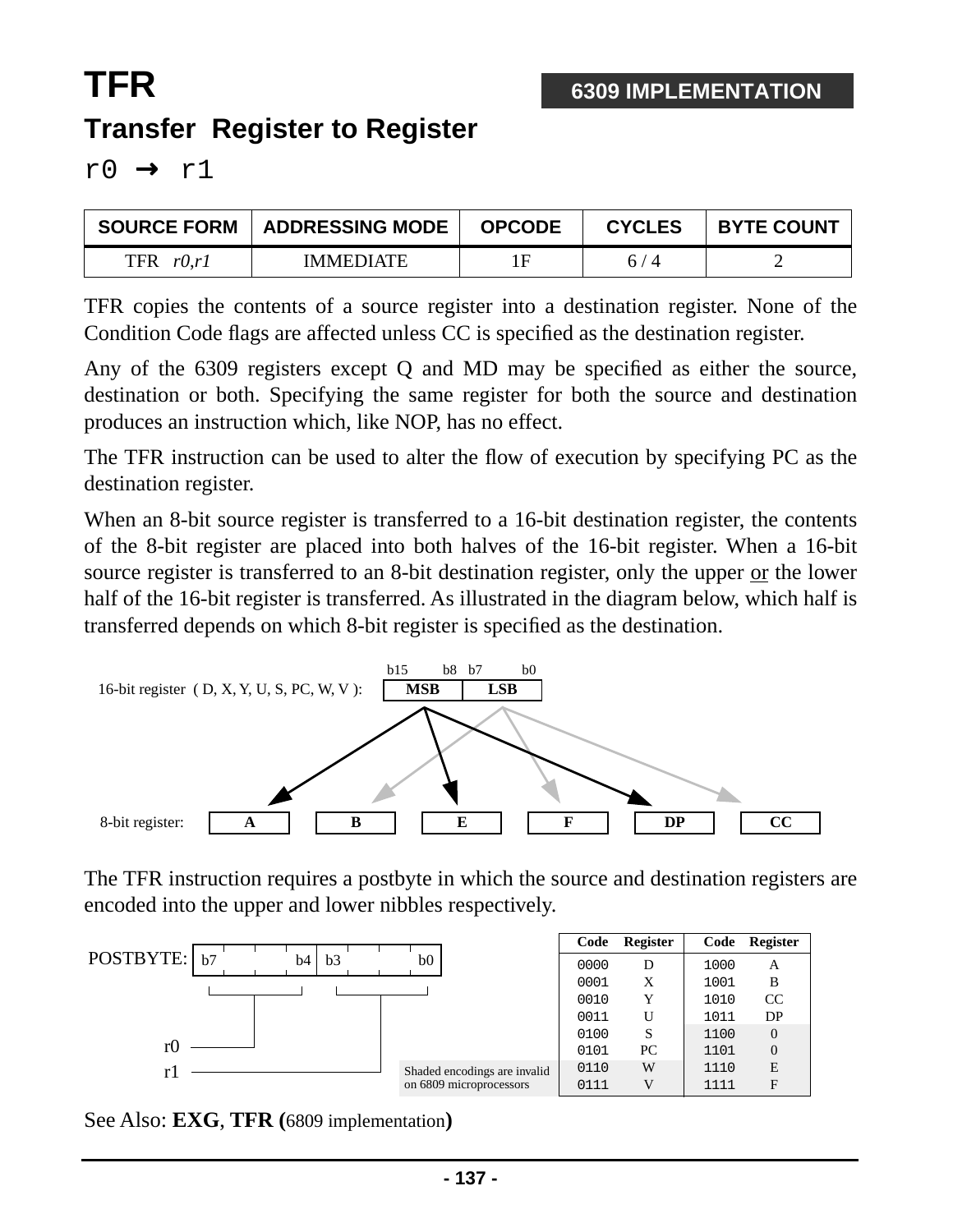## **TFR Transfer Register to Register**

 $r0 \rightarrow r1$ 

| <b>SOURCE FORM</b>  | ADDRESSING MODE  | <b>OPCODE</b> | <b>CYCLES</b> | <b>BYTE COUNT</b> |
|---------------------|------------------|---------------|---------------|-------------------|
| <b>TFR</b><br>r0.r1 | <b>IMMEDIATE</b> | 1F            |               |                   |

TFR copies the contents of a source register into a destination register. None of the Condition Code flags are affected unless CC is specified as the destination register.

The TFR instruction can be used to alter the flow of execution by specifying PC as the destination register.

Any of the 6809 registers may be specified as either the source, destination or both. Specifying the same register for both the source and destination produces an instruction which, like NOP, has no effect.

The table below explains how the destination register is affected when the source and destination sizes are different. This behavior differs from the 6309 implementation.

| <b>Operation</b>   | 8-bit Register Used | <b>Results</b>                                |
|--------------------|---------------------|-----------------------------------------------|
| $16 \rightarrow 8$ | Any                 | Destination $=$ LSB from Source               |
| $8 \rightarrow 16$ | A or B              | MSB of Destination = $FF_{16}$ ; LSB = Source |
| $8 \rightarrow 16$ | CC or DP            | Both MSB and LSB of Destination = Source      |

The TFR instruction requires a postbyte in which the source and destination registers are encoded into the upper and lower nibbles respectively.



If an invalid register encoding is used for the source, a constant value of  $FF_{16}$  or  $FFFF_{16}$  is transferred to the destination. If an invalid register encoding is used for the destination, then the instruction will have no effect. **The invalid register encodings have valid meanings when executed on 6309 processors, and should be avoided in code that needs to work the same way on both CPU's.**

See Also: **EXG**, **TFR (**6309 implementation**)**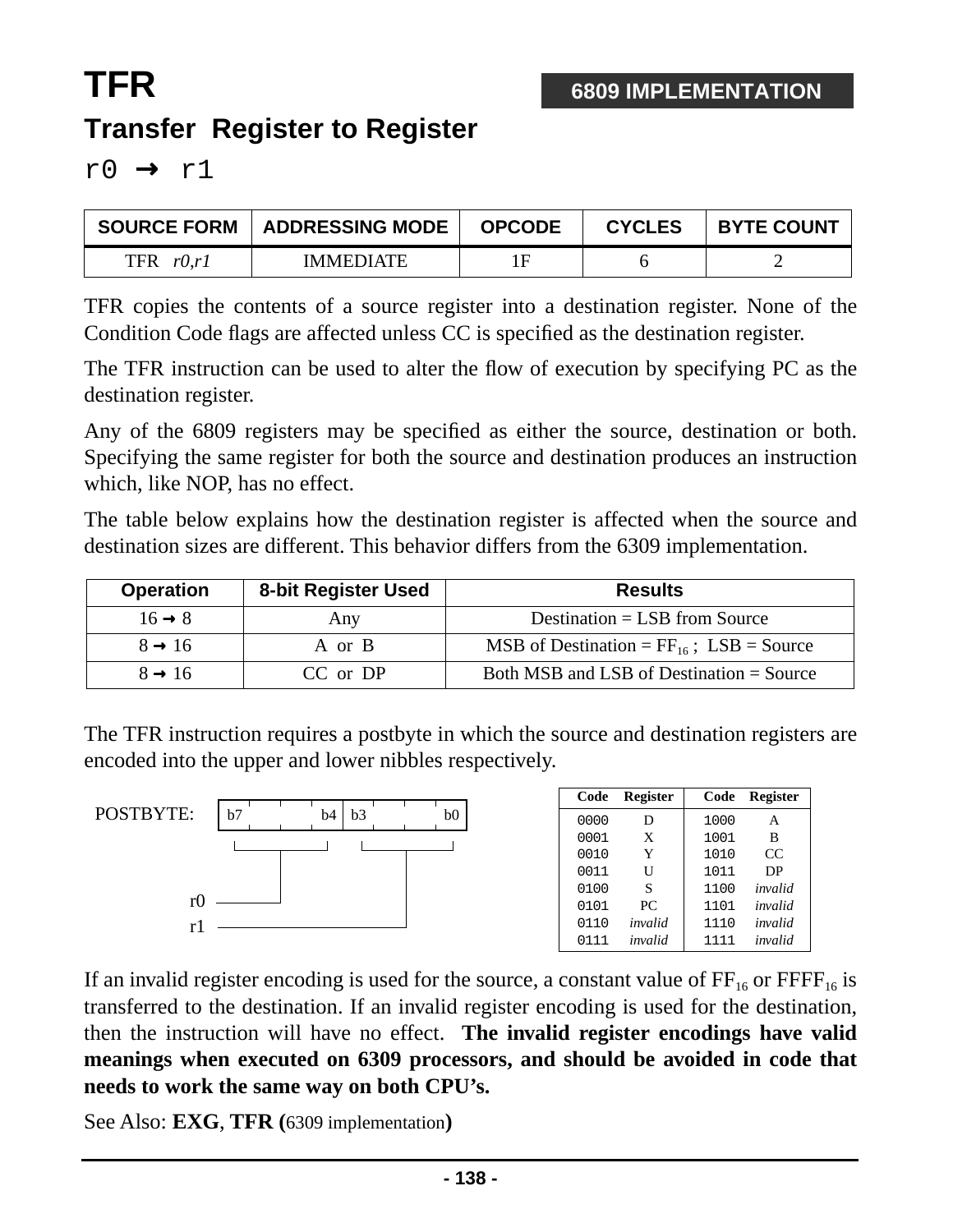## **TIM Bit Test Immediate Value with Memory Byte**

TEMP  $\leftarrow$  (M) AND IMM8

| <b>SOURCE</b> | <b>IMMEDIATE</b> |                       |   | <b>DIRECT</b> |            |   | <b>INDEXED</b> |                       |                | <b>EXTENDED</b> |                       |   |
|---------------|------------------|-----------------------|---|---------------|------------|---|----------------|-----------------------|----------------|-----------------|-----------------------|---|
| <b>FORM</b>   | ΟP               | $\tilde{\phantom{a}}$ | # | ΟP            | $\tilde{}$ | # | ΟP             | $\tilde{\phantom{a}}$ |                | ΟP              | $\tilde{\phantom{a}}$ | # |
| #i8;EA<br>TIM |                  |                       |   | 0B            |            |   | 6B             | $7+$                  | $\overline{2}$ | 7B              |                       |   |

**6309 ONLY**

#### **E F H I N Z V C**

|--|

The TIM instruction logically ANDs the contents of a byte in memory with an 8-bit immediate value. The resulting value is tested and then discarded. The Condition Codes are updated to reflect the results of the test as follows:

- **N** The Negative flag is set equal to bit 7 of the resulting value.
- **Z** The Zero flag is set if the resulting value was zero; cleared otherwise.
- **V** The Overflow flag is cleared by this instruction.
- **C** The Carry flag is not affected by this instruction.

TIM can be used as a space-saving optimization for a pair of equivalent 6809 instructions, and to perform a bit test without having to utilize a register. However, it is slower than the 6809 equivalent:

6809: (4 instruction bytes; 7 cycles):

| LDA  | #\$3F |
|------|-------|
| BITA | 4,U   |

6309: (3 instruction bytes; 8 cycles): TIM #\$3F;4,U

Note that the assembler syntax used for the TIM operand is non-typical. Some assemblers may require a comma (,) rather than a semicolon (;) between the immediate operand and the address operand.

The object code format for the TIM instruction is:

| <b>OPCODE</b> | IMMED VALUE   ADDRESS / INDEX BYTE(S) |
|---------------|---------------------------------------|
|---------------|---------------------------------------|

See Also: **AIM**, **AND**, **EIM**, **OIM**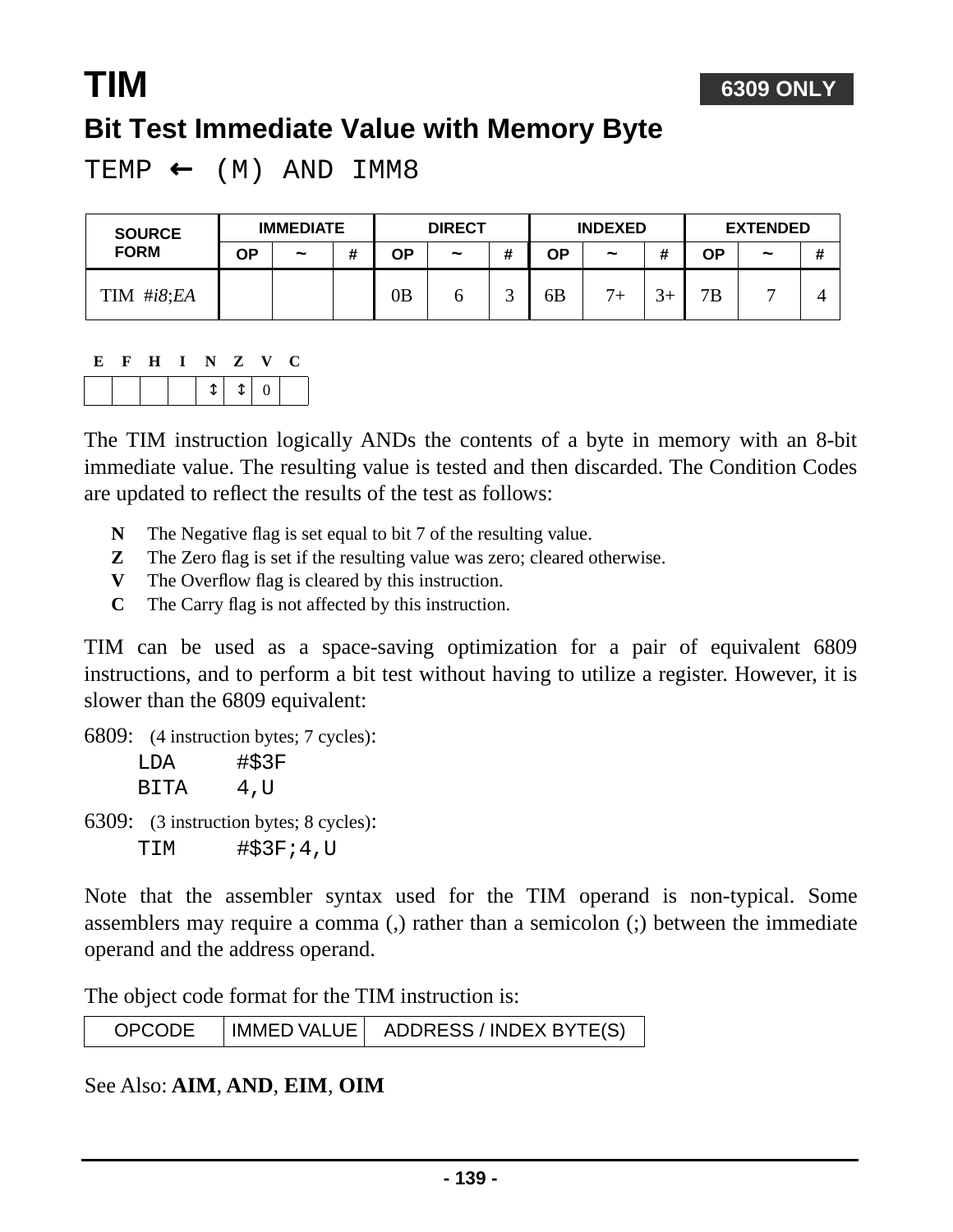## **TST (accumulator)**

### **Test Value in Accumulator**

| EMP |  |  |
|-----|--|--|
|-----|--|--|

| <b>SOURCE FORM</b> | <b>ADDRESSING MODE</b> | <b>OPCODE</b> | <b>CYCLES</b> | <b>BYTE COUNT</b> |
|--------------------|------------------------|---------------|---------------|-------------------|
| <b>TSTA</b>        | <b>INHERENT</b>        | 4D            | 2/1           |                   |
| <b>TSTB</b>        | <b>INHERENT</b>        | 5D            | 2/1           |                   |
| <b>TSTD</b>        | <b>INHERENT</b>        | 104D          | 3/2           |                   |
| <b>TSTE</b>        | <b>INHERENT</b>        | 114D          | 3/2           |                   |
| <b>TSTF</b>        | <b>INHERENT</b>        | 115D          | 3/2           |                   |
| <b>TSTW</b>        | <b>INHERENT</b>        | 105D          | 3/2           |                   |

TSTD, TSTE, TSTF and TSTW are available on 6309 only.

| E | H | N | Z | $\mathbf{v}$      |  |
|---|---|---|---|-------------------|--|
|   |   |   |   | $\mathbf{\Omega}$ |  |

The TST instructions test the value in an accumulator to setup the Condition Codes register with minimal status for that value. The accumulator itself is not modified by these instructions.

- **N** The Negative flag is set equal to the value of the accumulator's high-order bit (sign bit).
- **Z** The Zero flag is set if the accumulator's value is zero; cleared otherwise.
- **V** The Overflow flag is always cleared.
- **C** The Carry flag is not affected by these instructions.

For unsigned values, the only meaningful information provided is whether or not the value is zero. In this case, BEQ or BNE would typically follow such a test.

For signed (twos complement) values, the information provided is sufficient to allow any of the signed conditional branches (BGE, BGT, BLE, BLT) to be used as though the accumulator's value had been compared with zero. You can also use BMI and BPL to branch according to the sign of the value.

To determine the sign of a 16-bit or 32-bit value, you only need to test the high order byte. For example, TSTA is sufficient for determining the sign of a 32-bit twos complement value in accumulator Q. A full test of accumulator Q could be accomplished by storing it to a scratchpad RAM location (or ROM address). In a traditional stack environment, the instruction  $STQ -4$ , S may be acceptable.

See Also: **CMP**, **STQ**, **TST** (memory)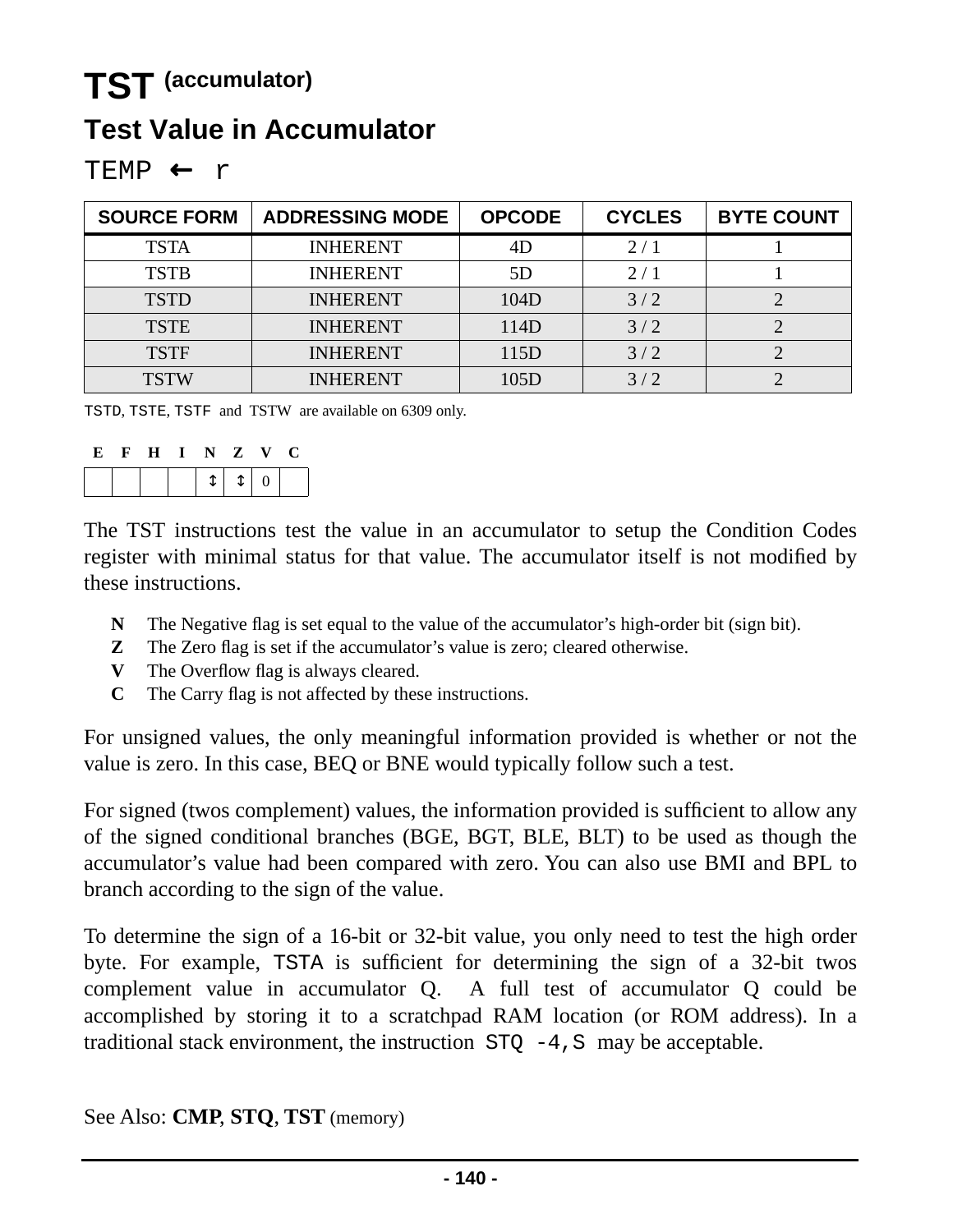## **TST (memory)**

### **Test Value in Memory Byte**

 $TEMP \leftarrow (M)$ 

| <b>SOURCE</b> | <b>IMMEDIATE</b> |            | <b>DIRECT</b> |               | <b>INDEXED</b> |             | <b>EXTENDED</b> |                       |               |    |                       |   |
|---------------|------------------|------------|---------------|---------------|----------------|-------------|-----------------|-----------------------|---------------|----|-----------------------|---|
| <b>FORMS</b>  | ΟP               | $\tilde{}$ | #             | OΡ            | $\tilde{}$     | #           | ΟP              | $\tilde{\phantom{a}}$ | 4             | ΟP | $\tilde{\phantom{a}}$ | # |
| TCT           |                  |            |               | $0\mathrm{D}$ | $\Delta$<br>h, | $\sim$<br>↩ | 6 <sub>D</sub>  | $/5+$<br>$6+$         | $\mathcal{L}$ | 7D | −                     | ت |

#### **E F H I N Z V C**

The TST instructions test the value in a memory byte to setup the Condition Codes register with minimal status for that value. The memory byte is not modified.

- **N** The Negative flag is set equal to bit 7 of the byte's value (sign bit).
- **Z** The Zero flag is set if the byte's value is zero; cleared otherwise.
- **V** The Overflow flag is always cleared.
- **C** The Carry flag is not affected by this instruction.

For unsigned values, the only meaningful information provided is whether or not the value is zero. In this case, BEQ or BNE would typically follow such a test.

For signed (twos complement) values, the information provided is sufficient to allow any of the signed conditional branches (BGE, BGT, BLE, BLT) to be used as though the byte's value had been compared with zero. You could also use BMI and BPL to branch according to the sign of the value.

You can obtain the same information in fewer cycles by loading the byte into an 8-bit accumulator (LDA and LDB are fastest). For this reason it is usually preferable to avoid using TST on a memory byte if there is an available accumulator.

See Also: **CMP**, **LD** (8-bit),**TST** (accumulator)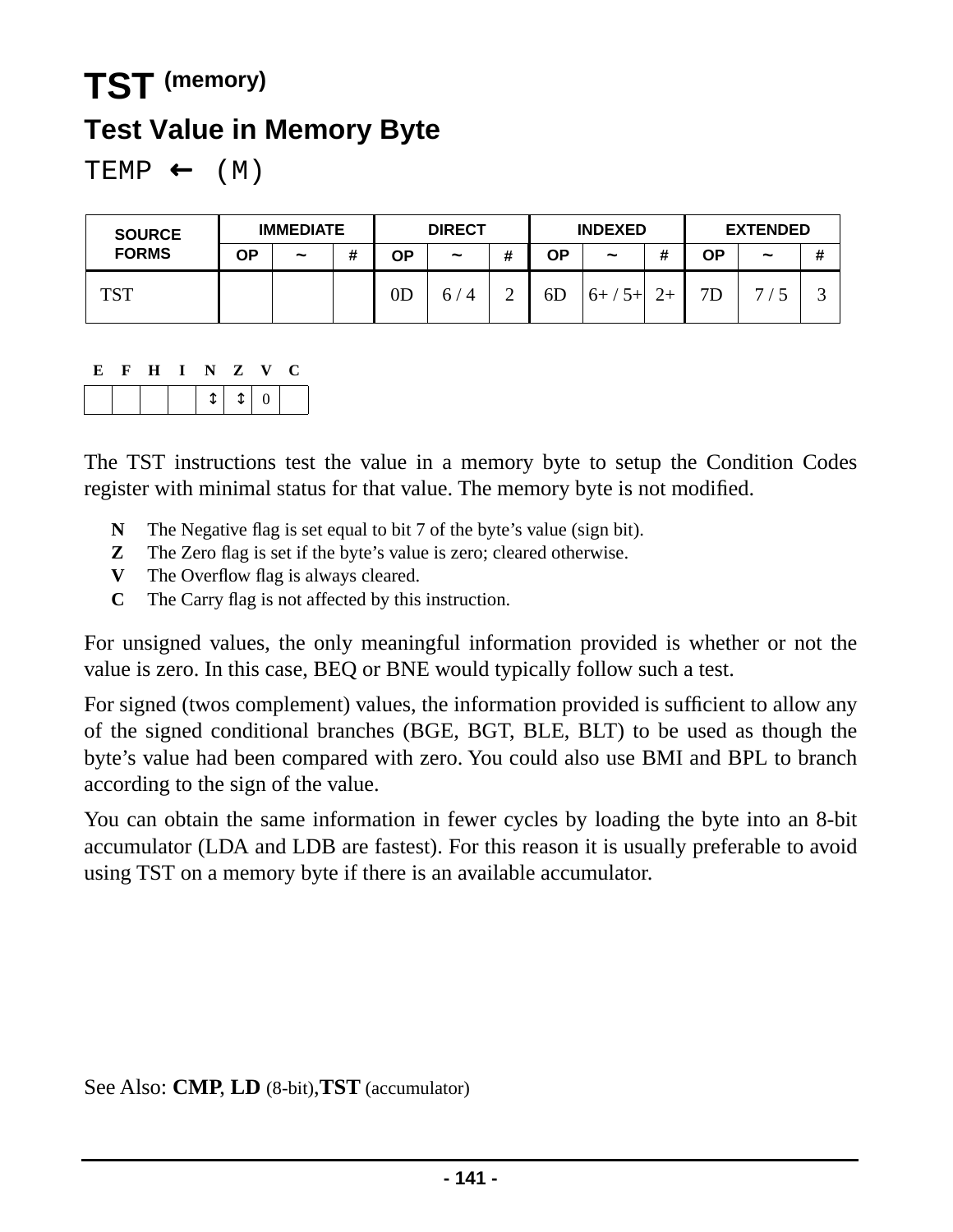# **Part II 6309 Specifics**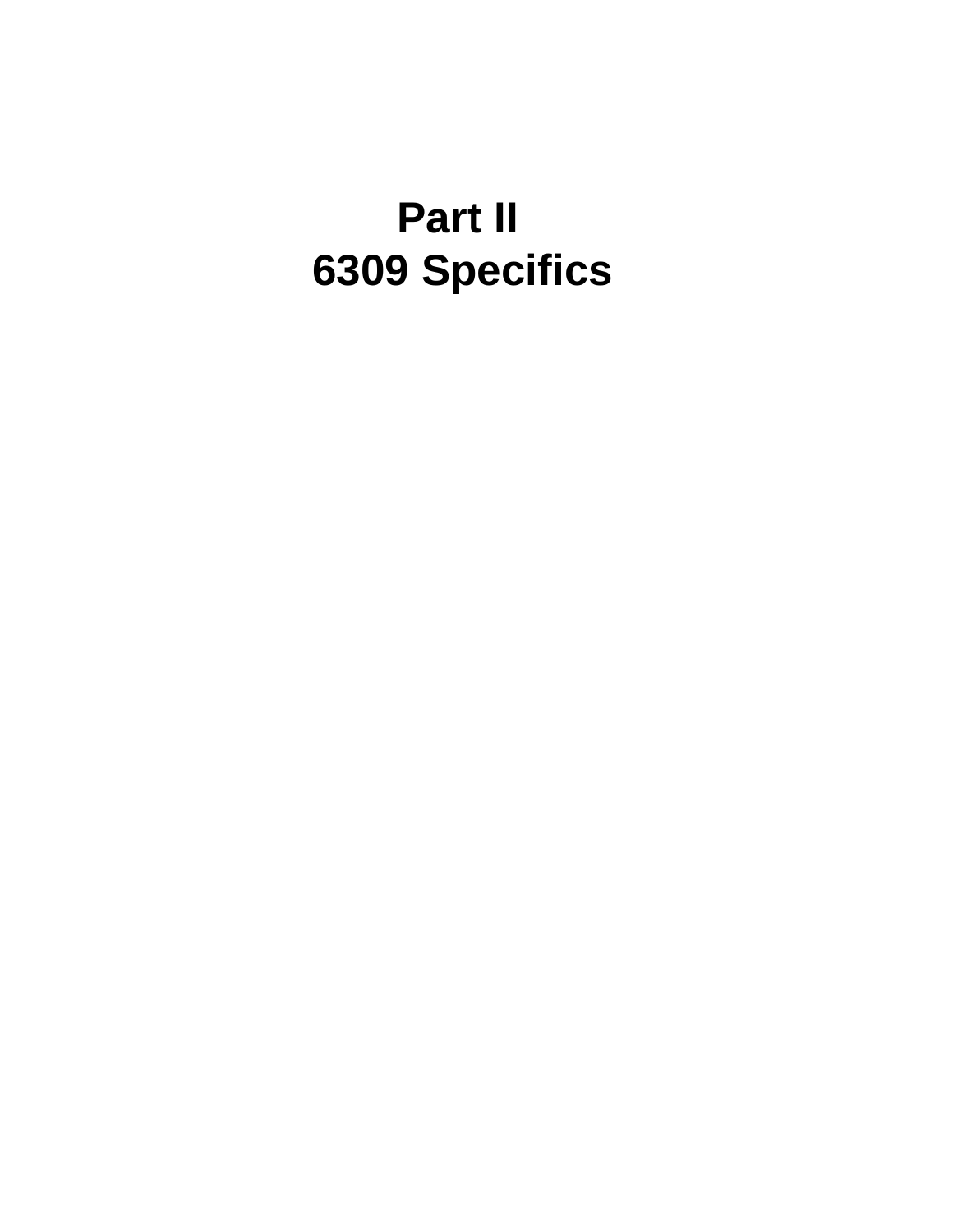## <span id="page-142-0"></span>**6309 Inter-Register Operations**

The 6309 microprocessor adds several new instructions which operate directly on a pair of register operands. The operations provided are addition, subtraction, bitwise AND, bitwise OR, bitwise Exclusive-OR, and comparison. There are two forms of addition and subtraction operations to allow for inclusion or exclusion of the Carry bit.

| ADCR  | ADDR. | ANDR | <b>CMPR</b> |
|-------|-------|------|-------------|
| EORR. | ORR   | SBCR | SUBR        |

Any of the 6309's registers except Q and MD may be used in the inter-register instructions as either the source operand, destination operand or both. Although the PC register can be used in these instructions, it is not advised. The pipelining performed by the 6309 is not properly synchronized for these instructions. This causes the actual PC value used in these operations to be unpredictable. This flaw affects only the new inter-register instructions in the 6309 instruction set. Using PC in a TFR or EXG instruction functions correctly, as on the 6809.

The inter-register instructions will perform either an 8-bit or 16-bit operation according to the size of the destination register. If the sizes of the source and destination registers differ then the source operand will either be promoted or demoted as shown in the table below.

| <b>Destination Size</b> | <b>Source Register</b> | <b>Actual Source Operand</b>             |
|-------------------------|------------------------|------------------------------------------|
| 8 bits                  | Any 16-bit Register    | Lower 8 bits of 16-bit Source            |
| 16 bits                 | A or B                 | <b>Accumulator D</b>                     |
| 16 bits                 | E or F                 | Accumulator W                            |
| 16 bits                 | CC                     | Zero in upper 8 bits; CC in lower 8 bits |
| 16 bits                 | DР                     | DP in upper 8 bits; Zero in lower 8 bits |

Using CC as the destination operand for instructions other than CMPR can be problematic. This is due to the fact that not only is the resulting value of the operation stored in CC, but so too are the status bits which reflect that result. The diagram below illustrates the order in which the internal processing steps occur.

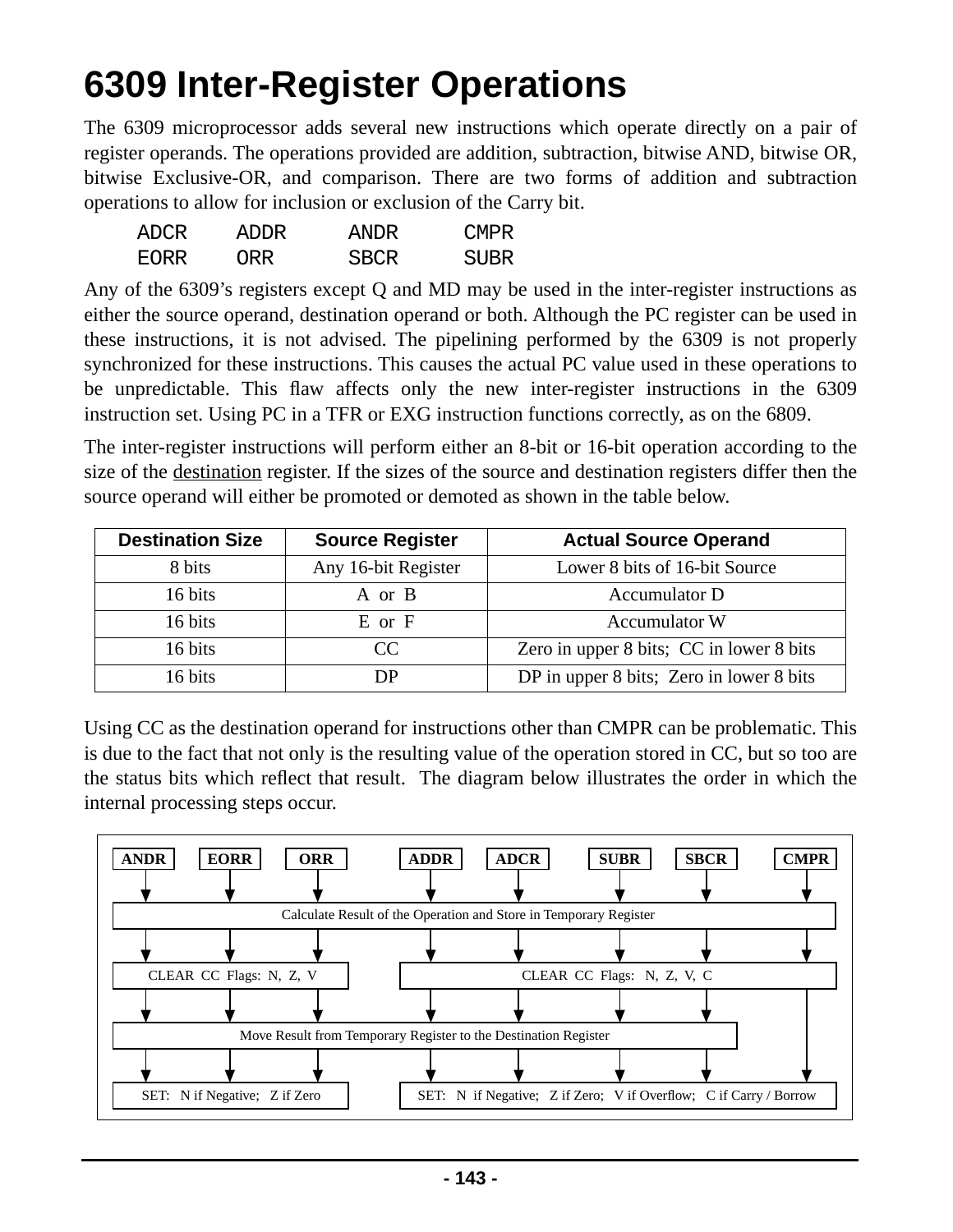## <span id="page-143-0"></span>**Determining the 6309 Execution Mode**

The BITMD instruction cannot be used to test the state of the two execution mode bits (NM and FM). The state of NM can be determined programatically with the TESTNM subroutine listed below. Upon return, accumulator A will contain the value of the NM bit. All other registers are preserved. When run on a 6809 processor it will always return with  $A = 0$ .

| TSTNM | PSHS        | U, Y, X, DP, CC    | ; Preserve Reqisters                 |
|-------|-------------|--------------------|--------------------------------------|
|       | ORCC        | #SDO               | ; Mask interrupts and set E flag     |
|       | TFR         | <b>W, Y</b>        | ; $Y=W(6309)$ , $Y=\$FFFF(6809)$     |
|       | LDA         | #1                 | ; Set result for NM=1                |
|       | BSR         | L1                 | ; Set return point for RTI when NM=1 |
|       | BEQ         | L0                 | ; Skip next instruction if NM=0      |
|       | TFR         | X, W               | ; Restore W                          |
| L0    | PULS        | CC, DP, X, Y, U    | ; Restore other registers            |
|       | <b>TSTA</b> |                    | ; Setup CC.Z to reflect result       |
|       | <b>RTS</b>  |                    |                                      |
| T.1   | BSR         | L2                 | ; Set return point for RTI when NM=0 |
|       | <b>CLRA</b> |                    | ; Set result for NM=0                |
|       | <b>RTS</b>  |                    |                                      |
| L2    | PSHS        | U, Y, X, DP, D, CC | ; Push emulation mode machine state  |
|       | RTI         |                    | ; Return to one of the two BSR calls |

The state of the FM bit can only be determined when an actual FIRQ interrupt occurs. Upon FIRQ, the 6309 copies the value of the FM bit into the Entire (E) bit of the CC register. An FIRQ service routine can check the state of E upon entry:

|           |     |                                                    | ; Save A on the stack            |
|-----------|-----|----------------------------------------------------|----------------------------------|
|           |     |                                                    | ; Copy CC into A                 |
|           |     |                                                    | ; Clear all flags except E       |
| STA       |     |                                                    | ; Store for use by mainline code |
| $\ddotsc$ |     |                                                    | : Clear interrupt source         |
|           |     |                                                    | ; Restore A                      |
| RTT       |     |                                                    | ; Return                         |
|           | TFR | PSHS A<br>CC, A<br>ANDA #\$80<br>FMSTATE<br>PULS A |                                  |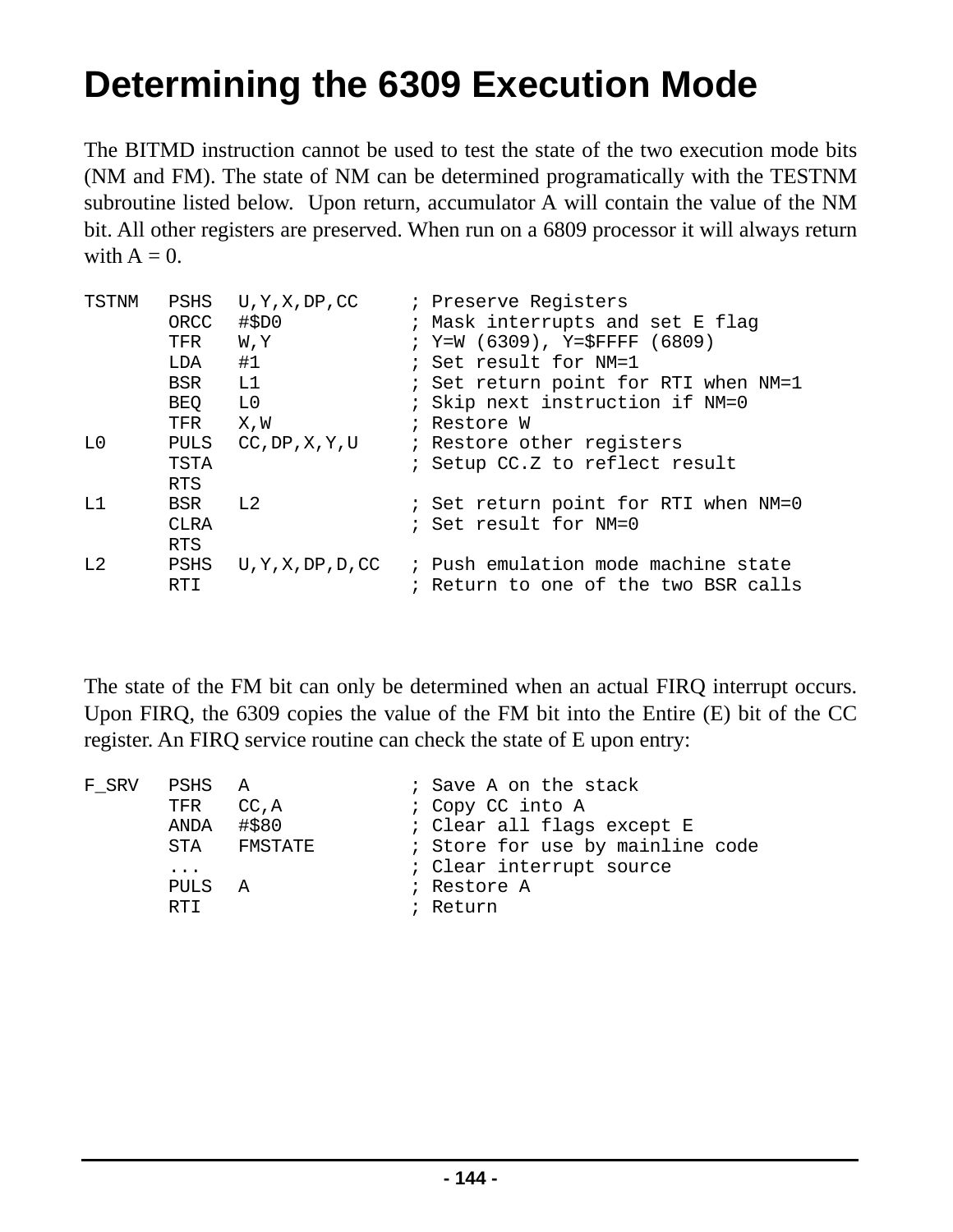# **Part III Quick Reference**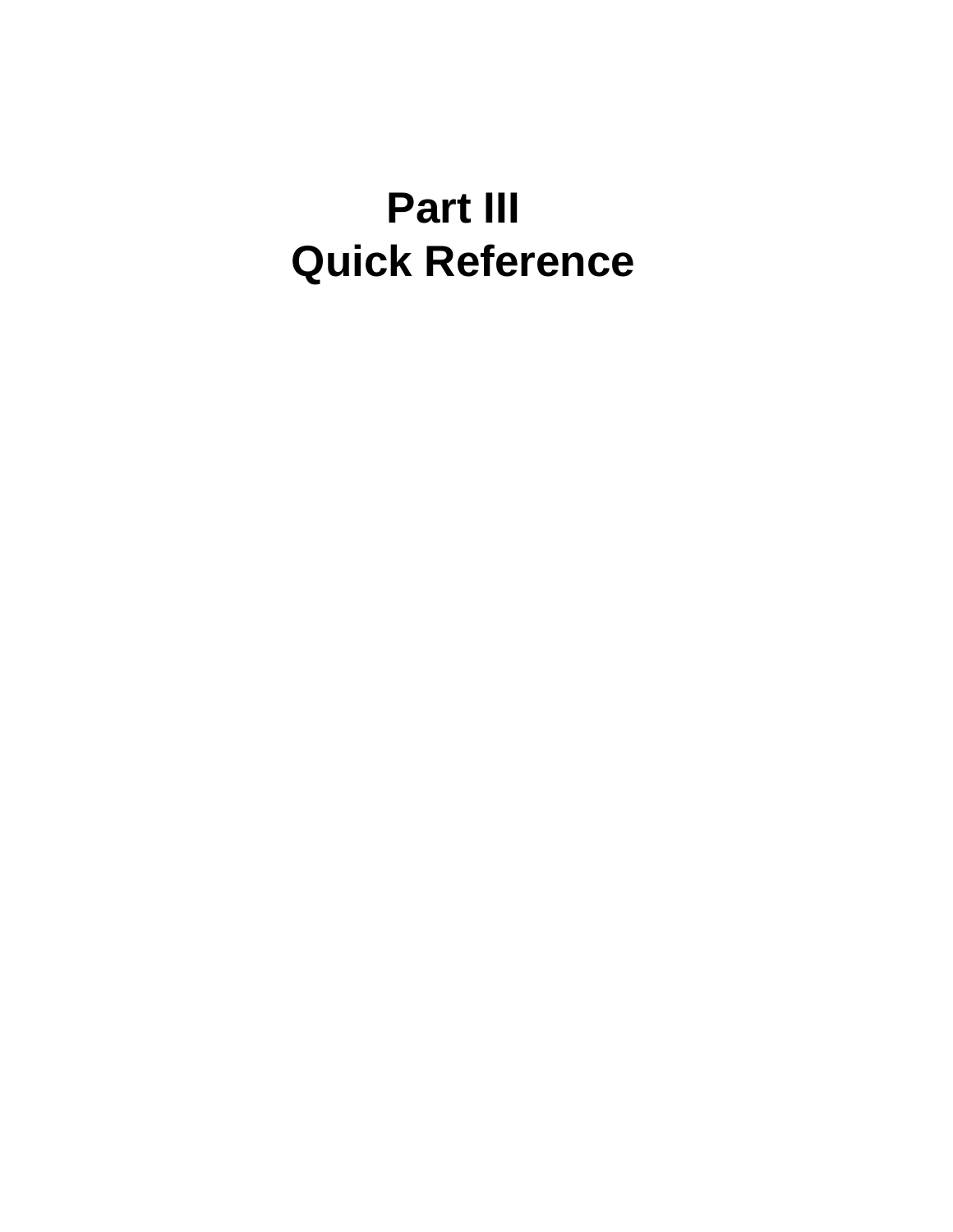# **6809 / 6309 Programming Aid**

|              |                                                                                                       |                                                                                |                                                                        |                                                                                                                  |                                                               |                                        |                                                                                          |                                         | <b>Addressing Modes</b>                          |                                              |                                     |                                        |                                                                   |                                                 |                                              |                                                                                                  |                                                                                                                                                |                |                                                                                                                |                                                                      |                                                                                                                        |                                                                                                                             |
|--------------|-------------------------------------------------------------------------------------------------------|--------------------------------------------------------------------------------|------------------------------------------------------------------------|------------------------------------------------------------------------------------------------------------------|---------------------------------------------------------------|----------------------------------------|------------------------------------------------------------------------------------------|-----------------------------------------|--------------------------------------------------|----------------------------------------------|-------------------------------------|----------------------------------------|-------------------------------------------------------------------|-------------------------------------------------|----------------------------------------------|--------------------------------------------------------------------------------------------------|------------------------------------------------------------------------------------------------------------------------------------------------|----------------|----------------------------------------------------------------------------------------------------------------|----------------------------------------------------------------------|------------------------------------------------------------------------------------------------------------------------|-----------------------------------------------------------------------------------------------------------------------------|
|              |                                                                                                       |                                                                                | Immediate                                                              |                                                                                                                  |                                                               | <b>Direct</b>                          |                                                                                          |                                         | Indexed $1$                                      |                                              |                                     | Extended                               |                                                                   |                                                 |                                              | Inherent<br>$\#$<br>Description<br>$\tilde{ }$                                                   |                                                                                                                                                | 5              | 3                                                                                                              | 2                                                                    | 1 0                                                                                                                    |                                                                                                                             |
| Instr.       | Forms                                                                                                 | Op                                                                             | $\tilde{}$                                                             | #                                                                                                                | Op                                                            | $\overline{\phantom{0}}$               | $\#$                                                                                     | Op                                      | $\tilde{\phantom{a}}$                            | $\#$                                         | Op                                  | $\tilde{}$                             | #                                                                 | <b>Op</b>                                       |                                              |                                                                                                  |                                                                                                                                                |                | H N Z                                                                                                          |                                                                      | $\vee$                                                                                                                 | $\overline{C}$                                                                                                              |
| <b>ABX</b>   | ABX                                                                                                   |                                                                                |                                                                        |                                                                                                                  |                                                               |                                        |                                                                                          |                                         |                                                  |                                              |                                     |                                        |                                                                   | 3A                                              | 3/1                                          | $\mathbf{1}$                                                                                     | $X = X + B$ (unsigned)                                                                                                                         |                |                                                                                                                |                                                                      |                                                                                                                        |                                                                                                                             |
| <b>ADC</b>   | <b>ADCA</b><br><b>ADCB</b><br><b>ADCD</b><br><b>ADCR</b>                                              | 89<br>C9<br>089<br>031                                                         | $\overline{2}$<br>2<br>5/4<br>$\overline{4}$                           | $\overline{c}$<br>$\mathfrak{2}$<br>$\overline{4}$<br>3                                                          | 99<br>D <sub>9</sub><br>099                                   | 4/3<br>4/3<br>7/5                      | $\overline{c}$<br>$\sqrt{2}$<br>3                                                        | A <sub>9</sub><br>E <sub>9</sub><br>0A9 | $4+$<br>$4+$<br>$7/6+$                           | $2+$<br>$2+$<br>$3+$                         | <b>B</b> 9<br>F <sub>9</sub><br>0B9 | 5/4<br>5/4<br>8/6                      | 3<br>3<br>$\overline{4}$                                          |                                                 |                                              |                                                                                                  | $A = A + M8 + C$<br>$B = B + M8 + C$<br>$D = D + M16 + C$<br>$r1 = r1 + r0 + C$<br>See Note 2                                                  |                |                                                                                                                | ↥                                                                    | ⇕<br>$\updownarrow$                                                                                                    | ↨<br>$\updownarrow$<br>$\updownarrow$                                                                                       |
| ADD          | <b>ADDA</b><br><b>ADDB</b><br><b>ADDD</b><br><b>ADDE</b><br><b>ADDF</b><br><b>ADDR</b><br><b>ADDW</b> | 8 <sub>B</sub><br>CB<br>C <sub>3</sub><br>18 <sub>B</sub><br>1CB<br>030<br>08B | $\sqrt{2}$<br>$\overline{2}$<br>4/3<br>3<br>3<br>$\overline{4}$<br>5/4 | $\sqrt{2}$<br>$\sqrt{2}$<br>3<br>$\mathfrak{Z}$<br>$\mathfrak{Z}$<br>3<br>$\overline{4}$                         | 9Β<br>$DB$<br>D <sub>3</sub><br>19 <sub>B</sub><br>1DB<br>09B | 4/3<br>4/3<br>6/4<br>5/4<br>5/4<br>7/5 | $\sqrt{2}$<br>$\overline{c}$<br>$\sqrt{2}$<br>$\mathfrak{Z}$<br>3<br>3                   | AB<br>EB<br>E3<br>1AB<br>1EB<br>0AB     | $4+$<br>$4+$<br>$6/5+$<br>$5+$<br>$5+$<br>$7/6+$ | $2+$<br>$2+$<br>$2+$<br>$3+$<br>$3+$<br>$3+$ | BB<br>FB<br>F3<br>1BB<br>1FB<br>0BB | 5/4<br>5/4<br>7/5<br>6/5<br>6/5<br>8/6 | 3<br>3<br>3<br>$\overline{4}$<br>$\overline{4}$<br>$\overline{4}$ |                                                 |                                              |                                                                                                  | $A = A + M8$<br>$B = B + M8$<br>$D = D + M16$<br>$E = E + M8$<br>$F = F + M8$<br>$r1 = r1 + r0$<br>See Note 2<br>$W = W + M16$                 | $\updownarrow$ |                                                                                                                |                                                                      | ⇕<br>↨                                                                                                                 | ↨<br>$\updownarrow$<br>$\updownarrow$<br>$\updownarrow$<br>$\updownarrow$<br>$\updownarrow$<br>$\updownarrow$               |
| AIM          | #I8, EA                                                                                               |                                                                                |                                                                        |                                                                                                                  | 02                                                            | 6                                      | 3                                                                                        | 62                                      | $7+$                                             | $3+$                                         | 72                                  | $\overline{7}$                         | $\overline{4}$                                                    |                                                 |                                              |                                                                                                  | $M8 = M8 & 18$                                                                                                                                 |                | $\updownarrow$                                                                                                 |                                                                      | $\Omega$                                                                                                               |                                                                                                                             |
| <b>AND</b>   | <b>ANDA</b><br><b>ANDB</b><br><b>ANDCC</b><br><b>ANDD</b><br><b>ANDR</b>                              | 84<br>C <sub>4</sub><br>1 <sup>C</sup><br>084<br>034                           | $\mathbf{2}$<br>$\mathfrak{2}$<br>3<br>5/4<br>$\overline{4}$           | $\boldsymbol{2}$<br>$\mathfrak{2}$<br>$\sqrt{2}$<br>$\overline{4}$<br>3                                          | 94<br>D <sub>4</sub><br>094                                   | 4/3<br>4/3<br>7/5                      | $\sqrt{2}$<br>$\mathfrak{2}$<br>3                                                        | A <sub>4</sub><br>E4<br>0A4             | $4+$<br>$4+$<br>$7/6+$                           | $2+$<br>$2+$<br>$3+$                         | <b>B4</b><br>F4<br>0B4              | 5/4<br>5/4<br>8/6                      | 3<br>3<br>$\overline{4}$                                          |                                                 |                                              |                                                                                                  | $A = A & M8$<br>$B = B & M8$<br>$CC = CC & 18$<br>$D = D & M16$<br>$r1 = r1 & r0$<br>See Note 2                                                |                | ↨<br>⇕<br>↨                                                                                                    | ↨<br>See Note 7<br>↨                                                 | $\Omega$<br>$\Omega$<br>$\mathbf{0}$<br>$\overline{0}$                                                                 |                                                                                                                             |
| <b>ASL</b>   | <b>ASLA</b><br><b>ASLB</b><br><b>ASLD</b><br>ASL                                                      |                                                                                |                                                                        |                                                                                                                  | 08                                                            | 6/5                                    | 2                                                                                        | 68                                      | $6+$                                             | $2^{+}$                                      | 78                                  | 7/6                                    | 3                                                                 | 48<br>58<br>048                                 | 2/1<br>2/1<br>3/2                            | $\mathbf{1}$<br>$\mathbf{1}$<br>$\sqrt{2}$                                                       | $_{\rm D}^{\rm B}$                                                                                                                             | 8<br>8         | ↨<br>$\updownarrow$                                                                                            | $\updownarrow$<br>$\updownarrow$                                     | $\updownarrow$                                                                                                         | $\updownarrow$                                                                                                              |
| <b>ASR</b>   | <b>ASRA</b><br><b>ASRB</b><br><b>ASRD</b><br>ASR                                                      |                                                                                |                                                                        |                                                                                                                  | 07                                                            | 6/5                                    | $\overline{c}$                                                                           | 67                                      | $6+$                                             | $2+$                                         | 77                                  | 7/6                                    | 3                                                                 | 47<br>57<br>047                                 | 2/1<br>2/1<br>3/2                            | $\mathbf{1}$<br>$\mathbf{1}$<br>$\overline{c}$                                                   | A<br>B<br>D<br>M8                                                                                                                              | 8<br>8<br>8    | ↨<br>$\updownarrow$                                                                                            | ⇕<br>⇕<br>$\updownarrow$<br>$\updownarrow$                           |                                                                                                                        | $\updownarrow$<br>$\updownarrow$<br>$\updownarrow$                                                                          |
| <b>BAND</b>  | <b>BAND</b><br><b>BIAND</b>                                                                           |                                                                                |                                                                        |                                                                                                                  | 130<br>131                                                    | 7/6<br>7/6                             | $\overline{4}$<br>$\overline{4}$                                                         |                                         |                                                  |                                              |                                     |                                        |                                                                   |                                                 |                                              |                                                                                                  | $R.dstBit = M8.srcBit \& R.dstBit$<br>R.dstBit = $\overline{M8}$ .srcBit & R.dstBit                                                            |                |                                                                                                                | See Note 3<br>See Note 3                                             |                                                                                                                        |                                                                                                                             |
| <b>BEOR</b>  | <b>BEOR</b><br><b>BIEOR</b>                                                                           |                                                                                |                                                                        |                                                                                                                  | 134<br>135                                                    | 7/6<br>7/6                             | $\overline{4}$<br>$\overline{4}$                                                         |                                         |                                                  |                                              |                                     |                                        |                                                                   |                                                 |                                              |                                                                                                  | $R.dstBit = M8.srcBit XOR R.dstBit$<br>$R.dstBit = M8.srcBit XOR R.dstBit$                                                                     |                |                                                                                                                | See Note 3<br>See Note 3                                             |                                                                                                                        |                                                                                                                             |
| BIT          | <b>BITA</b><br><b>BITB</b><br><b>BITD</b><br><b>BITMD</b>                                             | 85<br>C <sub>5</sub><br>085<br>13C                                             | 2<br>$\overline{2}$<br>5/4<br>$\overline{4}$                           | $\sqrt{2}$<br>$\sqrt{2}$<br>$\overline{4}$<br>3                                                                  | 95<br>D <sub>5</sub><br>095                                   | 4/3<br>4/3<br>7/5                      | $\overline{c}$<br>$\sqrt{2}$<br>3                                                        | A <sub>5</sub><br>E <sub>5</sub><br>0A5 | $4+$<br>$4+$<br>$7/6+$                           | $2+$<br>$2+$<br>$3+$                         | B5<br>F <sub>5</sub><br>0B5         | 5/4<br>5/4<br>8/6                      | 3<br>3<br>$\overline{4}$                                          |                                                 |                                              |                                                                                                  | Bit Test A $(A & M8)$<br>Bit Test B $(B & M8)$<br>Bit Test $D$ ( $D$ & M16)<br>Bit Test MD (MD $\&$ I8) bits 6 and 7 only                      |                | ⇕<br>⇕<br>$\updownarrow$                                                                                       | ⇕<br>⇕<br>↥                                                          | $\overline{0}$<br>$\overline{0}$<br>$\overline{0}$                                                                     |                                                                                                                             |
| <b>BOR</b>   | <b>BOR</b><br><b>BIOR</b>                                                                             |                                                                                |                                                                        |                                                                                                                  | 132<br>133                                                    | 7/6<br>7/6                             | $\overline{4}$<br>$\overline{4}$                                                         |                                         |                                                  |                                              |                                     |                                        |                                                                   |                                                 |                                              |                                                                                                  | $R. dstBit = M8.srcBit$   $R. dstBit$<br>$R. dstBit = \overline{M8.srcBit}$   R.dstBit                                                         |                |                                                                                                                | See Note 3<br>See Note 3                                             |                                                                                                                        |                                                                                                                             |
| <b>CLR</b>   | $\rm CLRA$<br>CLRB<br><b>CLRD</b><br>${\rm CLRE}$<br>${\rm CLRF}$<br><b>CLRW</b><br>CLR               |                                                                                |                                                                        |                                                                                                                  | 0F                                                            | 6/5                                    | $\overline{c}$                                                                           | 6F                                      | $6+$                                             | $2+$                                         | $7\mathrm{F}$                       | 7/6                                    | 3                                                                 | $4\mathrm{F}$<br>5F<br>04F<br>14F<br>15F<br>05F | 2/1<br>2/1<br>$3/2$<br>$3/2$<br>$3/2$<br>3/2 | $\mathbf{1}$<br>$\mathbf{1}$<br>$\sqrt{2}$<br>$\mathfrak{2}$<br>$\mathfrak{2}$<br>$\overline{c}$ | $\mathbf{A}=\mathbf{0}$<br>$\mathbf{B}=\mathbf{0}$<br>$\mathbf{D}=\mathbf{0}$<br>${\bf E}=0$<br>$\mathbf{F}=\mathbf{0}$<br>$W = 0$<br>$M8 = 0$ |                | $\boldsymbol{0}$<br>$\boldsymbol{0}$<br>$\boldsymbol{0}$<br>$\mathbf{0}$<br>$\overline{0}$<br>$\boldsymbol{0}$ | $0 \mid 1 \mid$<br>$\mathbf{1}$<br>$\mathbf{1}$<br>$\mathbf{1}$<br>1 | $\mathbf{0}$<br>$\mathbf{0}$<br>$\overline{0}$<br>$\overline{0}$<br>$\overline{0}$<br>$\overline{0}$<br>$\overline{0}$ | $\vert 0 \vert$<br>$\boldsymbol{0}$<br>$\mathbf{0}$<br>$\overline{0}$<br>$\overline{0}$<br>$\overline{0}$<br>$\overline{0}$ |
| $\text{CMP}$ | <b>CMPA</b><br><b>CMPB</b><br>$\text{CMD}$<br><b>CMPE</b>                                             | 81<br>C1<br>083<br>181                                                         | $\mathbf{2}$<br>$\overline{2}$<br>5/4<br>3                             | $\sqrt{2}$<br>$\sqrt{2}$<br>$\overline{4}$<br>$\ensuremath{\mathfrak{Z}}$                                        | 91<br>D <sub>1</sub><br>093<br>191                            | 4/3<br>4/3<br>$7/5$<br>$5/4$           | $\sqrt{2}$<br>$\overline{c}$<br>$\ensuremath{\mathbf{3}}$<br>$\ensuremath{\mathfrak{Z}}$ | A1<br>E1<br>0A3<br>1A1                  | $4+$<br>$4+$<br>$7/6+$<br>$5+$                   | $2+$<br>$2+$<br>$3+$<br>$3+$                 | B1<br>F1<br>0B3<br>1B1              | 5/4<br>5/4<br>8/6<br>6/5               | 3<br>3<br>$\overline{4}$<br>$\overline{4}$                        |                                                 |                                              |                                                                                                  | Compare M8 from A<br>Compare M8 from B<br>Compare M16 from D<br>Compare M8 from E                                                              | 8<br>8<br>8    | $\updownarrow$                                                                                                 | ↥                                                                    | $\updownarrow$<br>$\updownarrow$                                                                                       | $\updownarrow$<br>$\begin{array}{c}\updownarrow\\ \updownarrow\\ \downarrow \end{array}$                                    |
|              | <b>CMPF</b><br><b>CMPR</b><br><b>CMPS</b><br><b>CMPU</b><br><b>CMPW</b>                               | 1C1<br>037<br>18C<br>183<br>081                                                | 3<br>$\overline{4}$<br>5/4<br>5/4<br>5/4                               | $\ensuremath{\mathfrak{Z}}$<br>$\ensuremath{\mathfrak{Z}}$<br>$\overline{4}$<br>$\overline{4}$<br>$\overline{4}$ | 1D1<br>19C<br>193<br>091                                      | 5/4<br>7/5<br>7/5<br>$7/5$             | $\mathfrak{Z}$<br>3<br>3<br>$\ensuremath{\mathfrak{Z}}$                                  | $1E1$<br>1AC<br>1A3<br>0A1              | $5+$<br>$7/6+$<br>$7/6+$<br>$7/6+$               | $3+$<br>$3+$<br>$3+$<br>$3+$                 | 1F1<br>1BC<br>1B3<br>OB1            | 6/5<br>8/6<br>8/6<br>8/6               | $\overline{4}$<br>4<br>$\overline{4}$<br>$\overline{4}$           |                                                 |                                              |                                                                                                  | Compare M8 from F<br>Compare r0 from r1<br>See Note 2<br>Compare M16 from S<br>Compare M16 from U<br>Compare M16 from W                        | 8              | $\updownarrow$<br>↨                                                                                            |                                                                      | $\updownarrow$                                                                                                         | $\begin{array}{c}\n\updownarrow \\ \updownarrow \\ \updownarrow \\ \updownarrow\n\end{array}$<br>$\downarrow$               |
|              | $\sf CMPX$<br><b>CMPY</b>                                                                             | 8 <sup>C</sup><br>08C                                                          | 4/3<br>$5/4$                                                           | $\mathfrak{Z}$<br>$\overline{4}$                                                                                 | 9C<br>09C                                                     | 6/4<br>$7/5$                           | $\sqrt{2}$<br>3                                                                          | AC<br>0AC                               | $6/5+$<br>$7/6+$                                 | $2+$<br>$3+$                                 | $\rm BC$<br>0BC                     | 7/5<br>8/6                             | 3<br>$\overline{4}$                                               |                                                 |                                              |                                                                                                  | Compare M16 from X<br>Compare M16 from Y                                                                                                       |                | ⇕                                                                                                              |                                                                      | $\updownarrow$<br>$\uparrow$                                                                                           | $\downarrow$                                                                                                                |

Legend:

**Op** Hex Operation Code (Leading '1' not shown for two-byte opcodes) **EA** Effective Address

**~** Number of MPU Cycles (6809 emulation / native) **C** Value of Carry flag in CC

**M8** 8-bit value in Memory (may also include Immediate values) **-** Status flag Not Affected by operation

**M16** 16-bit value in Memory (may also include Immediate values) Instructions in shaded rows are not available on 6809 microprocessors

**10** Number of Program Bytes **r0** First register (source) operand

**I8** 8-bit Immediate value **r1** Second register (destination) operand

**I16** 16-bit Immediate value ↓ Status flag Set if TRUE, Cleared otherwise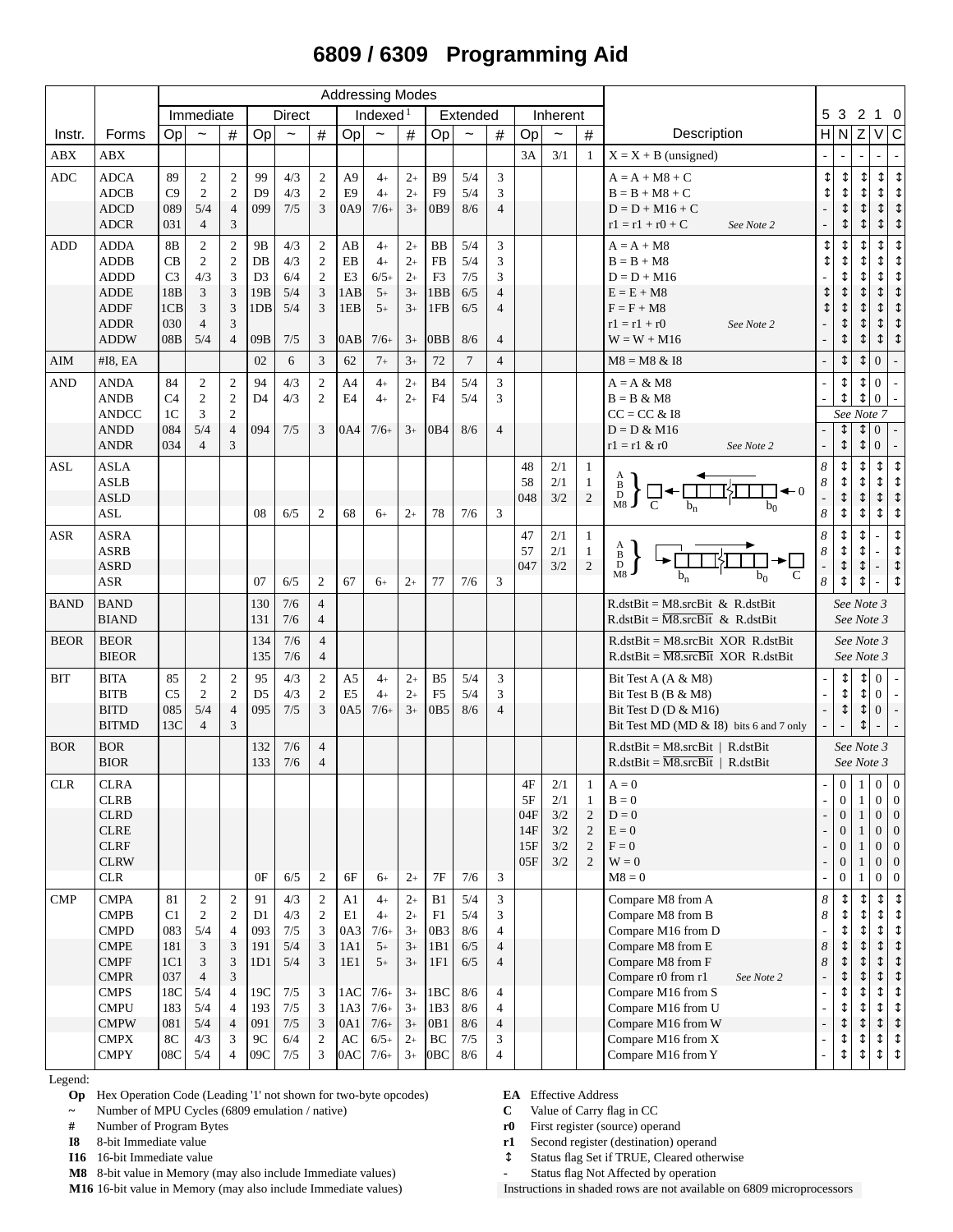# **6809 / 6309 Programming Aid** continued

|             |                                                                                                                                                   |                                                                                                      |                                                                                                                       |                                                                                                                                                                                    |                                                                                  |                                                                             |                                                                                                                                                   |                                                                                                                               | <b>Addressing Modes</b>                                                              |                                                                                      |                                                                                                |                                                                           |                                                                                                                                                |                                      |                                        |                                                                                                |                                                                                                                                                                  |                       |                                                                                      |                                                                                                                         |                                                                                                                                                                                                      |                                                                                                                                           |
|-------------|---------------------------------------------------------------------------------------------------------------------------------------------------|------------------------------------------------------------------------------------------------------|-----------------------------------------------------------------------------------------------------------------------|------------------------------------------------------------------------------------------------------------------------------------------------------------------------------------|----------------------------------------------------------------------------------|-----------------------------------------------------------------------------|---------------------------------------------------------------------------------------------------------------------------------------------------|-------------------------------------------------------------------------------------------------------------------------------|--------------------------------------------------------------------------------------|--------------------------------------------------------------------------------------|------------------------------------------------------------------------------------------------|---------------------------------------------------------------------------|------------------------------------------------------------------------------------------------------------------------------------------------|--------------------------------------|----------------------------------------|------------------------------------------------------------------------------------------------|------------------------------------------------------------------------------------------------------------------------------------------------------------------|-----------------------|--------------------------------------------------------------------------------------|-------------------------------------------------------------------------------------------------------------------------|------------------------------------------------------------------------------------------------------------------------------------------------------------------------------------------------------|-------------------------------------------------------------------------------------------------------------------------------------------|
|             |                                                                                                                                                   |                                                                                                      | Immediate                                                                                                             |                                                                                                                                                                                    |                                                                                  | <b>Direct</b>                                                               |                                                                                                                                                   |                                                                                                                               | Indexed $1$                                                                          |                                                                                      |                                                                                                | Extended                                                                  |                                                                                                                                                |                                      | Inherent                               |                                                                                                |                                                                                                                                                                  |                       | 5 3 2                                                                                |                                                                                                                         |                                                                                                                                                                                                      | $1\quad 0$                                                                                                                                |
| Instr.      | Forms                                                                                                                                             | Op                                                                                                   | $\tilde{\phantom{a}}$                                                                                                 | $\#$                                                                                                                                                                               | Op                                                                               | $\tilde{}$                                                                  | $\#$                                                                                                                                              | Op                                                                                                                            | $\tilde{}$                                                                           | $\#$                                                                                 | Op                                                                                             | $\widetilde{\phantom{m}}$                                                 | #                                                                                                                                              | Op                                   | $\tilde{}$                             | $\#$                                                                                           | Description                                                                                                                                                      | H                     | $\vert N \vert$                                                                      | $\overline{z}$                                                                                                          | V                                                                                                                                                                                                    | $\overline{C}$                                                                                                                            |
| <b>COM</b>  | <b>COMA</b><br><b>COMB</b><br>COMD<br><b>COME</b><br><b>COMF</b><br><b>COMW</b>                                                                   |                                                                                                      |                                                                                                                       |                                                                                                                                                                                    |                                                                                  |                                                                             |                                                                                                                                                   |                                                                                                                               |                                                                                      |                                                                                      |                                                                                                |                                                                           |                                                                                                                                                | 43<br>53<br>043<br>143<br>153<br>053 | 2/1<br>2/1<br>3/2<br>3/2<br>3/2<br>3/2 | $\mathbf{1}$<br>$\mathbf{1}$<br>$\mathbf{2}$<br>$\mathbf{2}$<br>$\mathbf{2}$<br>$\overline{2}$ | $A = \overline{A}$<br>$B = \overline{B}$<br>$D = \overline{D}$<br>$\mathbf{E}=\overline{\mathbf{E}}$<br>$F = \overline{F}$<br>$\mathbf{W}=\overline{\mathbf{W}}$ |                       | ⇕<br>⇕<br>⇕<br>↨<br>$\updownarrow$                                                   |                                                                                                                         | $\mathbf{0}$<br>$\overline{0}$<br>$\overline{0}$<br>0<br>$\overline{0}$<br>$\mathbf{0}$                                                                                                              | $\mathbf{1}$<br>$\mathbf{1}$<br>$\mathbf{1}$<br>$\mathbf{1}$<br>$\mathbf{1}$<br>$\mathbf{1}$                                              |
|             | <b>COM</b>                                                                                                                                        |                                                                                                      |                                                                                                                       |                                                                                                                                                                                    | 03                                                                               | 6/5                                                                         | 2                                                                                                                                                 | 63                                                                                                                            | $6+$                                                                                 | $2+$                                                                                 | 73                                                                                             | 7/6                                                                       | 3                                                                                                                                              |                                      |                                        |                                                                                                | $M8 = \overline{M8}$                                                                                                                                             |                       | ↥                                                                                    |                                                                                                                         | 0                                                                                                                                                                                                    | 1                                                                                                                                         |
| <b>CWAI</b> |                                                                                                                                                   | 3C                                                                                                   | 22/20                                                                                                                 | 2                                                                                                                                                                                  |                                                                                  |                                                                             |                                                                                                                                                   |                                                                                                                               |                                                                                      |                                                                                      |                                                                                                |                                                                           |                                                                                                                                                |                                      |                                        |                                                                                                | $CC = CC & 18$ ; Wait for interrupt                                                                                                                              |                       | See Note 7                                                                           |                                                                                                                         |                                                                                                                                                                                                      |                                                                                                                                           |
| <b>DAA</b>  |                                                                                                                                                   |                                                                                                      |                                                                                                                       |                                                                                                                                                                                    |                                                                                  |                                                                             |                                                                                                                                                   |                                                                                                                               |                                                                                      |                                                                                      |                                                                                                |                                                                           |                                                                                                                                                | 19                                   | 2/1                                    | -1                                                                                             | Decimal Adjust A                                                                                                                                                 | $\overline{a}$        | ⇕                                                                                    | ↨                                                                                                                       | $\boldsymbol{8}$                                                                                                                                                                                     | $\updownarrow$                                                                                                                            |
| DEC         | <b>DECA</b><br><b>DECB</b><br><b>DECD</b><br><b>DECE</b><br><b>DECF</b><br><b>DECW</b><br>DEC                                                     |                                                                                                      |                                                                                                                       |                                                                                                                                                                                    | 0A                                                                               | 6/5                                                                         | $\overline{c}$                                                                                                                                    | 6A                                                                                                                            | $6+$                                                                                 | $2+$                                                                                 | 7A                                                                                             | 7/6                                                                       | 3                                                                                                                                              | 4A<br>5A<br>04A<br>14A<br>15A<br>05A | 2/1<br>2/1<br>3/2<br>3/2<br>3/2<br>3/2 | $\mathbf{1}$<br>$\mathbf{1}$<br>$\mathfrak{2}$<br>$\mathbf{2}$<br>$\mathbf{2}$<br>2            | $A = A - 1$<br>$B = B - 1$<br>$D = D - 1$<br>$E = E - 1$<br>$F = F - 1$<br>$W = W - 1$<br>$M8 = M8 - 1$                                                          |                       | $\updownarrow$<br>⇕<br>↨<br>⇕                                                        | ⇕                                                                                                                       | $\updownarrow$<br>⇕<br>⇕<br>⇕                                                                                                                                                                        |                                                                                                                                           |
| <b>DIV</b>  | <b>DIVD</b><br><b>DIVQ</b>                                                                                                                        | 18D<br>18E                                                                                           | 25<br>34                                                                                                              | 3<br>$\overline{4}$                                                                                                                                                                | 19E                                                                              | 19D 27/26<br>36/35                                                          | $\mathbf{3}$<br>3                                                                                                                                 | 1AD<br>1AE                                                                                                                    | $27+$<br>$36+$                                                                       | $3+$<br>$3+$                                                                         | 1BD                                                                                            | 28/27<br>1BE 37/36                                                        | $\overline{4}$<br>$\overline{4}$                                                                                                               |                                      |                                        |                                                                                                | $B = D \div M8$ ; $A = modulo$ See Note 12<br>$W = Q \div M16$ ; $D =$ modulo <i>See Note 12</i>                                                                 |                       | $\updownarrow$<br>$\updownarrow$                                                     | $\updownarrow$                                                                                                          | $\updownarrow$                                                                                                                                                                                       | 9<br>$\boldsymbol{9}$                                                                                                                     |
| <b>EIM</b>  | #I8, EA                                                                                                                                           |                                                                                                      |                                                                                                                       |                                                                                                                                                                                    | 05                                                                               | 6                                                                           | 3                                                                                                                                                 | 65                                                                                                                            | $7+$                                                                                 | $3+$                                                                                 | 75                                                                                             | $\tau$                                                                    | $\overline{4}$                                                                                                                                 |                                      |                                        | $M8 = M8$ xor I8                                                                               |                                                                                                                                                                  |                       | $\updownarrow$                                                                       | ↨                                                                                                                       | $\Omega$                                                                                                                                                                                             |                                                                                                                                           |
| <b>EOR</b>  | <b>EORA</b><br><b>EORB</b><br><b>EORD</b><br><b>EORR</b>                                                                                          | 88<br>C8<br>088<br>036                                                                               | $\boldsymbol{2}$<br>$\mathbf{2}$<br>5/4<br>$\overline{4}$                                                             | $\sqrt{2}$<br>$\overline{2}$<br>$\overline{4}$<br>$\mathfrak{Z}$                                                                                                                   | 98<br>D <sub>8</sub><br>098                                                      | 4/3<br>4/3<br>7/5                                                           | $\sqrt{2}$<br>$\boldsymbol{2}$<br>3                                                                                                               | A8<br>E8<br>0A8                                                                                                               | $4+$<br>$4+$<br>$7/6+$                                                               | $2+$<br>$2+$<br>$3+$                                                                 | B <sub>8</sub><br>F8<br>0 <sub>B</sub> 8                                                       | 5/4<br>5/4<br>8/6                                                         | $\mathfrak{Z}$<br>3<br>$\overline{4}$                                                                                                          |                                      |                                        |                                                                                                | $A = A \oplus M8$<br>$B = B \oplus M8$<br>$D = D \oplus M16$<br>$r1 = r0 \oplus r1$<br>See Note 2                                                                |                       | $\updownarrow$<br>⇕<br>$\updownarrow$<br>⇕                                           | ⇕<br>↨                                                                                                                  | $\overline{0}$<br>$\Omega$<br>$\mathbf{0}$<br>$\mathbf{0}$                                                                                                                                           |                                                                                                                                           |
| ${\rm EXG}$ | r0, r1                                                                                                                                            | 1E                                                                                                   | 8/5                                                                                                                   | $\sqrt{2}$                                                                                                                                                                         |                                                                                  |                                                                             |                                                                                                                                                   |                                                                                                                               |                                                                                      |                                                                                      |                                                                                                |                                                                           |                                                                                                                                                |                                      |                                        |                                                                                                | $r0 \leftrightarrow r1$<br>See Note 2                                                                                                                            |                       |                                                                                      |                                                                                                                         |                                                                                                                                                                                                      |                                                                                                                                           |
| <b>INC</b>  | <b>INCA</b><br><b>INCB</b><br><b>INCD</b><br><b>INCE</b><br><b>INCF</b><br><b>INCW</b><br>$\sf{INC}$                                              |                                                                                                      |                                                                                                                       |                                                                                                                                                                                    | 0 <sup>C</sup>                                                                   | 6/5                                                                         | $\overline{c}$                                                                                                                                    | 6C                                                                                                                            | $6+$                                                                                 | $2+$                                                                                 | $7\mathrm{C}$                                                                                  | 7/6                                                                       | 3                                                                                                                                              | 4C<br>5C<br>04C<br>14C<br>15C<br>05C | 2/1<br>2/1<br>3/2<br>3/2<br>3/2<br>3/2 | 1<br>1<br>$\overline{2}$<br>$\mathfrak{2}$<br>$\mathfrak{2}$<br>$\overline{2}$                 | $A = A + 1$<br>$B = B + 1$<br>$D = D + 1$<br>$E = E + 1$<br>$F = F + 1$<br>$W = W + 1$<br>$M8 = M8 + 1$                                                          | $\overline{a}$        | ⇕<br>⇕<br>↨<br>⇕<br>↨<br>↨<br>⇕                                                      | ⇕                                                                                                                       | $\updownarrow$<br>$\updownarrow$                                                                                                                                                                     |                                                                                                                                           |
| JMP         |                                                                                                                                                   |                                                                                                      |                                                                                                                       |                                                                                                                                                                                    | 0E                                                                               | 3/2                                                                         | $\boldsymbol{2}$                                                                                                                                  | 6E                                                                                                                            | $3+$                                                                                 | $2+$                                                                                 | $7\mathrm{E}$                                                                                  | 4/3                                                                       | $\mathfrak{Z}$                                                                                                                                 |                                      |                                        |                                                                                                | $PC =$ Effective Address                                                                                                                                         |                       |                                                                                      |                                                                                                                         |                                                                                                                                                                                                      |                                                                                                                                           |
| <b>JSR</b>  |                                                                                                                                                   |                                                                                                      |                                                                                                                       |                                                                                                                                                                                    | 9 <sub>D</sub>                                                                   | 7/6                                                                         | $\overline{2}$                                                                                                                                    | AD                                                                                                                            | $7/6+$                                                                               | $2+$                                                                                 | <b>BD</b>                                                                                      | 8/7                                                                       | 3                                                                                                                                              |                                      |                                        |                                                                                                | Jump to Subroutine                                                                                                                                               |                       |                                                                                      |                                                                                                                         |                                                                                                                                                                                                      |                                                                                                                                           |
| LD          | <b>LDA</b><br><b>LDB</b><br><b>LDD</b><br>LDE<br>LDF<br><b>LDMD</b><br><b>LDQ</b><br><b>LDS</b><br>${\rm LDU}$<br>LDW<br><b>LDX</b><br><b>LDY</b> | 86<br>C <sub>6</sub><br>CC<br>186<br>1C <sub>6</sub><br>13D<br>CD<br>0CE<br>CE<br>086<br>$8E$<br>08E | 2<br>$\overline{2}$<br>3<br>$\mathfrak{Z}$<br>3<br>5<br>$\sqrt{5}$<br>4<br>3<br>$\overline{4}$<br>3<br>$\overline{4}$ | $\overline{2}$<br>$\sqrt{2}$<br>3<br>$\mathfrak{Z}$<br>$\mathfrak{Z}$<br>$\mathfrak{Z}$<br>$\sqrt{5}$<br>$\overline{4}$<br>$\mathfrak{Z}$<br>$\overline{4}$<br>3<br>$\overline{4}$ | 96<br>D <sub>6</sub><br>DC<br>196<br>1D6<br>0DC<br>0DE<br>DE<br>096<br>9Ε<br>09E | 4/3<br>4/3<br>5/4<br>5/4<br>5/4<br>8/7<br>6/5<br>5/4<br>$6/5$<br>5/4<br>6/5 | $\boldsymbol{2}$<br>$\sqrt{2}$<br>$\overline{c}$<br>$\mathfrak{Z}$<br>3<br>3<br>3<br>$\sqrt{2}$<br>$\ensuremath{\mathfrak{Z}}$<br>$\sqrt{2}$<br>3 | A <sub>6</sub><br>E <sub>6</sub><br>EC<br>1A6<br>1E6<br>0EC<br><b>OEE</b><br>$\rm EE$<br>0A6<br>$\mathbf{A}\mathbf{E}$<br>0AE | $4+$<br>$4+$<br>$5+$<br>$5+$<br>$5+$<br>$8+$<br>$6+$<br>$5+$<br>$6+$<br>$5+$<br>$6+$ | $2+$<br>$2+$<br>$2+$<br>$3+$<br>$3+$<br>$3+$<br>$3+$<br>$2+$<br>$3+$<br>$2+$<br>$3+$ | B6<br>F6<br>FC<br> 1B6 <br>1F6<br>0 <sub>FC</sub><br>0FE<br>FE<br>0 <sub>B6</sub><br>BE<br>0BE | 5/4<br>5/4<br>6/5<br>6/5<br>6/5<br>9/8<br>7/6<br>6/5<br>7/6<br>6/5<br>7/6 | $\mathfrak{Z}$<br>3<br>$\mathfrak{Z}$<br>4<br>$\overline{4}$<br>$\overline{4}$<br>$\overline{4}$<br>3<br>$\overline{4}$<br>3<br>$\overline{4}$ |                                      |                                        |                                                                                                | $A = M8$<br>$B = M8$<br>$D = M16$<br>$E = M8$<br>$F = M8$<br>$MD = I8$<br>$Q = M32$<br>$S = M16$<br>$U = M16$<br>$W = M16$<br>$X = M16$<br>$Y = M16$             | $\overline{a}$        | ⇕<br>⇕<br>⇕<br>↨<br>⇕<br>↨<br>⇕<br>↨<br>⇕                                            | $\updownarrow$<br>$\updownarrow$<br>↡<br>$\updownarrow$<br>$\updownarrow$<br>⇕<br>$\updownarrow$<br>⇕<br>$\updownarrow$ | $\theta$<br>$\boldsymbol{0}$<br>$\boldsymbol{0}$<br>$\theta$<br>$\boldsymbol{0}$<br>$\boldsymbol{0}$<br>$\mathbf{0}$<br>$\boldsymbol{0}$<br>$\boldsymbol{0}$<br>$\boldsymbol{0}$<br>$\boldsymbol{0}$ | $\overline{\phantom{a}}$<br>$\Box$<br>$\overline{\phantom{a}}$<br>$\overline{\phantom{a}}$<br>$\overline{\phantom{a}}$<br>$\frac{1}{\pi}$ |
| LDBT        |                                                                                                                                                   |                                                                                                      |                                                                                                                       |                                                                                                                                                                                    | 136                                                                              | 7/6                                                                         | $\overline{4}$                                                                                                                                    |                                                                                                                               |                                                                                      |                                                                                      |                                                                                                |                                                                           |                                                                                                                                                |                                      |                                        |                                                                                                | $R.dstBit = M8.srcBit$                                                                                                                                           |                       | See Note 3                                                                           |                                                                                                                         |                                                                                                                                                                                                      |                                                                                                                                           |
| <b>LEA</b>  | LEAS<br><b>LEAU</b><br>LEAX<br>LEAY                                                                                                               |                                                                                                      |                                                                                                                       |                                                                                                                                                                                    |                                                                                  |                                                                             |                                                                                                                                                   | 32<br>33<br>30<br>31                                                                                                          | $4+$<br>$4+$<br>$4+$<br>$4+$                                                         | $2^{+}$<br>$2+$<br>$2+$<br>$2+$                                                      |                                                                                                |                                                                           |                                                                                                                                                |                                      |                                        |                                                                                                | $S =$ Effective Address<br>$U =$ Effective Address<br>$X =$ Effective Address<br>$Y =$ Effective Address                                                         |                       |                                                                                      | ⇕<br>⇕                                                                                                                  |                                                                                                                                                                                                      | $\overline{\phantom{a}}$                                                                                                                  |
| <b>LSL</b>  | <b>LSLA</b><br>LSLB<br><b>LSLD</b><br>$\operatorname{LSL}$                                                                                        |                                                                                                      |                                                                                                                       |                                                                                                                                                                                    | 08                                                                               | 6/5                                                                         | 2                                                                                                                                                 | 68                                                                                                                            | $6+$                                                                                 | $2+$                                                                                 | 78                                                                                             | 7/6                                                                       | 3                                                                                                                                              | 48<br>58<br>048                      | 2/1<br>2/1<br>3/2                      | $\mathbf{1}$<br>1<br>$\sqrt{2}$                                                                | B<br>D<br>$M8$ J                                                                                                                                                 | 8<br>$\boldsymbol{8}$ | ⇕<br>↨                                                                               | ⇕<br>⇕                                                                                                                  | $\updownarrow$<br>$\updownarrow$                                                                                                                                                                     | ⇕<br>$\updownarrow$ $\updownarrow$ $\updownarrow$                                                                                         |
| LSR         | <b>LSRA</b><br>LSRB<br><b>LSRD</b><br><b>LSRW</b><br><b>LSR</b>                                                                                   |                                                                                                      |                                                                                                                       |                                                                                                                                                                                    | 04                                                                               | 6/5                                                                         | $\overline{2}$                                                                                                                                    | 64                                                                                                                            | $6+$                                                                                 | $2+$                                                                                 | 74                                                                                             | 7/6                                                                       | 3                                                                                                                                              | 44<br>54<br>044<br>054               | 2/1<br>2/1<br>3/2<br>3/2               | $\mathbf{1}$<br>1<br>$\sqrt{2}$<br>$\sqrt{2}$                                                  | $\mathbf D$<br>W<br>M8                                                                                                                                           |                       | $\overline{0}$<br>$\Omega$<br>$\overline{0}$<br>$\boldsymbol{0}$<br>$\boldsymbol{0}$ | ⇕<br>⇕<br>$\updownarrow$<br>$\updownarrow$                                                                              | $\overline{\phantom{a}}$                                                                                                                                                                             | $\updownarrow$<br>$\updownarrow$<br>$\begin{array}{c}\n\updownarrow \\ \updownarrow \\ \updownarrow \\ \updownarrow\n\end{array}$         |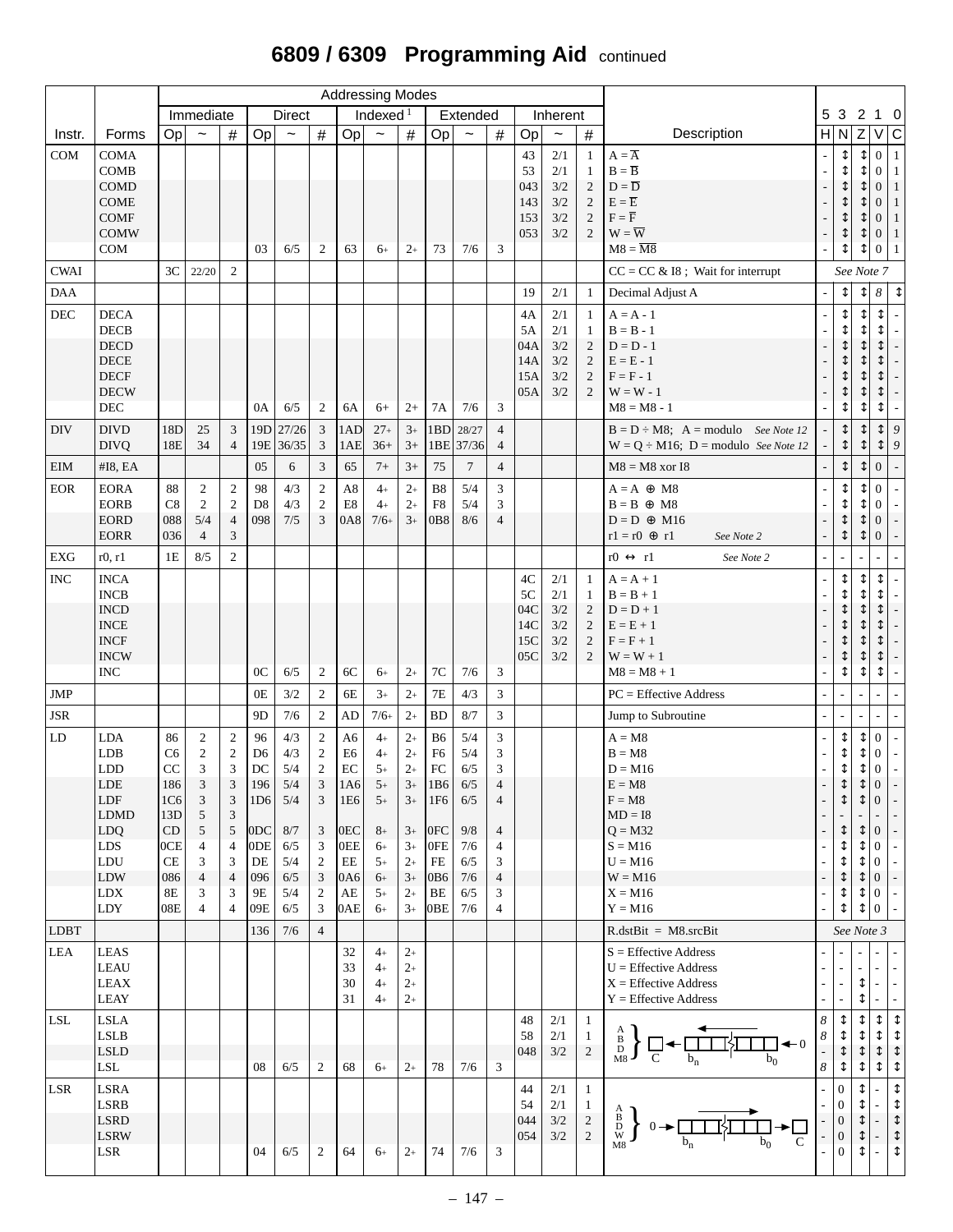# **6809 / 6309 Programming Aid** continued

|             |                                                                                                                                                                     |                                                                 |                                                                              |                                                                                                                             |                                                                      |                                                                                     |                                                                                                                                                                                                     |                                                                                                               | <b>Addressing Modes</b>                                                              |                                                                                      |                                                                                                 |                                                                           |                                                                                                                      |                        |                              |                                                              |                                                                                                                                         |                  |                                                                   |                                       |                                                                                                                                                                                  |                                                                                                                                                        |
|-------------|---------------------------------------------------------------------------------------------------------------------------------------------------------------------|-----------------------------------------------------------------|------------------------------------------------------------------------------|-----------------------------------------------------------------------------------------------------------------------------|----------------------------------------------------------------------|-------------------------------------------------------------------------------------|-----------------------------------------------------------------------------------------------------------------------------------------------------------------------------------------------------|---------------------------------------------------------------------------------------------------------------|--------------------------------------------------------------------------------------|--------------------------------------------------------------------------------------|-------------------------------------------------------------------------------------------------|---------------------------------------------------------------------------|----------------------------------------------------------------------------------------------------------------------|------------------------|------------------------------|--------------------------------------------------------------|-----------------------------------------------------------------------------------------------------------------------------------------|------------------|-------------------------------------------------------------------|---------------------------------------|----------------------------------------------------------------------------------------------------------------------------------------------------------------------------------|--------------------------------------------------------------------------------------------------------------------------------------------------------|
|             |                                                                                                                                                                     |                                                                 | Immediate                                                                    |                                                                                                                             |                                                                      | <b>Direct</b>                                                                       |                                                                                                                                                                                                     |                                                                                                               | Indexed $1$                                                                          |                                                                                      |                                                                                                 | Extended                                                                  |                                                                                                                      |                        | Inherent                     |                                                              |                                                                                                                                         |                  | 5 3                                                               | $\overline{2}$                        | $1\quad 0$                                                                                                                                                                       |                                                                                                                                                        |
| Instr.      | Forms                                                                                                                                                               | Op                                                              | $\tilde{}$                                                                   | $\#$                                                                                                                        | Op                                                                   | $\tilde{}$                                                                          | $\#$                                                                                                                                                                                                | Op                                                                                                            | $\tilde{}$                                                                           | $\#$                                                                                 | Op                                                                                              | $\tilde{}$                                                                | #                                                                                                                    | Op                     | $\tilde{}$                   | $\#$                                                         | Description                                                                                                                             | H                | N                                                                 | Z                                     | V                                                                                                                                                                                | $\overline{c}$                                                                                                                                         |
| <b>MUL</b>  | $\mbox{MUL}$<br><b>MULD</b>                                                                                                                                         | 18F                                                             | 28                                                                           | $\overline{4}$                                                                                                              |                                                                      | 19F 30/29                                                                           | $\mathbf{3}$                                                                                                                                                                                        | 1AF                                                                                                           | $30+$                                                                                | $3+$                                                                                 |                                                                                                 | $1BF$ 31/30                                                               | $\overline{4}$                                                                                                       | 3D                     | 11/10                        | $\mathbf{1}$                                                 | $D = A * B$ (unsigned)<br>$Q = D * M16$ (signed)                                                                                        |                  | $\updownarrow$                                                    | ↨<br>6                                | $\overline{\phantom{a}}$                                                                                                                                                         | 9<br>$\boldsymbol{0}$                                                                                                                                  |
| <b>NEG</b>  | ${\rm NEG} {\rm A}$<br><b>NEGB</b><br>${\rm NEGD}$                                                                                                                  |                                                                 |                                                                              |                                                                                                                             |                                                                      |                                                                                     |                                                                                                                                                                                                     |                                                                                                               |                                                                                      |                                                                                      |                                                                                                 |                                                                           |                                                                                                                      | 40<br>50<br>040        | 2/1<br>2/1<br>3/2            | $\mathbf{1}$<br>$\mathbf{1}$<br>$\overline{2}$               | $A = \overline{A} + 1$<br>$B = \overline{B} + 1$<br>$D = \overline{D} + 1$                                                              | 8<br>8           | $\updownarrow$                                                    | ⇕<br>$\updownarrow$<br>$\updownarrow$ | ⇕<br>$\updownarrow$<br>$\updownarrow$                                                                                                                                            | $\updownarrow$<br>$\updownarrow$<br>$\updownarrow$                                                                                                     |
| <b>NOP</b>  | <b>NEG</b>                                                                                                                                                          |                                                                 |                                                                              |                                                                                                                             | 00                                                                   | 6/5                                                                                 | $\overline{c}$                                                                                                                                                                                      | 60                                                                                                            | $6+$                                                                                 | $2+$                                                                                 | 70                                                                                              | 7/6                                                                       | 3                                                                                                                    | 12                     | 2/1                          | 1                                                            | $M8 = \overline{M8} + 1$<br>No Operation                                                                                                | $\boldsymbol{8}$ |                                                                   |                                       | ⇕                                                                                                                                                                                |                                                                                                                                                        |
| <b>OIM</b>  | #I8, EA                                                                                                                                                             |                                                                 |                                                                              |                                                                                                                             | 01                                                                   | 6                                                                                   | $\mathfrak{Z}$                                                                                                                                                                                      | 61                                                                                                            | $7+$                                                                                 | $3+$                                                                                 | 71                                                                                              | $\overline{7}$                                                            | $\overline{4}$                                                                                                       |                        |                              |                                                              | $M8 = M8   I8$                                                                                                                          |                  | $\updownarrow$                                                    | $\updownarrow$                        | $\overline{0}$                                                                                                                                                                   | $\mathbb{L}$                                                                                                                                           |
| <b>OR</b>   | <b>ORA</b>                                                                                                                                                          | <b>8A</b>                                                       | 2                                                                            | $\sqrt{2}$                                                                                                                  | <b>9A</b>                                                            | 4/3                                                                                 | $\sqrt{2}$                                                                                                                                                                                          | AA                                                                                                            | $4+$                                                                                 | $2+$                                                                                 | <b>BA</b>                                                                                       | 5/4                                                                       | 3                                                                                                                    |                        |                              |                                                              | $A = A \mid M8$                                                                                                                         |                  | $\updownarrow$                                                    | $\updownarrow$                        | $\mathbf{0}$                                                                                                                                                                     |                                                                                                                                                        |
|             | <b>ORB</b><br>ORCC<br><b>ORD</b>                                                                                                                                    | <b>CA</b><br>1A<br>08A                                          | $\overline{2}$<br>3<br>5/4                                                   | $\sqrt{2}$<br>$\sqrt{2}$<br>$\overline{4}$                                                                                  | DA<br>09A                                                            | 4/3<br>7/5                                                                          | $\sqrt{2}$<br>3                                                                                                                                                                                     | EA<br>0AA                                                                                                     | $4+$<br>$7/6+$                                                                       | $2+$<br>$3+$                                                                         | FA<br>0BA                                                                                       | 5/4<br>8/6                                                                | 3<br>$\overline{4}$                                                                                                  |                        |                              |                                                              | $B = B \mid M8$<br>$CC = CC$   I8<br>$D = D   M16$                                                                                      |                  | ⇕<br>See Note 7<br>$\updownarrow$                                 | $\updownarrow$<br>⇕                   | $\theta$<br>$\mathbf{0}$                                                                                                                                                         | $\overline{\phantom{a}}$                                                                                                                               |
|             | <b>ORR</b>                                                                                                                                                          | 035                                                             | $\overline{4}$                                                               | 3                                                                                                                           |                                                                      |                                                                                     |                                                                                                                                                                                                     |                                                                                                               |                                                                                      |                                                                                      |                                                                                                 |                                                                           |                                                                                                                      |                        |                              |                                                              | $r1 = r1   r0$<br>See Note 2                                                                                                            |                  | $\updownarrow$                                                    | $\updownarrow$                        | $\mathbf{0}$                                                                                                                                                                     | $\overline{\phantom{a}}$                                                                                                                               |
| <b>PSH</b>  | <b>PSHS</b><br><b>PSHU</b><br><b>PSHSW</b><br><b>PSHUW</b>                                                                                                          | 34<br>36                                                        | $5/4+$<br>$5/4+$                                                             | $\overline{2}$<br>$\mathbf{2}$                                                                                              |                                                                      |                                                                                     |                                                                                                                                                                                                     |                                                                                                               |                                                                                      |                                                                                      |                                                                                                 |                                                                           |                                                                                                                      | 038<br>03A             | 6<br>6                       | $\overline{2}$<br>$\overline{2}$                             | Push registers onto S stack See Note 4<br>Push registers onto U stack See Note 4<br>Push W onto S stack<br>Push W onto U stack          |                  |                                                                   |                                       |                                                                                                                                                                                  | $\overline{\phantom{a}}$<br>$\Box$<br>$\overline{\phantom{a}}$                                                                                         |
| PUL         | <b>PULS</b><br>PULU<br><b>PULSW</b><br><b>PULUW</b>                                                                                                                 | 35<br>37                                                        | $5/4+$<br>$5/4+$                                                             | $\boldsymbol{2}$<br>$\mathfrak{2}$                                                                                          |                                                                      |                                                                                     |                                                                                                                                                                                                     |                                                                                                               |                                                                                      |                                                                                      |                                                                                                 |                                                                           |                                                                                                                      | 039<br>03B             | 6<br>6                       | $\overline{2}$<br>$\overline{2}$                             | Pull registers from S stack<br>See Note 4<br>Pull registers from U stack See Note 4<br>Pull W from S stack<br>Pull W from U stack       |                  |                                                                   |                                       |                                                                                                                                                                                  | $\overline{\phantom{a}}$                                                                                                                               |
| <b>ROL</b>  | <b>ROLA</b><br><b>ROLB</b><br><b>ROLD</b><br><b>ROLW</b><br><b>ROL</b>                                                                                              |                                                                 |                                                                              |                                                                                                                             | 09                                                                   | 6/5                                                                                 | $\overline{c}$                                                                                                                                                                                      | 69                                                                                                            | $6+$                                                                                 | $2+$                                                                                 | 79                                                                                              | 7/6                                                                       | 3                                                                                                                    | 49<br>59<br>049<br>059 | 2/1<br>2/1<br>3/2<br>3/2     | $\mathbf{1}$<br>$\mathbf{1}$<br>$\sqrt{2}$<br>$\overline{c}$ | $\overrightarrow{B}$<br>$\overrightarrow{D}$<br>$\Box \leftarrow \Box \overline{C}$                                                     |                  | $\updownarrow$                                                    | ↨                                     | $\updownarrow$                                                                                                                                                                   | $\updownarrow$<br>$\updownarrow$<br>$\updownarrow$<br>$\updownarrow$<br>$\updownarrow$                                                                 |
| <b>ROR</b>  | <b>RORA</b><br><b>RORB</b><br><b>RORD</b><br><b>RORW</b><br><b>ROR</b>                                                                                              |                                                                 |                                                                              |                                                                                                                             | 06                                                                   | 6/5                                                                                 | 2                                                                                                                                                                                                   | 66                                                                                                            | $6+$                                                                                 | $2+$                                                                                 | 76                                                                                              | 7/6                                                                       | 3                                                                                                                    | 46<br>56<br>046<br>056 | 2/1<br>$2/1$<br>$3/2$<br>3/2 | $\mathbf{1}$<br>$\mathbf{1}$<br>$\sqrt{2}$<br>$\overline{c}$ | $_{\rm D}^{\rm B}$<br>W<br>$b_0$<br>M8                                                                                                  |                  | $\updownarrow$                                                    | $\updownarrow$                        |                                                                                                                                                                                  | $\updownarrow$<br>$\updownarrow$<br>$\updownarrow$<br>$\updownarrow$<br>$\updownarrow$                                                                 |
| <b>RTI</b>  |                                                                                                                                                                     |                                                                 |                                                                              |                                                                                                                             |                                                                      |                                                                                     |                                                                                                                                                                                                     |                                                                                                               |                                                                                      |                                                                                      |                                                                                                 |                                                                           |                                                                                                                      | 3B<br>3B               | 15/17<br>6                   | $\mathbf{1}$<br>1                                            | Return from Interrupt (when $CC.E = 1$ )<br>Return from Interrupt (when $CC.E = 0$ )                                                    |                  | See Note 7<br>See Note 7                                          |                                       |                                                                                                                                                                                  |                                                                                                                                                        |
| <b>RTS</b>  |                                                                                                                                                                     |                                                                 |                                                                              |                                                                                                                             |                                                                      |                                                                                     |                                                                                                                                                                                                     |                                                                                                               |                                                                                      |                                                                                      |                                                                                                 |                                                                           |                                                                                                                      | 39                     | 5/4                          | $\mathbf{1}$                                                 | Return from Subroutine                                                                                                                  |                  |                                                                   |                                       |                                                                                                                                                                                  |                                                                                                                                                        |
| ${\rm SBC}$ | <b>SBCA</b><br><b>SBCB</b><br><b>SBCD</b><br><b>SBCR</b>                                                                                                            | 82<br>C <sub>2</sub><br>082<br>033                              | $\mathbf{2}$<br>$\mathbf{2}$<br>5/4<br>$\overline{4}$                        | $\sqrt{2}$<br>$\sqrt{2}$<br>$\overline{4}$<br>3                                                                             | 92<br>D2                                                             | 4/3<br>4/3<br> 092 7/5                                                              | $\sqrt{2}$<br>$\sqrt{2}$<br>$\overline{3}$                                                                                                                                                          | A2<br>$\mathop{\rm E{2}}$                                                                                     | $4_{+}$<br>$4+$<br>$0A2$ 7/6+                                                        | $2+$<br>$2+$                                                                         | B <sub>2</sub><br>F2                                                                            | 5/4<br>5/4<br>$3+$ 0B2 8/6                                                | 3<br>3<br>$\overline{4}$                                                                                             |                        |                              |                                                              | $A = A - M8 - C$<br>$B = B - M8 - C$<br>$D = D - M16 - C$<br>$r1 = r1 - r0 - C$<br>See Note 2                                           | 8<br>8           | $\updownarrow$<br>$\updownarrow$<br>$\ddotmark$<br>$\updownarrow$ | $\downarrow$<br>$\downarrow$          | $\begin{array}{c}\n\updownarrow \\ \updownarrow \\ \updownarrow \\ \updownarrow\n\end{array}$                                                                                    | $\updownarrow$<br>$\leftrightarrow \leftrightarrow \leftrightarrow$                                                                                    |
| <b>SEX</b>  | <b>SEX</b><br><b>SEXW</b>                                                                                                                                           |                                                                 |                                                                              |                                                                                                                             |                                                                      |                                                                                     |                                                                                                                                                                                                     |                                                                                                               |                                                                                      |                                                                                      |                                                                                                 |                                                                           |                                                                                                                      | 1D<br>14               | 2/1<br>$\overline{4}$        | 1<br>$\mathbf{1}$                                            | Sign Extend B into A<br>Sign Extend W into D                                                                                            |                  | $\updownarrow$                                                    | $\updownarrow$                        |                                                                                                                                                                                  | $\sim$<br>$\mathbb{Z}^d$                                                                                                                               |
| ST          | <b>STA</b><br><b>STB</b><br>STD<br><b>STE</b><br>$\operatorname{STF}$<br><b>STQ</b><br><b>STS</b><br>$\operatorname{STU}$<br><b>STW</b><br><b>STX</b><br><b>STY</b> |                                                                 |                                                                              |                                                                                                                             | 97<br>D7<br>DD<br>197<br>1D7<br>0DD<br>0DF<br>DF<br>097<br>9F<br>09F | 4/3<br>4/3<br>5/4<br>$5/4$<br>5/4<br>$8/7$<br>$6/5$<br>$5/4$<br>$6/5$<br>5/4<br>6/5 | $\overline{c}$<br>$\sqrt{2}$<br>$\sqrt{2}$<br>$\ensuremath{\mathfrak{Z}}$<br>$\ensuremath{\mathfrak{Z}}$<br>3<br>3<br>$\sqrt{2}$<br>$\ensuremath{\mathfrak{Z}}$<br>$\overline{2}$<br>$\mathfrak{Z}$ | A7<br>$\mathbf{E}7$<br>$\mathop{\rm ED}\nolimits$<br>1A7<br>1E7<br>0ED<br>0EF<br>$\rm EF$<br>0A7<br>AF<br>0AF | $4+$<br>$4+$<br>$5+$<br>$5+$<br>$5+$<br>$8+$<br>$6+$<br>$5+$<br>$6+$<br>$5+$<br>$6+$ | $2+$<br>$2+$<br>$2+$<br>$3+$<br>$3+$<br>$3+$<br>$3+$<br>$2+$<br>$3+$<br>$2+$<br>$3+$ | B7<br>F7<br><b>FD</b><br>1B7<br>1F7<br>0FD<br>0FF<br>$\rm FF$<br>0B7<br>BF<br>0BF               | 5/4<br>5/4<br>6/5<br>6/5<br>6/5<br>9/8<br>7/6<br>6/5<br>7/6<br>6/5<br>7/6 | 3<br>3<br>3<br>$\overline{4}$<br>4<br>$\overline{4}$<br>$\overline{4}$<br>3<br>$\overline{4}$<br>3<br>$\overline{4}$ |                        |                              |                                                              | $M8 = A$<br>$M8 = B$<br>$M16 = D$<br>$M8 = E$<br>$M8 = F$<br>$M32 = Q$<br>$M16 = S$<br>$M16 = U$<br>$M16 = W$<br>$M16 = X$<br>$M16 = Y$ |                  | $\updownarrow$<br>$\downarrow$                                    |                                       | $\overline{0}$<br>$\Omega$<br>$\Omega$<br>$\overline{0}$<br>$\overline{0}$<br>$\overline{0}$<br>$\overline{0}$<br>$\Omega$<br>$\overline{0}$<br>$\overline{0}$<br>$\overline{0}$ | $\overline{\phantom{a}}$<br>$\mathbb{Z}^2$<br>$\mathbb{R}^2$<br>$\omega$<br>$\overline{\phantom{a}}$<br>$\frac{1}{\sqrt{2}}$<br>$\sim$<br>$\mathbb{L}$ |
| <b>STBT</b> |                                                                                                                                                                     |                                                                 |                                                                              |                                                                                                                             | 137                                                                  | 8/7                                                                                 | $\overline{4}$                                                                                                                                                                                      |                                                                                                               |                                                                                      |                                                                                      |                                                                                                 |                                                                           |                                                                                                                      |                        |                              |                                                              | $M8.$ dst $Bit = R.srcBit$                                                                                                              |                  | $\updownarrow$                                                    |                                       |                                                                                                                                                                                  | $\overline{\phantom{a}}$                                                                                                                               |
| <b>SUB</b>  | <b>SUBA</b><br><b>SUBB</b><br><b>SUBD</b><br><b>SUBE</b><br>${\large\bf SUBF}$<br><b>SUBR</b><br><b>SUBW</b>                                                        | 80<br>$_{\rm C0}$<br>83<br>180<br>1 <sub>CO</sub><br>032<br>080 | $\overline{c}$<br>2<br>4/3<br>$\overline{3}$<br>3<br>$\overline{4}$<br>$5/4$ | $\overline{2}$<br>$\sqrt{2}$<br>$\mathfrak{Z}$<br>$\sqrt{3}$<br>$\sqrt{3}$<br>$\ensuremath{\mathfrak{Z}}$<br>$\overline{4}$ | 90<br>D <sub>0</sub><br>93<br>190<br>1D <sub>0</sub><br>090          | 4/3<br>4/3<br>6/4<br>$5/4$<br>5/4<br>7/5                                            | $\mathbf{2}$<br>$\overline{2}$<br>$\sqrt{2}$<br>$\ensuremath{\mathfrak{Z}}$<br>3<br>3                                                                                                               | A <sub>0</sub><br>${\rm E0}$<br>A3<br>1A0<br>$1E0$<br>0A0                                                     | $4+$<br>$4+$<br>$6/5+$<br>$5+$<br>$5+$<br>$7/6+$                                     | $2+$<br>$2+$<br>$2+$<br>$3+$<br>$3+$<br>$3+$                                         | B <sub>0</sub><br>F <sub>0</sub><br>B <sub>3</sub><br>1B0<br>1F <sub>0</sub><br>0B <sub>0</sub> | 5/4<br>5/4<br>7/5<br>6/5<br>6/5<br>8/6                                    | $\mathfrak{Z}$<br>3<br>3<br>$\overline{4}$<br>$\overline{4}$<br>$\overline{4}$                                       |                        |                              |                                                              | $A = A - M8$<br>$B = B - M8$<br>$D = D - M16$<br>$E = E - M8$<br>$F = F - M8$<br>$r1 = r1 - r0$<br>See Note 2<br>$W = W - M16$          | 8<br>8<br>8<br>8 | ⇕<br>⇕<br>⇕<br>↨                                                  | $\updownarrow$                        | $\updownarrow$<br>$\updownarrow$<br>$\updownarrow$<br>$\updownarrow$<br>$\updownarrow$<br>$\updownarrow$                                                                         |                                                                                                                                                        |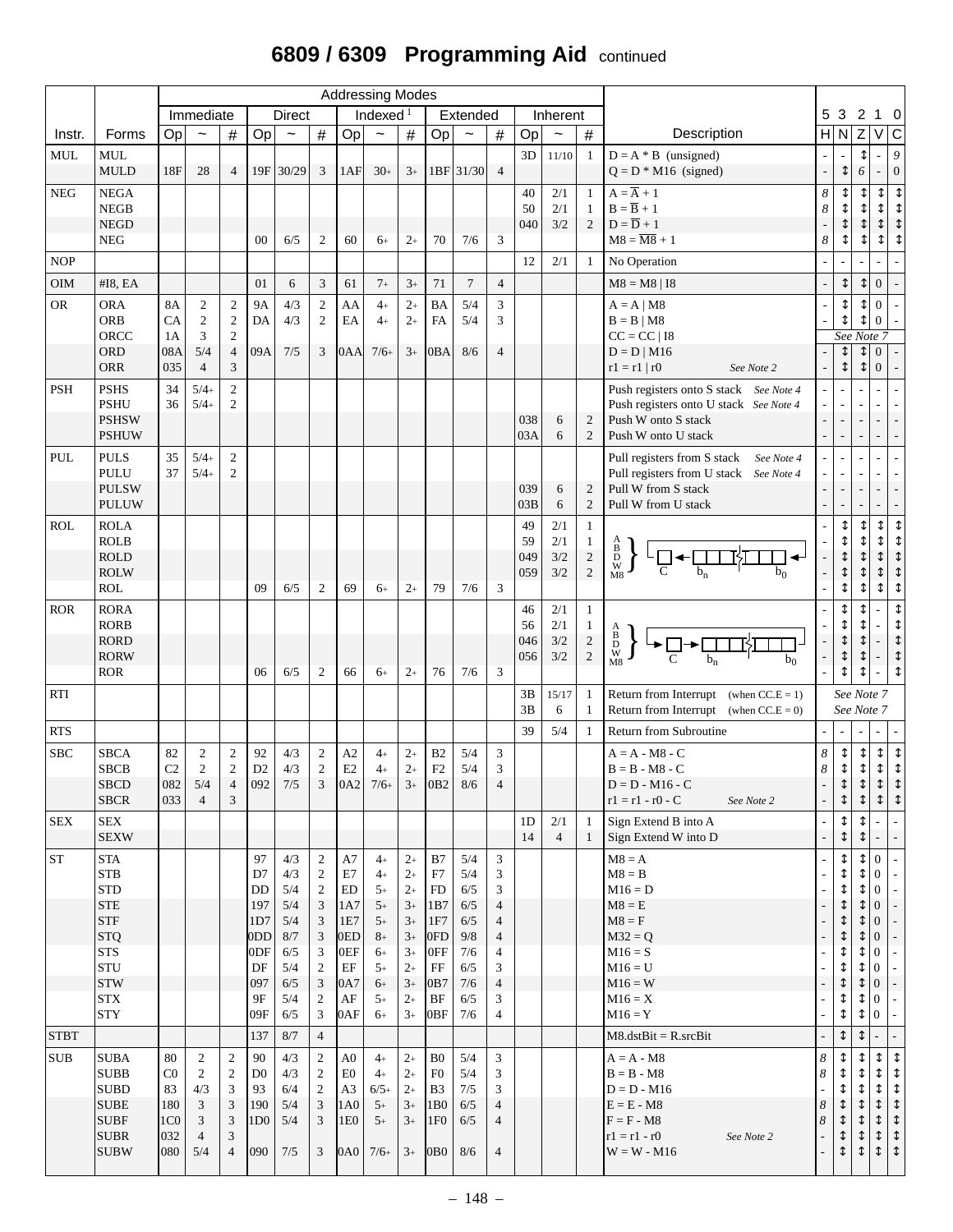### **6809 / 6309 Programming Aid** continued

|             |                                                                                                      |                          |                                      |                              |                |               |      |                | <b>Addressing Modes</b> |      |    |                |                |                                      |                                         |                               |                                                                                                                                                                                                 |                          |                                                                                                              |                                              |                                                                             |                                                                                                                                          |
|-------------|------------------------------------------------------------------------------------------------------|--------------------------|--------------------------------------|------------------------------|----------------|---------------|------|----------------|-------------------------|------|----|----------------|----------------|--------------------------------------|-----------------------------------------|-------------------------------|-------------------------------------------------------------------------------------------------------------------------------------------------------------------------------------------------|--------------------------|--------------------------------------------------------------------------------------------------------------|----------------------------------------------|-----------------------------------------------------------------------------|------------------------------------------------------------------------------------------------------------------------------------------|
|             |                                                                                                      |                          | Immediate                            |                              |                | <b>Direct</b> |      |                | Indexed $1$             |      |    | Extended       |                |                                      | Inherent                                |                               |                                                                                                                                                                                                 |                          | 5 3                                                                                                          | 2                                            |                                                                             | 10                                                                                                                                       |
| Instr.      | Forms                                                                                                | Op                       | $\tilde{}$                           | $\#$                         | Op             | $\tilde{}$    | $\#$ | Op             | $\tilde{}$              | #    | Op | $\tilde{}$     | #              | Op                                   | $\tilde{}$                              | #                             | Description                                                                                                                                                                                     |                          | $H\vert N \vert$                                                                                             | Z                                            | V                                                                           | C                                                                                                                                        |
| SWI         | SWI<br>SWI <sub>2</sub><br>SWI3                                                                      |                          |                                      |                              |                |               |      |                |                         |      |    |                |                | 3F                                   | 19/21<br>$03F$ 20 / 22<br>$13F$ 20 / 22 | -1<br>2<br>$\overline{2}$     | Software Interrupt 1<br>See Note 5<br>Software Interrupt 2<br>See Note 5<br>Software Interrupt 3<br>See Note 5                                                                                  | $\sim$                   | $\overline{\phantom{a}}$<br>$\overline{\phantom{a}}$                                                         |                                              |                                                                             | $\sim$<br>$\overline{\phantom{a}}$                                                                                                       |
| <b>SYNC</b> |                                                                                                      |                          |                                      |                              |                |               |      |                |                         |      |    |                |                |                                      | 13 $\geq 4/23$                          |                               | Synchronize to Interrupt                                                                                                                                                                        |                          |                                                                                                              |                                              |                                                                             |                                                                                                                                          |
| <b>TFM</b>  | $r0+, r1+$<br>$r0-$ , $r1-$<br>$r0+, r1$<br>$r0, r1+$                                                | 138<br>139<br>13A<br>13B | $6+3n$<br>$6+3n$<br>$6+3n$<br>$6+3n$ | $\mathcal{E}$<br>3<br>3<br>3 |                |               |      |                |                         |      |    |                |                |                                      |                                         |                               | <b>Block Move Incrementing</b><br>See Note 10<br><b>Block Move Decrementing</b><br>See Note 10<br><b>Block Write to address</b><br>See Note 10<br><b>Block Read from address</b><br>See Note 10 | $\overline{\phantom{0}}$ | $\overline{\phantom{a}}$<br>$\overline{\phantom{a}}$<br>$\overline{\phantom{a}}$<br>$\overline{\phantom{a}}$ |                                              | ٠                                                                           | $\overline{\phantom{a}}$<br>$\overline{\phantom{a}}$<br>$\sim$<br>$\overline{\phantom{a}}$                                               |
| <b>TFR</b>  | r0, r1                                                                                               | 1F                       | 6/4                                  | 2                            |                |               |      |                |                         |      |    |                |                |                                      |                                         |                               | $r1 = r0$<br>See Note 2                                                                                                                                                                         |                          | $\overline{\phantom{a}}$                                                                                     |                                              |                                                                             | $\overline{\phantom{a}}$                                                                                                                 |
| <b>TIM</b>  | #I8, EA                                                                                              |                          |                                      |                              | 0B             | 6             | 3    | 6 <sub>B</sub> | $7+$                    | $3+$ | 7B | $\overline{7}$ | $\overline{4}$ |                                      |                                         |                               | Bit Test Memory (I8 & M8)                                                                                                                                                                       | $\overline{\phantom{a}}$ | $\updownarrow$                                                                                               | $\updownarrow$                               | $\mathbf{0}$                                                                | $\overline{\phantom{a}}$                                                                                                                 |
| <b>TST</b>  | <b>TSTA</b><br><b>TSTB</b><br><b>TSTD</b><br><b>TSTE</b><br><b>TSTF</b><br><b>TSTW</b><br><b>TST</b> |                          |                                      |                              | 0 <sub>D</sub> | 6/4           | 2    | 6D             | $6/5+$                  | $2+$ | 7D | 7/5            | 3              | 4D<br>5D<br>04D<br>14D<br>15D<br>05D | 2/1<br>2/1<br>3/2<br>3/2<br>3/2<br>3/2  | $\overline{c}$<br>2<br>2<br>2 | Test A<br>Test B<br>Test D<br>Test E<br>Test F<br>Test W<br>Test M8                                                                                                                             |                          | $\uparrow$<br>⇕<br>$\blacktriangle$<br>↡<br>у<br>↓                                                           | ⇕<br>⇕<br>⇕<br>↨<br>↨<br>$\updownarrow$<br>⇕ | $\mathbf{0}$<br>0<br>$\overline{0}$<br>0<br>$\overline{0}$<br>0<br>$\Omega$ | $\overline{\phantom{a}}$<br>$\overline{\phantom{a}}$<br>$\overline{\phantom{a}}$<br>$\overline{\phantom{a}}$<br>$\overline{\phantom{a}}$ |

|            |                           |           | Relative<br>Addressing |                                  |                                                           |      |            |                           |                      | Relative<br>Addressing |                                  |                                                              |
|------------|---------------------------|-----------|------------------------|----------------------------------|-----------------------------------------------------------|------|------------|---------------------------|----------------------|------------------------|----------------------------------|--------------------------------------------------------------|
| Instr.     | Forms                     | Op        | $\tilde{}$             | #                                | Description                                               |      | Instr.     | Forms                     | Op                   | $\tilde{}$             | $\#$                             | Description                                                  |
| <b>BCC</b> | <b>BCC</b><br><b>LBCC</b> | 24<br>024 | $\mathcal{R}$<br>5(6)  | $\overline{2}$<br>$\overline{4}$ | Branch If $C = 0$<br>Long Branch If $C = 0$               | (11) | <b>BLT</b> | <b>BLT</b><br><b>LBLT</b> | 2D<br>02D            | 3<br>5(6)              | $\overline{2}$<br>$\overline{4}$ | Branch If $< 0$<br>Long Branch If $< 0$                      |
| <b>BCS</b> | <b>BCS</b><br><b>LBCS</b> | 25<br>025 | 3<br>5(6)              | $\overline{2}$<br>$\overline{4}$ | Branch If $C = 1$<br>Long Branch If $C = 1$               | (11) | <b>BMI</b> | <b>BMI</b><br><b>LBMI</b> | 2B<br>02B            | 3<br>5(6)              | $\overline{c}$<br>$\overline{4}$ | Branch If $N = 1$<br>Long Branch If $N = 1$                  |
| <b>BEQ</b> | <b>BEO</b><br>LBEQ        | 27<br>027 | 3<br>5(6)              | 2<br>$\overline{4}$              | Branch If $Z = 1$<br>Long Branch If $Z = 1$               | (11) | <b>BNE</b> | <b>BNE</b><br><b>LBNE</b> | 26<br>026            | 3<br>5(6)              | $\overline{c}$<br>$\overline{4}$ | Branch If $Z = 0$<br>Long Branch If $Z = 0$                  |
| <b>BGE</b> | <b>BGE</b><br>LBGE        | 2C<br>02C | $\mathcal{F}$<br>5(6)  | 2<br>$\overline{4}$              | Branch If $\geq 0$<br>Long Branch If $\geq 0$             | (11) | BPL        | BPL<br><b>LBPL</b>        | 2A<br>02A            | $\mathcal{F}$<br>5(6)  | $\overline{c}$<br>$\overline{4}$ | Branch If $N = 0$<br>Long Branch If $N = 0$                  |
| <b>BGT</b> | <b>BGT</b><br><b>LBGT</b> | 2E<br>02E | 3<br>5(6)              | $\overline{c}$<br>$\overline{4}$ | Branch If $> 0$<br>Long Branch If $> 0$                   | (11) | <b>BRA</b> | <b>BRA</b><br><b>LBRA</b> | 20<br>16             | 3<br>5/4               | $\overline{2}$<br>3              | <b>Branch unconditionally</b><br>Long Branch unconditionally |
| BHI        | <b>BHI</b><br>LBHI        | 22<br>022 | 3<br>5(6)              | $\overline{2}$<br>$\overline{4}$ | Branch If higher<br>Long Branch If higher                 | (11) | <b>BRN</b> | <b>BRN</b><br><b>LBRN</b> | 21<br>021            | 3<br>5                 | $\overline{2}$<br>$\overline{4}$ | Branch never (no-op)<br>Long Branch never (no-op)            |
| <b>BHS</b> | <b>BHS</b><br><b>LBHS</b> | 24<br>024 | 3<br>5(6)              | $\overline{c}$<br>$\overline{4}$ | Branch If higher or same<br>Long Branch If higher or same | (11) | <b>BSR</b> | <b>BSR</b><br><b>LBSR</b> | 8 <sub>D</sub><br>17 | 7/6<br>9/7             | $\overline{c}$<br>3              | Branch to subroutine<br>Long Branch to subroutine            |
| <b>BLE</b> | <b>BLE</b><br><b>LBLE</b> | 2F<br>02F | $\mathbf{3}$<br>5(6)   | 2<br>$\overline{4}$              | Branch If $\leq 0$<br>Long Branch If $\leq 0$             | (11) | <b>BVC</b> | <b>BVC</b><br><b>LBVC</b> | 28<br>028            | 3<br>5(6)              | $\overline{c}$<br>$\overline{4}$ | Branch If $V = 0$<br>Long Branch If $V = 0$                  |
| <b>BLO</b> | <b>BLO</b><br><b>LBLO</b> | 25<br>025 | 3<br>5(6)              | $\overline{c}$<br>$\overline{4}$ | <b>Branch If lower</b><br>Long Branch If lower            | (11) | <b>BVS</b> | <b>BVS</b><br><b>LBVS</b> | 29<br>029            | 3<br>5(6)              | $\overline{2}$<br>$\overline{4}$ | Branch If $V = 1$<br>Long Branch If $V = 1$                  |
| <b>BLS</b> | <b>BLS</b><br><b>LBLS</b> | 23<br>023 | $\mathcal{R}$<br>5(6)  | 2<br>$\overline{4}$              | Branch If lower or same<br>Long Branch If lower or same   | (11) |            |                           |                      |                        |                                  |                                                              |

|                    |           | Relative<br>Addressing |                                  |                                                           |      |            |                           |           | Relative<br>Addressing |                                  |                                                              |      |
|--------------------|-----------|------------------------|----------------------------------|-----------------------------------------------------------|------|------------|---------------------------|-----------|------------------------|----------------------------------|--------------------------------------------------------------|------|
| Forms              | Op        | $\tilde{}$             | #                                | Description                                               |      | Instr.     | Forms                     | Оp        | $\tilde{}$             | #                                | Description                                                  |      |
| <b>BCC</b><br>LBCC | 24<br>024 | 3<br>5(6)              | $\overline{c}$<br>$\overline{4}$ | Branch If $C = 0$<br>Long Branch If $C = 0$               | (11) | <b>BLT</b> | <b>BLT</b><br><b>LBLT</b> | 2D<br>02D | 3<br>5(6)              | 2<br>4                           | Branch If $< 0$<br>Long Branch If $< 0$                      | (11) |
| <b>BCS</b><br>LBCS | 25<br>025 | $\mathcal{F}$<br>5(6)  | $\overline{c}$<br>$\overline{4}$ | Branch If $C = 1$<br>Long Branch If $C = 1$               | (11) | <b>BMI</b> | <b>BMI</b><br>LBMI        | 2B<br>02B | 3<br>5(6)              | 2<br>4                           | Branch If $N = 1$<br>Long Branch If $N = 1$                  | (11) |
| BEO<br>LBEO        | 27<br>027 | $\mathcal{F}$<br>5(6)  | $\overline{c}$<br>$\overline{4}$ | Branch If $Z = 1$<br>Long Branch If $Z = 1$               | (11) | <b>BNE</b> | <b>BNE</b><br><b>LBNE</b> | 26<br>026 | 3<br>5(6)              | 2<br>4                           | Branch If $Z = 0$<br>Long Branch If $Z = 0$                  | (11) |
| <b>BGE</b><br>LBGE | 2C<br>02C | 3<br>5(6)              | $\overline{2}$<br>$\overline{4}$ | Branch If $\geq 0$<br>Long Branch If $\geq 0$             | (11) | <b>BPL</b> | BPL<br><b>LBPL</b>        | 2A<br>02A | 3<br>5(6)              | $\overline{2}$<br>$\overline{4}$ | Branch If $N = 0$<br>Long Branch If $N = 0$                  | (11) |
| <b>BGT</b><br>LBGT | 2E<br>02E | $\mathcal{L}$<br>5(6)  | $\overline{2}$<br>$\overline{4}$ | Branch If $> 0$<br>Long Branch If $> 0$                   | (11) | <b>BRA</b> | <b>BRA</b><br><b>LBRA</b> | 20<br>16  | 3<br>5/4               | $\overline{c}$<br>3              | <b>Branch unconditionally</b><br>Long Branch unconditionally |      |
| BHI<br>LBHI        | 22<br>022 | 3<br>5(6)              | $\overline{c}$<br>$\overline{4}$ | Branch If higher<br>Long Branch If higher                 | (11) | <b>BRN</b> | <b>BRN</b><br><b>LBRN</b> | 21<br>021 | 3<br>5                 | $\overline{2}$<br>4              | Branch never (no-op)<br>Long Branch never (no-op)            |      |
| <b>BHS</b><br>LBHS | 24<br>024 | 3<br>5(6)              | $\overline{c}$<br>$\overline{4}$ | Branch If higher or same<br>Long Branch If higher or same | (11) | <b>BSR</b> | <b>BSR</b><br><b>LBSR</b> | 8D<br>17  | 7/6<br>9/7             | $\overline{2}$<br>3              | Branch to subroutine<br>Long Branch to subroutine            |      |
| <b>BLE</b><br>LBLE | 2F<br>02F | 3<br>5(6)              | $\overline{c}$<br>$\overline{4}$ | Branch If $\leq 0$<br>Long Branch If $\leq 0$             | (11) | <b>BVC</b> | <b>BVC</b><br><b>LBVC</b> | 28<br>028 | 3<br>5(6)              | 2<br>$\overline{4}$              | Branch If $V = 0$<br>Long Branch If $V = 0$                  | (11) |
| <b>BLO</b><br>LBLO | 25<br>025 | 3<br>5(6)              | $\overline{2}$<br>$\overline{4}$ | <b>Branch If lower</b><br>Long Branch If lower            | (11) | <b>BVS</b> | <b>BVS</b><br><b>LBVS</b> | 29<br>029 | 3<br>5(6)              | $\overline{c}$<br>4              | Branch If $V = 1$<br>Long Branch If $V = 1$                  | (11) |
| <b>BLS</b><br>LBLS | 23<br>023 | 3<br>5(6)              | 2<br>4                           | Branch If lower or same<br>Long Branch If lower or same   | (11) |            |                           |           |                        |                                  |                                                              |      |

Notes:

1. The **Indexed** column provides base values for the MPU cycles and byte counts. To obtain totals, add the values from the **Indexed Addressing Mode Table** on [page 150](#page-149-0).

2. r0 and r1 may be any pair of 8-bit registers, or any pair of 16-bit registers. Mixing registers of different sizes (TFR, EXG) behaves differently on the 6309 than on the 6809. The ZERO register (6309 only) may be used in combination with any other register. Undefined register codes produce a value of FF or FFFF on the 6809.

3. The bit manipulation instructions (other than STBT) do not affect the CC register unless it is specified as the target register, in which case only the destination bit may be affected. Target registers for the bit manipulation instructions are limited to A, B and CC.

4. The PSH and PUL instructions require one additional cycle for each **byte** pushed or pulled.

5. SWI sets the I and F flags in CC. SWI2 and SWI3 do not affect I and F.

6. The MULD instruction sets the Z flag in CC when the high-order word (D) is zero, even if the low-order word (W) is non-zero.

7. The CC register is set as a direct result of the instruction.

8. Value of the Condition Code bit is undefined.

9. Special cases: For MUL, Carry set only if bit 7 is 1. For DIVD and DIVQ, Carry is set only if bit 0 is 1

10. Source and destination registers for the TFM instruction are limited to X, Y, U, S and D. The W register always specifies the byte count. TFM is the only instruction that can be interrupted before it completes.

11. Conditional long branches require a 6th cycle if the branch is taken (6809 only).

12. The DIV instructions perform signed division. DIVD executes in l fewer cycle if a two's-complement overflow occurs. If a Range error occurs then the destination registers are not modified, the instruction executes in fewer cycles (13 fewer for DIVD, 21 fewer for DIVQ), the V flag is set and the N, Z and C flags are cleared.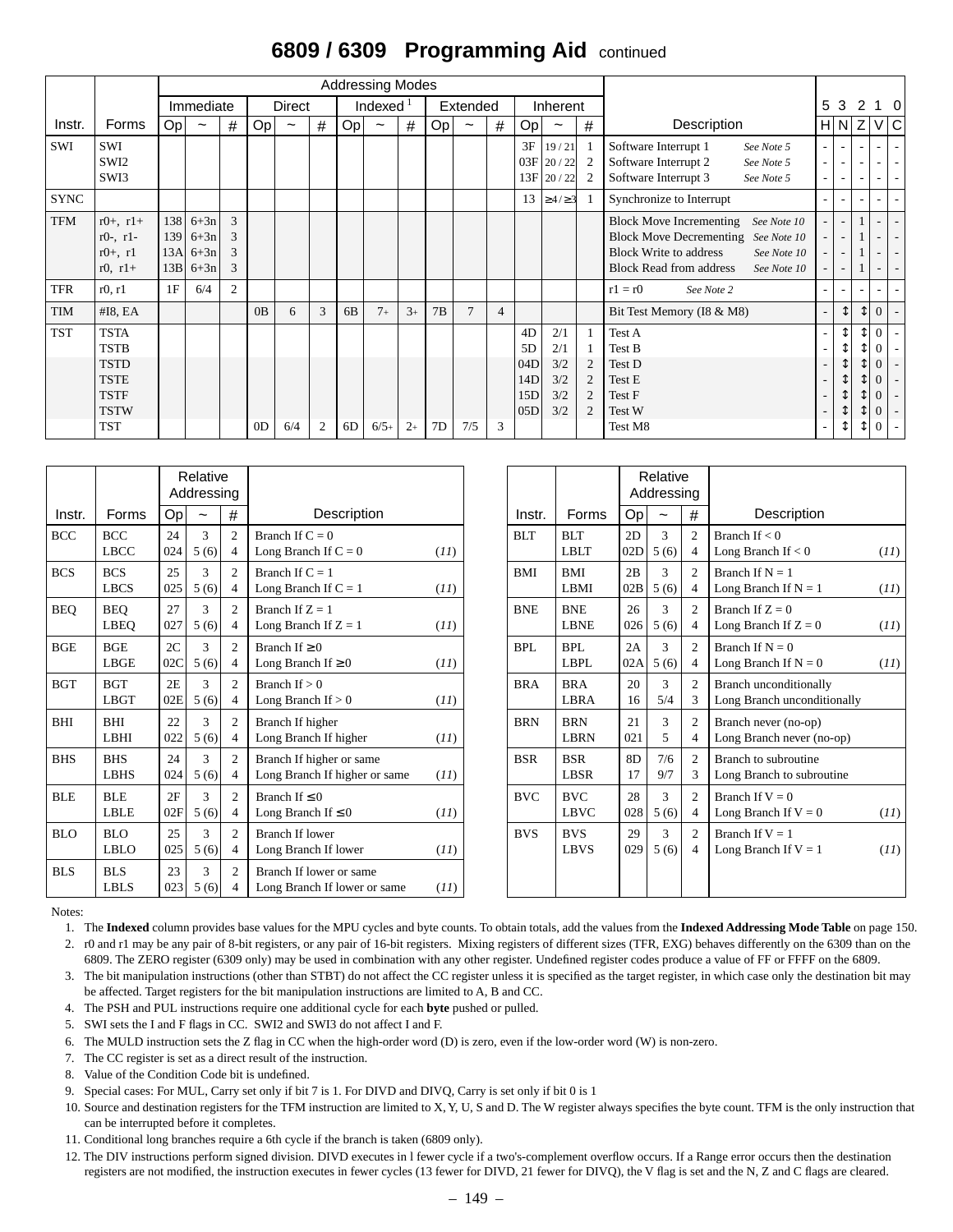# **Indexed Addressing Mode Table**

|                                  |                                                |                   | Non Indirect       |                   |                |                           | Indirect           |                                  |                |
|----------------------------------|------------------------------------------------|-------------------|--------------------|-------------------|----------------|---------------------------|--------------------|----------------------------------|----------------|
| <b>Type</b>                      | Forms                                          | Assembler<br>Form | Postbyte<br>Opcode | $+$<br>$\tilde{}$ | $\ddot{}$<br># | Assembler<br>Form         | Postbyte<br>Opcode | $+$<br>$\widetilde{\phantom{m}}$ | $+$<br>#       |
| <b>Constant Offset From R</b>    | No offset                                      | R                 | 1RR00100           | $\Omega$          | $\Omega$       | $\lceil$ , R $\rceil$     | 1RR10100           | $\mathcal{F}$                    | $\Omega$       |
| (twos complement offset)         | 5 bit offset<br>$(-16 \text{ to } +15)$        | n,R               | 0RRnnnnn           |                   | $\Omega$       | not available - use 8-bit |                    |                                  |                |
|                                  | 8 bit offset<br>$(-128 \text{ to } +127)$      | n,R               | 1RR01000           |                   |                | [n,R]                     | 1RR11000           | $\overline{4}$                   |                |
|                                  | 16 bit offset<br>$(-32768 \text{ to } +32767)$ | n,R               | 1RR01001           | 4/3               | 2              | [n,R]                     | 1RR11001           | 7/6                              | 2              |
| <b>Constant Offset From W</b>    | No offset                                      | , W               | 10001111           | $\Omega$          | $\Omega$       | [M, 1]                    | 10010000           | 3                                | $\Omega$       |
| (twos complement offset)         | 16 bit offset                                  | n,W               | 10101111           | $\overline{2}$    | 2              | [n,W]                     | 10110000           | 5                                | 2              |
| <b>Accumulator Offset From R</b> | A - Accumulator offset                         | A,R               | 1RR00110           |                   | $\Omega$       | [A,R]                     | 1RR10110           | $\overline{4}$                   | $\Omega$       |
| (twos complement offset)         | B - Accumulator offset                         | B, R              | 1RR00101           |                   | $\Omega$       | [B,R]                     | 1RR10101           | $\overline{\mathcal{A}}$         | $\Omega$       |
|                                  | D - Accumulator offset                         | D, R              | 1RR01011           | 4/2               | $\Omega$       | [D,R]                     | 1RR11011           | 7/5                              | $\theta$       |
|                                  | E - Accumulator offset                         | E, R              | 1RR00111           |                   | $\Omega$       | [E,R]                     | 1RR10111           | $\overline{4}$                   | $\Omega$       |
|                                  | F - Accumulator offset                         | F, R              | 1RR01010           |                   | $\Omega$       | [F, R]                    | 1RR11010           | $\overline{4}$                   | $\Omega$       |
|                                  | W - Accumulator offset                         | W, R              | 1RR01110           |                   | $\Omega$       | [W,R]                     | 1RR11110           | $\overline{4}$                   | $\theta$       |
| Auto Increment/Decrement of R    | Post-Increment by 1                            | $, R+$            | 1RR00000           | 2/1               | $\Omega$       | not allowed               |                    |                                  |                |
|                                  | Post-Increment by 2                            | $, R++$           | 1RR00001           | 3/2               | $\theta$       | $[$ , R++]                | 1RR10001           | $\frac{6}{5}$                    | $\overline{0}$ |
|                                  | Pre-Decrement by 1                             | $, -R$            | 1RR00010           | 2/1               | $\Omega$       | not allowed               |                    |                                  |                |
|                                  | Pre-Decrement by 2                             | $, -R$            | 1RR00011           | 3/2               | $\Omega$       | $[- -R]$                  | 1RR10011           | 6/5                              | $\Omega$       |
| Auto Increment/Decrement of W    | Post-Increment by 2                            | $,W++$            | 11001111           |                   | $\Omega$       | $[M++]$                   | 11010000           | $\overline{4}$                   | $\Omega$       |
|                                  | Pre-Decrement by 2                             | $, --W$           | 11101111           | 1                 | $\Omega$       | $[-,-W]$                  | 11110000           | $\overline{4}$                   | $\Omega$       |
| <b>Constant Offset From PC</b>   | 8 bit offset<br>$(-128 \text{ to } +127)$      | n, PCR            | 1XX01100           |                   | 1              | [n, PCR]                  | 1XX11100           | $\overline{4}$                   |                |
| (twos complement offset)         | 16 bit offset<br>$(-32768 \text{ to } +32767)$ | n, PCR            | 1XX01101           | $\frac{5}{3}$     | 2              | [n, PCR]                  | 1XX11101           | $\frac{8}{6}$                    | 2              |
| <b>Extended Indirect</b>         | 16 bit address                                 |                   |                    |                   |                | $\lceil n \rceil$         | 10011111           | 5/4                              | $\overline{2}$ |

| <b>RR</b> | <b>Register</b> |
|-----------|-----------------|
| $^{00}$   | X               |
| $_{01}$   | Y               |
| 10        | U               |
| 11        | S               |

 $\overline{XX}$  = Don't Care  $+$  and  $+$  these columns indicate the additional

# number of MPU cycles and program bytes

for the particular variation.

Indexing modes in shaded rows are not available on 6809 microprocessors.



| Code | <b>Register</b> | Code | <b>Register</b> |
|------|-----------------|------|-----------------|
| 0000 | D               | 1000 | А               |
| 0001 | X               | 1001 | B               |
| 0010 | Y               | 1010 | CC              |
| 0011 | U               | 1011 | DP              |
| 0100 | S               | 1100 | $\theta$        |
| 0101 | PC              | 1101 | $\overline{0}$  |
| 0110 | W               | 1110 | E               |
| 0111 | V               | 1111 | F               |

<span id="page-149-0"></span>On 6809 microprocessors, the shaded Register Codes produce a value of FF or FFFF (all bits set).

## **Inter-Register Postbyte Bit-Manipulation Postbyte** (6309 only)



Source Bit Number (0 - 7) - Destination Bit Number (0 - 7) Target Register

| Code | <b>Register</b> |
|------|-----------------|
| 00   | CC              |
| 01   | A               |
| 10   | B               |
| 11   | Invalid         |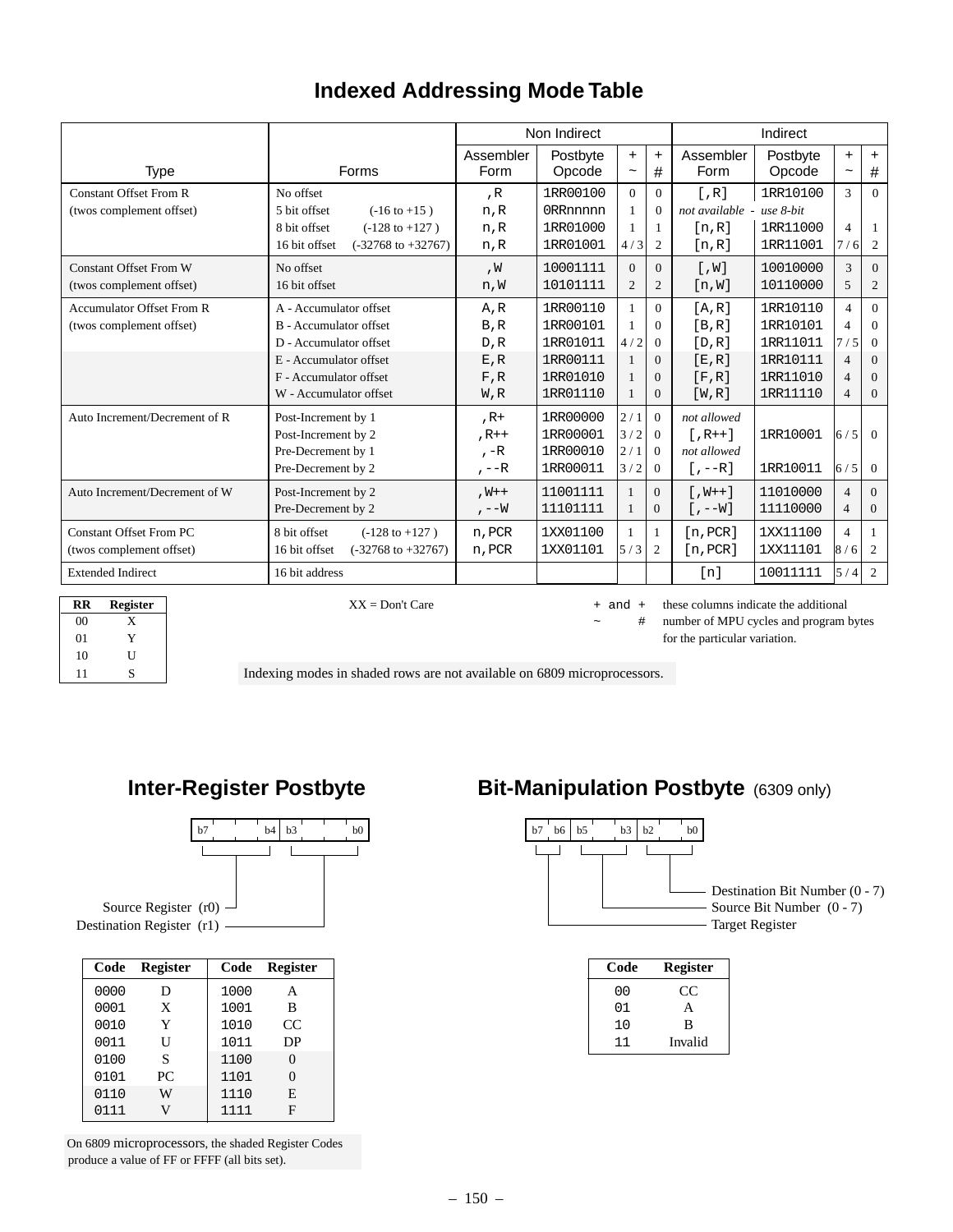### **Programming Model**

| Accumulator<br>A                                         | Accumulator | B           | E<br>Accumulator            |            |             | Accumulator             |   |   | F       |                |
|----------------------------------------------------------|-------------|-------------|-----------------------------|------------|-------------|-------------------------|---|---|---------|----------------|
| Accumulator                                              | D           |             | Accumulator                 |            | W           |                         |   |   |         |                |
|                                                          |             | Accumulator | Q                           |            |             |                         |   |   |         |                |
|                                                          |             |             | Index Register              |            |             | X                       |   |   |         |                |
| <b>CC</b> Register Bits                                  |             |             | <b>Index Register</b>       |            |             | Y                       |   |   |         |                |
| Entire register state stacked<br>Е                       |             |             |                             |            |             |                         |   |   |         |                |
| FIRQ interrupt masked<br>F                               |             |             | <b>User Stack Pointer</b>   |            |             | U                       |   |   |         |                |
| Half-Carry<br>H                                          |             |             | <b>System Stack Pointer</b> |            |             | S                       |   |   |         |                |
| IRQ interrupt masked                                     |             |             |                             |            |             |                         |   |   |         |                |
| Negative result (twos complement)                        |             |             | Program Counter PC          |            |             |                         |   |   |         |                |
| Zero result                                              |             |             | Transfer Value Register     |            |             | V                       |   |   |         |                |
| Overflow                                                 |             |             |                             |            |             |                         |   |   |         |                |
| Carry (or borrow)                                        |             |             | Zero Register               |            |             | $\theta$                |   |   |         |                |
| <b>MD Register Bits</b>                                  |             |             |                             |            |             | Direct Page Register DP |   |   |         |                |
| Divide-by-zero Exception<br>$\sqrt{0}$                   |             |             | Condition Codes Register CC | E          | $\mathbf F$ | H                       | N | Ζ | V       | C              |
| <b>Illegal Instruction Exception</b><br>IL               |             |             |                             |            |             |                         |   |   |         |                |
| FIRQ uses IRQ stacking method (Entire state)<br>FM.      |             |             | Mode Register MD            | $\sqrt{0}$ | IL          |                         |   |   | $FM$ NM |                |
| NM Native Mode (reduced cycles, W stacked on interrupts) |             |             |                             | b7         |             |                         |   |   |         | b <sub>0</sub> |

The /0 and IL bits of the MD register can only be read once after an error exception occurs. They are reset to 0 after executing a BITMD instruction. The FM and NM bits of the MD register are write-only. Using the BITMD instruction to test these bits always produces zero.



**Register Stacking Order**

CC A B DP X Y U/S - PC

When the FM bit in the MD register is set, the Entire register set is stacked upon an FIRQ interrupt, otherwise only CC and PC are stacked. The Transfer Value register V is never stacked upon interrupts. No instructions are provided to directly push or pull the V register.

The E and F accumulators are stacked upon interrupts only if the NM bit is set in the MD register.

The PSHS, PULS, PSHU and PULU instructions do not permit the E and F accumulators (W) to be specified. These registers can be pushed and pulled together using the PSHSW, PSHUW, PULSW and PULUW instructions, or individually using the Auto Increment/Decrement Indexing modes with STE, STF, LDE, LDF (although these will have an effect on the Condition Codes).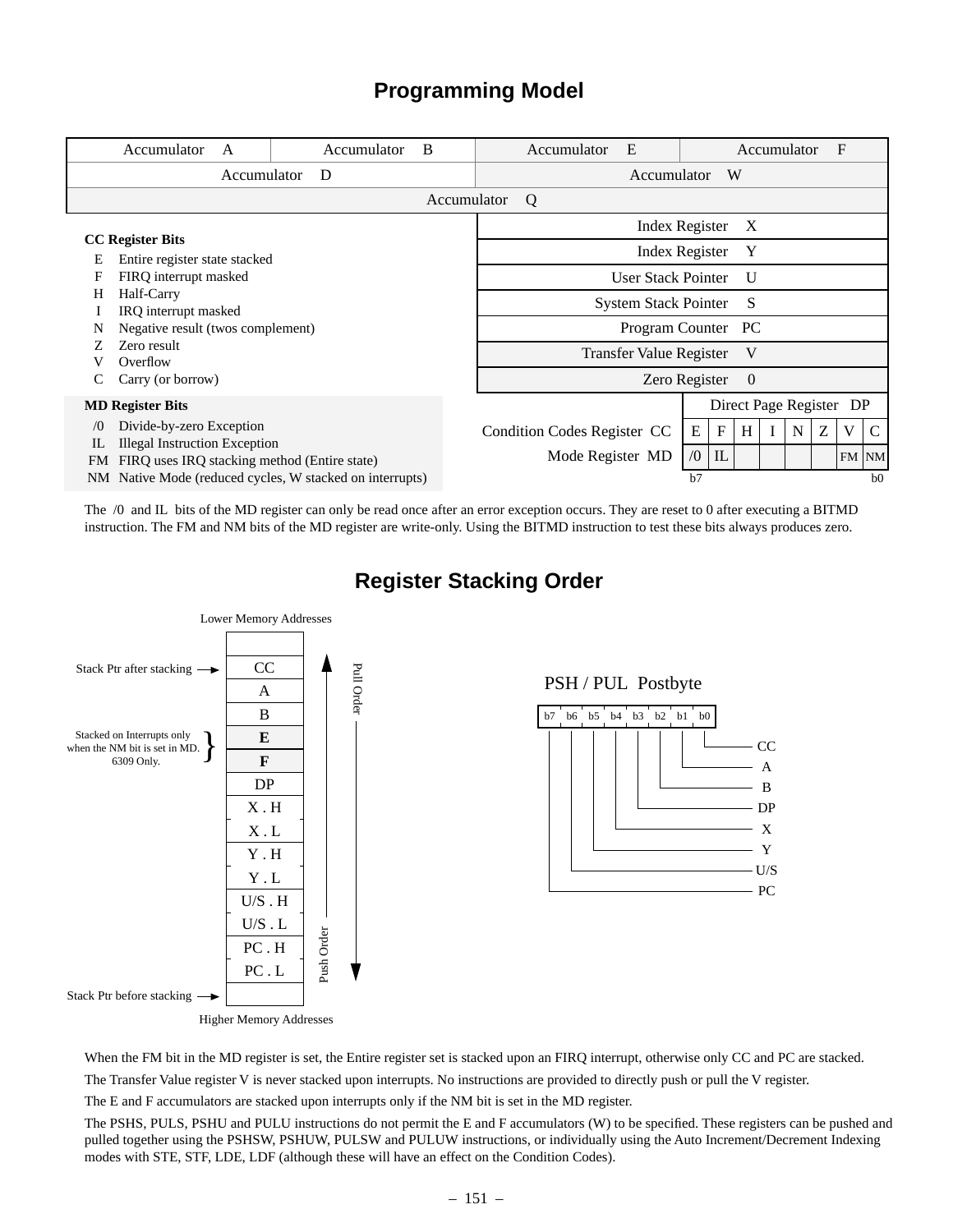# **6809 / 6309 Opcode Map**

|                            | <b>DIRECT</b><br>$$0_$ | \$1          | <b>REL</b><br>\$2 | $$3_$          | A/D/E<br>\$4               | B/W/F<br>\$5               | <b>INDEX</b><br>\$6 | <b>EXTND</b><br>$$7_{-}$ | <b>IMMED</b><br>$$8_$      | <b>DIRECT</b><br>$$9$ <sub>-</sub> | <b>INDEX</b><br>$A_$       | <b>EXTND</b><br>$$B_$      | <b>IMMED</b><br>$C_{-}$ | <b>DIRECT</b><br>$SD_$ | <b>INDEX</b><br>$E_$ | <b>EXTND</b><br>$F_{-}$ |
|----------------------------|------------------------|--------------|-------------------|----------------|----------------------------|----------------------------|---------------------|--------------------------|----------------------------|------------------------------------|----------------------------|----------------------------|-------------------------|------------------------|----------------------|-------------------------|
| $\_0$                      | <b>NEG</b>             | PAGE 2       | <b>BRA</b>        | <b>LEAX</b>    | <b>NEGA</b>                | <b>NEGB</b>                | <b>NEG</b>          | <b>NEG</b>               | <b>SUBA</b>                | <b>SUBA</b>                        | <b>SUBA</b>                | <b>SUBA</b>                | <b>SUBB</b>             | <b>SUBB</b>            | <b>SUBB</b>          | <b>SUBB</b>             |
| $$10$ $\_0$                |                        |              |                   | <b>ADDR</b>    | <b>NEGD</b>                |                            |                     |                          | <b>SUBW</b>                | <b>SUBW</b>                        | <b>SUBW</b>                | <b>SUBW</b>                |                         |                        |                      |                         |
| $$11\_0$                   |                        |              |                   | <b>BAND</b>    |                            |                            |                     |                          | <b>SUBE</b>                | <b>SUBE</b>                        | <b>SUBE</b>                | <b>SUBE</b>                | <b>SUBF</b>             | <b>SUBF</b>            | <b>SUBF</b>          | <b>SUBF</b>             |
| $\mathbf{-1}$              | <b>OIM</b>             | PAGE 3       | <b>BRN</b>        | LEAY           |                            |                            | OIM                 | <b>OIM</b>               | <b>CMPA</b>                | <b>CMPA</b>                        | <b>CMPA</b>                | <b>CMPA</b>                | <b>CMPB</b>             | <b>CMPB</b>            | <b>CMPB</b>          | <b>CMPB</b>             |
| $$10$ $\_1$                |                        |              | <b>LBRN</b>       | ADCR           |                            |                            |                     |                          | <b>CMPW</b>                | <b>CMPW</b>                        | <b>CMPW</b>                | <b>CMPW</b>                |                         |                        |                      |                         |
| $$11 -1$                   |                        |              |                   | <b>BIAND</b>   |                            |                            |                     |                          | <b>CMPE</b>                | <b>CMPE</b>                        | <b>CMPE</b>                | <b>CMPE</b>                | <b>CMPF</b>             | <b>CMPF</b>            | <b>CMPF</b>          | <b>CMPF</b>             |
| $\_2$                      | AIM                    | <b>NOP</b>   | BHI               | LEAS           |                            |                            | AIM                 | <b>AIM</b>               | <b>SBCA</b>                | <b>SBCA</b>                        | <b>SBCA</b>                | <b>SBCA</b>                | <b>SBCB</b>             | <b>SBCB</b>            | <b>SBCB</b>          | <b>SBCB</b>             |
| $$10$ $\_2$                |                        |              | LBHI              | <b>SUBR</b>    |                            |                            |                     |                          | <b>SBCD</b>                | <b>SBCD</b>                        | <b>SBCD</b>                | <b>SBCD</b>                |                         |                        |                      |                         |
| $$11$ $\_2$                |                        |              |                   | <b>BOR</b>     |                            |                            |                     |                          |                            |                                    |                            |                            |                         |                        |                      |                         |
| $\overline{\phantom{0}}^3$ | <b>COM</b>             | <b>SYNC</b>  | <b>BLS</b>        | <b>LEAU</b>    | <b>COMA</b>                | <b>COMB</b>                | <b>COM</b>          | <b>COM</b>               | <b>SUBD</b>                | <b>SUBD</b>                        | <b>SUBD</b>                | <b>SUBD</b>                | <b>ADDD</b>             | <b>ADDD</b>            | <b>ADDD</b>          | <b>ADDD</b>             |
| $$10$ $\_3$                |                        |              | <b>LBLS</b>       | <b>SBCR</b>    | <b>COMD</b>                | <b>COMW</b>                |                     |                          | <b>CMPD</b>                | <b>CMPD</b>                        | <b>CMPD</b>                | <b>CMPD</b>                |                         |                        |                      |                         |
| $$11$ $\_3$                |                        |              |                   | <b>BIOR</b>    | <b>COME</b>                | <b>COMF</b>                |                     |                          | <b>CMPU</b>                | <b>CMPU</b>                        | <b>CMPU</b>                | <b>CMPU</b>                |                         |                        |                      |                         |
| $\_4$                      | LSR                    | <b>SEXW</b>  | <b>BHS/CC</b>     | <b>PSHS</b>    | <b>LSRA</b>                | LSRB                       | <b>LSR</b>          | <b>LSR</b>               | <b>ANDA</b>                | <b>ANDA</b>                        | <b>ANDA</b>                | <b>ANDA</b>                | <b>ANDB</b>             | <b>ANDB</b>            | <b>ANDB</b>          | <b>ANDB</b>             |
| $$10$ $\_4$                |                        |              | LBHS/CC           | <b>ANDR</b>    | <b>LSRD</b>                | <b>LSRW</b>                |                     |                          | <b>ANDD</b>                | <b>ANDD</b>                        | <b>ANDD</b>                | <b>ANDD</b>                |                         |                        |                      |                         |
| $$11 - 4$                  |                        |              |                   | <b>BEOR</b>    |                            |                            |                     |                          |                            |                                    |                            |                            |                         |                        |                      |                         |
| $-5$                       | <b>EIM</b>             |              | <b>BLO/CS</b>     | <b>PULS</b>    |                            |                            | <b>EIM</b>          | <b>EIM</b>               | <b>BITA</b>                | <b>BITA</b>                        | <b>BITA</b>                | <b>BITA</b>                | <b>BITB</b>             | <b>BITB</b>            | <b>BITB</b>          | <b>BITB</b>             |
| $$10$ _5                   |                        |              | LBLO/CS           | ORR            |                            |                            |                     |                          | <b>BITD</b>                | <b>BITD</b>                        | <b>BITD</b>                | <b>BITD</b>                |                         |                        |                      |                         |
| $$11\_5$                   |                        |              |                   | <b>BIEOR</b>   |                            |                            |                     |                          |                            |                                    |                            |                            |                         |                        |                      |                         |
| $-6$                       | <b>ROR</b>             | LBRA         | <b>BNE</b>        | <b>PSHU</b>    | <b>RORA</b>                | <b>RORB</b>                | <b>ROR</b>          | <b>ROR</b>               | LDA                        | LDA                                | LDA                        | LDA                        | <b>LDB</b>              | LDB                    | LDB                  | LDB                     |
| $$10\_6$                   |                        |              | <b>LBNE</b>       | <b>EORR</b>    | <b>RORD</b>                | <b>RORW</b>                |                     |                          | LDW                        | LDW                                | LDW                        | <b>LDW</b>                 |                         |                        |                      |                         |
| $$11\_6$                   |                        |              |                   | LDBT           |                            |                            |                     |                          | LDE                        | LDE                                | LDE                        | LDE                        | LDF                     | LDF                    | LDF                  | LDF                     |
| $\_7$                      | ASR                    | LBSR         | <b>BEQ</b>        | PULU           | <b>ASRA</b>                | <b>ASRB</b>                | ASR                 | <b>ASR</b>               |                            | <b>STA</b>                         | <b>STA</b>                 | $\operatorname{STA}$       |                         | <b>STB</b>             | <b>STB</b>           | <b>STB</b>              |
| $$10$ $\_7$                |                        |              | LBEQ              | <b>CMPR</b>    | <b>ASRD</b>                |                            |                     |                          |                            | <b>STW</b>                         | <b>STW</b>                 | <b>STW</b>                 |                         |                        |                      |                         |
| $$11 - 7$                  |                        |              |                   | <b>STBT</b>    |                            |                            |                     |                          |                            | <b>STE</b>                         | <b>STE</b>                 | <b>STE</b>                 |                         | <b>STF</b>             | <b>STF</b>           | <b>STF</b>              |
| $\_8$                      | LSL                    |              | <b>BVC</b>        |                | <b>LSLA</b>                | <b>LSLB</b>                | <b>LSL</b>          | <b>LSL</b>               | <b>EORA</b>                | <b>EORA</b>                        | <b>EORA</b>                | <b>EORA</b>                | <b>EORB</b>             | <b>EORB</b>            | <b>EORB</b>          | <b>EORB</b>             |
| $$10$ $\_8$                |                        |              | <b>LBVC</b>       | <b>PSHSW</b>   | <b>LSLD</b>                |                            |                     |                          | <b>EORD</b>                | <b>EORD</b>                        | <b>EORD</b>                | <b>EORD</b>                |                         |                        |                      |                         |
| $$11 \_8$                  |                        |              |                   | $TFM r+,r+$    |                            |                            |                     |                          |                            |                                    |                            |                            |                         |                        |                      |                         |
| $-9$                       | <b>ROL</b>             | <b>DAA</b>   | <b>BVS</b>        | <b>RTS</b>     | <b>ROLA</b>                | <b>ROLB</b>                | <b>ROL</b>          | <b>ROL</b>               | <b>ADCA</b>                | <b>ADCA</b>                        | <b>ADCA</b>                | <b>ADCA</b>                | <b>ADCB</b>             | <b>ADCB</b>            | <b>ADCB</b>          | <b>ADCB</b>             |
| $$10$ $\_9$                |                        |              | <b>LBVS</b>       | <b>PULSW</b>   | <b>ROLD</b>                | <b>ROLW</b>                |                     |                          | <b>ADCD</b>                | <b>ADCD</b>                        | <b>ADCD</b>                | <b>ADCD</b>                |                         |                        |                      |                         |
| $$11$ $\_9$                |                        |              |                   | TFM r-,r-      |                            |                            |                     |                          |                            |                                    |                            |                            |                         |                        |                      |                         |
| $\_A$                      | DEC                    | ORCC         | <b>BPL</b>        | ABX            | <b>DECA</b>                | <b>DECB</b>                | <b>DEC</b>          | <b>DEC</b>               | <b>ORA</b>                 | <b>ORA</b>                         | <b>ORA</b>                 | <b>ORA</b>                 | <b>ORB</b>              | <b>ORB</b>             | <b>ORB</b>           | <b>ORB</b>              |
| $$10_A$                    |                        |              | <b>LPBL</b>       | <b>PSHUW</b>   | <b>DECD</b>                | <b>DECW</b>                |                     |                          | <b>ORD</b>                 | <b>ORD</b>                         | <b>ORD</b>                 | <b>ORD</b>                 |                         |                        |                      |                         |
| $$11_A$                    |                        |              |                   | $TFM r+, r$    | <b>DECE</b>                | <b>DECF</b>                |                     |                          |                            |                                    |                            |                            |                         |                        |                      |                         |
| $\_B$                      | <b>TIM</b>             |              | BMI               | RTI            |                            |                            | <b>TIM</b>          | <b>TIM</b>               | <b>ADDA</b>                | <b>ADDA</b>                        | <b>ADDA</b>                | <b>ADDA</b>                | <b>ADDB</b>             | <b>ADDB</b>            | <b>ADDB</b>          | <b>ADDB</b>             |
| $$10$ $\_B$                |                        |              | LBMI              | <b>PULUW</b>   |                            |                            |                     |                          | <b>ADDW</b>                | <b>ADDW</b>                        | <b>ADDW</b>                | <b>ADDW</b>                |                         |                        |                      |                         |
| $$11$ B                    |                        |              |                   | TFM $r$ , $r+$ |                            |                            |                     |                          | <b>ADDE</b>                | <b>ADDE</b>                        | <b>ADDE</b>                | ADDE                       | <b>ADDF</b>             | <b>ADDF</b>            | <b>ADDF</b>          | <b>ADDF</b>             |
| $\_ \mathbf C$             | <b>INC</b>             | <b>ANDCC</b> | <b>BGE</b>        | <b>CWAI</b>    | <b>INCA</b>                | <b>INCB</b>                | <b>INC</b>          | <b>INC</b>               | <b>CMPX</b>                | <b>CMPX</b>                        | <b>CMPX</b>                | <b>CMPX</b>                | <b>LDD</b>              | <b>LDD</b>             | <b>LDD</b>           | <b>LDD</b>              |
| $$10_C$<br>$$11_C$         |                        |              | LBGE              | <b>BITMD</b>   | <b>INCD</b>                | <b>INCW</b><br><b>INCF</b> |                     |                          | <b>CMPY</b><br><b>CMPS</b> | <b>CMPY</b>                        | <b>CMPY</b><br><b>CMPS</b> | <b>CMPY</b><br><b>CMPS</b> |                         | <b>LDQ</b>             | <b>LDQ</b>           | <b>LDQ</b>              |
|                            | TST                    | <b>SEX</b>   | <b>BLT</b>        |                | <b>INCE</b><br><b>TSTA</b> | <b>TSTB</b>                | <b>TST</b>          | <b>TST</b>               | <b>BSR</b>                 | <b>CMPS</b><br><b>JSR</b>          | <b>JSR</b>                 | <b>JSR</b>                 |                         | <b>STD</b>             | <b>STD</b>           | <b>STD</b>              |
| $\_D$<br>$$10$ $\_D$       |                        |              | LBLT              | MUL            | <b>TSTD</b>                | <b>TSTW</b>                |                     |                          |                            |                                    |                            |                            | LDQ.                    | <b>STQ</b>             | <b>STQ</b>           | <b>STQ</b>              |
| $$11$ $\_D$                |                        |              |                   | <b>LDMD</b>    | <b>TSTE</b>                | <b>TSTF</b>                |                     |                          | <b>DIVD</b>                | <b>DIVD</b>                        | <b>DIVD</b>                | <b>DIVD</b>                |                         |                        |                      |                         |
| $\_ \! {\cal E}$           | JMP                    | EXG          | <b>BGT</b>        |                |                            |                            | JMP                 | <b>JMP</b>               | <b>LDX</b>                 | <b>LDX</b>                         | <b>LDX</b>                 | <b>LDX</b>                 | LDU                     | LDU                    | LDU                  | LDU                     |
| \$10 _E                    |                        |              | <b>LBGT</b>       |                |                            |                            |                     |                          | LDY                        | <b>LDY</b>                         | LDY                        | LDY                        | LDS                     | <b>LDS</b>             | <b>LDS</b>           | LDS                     |
| $$11$ $E$                  |                        |              |                   |                |                            |                            |                     |                          | <b>DIVQ</b>                | <b>DIVQ</b>                        | <b>DIVQ</b>                | <b>DIVQ</b>                |                         |                        |                      |                         |
| $\_ \! {\cal F}$           | <b>CLR</b>             | <b>TFR</b>   | <b>BLE</b>        | SWI            | <b>CLRA</b>                | <b>CLRB</b>                | <b>CLR</b>          | <b>CLR</b>               |                            | <b>STX</b>                         | <b>STX</b>                 | <b>STX</b>                 |                         | <b>STU</b>             | <b>STU</b>           | <b>STU</b>              |
| $$10$ F                    |                        |              | <b>LBLE</b>       | SWI2           | <b>CLRD</b>                | <b>CLRW</b>                |                     |                          |                            | <b>STY</b>                         | <b>STY</b>                 | <b>STY</b>                 |                         | <b>STS</b>             | <b>STS</b>           | <b>STS</b>              |
| $$11$ $-F$                 |                        |              |                   | SWI3           | <b>CLRE</b>                | <b>CLRF</b>                |                     |                          | <b>MULD</b>                | <b>MULD</b>                        | <b>MULD</b>                | <b>MULD</b>                |                         |                        |                      |                         |
|                            |                        |              |                   |                |                            |                            |                     |                          |                            |                                    |                            |                            |                         |                        |                      |                         |

Shaded Instructions are available on 6309 microprocessors only Undefined opcodes generate an Illegal Instruction exception on the 6309 only.